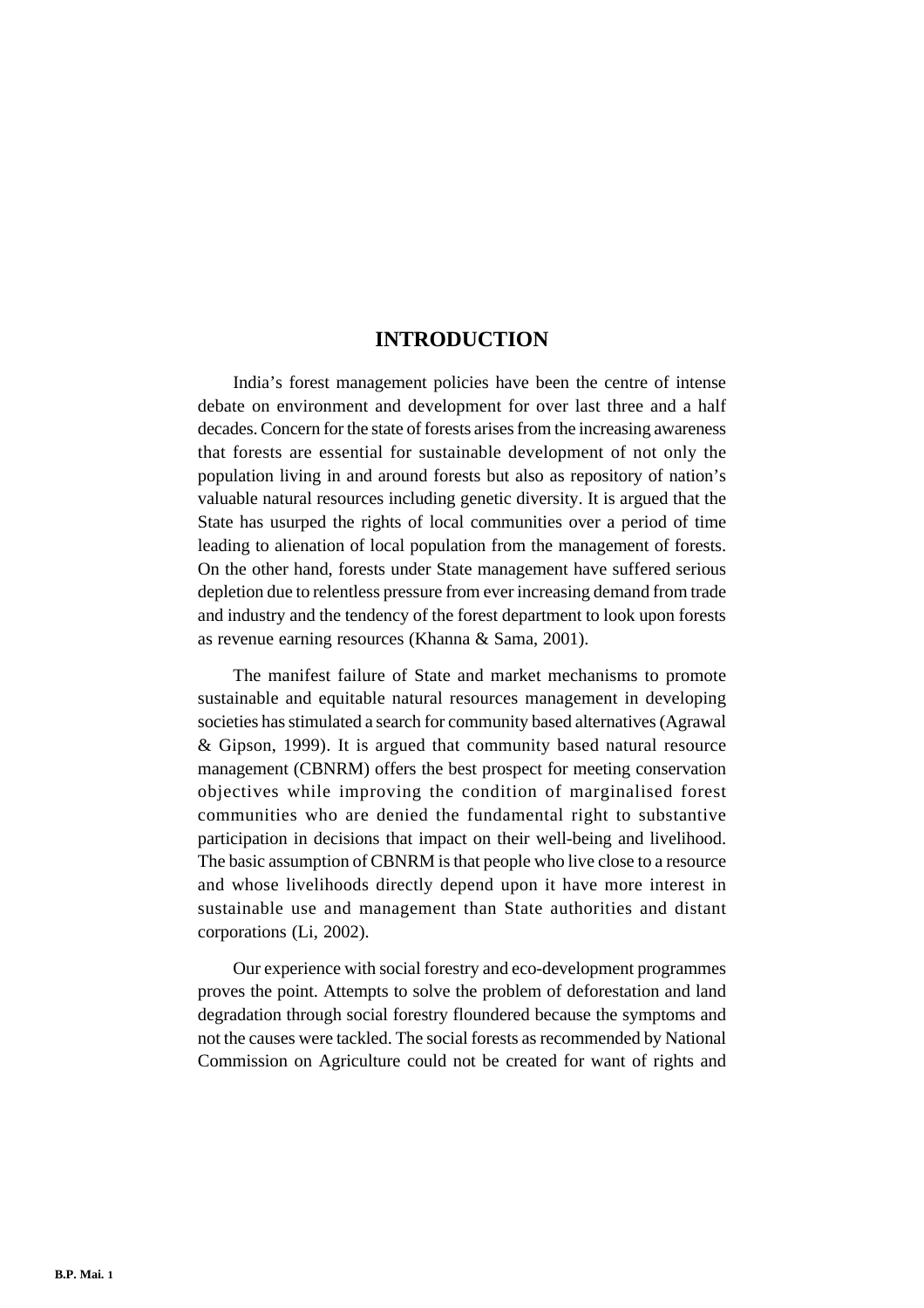titles. The principal purpose of social forestry was to build institutional capacity of communities so that they could undertake fuelwood and fodder plantations through self-help schemes. This did not happen (Saxena 1996). The plantations raised in degraded lands, strips along roads, railway lines and canals are mostly managed as government owned forests defeating the very purpose of social forestry programme. Even the much hyped Joint Forest Management (JFM) and its new face as National Afforestation Programme (NAP) also suffer from the same weaknesses of top-down planning and bureau-technocratic management processes. No wonder, therefore, the poor conservation outcomes of these intrusive resource management strategies have forced the policy makers to revisit the whole issue of participatory natural resource management.

The key challenge today is to evolve a system of conservation and sustainable use of natural resources by creating appropriate institutions that would put to good use the potential for genuine motivation and practical knowledge of local communities in resource management (Rao & Gadgil. 1995). The factors which determine how local communities participate to manage their resources have not been studied adequately and its dynamics are still less understood. It is in this context that the study of Forest Management by Forest Panchayats (*Van Panchayats* in Uttaranchal) assumes importance. A *Van Panchayat* (VP) is a statutary body like that of Gram Panchayat (GP) created for the sole purpose of managing the forests devolved to it for meeting local needs and aspirations. *Van* or forest panchayats in Uttaranchal were constituted as early as in 1931, initially under the Scheduled District Act, 1874 and subsequently under section 28 of the Indian Forest Act, 1927.

Forest panchayats are the product of protracted negotiations and deliberations by Kumaon Forest Grievances Committee (KFGC) constituted by the then government of United Provinces (UP) in 1921 in the wake of an intense agitation by the people of hill districts against the policy of forest settlement restricting people's rights and access to forest resources. Forest panchayats of Uttaranchal are thus the oldest local institutions of community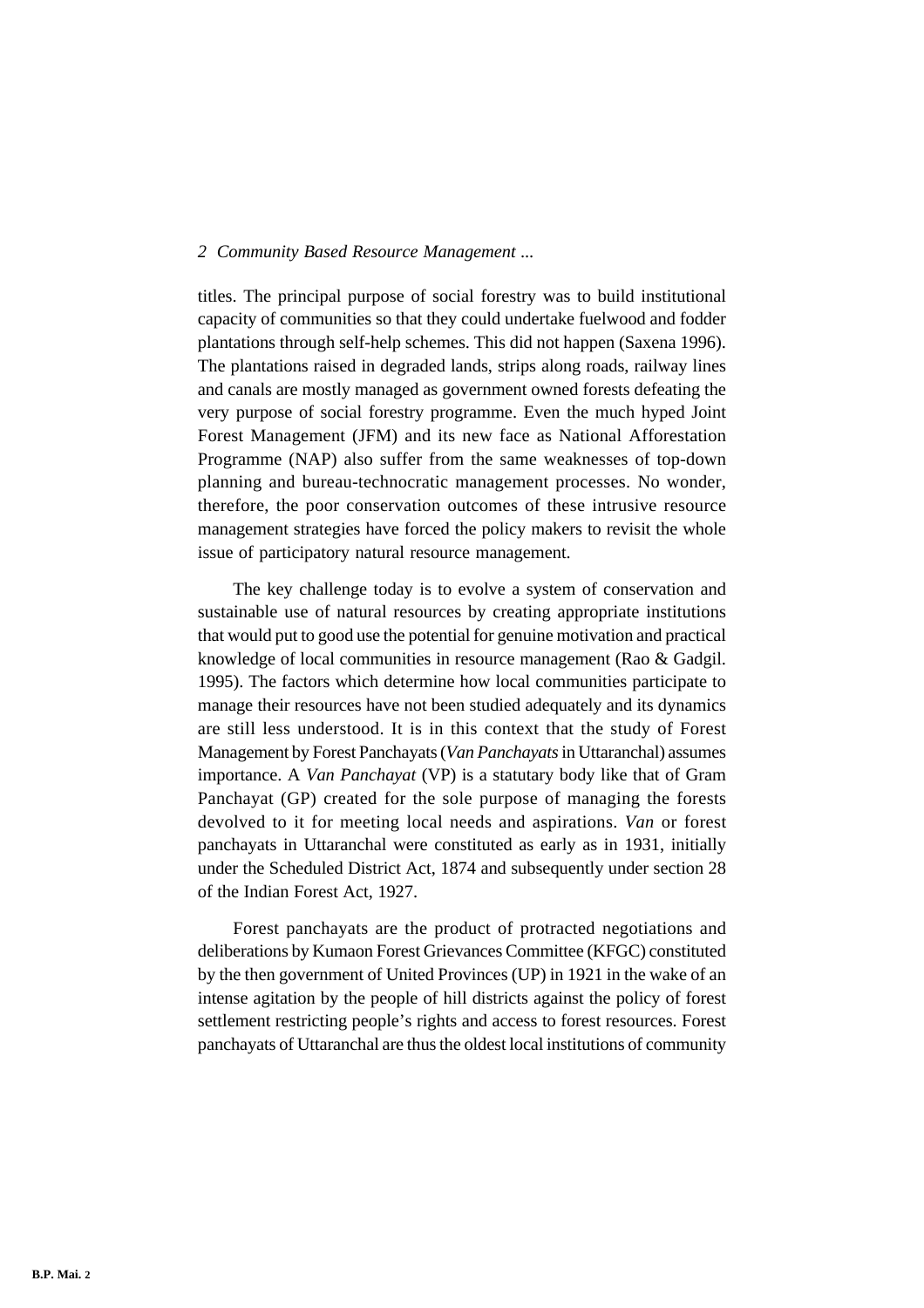based forest management which have survived the vicissitudes of changing times and circumstances over nearly eight decades. The existing work on common property institutions has yet to develop fully a theory of what makes for a sustainable community based resource management (Agrawal, 2001). The focus on the institution of forest panchayat in this study is to examine whether it has the potential of meeting the conditions leading to efficient, equitable and sustainable use of the common property resources in the hilly areas of Uttaranchal.

# **Objectives**

The specific objectives of the study are :

- (1) To understand the contextual issues concerning land and forest management in Uttaranchal;
- (2) To study the evolution of forest panchayats as community based forest management institutions in the hilly areas of Uttaranchal;
- (3) To analyse the powers and functions of forest panchayats and factors affecting their effectiveness as institutions of participatory common property resource management; and
- (4) To suggest measures for strengthening forest panchayats for sustainable development in the hilly and mountain areas.

# **Methodology**

This study was taken up under the individual study scheme of NIRD during 2002-2003. This was supposed to be a quick and short study to understand the form and functioning of the forest panchayats of Uttaranchal. The methodology adopted was to glean through the published literature and also the records of the State Government, specially the department of revenue and forest to get an insight into the origin and evolution of forest panchayat institution in the State. This was supplemented with the structured discussion with some officers of the State Government connected with the management of forest panchayats as also forest panchayat functionaries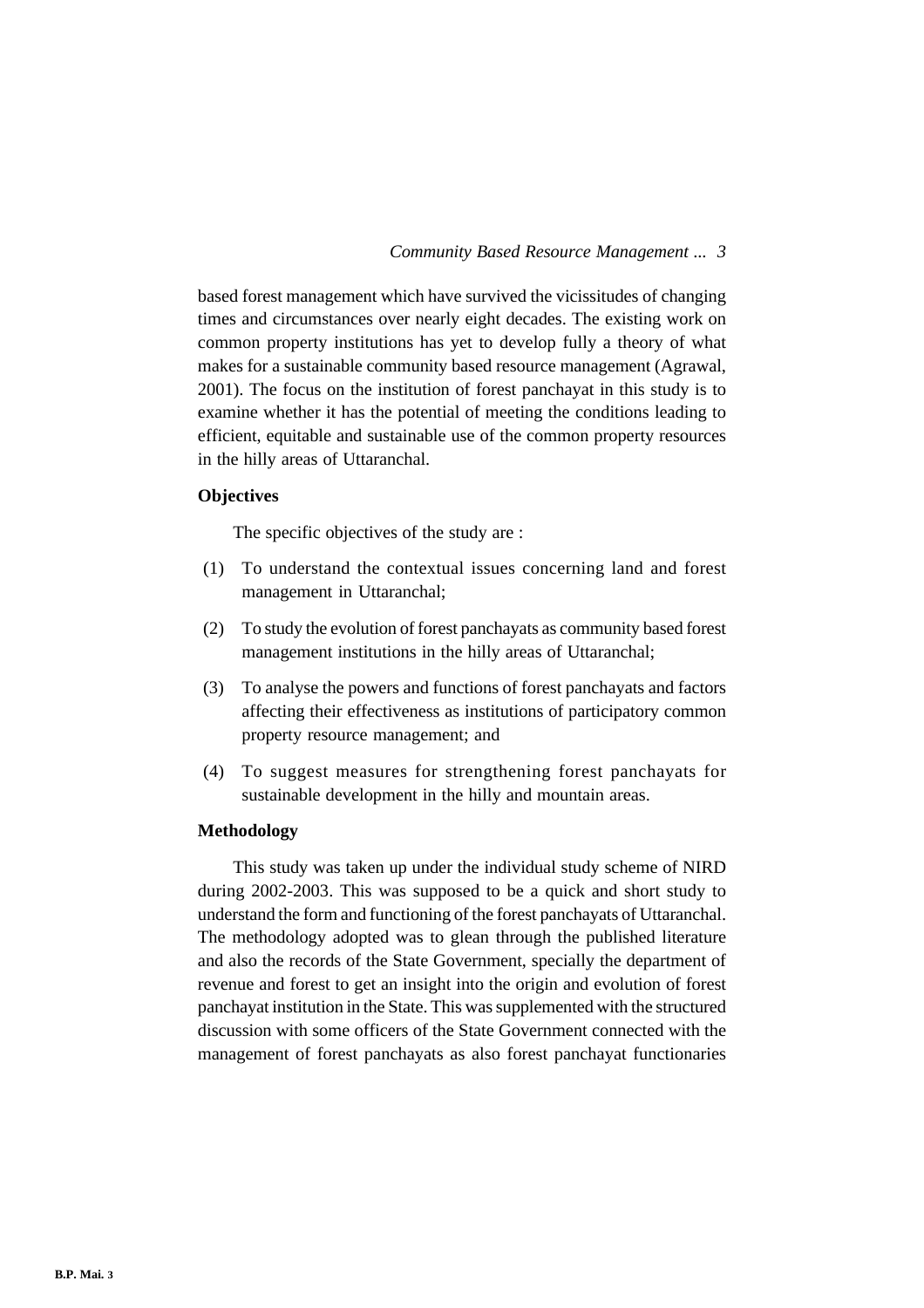themselves specially the forest panchayat sarpanches. Subsequently, few case studies of forest panchayats were added to get more insight on the functioning of forest panchayats and also to appreciate the real issues involved in their management. Thus, a combination of documentary research and case study approach has been used to capture the dimensions and dynamics of community based resource management exemplified by the working of forest panchayats.

# **Survey of Literature**

Considering the fact that forest panchayats were formed during the second decade of the last century, it is amazing that it did not evoke interest among the forest researchers and the social scientists for a long time. This is a clear indication of the neglect suffered by the institution of forest panchayat for nearly four decades of their oblivious existence. Even the world renowned *Chipko* movement spearheaded by the noted social activists of Uttaranchal during the seventies and eighties did not resurrect forest panchayats to their rightful position. We will not go into the question of why it happened as that issue will be discussed in the subsequent sections of this report. Suffice to say here that the institution of forest panchayat was considered insignificant and information on forest panchayats was so suppressed from the public specially from the intelligentsia that they were not noticed.

It was only after the Forest Conservation Act, 1980 imposed restrictions on the use of forest land for non-forestry activities and subsequent moratorium on felling above 1000 metres as imposed by the Supreme Court that forest panchayats started attracting official and academic attention leading to some studies and documentation work. Notable among the studies are by the State Planning Institute U.P (1983), Ballabh and Singh (1988), Saxena (1996), Rawat (1998), Tolia (1998), Agrawal (2001) and Sarin (2001). The study by State Planning Institute U.P. was carried out in the context of the proposed amendment to Forest Panchayat Rules 1976. The study dwelt on the management aspects of the forest panchayats by treating it a programme of the government. The study typically focused on the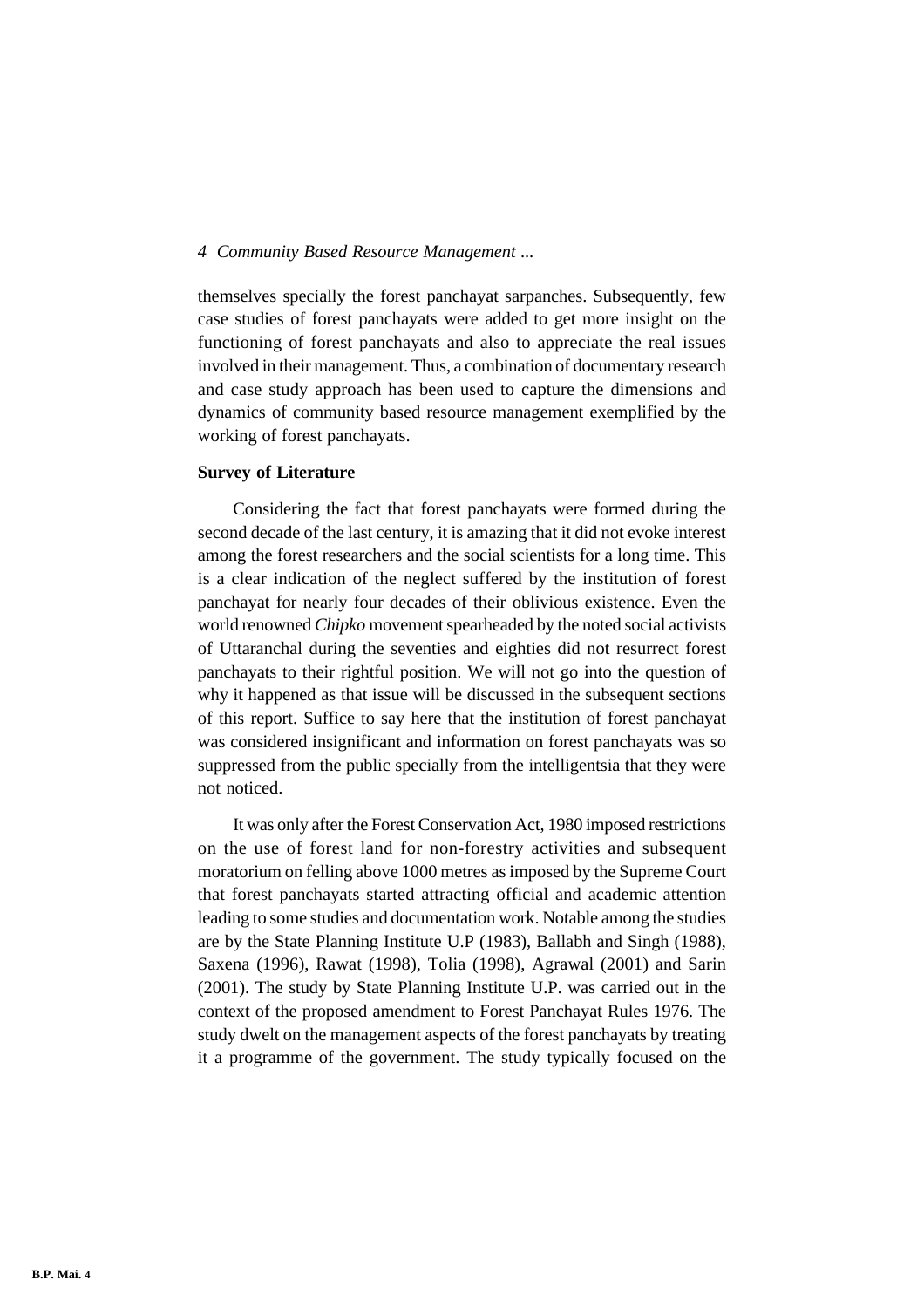compliance of the various provisions made in the Forest Panchayat Rules 1976 and the study found that an average annual income earned by forest panchayat over 12 year period was Rs. 1136. It concluded that the forest panchayats have failed in achieving the objective of planned development of forest resources due largely to lack of fund and non-cooperation of the people. The study also found that there were 4290 forest panchayats in the five hill districts of Almora, Nainital, Pithoragarh, Pauri Garhwal and Chamoli. There were no panchayats in Tehri, Uttarakashi and Dehradun districts. The total area covered by these panchayats in 1983 was 241800 ha.

Tolia (1998) in his monograph on Land, Forests and Village Community has made a broad sweep of the issues connected with the management of common property resources, land and forest management, genesis of forest panchayats and suggestions for their strengthening. He observed that forest panchayats suffered from an overall neglect not only by the forest department but also from the revenue department. He has suggested for converting it as one of the functional committees of village panchayat to look after the subjects devolved to them under 11th Schedule of the Constitution. Ballabh and Singh (1988) in their comparative study of the 1931 and 1976 Rules governing the working of forest panchayats concluded that the revised rules have reduced the powers of forest panchayats and correspondingly their capacity to protect and manage panchayat forests has also diminished. The weakened forest panchayats find it difficult to deal with the encroachers or others who violate the rules framed for the use of forest resources. The main problem was lack of cooperation from the functionaries of revenue and forest departments who were supposed to provide the needed administrative and technical support to the panchayats.

Sexena (1996) in a monograph titled Towards Sustainable Forestry in The U.P. Hills observed that though *Van* (Forest) panchayats were grass roots organisations and had tremendous potential for enlisting people's participation, owing to the indifferent attitude of the administration and other associated problems the forest panchayats were not functioning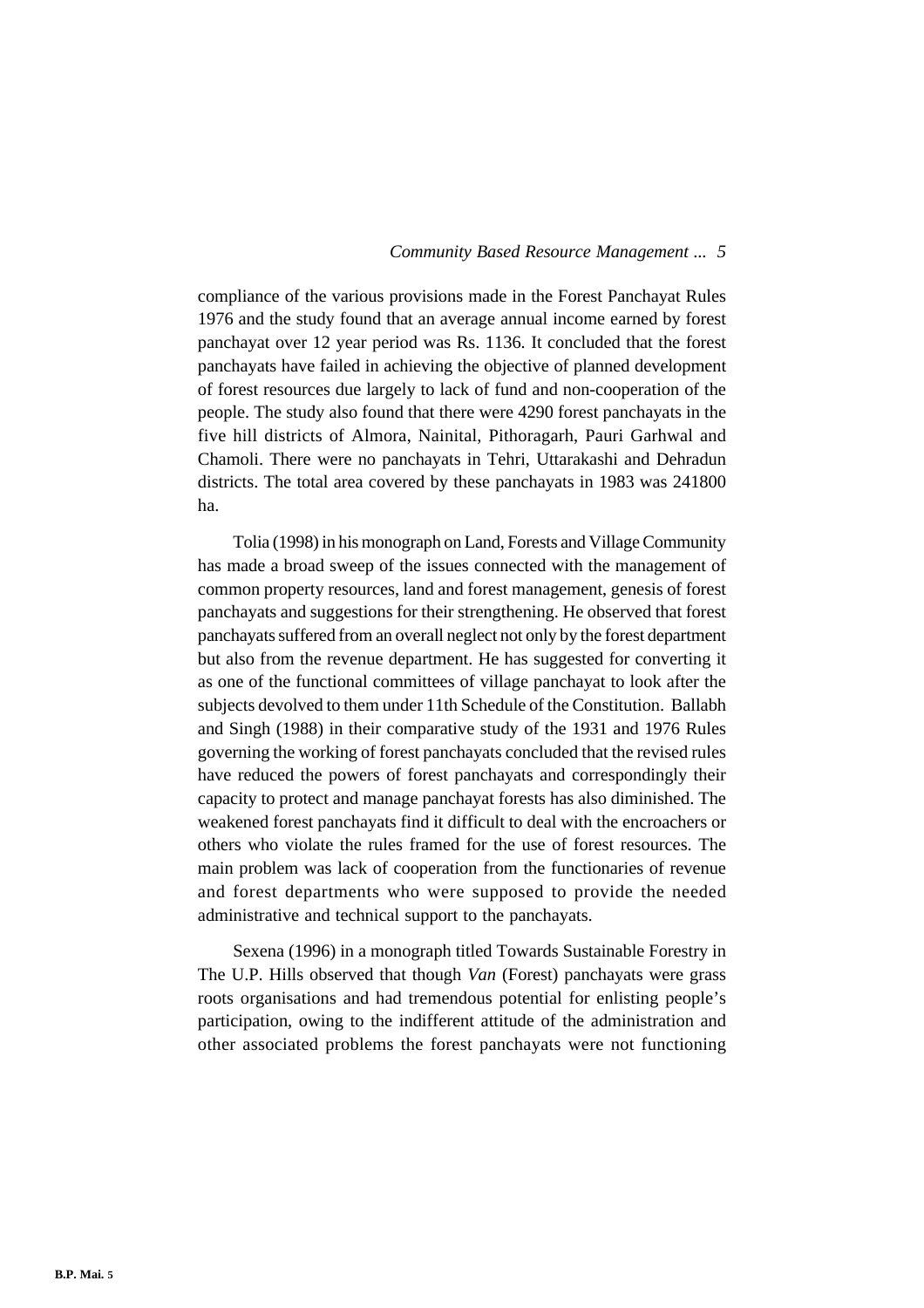efficiently. He has highlighted the problems of dual control of revenue and forest departments, lack of delegation to forest panchayats to enable them to take quick action, lack of government functionaries to supervise and dispose of long pending requests of forest panchayats, poor or no budgetary support, encroachments, poor record keeping, lack of training, ban on felling etc. Despite these limitations and constraints, many forest panchayats were doing well in protecting their forests. He has suggested delegation of more powers to forest panchayats. He concluded that if forest panchayats are given adequate financial and administrative support, they could independently take the responsibility of regenerating civil and soyam forests in the region.

Rawat (1998) in the Forestry in Central Himalaya has described the functions and powers of forest panchayats as stated in the rules framed for their working. He also compared the forest panchayats with the village forest protection committees constituted under JFM scheme of forest department. He described forest panchayats as the only JFM village mechanism which has full and legal backing of the Indian Forest Act 1927. For creation of new forest panchayats, no permission was required under the Forest Conservation Act 1980 which prevents afforestation activity in forest areas by agencies other than the forest department. There was endless potential for its extension into class I reserve forest called civil/soyam forest under the control of revenue department.

Arun Agrawal 2001 in his essay on State Formation in Community Spaces contended that categories of forest management, whether christened as scientific forestry or participatory forestry, signified particular alignments of power and allocation regimes. Allowing villagers control over some forested areas could be seen as a changing nature of the relationship between State and communities in the exercise of power. The allocation of new responsibilities to village level institutional regimes was also an effort to craft ingenious ways to manage forests. Formation of forest panchayats did not just symbolise the reproduction of State structure at the local level, it also shows how this reproduction relied on the willingness of locally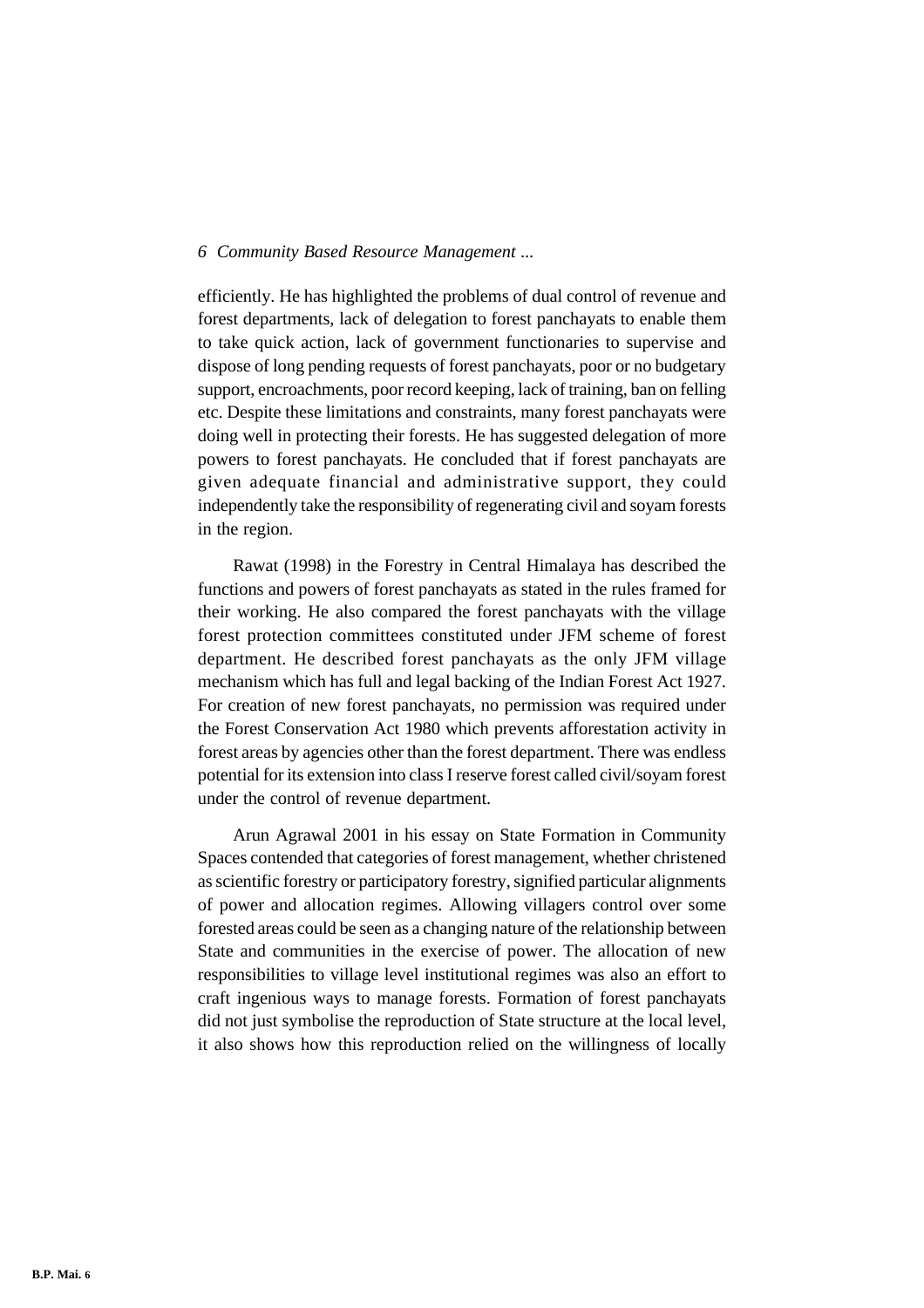situated actors to use new laws to extend State control over themselves. This way, the forest panchayats formed the vanguard of State formation in those locations that were not accessible to State effort.

In his study on Collective Dilemmas and Collective Pursuits, Satanjit Singh focused on the village community, politics and management strategies adopted by forest panchayat to conserve or exploit its resource endowments. He observed that contrary to the current understanding of community and conservation that valorises the community's capability for conservation, the community even in a relatively homogeneous society was frought with conflicts based on varied interests of its inhabitants. Collective action could often be marred by the diverse economic interests of individual households. The study provides an indepth understanding of how the various pulls in a community affected collective strategies aimed at local conservation and points to the limitations of the existing institutions to forge collective pursuits, given the uneven power distribution in the society.

Madhu Sarin is skeptical about growing interference of the forest department in the affairs of forest panchayats. In an essay from Right Holders to Beneficiaries, (2001) the author observed that in the name of devolution, the JFM in Uttaranchal was enabling the forest department to reassert jurisdiction over the only legal example of community managed forests in the country. It was the failure of such centralised bureaucratic authority which led to the shift to devolution policies in 1990. The author argued that genuine devolution of forest management required a reinstitution of negotiated communal property rights with real use and management authority and a reordering of State community roles within a holistic land use and forest policy framework for maturing self-governing community institution.

The Central thesis of this study is that forests belong to people (Woods, 2001) and that in a democracy we cannot wish away the needs and requirements of the people living in and around forests. The vast majority of the people in Uttaranchal live in villages for whom forest is inseparable from the considerations of their livelihoods security. Their needs of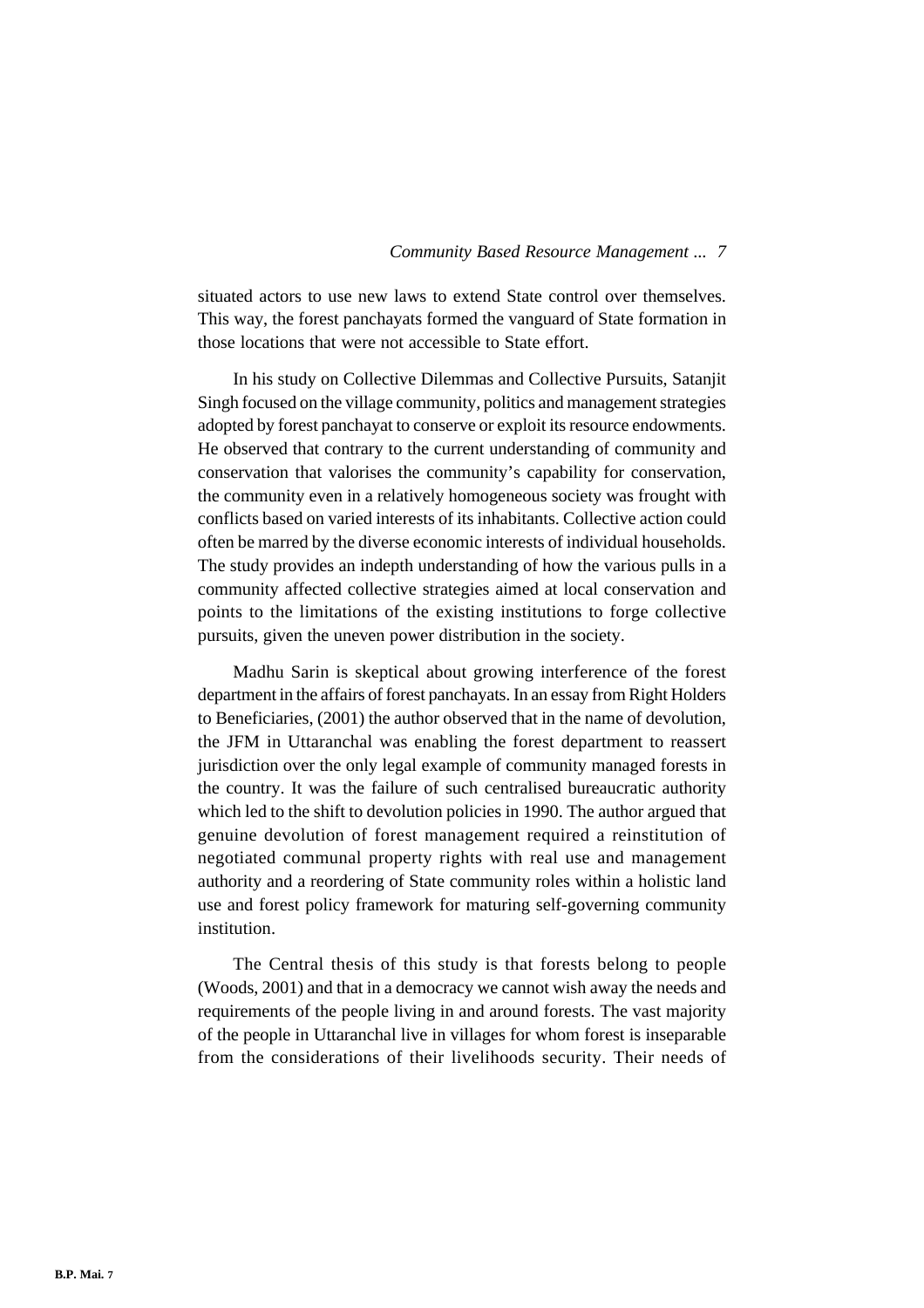fuel- wood, fodder, fiber, timber, sand, slate, stone, fruits, roots, herbs etc., have to be taken into consideration in formulating the strategy for conservation and development of our forest resources for larger societal benefits. Secondly, considering that forests constitute the dominant land use and the land available for private use in the hills is less than 10 per cent of the geographical area, forests and other common property resources such as water and minerals must only provide the basis for creating avenues of employment and economic support to prevent the exodus of its young and exegetic people necessary for sustainable development of hill economy. This calls for devising appropriate institutional mechanism for channelising adequate flow of earning from the forest resources to local population, both human and animals.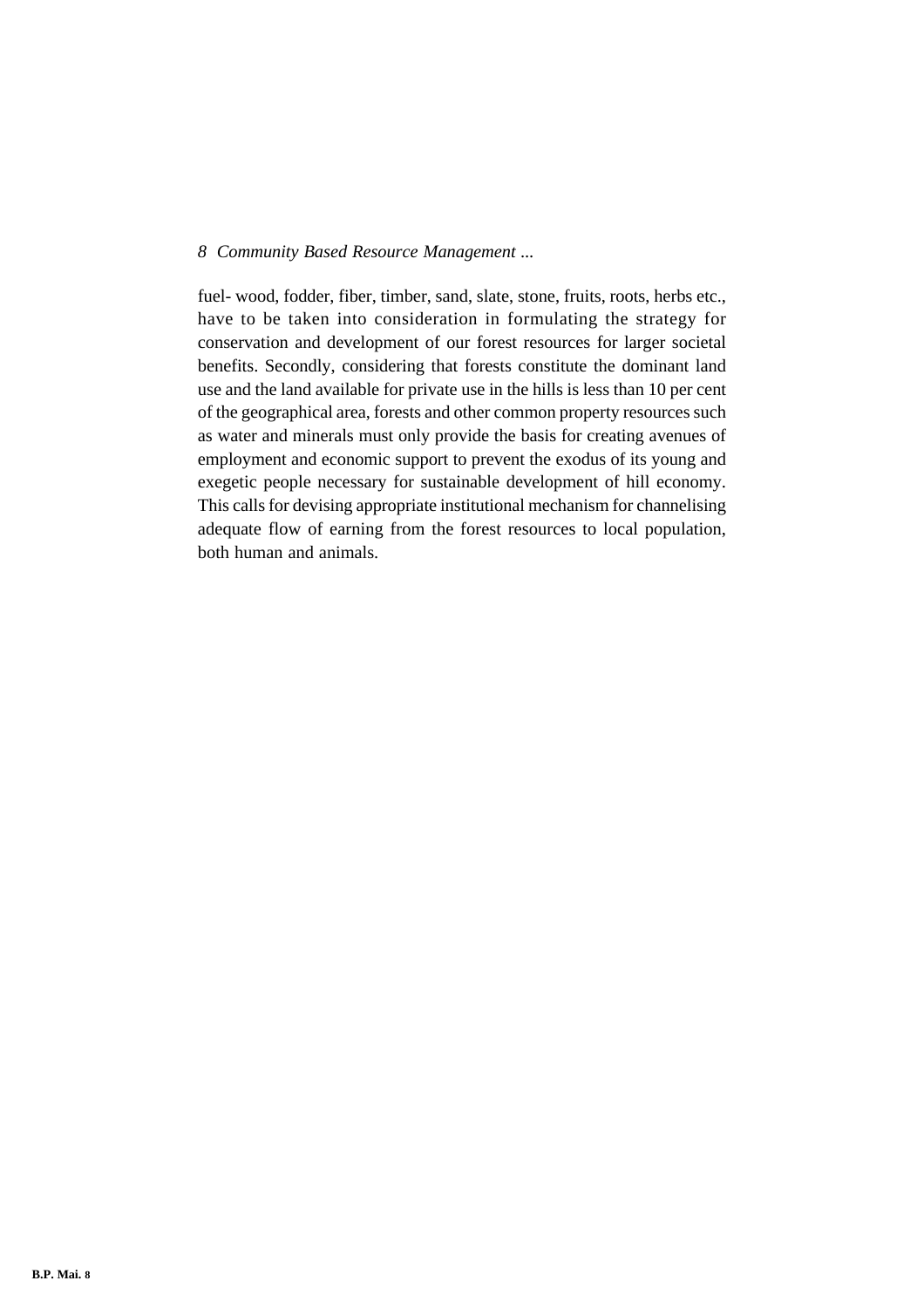# **LAND AND FOREST ISSUE IN UTTARANCHAL**

The new State of Uttaranchal occupies a pivotal position on the northern borders of India. It largely comprises the erstwhile hill districts of Uttar Pradesh popularly known as Uttarakhand or *'Dev Bhoomi'* the abode of God. It is a source of sacred rivers, the Ganga and the Yamuna and is dotted with several holiest shrines and pilgrim centres. The State has a geographical area of 53483 sq.km. constituting 1.6 per cent of the country's geographical area. The population according to 2001 census was 8.48 million which constitutes about 0.8 per cent of the country's population. The average density of population works out to 159 persons sq.km., though the density varies widely between the lowest 37 persons sq.km. in Uttarkashi district to a highest of 612 persons sq.km. in Haridwar district. Rural-urban distribution of population is 74.4 and 25.6 per cent, respectively.

Land use is dominated by the forests which occupy nearly 65 per cent of the total area of Uttaranchal. On the other hand, the net sown area is only about 14 per cent of the geographical area. This also does not reflect the real ground situation as most of this cultivated land is located in the plain districts of Haridwar and Udham Singh Nagar. In the hilly districts, net sown area is uniformly low, around 9 per cent of the total area. This is significant because three quarters of the population in the hills live in rural areas and over four-fifths of rural workers are dependent on agriculture for their livelihoods. For the success of any economic enterprise, access to and control over the factors of production is a necessary requirement. If the main economic base of hills economy i.e. agriculture is so weak, one can imagine the difficulty in the development of the region. Yet, ironically, agriculture contributed nearly 29 per cent of the SDP. The forests, which occupy about 65 per cent of its land area, contributed only 2.55 per cent of the SDP (GoU, 2004). This is the main argument of our discussion on the land and forest issue in Uttaranchal.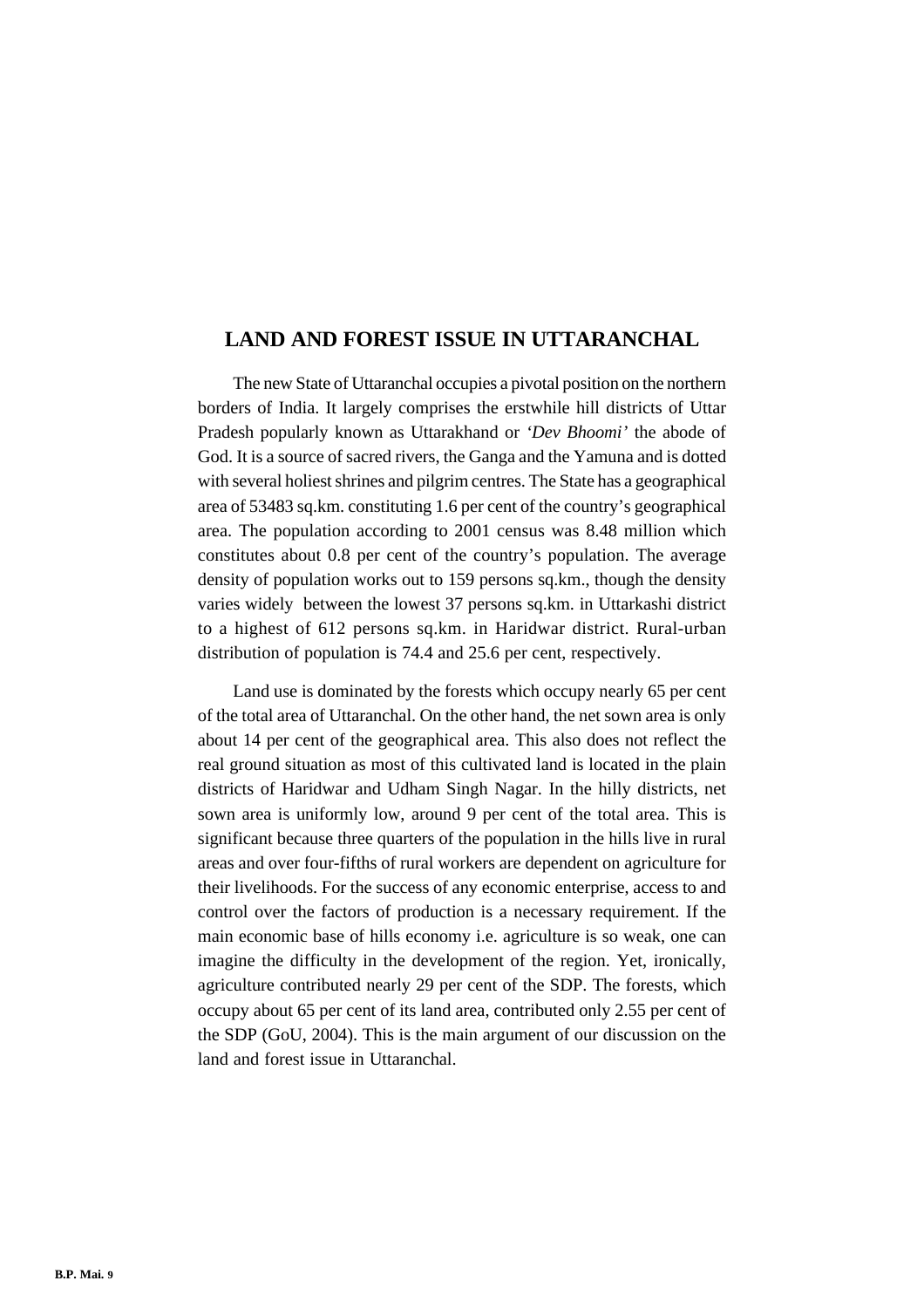# **Forest**

FAO defines forest as land with tree canopy cover of more than 10 per cent and an area of more than 0.5 ha. According to FAO, timber and rubber wood plantations are classified as forests, but fruit orchards and trees planted under agro-forestry system are classified as other lands with trees outside forests (SFR, 2001).

In India however, legal connotation of forest is employed to classify an area as forest. An area of land recorded as forest in revenue records or proclaimed to be forest under a forest law or Act is described as forest. Thus, forest area is an area recorded as forest in the government records. The recorded forest area is categorised into (i) Reserved Forest, (ii) Protected Forest and (iii) Unclassed Forest.

*Reserved Forest :* Reserved forest is an area notified under the provisions of Indian Forest Act or State Forest Acts as forest having full degree of protection. In reserved forests all activities are prohibited unless permitted.

*Protected Forest :* Protected forest is an area notified under the provisions of Indian Forest Act or State Forest Acts as forest having limited degree of protection. In protected forests all activities are permitted unless prohibited.

*Unclassed Forest :* Unclassed forest is an area recorded as forest but not included in reserved or protected forest category. Ownership status of such forests varies from state to state.

*Recorded Forest Area* : The State ranks 6<sup>th</sup> among the States/UTs in terms of percentage of recorded forest area (SFR, 2003). Of the recorded forest area of 34662 sq.km.,23827 sq.km. or 68.7 per cent is reserved forest, 10673 sq.km. or 30.8 per cent protected forest and 162 sq.km or 0.5 per cent is unclassed forests. Of the 10673 sq.km. protected forest, 5178 sq.km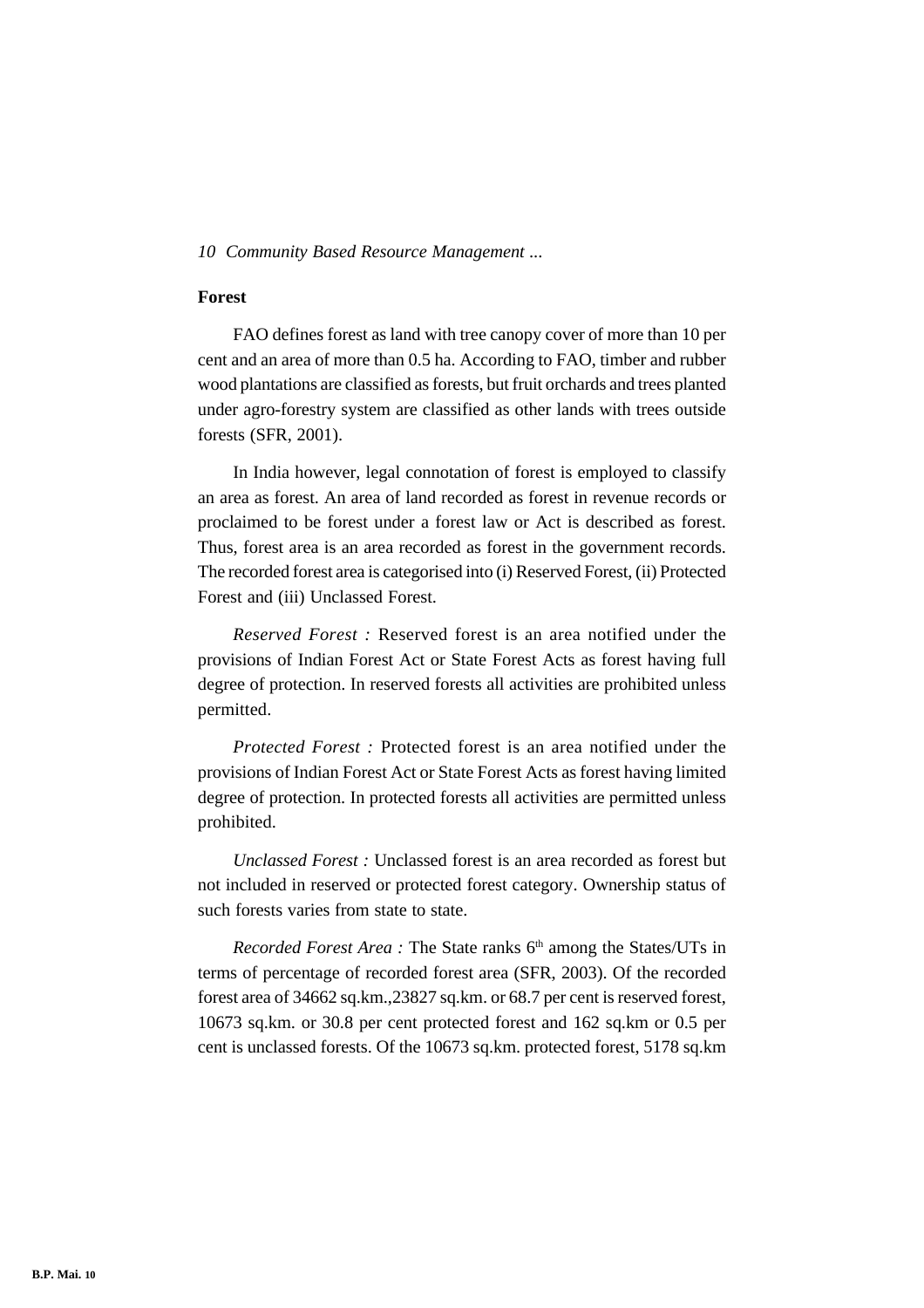or 48.51 per cent is now under forest panchayats and 5495 sq.km. or 51.49 per cent as Civil/ *Soyam\** forest which is under the control of forest department since 1964. Prior to 1964, Civil/ *Soyam* forests were under the control of revenue department.

The actual forest cover however was only 24465 sq.km. or 70.06 per cent of the recorded forest area. Of this, very dense forest cover comprised only 4002 sq.km. or 16.4 per cent, moderately dense forest area 14420 sq.km. or 58.09 per cent and open forest accounted for 6043 sq.km. or 24.7 per cent of the forest cover (SFR,2003). Thus, there is a considerable difference between the recorded forests and the actual forest cover. Recorded forest area refers to all lands statutorily notified as forests irrespective of whether they have any tree cover or not. It shows that in Uttaranchal, actual forest cover is only 70.6 per cent of the recorded forest area and 44.76 per cent of the total area of the State, and one-fourth (24.7 per cent) of it is open forest with crown density between 10-40 trees per ha.

Since about two-thirds of the area of Uttaranchal is recorded as forest area, the dependence of local population on the forest resources has always been very substantial. There exists a symbiotic relationship between agriculture and forests in the hills. On an average, one hectare of cultivated land requires two hectares of forests to support it (Sanwal 1989). It is, therefore, imperative to maintain a balance between the cultivated land area devoted to annual or bi-annual crops on the one hand and adequate forest cover adjoining the village on the other. Declining forest cover or its closer is a great threat to the well-being and prosperity of the local people. They are, therefore, willing to protect the forest resources adjacent to the village as it is in their self-interest. The people in the hills look upon forests not only to complement their agriculture but also to supplement their income.

In the princely State of Tehri (now Tehri and Uttarkashi districts) civil forest or wasteland was called *soyam'. Soyam* in revenue parlance refers to the poorest soil quality where nothing grows.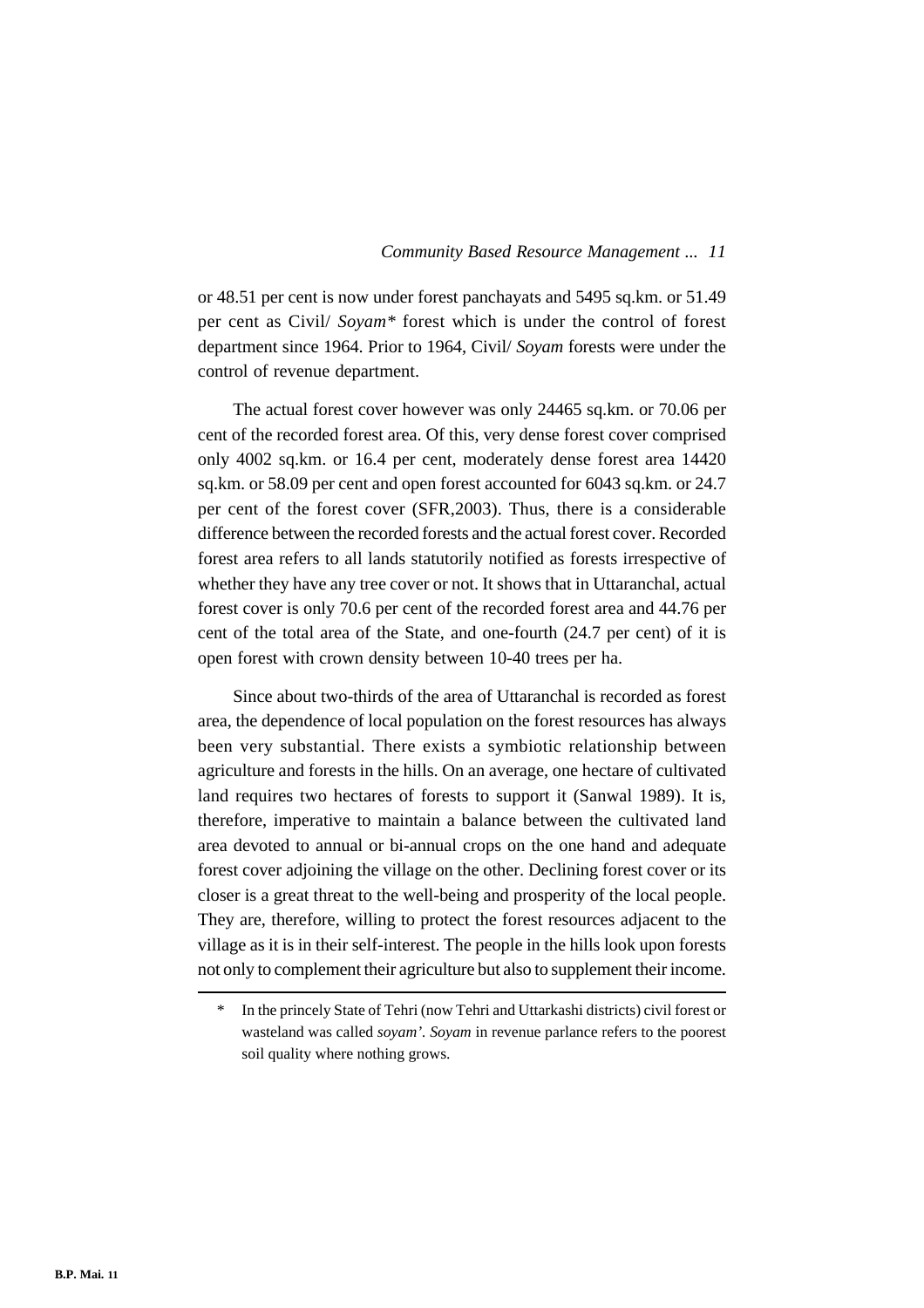#### **History of Marginalisation of People**

Prior to annexation of Uttaranchal hills by the British in 1815, there were no restrictions on the use of forests by the people. Forest land was tenure-free and constituted an integral part of agro-pastoral economy of the hills people. There was no interference from the rulers. Village communities regulated the use of forests through their traditional institution called "*Lath* Panchayat" meaning a Panchayat for the management of forests in which rules were locally evolved and varied from village to village (Dewan, 1998). The first major intervention in land management came with the successive land surveys and settlement operations carried out by G.W. Trail, the second Commissioner of then Kumaon Division (Common administrative unit comprising about two-thirds of present Uttaranchal). In 1823, during the course of the fourth survey and settlement operation, besides measuring and mapping the agricultural land and assigning rights of ownership to the proprietors, village boundaries were also demarcated as outer limits for future extension of cultivation in the adjoining forests and *'Benap'* (unmeasured) land and for exercising villagers' rights of grazing and use of forests for their fuel, fodder, timber etc., needs. These boundaries were drawn in conformity with the customary rights enjoyed by the villagers over the adjacent forests and generally covered wide areas with a radius of about 5 miles from the centre of the village (Saxena, 1995).

These village boundaries described as *'Nazar Andzi'* or eye guestimate at the time of settlement, became a permanent point of reference for the hills people as far as their rights on village commons are concerned (Tolia, 1988). The seeds of village or community forestry in Uttaranchal were sown with the commencement of the Trail's settlement in the first quarter of the nineteenth century. This operation for the first time, formalised the notion of ownership of the village community over the forest land around them on which they could apply the rule of inclusion and exclusion and claim exclusive right. Until then, forest had not much importance other than meeting the subsistence needs of the local community. The vastness and abundance of forest encouraged the illusion that they were inexhaustible.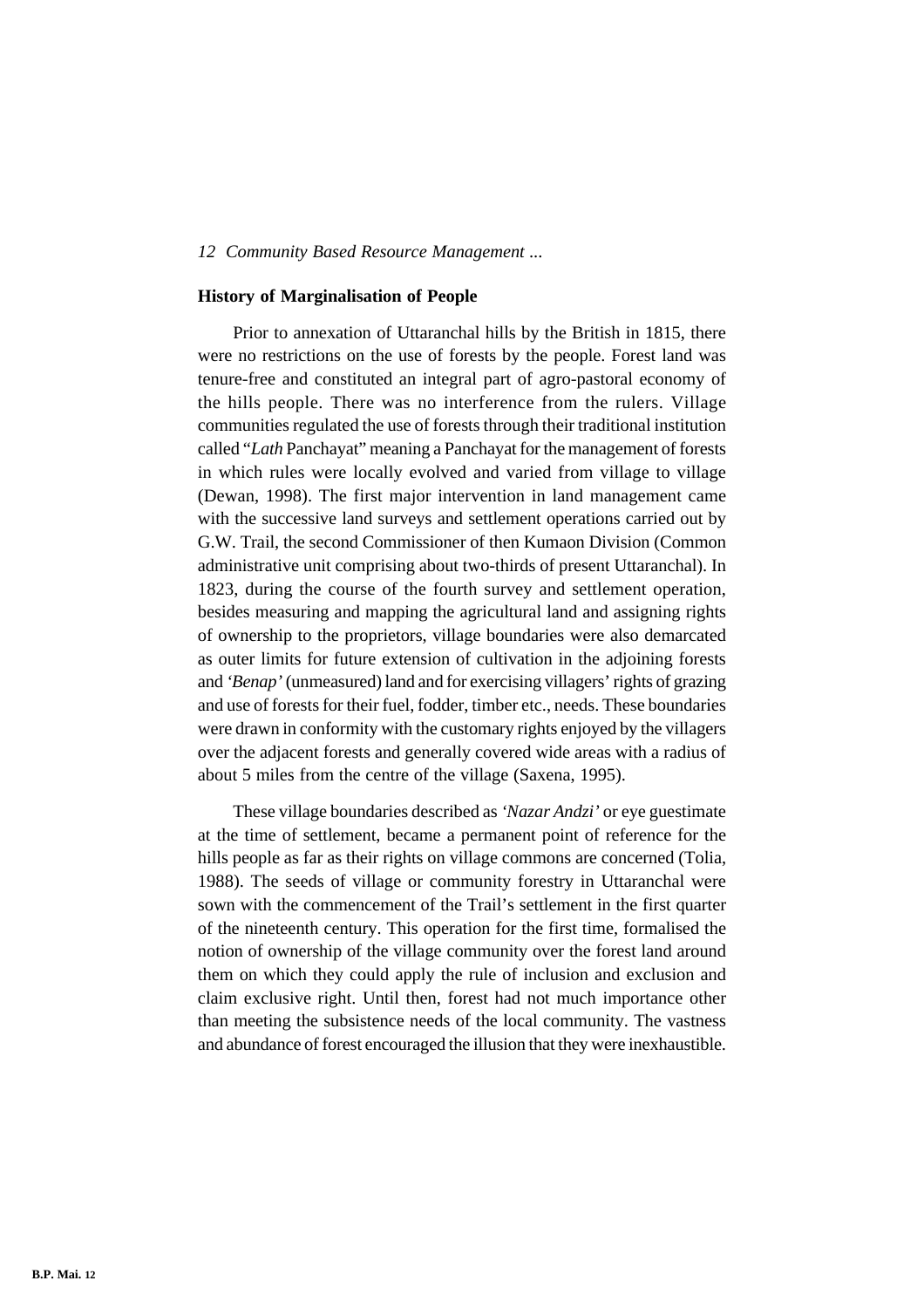However, by the middle of the nineteenth century, the situation changed radically. The growth of ship building industry and expansion of railway network in India increased the demand for hard timber on a large scale. At the same time rosin and turpentine processing created demand for resin extracted from pine trees. The forest acquired commercial importance and with that started the phase of State control, restrictions and regulations on the use of forest resources. To prevent indiscriminate exploitation of the forests, the then Commissioner of Kumaon division, Henry Ramsey was appointed as ex-officio Conservator of Forest in 1860 (Rawat 1998). Ramsey took the initiative to check indiscriminate felling by introducing the system of closing of forest and working in rotation and hammer marking of the tress cleared for felling.

In 1864, the Governor General of India, ruled for abandoning the proprietary rights of individuals in the forests and to implement this policy, a new legislation to regulate the use of forests was mooted which gave birth to the first Indian Forest Act of 1865 (Barfal *et.al* 2002). It was followed by the creation of a separate department of forest for Kumaon division in 1868 and transfer of 'Sal' forest area to the new department for scientific management. The new conservator of forest submitted an action plan for the regulated use of forest in 1869. At the same time, attempts were also made to prevent irresponsible exploitation of forests by unscrupulous elements, considering the widening gap between demand and supply of hard wood for the fast expanding network of railways. This led to the amendment of the 1865 Forest Act in 1878, which formalised State monopoly over the forests, thus diluting and compromising the traditional and customary rights of the forest dwellers on the resources of their habitat (Guha 1989).

The new Forest Act 1878, for the first time classified the forest into two categories *viz.,* (i) Reserved forest and (ii) Protected forests. In the reserved category were included those forests which were relatively less affected by biotic interference or were beyond the reach of the villagers. They were closed and brought under the control of forest department. The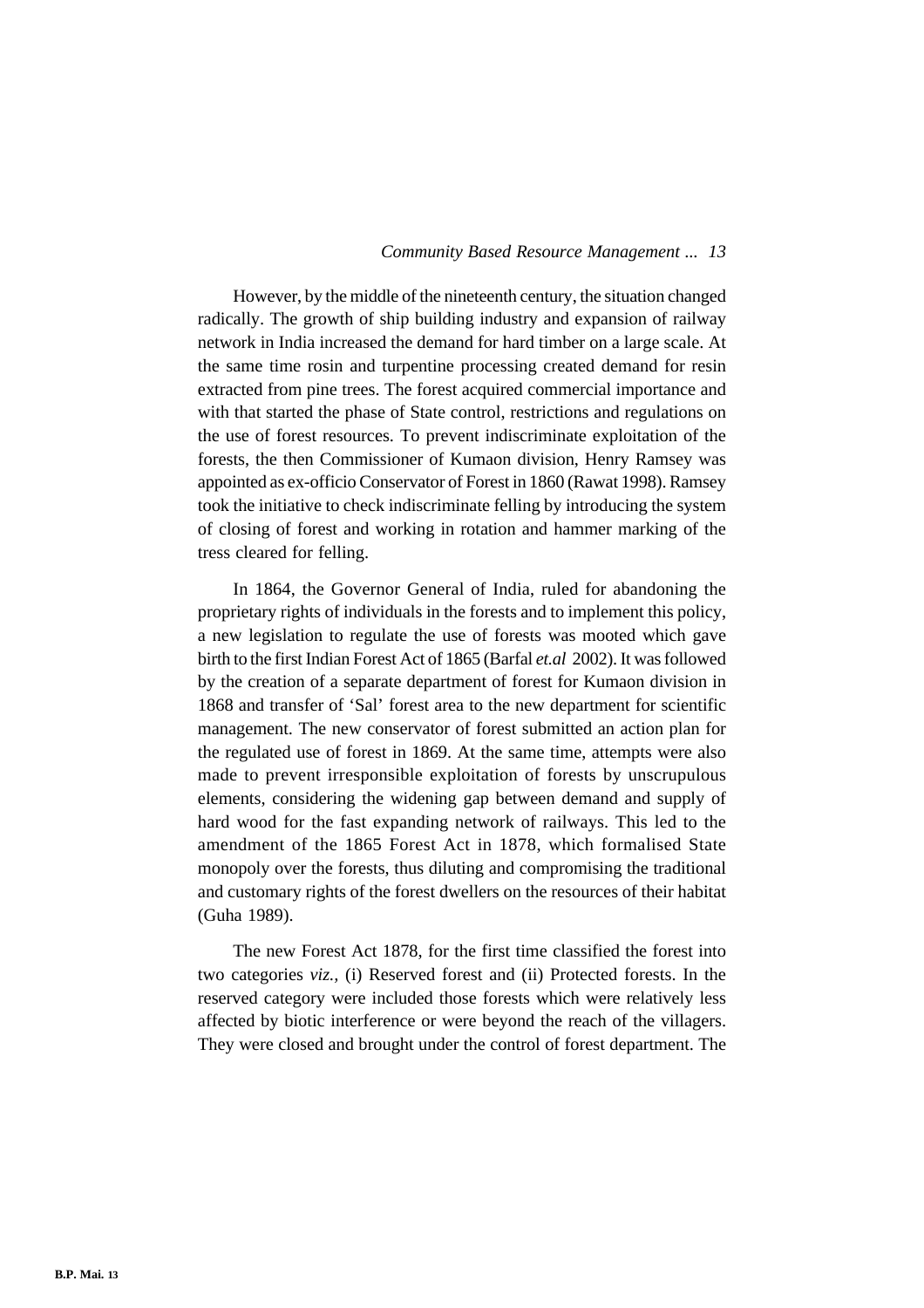customary rights of the local community over the reserved forest were extinguished. The second category of forest was brought under the control of the civil authority, the commissioner of Kumaon. They were designated as protected forests meaning reserved, but none the less, open for subsistence use of the people who were allowed the right to collect fuelwood, grass for fodder, lopping of trees, quarrying of stones, grazing of animals and collection of minor timber and non-timber forest produce like fruits, roots, cane, honey, game animals etc., all for subsistence and domestic use. Such protected forest areas were delineated through an elaborate forest settlement process in which the onus of proving their traditional and customary rights on the forest land was on the village communities (Guha 1989).

However, the Government did not stop at that. The importance of the forests both for commercial as well as conservation purposes was increasing. The colonial Government clearly saw an opportunity to raise revenue by increasing the sale of forest products. The forests, which were an integral part of the social economy of the hill community, had assumed great commercial importance. In order to camouflage the stealth by the government, forests were declared as 'national wealth' and to gain absolute control over the forest and other natural resources of the hills, the government issued a notification on 17th October 1893 by which all the *'Benap'* (unmeasured) and fallow land lying within the boundaries of the villages was declared as the State property and placed under the category of 'District Civil Forests'. The deputy commissioner of the district was delegated with the powers of the conservator of forest to regulate the use of these lands.

The significance of this development lay in the fact that it snatched away from the people, their right to freely use the *'Benap'* and fallow land lying within the boundaries of the villages as defined under Trail's 1823 settlement popularily known as 'Sal Assi' settlement i.e. settlement of 1880 Vikrami Sambat. It also resulted in the termination of the people's traditional right of extension of agricultural holdings over the *'Benap'* fallow lands within the village boundaries. Further in 1902, the district civil forest was also divided into two categories of (i) Closed Civil Forest and (ii) Open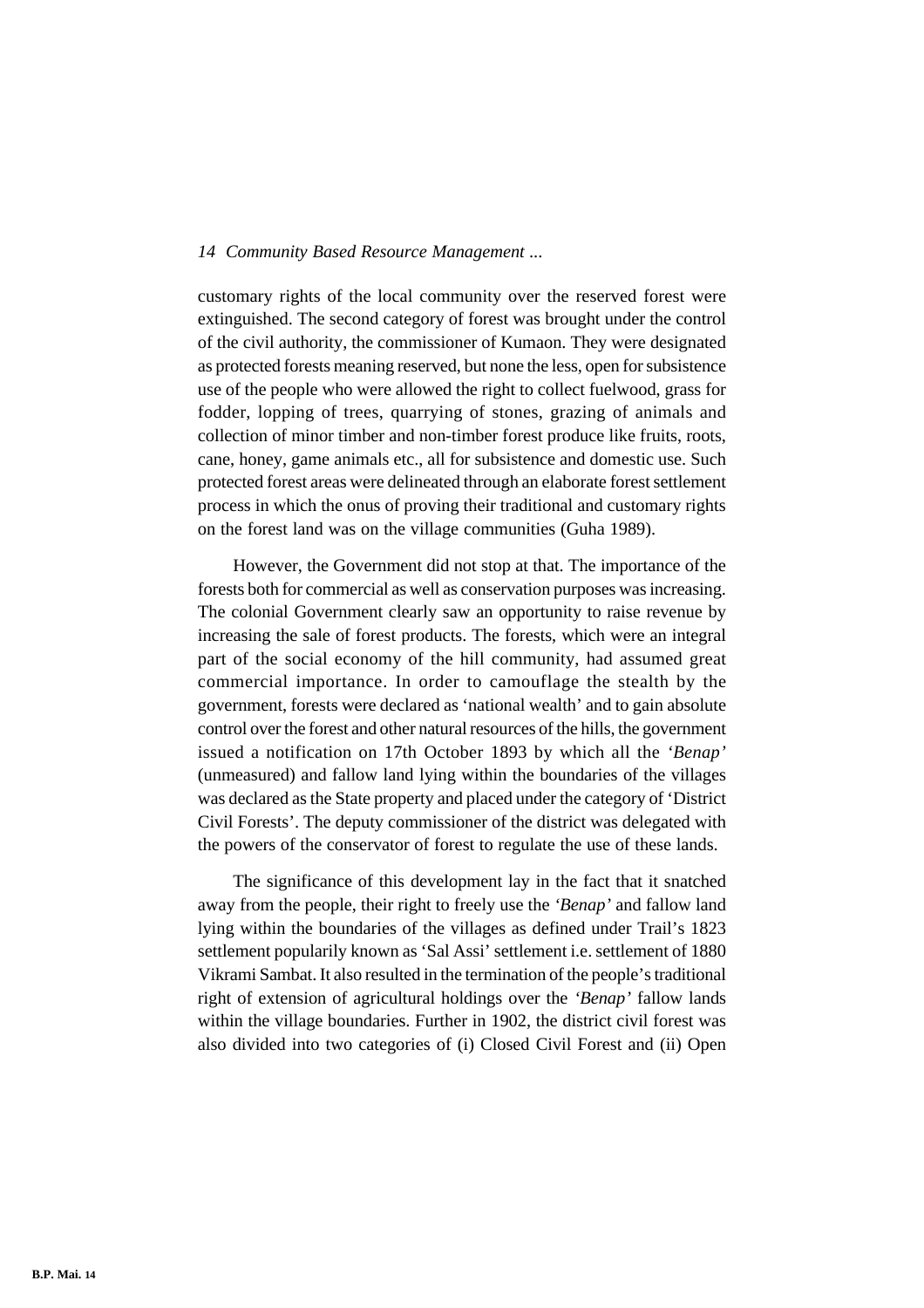Civil Forest. The closed civil forest was obviously declared as reserved forest within the civil forest and open civil forest remained as protected forest in which only, the village communities were allowed to exercise their limited rights of cattle grazing, fuel and fodder collection etc., in a restrained manner. In order to demarcate the closed and open civil forests, fresh forest settlement operations were carried out between 1911 and 1917 on an extensive basis to cover and close the forest lying within the village boundaries of 1823 revenue settlement. As a result of these settlements, the area of reserved forest alone increased by 3311 sq. miles or nearly 5000 sq.km. In this settlement, the closed civil forests were declared class II reserved and open civil forests as class I reserved forests. These were the new reserved forests added during 1911-1917 settlement operations.

Obviously, the takeover of the forest land from within the village boundaries was perceived by the people as a retrograde step and an infringement of the established positions and clear encroachment on their legitimate rights. Specially, the acquisition of *'Benap'* and fallow land by the government through the notification in 1893 did not go well with the people. This action was openly denounced as a regressive policy of the government, which sowed the seeds of antagonistic relationship between the people and the forest, on the one hand and between people and the forest department on the other. This resulted in an unprecedented uprise of the people and the easiest way to vent their anger was to burn the forest. Frequent forest fires racked the country side burning beyond the powers of colonial government to control or douse the fire. In the year 1921 alone, the area of forest that was reportedly burnt was over 253927 ha. most of which was due to incendiary fires (Guha, 1989), The Government was forced to relent and pave the way for the formation of forest panchayats.

The growth of forest panchayats will be discussed in the subsequent section of this report, here we revert back to the tactics adopted by the Government to consolidate its hold on the forests of Uttaranchal even after accepting the recommendations of Kumaon Forest Grievances Committee (KFGC). The major flaw in the whole process was that while the land was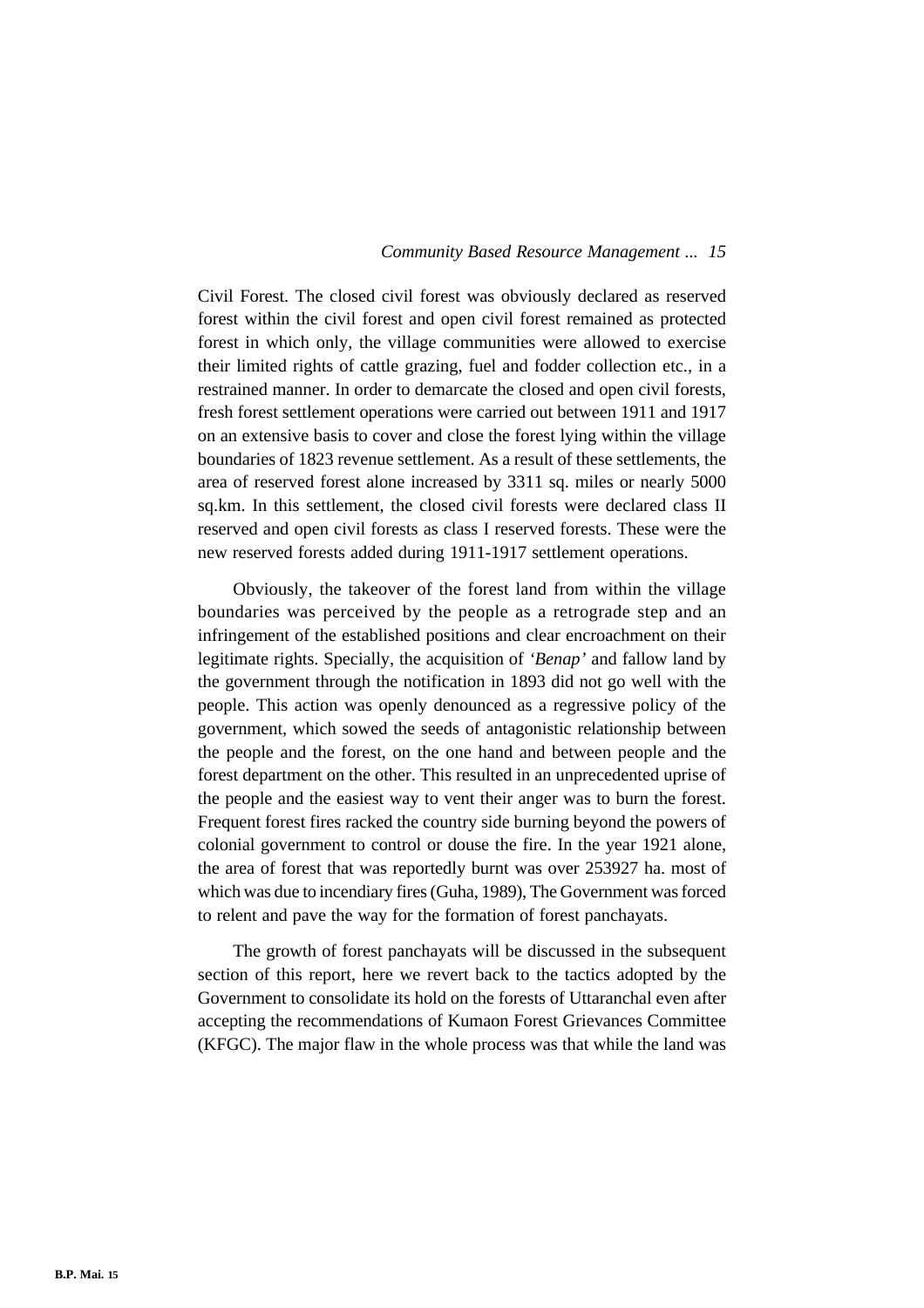transferred from forest department to revenue department in 1924 purportedly for the use of the local community, the rules and regulations for the management of this land were framed after 7 years in 1931. Secondly, the system of customary rights, enforceable communally and also judicially which existed before 1911, was replaced by new rules of forest panchayats whose rights came into operation only after it was constituted individually and separately for each village by the sanctioning authority of the Divisional Commissioner (Saxena 1995). Naturally, this was a slow and long drawn process. Moreover, the revenue officials who were to take initiative in the formation of forest panchayats were indifferent, not used to this type of job, and were also preoccupied with their own revenue and law and order responsibilities. As a result, forest panchayats were formed only in some villages where the local community was proactive and the vast majority of villages remained without a forest panchayat.

Without an omnibus institutional arrangement for the management of the forests transferred to revenue department, it got degenerated into open access lands resulting in heavy deforestation by opportunistic elements in the society. The Government, instead of expediting the formation of forest panchayats to regulate the use of forest, thought it proper to revert 3000 sq. km. of civil forest land back to the forest department in 1964 (Saxena 1995). Secondly, the last revenue settlement called *'Hal Bandobast'* of 1955-65 excluded the forest area which lay within the village boundary of 1823 settlement. As mentioned above, most or all of these forests had been settled as district civil reserved forests during 1911-1917 forest settlement. Thus, the villages where forest panchayats could not be constituted lost their right on the forest land which was within the boundaries of the village earlier. As a result of all these manipulations, people of Uttaranchal have been deprived of their customary and legal rights on forest resources, the dominant factor of production as evident from Table 1.

Table 1 shows the status of recorded forest area in Uttaranchal in a comparative perspective of the two other new States of Jharkhand and Chhattisgarh and one neighbouring hilly State of Himachal Pradesh which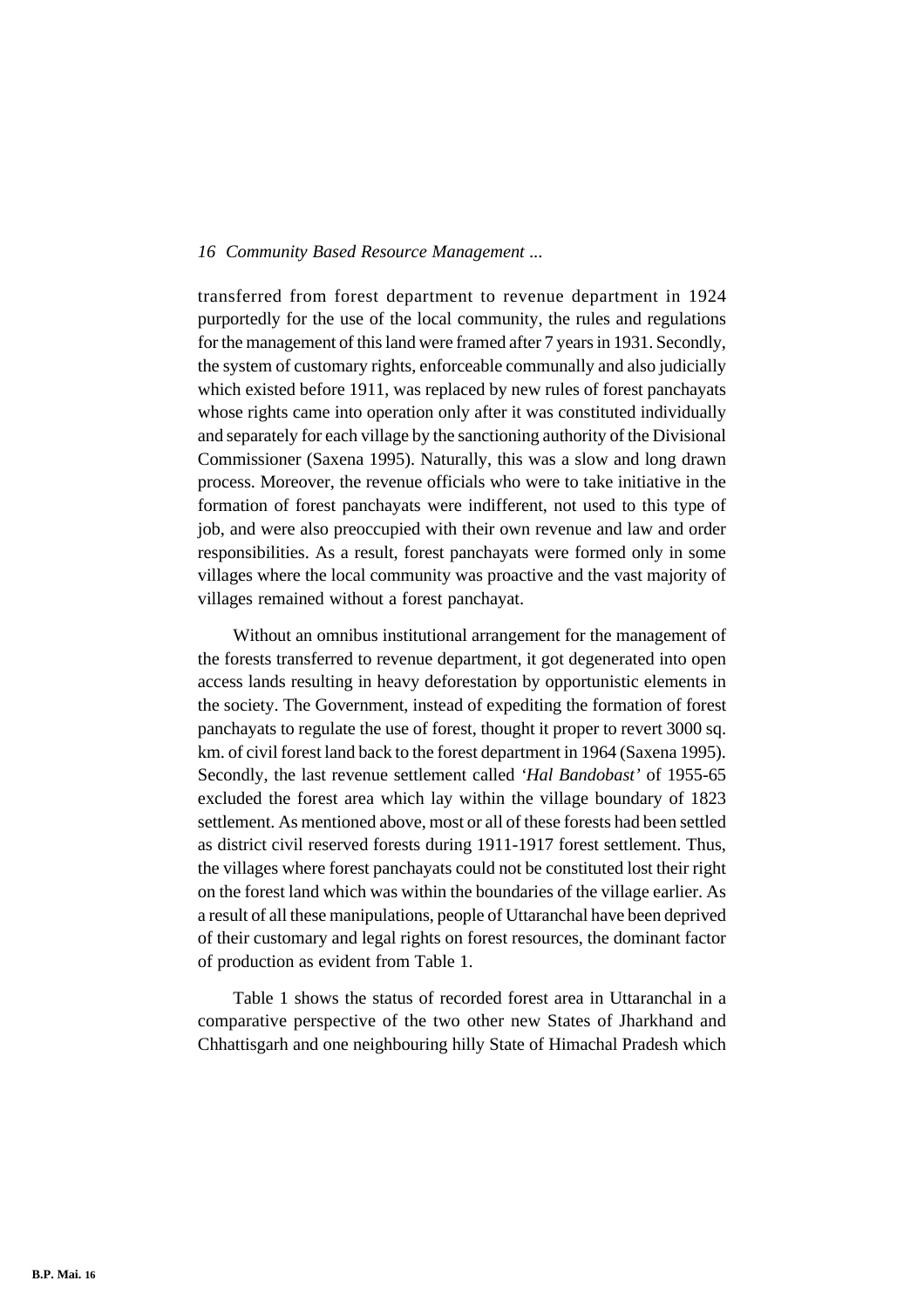is similar in size and characteristics and which has been the source of inspiration for the demand of the separate State of Uttaranchal. It will be seen that Himachal Pradesh has the highest share of recorded forest area which is 66.5 per cent of the total geographical area closely followed by Uttaranchal with 64.81 per cent. Other two States of Jharkhand and Chhattisgarh are way behind at 29.6 and 44.2 per cent, respectively, but still higher than the national average, 23.6 per cent. When we see the distribution of forest area under different categories of Reserved, Protected and Unclassed forests, the scenario is different. Uttaranchal with 68.7 per cent of the recorded forest area under the category of reserved forest tops the rank among the states listed there. Other states are far behind in the share of reserved forest to total recorded forest area. In fact, other states are lower than even the national average of 51.06 per cent. Interestingly, Himachal Pradesh has the lowest of only 5.1 per cent recorded forest area under the reserved forest category and highest of 89.2 per cent area under the protected forest category in which Uttaranchal is lowest.

| <b>State</b> | Geog.<br>Area |                  | Recorded Forest Area | As per cent<br>of Geog. Area |                    |       |
|--------------|---------------|------------------|----------------------|------------------------------|--------------------|-------|
|              |               | RF               | PF                   | UF                           | Total              |       |
| Uttaranchal  | 53483         | 23827<br>(68.7)  | 10673<br>(30.8)      | 162<br>(0.5)                 | 34662<br>(100.00)  | 64.81 |
| Himachal     | 55673         | 1896<br>(5.1)    | 33043<br>(89.2)      | 2094<br>(5.7)                | 37033<br>(100.00)  | 66.52 |
| Chhattisgarh | 135191        | 25782<br>(43.1)  | 24036<br>(40.03)     | 9954<br>(16.7)               | 59772<br>(100.00)  | 44.21 |
| Jharkhand    | 7974          | 4387<br>(18.6)   | 19185<br>(81.3)      | 33<br>(0.1)                  | 23605<br>(100.00)  | 29.61 |
| India        | 3287263       | 399919<br>(51.6) | 238434<br>(30.8)     | 136387<br>(17.6)             | 774740<br>(100.00) | 23.57 |

**Table 1 : Recorded Forest Area in Selected States**

Source: State of Forest Report, 2003, Forest Survey of India.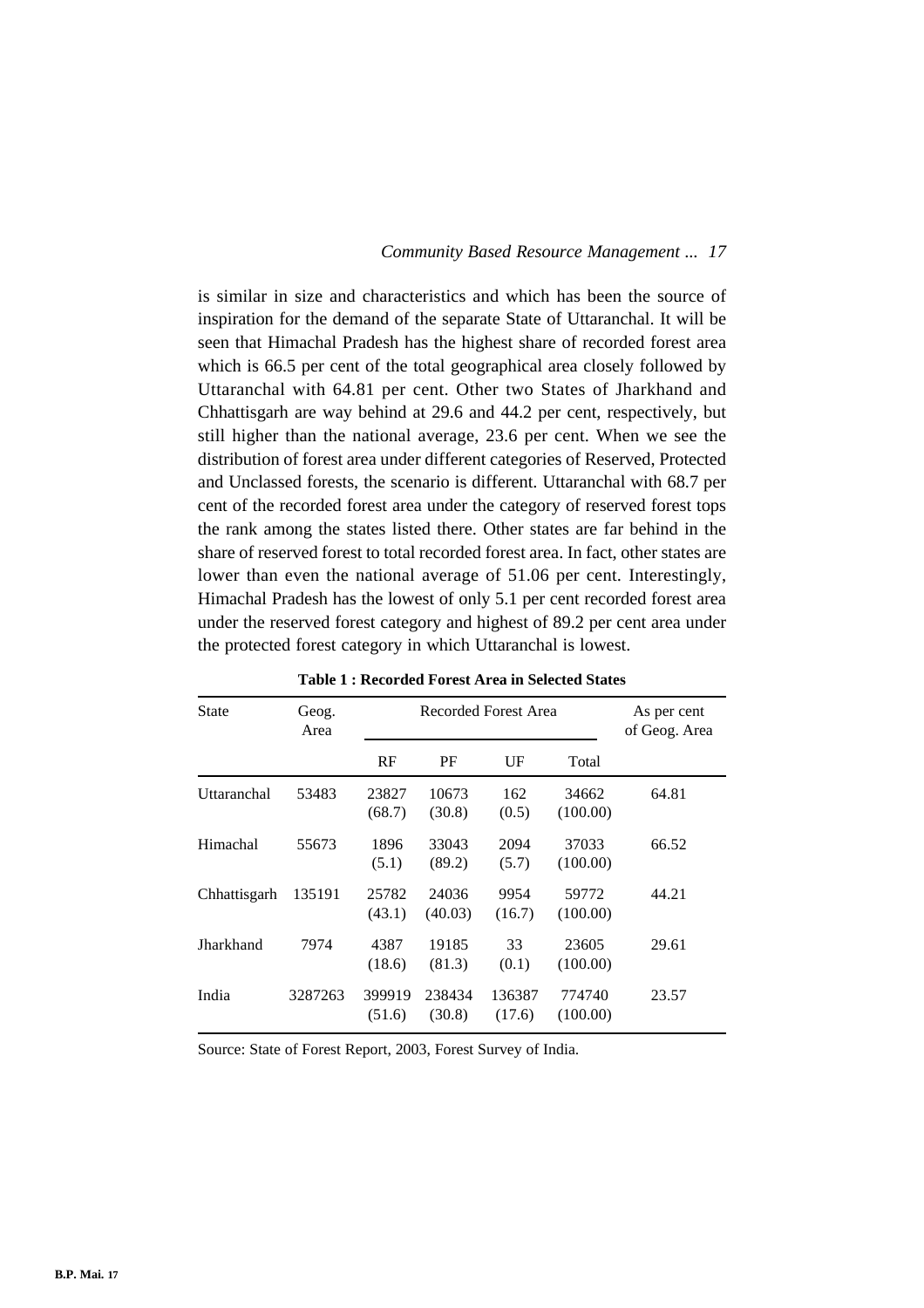#### *Chipko* **and After**

Guha in his foreword to India's Forest Policy and Forest Laws (Singh 2000) has succinctly described the contradictions inherent in Indian forest policy even after Independence. To quote him "The forest department was unquestionably the most unpopular arm of the colonial government. After India became independent in 1947, the legislative and administrative apparatus of forest management remained unchanged. Control and commercialisation remained the operating motives of State policy. If anything, State control and commercial exploitation both intensified to meet the growing demands of industry, large areas of natural forests were cleared and replaced by monocultures of exotics. Factory users of wood were given handsome subsidies while village users were grievously discriminated against. For example, bamboo was sold to a Birla-owned rayon mill at one rupee a tonne while basket weavers had to buy it at the market rate which tended to be at least a thousand times as much. Tragically, even in free India, government policy continued to seriously ignore village needs, demands and interests".

Although Guha concluded his observations with the statement that the forestry regime began to change only in the seventies in response to popular protests such as *Chipko* movement which broke out in 1973, the experience in Uttaranchal shows that nothing had really changed even after *Chipko* movement. No doubt, the *Chipko* movement was a rude shock to the powerful control and commercialisation lobby in the forestry sector, but instead of getting chastened and subdued, the lobby successfully maneuvered to turn the tide against the *Chipko* ideology itself. The decade of seventies was marked by a series of forestry related legislations in U.P. all aimed at tightening the grip of forest department which appeared to be loosening in the wake of *Chipko* movement. As stated earlier, 3000 sq. km. of civil/*soyam* forest which had been de-reserved and transferred to revenue department in the early thirties was reverted back to forest department in 1964. This encouraged the forest department to increase its influence in the remaining over 4000 sq. km. forest land under the control of forest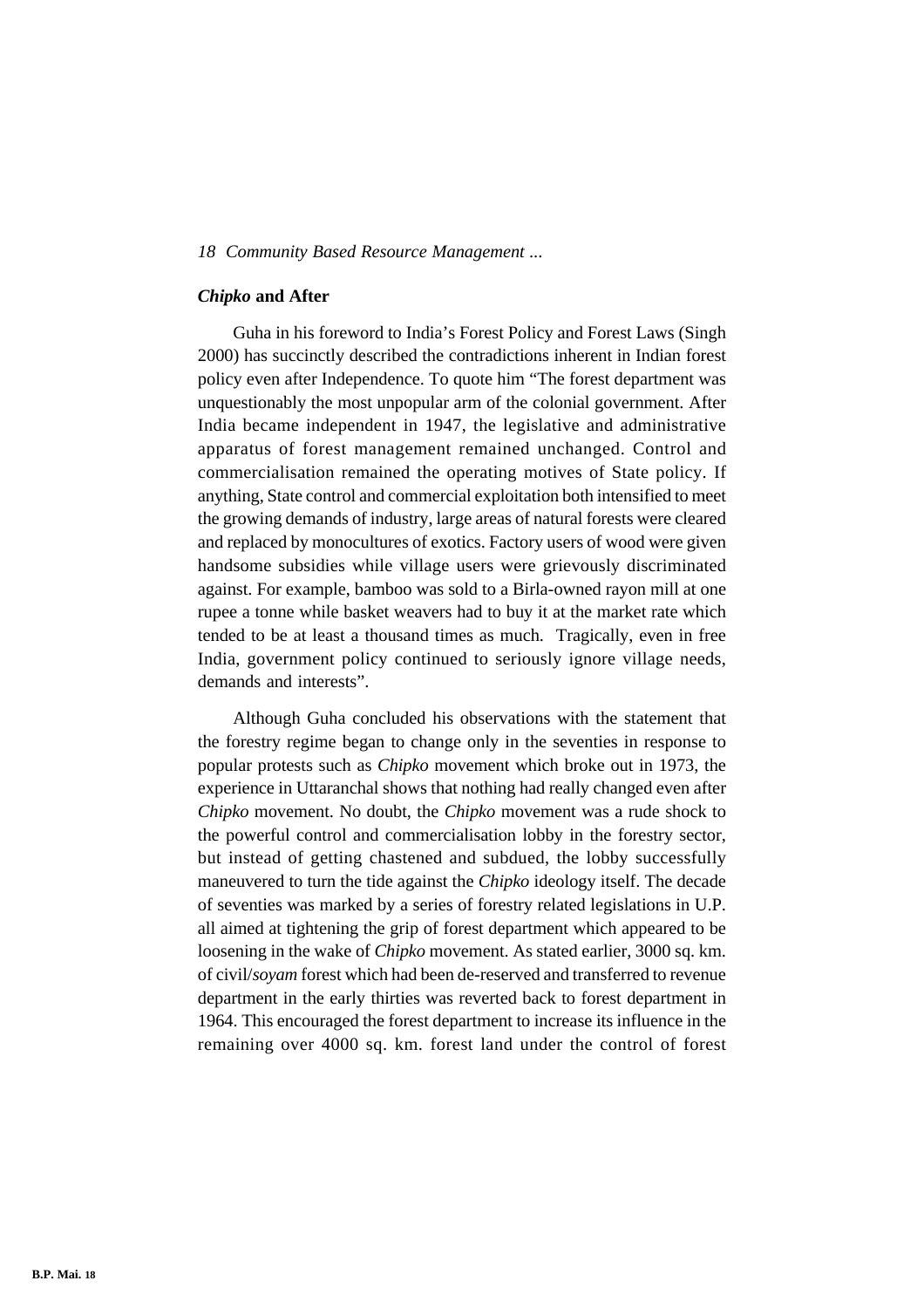panchayats by amending the 1931 Forest Panchayat Rules in 1972 and again in 1976 as we shall see later. Besides amending the Forest Panchayat Rules in 1972, and 1976, another draconian law called U.P. Protection of Trees in Rural and Hill Areas Act 1976 which prevents individuals from felling marketable species of timber trees growing in their own land without obtaining permission from forest department officials. In 1981, a blanket ban on all green felling above 1000 mtr.asl was imposed.

The *Chipko* movement which started in 1973 from the forests of Reni and other villages in Uttaranchal was actually the movement against the discrimination policy of the Government in allocation of industrial timber to contractors from outside while refusing the same to a local industry managed by the forest labourers cooperative setup with the KVIC help. Dasholi Gram Swarajya Sangh (DGSS) had a saw mill operated by its forest labourers cooperative. DGSS applied to forest department for some ash trees used for making yokes used in ploughing by the farmers. But the department declined permission stating that the ash tree was under protected category and therefore, could not be felled. A sports goods manufacturing company from Ludhiana was awarded the contract of felling ash trees from the same forest where DGSS denied permission. The people, men and women in that area, stood in rage and protested to prevent felling of ash trees by the contractor. This was done by giving a war cry *'Chipko'* meaning hug or tightly embrace the trees. The women of the village challenged the labourers of the contractor to chop off their necks before felling the trees. The labourers returned without doing the assigned job and the trees were saved. This was the significance of *Chipko* movement which spread all over Uttaranchal in no time.

But *'Chipko'* which was basically a movement of local people to gain control over the use of their forest resources so critical for their sustenance was projected by the national media as a movement for the conservation of forests because the net result was that the forest was saved. Thus, the issue of local forest rights got sidelined as the idiom of *Chipko* got hijacked by the new national and global ideology of environmental conservation. Despite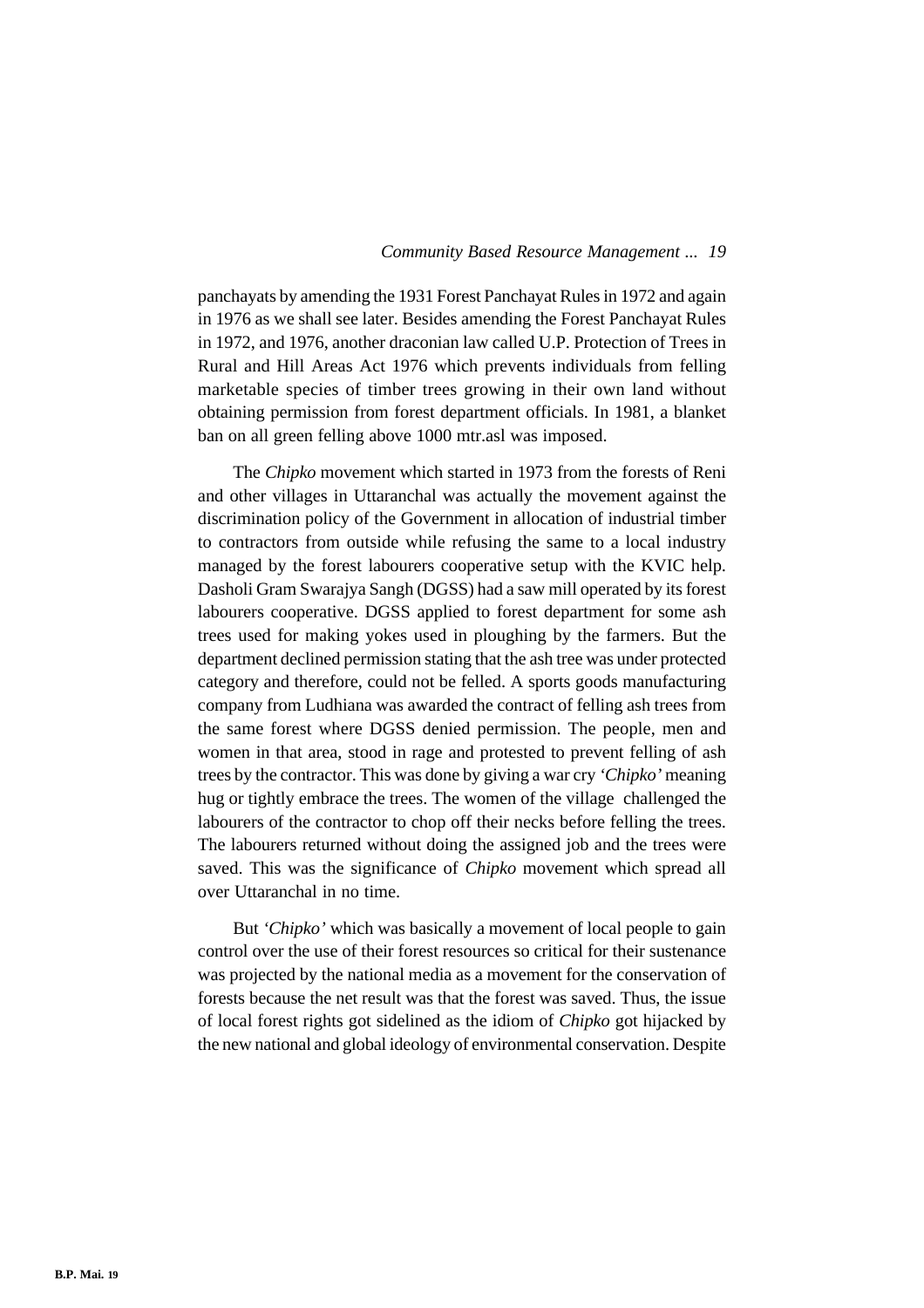its emphasis on promoting local forest based livelihoods and employment, *'Chipko'* was used to justify a spate of fresh centralising environmental policies and laws with consequences adverse to the interest of local people (Sarin 2001). The first thing that the Government did was that it constituted a Forest Development Corporation in 1974 to departmentalise the commercial harvesting and working of forests. Ostensibly the objective was to replace the contractor system but the hidden agenda was to deny the local institutions and cooperatives to get into forestry operations. In actual practice, the labour regime adopted by the corporation was identical to the practices established by its predecessor, the private contractors i.e. engaging labour from outside the region through the agency of 'mates' or labour contractors (Saxena 1995).

This was followed by another Draconian Law called U.P. Protection of Trees in Rural and Hills Areas Act in 1976 to prevent individuals from felling marketable species of trees for timber even on their own land without obtaining permission from forest department officials. The Central government in 1980 passed the Forest Conservation Act to make it mandatory for the state governments to seek prior permission to transfer even one acre of forest land for non-forest purposes. Further, through an amendment to Forest Conservation Act, in 1988, afforestation work by any individual or institution other than and without the permission of the Government was ruled illegal (Saxena, 1995). These developments completely alienated the people from the forests around them.

# **Agriculture**

In the beginning, agricultural land use was suitable for crop production. Irrigated or rainfed low lands were main producers of foodgrains. They were well terraced with inward slope. Terraces were regularly repaired after the rainy seasons during winters. Irrigation was done by gravitation channels to irrigate as much land as possible. The rostering of water and its distribution was done by the village consensus. The village self-help conventions maintained the system. Farming system was highly integrated i.e. soil fertility was maintained with the compost made of cattle dung.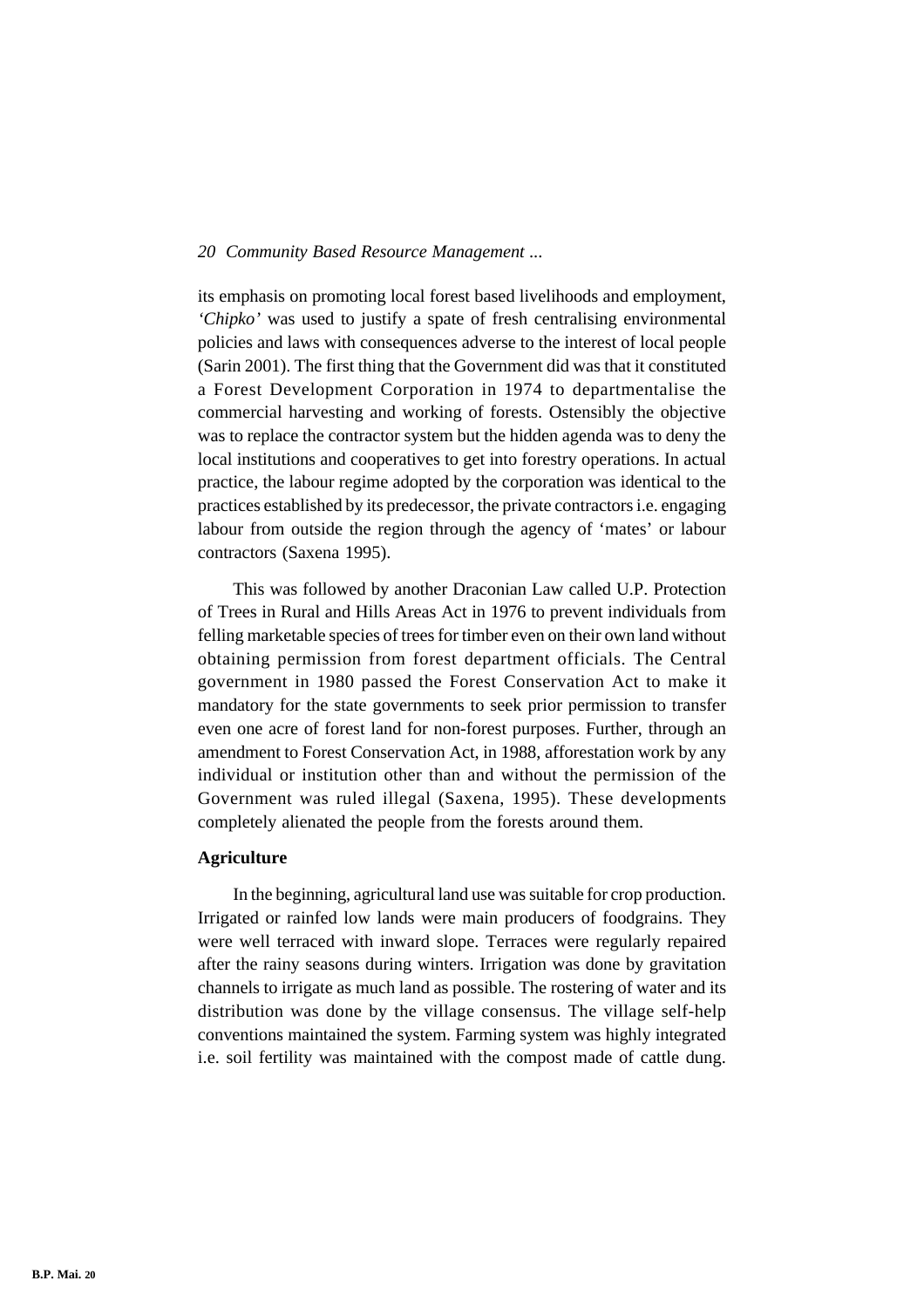Livestock were maintained by fodder obtained from forests and grazing which were well stocked. The basic needs of fuel were also met from the adjacent forests. Inter-village forest boundaries were defined by convention based on the principle of proximity and natural divides like ridges or rivulets. Forests were protected by conventions and also by patroling. Fodder needs of dry seasons like winter and summers were met by a system of collection and storage based on indigenous techniques. Leaves of non-fodder trees and shrubs were used for animal beddings which contributed the material for rich manure and compost. The system depended on locally available renewal resources, required low inputs with low but stable productivity (Shah, 1996).

It is believed that this equilibrium was maintained till the middle of the nineteenth century after which it started getting disturbed. The main factor behind the decline was the forest reservation policy of the colonial government. Progressive extension of reserved forests on the one hand and mounting demand of increasing human and livestock population on the other hand made the land left for the use of the villagers grossly inadequate. This led to decline in agricultural yields due to drop in support system. To meet their growing foodgrain requirements, people started extending agriculture to marginal and sub-marginal lands on higher slopes triggering soil erosion and land degradation.

In spite of the fragile ecology, the pressure of population on the land is very high. The agricultural density in Uttaranchal works out to 1204 persons sq.km. if we take only net sown area and 739 persons sq.km. to consider gross cropped area. In view of the limited productivity of land because of thin and constantly eroding soil mantle, these densities are unsustainable. Low productivity of agricultural land and lack of viable alternative sources of livelihood left no alternative to the people but to migrate out of the region for supplementary income. This largely explains the exodus of young and enterprising people from Uttaranchal which has serious implications not only for the economic development but also for the enrichment of the socio-cultural life in the hills.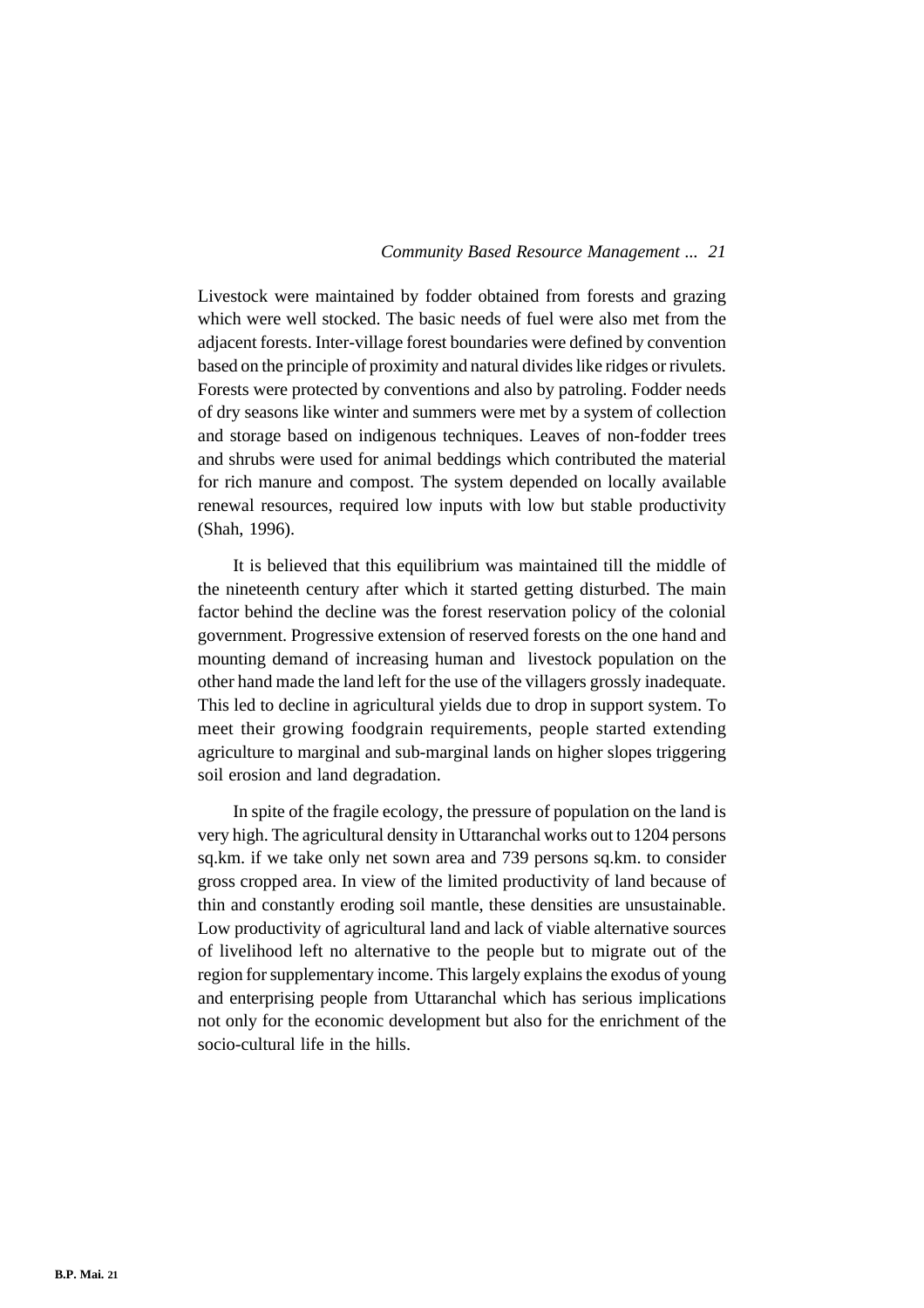Studies have shown that income from crop husbandry in the hills varies from 15 to 41 per cent of the total household income. Whereas between 26 and 32 per cent household income is contributed by the livestock sector. On the other hand, non-farm sources are found to be contributing 31 to 53 per cent of the family income (Maithani 1992). It means that given the physical and structural constraints, the conventional farm sector : crop animal husbandry combination is not capable of meeting even subsistence needs not to speak of surplus income to meet the higher needs of its people. That means the exodus will continue. The situation clearly calls for looking beyond this combination for securing livelihoods above subsistence levels on a sustained basis.

The solution lies in changing the land use system and expanding and diversifying the economic base of the hills people. One way to deal with the situation is to transform the existing crop-animal husbandry combination into viable agro-forestry and horti-silvi-pastoral land uses. In such an expanded farming system the crop husbandry need to be restricted to about 10 per cent of the present cultivated land in the valleys which is irrigated and productive. The dominant farm sector activity can only be tree cropping or agro-forestry. This should serve as the main income earning component of the expanded farming system. Thus, at the strategic level, diversification of mountain economy into horti-silvi-pastoral land uses is seen as a viable solution to the twin problems of poverty and environmental degradation.

# **Land Constraint**

This strategy however is not likely to work because of the small size of landholdings and widely scattered terraced agricultural plots. The average landholding in Uttaranchal varies from the lowest 0.54 ha in Pithoragarh district to a highest 1.67 ha in Nainital district (CMIE 2000). There are altogether 9.25 lakh landholdings in Uttaranchal of which 88.11 per cent are small and marginal holdings. If we leave aside the plains districts of Udhmsingh Nagar and Haridwar, all landholdings in the hill districts are small and marginal holdings with an average holding size of less than 1 acre or 0.4 ha. It is to be admitted that a viable diversified horti-silvi-pastoral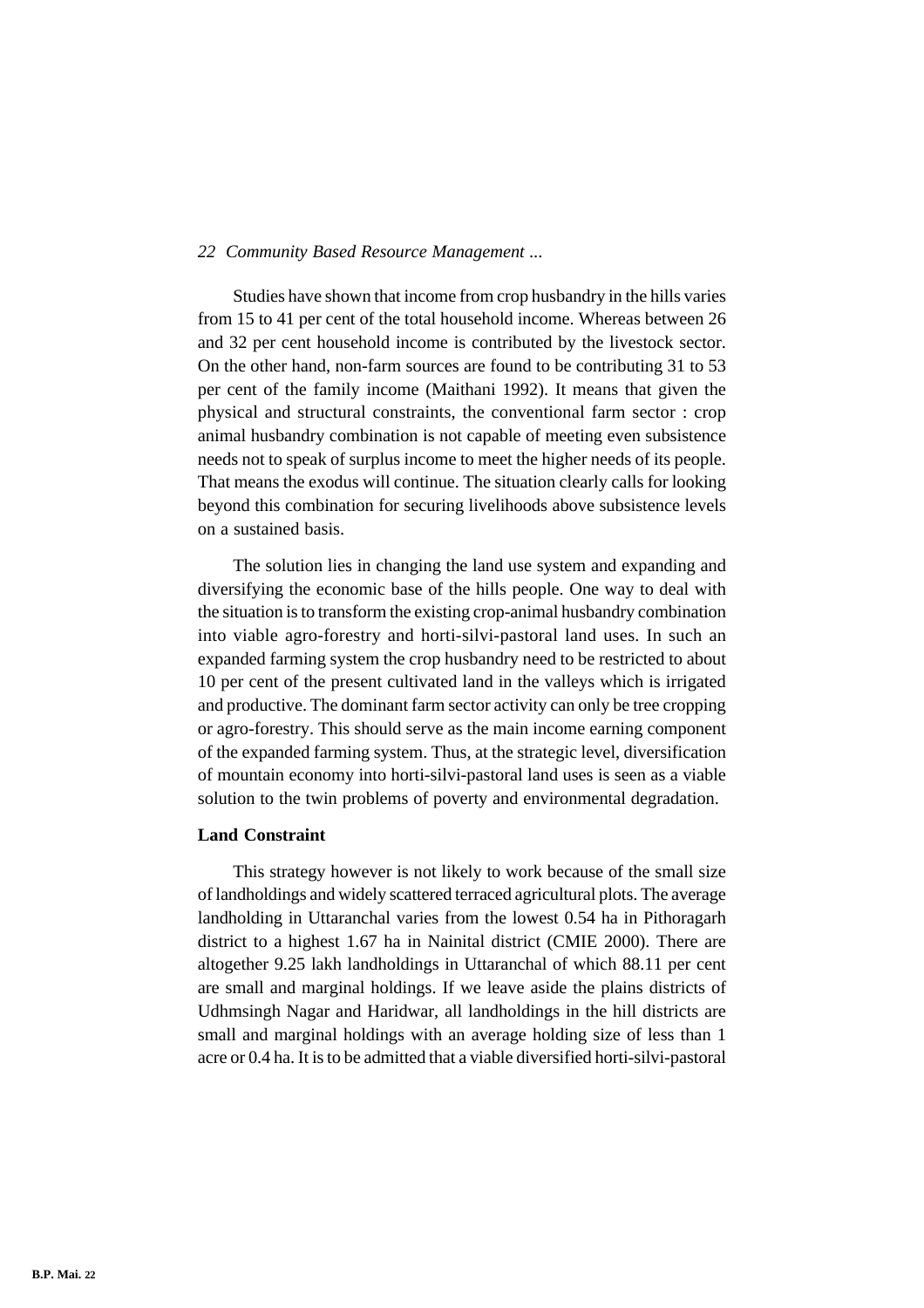farm unit in the hills would require an operational landholding of not less than 4 ha size. Based on land to man ratio, it should not be difficult to afford a farm size of 4 ha per household provided the ambit of land use is extended beyond the *'nap'* or cultivated private holdings and is extended to *Benap* or civil/*soyam* forest land within 1823 village boundaries. If the people centered development in Uttaranchal has to draw upon its factor endowment i.e. land, then releasing the land constraint for diversified agrihorti and agro-forestry based farming systems should be a prudent policy imperative.

Management of land and forest in Uttaranchal is an issue which has not been addressed with the priority and concern it deserves notwithstanding intense debate and discussion on this subject. This is an area of neglect which manifests the lack of will to grapple with the real issues concerning livelihood security of mountain community and environmental stability for the sustainable development of the mountain people as well as the people in the Gangetic plain. In Uttaranchal hills, practically the entire land is owned by the Government controlled by the Forest, Revenue, Horticulture etc., departments. The land available to people for cultivation as stated above is less than 10 per cent of the reporting area on which subsists the entire population which has grown many fold from the time when the village boundaries were first drawn in the year 1823. Part of this village land was usurped by the Government by converting them into class I and II Reserved Forests during 1911-1917 forest settlement as discussed above. Thus, contrary to the common notion, the pressure of population on land is more acute in Uttaranchal hills than in the plains. The debate on the land and forest resources in Uttaranchal generally gets stuck on the question of transferring chunks of forest and wastelands to the poor people. There are various Statutes and Acts which prohibit such transfer and use of forest land for non-forest purposes. At the same time, the Indian Forest Act provides for the formation of village forests. It states that "the State Government may assign to any village community the rights of Government to or over any land which has been constituted a reserved forest…. All forests so assigned shall be called village forests".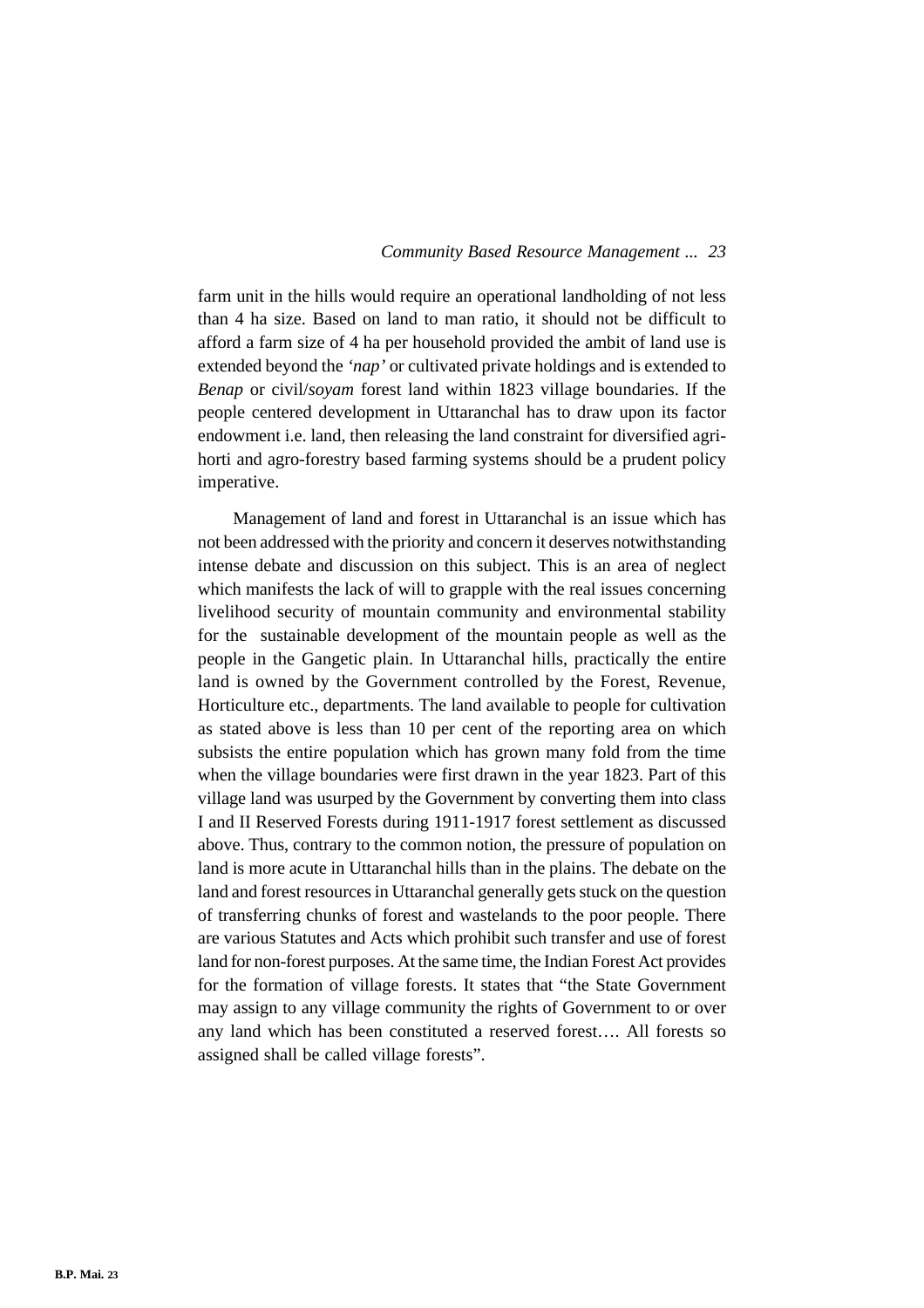Similarly, the National Forest Policy 1988 calls for "meeting the requirement of fuelwood, fodder, minor forest produce and small timber of the rural and tribal population" and "creating a massive people's movement with the involvement of women" among its main objectives. The forest policy goes much beyond in stating that "Land laws should be so modified wherever necessary so as to facilitate and motivate individuals and institutions to undertake tree farming…. Wherever possible degraded lands should be made available for this purpose either on lease or on the basis of tree patta scheme". Of all the things these two provisions in the Forest Act and National Forest Policy have so far not been implemented in Uttaranchal.

#### **Forest Economy**

It is now widely recognised that as more and more people in poverty press upon limited natural resources due to restrictions imposed by the Government, they begin to deplete the stock of renewal resources and degrade the natural base on which these resources renew themselves. According to Dove (1993), poverty of forest dwellers is an outcome of the exploitation of forest resources by powerful outsiders. One aspect of this argument is the suggestion that NTFP are unlikely to be a solution to poverty as any product that is valuable and for which commercial exploitation is viable will be taken over by such outsiders (Fisher 2000).

This view is supported by our experience in Uttaranchal where trade in medicinal herbs, resin, sand, stone etc., is the monopoly of the public corporations in spite of the fact that Panchayati Raj Act and even forest panchayat rules intend to devolve them to local institutions. Our forest policies seek to protect the forest from the people rather than for them. The policy of treating the forest as a source of raw material for national development rather than as a source of livelihood for the local people adversely affects the relationship between people and forests (Sanwal 1996). Experience also shows that where legislation has secured the rights of villagers, results have been very encouraging. The Panchayat Forests in Uttaranchal is a case in point which now extends over 48 per cent of the civil/*soyam* forests area with the tree cover matching that of the Reserved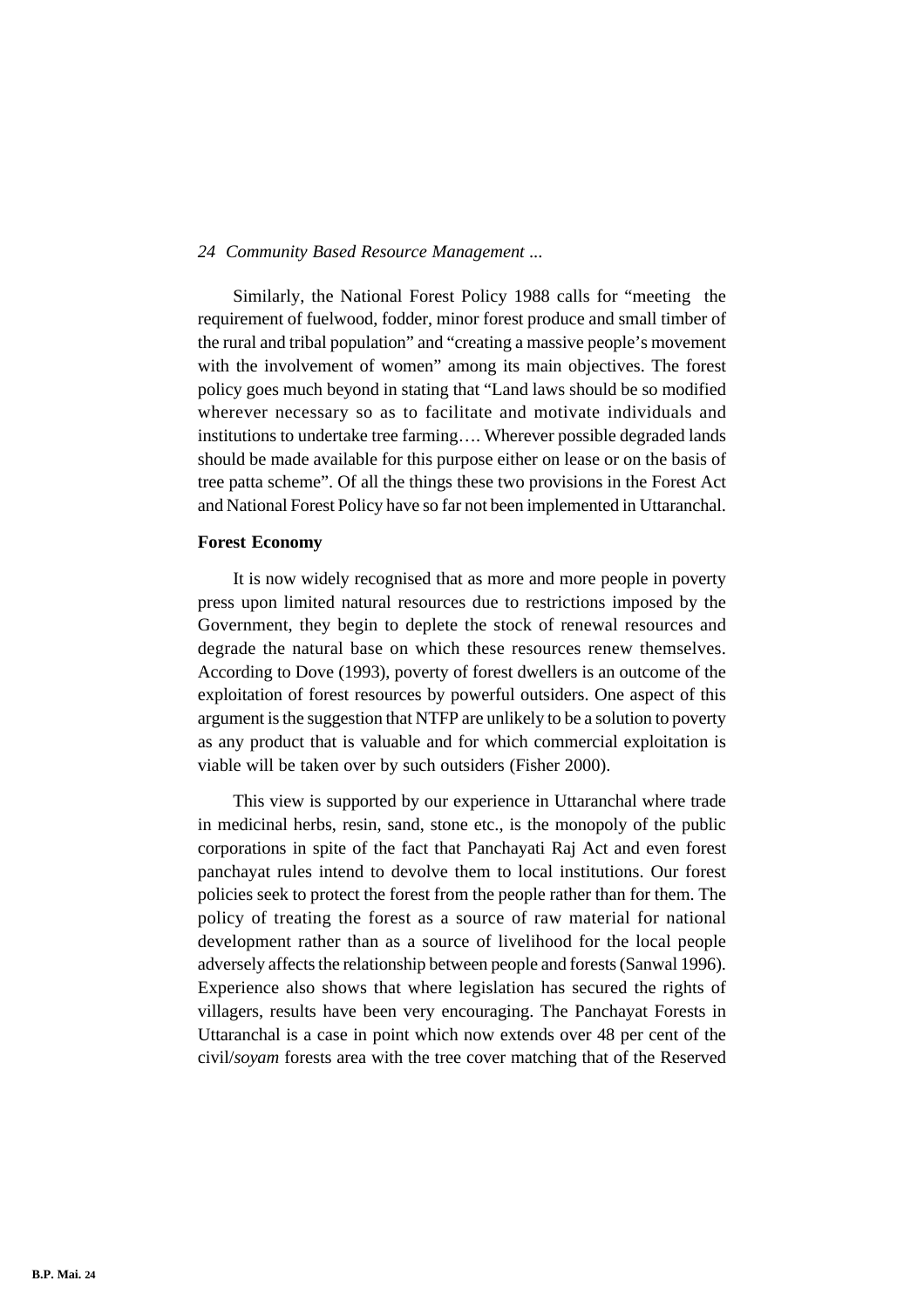Forest even when panchayat forests are not fully controlled by the community and income benefits flowing to the people have been negligible.

The view that excessive orientation to commercial angle in forest management will tend to destroy the emotional attachment that people have with the forest is mistaken. The real attachment comes from the expectation of economic benefits which works as the most powerful incentive for the people to participate with concern and care. The main factor behind the tragedy of commons (Civil/*Soyam* Forest) in Uttaranchal is the separation of the economic angle from the social angle in the management of the CPR. Another reason was the absence of any institutional arrangement for the regulated use of the forests by the people. Collective management and collective institutions are also effective only when there is economic incentive. There are off-course exceptions, when people take up plantations with emotional attachment and a sense of satisfaction.

Since the major land use in Uttaranchal is forest which is essentially a common property resource, it becomes necessary to develop viable village level institutions like forest panchayats for their profitable management. The point to be emphasised is that, acquiring users rights rather than ownership right over CPR including forest should be the main plank of the strategy in the community based resource management in mountain areas of Uttaranchal. The paramount need is to devise a land management policy which could strike a balance between the livelihood security of the hills people on the one hand and imperative of restoring ecological balance on the other. The first priority for creating a sustainable forest based economy should be to establish a property rights regime that integrates the economic interests of hills people with the health of forest eco-system. The new State of Uttaranchal will be required to introduce radical shift in the pattern of resource use to ensure both livelihood security and quality of life for its citizens. Panchayati forests will provide the institutional basis for such a shift in resource management.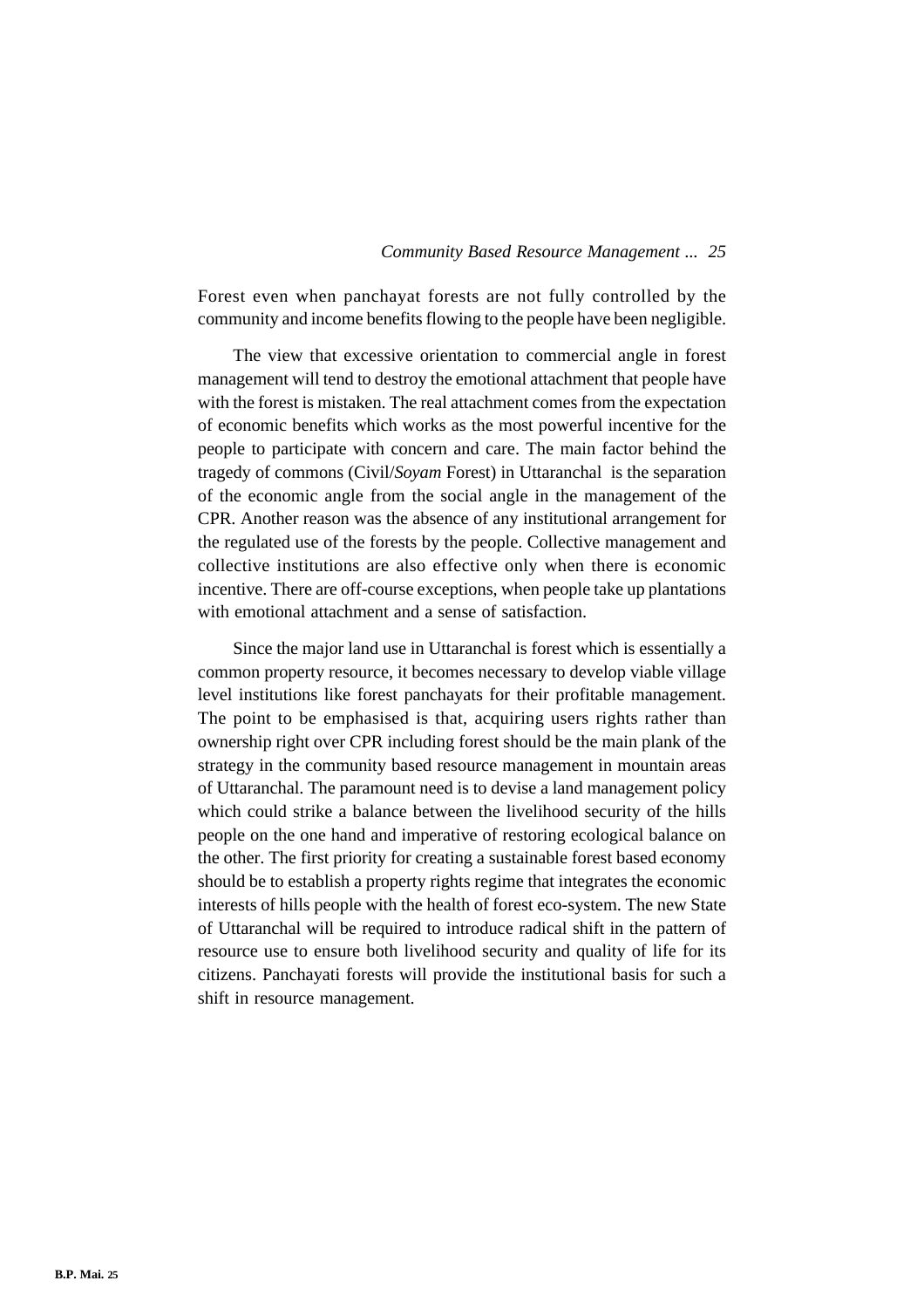# **EVOLUTION OF FOREST PANCHAYATS**

Forest panchayats were created in Uttaranchal through the notification of Kumaon Forest Panchayat Rules 1931 in response to mass protests against conversion of common village lands into reserved forest. To facilitate the establishment of panchayat forest, newly created Class I reserved forest located closer to villages were transferred from the control of forest department to the revenue department in 1924 with the legislative enactment on the recommendations of Kumaon Forest Grievances Committee (KFGC). The committee was set up by the colonial rulers in 1921 to enquire into the grievances of the hills people and suggest modifications in the policy of forest reservations. The report of the committee is reproduced at annexure 1. The most significant suggestions of this Committee were :

- (i) To de-reserve the larger part of the reserved forests created during 1911-1917 forest settlements; and
- (ii) Lay the foundations for creating community forests that would be managed under a broad set of rules framed by the Government but for which villagers themselves will make the specific rules for every day use to fit local conditions.

In retrospect, one single act that laid the foundation for one of the oldest community based resource management institutions in India, to my mind was the drawing of village boundaries during the initial survey and settlement operations in 1823 which included large chunks of forest and fallow lands as a support area and a buffer to meet the sustenance needs of the village communities. The credit for this historic act undoubtedly goes to the then Commissioner of Kumaon G.W.Trail who with whatever motive, showed the sensitivity to safeguard the livelihoods of the hills communities subsisting on agro-pastoral economy. In no small measure, the credit should also go to P.Wyndhum, another Commissioner of Kumaon who after 100 years of Trail's settlement operation showed great appreciation of the need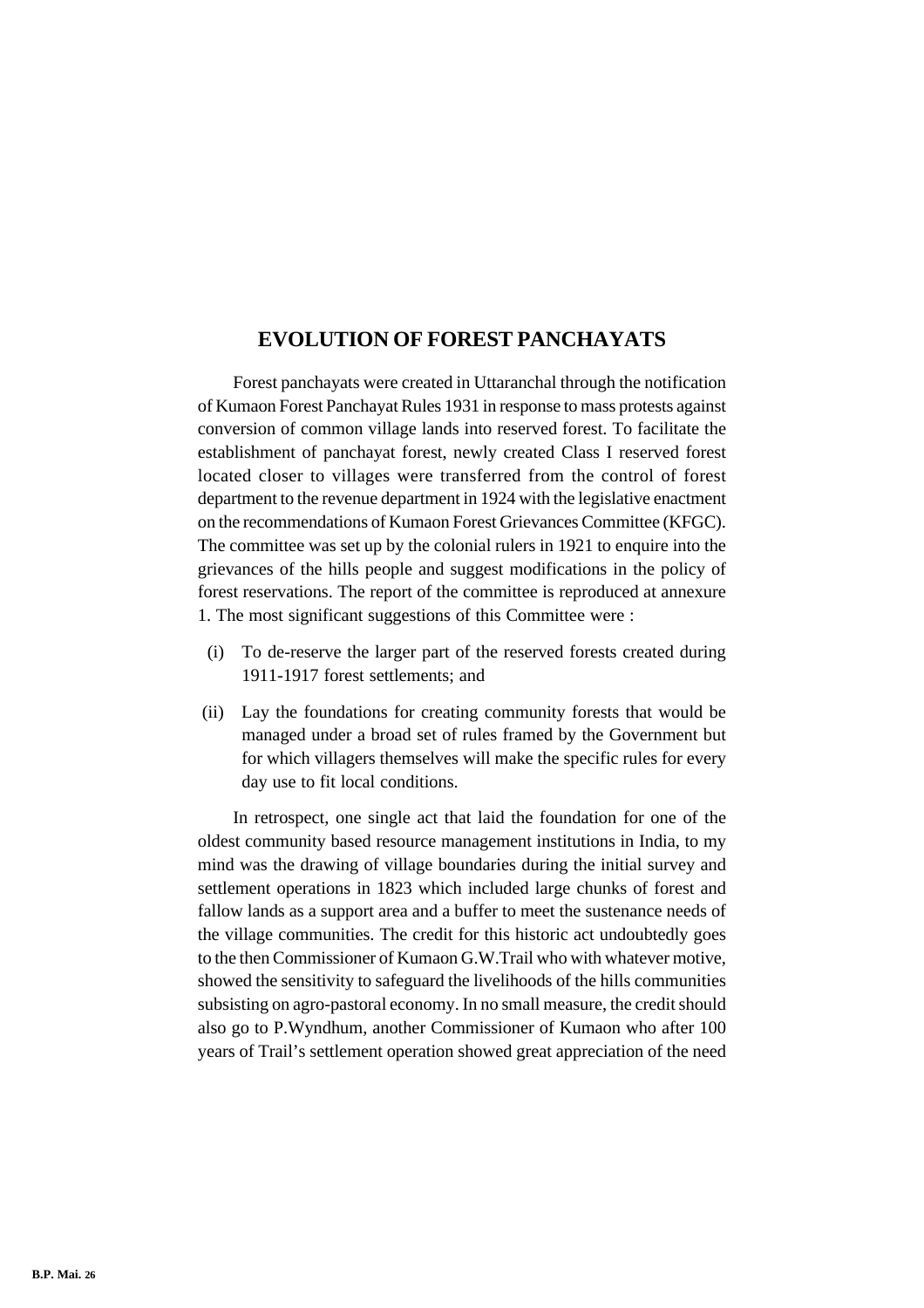and problems of the common people of the hills and agreed to the suggestion of reverting part of the reserved forests to the people and the proposal for the management of the forests by the village community through forest panchayats.

The Government accepted both the recommendations of the KFGC which paved the way for the establishment of forest panchayats first under the provisions of Scheduled District Act 1874 and subsequently under Section 28, of the Indian Forest Act 1927. The Government notification – "Kumaon Forest Panchayat Rules 1931" laid the guidelines for the constitution and working of forest panchayats. The full text of the notification is placed as annexure II of this report. Briefly, the rules stipulate the following:

# **Definition**

The rules state that "Any land lying outside the boundaries of the Municipalities and Cantonments for the management of which a plan is prepared under these rules, will be treated as panchayati forest and these Rules will apply to all such lands". Clearly, it has to be (i) Wasteland in rural areas for which (ii) A plan for conservation and afforestation should be prepared by the Panchayat. It may be noted that the very definition of the forest panchayat stipulates a plan for afforestation and conservation of the wasteland.

#### **Formation of Forest Panchayat**

"Any two or more title holders or tenants or artisans who have been either themselves or their family members living in the village for more than 12 years… can apply to the Deputy Commissioner for Constitution of forest panchayat within the boundaries of the village…. However, if one-third or more families of the village oppose such a proposal, permission for establishment of the forest panchayat will not be granted". The rules also stipulate that while applying for the creation of panchayat forest, specific details regarding the location of the land and its boundaries should also be given with the proposal.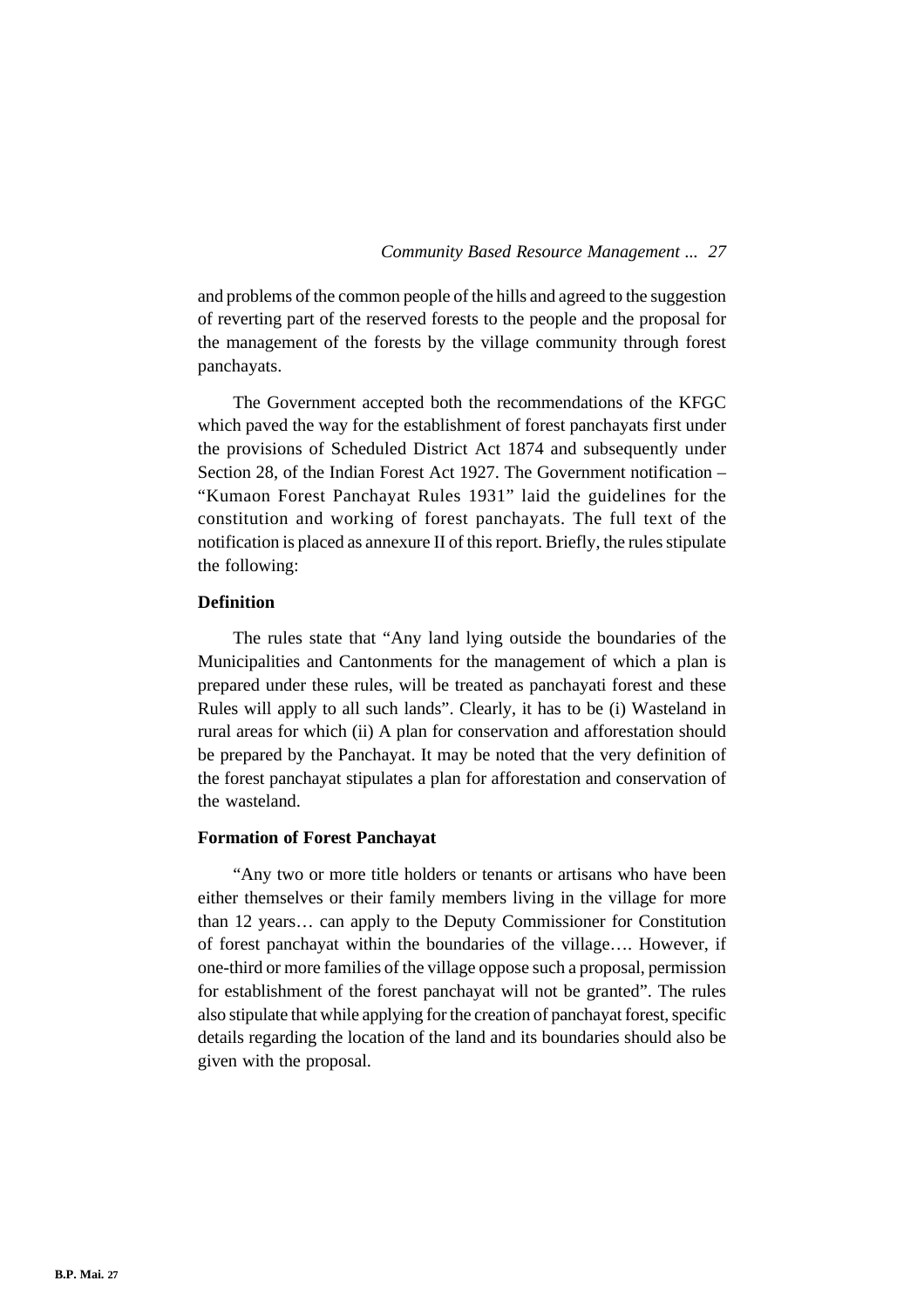Under a special provision, the regulation allowed the formation of more than one forest panchayat in one village if the village is riven with groupism and factions. This is to be done by dividing the village common land between such groups. It shows that the Government was keen to utilise the opportunity occasioned by the prolonged agitation and the sensitisation created by it for the development of wasteland. Further, it also allowed formation of forest panchayats in uninhabited villages made of the "people who cultivate the land there or who claim a right on the forest of the village". It also allowed the forest panchayat to be formed by even two families meaning thereby that it could be small users group for the management of the forest land allotted to them for the purpose and there could be more such groups operating in the same village.

"After receiving the application… the Deputy Commissioner will inform the Pradhan(s) about it with all the details of the land proposed to be covered under the forest panchayat. A date will be fixed by the Deputy Commissioner to hear objections if any". No less a person than the Deputy Commissioner or District Magistrate was required to visit the village for constituting the forest panchayat. This shows the importance attached to the task by the colonial rulers.

"On the appointed date the Deputy Commissioner will visit the site for on the spot inspection of the land. After hearing claims and objections from the people gathered there, he will give his decision then and there".

"After that the Deputy Commissioner will call all the right holders at a place and the time convenient to him and get the forest panchayat constituted in his presence. The panchayat can have minimum 3 and maximum 9 members. After that the members will elect a Sarpanch from amongst them".

The rules also provided for the appointment of a Special Officer "for the inspection and reconstruction of the panchayat forests". The special officer would work under the direction of the commissioner but as an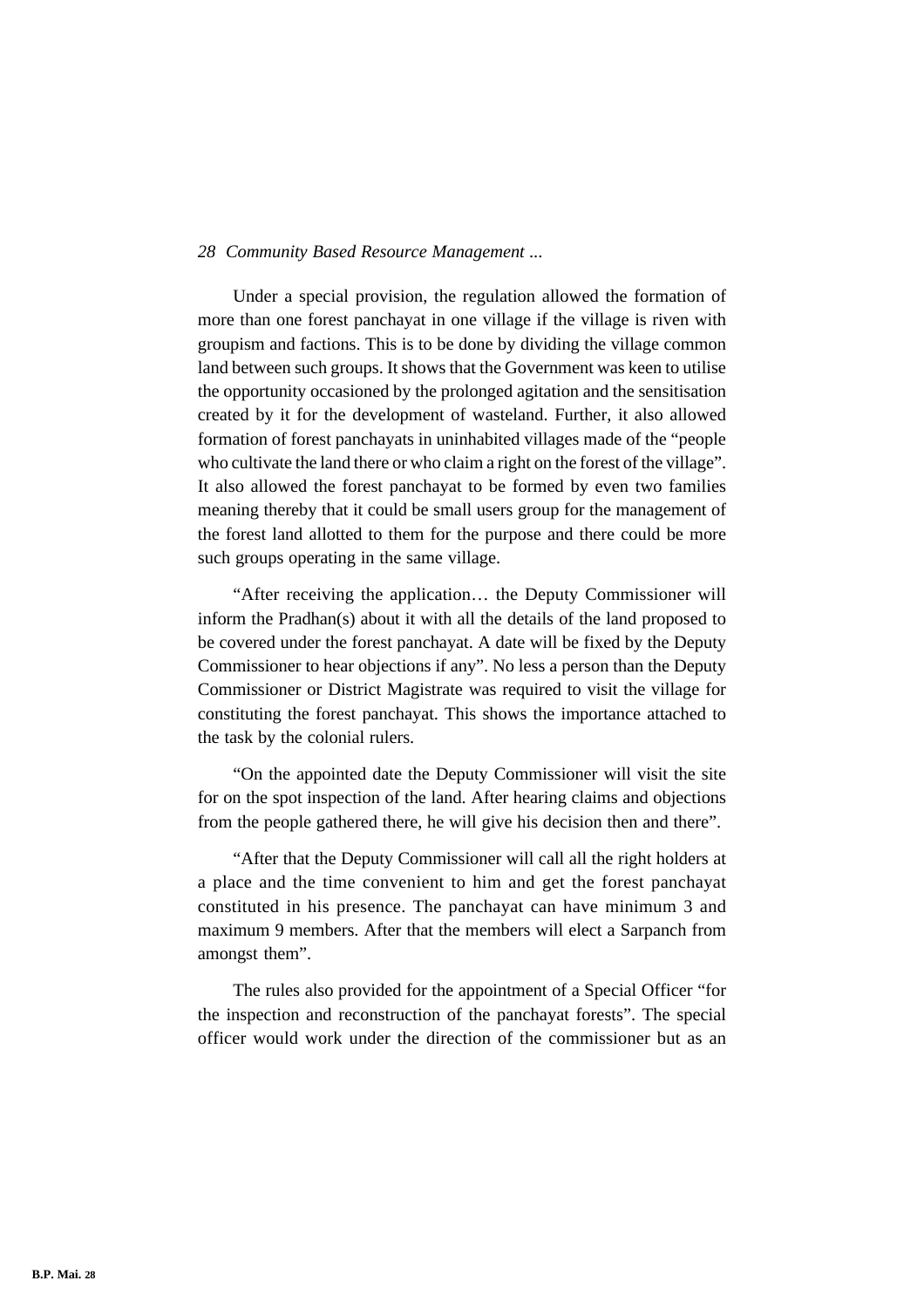assistant of the deputy commissioner in the district. "The Special Officers will enjoy all those powers which are vested in the Deputy Commissioner". It is evident that the Government took up the issue of forest panchayats in a serious manner and accorded them a very high status by making them to interact and be guided by an officer no less than the Deputy Commissioner or a special officer appointed exclusively for overseeing the affairs of forest panchayats reporting directly to the commissioner and enjoying powers vested in the deputy commissioner. The amount of interest and responsibility taken by the Commissioner himself is also noteworthy. It is clear that forest panchayats were placed under the charge of a special officer in the rank of Dy. Commissioner i.e. senior than the Divisional Forest Officer (DFO).

The rules laid that "the decisions of the Special Officers …. will be subject to review by the Deputy Commissioner and the decisions of Deputy Commissioner can be reconsidered by the Commissioner". And that "the decision of the Commissioner …. will not be challenged in the court of law". In a way the Divisional Commissioner was more than the Head of the Department of the forest panchayat project. After all it was the Commissioner who constituted the KFGC and accepted its recommendation for the formation of forest panchayats. Thus, the Commissioner was the mentor of the forest panchayats.

#### **Role and Responsibilities of Forest Panchayats**

The 1931 rules did not specify any functions and responsibilities as such but the procedure suggested focuses on the role of forest panchayats and how the panchayats were to perform them. It says : "After the constitution of forest panchayat, the Deputy Commissioner will prepare a written Memorandum of Association (MoU) for the management of the land allotted for the establishment of forest panchayat". While deciding the terms and conditions, Deputy Commissioner was advised to "keep the existing conditions of the piece of land set aside for the purpose of forest panchayat". The rules stipulated that the Deputy Commissioner should include the following points in the MoU.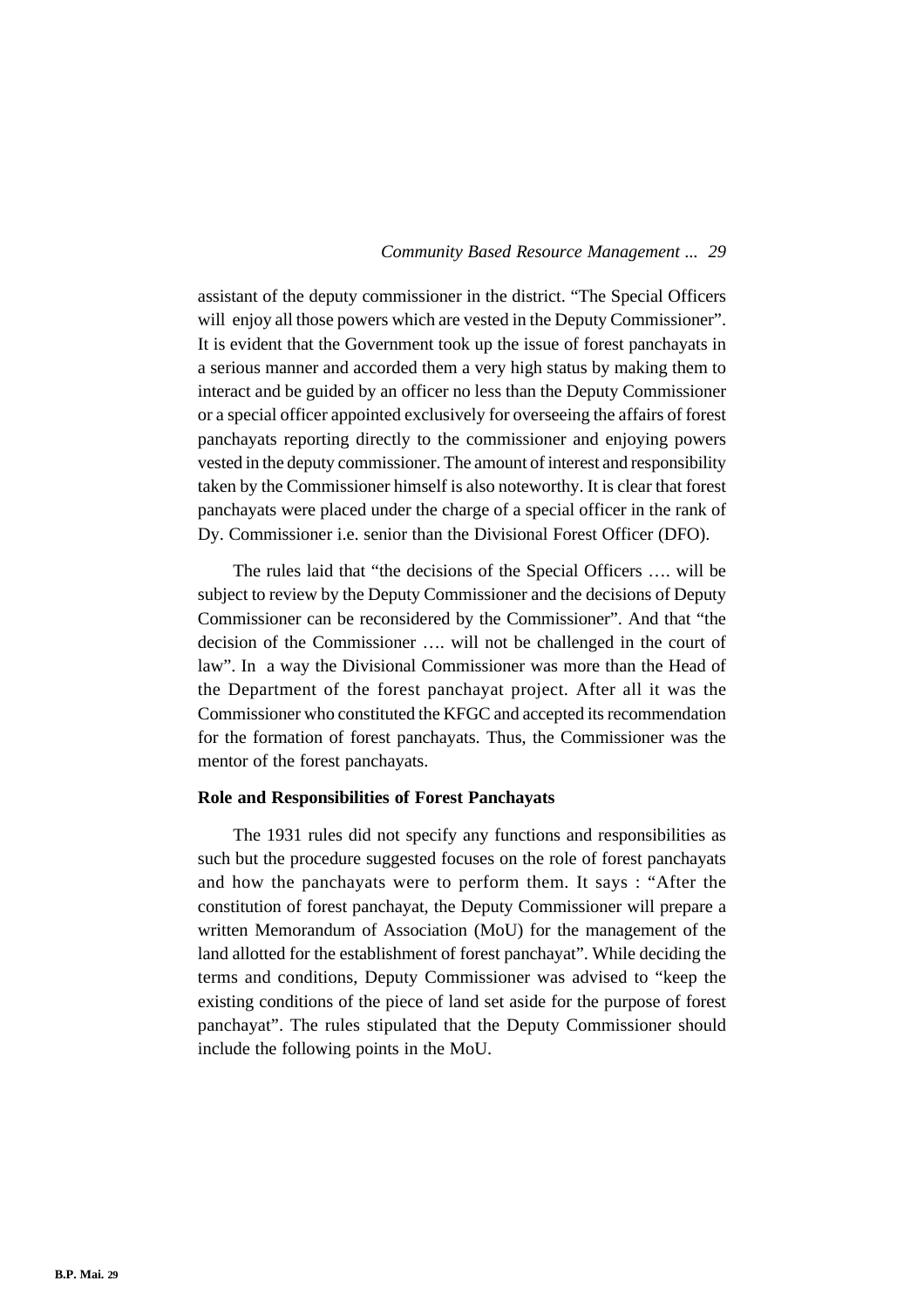- (i) The panchayat or its members will not be authorised to either sell or divide the land allotted for the purpose of forest panchayat.
- (ii) The panchayat will use the produce of the panchayat forest only for the benefit of its members who are in the list of right holders. It meant that there was scope for the sale of forest produce by the panchayat excepting resin which was governed by a separate set of rules.
- (iii) Panchayat will prevent the loss of trees occurring due to negligence of the users.
- (iv) Panchayat will not allow any member or user to use the panchayat land for agriculture purpose.
- (v) Panchayat will cause to erect the boundary pillars and protect them.
- (vi) The panchayat will abide by the orders issued by the deputy commissioner from time to time for the protection and improvement of the panchayat forest.

It will be noticed that there is no mention of a management plan for the panchayat forest as was emphasised in the definition section above. It appears that the management plan essentially meant good conservation practices leading to natural regeneration of forest to the level of sustainable yield.

## **Tenure of the Forest Panchayat**

The term of the members of forest panchayat was fixed at 5 years. The rules allowed the sarpanch to appoint new members in the event of any vacancy arising in the mid-course of the panchayat's five-year life. But the sarpanch or the panchayat was not authorised to fill a vacancy arising due to the removal of a member. The procedure for the removal of a member was also laid down in the regulation. For removing a member through a majority vote, the sarpanch would inform the deputy commissioner who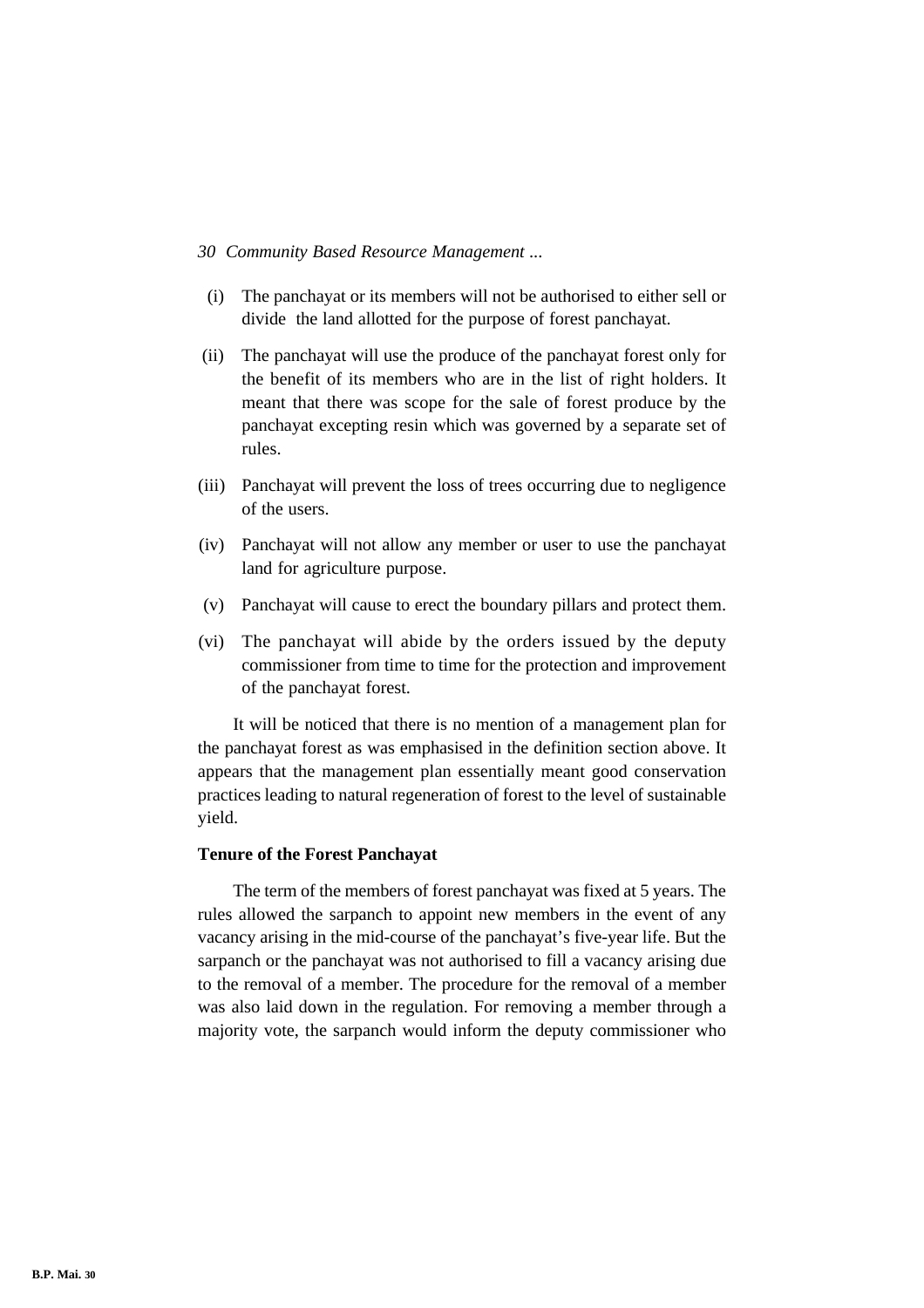will visit the village to witness the voting and also see that a replacement was also elected in the same sitting of the panchayat.

## **Powers of the Forest Panchayat**

The declaration rules that the status of the panchayat will be like that of Forest Officer, and the panchayat would exercise the following powers within its jurisdiction.

- (i) Imposing a penalty of Rs. 5 for any violation of the rules by any user. If this penalty was considered inadequate, initiating legal proceedings against the offender after reporting the matter to the higher authorities. The forest panchayat had the powers to not only impose penalty but also to initiate legal proceedings against the offender.
- (ii) Presenting and arguing the case arising out of these petitions.
- (iii) To issue passes after receiving fees for the collection of grass, fuel wood, stones, slate etc., and grazing of animals.
- (iv) Panchayat will regulate the entry of cattle and control grazing in the forest.
- (v) Panchayat can confiscate the animals entering the forest without its permission and can detain them for 48 hours.
- (vi) If any right holder caused any damage to panchayat forest, panchayat can deprive the offender from the rights on forest produce after ascertaining their complicity in the act.
- (vii) Forest panchayat can also confiscate the tools and implements used in its forest.
- (viii) Forest panchayat can frame bylaws to distribute the products of forest and to regulate the use of forest like grazing, grass cutting, fuelwood collection etc., among the right holders. For this purpose, if required, panchayat can appoint patrol or chowkidar to guard and enforce the rules.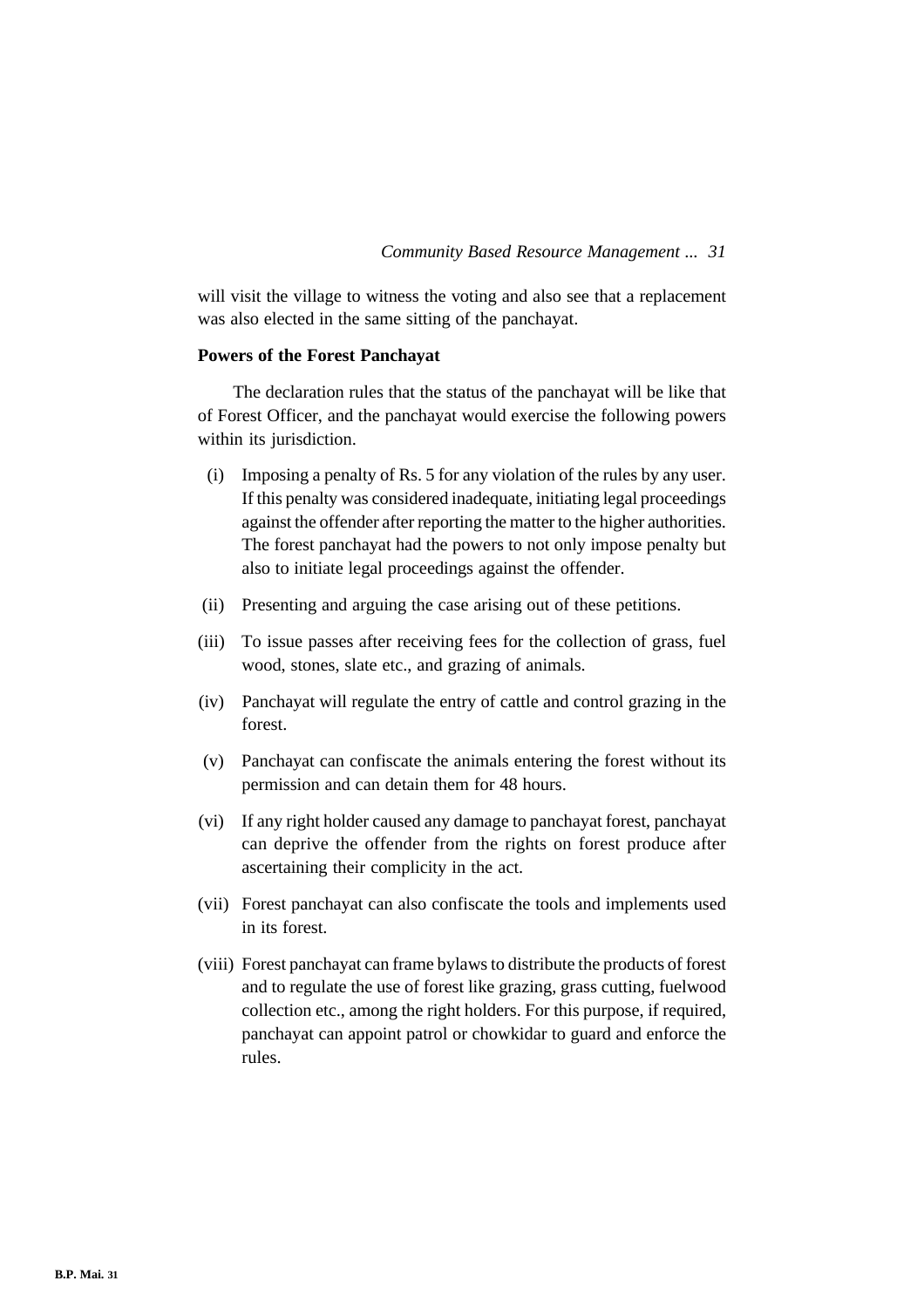# **Tapping and Sale of Resin**

The forest panchayat was not permitted to tap and sell resin from chir trees without the prior approval of the forest department. Resin being the main commercial produce of the forest, was retained as a monopoly of the forest department. Therefore, a different procedure was adopted for the extraction of resin if it was to be done by the forest panchayat. The rules stipulated that :

- (i) Tapping and sale of resin will be done by the forest department directly and the income earned from this will be distributed between panchayat and forest department in the ratio to be decided by the Conservator of Forest, or
- (ii) The panchayat could carry out the task of resin tapping on the following terms;
	- (a) That resin tapping work will be done only in accordance with the prevailing procedures laid by forest department and the forest department can make surprise checks to ensure whether or not the rules are being followed.
	- (b) That the entire collection (resin) will be sold either to the forest department or to the agency authorised by the Conservator of Forest.

A rider was also added that if the conservator of forest any time felt that the works were not being carried out by the panchayat as per laid norms or if it was felt that resin tapping was not considered necessary, the conservator of forest could stop the work with the due permission of the ceputy commissioner. These special provisions for resin tapping are indicative of the hyper sensitivity of the forest department against decentralisation and sharing of cash income with the local people. Yet, the rules did not rule out resin tapping by forest panchayats if they had the skill and wanted to do the job.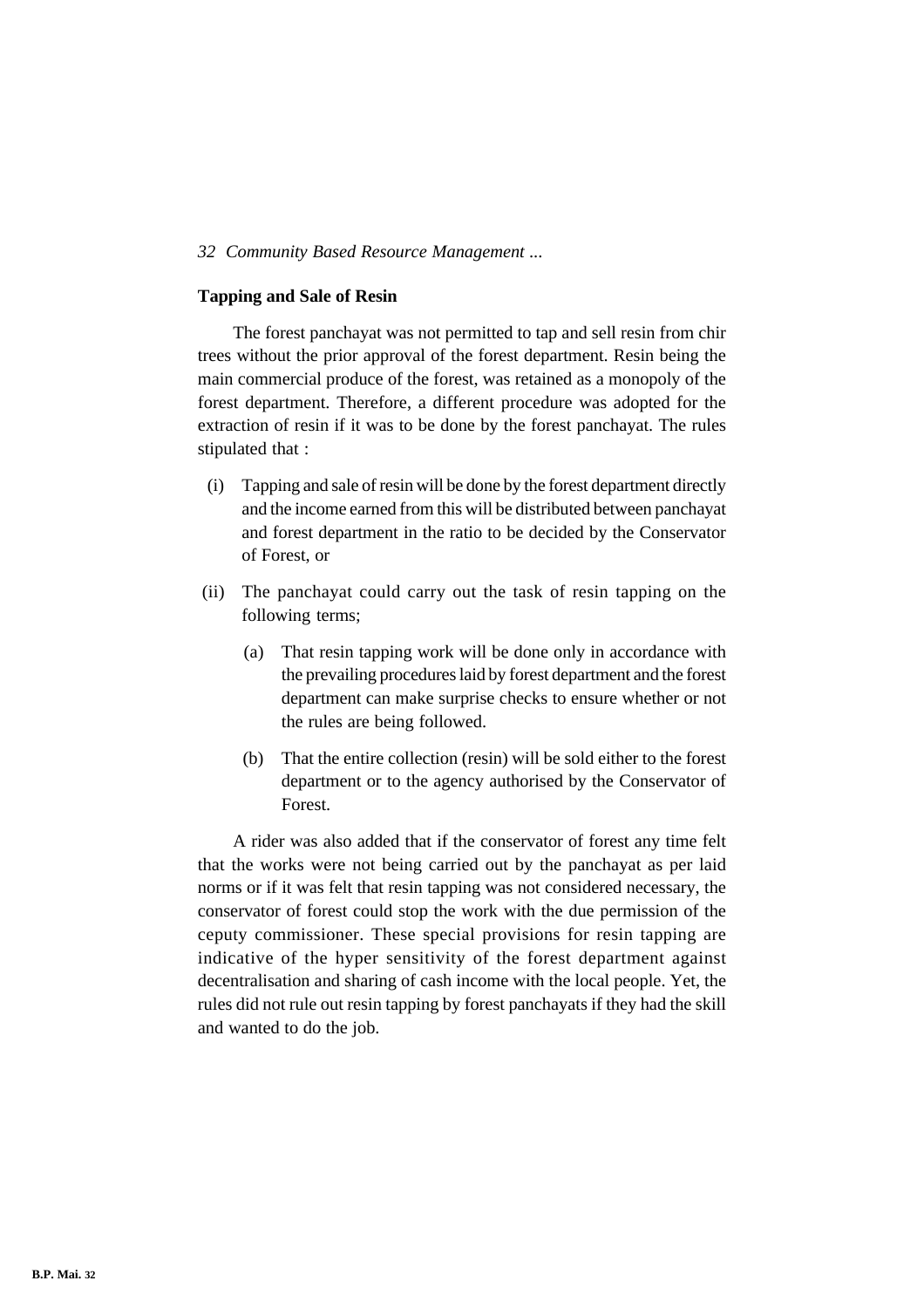# **Functioning of the Forest Panchayats**

The forest panchayats would hold their meetings once in three months to be chaired and conducted by the sarpanch. Sarpanch as an elected head is the Chief Executive and therefore, responsible for the enforcement of the rules. All registers, accounts and cash and other mobile property of the panchayat would be in his custody. All decisions would be taken democratically in the meeting based on the majority opinion. The sarpanch is required to prepare the minutes of the meeting and keep all records of forest panchayat. Two-thirds members would constitute the quorum and in-case of a tie, the sarpanch can exercise his right to vote for settling the case.

Income from all sources would be deposited in the forest panchayat fund. This amount was to be utilised first for the development of panchayat forest i.e. fencing, plantation etc. and the balance if any would be spent on public services within the village.

The deputy commissioner was authorised to suspend or terminate the forest panchayat if in his assessment the panchayat was violating the provisions laid in the notification or was found unable to fulfill its responsibilities as per the rules. In such a situation, the deputy commissioner could constitute new forest panchayat for the village following the laid down procedure again. If the people of the village did not favour constitution of a new forest panchayat, then the deputy commissioner had the option either to hand over the panchayat forest to the forest panchayat of the adjacent village willing to take responsibility or to hand over the management to revenue or forest department. In the latter case the deputy commissioner would himself assume the powers of the Forest Panchayat as per section 12 of the Panchayat Forest Rules 1931. In case, however, the new panchayat could not be formed for some reasons, the panchayat would stand dissolved and the land reverted to the original position that existed before the establishment of the forest panchayat.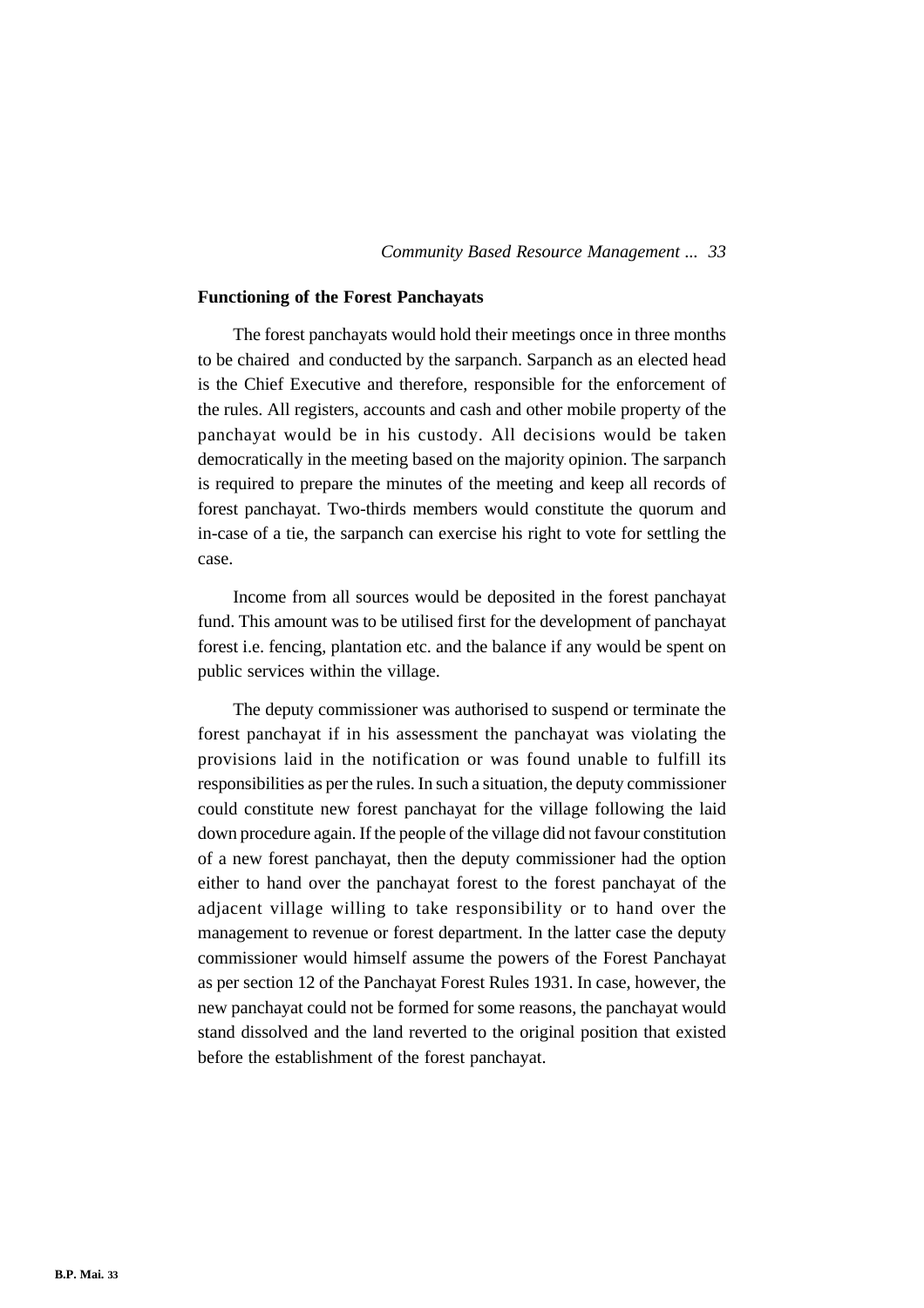# **Role of Forest Department**

It is noteworthy that 1931 Rules did not assign any role to forest department in the management of forest panchayats. The only role assigned to the forest department was to inspect the work and the accounts etc. of forest panchayats within their jurisdiction and report to the deputy commissioner. Among the officials of forest department, only conservator of forest and the divisional forest officers were authorised to do the inspection of forest panchayats which shows the high status enjoyed by these bodies treated as democratic institutions at the grassroots level.

In order to protect forest panchayats from the machinations of petty bureaucracy of the forest and revenue departments, the members of Kumaon Forest Grievances committee were also authorised to carry out independent inspections of forest panchayats within their areas and report directly to the commissioner with a copy of their inspection report to the deputy commissioner. Panchayat forests are demarcated as village forest under section 28 of the Indian Forest Act and are entered in the land records in the name of panchayats giving them the much needed legal support.

# **Strong Government Support**

To give direction to the nascent institution, an apex advisory body known as Kumaon Forest Advisory Committee was formed by the Government. This was nothing but rechristened form of the erstwhile Kumaon Forest Grievances Committee, which had successfully mediated the agreement between the anti-reservation agitation leaders and the Government. The then Commissioner, Kumaon and the Chairman of the Forest Advisory Committee, Owen (1933-35) had in his notes described the Forest Advisory Committee as "really the Kumaon Parliament and a most useful body" (Tolia 1998). Another Commissioner Ibbotson (1937- 39) also took keen interest in the forest management and in his note advised the deputy commissioners to "master the art of managing Panchayat Forests". Preservation of Class I forests (which had been transferred to the revenue department) in his view was the most important task in Uttaranchal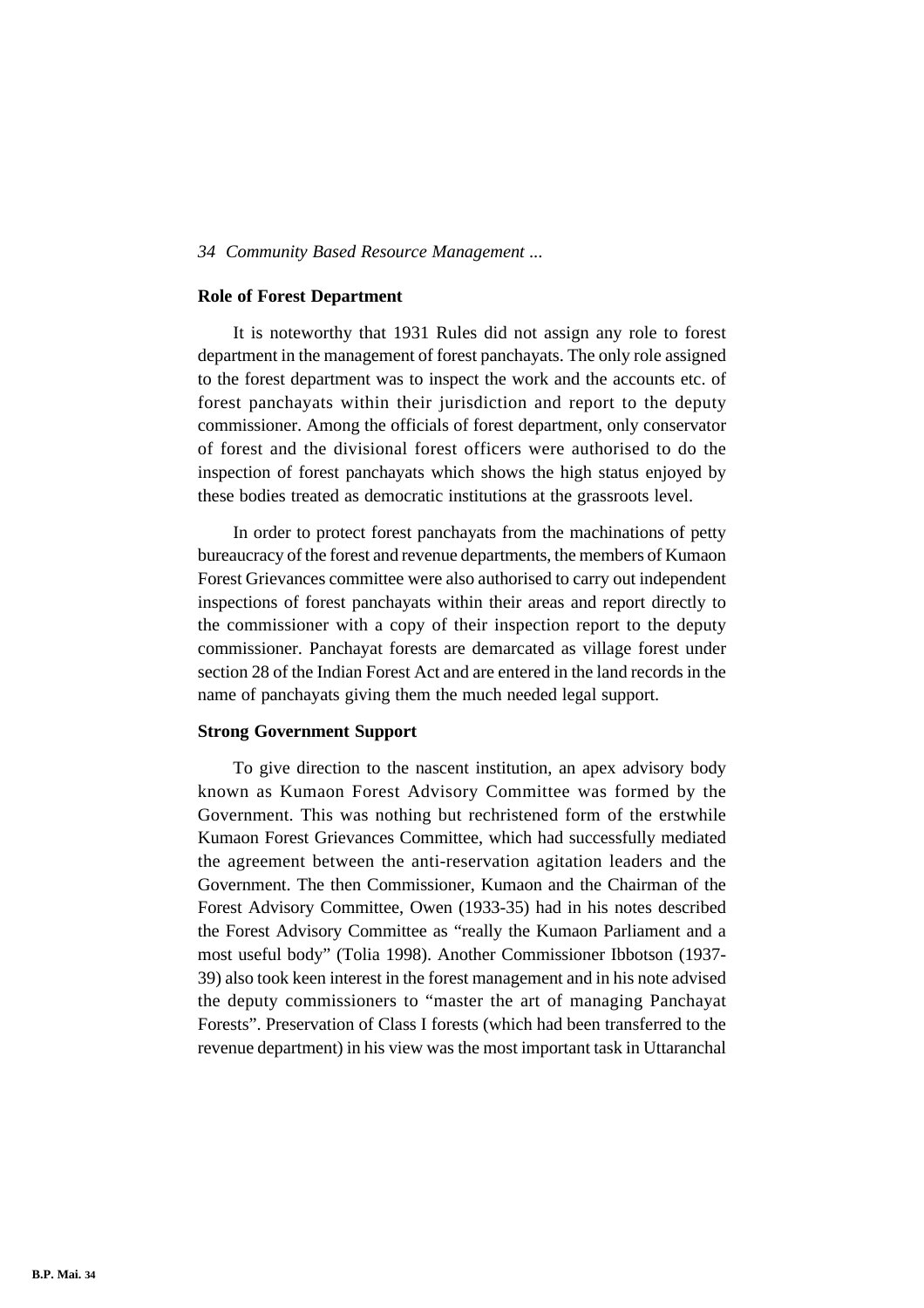for containing the floods, soil erosion and augmenting water supply. "If forests could not be preserved, both hills and plains stand a chance of the fate of Mesopotamia" he wrote. Ibbotson advocated "wide extension of the panchayati forests movement" and considered it his top priority job. Subsequently, Commissioner T.J.C. Action (1941-43) and W.W. Finlay (1943-47) also continued to guide forest panchayat regime with great personal care and regard for the rules and procedures to maintain their credibility. They did not believe in targetted approach and in adding mere numbers. The emphasis was on submission of the proposals by the villagers voluntarily and maintaining quality and setting standards and healthy conventions for the working of the new institution. It is evident from the fact that in spite of the strong support from the top Government authority, the number of forest panchayats constituted in the whole of Uttaranchal between 1926 and 1947 was only 429 (Tolia 1998). This is in stark contrast to the current approach when in our chase for targets, hundreds of forest panchayats are constituted overnight on paper !

With the passage of time, specially after Independence, the interest in forest panchayats waned in the new euphoria generated by the post-Independence nation-wide programme of community development and extension service. This slowed the progress of the formation of forest panchayats in the same zeal with which it had started. One of the factors contributing to the complacency perhaps was that the people no longer felt any difficulty in accessing civil forests unlike earlier when they would have acrimonious exchanges with the forest guards on a daily basis. In 1948, the State Government further liberalised its land policy with the passage of Kumaon *'Nayabad'* Grant and Wasteland Act. This over-rode the provisions of the Government notification of October 1893 by which all the *'Benap'* land lying within the boundaries drawn in 1823 land settlement was declared as the State property and converted as district civil forests (Vaid, 1989). This made it easy for the villagers to extend cultivation over adjacent *'Benap'* lands, the common property of the village. After this Act, the rights of the villagers over the unmeasured land were restored to pre-1893 level subject to certain conditions (Tolia 1998).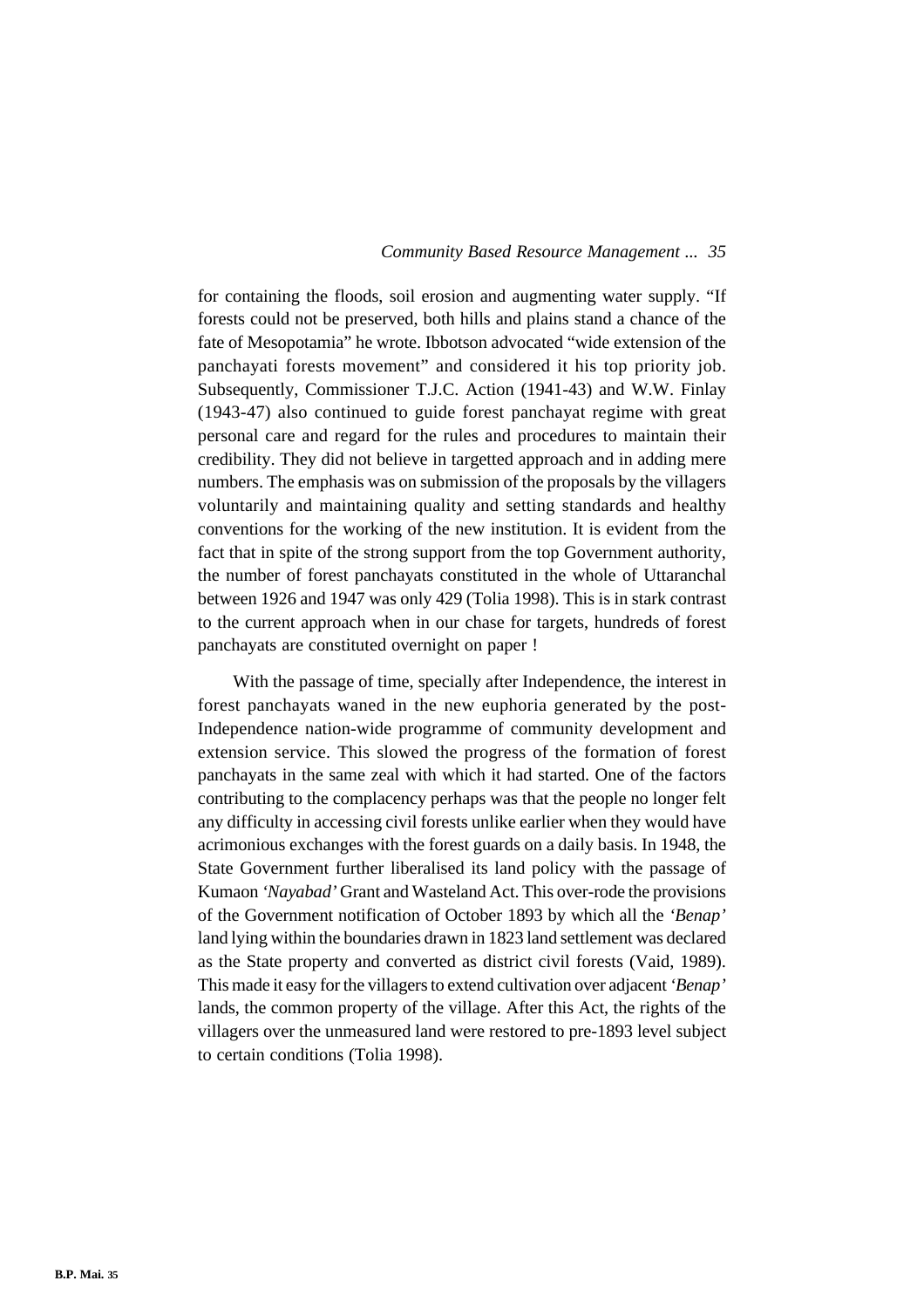# **Dilution of Government Support**

The forest department which inherited the structure of colonial Government was always opposed to the transfer of civil and protected forests to revenue department and then on to the villagers for the constitution of panchayat forests. It is another matter that during the British time, forest officials were not able to influence the decision of the Government in their favour even though the conservator of forest had been the Secretary of the Forest Grievances Committee as well as in its new form as Forest Advisory Committee. But they continued to regard forest communities as obstacles to conservation. The professional foresters considered that the goals of conservation and the interests of local communities were in opposition. Traditional management of resources was discredited on the lines that population growth impelled the forest communities to over-exploit the forest resources citing Hardins 'Tragedy of Commons' as a case in point (Singh 1999). Moreover, the opening of civil forests for extension of cultivation and clearance of the forests for the establishment of orchards, fruit belts, road construction etc., resulted in large scale deforestation during the first decade after Independence. This appeared to be proving what the forest department had been advocating.

In order to prevent further damage to forest cover, the State Government instead of expediting the formation of forest panchayats as an instrument of social responsibility and control, preferred to revert the civil forests back to forest department in 1964 (Pandey 1994, Saxena 1996). This action of the Government put the clock back to 1893, undoing what had been achieved by the people of Uttaranchal after years of struggle and agitation against the anti-people policies of the colonial Government. Subsequently, Kumaon Nayabad Grant and Waste Land Act, 1948 was also repealed in 1973. This naturally peeved the people, which combined with the pentup anger of continued denial of access to forest resources started simmering to explode in the new wave of agitation which found expression in the *'Chipko'* movement of the seventies. The factors and circumstances behind the rise of *'Chipko'* have already been discussed in the preceding section. Mainly,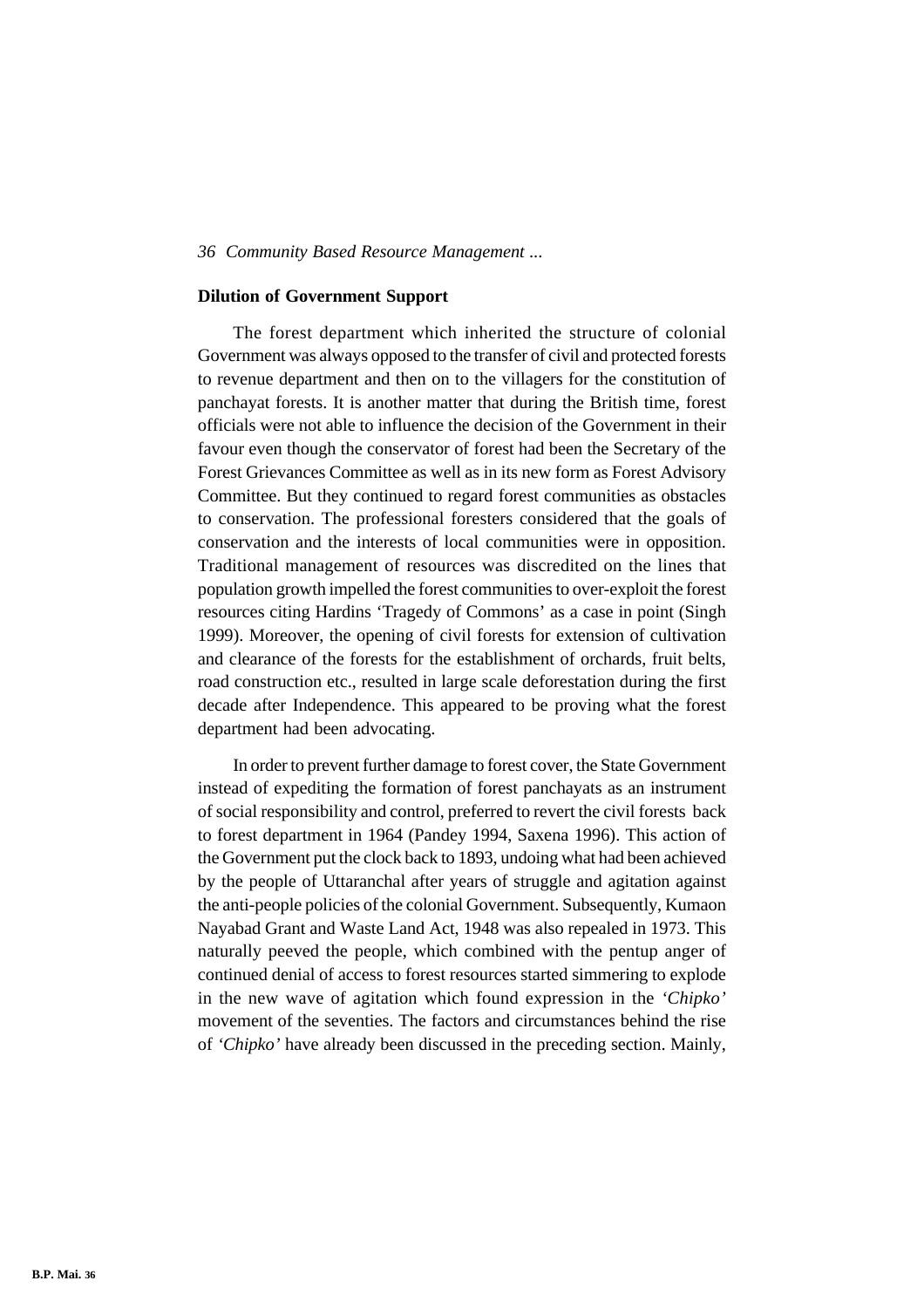it was a protest against the policy of deliberate discrimination in favour of big business, industries and contractors in awarding contracts for commercial exploitation of forest resources and a conscious attempt to ignore the rightful claims of the local small and cottage industries and forest labourers' cooperatives. Under the impact of *'Chipko'* movement, the Government merely modified the mode of extraction of forests by replacing contactors by a State monopoly called Forest Development Corporation. Other issues subsumed in the *'Chipko'* particularly the question of involving local community as partners in the management and use of forest resources, were ignored.

### **New Forest Panchayat Rules**

Two new developments during the early seventies signaled the dilution of earlier State support to forest panchayats and increased the role of forest department in the management of civil and panchayat forests. One was the amendment of 1931 Forest Panchayat Rules in 1972 with the enhanced role of Government officials and second was the creation of parallel forest department at district and lower level for afforestation of civil/*soyam* forests which were reverted to forest department in 1964 from the control of the revenue department. It may be recalled here that the entire civil/*soyam* forest land was to be converted into forest panchayat land as recommended by KFGC which was accepted by the then State Government. Thus, the existence of forest panchayats was undermined even when there was enough evidence of good performance by the large number of panchayats both in conservation and development of Panchayat Forests (SPI 1984, Singh & Ballabh 1994, Pande,'94). In fact the Kumaon Forest Grievances Committee had recommended that "if in future the Government are satisfied that the management of excluded forest (Panchayat Forest) has been successful, it is suggested that Government might consider the ultimate handing over of the entire Class I and Class II Reserves to District Boards for management (Govt. of UP 1921)". But it was not to be and instead, the democratic State Government considered it more prudent to hand over these forests to forest department.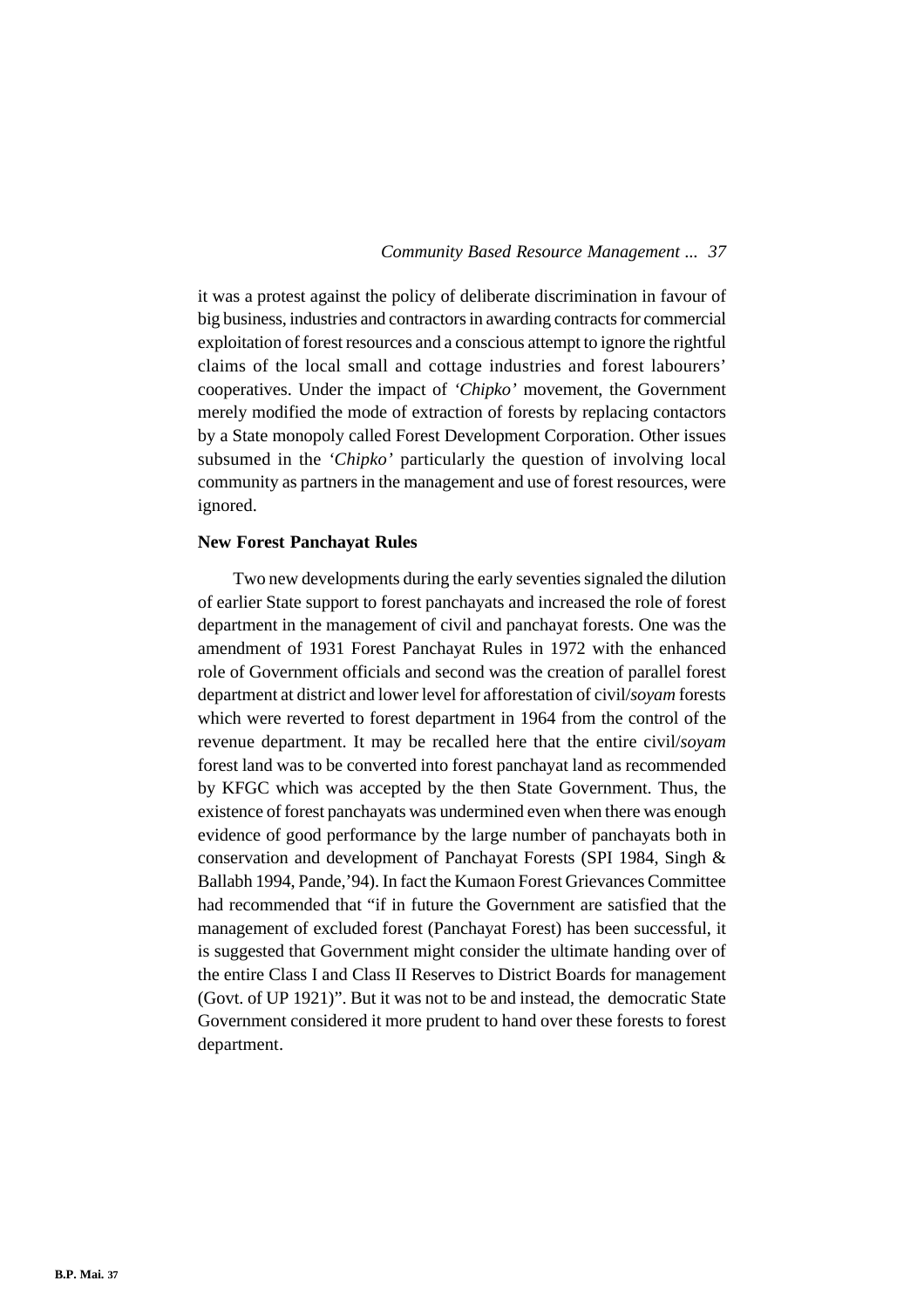The new forest panchayat rules first notified in 1972 and again renotified in 1976 modified many provisions of 1931 Rules in such a way that compromised the autonomy and status of the forest panchayats. Though the deputy commissioner continued to be the pivot of forest panchayat affairs, the role of special officer was assigned to sub-divisionalmagistrate designated as forest panchayat officer who would in turn be assisted by forest panchayat inspectors who was either a tahsildar or a *naib* tahsildar. Quota of inspection was fixed for all the officers starting from commissioner down to block development officer. The role of forest department was also increased by adding many new provisions such as making it mandatory for the forest panchayat to get the working plans prepared for the panchayat forest by the forest department. The forest panchayat was required to strictly adhere to the prescription of the working plan and any deviation from the working plan could be made only with the prior approval of the conservator of forest. Similarly, in the 1931 notification, the panchayat was authorised to collect and distribute grass, stones, slate etc., among the right holders, but now it could be done only after obtaining the consent of the Divisional Forest Officer. The representative of the DFO along with the VLW, Patwari and Panchayat Secretary were allowed to attend forest panchayat meetings as non-voting members. Similarly, the enforcement powers of sarpanch were reduced and benefit sharing arrangements were modified resulting in no or less income accruing to forest panchayat. Thus, the forest panchayat rules 1972 limited the concessions that the hills peasant had won from the colonial Government. The original tests of the 1972 panchayat forest rules are placed as Annexure III to this report.

This was bound to raise fresh ire as the moves were perceived to be anti-people and against the spirit of the recommendations of the Kumaon Forest Grievances Committee and all that the *'Chipko'* stood for. There were mass protests to which the people of Uttaranchal had by then become accustomed. Agitations were frequent and widespread sometimes taking violent turns. In 1976, the majestic Nainital Club was put on fire and was burnt completely because that happened to be the venue of the Forest Auction where forest contractors and officials had gathered. Huge forests were lost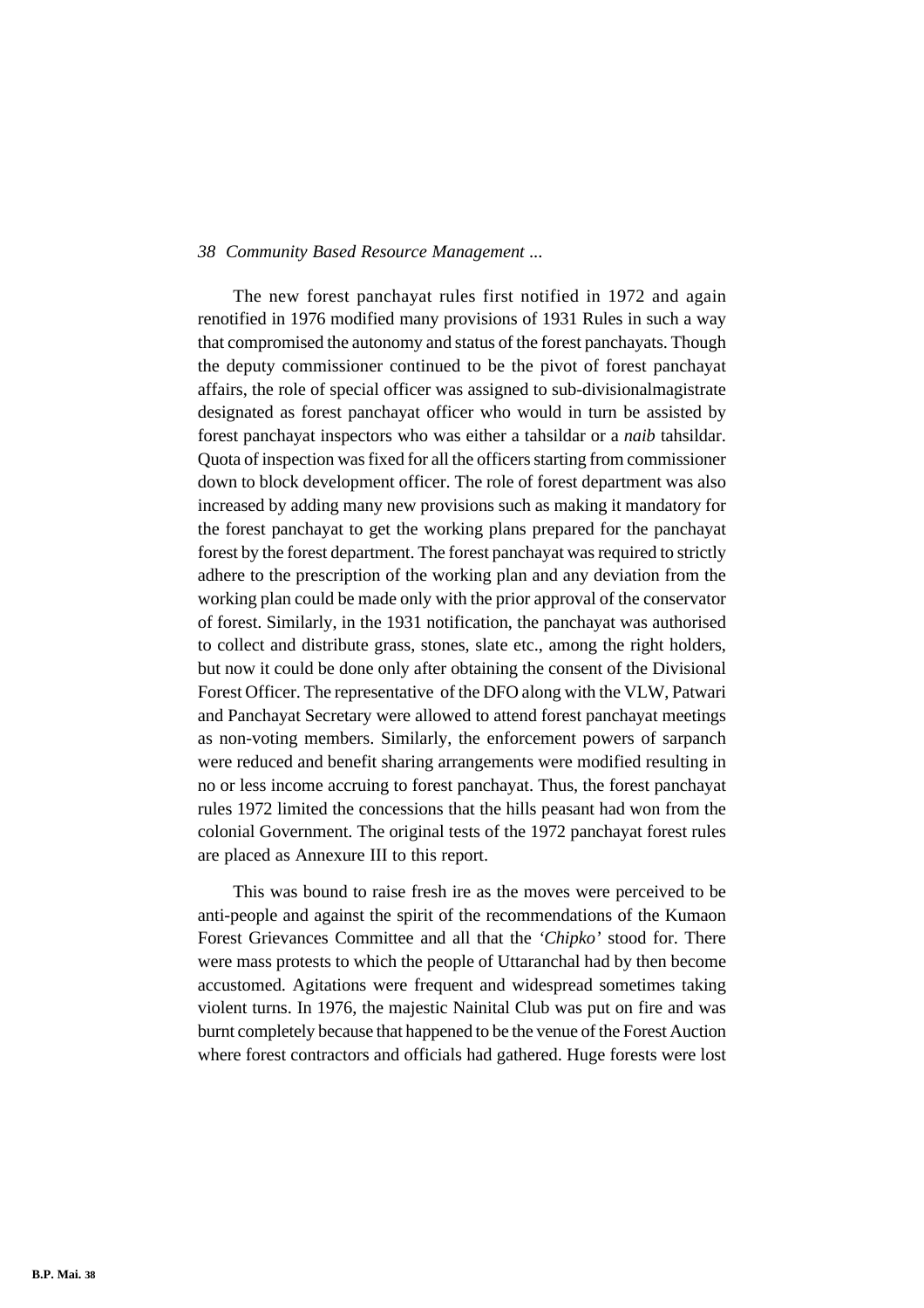in incendiary fires. Frequent protests and the fast unto death undertaken by the renowned Gandhian, Sunderlal Bahuguna in the forests of Badiyargad (Alakananda Basin) forced the Government to enforce moratorium on green felling above 1000 m.asl. for 20 years. In effect, it meant that felling of green forest for timber was banned even for the Forest Development Corporation. It is interesting to note that the Government was willing to suffer huge losses of property and forest and would not mind the wrath of people but was not prepared to consider the legitimate demand of the people to change its policy of exclusive rights for serving the needs of outside market at the face of local deprivation.

## **Back to Forest Department**

Management of forest panchayats has always been a bone of contention between the revenue and forest departments. Circumstances at the time of the formation of forest panchayats were such that the revenue department had to be placed at the centre stage because of the sheer contempt with which the forest department was held by the people then. In fact its origin lay in the report of Kumaon Forest Grievances Committee that means grievances of the people against the alleged atrocities committed by the forest department in their zeal to control the newly acquired reserved forests.

However, it is also true that the revenue department was neither oriented nor interested in the protection and proper management of the panchayat forests. For the revenue department, forest panchayats were merely a formality to be completed in their formation that too at the convenience of revenue functionaries. After the formation of forest panchayats the management of the forest panchayats was left to the sarpanches who were mainly interested in provisioning for the right holders their fuels, fodder and timber dues. The 1976 amendment to the Forest Panchayat Rules had envisaged preparation of working plan for panchayat forests by the forest department. But the revenue department never took the initiative to write to the forest department for the purpose. Because of this communication gap between the two departments, undue misunderstanding was created against the forest department officials that they are not cooperating. Although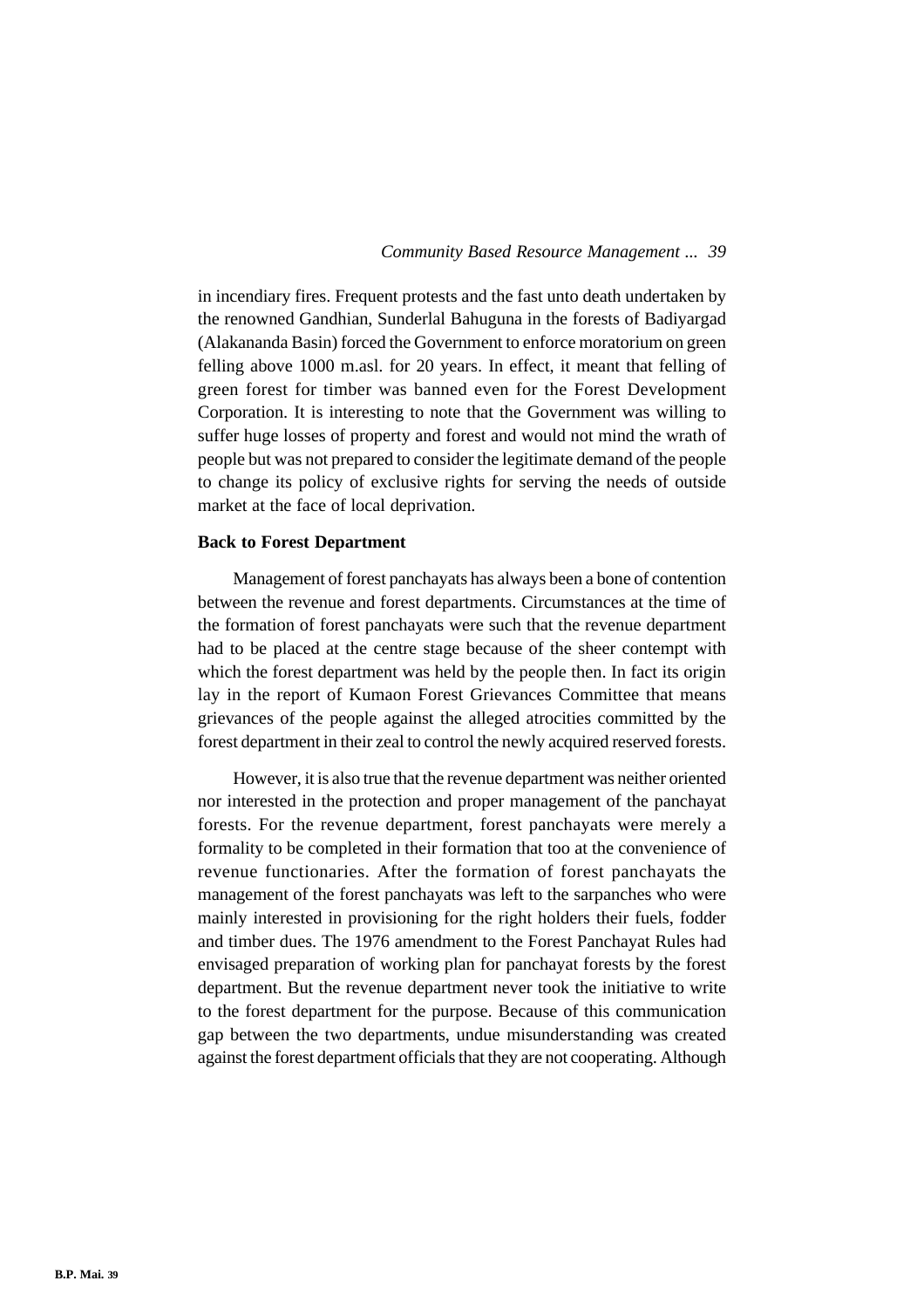protection of forest against encroachment and misuse was very much on the minds of the panchayats, but the concept of conservation for sustainable use was lacking. As a result, the contribution expected from the forest panchayats to prevent users drawing from the adjacent reserved forests was wanting. In fact, there were instances when the users would spare their own panchayat forest and prefer to draw their supplies of fuel and fodder from the adjacent reserved forests. This naturally peeved the forest department functionaries who were already regretting the loss of government forest to forest panchayats. They were however, successful in wresting the control over forest panchayat land by drastically amending the 1976 forest panchayat rules to their advantage in 2001 at the face of stiff opposition from the pro-revenue department lobby which was supported by the forest panchayat sarpanches also.

Two factors appear to have helped the forest department in their bid to take over the control of forest panchayats. First, the provisions of Forest Conservation Act 1980 enjoined upon the forest department to ensure the safety and security of all sorts of forest land. In fact, the Forest Conservation Act advanced its own definition of forest when it said " the term forest land refers to reserved forest, protected forest or any area recorded as forest in the Government records (Anonymous 1997-98). This meant that the forest department had a reason to monitor or interfere in the affairs of the forest panchayats. This would not be possible unless space is created in the forest panchayat rules for the forest department to intervene effectively. In this exercise; the forest department was powered by the judicial activism of the Supreme Court which came down heavily against liberal transfer of forest land for various purposes by the politicians. Moratorium on green felling above 1000 m asl. was one such ruling of the Supreme Court which highlighted the need for conservation of natural environment.

Another factor which helped the forest department to regain control over the panchayat forest lands was the requirement occasioned by the preparation for and sanction of U.P. Forestry Project of the World Bank. Preparation for this project had started wayback in 1994-95 but which was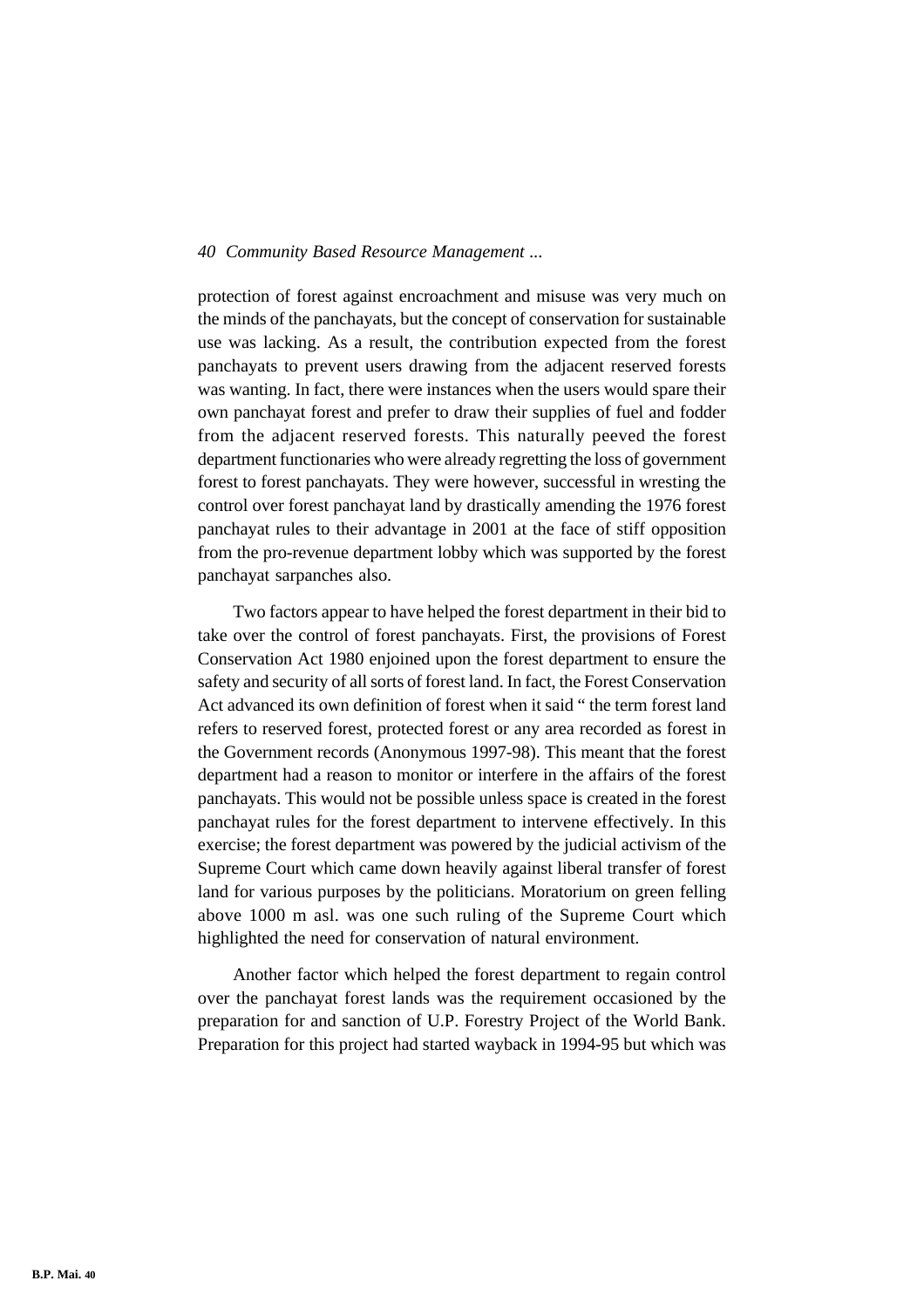finally sanctioned by the World Bank in 1998. Forest panchayats of Uttaranchal were projected as the living and working JFMs in the State which was naturally attractive for the World Bank to consider while appraising the proposal of U.P. Government. In fact, one of the objectives of the project was to assist the forest panchayats to strengthen their capacity for the efficient management of the forest under their control (Rawat 1998). World Bank Project was such attraction that even the pro-revenue department lobby including the politicians got persuaded to accept the active and rather decisive role of forest department in the management of forest panchayat lands. This is how forest panchayat rules 2001 was approved quietly although the revision of forest panchayat rules 1976 was hanging fire for over two decades. Several attempts had been made in the interregnum to amend FP Rules but nothing would emerge because the problem was always seen as to which department should control the forest pancahyats (Saxena 1996). There was hue and cry against the supertitious manner in which the 2001 rules were approved and communicated.

Uttaranchal Forest Panchayat *Sangarsh Morcha* (Front for fightening the cause of forest panchayats) had organised more than 80 conferences all over the State to mobilise public opinion against the new rules. The pressure worked and the Government agreed to reconsider the issue and constituted a committee of legislators and party leaders to consider modifications in the 2001 rules. The committee submitted its report recommending the overhaul of the system for greater autonomy to forest panchayats but instead of implementing the recommendations, the forest department has come out with more stringent Rules in 2005 which have virtually changed the status and character of the forest panchayats to that of a JFM or self-help group totally dependent on the wishes of the forest department functionaries. This however, appears to be a overzealous act which may boomerang on the forest department. Instead of being benign to win over the confidence of the people, the 2005 Rules further confirm or rather reinforce the antipeople attitude of the forest department. However, one of the fallouts of this forced takeover by the forest department is that the department is now committed to expand forest panchayats in all the hill districts. The State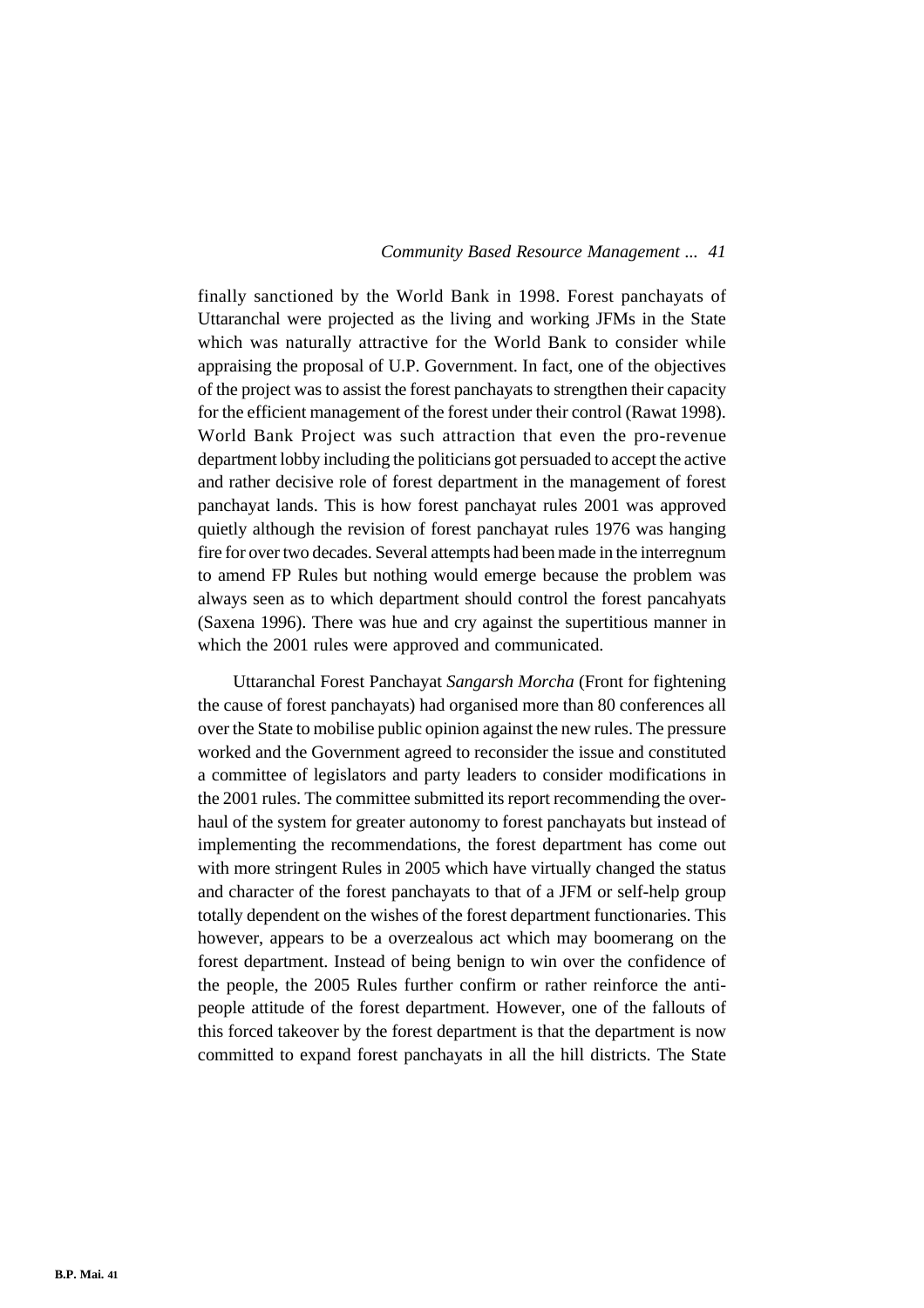Government order dated 29, March, 2003 sets out a detailed guideline for the expansion of forest panchayat programme in the State. This order *interalia* stipulates that forest panchayats should be formed in all the revenue villages in the hills districts and where civil forest land is not available, the adjacent reserved forest land should be allotted for this purpose.

In conclusion, it is apparent that forest panchayats which were constituted with lot of fanfare and bestowed with due authority and respect as little democracies by the colonial government suffered serious degradation at the 'hands of free democratic government. As a result, the institution of forest panchayat instead of developing into a potent force of sustainable resource management was incapacitated to languish in neglect and disuse. This happened at a time when Panchayati Raj was being advocated and promoted for the success of community development programme which was also ailing due to excessive statism in rural development activities. In a way, this was inevitable in the development paradigm which was the cult of that time. But the way the forest panchayat rules have been amended in 2001 and 2005 does not conform to the popular ethos of the time towards greater decentralisation and devolution of power to local institutions.

The only silver lining in the whole process of shifting control over the forest panchayat is that the panchayats stand extended to all the revenue villages of the hills districts. The gain in the real sense is that the Government is now committed to constitute forest panchayats in all the villages and even where there is no civil forest land or it is not in adequate measures, the adjacent reserved forest land could be used for allotment to the forest panchayat. In a way this is a great policy change which in the long run should help the cause of community based resource management in the state of Uttaranchal.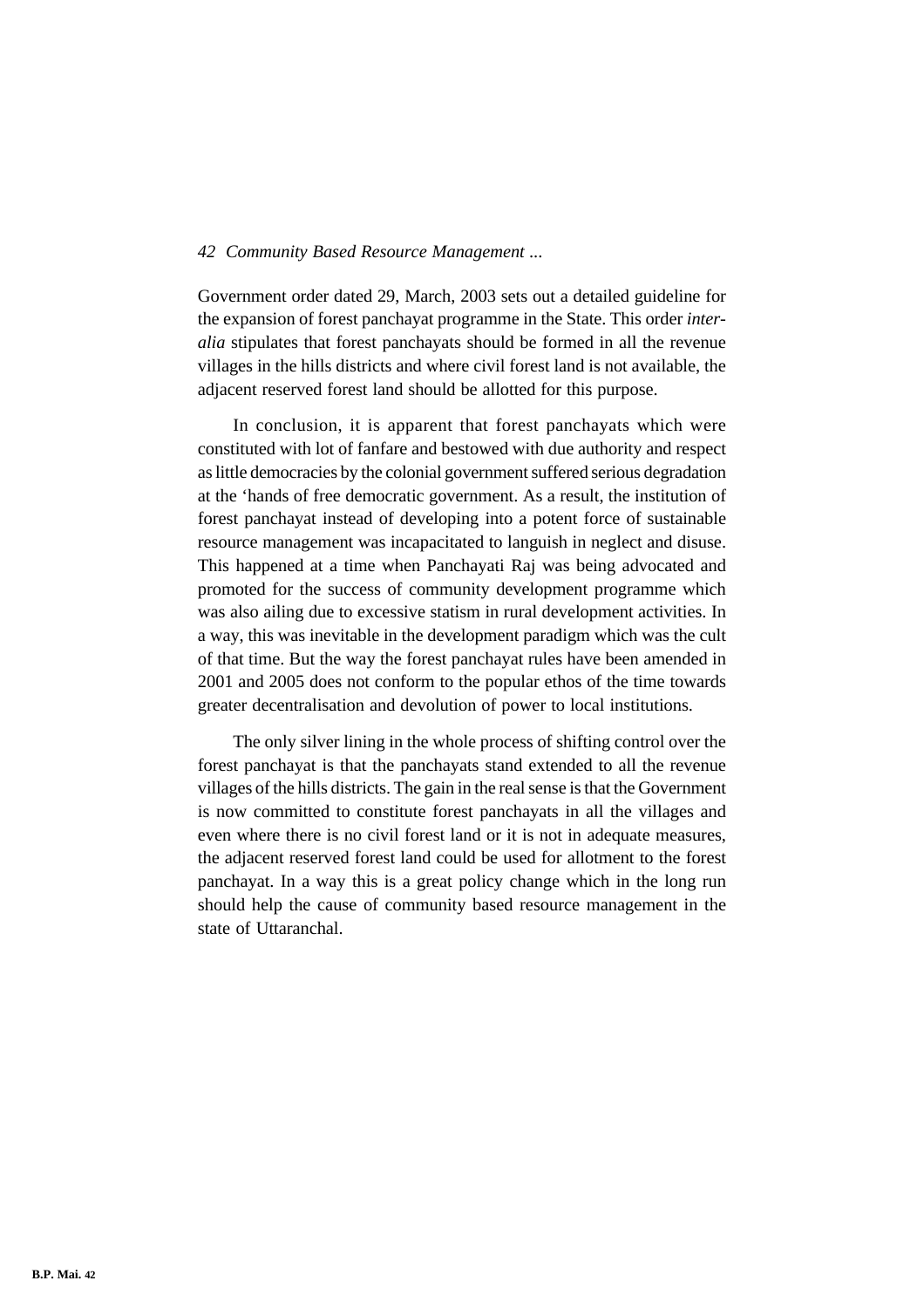# **CONSTRAINTS IN THE MANAGEMENT OF PANCHAYAT FORESTS**

The chief function of forest panchayat is to regulate the use of its forests in such a way that it meets the subsistence needs of the village community in a sustainable way. It is, therefore, essentially a problem of natural resource management to satisfy the current needs of fuel, fodder, timber etc., of the stakeholders and also to ensure regeneration and replenishment of the resources for meeting future needs. Though it is a tall order, yet this is precisely what is expected of the forest panchayats. And to guide them in this task, rules are framed indicating broad areas within which they are supposed to operate.

### **Traditional System**

It appears that the prescribed role of the official forest panchayats comes in conflict with the role of informal traditional forest panchayats and for good reasons. In the traditional system, the whole forest area lying within the conventional village boundaries constituted the forest of the village. The chief function of the informal panchayats is largely to prevent extraction of its forest resources by the users from other villages either openly or surreptitiously. It also has some rules for the residents of the village where it performs some regulatory function to prevent excessive use or misuse of the forest by the rights holders themselves. This function relates to closer of the part of the forest used for grazing or plantations, preventing extraction of fuelwood, timber, grass etc., for sale in the market and ensuring equitable distribution of benefits i.e. forest produce between stakeholders. What is not done by the traditional forest panchayats is trade in forest products and, therefore, conceptually there is no scope for cash income and management of fund by the traditional forest panchayat. In real situation, however, some cash accrual may be there mainly by way of collection of fine from the errant member(s) or auctioning of the forest produce and tools confiscated from the members of other village(s). These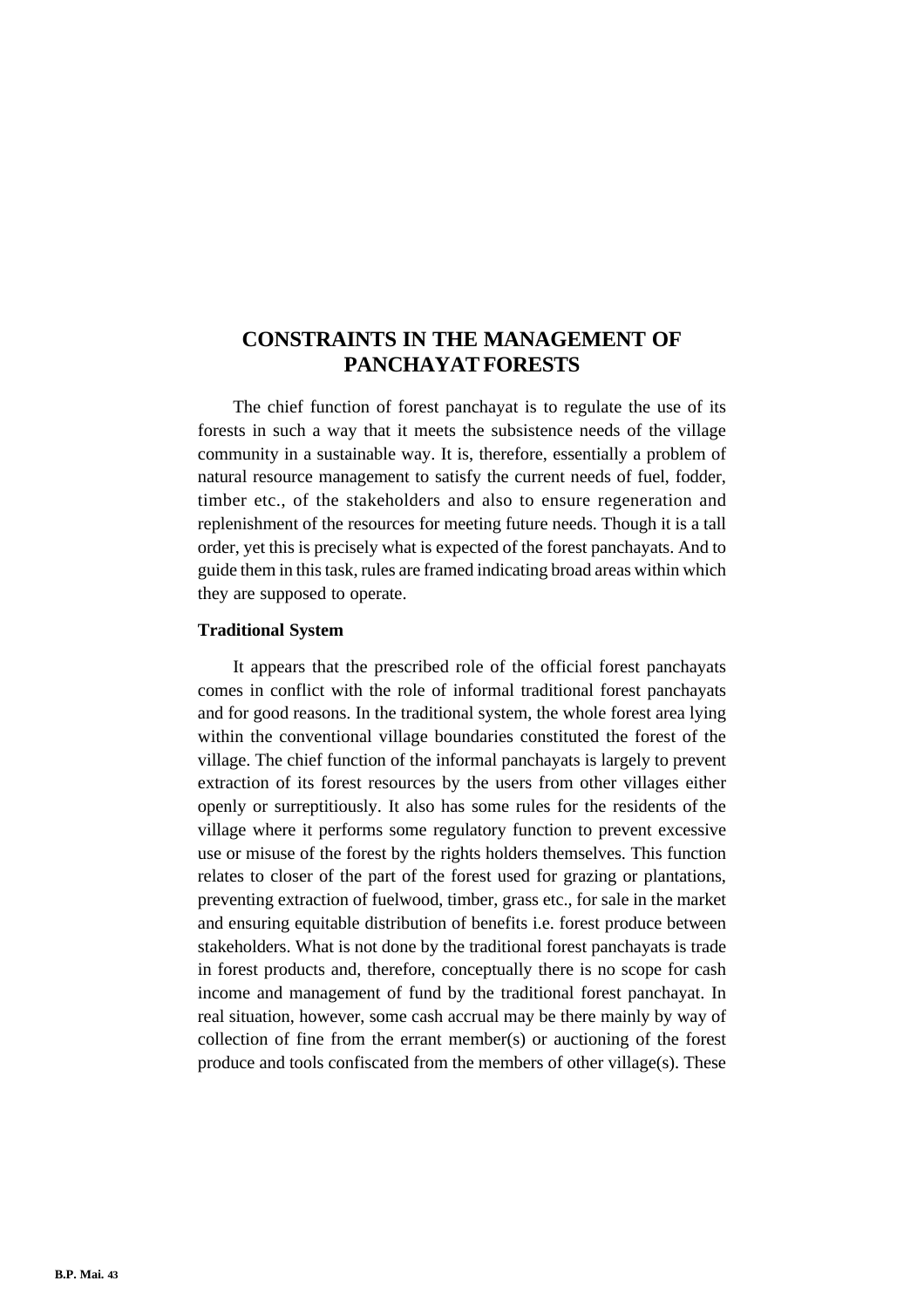small amounts are accounted for and ploughed back to the management of the forest mostly in the payment of the wages of the forest guard. It is, therefore, simpler and less bothersome for both the panchayat as well as the individual users. Rules are well known and consequences of the violation of the rules are also well understood as they are locally evolved through open discussion and consensus. The standard practice is to appoint a forest guard who is paid through contribution from each household.

#### **Management by Modern Panchayats**

On the other hand, the management of the forest by the new forest panchayats which is the main focus of this study, is rather a difficult task as it changes the relationship between forest panchayat members and the users. This is because in concept the forest panchayat assumes the role of the State agency having been formed by the Government to protect the forest allotted to the panchayat. Here the rules of the game are different. The level of collective interest in the various resources of the forest is determined by the village economy, the state of forests, tenurial arrangements and differentiation within the community. So the approach of all rights holders is never uniform. Specially the poor and the women are not comfortable with the approach of forest panchayat. Although the actual practice on the ground varies from village to village because of the above factors and the flexibility allowed by the rules to frame their own bye-laws, but by and large the approach is to protect the forest resources from encroachers and intruders and then to auction or distribute it among the stakeholders for a price. The price may be nominal, say for grass or fuelwood, but the fact is that it is not free. This policy of pricing of the forest produce even when it is used for domestic use by the residents of the village is something which is not appreciated by users for many reasons.

Firstly, paying for the grass or fuelwood which they themselves harvest from the forest is beyond the imagination of the people who have been for ages using their forests freely to meet their domestic needs. It is their customary right to use forest resources to fulfill subsistence needs. Secondly, large majority of the users being poor cannot afford to pay as they hardly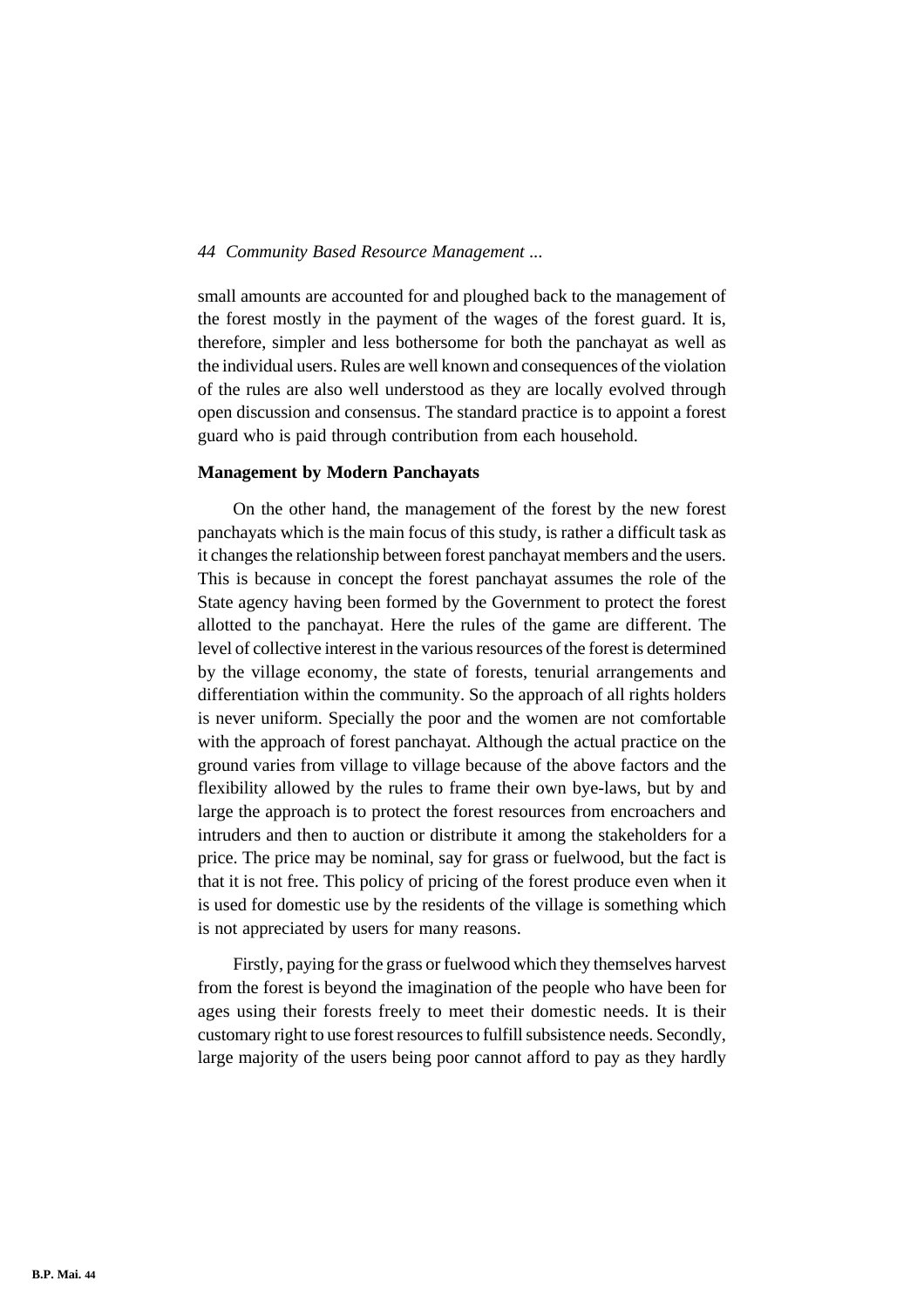have any cash left to pay for grass or fuelwood from their own forest. This policy of pricing of forest produce used for domestic needs, therefore, militates against the interests of the poor who instead of being helped, end up getting excluded in the process. Thirdly, given the terrain and distances involved, it is easy to get away with the forest produce without being caught or even when caught, one can always argue that the produce was collected from the adjacent reserved forest which is beyond the jurisdiction of local forest panchayat. The dual control of revenue and forest departments means that none consider forest panchayats as their responsibility. It is evident from the fact that there is hardly full time staff assigned to the revenue or forest department for attending to the task of forest panchayats. As a result, forest panchayats are last in the priority list of the administration (Saxena, 1996). Because of these limitations, resource use management by forest panchayats has not been as effective as it is supposed to be. This is evident for the facts presented in Table 2.

## **Lack of Viability**

The status of forest panchayats in Uttaranchal as on May 31, 2006 is presented in Table 2. Figures in the Table make interesting reading. It shows the physical position with 12092 forest panchayats covering 517789 ha of land. (GoUA, 2006) It may be pointed here that there was a spurt in the formation of forest panchayats after 2003 because of the policy shift in favour of forest panchayats. The State government issued a circular dated 29.03.2003 suggesting formation of forest panchayat in every revenue village (GUA, 2003). As a result of this drive, the number of forest panchayats got nearly doubled from 6413 in 2001 to 12092 in May 2006. But interestingly, forest area under forest panchayats increased from 420779 ha in December, 2001 to only 517789 ha in May 2006. It shows that though forest panchayats were formed, forest land was not transferred to them. As a result, area per forest panchayat fell from 65.6 ha in 2001 to 44.86 ha in 2006. However, the area of forest per panchayat varied widely between the highest 153.97 ha in Chamoli district to a negligible 09.72 ha in Tehri Garhwal district. Average area per forest panchayat worked out to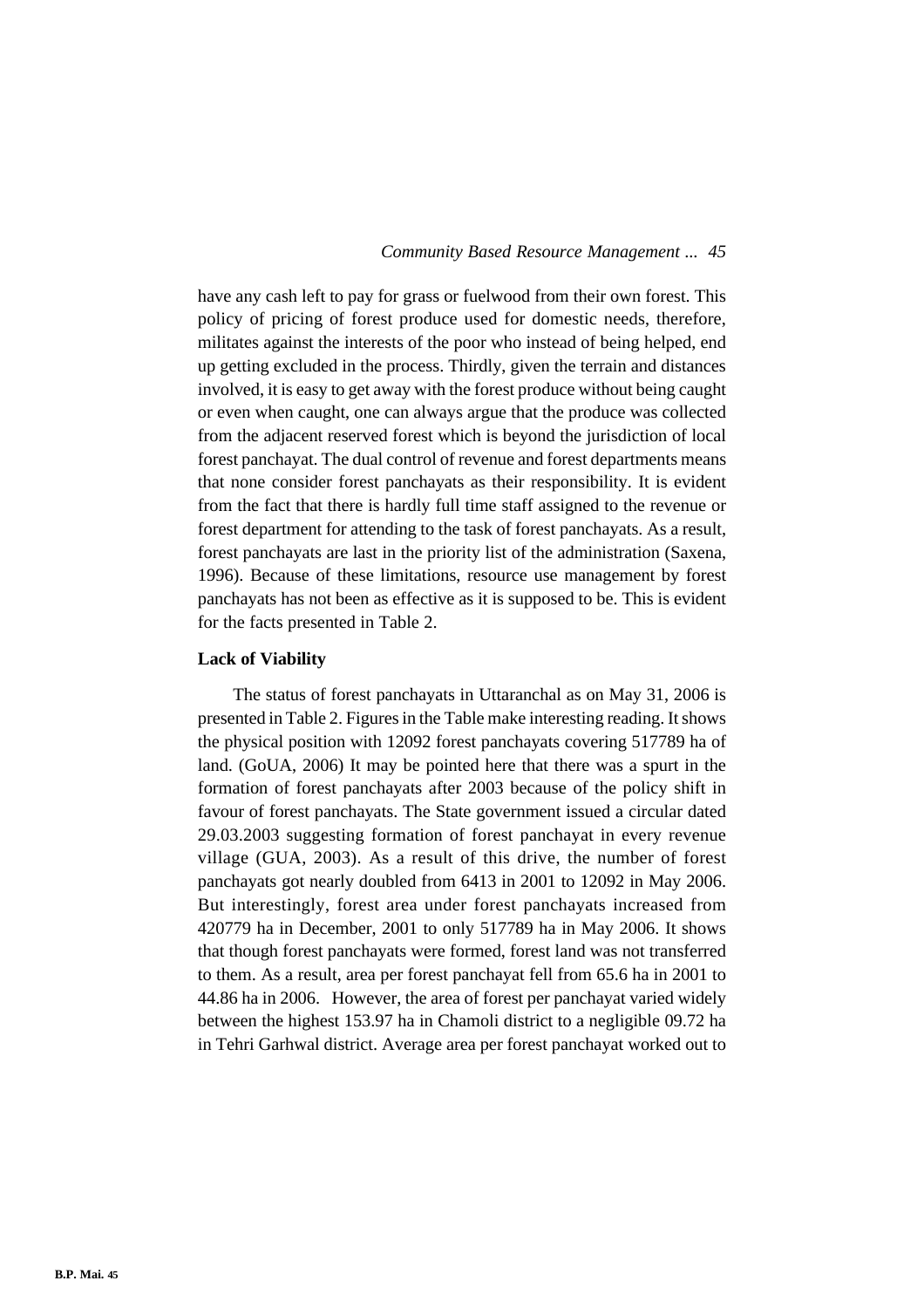| 。<br>No<br>Μ      | Name of the Dist. | No. of Forest<br>Panchayats | Area Coverd<br>in ha. | Panchayat,<br>Area Per<br>in ha | Net income<br>(Rs.) | Income<br>Per <sub>F.P</sub> . | Income<br>Per ha. |
|-------------------|-------------------|-----------------------------|-----------------------|---------------------------------|---------------------|--------------------------------|-------------------|
|                   | Almora            | 2199                        | 69853                 | 31.77                           | 41400000            | 18827                          | 593               |
| $\dot{\sim}$      | Bageshwar         | 822                         | 38783                 | 43.97                           | 10100000            | 11451                          | 260               |
| $\dot{\varsigma}$ | Champawat         | 629                         | 31233                 | 49.66                           | 19200000            | 30525                          | 615               |
| 4.                | Nainital          | 496                         | 28068                 | 56.59                           | 1400000             | 2823                           | $50\,$            |
| n                 | Pithoragarh       | 1666                        | 87054                 | 52.25                           | 3300000             | 1981                           | 38                |
| Ġ.                | Chamoli           | 1082                        | 166595                | 153.97                          | 7400000             | 6839                           | $\frac{4}{4}$     |
| 7.                | Dehradun          | 215                         | 7659                  | 35.62                           | Ē                   | Ē                              | $\overline{z}$    |
| ∞ं                | Pauri             | 2431                        | 52880                 | 21.75                           | 1300000             | 535                            | 25                |
| ö                 | Rudrapryag        | 574                         | 15446                 | 26.91                           | 600000              | 1045                           | 39                |
| $\overline{10}$   | Tehri             | 332                         | 12953                 | 9.72                            | Ē                   | Ż                              | $\bar{z}$         |
| $\exists$         | Uttarkashi        | 646                         | 7265                  | 11.25                           | 100000              | 155                            | $\overline{4}$    |
|                   | Total/Average     | 12092                       | 517789                | 44.86                           | 9422222             | 8242                           | 186               |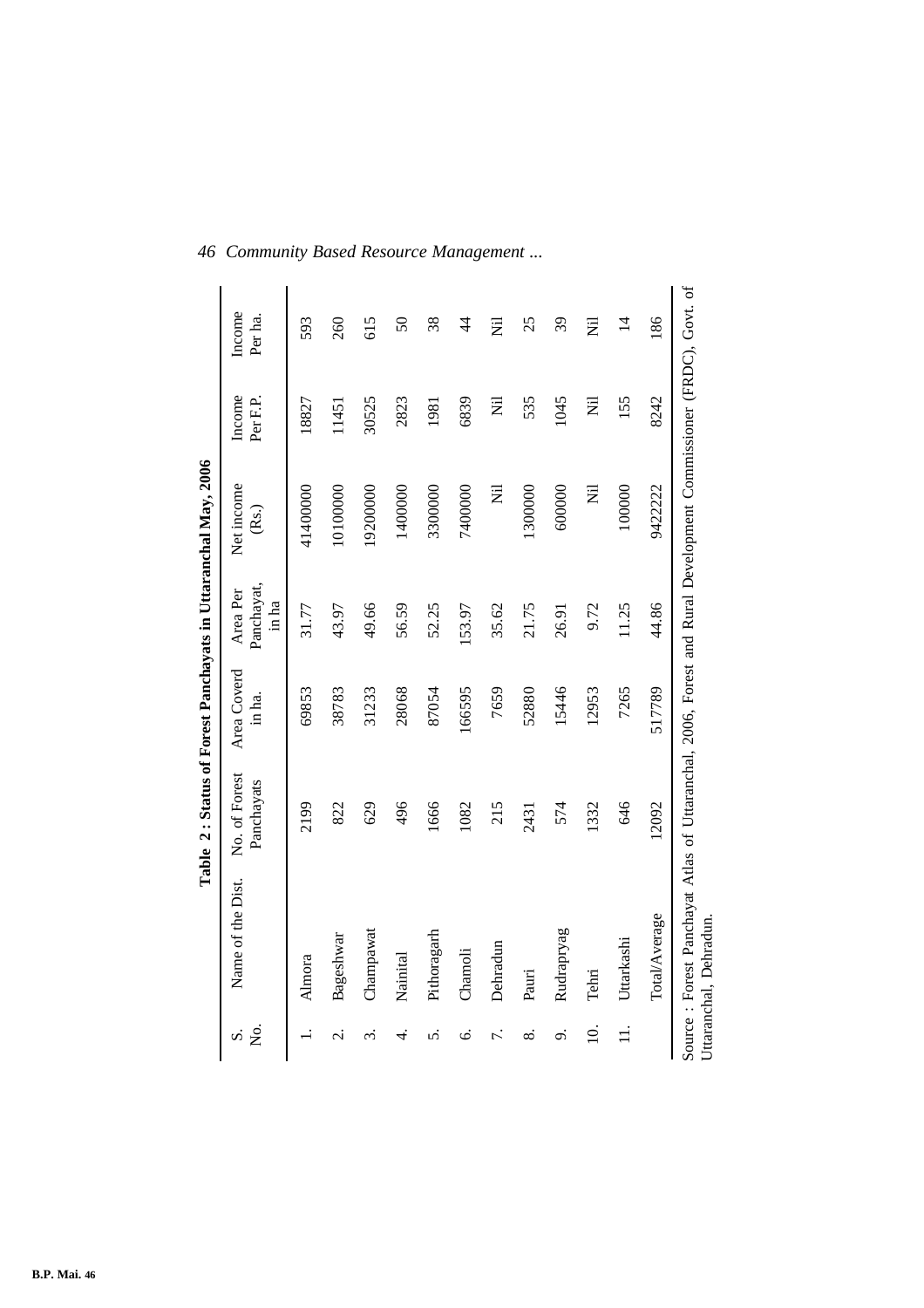44.86 ha only. Going by the thumb rule of 1 ha of agriculture land needing a minimum support forest area of 2 ha, an average hill village of 50 families should have a minimum of 100 ha forest area under the panchayat to make it viable and sustainable. It appears that on this count most of the forest panchayats are inviable and, therefore, cannot be expected to serve their purpose of meeting the biomass needs of the village and thereby preventing encroachment on reserved forest.

The average land per forest panchayat was lowest in Tehri Garhwal district where it was 09.72 ha. per village (Table 2). A detailed study of forest panchayat formation in the district brought out some interesting facts which cast aspersion on the approach of the departments involved in their formation. The facts are presented in Table 3.

| S.<br>No. | Size Class             | No. of Forest<br>Panchayats | No. in % of Total<br>Panchayats |
|-----------|------------------------|-----------------------------|---------------------------------|
| 1         | $\mathfrak{D}$         | 3                           | $\overline{4}$                  |
| 1.        | No. forest land        | 28                          | 2.10                            |
| 2.        | Less than 1 ha.        | 32                          | 2.40                            |
| 3.        | 1 to less than 2 ha.   | 88                          | 6.61                            |
| 4.        | 2 to less than 5 ha.   | 378                         | 28.38                           |
| 5.        | 5 to less than 10 ha.  | 388                         | 29.13                           |
| 6.        | 10 to less than 15 ha. | 177                         | 13.29                           |
| 7.        | 15 to less than 20 ha. | 92                          | 06.91                           |
| 8.        | 20 to less than 25 ha. | 55                          | 04.13                           |
| 9.        | 25 to less than 35 ha. | 44                          | 03.30                           |
| 10.       | 35 to less than 50 ha. | 26                          | 01.95                           |
| 11.       | $50 + ha$ .            | 24                          | 01.80                           |

**Table 3 : Size Distribution of Forest Panchayats in Tehri Garhwal Districts**

Source: Forest Panchayat Atlas of Uttaranchal, 2006, FRDC, Govt. of Uttaranchal, Dehradun.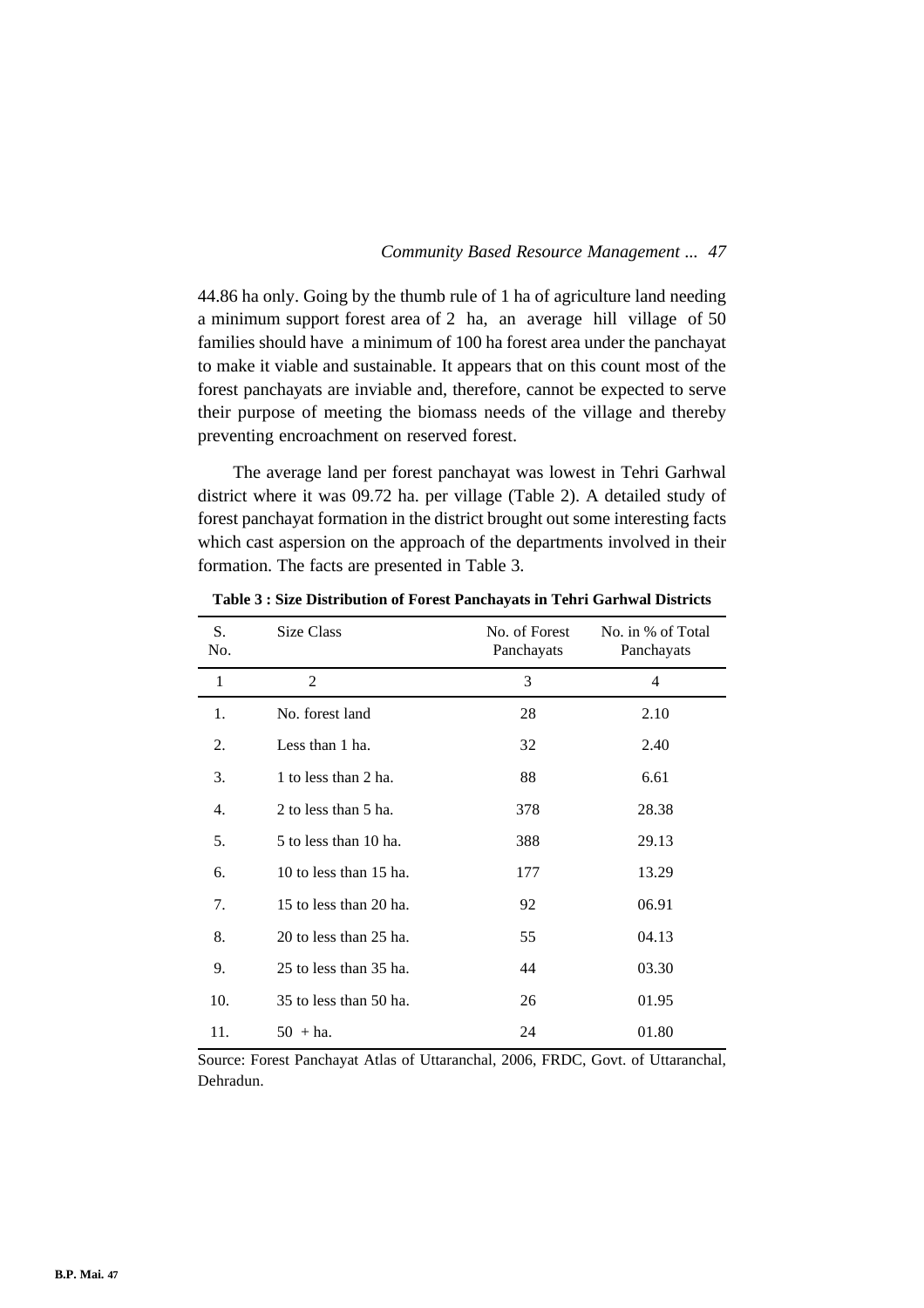The figures in Table 3 are self-explanatory. The most interesting part is that 28 forest panchayats in the district are formed without assigning any land for the purpose. Further, 32 villages had less than 1 ha land each allotted for forest panchayat and 88 had less than 2 ha each. Nearly 40 per cent or 526 forest panchayats had land less than 5 ha each. This further confirms our observation that the officials of both revenue and forest departments have no interest in the policy of forest panchayats and are quite cool and indifferent to the very idea. This is unfortunate because in the ultimate analysis it is the bureaucracy which is the instrument with which the policies of the government are implemented. This lack of application in the formation of forest panchayats only confirms the general belief that one should not expect innovative ways of working from bureaucracy.

### **Missed Opportunity**

A great opportunity of showcasing a workable pro-poor development policy was missed by the Government despite all the favourable factors converging at the onset of new millennium. The new State of Uttaranchal was formed in November 2000. This offered an opportunity to break out of the inertia and think afresh in the new circumstances to build on niche areas and measure up to the expectations of the people from the new State. Amendment of Forest Panchayat Rules 1976 was long overdue and innovative ideas were already contained in the report and recommendations of the Bhaudari committee constituted by the Government to suggest modifications in the Rules. World Bank sponsored forestry project was also crying for innovations to demonstrate forest panchayats as ideal form of joint forest management mechanism. Lastly, the March, 2003 Government order had clearly indicated how to go about forming new forest panchayats and strengthening the old ones. In spite of all these favourable factors if the story is what it is today, then it could be only due to lack of application on the part of bureaucracy.

Business as usual is the trademark of the working of public systems. This is evident in the case of forest panchayat policy. What actually happened was that forest panchayats were created on paper, some of them even without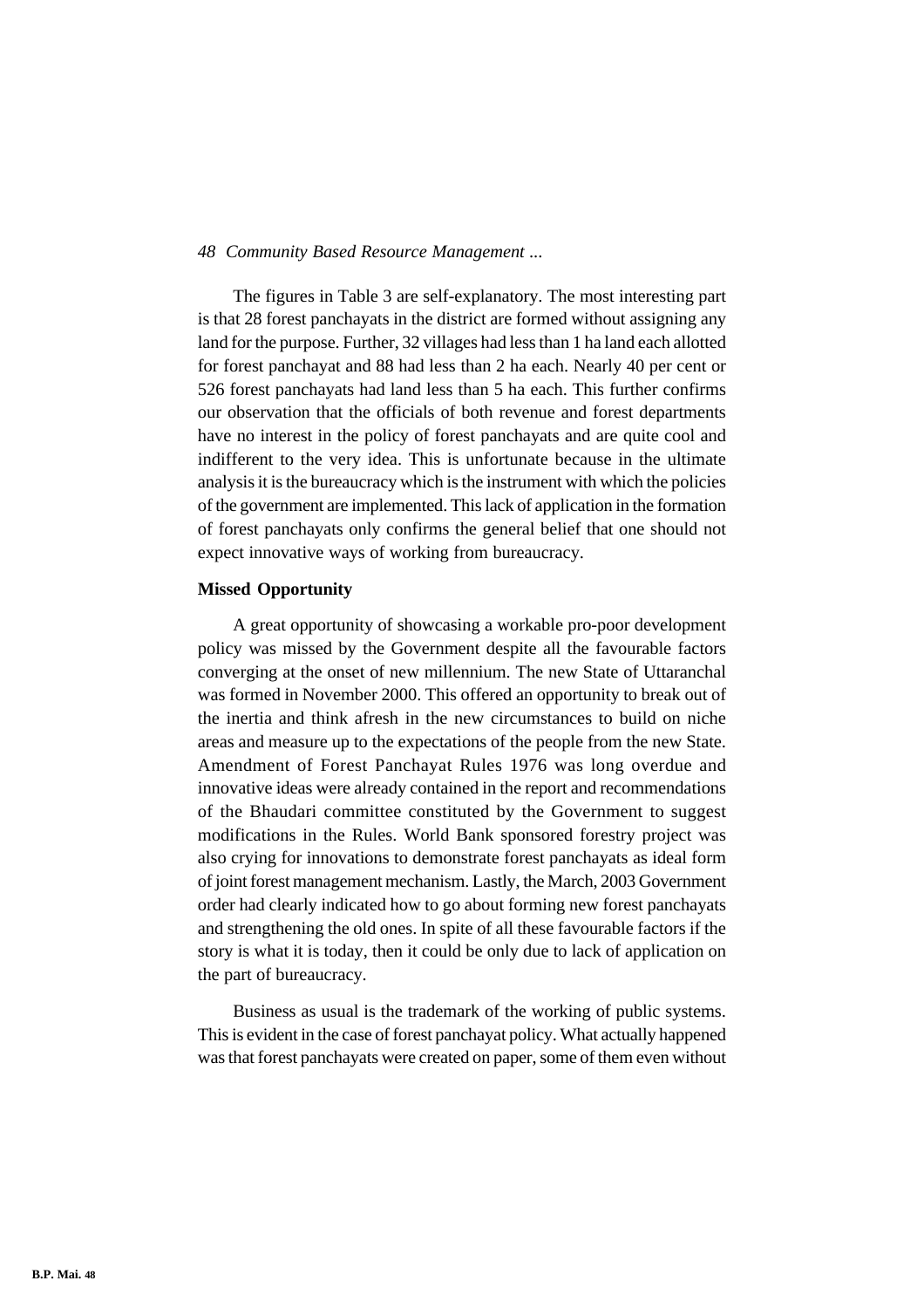any forest land to meet the target communicated in the March 29, Government order. After that no body has bothered to look into the state of forest panchayats constituted on a crash basis as was decreed. In the discussion with officials, the familiar blame game was in evidence. The forest department washed its hands by stating that as per the laid procedure, the formation of forest panchayats was the job of revenue department. The revenue department on the other hand, argued that land proposed for allotment was controlled by the forest department and unless the forest department released the land the same could not be delivered to panchayats.

As per the State of Forest Report, 2003, the protected forest also called civil/*soyam* forests comprised 10673 sq.km. area or 10.673 lack ha. Of this as stated above 5.7789 ha. (48.51 per cent) only is under forest panchayats and remaining 549511 ha (51.49 per cent) was still with the forest department. It may be restated here that this land had been de-reserved and handed over to revenue department on the recommendation of Kumaon Forest Grievances Committee for management by forest panchayats under a set of rules to be framed by the Government. Bulk of this land (3 lakh ha) was again transferred back to forest department by the State Government in 1964, as stated earlier, to be managed as protected/civil forest. Latter, forest department created civil /*soyam* forest divisions for the management of this land. But when the need arose in the wake of March, 2003 Government order to expand the number and area under forest panchayats, the officials found no land for devolving to panchayats.

It may be recalled that the March, 2003 Government order was categorical in stating that forest panchayats should be constituted on civil forest and where civil forest land was not available or not adequate, adjacent reserved forest land could be used for devolving to forest panchayat. The GO reiterated that forest panchayats could be formed on reserved forest land. But that was not to be. Even the civil forest, not to speak of reserved forest was not released by the forest department. This in spite of the fact that panchayat forest is renamed by the forest department as village forest as defined under section 28 of the Indian Forest Act, 1927. Section 28, of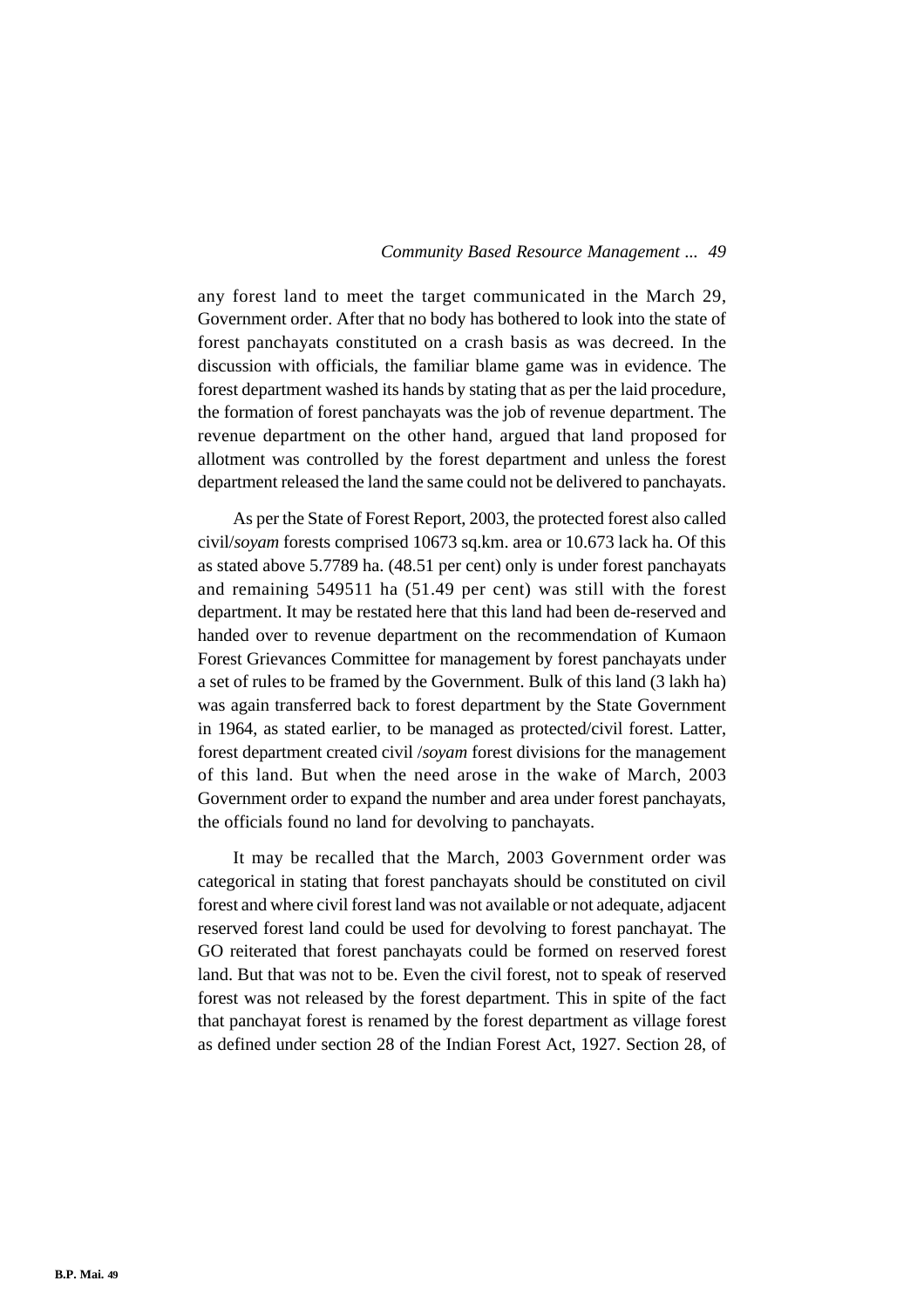the Indian Forest Act, 1927 clearly states that " the State Government may assign to any village community the rights of Government to or over any land which has been constituted a reserved forest …. all forest so assigned shall be called village forest". It is clear from the above that Government order of 29 March, 2003 was correct in stating that if civil forest land was not enough, adjacent reserved forest land should be assigned for constituting forest panchayat. The solution to the problem, therefore, clearly lies in reverting all the civil forest and part of the reserved forest to restore the viability of forest panchayats.

Income per forest panchayat varied from the highest Rs. 30525 in Champawat district to a lowest Rs. 155 for Uttarkashi. It may be stated here that these income figures are from the beginning of the formation of panchayat forest. This is quite revealing and explains why both revenue and forest departments are indifferent to forest panchayats in their area. A survey of 644 forest panchayats in Almora district also found that as many as 433 had no income at all. Only 45 forest panchayats could boast of a balance of Rs. 25,000 in their passbooks (Singh 1997). Given the way rules are framed and the factors discussed above, there is actually no scope for income generation in panchayat forests. The forest panchayat will continue to remain on the margin of societal activity. It is therefore, imperative to have a serious look at the policy for forest panchayats which are valued as the pride of our past and hope of the future of mountain community of Uttaranchal. The average total net income of Rs. 822 earned by a forest panchayat during all the years of its existence and the net income per ha of panchayat forest being Rs.186 is beyond anybody's comprehension.

#### **Autonomy to State Control**

One may ask why this deplorable situation? Explanation lies in the State policy and not in public behaviour. As discussed earlier, the forest panchayat rules provide for support to the panchayat from revenue and forest departments to facilitate rule enforcement for the protection of forest land and maintenance of vegetation in the forests. Over the past seventy five years, the rules have been gradually revised in such a way that forest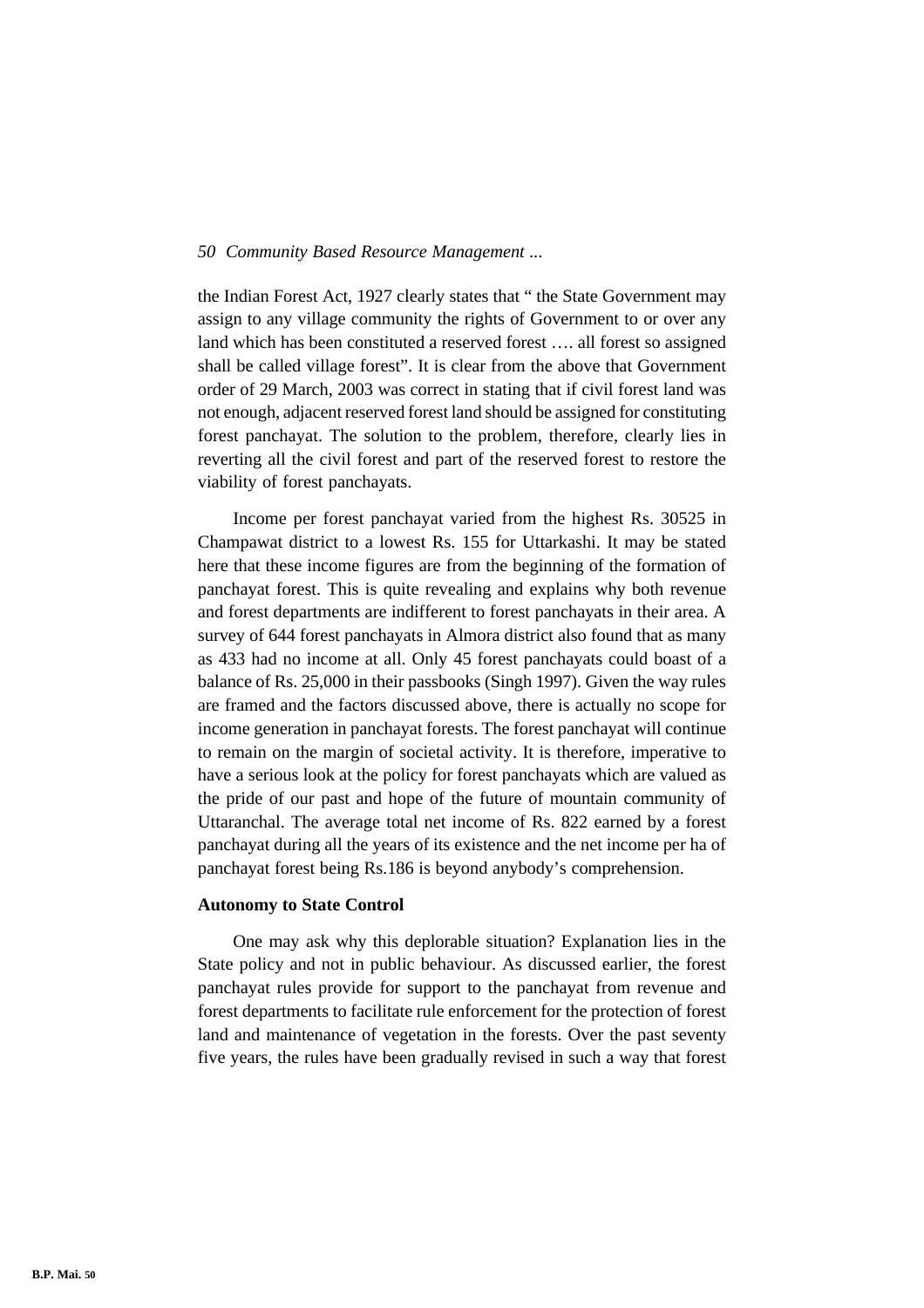panchayats have increasingly come to depend on Government officials for activities related to management of their forests. The latest amendment of forest panchayat rules 2005 (annexure V) have reduced them to the status of Villages Management Committee constituted under the National Afforestation Programme (NAP), a Centrally sponsored scheme introduced during the Ninth Five Year Plan. In fact, the village management committee is the replica of VFPC of the World Bank assisted JFM project implemented during 1998-2003.

An analysis of forest panchayat rules 1931, 1972/76, 2001 and 2005 is presented in Table 4. It will be seen that the forest panchayat has been gradually squeezed of whatever power it enjoyed vide 1931 Rules. The first impression one gets from the comparative picture presented in Table - 3 is that all duties and responsibilities are of the forest panchayat while all powers are concentrated in the officials. Second, the control over forest panchayat has shifted from revenue department to forest department. Revenue department's role is now restricted to the formation of forest panchayat only. In that also as per 1931 Rules, DC was personally responsible for forest panchayat as he was to himself visit the sites and supervise the election of forest panchayat. In 1972/76 amendments this role was given to the nominee of the DC and in 2001 and 2005 amendments, SDM is the sole authority controlling forest panchayat and his nominee will supervise their formation. DC and Commissioner are no longer in the picture which amounts to degradation of forest panchayat status. From 2005 onwards, forest panchayat has been converted into village management committee under the national afforestation programme of the forest department.

In 1931 Rules, forest panchayat had the power of imposing financial penalty which was diluted in 1972/76 amendment to mere compounding of penalty, that too if the offender agrees. Similarly, local sale of forest produce other than resin and timber was the sole authority of forest panchayat as per 1931 Rules whereas from 1972 onward, forest panchayats have to obtain prior approval of DFO for the disposal of forest produce. In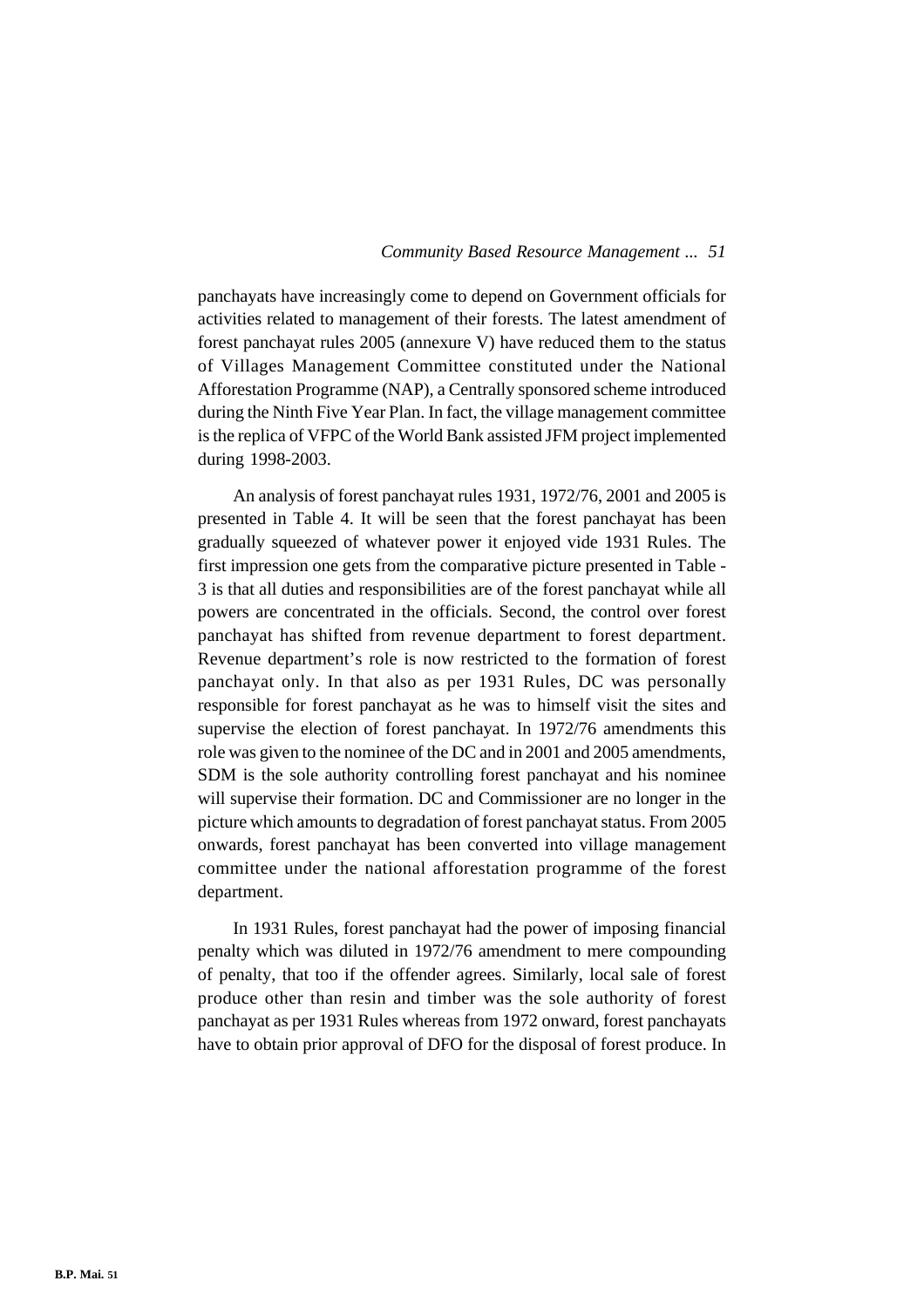1931, after 1972 amendment, bye-laws have to be got approved by the Commissioner (1972/76) and by DFO (2001and 2005). For the meeting of Forest Panchayat, 1931 Rules provided a quorum of two-third members which is reduced to simple majority in 2001 amendment and 5 members including the sarpanch in 2005 amendment. The real loss is in the income of forest panchayats. As per 1931 Rules, all the income accruing from the sale of minor forest product was to be the income of forest panchayat. In addition, the income from the sale of resin was also its income. From 1972 onwards the formula introduced, has reduced the income of forest panchayat to that of only 40 per cent of total accrual from the sale of forest produce. From 2001 onwards, many new activities have been introduced like preparation of micro-plan and annual action plan which requires heavy inputs from forest department personnel making the forest panchayat totally dependent on forest department for taking up any activity within their forest area (Table 3). In the latest (2005) amendment, the forest panchayat has been renamed as Management Committee of the village forest. Thus, the new amendment has virtually changed the character of the institution from that of legal body to that of an NGO or self-help group.

The move clearly shows a policy from autonomous status to state control of forest panchayat. The 1931 rules, though crisp, appear more authentic and guiding and creating an enabling environment. The four amendments are laced with characteristic abstraction of bureaucratic style. Initially, forest panchayats were almost free with limited control and simple procedures. In 1972/76 the institution came under total control of the revenue department and by 2001 amendment the control moved on to forest department. This has fulfilled the long cherished desire of the forest department which is using it as a low cost field agency of the department.

It may be stated here that the World Bank refused further extension of the forestry project in 2003 because the World Bank did not like the manner in which the institution of forest panchayat was marginalised in the process of implementation of the forestry project. The World Bank Consultant in his report clearly stated that "a different type of legal regime has to be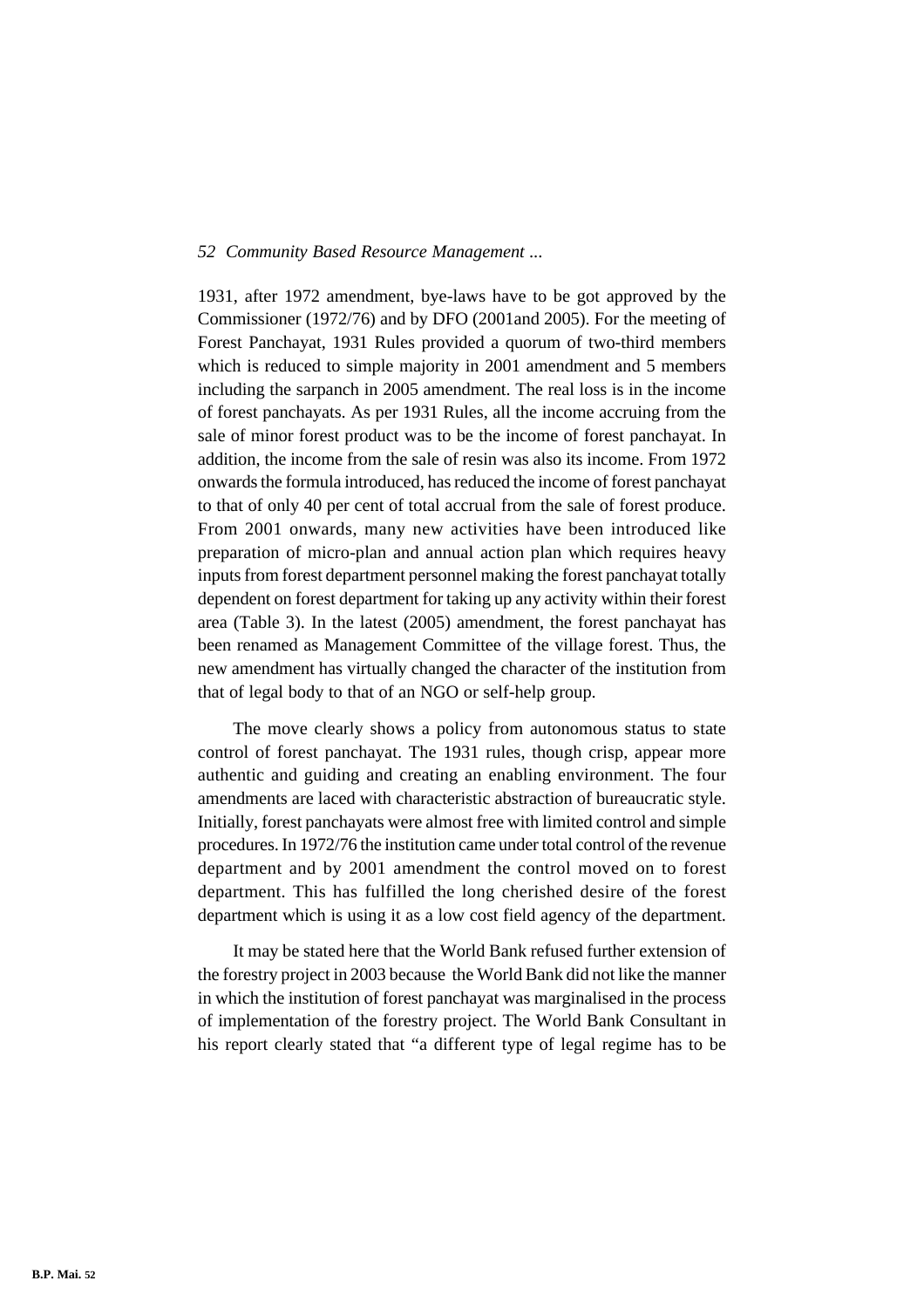| 2005      | been substituted<br>by Gram Sabha.<br>Panchayat has<br>exception that<br>2001 with the<br>amendment<br>. Same as in<br>Kshetra<br>in 2005                                                                                                                                                                                                                                                                                                                        | (Cond.) |
|-----------|------------------------------------------------------------------------------------------------------------------------------------------------------------------------------------------------------------------------------------------------------------------------------------------------------------------------------------------------------------------------------------------------------------------------------------------------------------------|---------|
| 2001      | least one-fifth of<br>Provided that no<br>years in the<br>village or on the<br>1. On the applica-<br>tion made by at<br>SDM shall start<br>Panchayat (FP).<br>for constitution<br>residents of the<br>the proceeding<br>adult residents<br>Panchayat, the<br>declared to be<br>who have<br>resided for 10<br>passed by the<br>Forest if one-<br>land shall be<br>village enter<br>third of the<br>objections.<br>Panchayat<br>resolution<br>of Forest<br>Kshetra |         |
| 1972-1976 | 1. At least one-third<br>Commissioner for<br>declared to be FP<br>the village for 12<br>the settlement of<br>Provided that no<br>years may apply<br>objection to the<br>have resided in<br>residents of the<br>if one-third or<br>residents who<br>land shall be<br>village raise<br>the scheme.<br>more of the<br>of the adult<br>to the Dy.<br>scheme.                                                                                                         |         |
| 1931      | 1. Any two or more<br>in the village for<br>more families of<br>establishment of<br>have been living<br>Panchayat (FP).<br>tenants farmers<br>or artisans who<br>years can apply<br>for constitution<br>Commissioner<br>permission for<br>title holders or<br>oppose such a<br>If one-third or<br>FP will not be<br>more than 12<br>the village<br>to the Dy.<br>proposal,<br>of Forest<br>granted                                                               |         |
| Item      | forest panchayat<br>1. Procedure for<br>formation of                                                                                                                                                                                                                                                                                                                                                                                                             |         |
| S.No.     |                                                                                                                                                                                                                                                                                                                                                                                                                                                                  |         |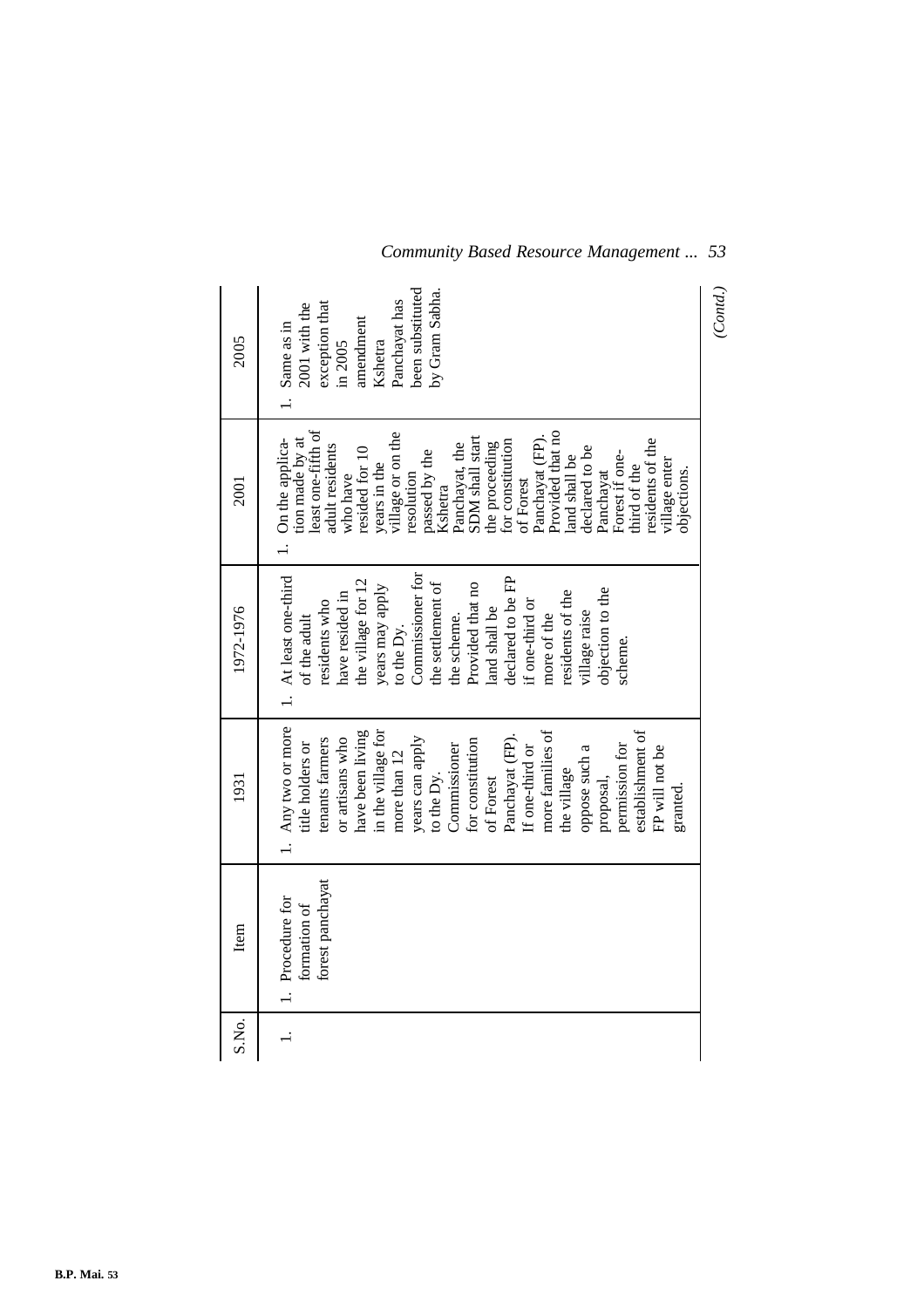| 2005      | 1a. Same as in 2001                                                                                                                                                                                                                                                                       | 1a. Same as in 2001                                                                                                                                                                                                  | (Cond.) |
|-----------|-------------------------------------------------------------------------------------------------------------------------------------------------------------------------------------------------------------------------------------------------------------------------------------------|----------------------------------------------------------------------------------------------------------------------------------------------------------------------------------------------------------------------|---------|
| 2001      | Secretary to help<br>the discharge of<br>the Secretary in<br>secretary of FP<br>and any right<br>holder of the<br>in a meeting of<br>Forest selected<br>FP shall be the<br>additional<br>Forester as the<br>1.a Dy. Ranger or<br>case may be,<br>shall be the<br>Panchayat<br>his duties. | village and shall<br>indicate a date<br>application the<br>SDM will serve<br>Pradhan of the<br>person on the<br>On receipt of<br>for hearing<br>a notice in<br>objections.<br>claims and<br>$\overline{\mathcal{C}}$ |         |
| 1972-1976 |                                                                                                                                                                                                                                                                                           | application the<br>DC shall serve a<br>Gaon Sabha and<br>date for hearing<br>shall indicate a<br>Pradhan of the<br>objections and<br>claims if any.<br>On receipt of<br>notice to the<br>$\overline{\mathcal{C}}$    |         |
| 1931      | be established by<br>waste and fallow<br>panchayats can<br>1.a In the villages<br>land within the<br>separate forest<br>between them.<br>each group by<br>groupism and<br>factionalism,<br>dividing the<br>boundaries<br>riven with<br>village                                            | village or all the<br>Pradhans of<br>the application,<br>the DC will<br>After receiving<br>Pradhan of the<br>villages and a<br>fixed to hear<br>date will be<br>inform the<br>objections.<br>adjoining               |         |
| Item      | provision<br>1a. Special                                                                                                                                                                                                                                                                  | for the hearing<br>Issue of notice<br>of claims and<br>objections.<br>.<br>ن                                                                                                                                         |         |
| S.No.     | $\frac{a}{a}$                                                                                                                                                                                                                                                                             | $\dot{\sim}$                                                                                                                                                                                                         |         |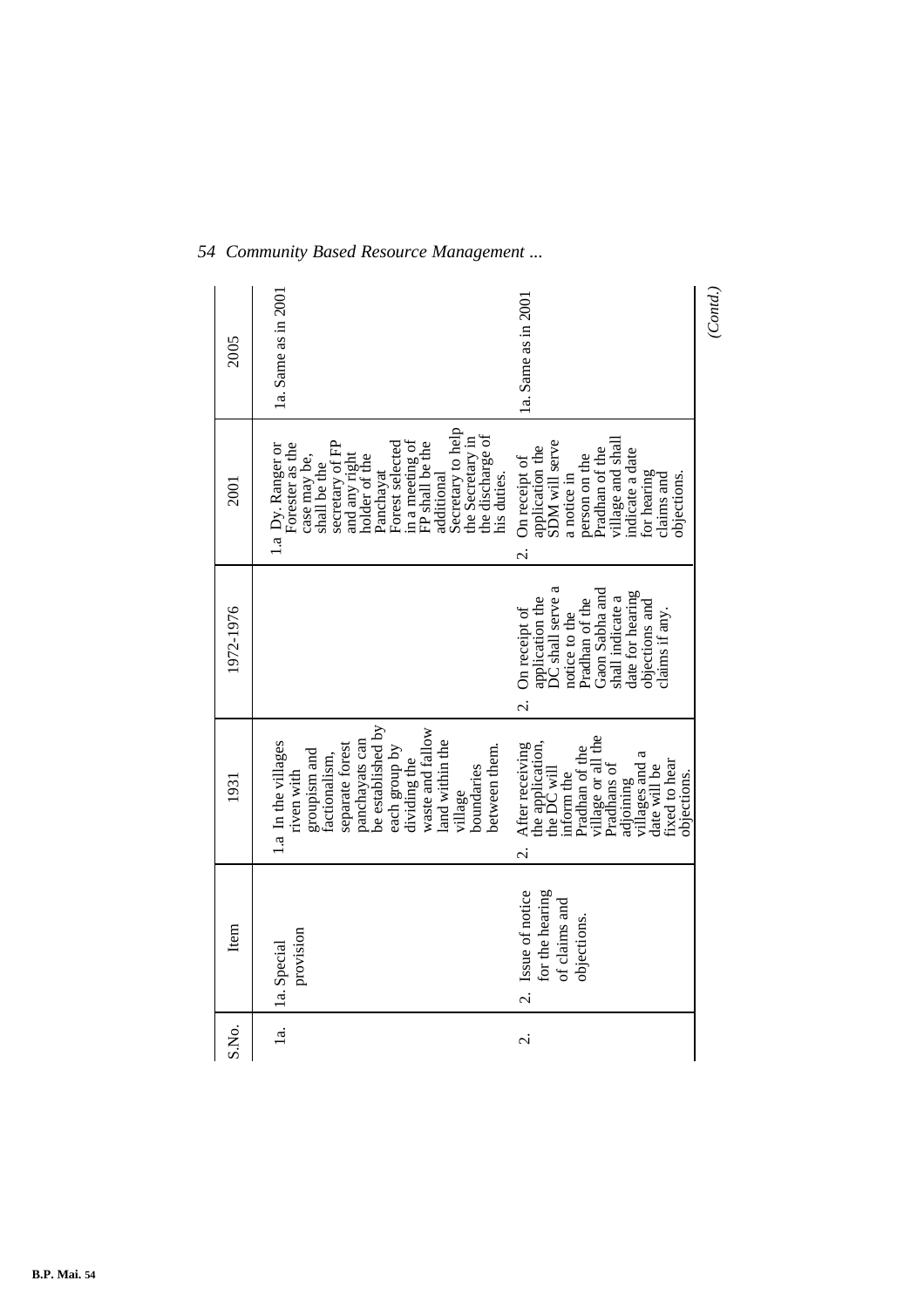| S.No.                | Item                                                                                        | 1931                                                                                                                                                         | 1972-1976                                                                                                                                                                                                          | 2001                                                                                                                                                          | 2005                                                                                                                                                                              |
|----------------------|---------------------------------------------------------------------------------------------|--------------------------------------------------------------------------------------------------------------------------------------------------------------|--------------------------------------------------------------------------------------------------------------------------------------------------------------------------------------------------------------------|---------------------------------------------------------------------------------------------------------------------------------------------------------------|-----------------------------------------------------------------------------------------------------------------------------------------------------------------------------------|
| $\dot{\mathfrak{c}}$ | $\mathfrak{a}$<br>claims, objections<br>and demarcation<br>of FP and appeal.<br>3. Decision | after hearing<br>claims and objec-<br>visit the site, and<br>tions will give his<br>decision then and<br>date the DC will<br>there.                          | 3. On the appointed $\vert$ 3. On the date so fixed<br>date, DC shall visit<br>the locality and<br>hear the claims and<br>objections and<br>decide the same on<br>or any subsequent<br>the spot.                   | 3. On the date so<br>and objections<br>and decide the<br>hear the claims<br>subsequent date<br>the SDM shall<br>same in summary<br>any<br>fixed or<br>manner. | Same as in 2001.                                                                                                                                                                  |
| 4.                   | 4. Rights of users                                                                          | 4. The FP to be<br>rights list or if<br>created will be<br>only of those<br>people whose<br>names are in the<br>they live within<br>the village<br>boundary. | 4. Only those persons  4. Those persons  4.<br>within the village<br>rights in the<br>whose rights are<br>recorded in the list<br>of rights holders<br>shall be allowed to<br>exercise users'<br>panchayat forest. | whose rights are<br>recorded in the<br>be allowed to<br>rights in the<br>rights list within<br>exercise users'<br>the village shall<br>forests.               | also be exercised<br>by landless<br>people residing<br>in the village for<br>10 years. Duties<br>of users have<br>2005<br>been added in<br>These rights will<br>amendment.<br>the |
|                      |                                                                                             |                                                                                                                                                              |                                                                                                                                                                                                                    |                                                                                                                                                               | (Contd.)                                                                                                                                                                          |

**B.P. Mai. 55**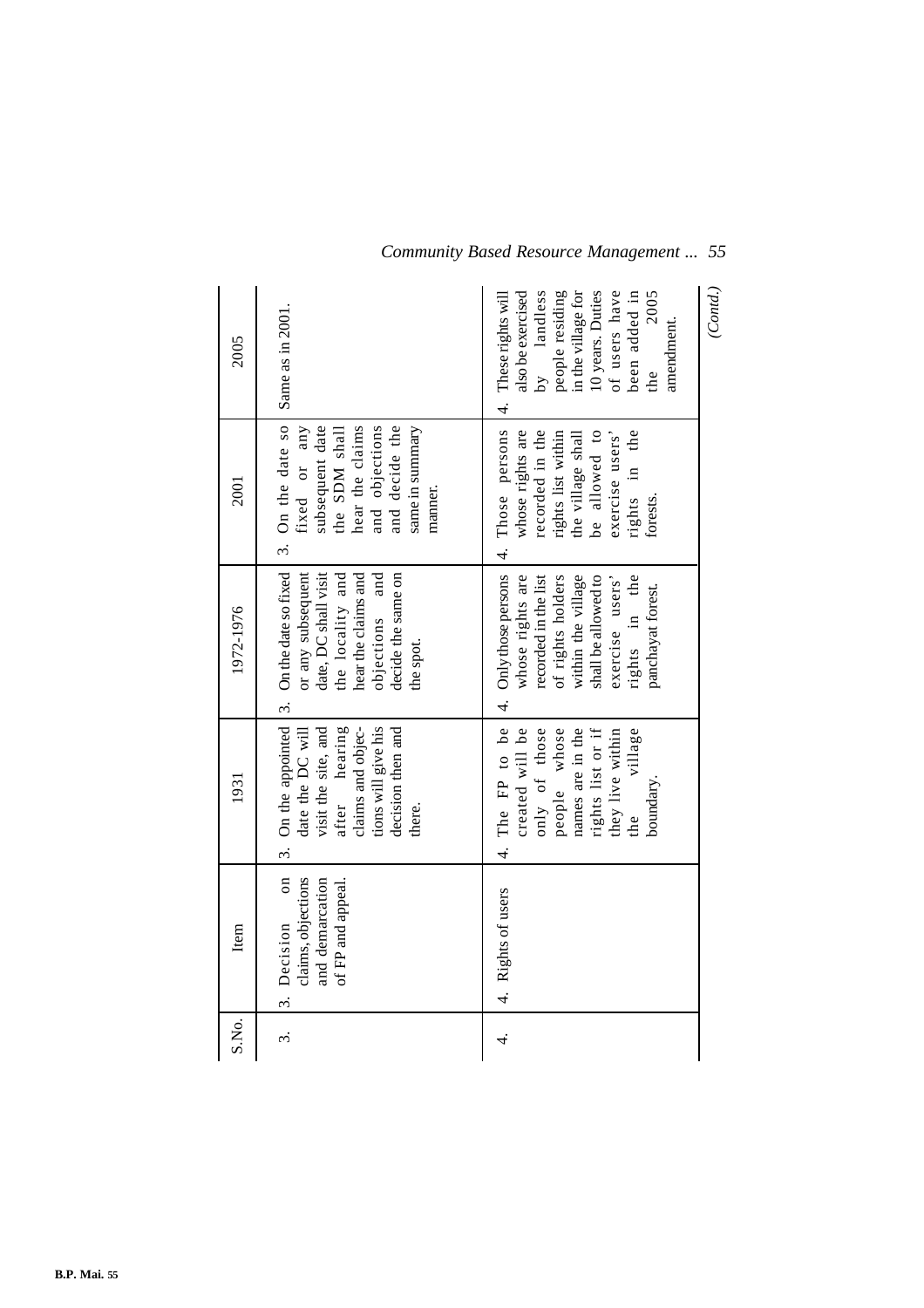| 2005      | title holders of<br>group used for<br>panchayat is<br>substituted by<br>excepting that<br>as general body<br>or self-help<br>Similarly, forest<br>Management<br>some new terms<br>Committee and<br>panchayat forest<br>the village.<br>by village forest.<br>Same as in 2001<br>.<br>ა                          | $6.$ Same as in $2001$ .                                                                                                                                                                                                                                                                                                | (Cond.) |
|-----------|-----------------------------------------------------------------------------------------------------------------------------------------------------------------------------------------------------------------------------------------------------------------------------------------------------------------|-------------------------------------------------------------------------------------------------------------------------------------------------------------------------------------------------------------------------------------------------------------------------------------------------------------------------|---------|
| 2001      | his nominee. The<br>convenient place<br>seats including 1<br>upon the village<br>the presence of<br>panchayat shall<br>SC/ST shall be<br>to elect a FP in<br>members, two<br>SDM will call<br>assemble at a<br>consist of 9<br>reserved for<br>adults to<br>women.<br>.<br>ა                                    | Any right holder<br>agrieved with the<br>election of members<br>or members aggri-<br>eved on the election<br>sarpanch may<br>decision can appeal to<br>submit the application<br>the DC within 30 days<br>depose it within 30<br>days. Any party<br>aggrieved of this<br>to SDM who will<br>in writing.<br>J<br>نې<br>: |         |
| 1972-1976 | years and above at a<br>convenient place to<br>elect FP in the<br>by<br>Sarpanch will not be<br>5. DC shall call upon<br>presence of his<br>for more than two<br>eligible for election<br>consist of $5-9$<br>nominee. This shall<br>then elect a sarpanch<br>the residents aged 21<br>members who will<br>erms | an appeal is made<br>date of that order.<br>within 30 days of<br>Any order passed<br>commissioner if<br>by DC shall be<br>revision by the<br>subject to<br>$\dot{\circ}$                                                                                                                                                |         |
| 1931      | rights holders at a<br>have<br>$\overline{\mathcal{S}}$<br>place to get<br>panchayat consti-<br>tuted in his pre-<br>sence, panchayats<br>should have<br>shall then elect a<br>DC will call all<br>minimum 3 and<br>They<br>majority vote.<br>members.<br>maximum<br>sarpanch<br>s.                             | commissioner on<br>contested in any<br>The commissio-<br>The decision of<br>decision of DC.<br>ner will be free<br>reconsider the<br>concerning FP<br>court of law<br>to accept or<br>the matters<br>will not be<br>.<br>ف                                                                                              |         |
| Item      | Constitution of<br>panchayat<br>procedure, size<br>and structure<br>5.                                                                                                                                                                                                                                          | 6. Election petition<br>and appeal                                                                                                                                                                                                                                                                                      |         |
| S.No.     | s.                                                                                                                                                                                                                                                                                                              | Ġ                                                                                                                                                                                                                                                                                                                       |         |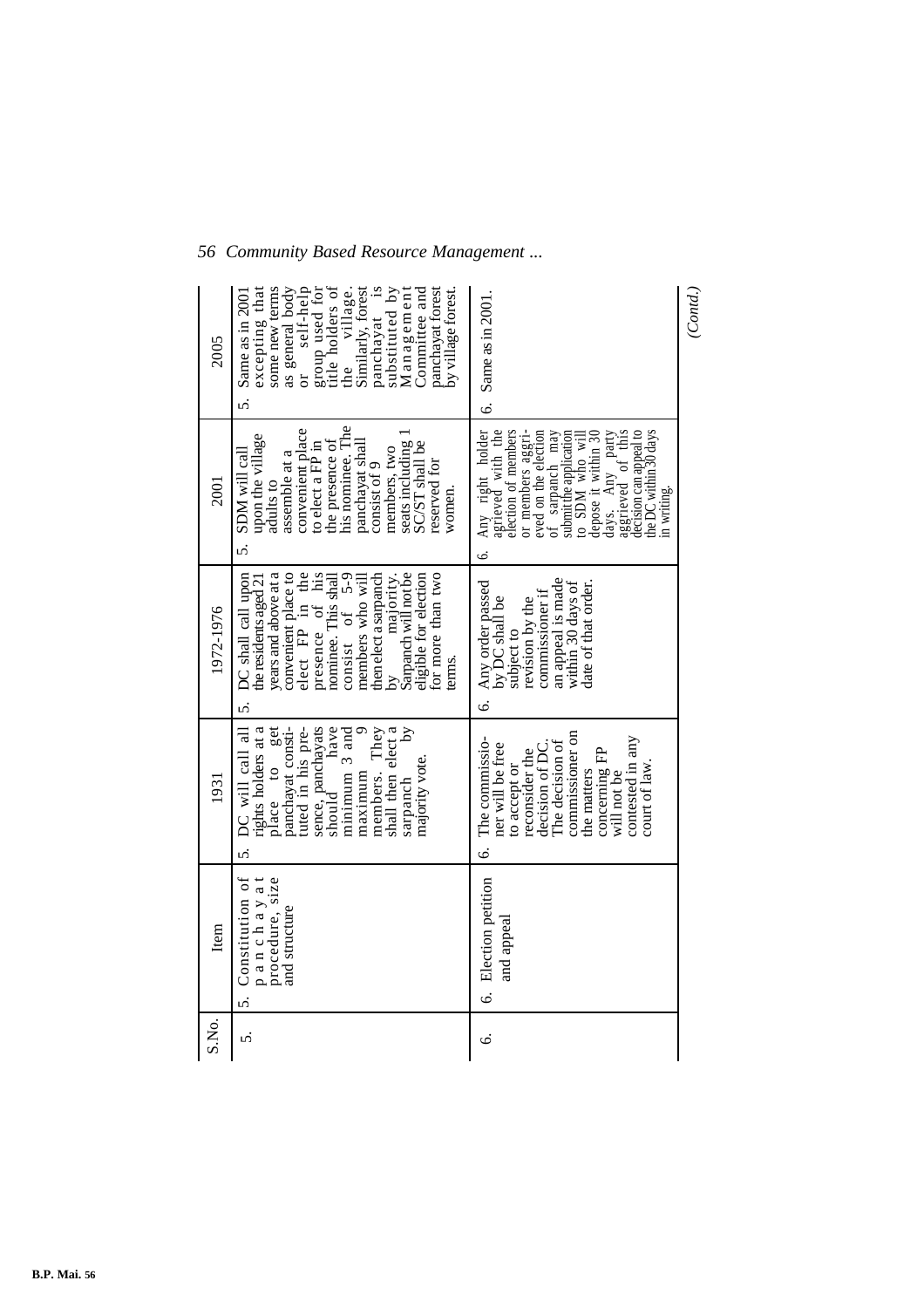| 2005      | Same as in 2001.                                                                                                                  | village<br>members for<br>management of<br>Management<br>ð<br>p r o p e r<br>into<br>contract with<br>Committee may<br>individual<br>Same as in 2001<br>enter<br>forest<br><b>SHG</b><br>the<br>$\infty$                                                                                                                                             | (Contd.) |
|-----------|-----------------------------------------------------------------------------------------------------------------------------------|------------------------------------------------------------------------------------------------------------------------------------------------------------------------------------------------------------------------------------------------------------------------------------------------------------------------------------------------------|----------|
| 2001      | 7. SDM will declare<br>and<br>with names of<br>the FP constituted<br>sarpanch<br>members.                                         | Compound forest<br>for each offence<br>provided that if<br>the offender is<br>offences up to a<br>$\overline{c}$<br>compound the<br>value of the<br>proceedings in<br>limit of Rs. 500<br>realise full market<br>and<br>property assessed<br>by DFO.<br>defend suits and<br>case, the FP will<br>prepared<br>Institute<br>the court<br>$\infty$<br>⋇ |          |
| 1972-1976 | 7. After constitution<br>send intimation to<br>the conservator and<br>of FP, DC shall<br>DFO concerned.                           | compound<br>forest offences up<br>offence and up to<br>taking<br>respect of claims<br>to a limit of Rs. 50<br>a limit of Rs. 500<br>after taking<br>Institute, defend<br>and<br>proceedings in<br>for each individual<br>previous approval<br>under these rules.<br>of DFO.<br>suits<br>$\Gamma_{\rm O}$<br>⊗.<br>∗                                  |          |
| 1931      | 7. DC will prepare a<br>management of<br>FP land and refer<br>MoU for the<br>the proposal to the<br>commissioner for<br>approval. | for any violation<br>arguing the case.<br>penalty of Rs. 5<br>penalty is found<br>adequate in the<br>Presenting and<br>Initiating legal<br>offender if the<br>of the rule by<br>proceedings<br>against the<br>Imposing a<br>any users:<br>court.<br>$\infty$<br>*<br>×                                                                               |          |
| Item      | 7. Declaration of<br>constitution of FP                                                                                           | Powers of FP as<br>a forest officer<br>∞.                                                                                                                                                                                                                                                                                                            |          |
| S.No.     | $\ddot{\tau}$                                                                                                                     | ∞ं                                                                                                                                                                                                                                                                                                                                                   |          |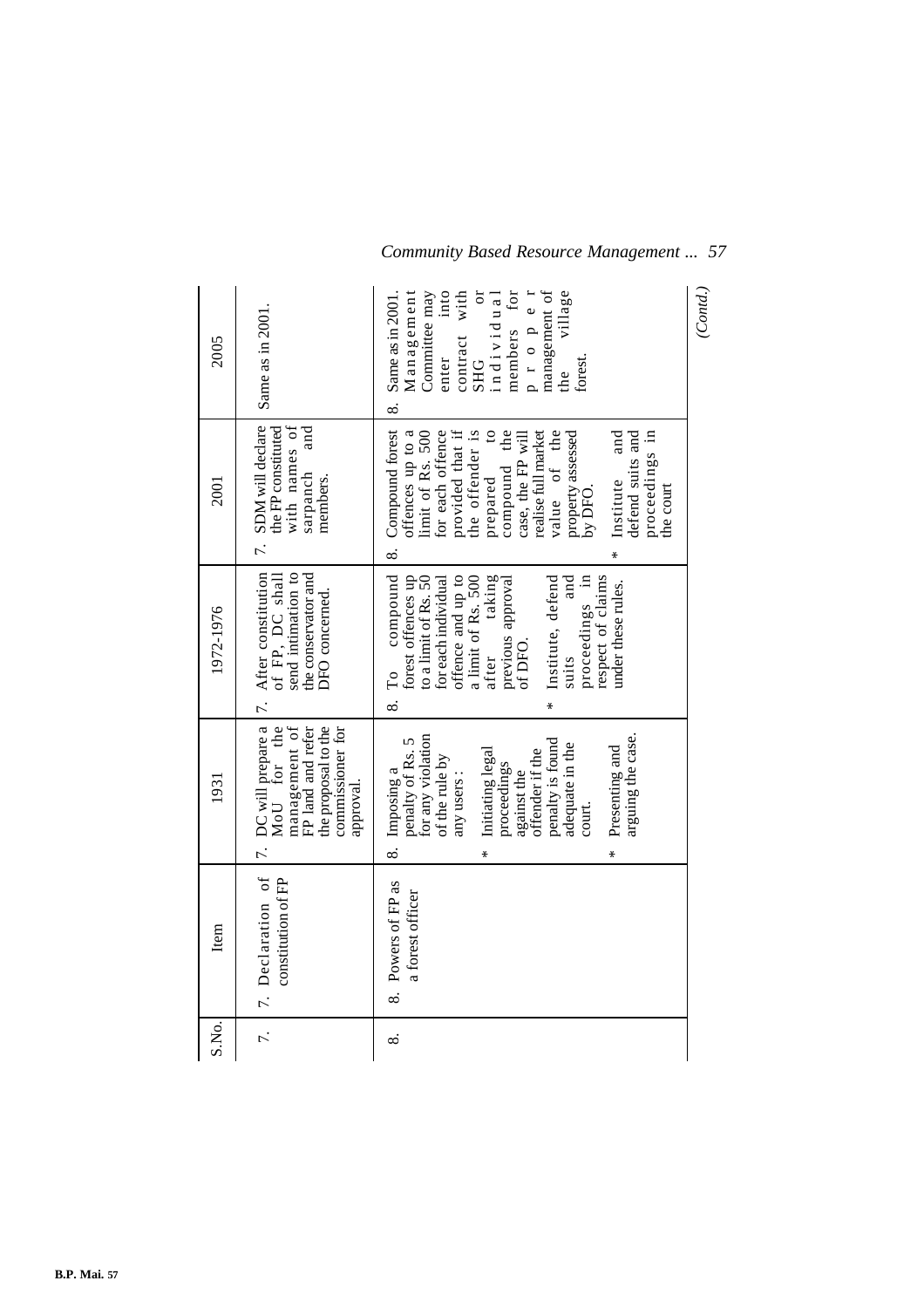| 2005      |                                                                                                                                                                                                                                                                                                                                                                                                                                                                                                                                                                                               |
|-----------|-----------------------------------------------------------------------------------------------------------------------------------------------------------------------------------------------------------------------------------------------------------------------------------------------------------------------------------------------------------------------------------------------------------------------------------------------------------------------------------------------------------------------------------------------------------------------------------------------|
| 2001      | Regulate grazing.<br>Seize tools or<br>weapons used in<br>permits with fee<br>cutting grass or<br>collection of<br>fallen fuel<br>$\begin{array}{ll} \texttt{Exclude} & \texttt{any} \\ \texttt{o} \texttt{f} \texttt{f} \texttt{e} \texttt{n} \texttt{d} \texttt{e} \texttt{r} \end{array}$<br>produce and issue<br>Extract resin and<br>To make local<br>sale of forest<br>for grazing or<br>provided<br>sell it to forest<br>development<br>corporation only.<br>privileges of FP.<br>Impound cattle.<br>approved<br>Exclude<br>the crime.<br>DFO.<br>$\ast$<br>$\ast$<br>∗<br>₩<br>⋇<br>⋇ |
| 1972-1976 | Make local sale of<br>forest produce<br>including slate and<br>charge fee for<br>exploitation has<br>grazing, cutting<br>prior approval of<br>Exclude offenders<br>Issue permit and<br>Impound animals<br>To seize tools and<br>weapons used in<br>grass or collection<br>of fallen fuel,<br>provided such an<br>from any or all<br>Regulate grazing<br>privileges in FP.<br>for 48 hrs.<br>offences.<br>stone.<br>DFO.<br>$\ast$<br>$\ast$<br>×<br>₩<br>∗<br>∗                                                                                                                               |
| 1931      | extract resin only<br>Impound animals<br>grass, grazing,<br>fuelwood, stones<br>Regulate grazing<br>and implements.<br>for collection of<br>Debar offenders<br>Confiscate tools<br>approval of FD.<br>over the forest.<br>from the rights<br>Panchayat can<br>receiving fees<br>Issue passes,<br>for $48$ hrs.<br>with prior<br>etc.<br>∗<br>∗<br>⋇<br>∗<br>⋇                                                                                                                                                                                                                                 |
| Item      |                                                                                                                                                                                                                                                                                                                                                                                                                                                                                                                                                                                               |
| S.No.     |                                                                                                                                                                                                                                                                                                                                                                                                                                                                                                                                                                                               |

*(Contd.)*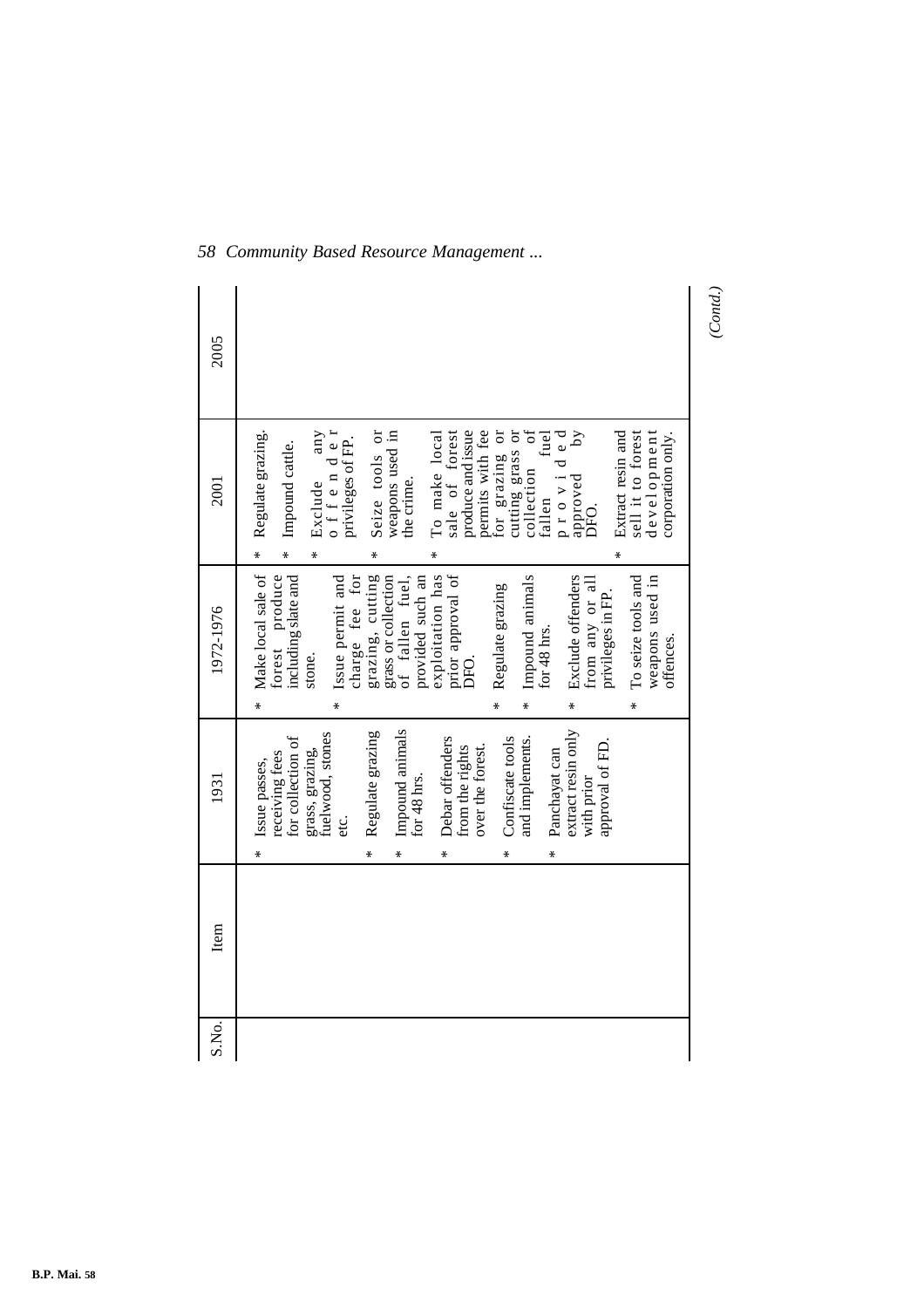| 2005      | Same as in 2001.                                                                                                                                                                                                                        | 10. Same as in 2001.                                                                                                                                                                                                                                                                                             | (Cond.) |
|-----------|-----------------------------------------------------------------------------------------------------------------------------------------------------------------------------------------------------------------------------------------|------------------------------------------------------------------------------------------------------------------------------------------------------------------------------------------------------------------------------------------------------------------------------------------------------------------|---------|
| 2001      | 9. FP may frame<br>bye-laws for<br>distribution of<br>regulating use of<br>the forest.<br>come into effect<br>after they have<br>been approved by<br>the DFO<br>Bye-laws shall<br>produce<br>⋇                                          | taken by the<br>majority vote of<br>10. Quorum of FP<br>decisions will be<br>members out of 9<br>the members<br>meeting shall be 5<br>FP inspector,<br>present and<br>voting. Patwari,<br>VLW, Forester,<br>Dy. Ranger may<br>attend but shall<br>$\overline{AB}$<br>includin<br>sarpanch.<br>not vote.          |         |
| 1972-1976 | FP may frame bye-<br>for<br>$\sigma$ f<br>after they have<br>regulating the use<br>come into effect<br>been approved by<br>forest produce and<br>shall<br>the commissioner<br>distribution<br>Bye-laws<br>of forest.<br>laws<br>o.<br>₩ | 10. Quorum of FP<br>members<br>including sarpanch<br>decisions of FP<br>shall be taken by<br>two-thirds majo-<br>rity.Patwari, VLW<br>and panchayat<br>secretary and a<br>nominee of DFO<br>may attend the<br>meeting shall be<br>two-thirds of total<br>meeting without<br>or his nominée. All<br>voting right. |         |
| 1931      | regulate the use of<br>FP can frame bye-<br>laws to distribute<br>forest by right<br>appoint<br>the produce and to<br>petrol to enforce<br>these rules and<br>bye-laws.<br>holders<br>Can<br>o.                                         | exercise the right<br>settling the case.<br>members of FP<br>the quorum. In<br>case of tie, the<br>will constitute<br>sarpanch will<br>10. Two-thirds<br>to vote for                                                                                                                                             |         |
| Item      | Power to frame<br>bye-laws<br>o.                                                                                                                                                                                                        | 10. Quorum in the<br>meeting                                                                                                                                                                                                                                                                                     |         |
| S.No.     | o.                                                                                                                                                                                                                                      | $\overline{10}$ .                                                                                                                                                                                                                                                                                                |         |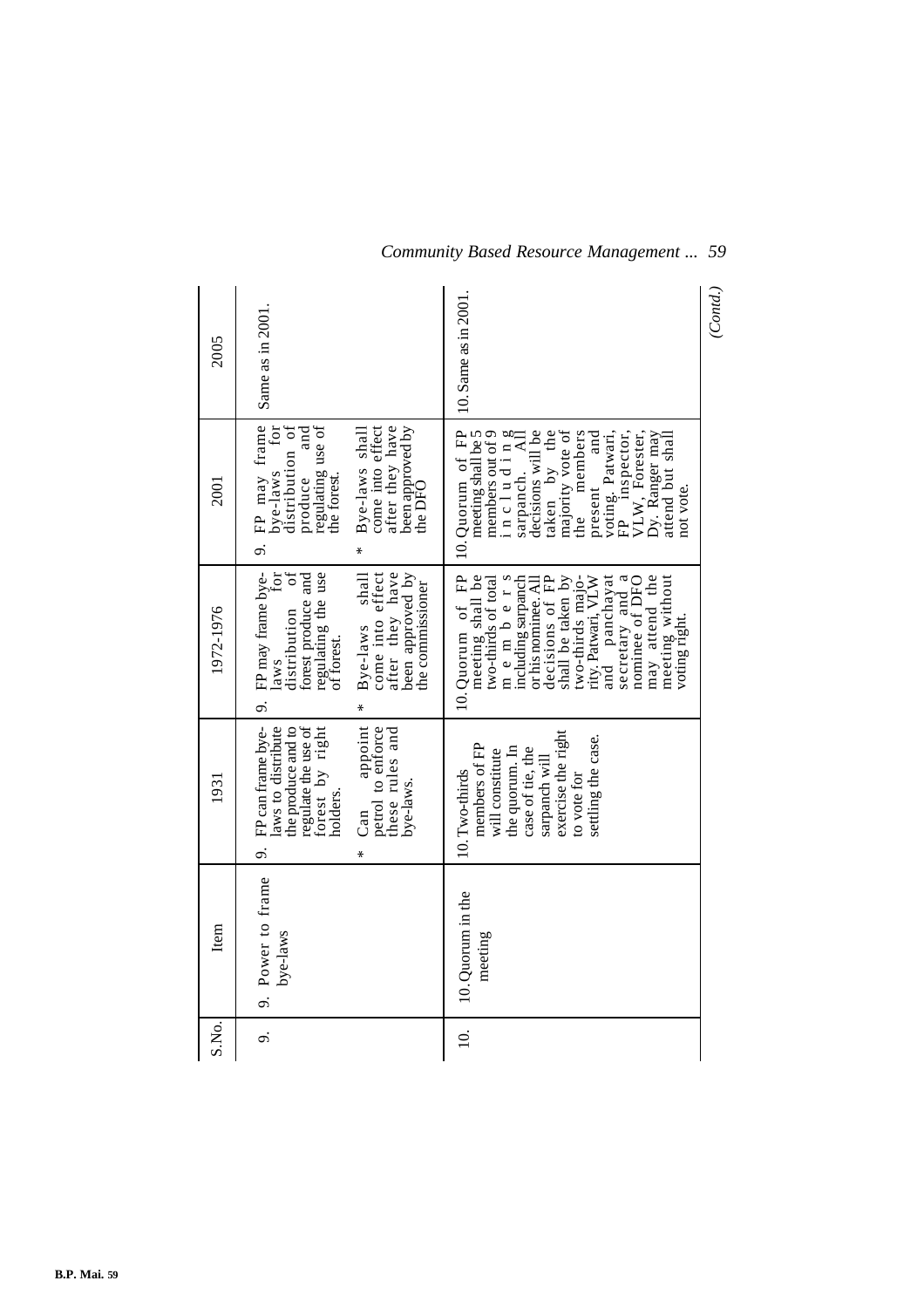| 2005      | maintenance of<br>panchayat forest<br>the<br>30 per cent to<br>as in 2001, 30<br>difference that<br>gram panchayat,<br>40 per cent on<br>per cent on local<br>11. Same as in 2001<br>with<br>utility.                                                                                                                                                                                                                                   | (Cond.) |
|-----------|-----------------------------------------------------------------------------------------------------------------------------------------------------------------------------------------------------------------------------------------------------------------------------------------------------------------------------------------------------------------------------------------------------------------------------------------|---------|
| 2001      | 11. Income shall be<br>by sarpanch and<br>the secretary of<br>maintenance of<br>fund shall be<br>deposited in the<br>bank<br>account to be<br>managed under<br>Income shall<br>be utilised as<br>20 per cent zilla<br>40 per cent on<br>Panchayat forest<br>* 40 per cent on<br>operated jointly<br>overall<br>panchayat forest<br>control of DFO.<br>local utility.<br>saving<br>follows:<br>parishad<br>the<br>庄.<br>*<br>¥<br>⋇<br>⋇ |         |
| 1972-1976 | 11. Income shall be<br>development of<br>$\begin{tabular}{ll} \bf 40\,per\,centrained \\ \bf by & revenue \\ \bf department & for \end{tabular}$<br>maintenance and<br>panchayat forest<br>through forest<br>20 per cent zilla<br>40 per cent to FP<br>for projects of local<br>and shall be utilised<br>credited to FP fund<br>as follows:<br>department<br>parishad.<br>utility.<br>⋇<br>*                                            |         |
| 1931      | 11. Income of the FP<br>development of<br>forest and the<br>the panchayat<br>be first used in the<br>public<br>remaining amount<br>will be deposited<br>in the FP fund.<br>This amount will<br>services.<br>for                                                                                                                                                                                                                         |         |
| Item      | 11. Income of FP                                                                                                                                                                                                                                                                                                                                                                                                                        |         |
| S.No.     | $\overline{11}$ .                                                                                                                                                                                                                                                                                                                                                                                                                       |         |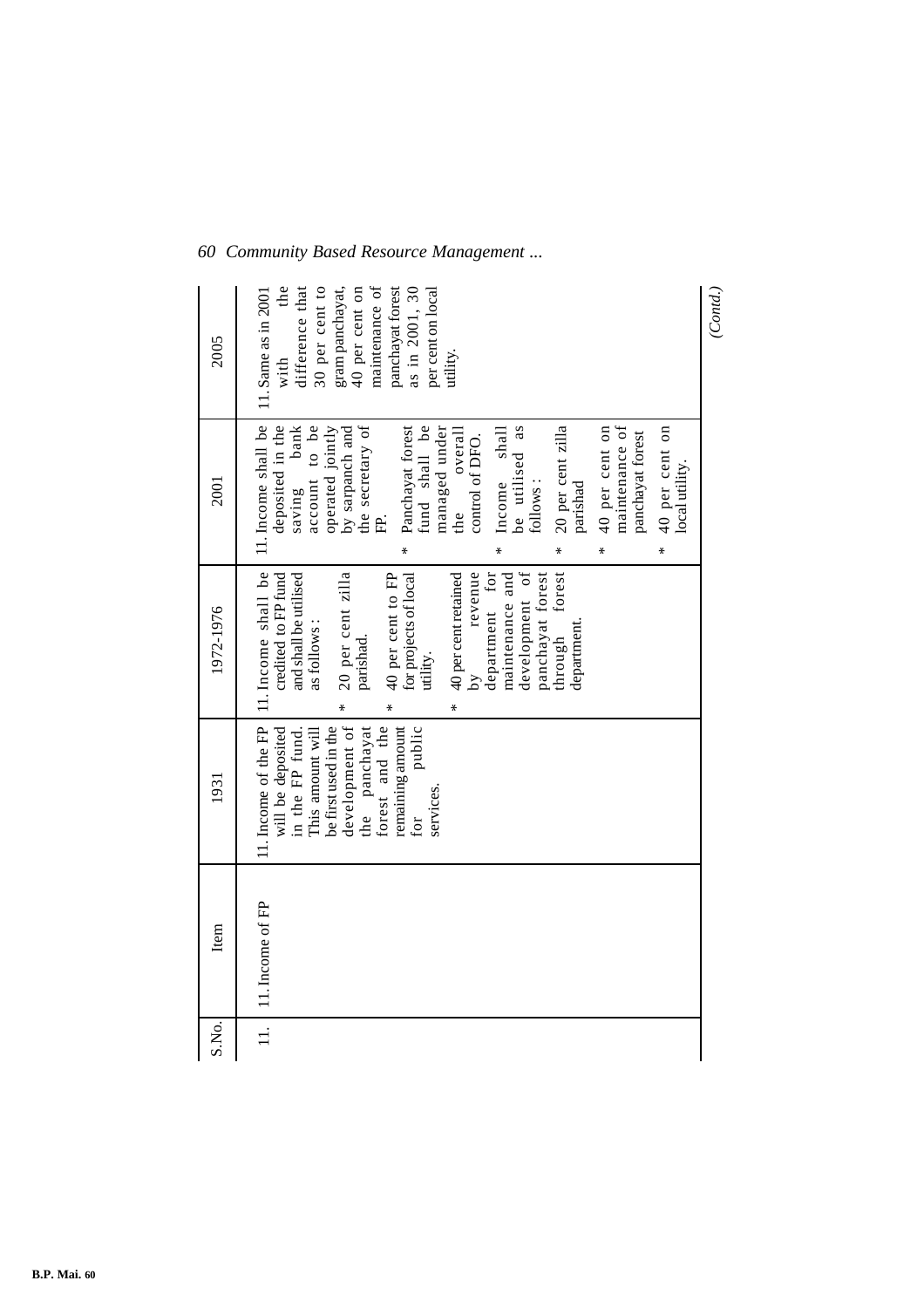| 2005      | 12. Same as in 2001.                                                                                                                                                                                                                                                                                                                                                                                                                                                                                                                                                                                           | (Cond.) |
|-----------|----------------------------------------------------------------------------------------------------------------------------------------------------------------------------------------------------------------------------------------------------------------------------------------------------------------------------------------------------------------------------------------------------------------------------------------------------------------------------------------------------------------------------------------------------------------------------------------------------------------|---------|
| 2001      | 12.* Sale proceeds<br>Government<br>resin trade is the<br>forest produce<br>per cent of sale<br>of forest produce<br>of trade Act 1976<br>The net income<br>from the sale of<br>resin and other<br>actual expendi-<br>as<br>As regards other<br>administrative<br>Under regulation<br>determined by the<br>shall deduct 10<br>ture on resin<br>produce, the FD<br>shall be as below.<br>FD shall take all<br>and<br>monopoly of FD<br>government.<br>expenditure.<br>overheads<br>proceeds<br>tapping<br>grants<br>₩<br>∗<br>₩<br>∗                                                                            |         |
| 1972-1976 | 12.* Sale of forest<br>produce as per the<br>cent of the sale<br>permission of the<br>State government is<br>Forest department<br>resin plus such<br>state<br>As regards other<br>forest produce FD<br>shall deduct 10 per<br>administrative<br>Fines and fees from<br>obtained no resin<br>and sold by FP. Any<br>cost of extraction of<br>be determined by<br>may be extracted<br>such extraction and<br>sale of resin shall<br>overheads as may<br>special<br>shall charge actual<br>be done by FD.<br>government.<br>rule above.<br>proceeds<br>Unless<br>charges.<br>users<br>$\ln e$<br>∗<br>*<br>∗<br>∗ |         |
| 1931      | of<br>and<br>grass,<br>slate,<br>resin tapping is<br>done by FP under<br>tapping will be<br>FD can make<br>ensure whether or<br>not the rules are<br>collection from<br>Sale of resin when<br>resin<br>accordance with<br>procedures laid by<br>surprise checks to<br>done by FP in<br>forest department.<br>fuelwood, timber<br>the rule below<br>being followed.<br>as per the rule.<br>12. Imposing<br>Sale of<br>$\lq$ That<br>penalty<br>stone,<br>users.<br>Fees<br>₩<br>×<br>∗                                                                                                                          |         |
| Item      | 12. Source of income                                                                                                                                                                                                                                                                                                                                                                                                                                                                                                                                                                                           |         |
| S.No.     | $\overline{2}$ .                                                                                                                                                                                                                                                                                                                                                                                                                                                                                                                                                                                               |         |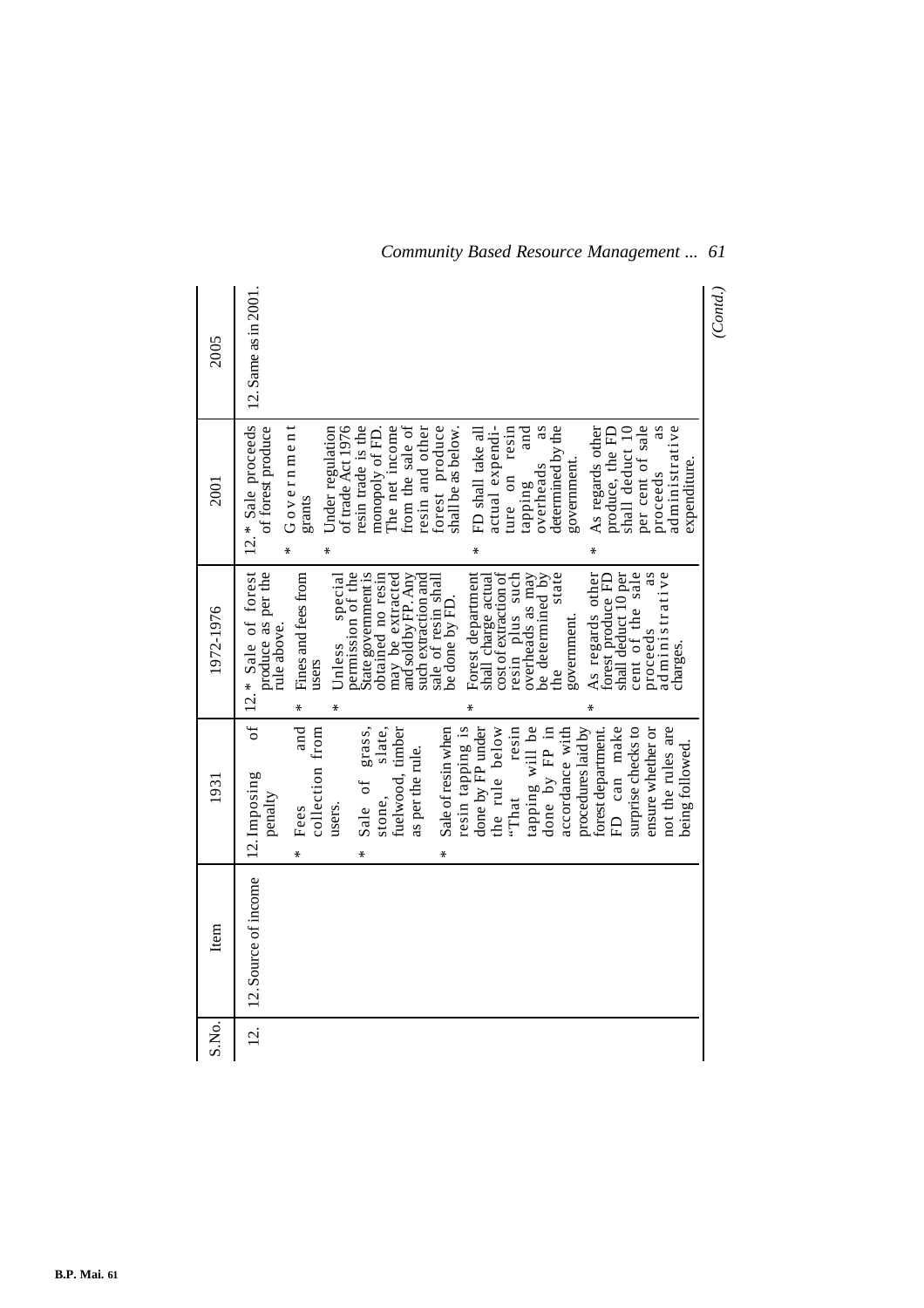| 2005      | plus DFO to<br>management<br>composite<br>a<br>plan for all FPs<br>13. Same as in 2001<br>for 5 years.<br>prepare                                                                                                                                                                                                                                                                                                                     | (Cond.) |
|-----------|---------------------------------------------------------------------------------------------------------------------------------------------------------------------------------------------------------------------------------------------------------------------------------------------------------------------------------------------------------------------------------------------------------------------------------------|---------|
| 2001      | 13. Prepare a five-<br>silviculturally for<br>felling by the<br>official<br>Protect the trees<br>to use only those<br>trees marked<br>nominated by the<br>Fix boundary<br>Abide by the<br>year micro plan<br>plan for FP and<br>submit for<br>from damage and<br>pillars wall and to<br>directions and<br>and annual action<br>approval of FD.<br>Preven<br>encroachment<br>execute them.<br>protect it.<br>DFO.<br>⋇<br>₩<br>₩<br>∗  |         |
| 1972-1976 | 13. Prevent reckless<br>carryout<br>directions given by<br>DC on the advice of<br>destruction of trees<br>Ensure that no<br>place and no land is<br>for<br>Use only those<br>encroachment takes<br>To erect and<br>trees marked by FD<br>maintain boundary<br>conservator.<br>and felling.<br>cultivation.<br>for felling.<br>broken<br>pillars.<br>$\Gamma$ o<br>∗<br>∗<br>∗                                                         |         |
| 1931      | 13. Prevent division<br>$\overline{\mathrm{ot}}$<br>FP will not allow<br>for<br>FP will prevent<br>the loss of trees<br>occuring due to<br>users to use FP<br>agriculture<br>Distribute forest<br>its<br>any members or<br>only<br>and<br>cause to erect<br>or sale of FP land.<br>Panchayat will<br>boundary walls.<br>right holders.<br>negligence<br>members<br>produce<br>purpose.<br>among<br>users.<br>land<br>∗<br>₩<br>₩<br>₩ |         |
| Item      | 13. Duties of forest<br>panchayat                                                                                                                                                                                                                                                                                                                                                                                                     |         |
| S.No.     | 13.                                                                                                                                                                                                                                                                                                                                                                                                                                   |         |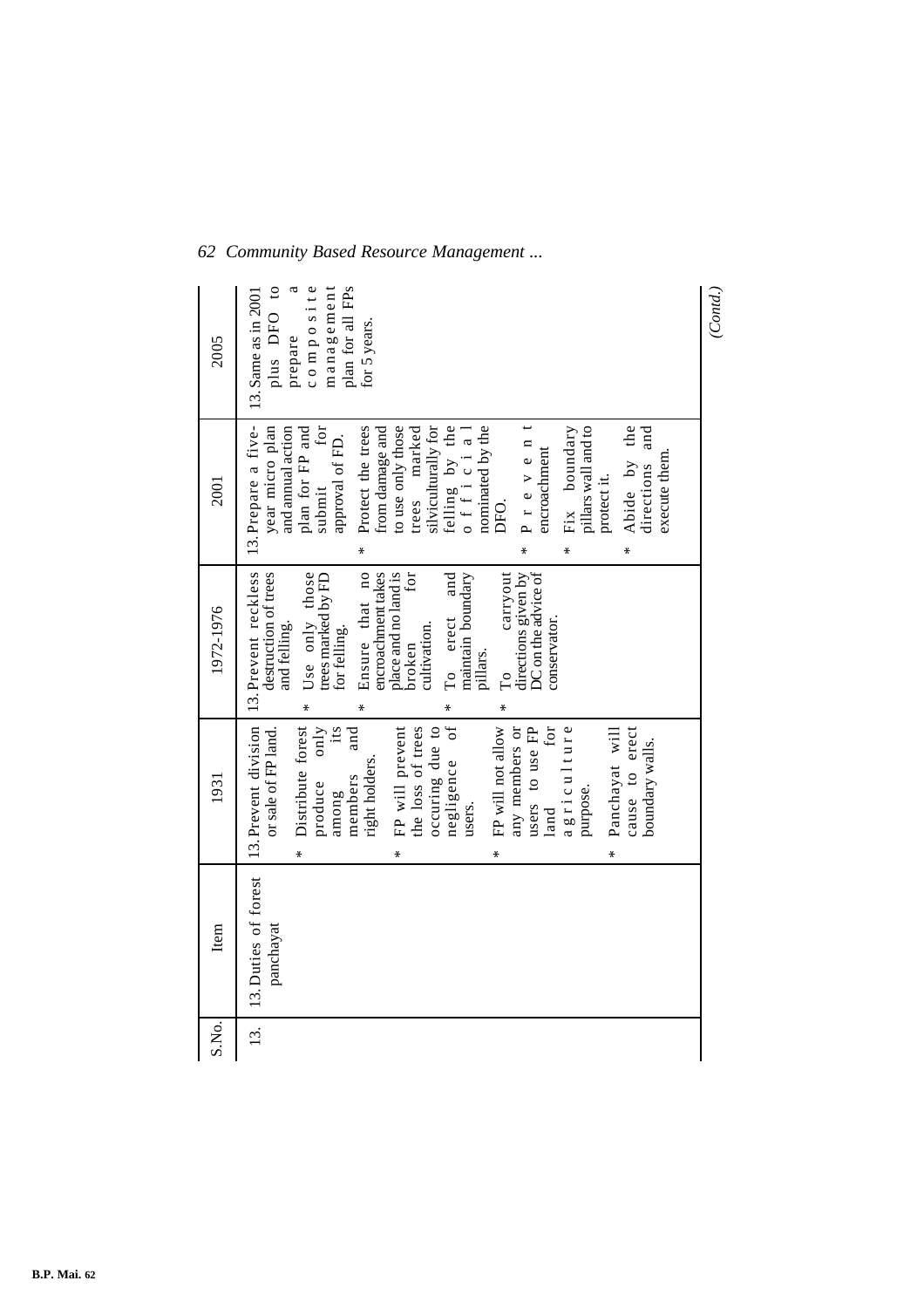| 2005      | 2001 plus many<br>new provisions<br>body, self-help<br>Management<br>Coordinator,<br>forest annual<br>management<br>plan, general<br>plan, village<br>Coordinator<br>group users'<br>Committee.<br>14. Same as in<br>composite<br>Regional<br>such as.<br>District<br>dno.fa                                                                                                      | (Cond.) |
|-----------|-----------------------------------------------------------------------------------------------------------------------------------------------------------------------------------------------------------------------------------------------------------------------------------------------------------------------------------------------------------------------------------|---------|
| 2001      | 14. In every district,<br>officer - member<br>consisting of the<br>district member.<br>Committee will<br>be constituted<br>ZP President.<br>nominated by<br>nominated by<br>DC-member.<br>DC member.<br>DFO in the<br>District PR<br>following:<br>District FP<br>Two block<br>One male<br>Advisory<br>Secretary<br>sarpanch<br>pramuks<br>Officer,<br>⋇<br>∗<br>*<br>⋇<br>⋇<br>⋇ |         |
| 1972-1976 | commissioner but<br>called the special<br>panchayat forest.<br>powers vested in<br>government may<br>Each officer will<br>work under the<br>exercise all the<br>Commissioner.<br>appoint one or<br>control of the<br>more officers<br>supervise the<br>organise and<br>working of<br>officers to<br>14. The State<br>the Dy.                                                      |         |
| 1931      | the permission of<br>for the inspection<br>reconstruction of<br>14.* The provincial<br>government with<br>enjoy all powers<br>the FPs to work<br>special officers<br>Commissioner.<br>KFGC appoint<br>These special<br>vested in DC.<br>one or more<br>officers will<br>direction of<br>under the<br>ម<br>ដ                                                                       |         |
| Item      | 13. Separate office of<br>庄                                                                                                                                                                                                                                                                                                                                                       |         |
| S.No.     | $\overline{4}$ .                                                                                                                                                                                                                                                                                                                                                                  |         |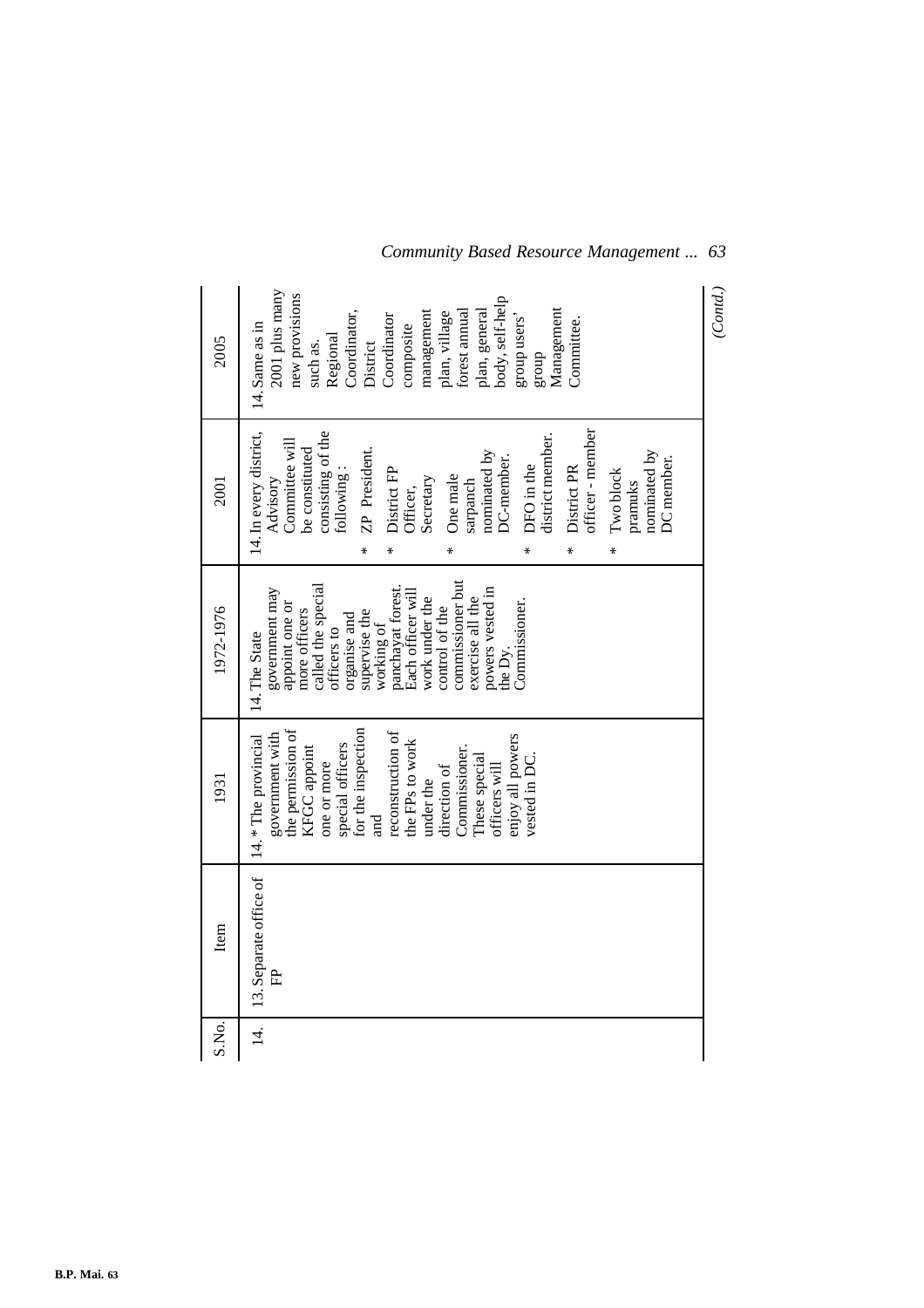brought about to enable joint management of forestry in the context of the new Panchayat Raj Act (Saxena, 1996).

#### **Functioning of Forest Panchayat**

The forest panchayat or the sarpanch after 1972 amendment to FP rules does not possess any enforcement authority to punish the offenders and have to depend on the response from the revenue authority 'Patwari' or forest panchayat inspector who doubles as law and order authority in the hills. Forest panchayat becomes helpless if the offender refuses to pay any penalty or continues open defiance of panchayat's directive. Through various changes in the rules the support for panchayats has been considerably reduced. The power of forest panchayats has also been restricted. As such, for every small matter the forest panchayats have to seek the help from the DC where their petitions come to stand still for want of adequate manpower to process them. This puts the elected members of forest panchayat at the mercy of the illicit demands made by the lower level officials of revenue department to speedily process their files. Similarly, the procedures for the extraction of resin as well as the auction of timber trees are long and tiresome. Forest panchayat can utilise money for those activities only which the District Magistrate would define as 'public utility'. These various restrictions have totally eroded the power and resource mobilisation capacity of forest panchayats such that they can no longer fight cases of encroachment and other land disputes in the courts (Agrawal, 2001).

Whereas revenue department officials write the enforcement of rules, the forest department coordinates the commercial harvest of products from panchayat forests and provides technical assistance to protect them. The rules stipulate that forest department will prepare comprehensive working plans, micro-plans and annual action plans for the forest panchayats but in practice, this rule has seldom been observed. Since in the overall fixture, forest panchayat members and sarpanch are treated as subordinate to even the petty officials of revenue and forest departments, this asymmetry casts the officials in the role of arbiters in case of dispute between the individual users and the forest panchayat functionaries. This further erodes whatever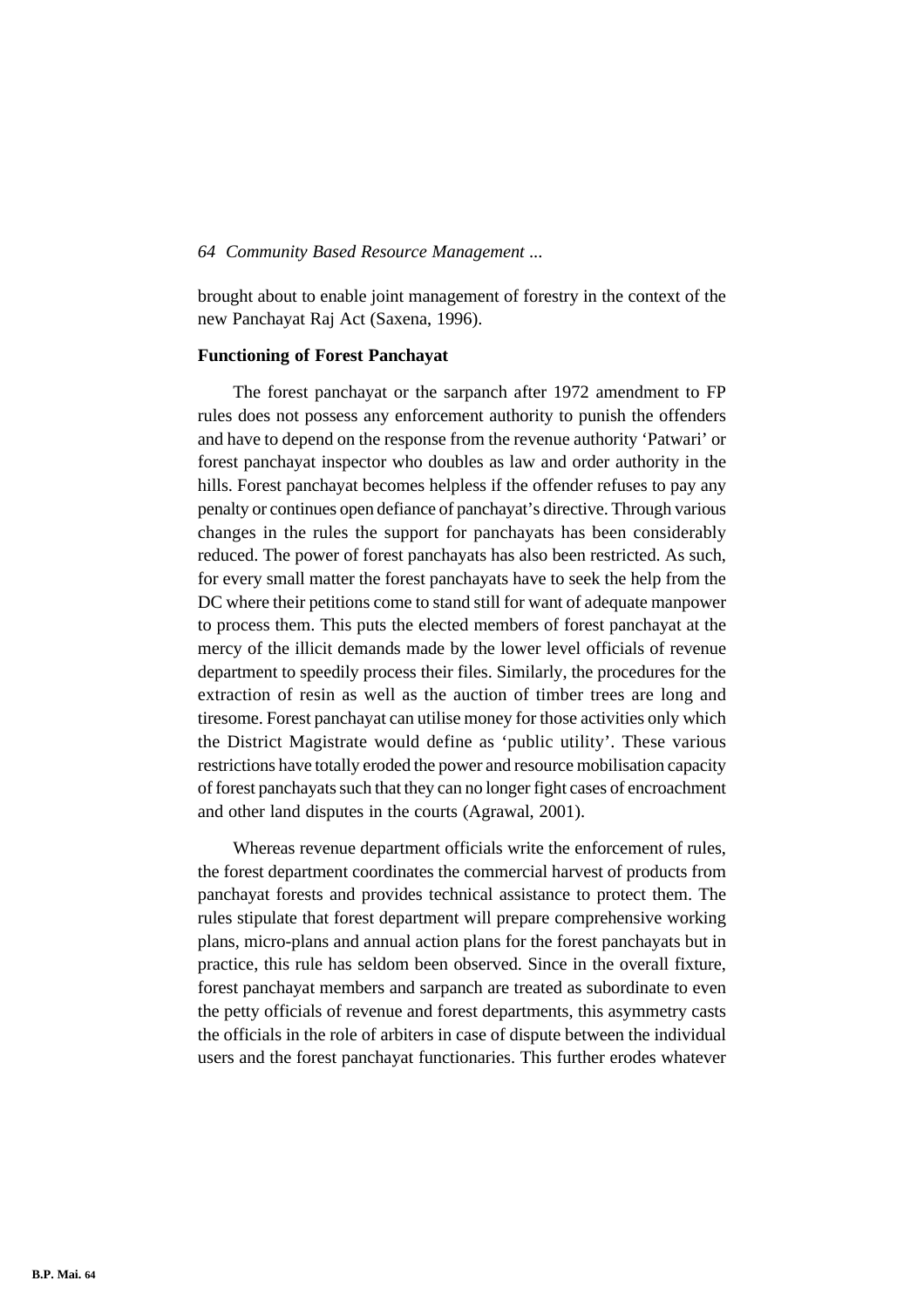moral authority they could have, putting forest protection into jeopardy. This loss of forest panchayat authority is vividly portrayed in a case study of a forest panchayat of Almora district.

#### **Case Study I**

A plot of land of good commercial value belonging to forest panchayat was usurped by a trader of adjacent market in the middle of the night by constructing a one room structure over there. The villagers came to the site to protest but were chased away by the musclemen engaged by the trader. Even though a contingent of local police were in the market, they did not intervene in the conflict arguing that they could intervene only in a law and order situation meaning that there was no bloodshed. The local 'Patwari' (village revenue officer with police powers) was not in station. The encroachers managed to lay the roof before the court opened in Almora the next day. As the construction was completed, the forest panchayat could not get stay order from the court which ordered for the maintenance of the *status quo* till the case was fully heard. Given the manner in which the judicial system works, it could well be a number of years before the case would be decided and encroacher would enjoy full rights to the disputed site. The case continued for one year costing the forest panchayat dearly. The interesting part of the case was that the revenue department was silent even though the land technically belonged to the revenue department only. Not only has the forest panchayat fund dried up in fighting the case, but, it has also resulted in the spirit of the villagers transforming from enthusiasm to despair and now to opportunism (Singh 1999).

Fighting a court case specially pertaining to land dispute is a huge organisational enterprise. The indifference among the villagers is clear specially when they are in an unhelpful state whose interest they are protecting. The long interaction with the administrative and judicial system makes them aware of the inefficiencies and limitations of the system they held in awe from far. This encourages others to venture on encroachment of their own common land. While it can be argued that villagers would only be rationale in contemplating such a move, would nevertheless signify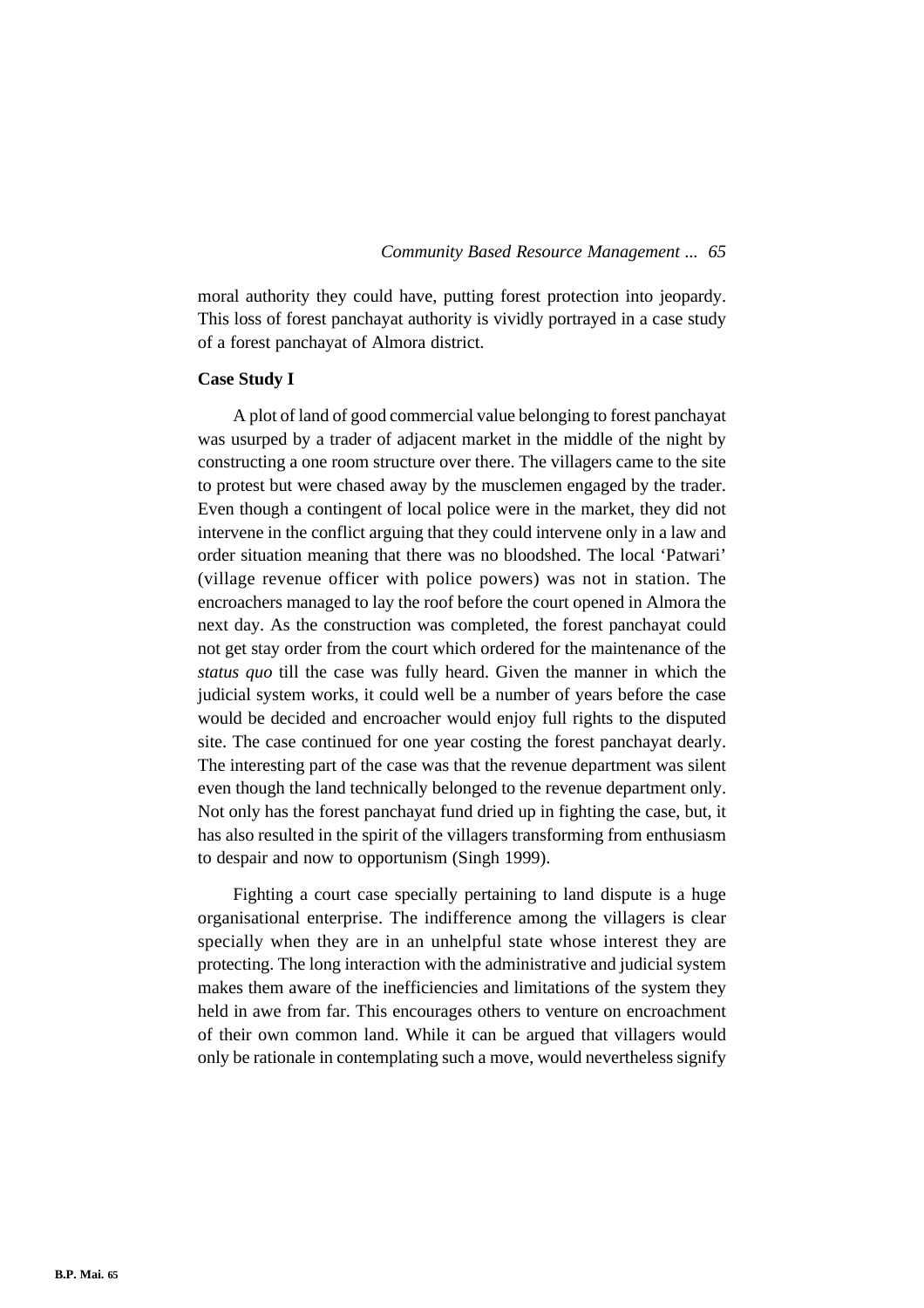the complete alienation of the villagers from their natural resources and from the State institutions created for their management. This is not so much an expression of the villagers' desire to encroach their own land as much as it is a statement on the failure of institution to work effectively to balance the rights and privileges of villagers and the state as well as other factors that have made it difficult to sustain the livelihoods of the hill population (Singh 1999).

### **Case Study II**

Nagari Gaon Forest Panchayat, about 14 km South-east of Bhowali town (Nainital district) was set up during the pre-Independence period. The sarpanch and the members did not remember the year when it was originally constituted. But the panchayat was reconstituted in 1992. Originally, forest panchayat had an insignificant 7 ha land area which was meaningless for a village of about 2000 persons. According to the sarpanch, after the Supreme Court ruling, allowing inclusion of adjacent *'Benap'* land within the forest panchayat, the area of Nagari Gaon forest panchayat also got increased by 20 ha in 1992. So the total area of the forest panchayat was 27 ha.

Replying to a query, about the management of forest, the sarpanch informed that the entire panchayat forest land had been handed over to civil/*soyam* division of the forest department one year back for plantation. The forest panchayat had no details of the plantation work. They were not informed even about the number of plants planted and the length of the protection wall constructed in spite of their repeated requests. One of the members present complained that forest department officers talk only to sarpanch and the village pradhan (head of village panchayat). The main species planted were chir (Pinous longifolia) and oak.

The panchayat forest inspector, a forester from forest department works from the Commissioner's office. All documents and records were reported to be in his custody though the sarpanch was able to show us the register containing the minutes of the FP meetings, brings us to the question if the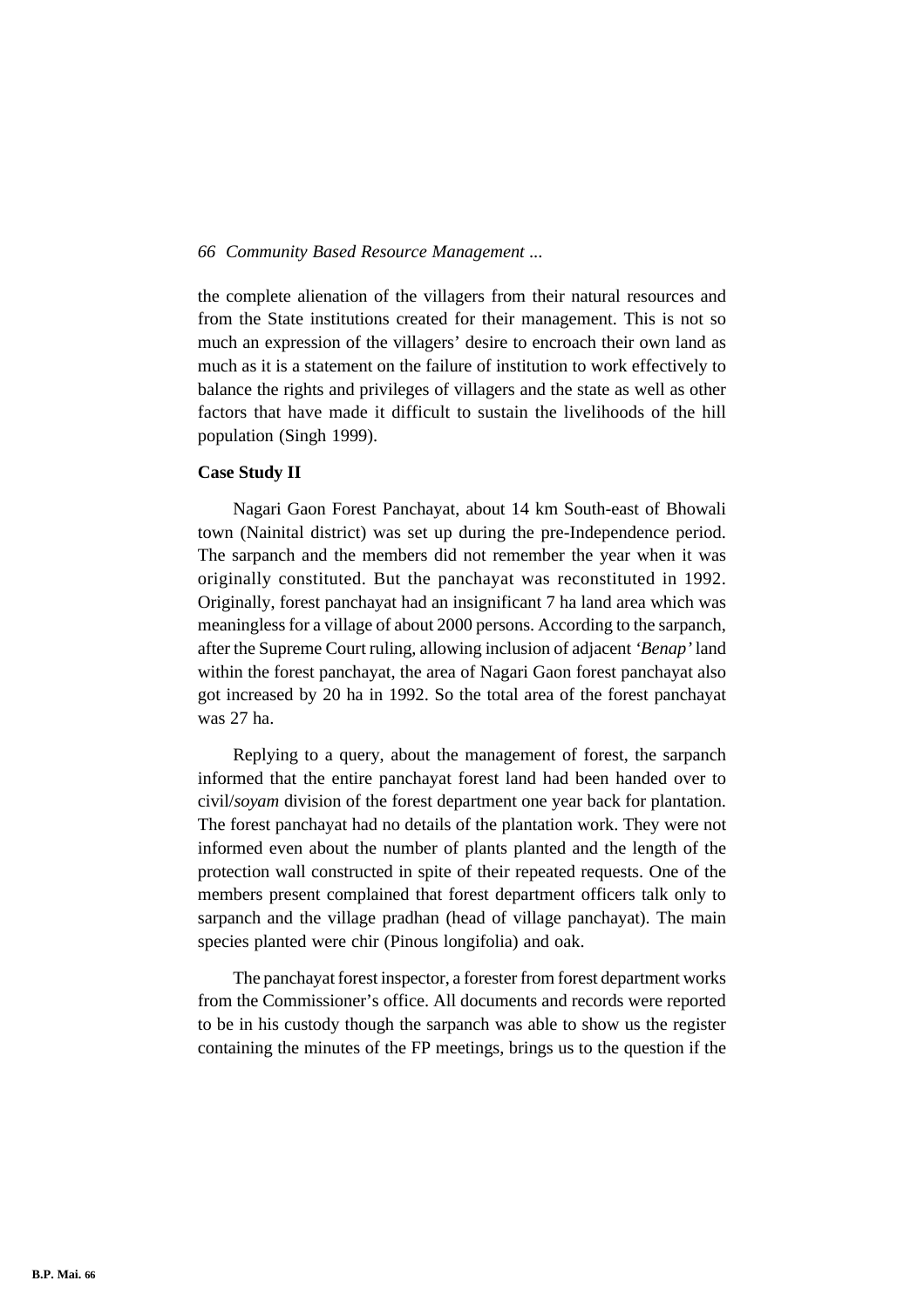records were with the forest panchayat inspector, then how come the minutes book and some other registers were shown to us? The explanation given was that since we were to visit the village and there was prior notice, the minutes book and other registers were procured from the inspector.

It was also reported that forest panchayat does not have the map of the their forest land. The plantation work was being carried out by the soil conservation division on behalf of the DFO Civil/*Soyam*. It was expected to be over in 3 to 4 years time and after that the land will be handed over back to the panchayat.

The members conceded that since the forest panchayat land was not enough to meet fodder, fuel etc., needs of the village, villagers were freely using the adjacent reserved forest very close to the village for all purpose.

One of the members present complained that the forest panchayat had not met for the last one year. He did not even remember when the last meeting was held. However, the record showed that the last three meetings were held on 25-07-2001, 15-11-2001 and 22-2-2002. It is more or less confirmed that no meeting of forest panchayat was held for the last eight months till 29-10-2002, the date of our visit to the panchayat.

The meeting on 22-02-2002 was in connection with the plantation of trees in the premises of the schools and the temple, though it was not the right season to do plantation. As per the minutes, the meeting was attended by sarpanch and three members whose names were not written on the register under their unclear signatures. There was no mention either of how many plants were planted on the premises of three schools whose names were given as PS Malla, PS Talla Tirckhaket and JHS Tirckhaket. In addition to the three members, 'Pradhan' of village panchayat, old pradhan, teachers and students of the three schools also attended/withessed the meeting. Copies of the minutes were endorsed to forest panchayat inspector and the basic education officer of the district.

The meeting held on 15-11-2001 was attended by the sarpanch only though there were two more innocuous signatures without any mention as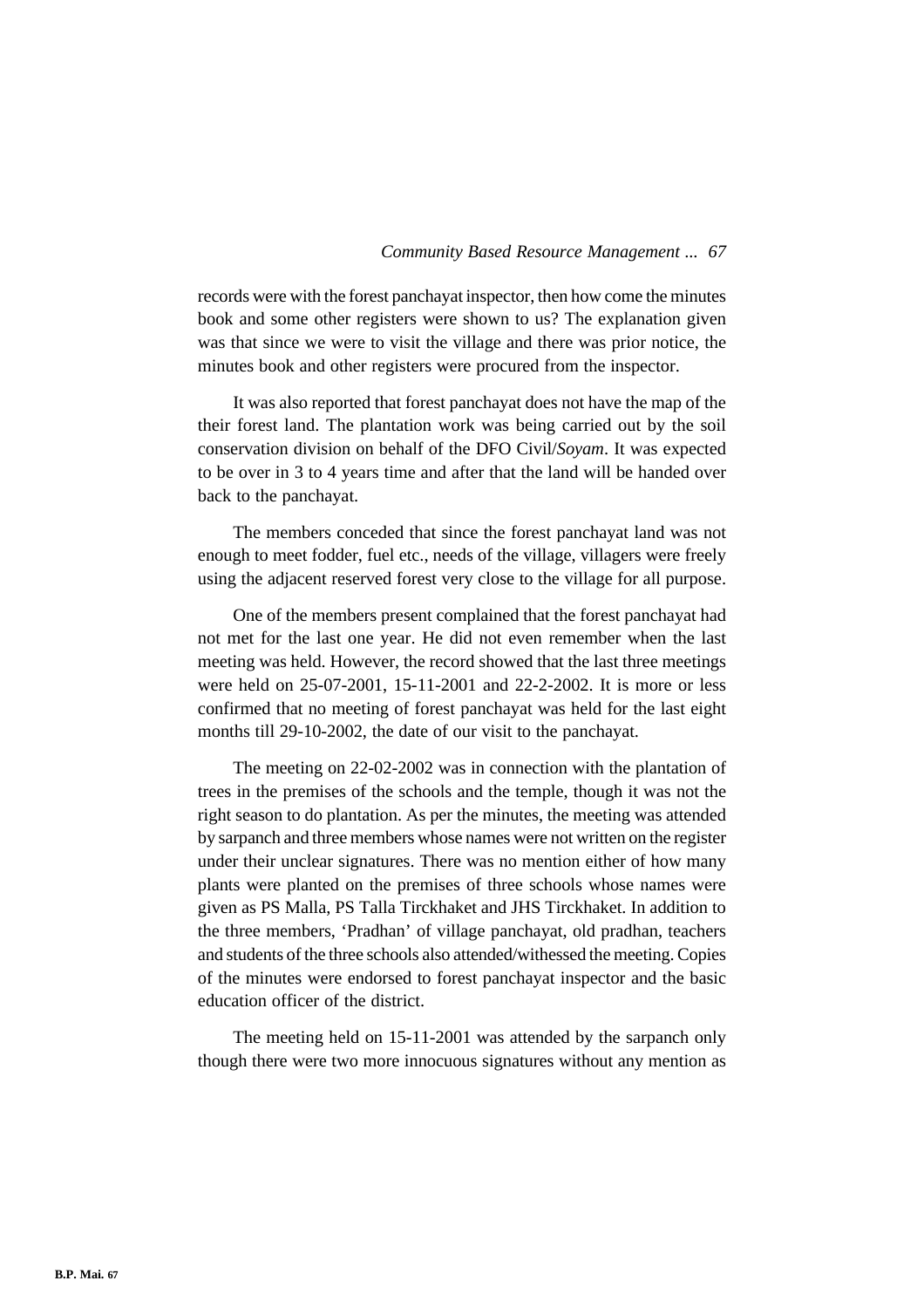to who they were. This meeting was purportedly held to handover the panchayat forest to forest department for plantations. One of the members present informed that, the same plot had been earlier handed over to forest and horticulture department for plantation under watershed development project four-five years back. The survival rate of the last plantation was only 10 per cent.

The third meeting held on 25-07-2001 as per records was also attended by two members only whose names were not specified. The forest panchayat has 9 members including the sarpanch.

It was also reported that forest panchayat has no account in any bank. There was no information on income and expenditure of forest panchayat but the sarpanch mentioned that forest panchayat was handicapped because of the lack of financial resources. It had made several requests to forest department to include the panchayat under JFM programme but so far there has been no response. It is clear that the ground reality about the working of forest panchayat atleast in the above two cases is pathetic and quite different from what is generally believed to be. Community participation in planning and management was virtually absent.

### **Case Study III**

Kandolia is one of the oldest forest panchayats in Pauri Garhwal district. In fact, Kandolia forest occupies the top of the ridge on which Pauri town is located. Pauri houses the headquarters of the Commissioner, Garhwal administrative region and Kandolia is the hill top where the offices of the commissioner, District Magistrate and the forest conservator are located.

Kandolia forest panchayat was constituted in 1931 comprising the following four villages;

- 1. Nandkot, 60 households.
- 2. Pauri Gaon, 65 households
- 3. Chyuncha, 80 households
- 4. Kandeyi, 40 households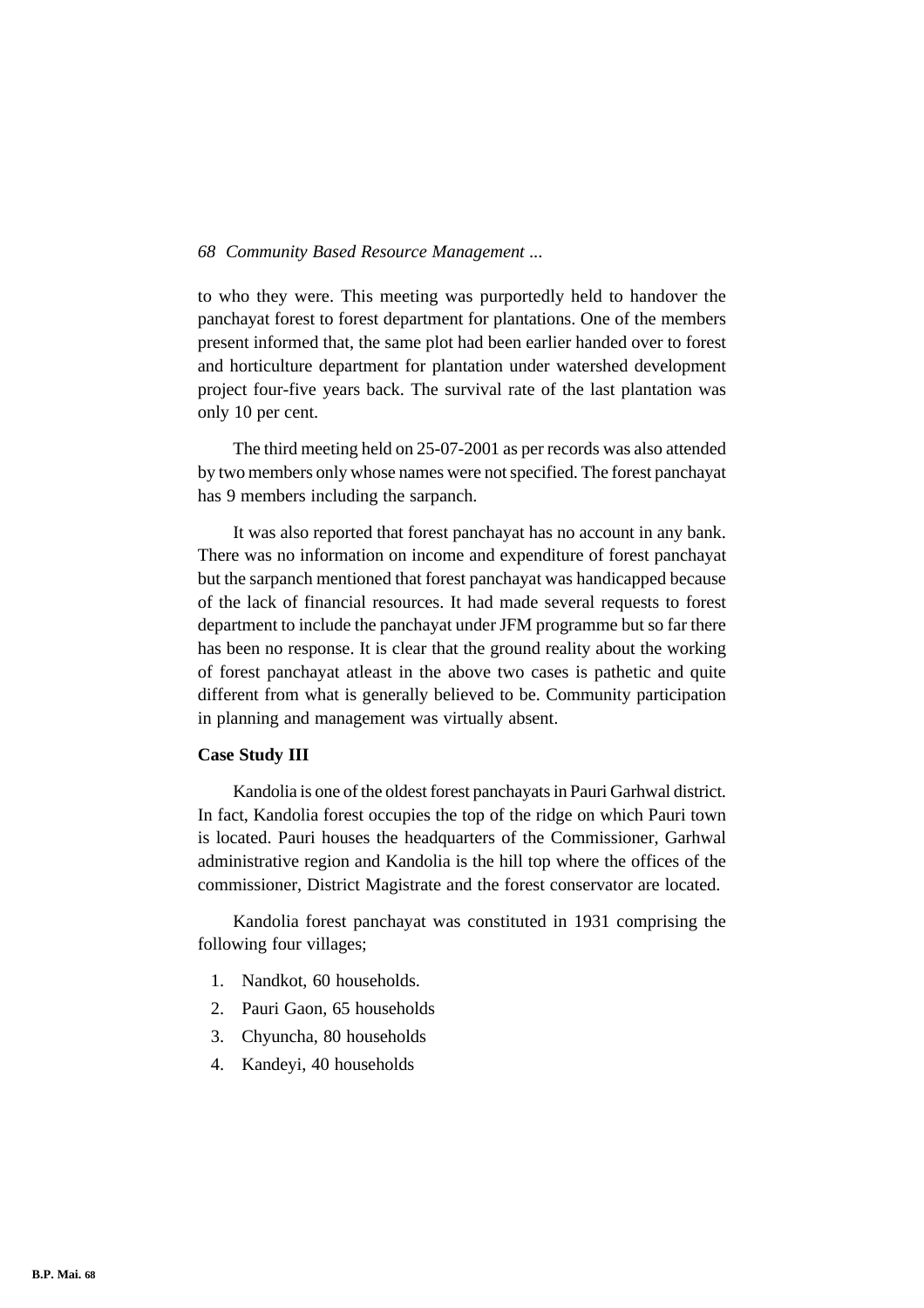The combined forest panchayat covers 50 ha of forest land. The current sarpanch was elected 4 years back for a period of 5 years. The incumbent has been associated with forest panchayats for the last 25 years in various capacities. He had been sarpanch of an adjacent Nakot forest panchayat for 10 years (two terms). Prior to that he was a forest guard of the Kandolia forest panchayat for nearly 10 years. This shows how a person has made working with forest panchayats as a profession. The expertise developed by him is helpful in dealing with the forest and revenue bureaucracy. When asked how he could be the sarpanch of two forest panchayats, he said, though he belonged to Pauri Gaon he owned some agricultural land in Nakot, another village which made him right holder there also. Since he had worked as *Chowkidar* (forest guard) of Kandolia forest panchayat, the villagers of Nakot wanted to utilise his expertise and offered him the sarpanchship of their forest panchayat. This shows that the people value the experience and competence of a person and are not necessarily apprehensive about the misuse of his powers by sarpanch even if he may not be from the same village. For them protection and management of the panchayat forest is more important than who the sarpanch is, so long the person is one among them.

The forest panchayat has employed a forest guard who is a right holder and is paid Rs. 1600 pm. for his services as a guard. This is paid by the forest panchayat by collecting at the rate of Rs. 20 per household per year. The deficit is made up from the income of the forest panchayat. As a veteran, the sarpanch was well acquainted with the working of forest department and could speak as a forest officer and articulated rules of utilisation of forest resources based on scientific practices. He was though, a humble person who had studied up to 10th class only. For the right holders, the rule he said was that only one person from a household would go to the forest to collect fodder and or fuelwood etc. Further, the panchayat forest was opened once in a year for 10 to 15 days only for collecting the supplies of fodder and fuelwood for the whole year. This shows that the management of panchayat forest was rather stringently regulated. However, a portion of the panchayat forest remains open round the year for grazing of cattle.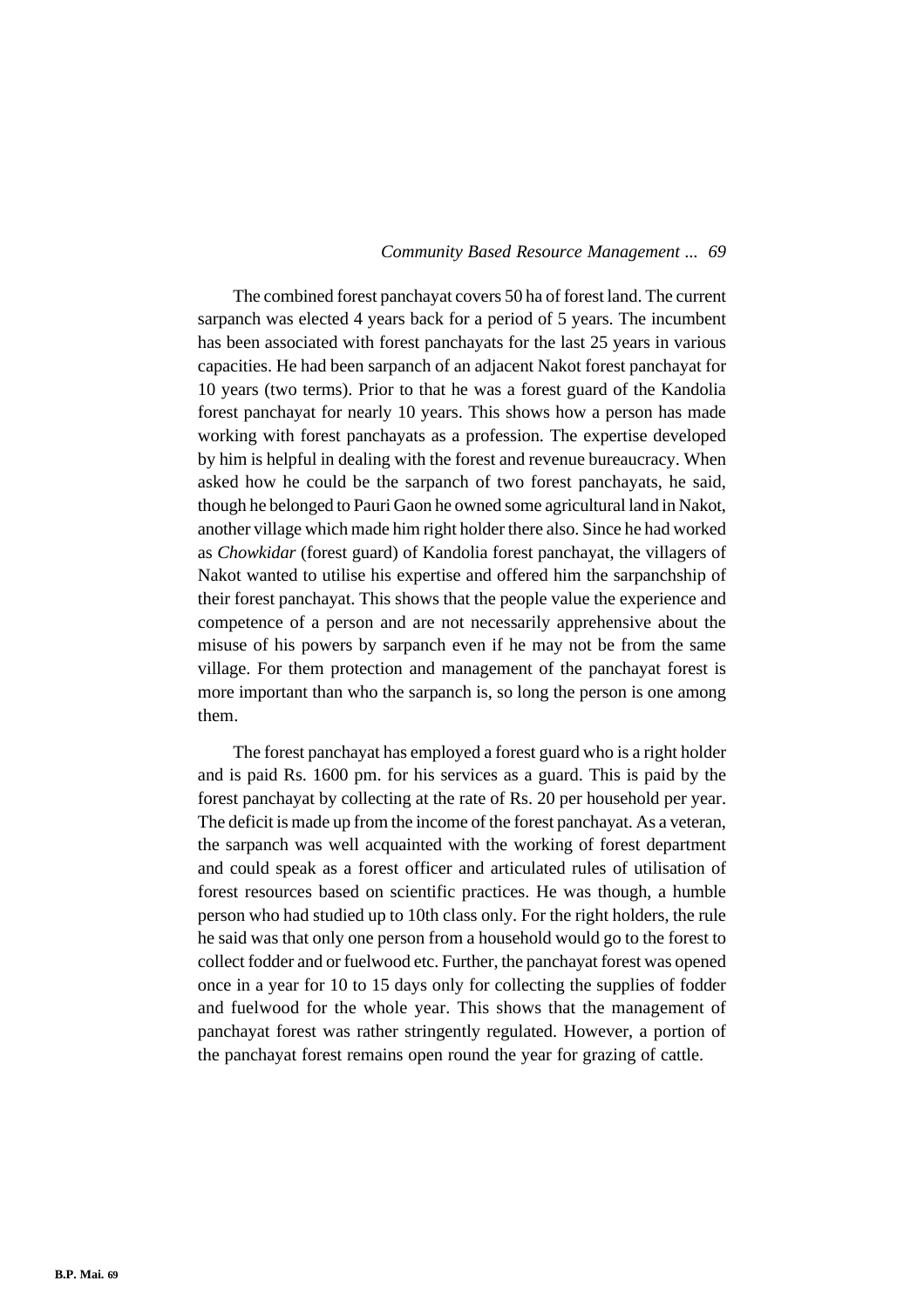The rights holders are entitled to collect fodder and fuelwood as above besides timber for own house construction and fuelwood for marriages or similar other rites or functions. This is given on concessional rate of Rs. 250 per tree for wedding and Rs. 300 per family for house construction. Allocation for house construction or repairs is allowed once in 10 years only. The panchayat also received assistance during 2003-04 from forest department for afforestation in the bald patches under national afforestation programme operated by FDA (Forest Development Agency). FDAs are the associations of village forest protection committees (VFPCs) organised during JFM scheme. Afforestation work covered 10 ha of the forest panchayat land on which saplings of oak, deodar, rhododendron pine etc., supplied by civil/*soyam* forest division were planted.

Two incidents in the management of Kandolia forest panchayat are reassuring about the efficacy of this institution. One is the settlement of inter-village fued which cropped up because of the theft of fodder by the women of Chyunchya village from the panchayat forests. It was reported that some women entered the forest at the dead of night at 10 pm and lopped off 25 oak trees to take away the leaves for the cattle. The guard came to know who were involved in the theft. The matter was reported to sarpanch who called the meeting of forest panchayat along with other right holders. After deliberations, the forest panchayat imposed a fine of Rs. 50 on each of the women involved in the act. Secondly, the matter was reported to the revenue department with the request to recover the fine as revenue arriers. This firm decision by the forest panchayat ensured that no one takes away the fodder out of the turn and goes scot-free. This also shows that local institution, if given power and freedom of action, is in a much better position in dealing with such incidents than the distant government officials or even local politicians.

The second incident is far more instructive. It involved a tiff between the local administration and the forest panchayat. A decision was taken by the forest panchayat to construct a canteen at a tourist spot within the panchayat forest area where it is frequently visited by the tourists. The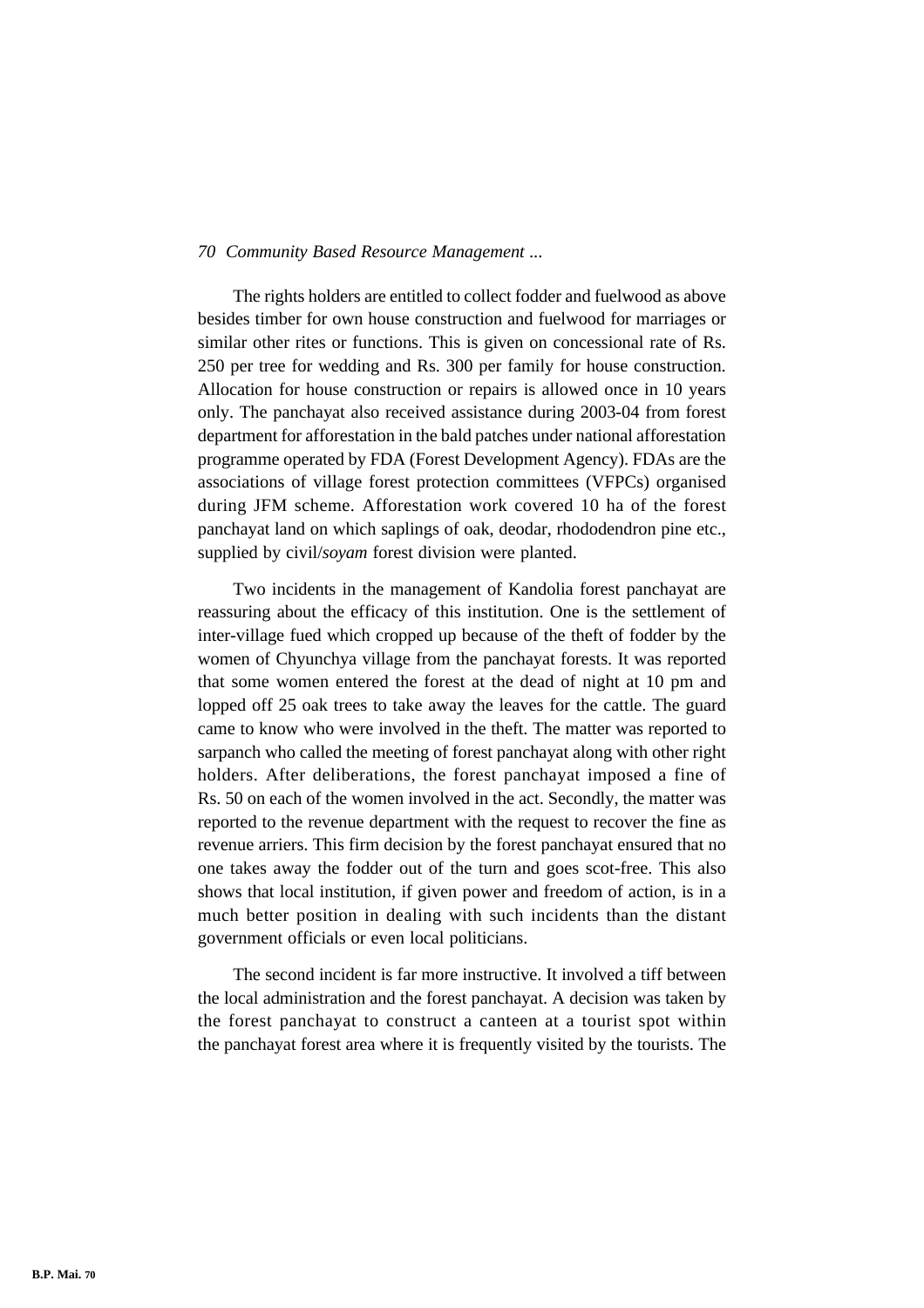sub-divisional magistrate in his capacity as the forest panchayat officer auctioned the canteen construction to someone without the knowledge of the panchayat. The panchayat members suspected the intention of the SDM and met the District Magistrate and lodged a complaint against the SDM. The DM was unhappy to the extent that he rebuked the forest panchayat delegates and warned them not to complain on such a trivial issue or else he would split the forest panchayat into four parts, one for each constituent village. But the forest panchayat delegates did not budge and wanted the DM to revoke the decision of the SDM and stop construction of the canteen. The dispute continued for nearly two years. In the intervening period, residents of the four villages moblised support from different quarters and organised *'Dharnas'* (squatting of people in groups) in front of the SDM office to put pressure on the administration. The DM finally agreed to handover the shed to the forest panchayat. The panchayat resolved in its general meeting that instead of an open auction, only the right holders from the constituent villages should participate in the auction. It was also decided that any one wanting to participate in the auction should deposit an amount of Rs. 5000 as security money with the forest panchayat. The forest panchayat amended its previous decision and resolved to allot the canteen shed to the unemployed youth of the four villages on five years rotation basis at a fixed rent of Rs. 5000 per year. One youth of Pauri Gaon was allotted the canteen on the stipulated terms.

It may be noted that in spite of internal dissensions and inter-village feuds on the use of forest resources, the people of the four villages displayed great solidarity when faced with an external threat. They were also successful in resolving their internal disputes on the use of the forest resources and enforce discipline among the users. Economic interest of the users was the paramount motivating force for maintaining unity and solidarity. Panchayat forest being close to Pauri town, is a good source of fodder for the households subsisting on dairy activity. In the social economy of the hills almost every household possesses some milch and draught animal. The milch cattle near towns is a boon as sale of milk enhances the income of the household substantially. It is therefore, of great importance that they protect the forest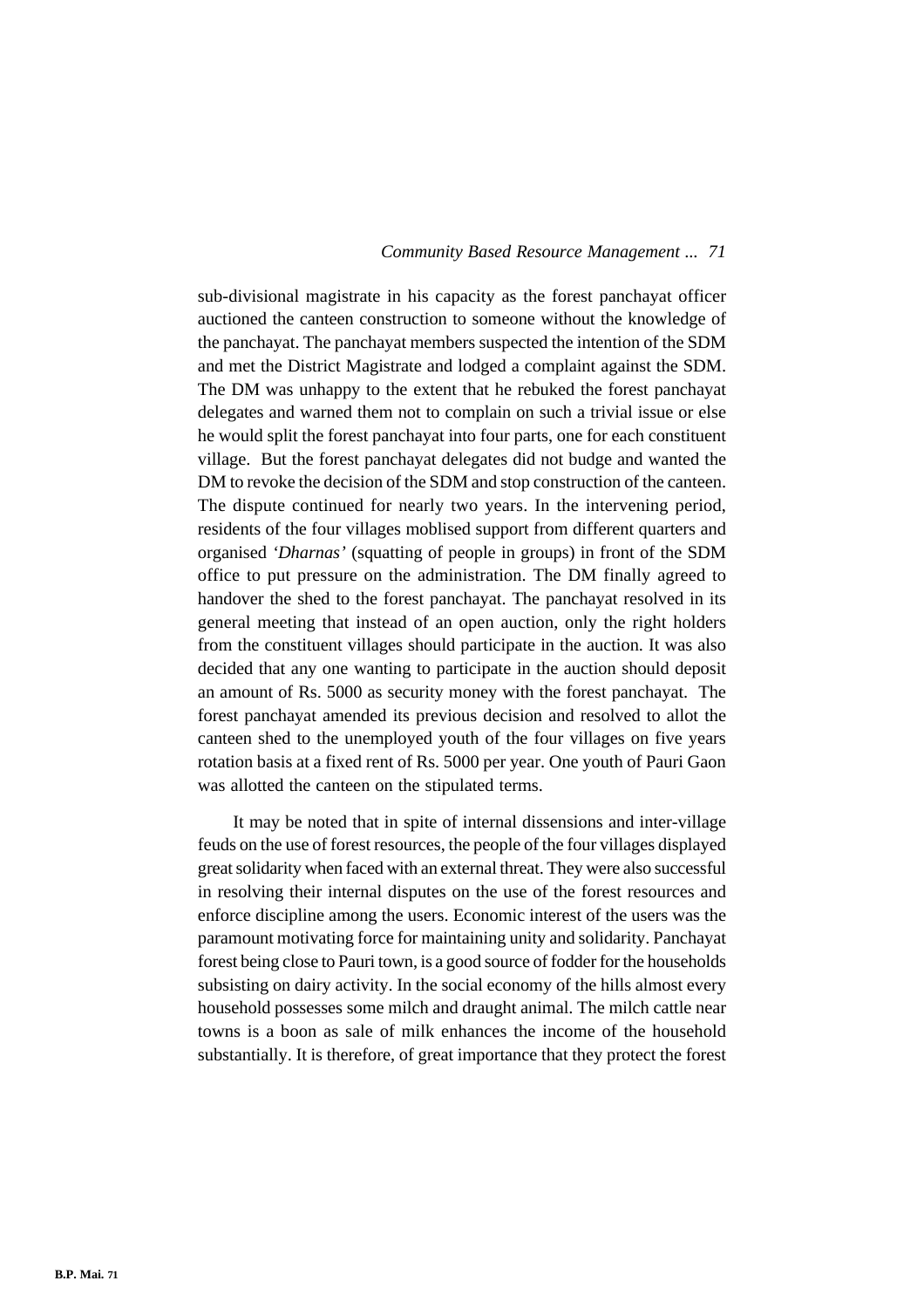to secure the supply of fodder which is free of cost. It is this self-interest which is persuading the people of the four villages to share the resources of the forest together. If they spilit and constitute four forest panchyats it will not be advantageous as the size will become uneconomical. In the joint forest panchayat, they are able to afford more benefit on mutual help and reciprocity basis.

### **Conclusion**

Forest panchayats are beset with many problems. The main difficulty arises from the loss of authority due to successive amendments to forest panchayat rules. Second difficulty arises from the lack of response and protection from the revenue and forest departments. In many cases, though the forest panchayats were constituted earlier, they have not been provided with the records of the land, specially the maps. People tend to encroach upon the reserved forest, there being no demarcation. Forest panchayats are also losing ground to statutory village panchayats in the absence of adequate authority and are surviving on the past aura. Although the panchayat consists of a sarpanch and 8 members, it was noticed in the field visits that the members are indifferent and passive and want to be in the good books of the users who would like to free ride the forest. As a result, the burden of enforcement falls on the sarpanch alone who with the help of forest guard, an employee of the forest panchayat, manages the whole operation. Thus, functioning of forest panchayats tends to be undemocratic and its strength and success depends solely on the capacity and resources of the sarpanch. Lack of a secured source of funds, having no control over the funds generated by the panchayats through the sale of forest or resin, ban on green felling over 1000 metres have only compounded their problems. Yet as is evident from the case study of Kandolia forest panchayat, given the right incentive and leadership quality of the sarpanch, forest panchayats have great potential in emerging as the viable institution for community based resource management in the hills of Uttaranchal.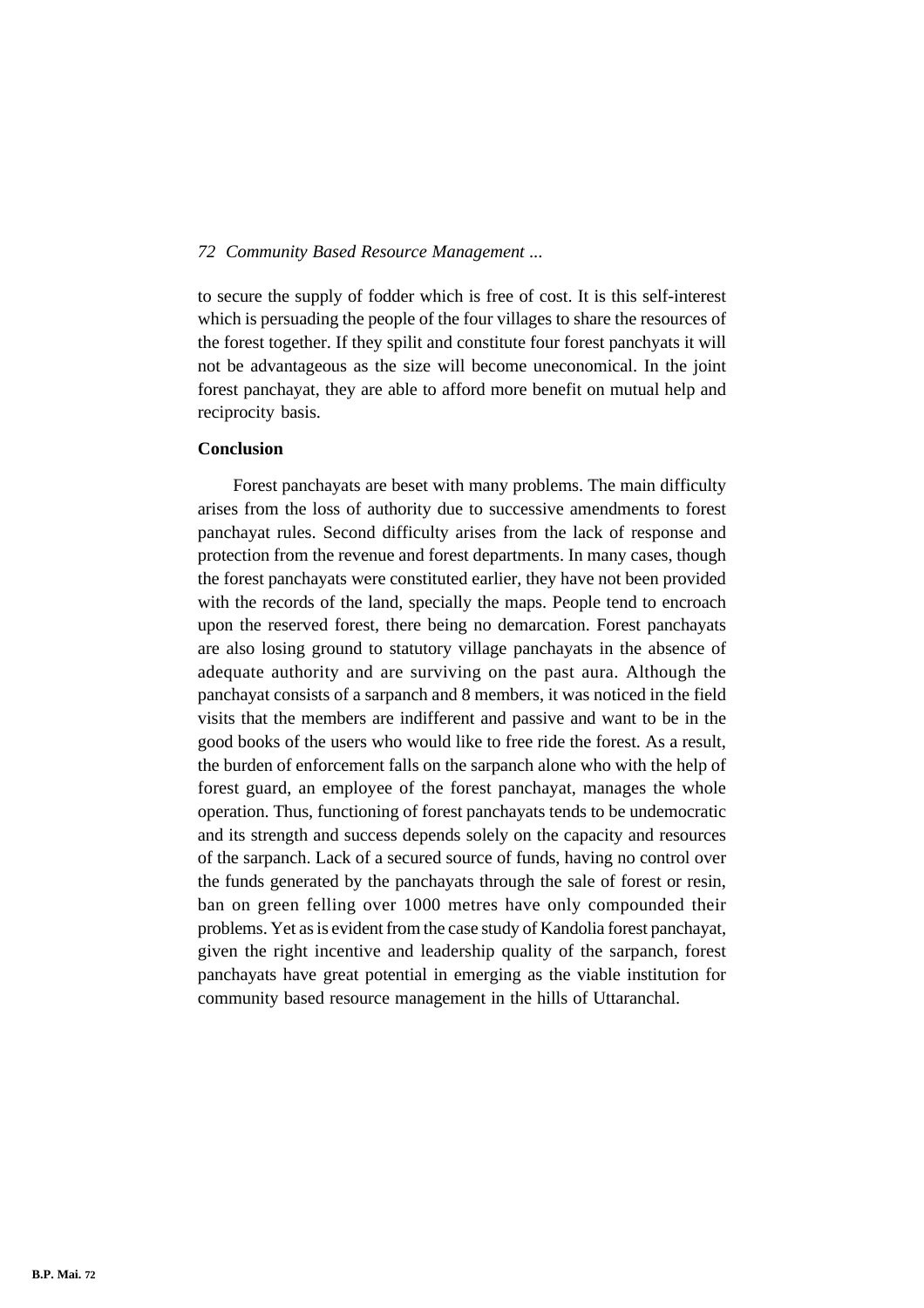# **TENACITY OF FOREST PANCHAYATS**

Through an amendment to the Constitution in 1976, Forest and Wild Life preservation was included in the concurrent list. Subsequently, Forest Conservation Act (1980) and the Environment Protection Act (1986) were notified introducing stringent checks on deforestation. This meant greater control of bureaucracy over the resources of forest and corresponding decline in the operative space for local institutions like forest panchayats. In Uttaranchal, restrictive policies had started much earlier with the transfer of civil/*soyam* forests to forest department in 1964, amendments in forest panchayat rules in 1972 and 1976, creation of forest Development Corporation in 1974 and passage of U.P Protection of Trees in Rural and Hills Areas Act, 1976. Further, there is also general moratorium on felling above 1000 m.asl. However, all these hurdles did not directly affect the functioning of forest panchayats as their chief function has been to conserve and regulate the use of civil forests and wastelands. So, in spite of lack of support and rather indifference of the Government agencies, forest panchayat movement continued spreading in more and more areas. This resilience was largely for two reasons–one and foremost is the unflinching belief of the village people in the indispensability of forest as a part of their livelihood and life support system on which they would like to retain a claim come what may, and two, the fact that once a forest panchayat is created on a forest land it cannot be alienated, as no such provision exists under the relevant rules to resume the land transferred to it (Tolia 1998). As a result, by 1990 there were 4188 forest panchayats in Uttaranchal controlling 241800 ha of forest land. And as on 31-12-2001, their number had grown to 6413 with an area of 420779 ha. The real spurt in the formation of forest panchayats however, was witnessed between 2002 and 2005 when their number shot to 12092 with an area of 517788 ha spread over allover the hills districts (Table 4).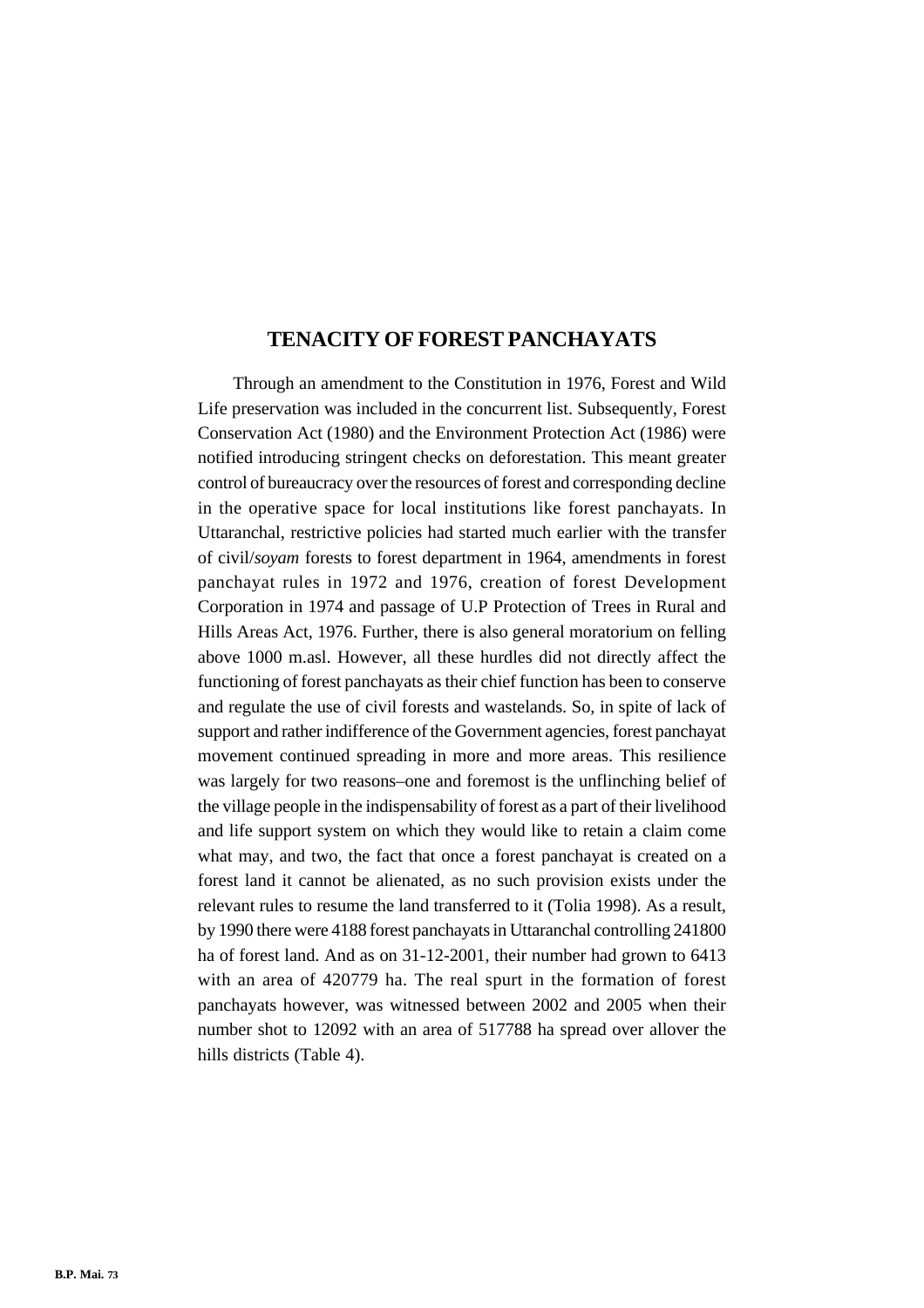| S.             | Name of the District | Number of Forest Panchayats |                |                |                 |       |
|----------------|----------------------|-----------------------------|----------------|----------------|-----------------|-------|
| No.            |                      | 1931-<br>50                 | $1951 -$<br>70 | $1971 -$<br>90 | 1991 &<br>After | Total |
|                |                      |                             |                |                |                 |       |
| 1              | Almora               | 314                         | 470            | 576            | 135             | 1495  |
| $\overline{2}$ | Bageshwar            | 42                          | 83             | 63             | 132             | 320   |
| 3              | Champawat            | 41                          | 168            | 56             | 351             | 616   |
| 4              | Nainital             | 60                          | 117            | 26             | 310             | 513   |
| 5              | Pithorgarh           | 20                          | 369            | 216            | 266             | 1051  |
| 6              | Chamoli              | 68                          | 192            | 117            | 102             | 479   |
| 7              | Dehradun             |                             |                | 159            |                 | 159   |
| 8              | Pauri Garhwal        | 173                         | 369            | 243            | 756             | 1541  |
| 9              | Rudra Prayag         | 07                          | 32             | 09             | 20              | 68    |
| 10             | Tehri Garhwal        |                             |                |                | 102             | 102   |
| 11             | Uttarkashi           |                             |                | 18             | 51              | 69    |
|                | Total                | 905                         | 1800           | 1483           | 2225            | 6413  |

**Table 4 : Growth and Distribution of Forest Panchayats in Uttaranchal**

Source : Forest Panchayat Atlas of Uttaranchal, CF&RD, Govt. of Uttaranchal, Dehradun (2002).

Till 1990 there was slow but steady increase in the number of forest panchayats in Uttaranchal which was the period of indifference of government agencies towards forest panchayats. The period between 1991- 2001 shows the first sign of interest in forest panchayat because of which there was some activity at the official level and efforts were made by the forest department to increase their number. This was the period when World Bank sponsored U.P. Forestry Project was planned and implemented. The interest in forest panchayat developed because of the necessity to access World Bank funds. But the real spurt in the number of forest panchayats was during 2002-2005. About 5679 new forest panchayats were formed to impress the World Bank with a view to seeking extension of the forestry project beyond 2003. Till 1970 there were no forest panchayats in Tehri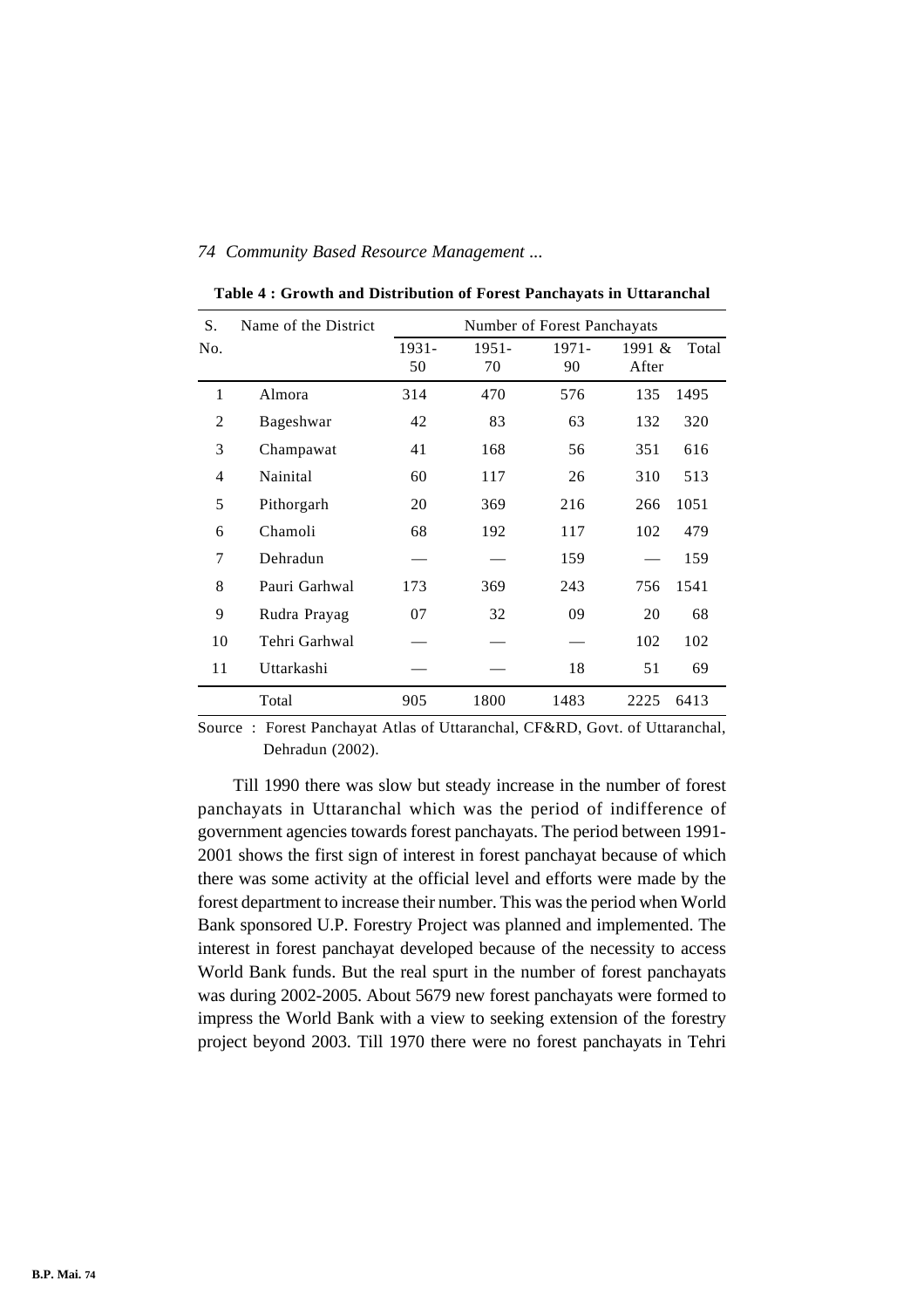Garhwal, Uttarkashi and Dehradun districts because, forest panchayats were introduced in Kumaon district ruled by the British. Tehri Garhwal and Uttakashi comprised the Tehri State till 1947 and merged with rest of U.P. in 1948 only. Therefore, forest panchayat movement had not spread in the princely State of Tehri and after Independence, forest panchayat movement had slowed down considerably for various reasons.

The number of forest panchayats in old Kumaon administrative divistion, including half of Garhwal (Pauri and Chamoli districts) are not only more but they also pride on the illustrious history having been formed in the pre-Independence period. On the other hand, forest panchayats in Tehri, Uttarkashi and Dehradun are new lacking the fervour and experience of their organic growth. After 1991 they were created by the forest department on a campaign mode specially after the UP Government started formulating the forestry project for World Bank funding under its Joint Forest Management (JFM) scheme and more so the unseuccessful attempt to get the project extended for the second term. So after decades of apathy and adversarial attitude, the forest department suddenly discovered the virtue in forest panchayats as an ideal mechanism for implementing JFM. This perspective of equating forest panchayats with the VFPC under JFM is the main hurdle in the way of community based resource management through the mechanism of forest panchayats in Uttaranchal.

## **New Initiatives**

Considering the popularity of forest panchayats and the importance attached to them by the people, the State Government took the initiative to appoint a committee of the elected representatives and officials of Uttaranchal in January 1983 under the Chairmanship of Shri Sultan Singh Bhandari, MLC, Pauri Garhwal. The terms of reference (TOR) given to the committee was to suggest the types of changes required to be made in the panchayat forest rules so that the panchayats felt reassured about their rights over the resources of their forest, considered them as their own property, and took responsibility to protect them. The committee was also asked to consider the possibilities of replacing the rules, issued by administrative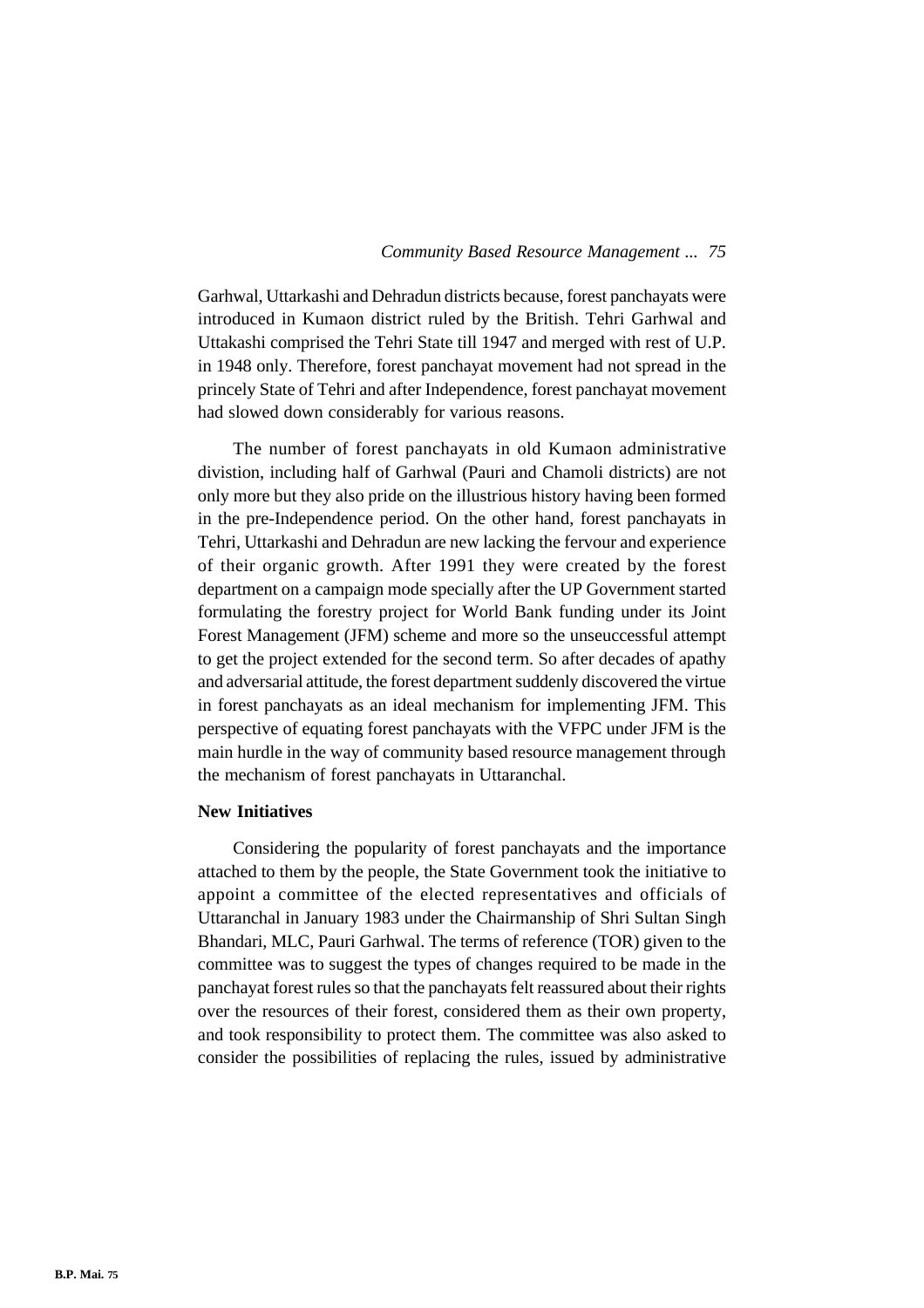order, by an ordinance to provide strong legal backing to forest panchayats. It may be noticed from the terms of reference of the Committee that the dominant view in the Government that time was to restore the autonomy of forest panchayats which had been diluted by 1972 and 1976 amendments to forest panchayat rules. There was also a proposal to strengthen them with the protection of a separate Forest Panchayat Act. The Committee submitted its report in September 1983 with recommendations having far reaching consequences for the forest panchayat programme in Uttaranchal.

The report of the Committee generated lot of discussion and was keenly debated in different fora. As stated earlier, in the wake of the recommendations made by the Committee, the Government entrusted a detailed evaluation study of forest panchayats to State Planning Institute in 1984. The findings of this study alongwith recommendations of Bhandari Committee report were discussed extensively in a series of district level workshops of the forest panchayat presidents, organised by the deputy commissioners of respective districts. Based on the deliberation of these workshops, fresh forest panchayat rules were framed in 1989 for the consideration of the Government. However, the new rules could not be adopted by the Government because of strong opposition from the people who complained that the final draft prepared by the officials did not incorporate the opinion of the Bhandari Committee and of the forest panchayat sarpanches. As a result the new rules could not be implemented and forest panchayats continued to be governed by the 1976 rules till 2000.

Main points of the Bhandari Committee report are reproduced below.

1. The provisions of forest panchayats should be extended to all the hill districts of Uttaranchal\* .

As stated earlier, forest panchayat programme was confined to Almora, Nainital and Pithoragarh districts of Kumaon and two Garhwal districts of Chamoli and Pauri. For some reasons, it could not be introduced in Tehri, Uttarkashi and Dehradun districts till 1990.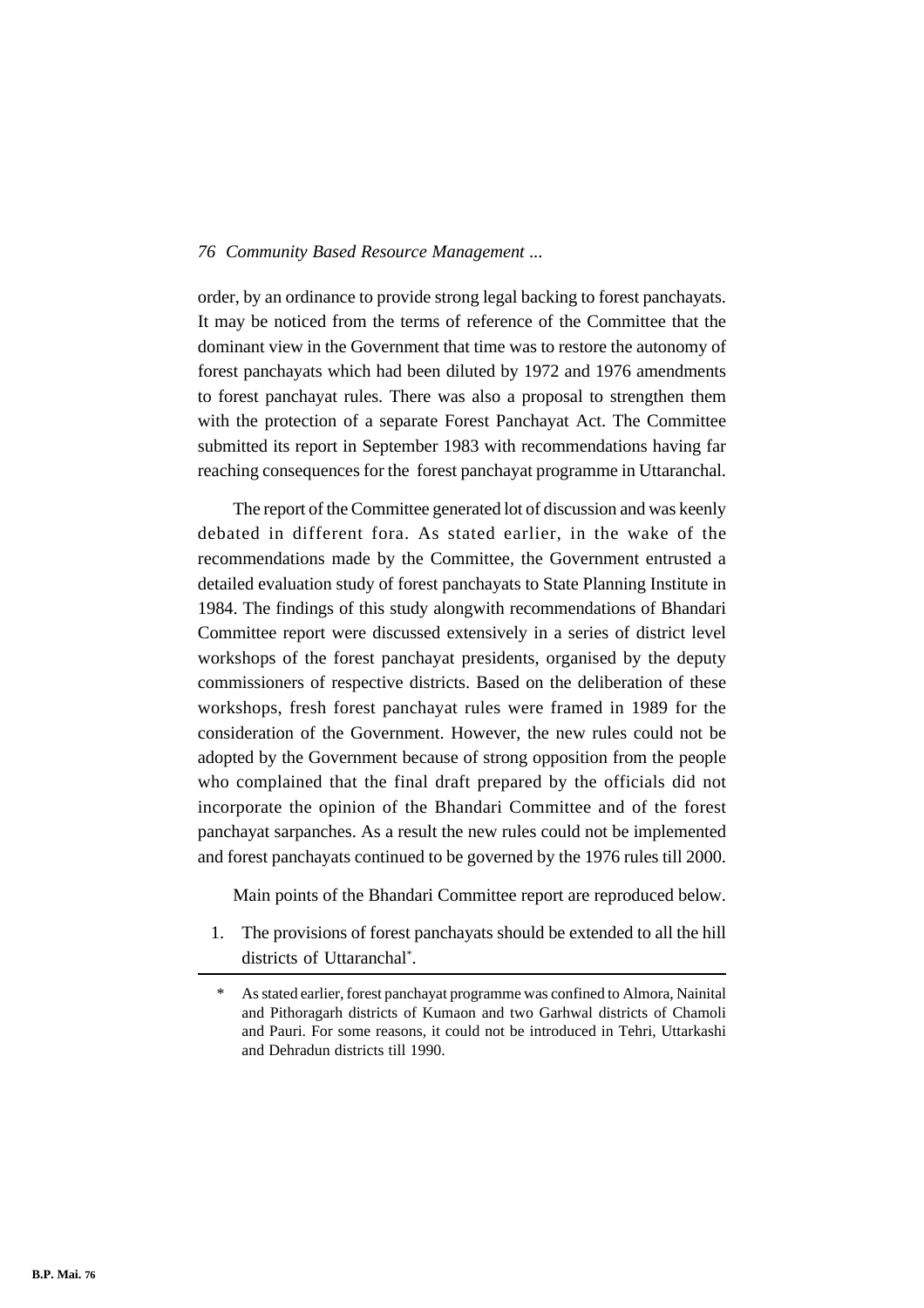- 2. The programme should include all forest panchayats: including traditional '*Lath* Panchayats' and those constituted under Scheduled District Act 1874 or Tehri Garhwal State Panchayat Act 1938.
- 3. All villages having common land up to and more than 25 ha should compulsorily have a forest panchayat.
- 4. Villages not having enough common land within their boundaries, may be allotted land from out of adjacent Class I and Class II Reserves for the formation of forest panchayat.
- 5. Co-opting SC/ST and women members if they are not elected in the normal way.
- 6. Deputy commissioner should continue to be the chief officer for the constitution and regulation of forest panchayats and he/she be conferred with the powers of Conservator of Forest. But DC being himself busy in other routine works, another officer from revenue department equivalent to the rank of DC should be appointed to oversee the working of forest panchayats on a whole time basis.
- 7. A separate organisation may be created from out of forest department to provide technical support to forest panchayat work at all levels under the supervision of the deputy commissioner.
- 8. Forest panchayats should be given more financial and administrative powers, specially the power of arresting the offender and awarding minimum punishment.
- 9. All income of forest panchayats should be deposited in forest panchayat fund to be managed solely by the forest panchayat. Only 10 per cent of its income may be set aside for meeting the expenses of District Forest Panchayat Advisory Committee. The cost of proposed separate organisation under the DC should be funded through state budget and the practice of sharing 40 per cent income with the forest department and 20 per cent income with zilla parishad as per old rules should be dispensed with.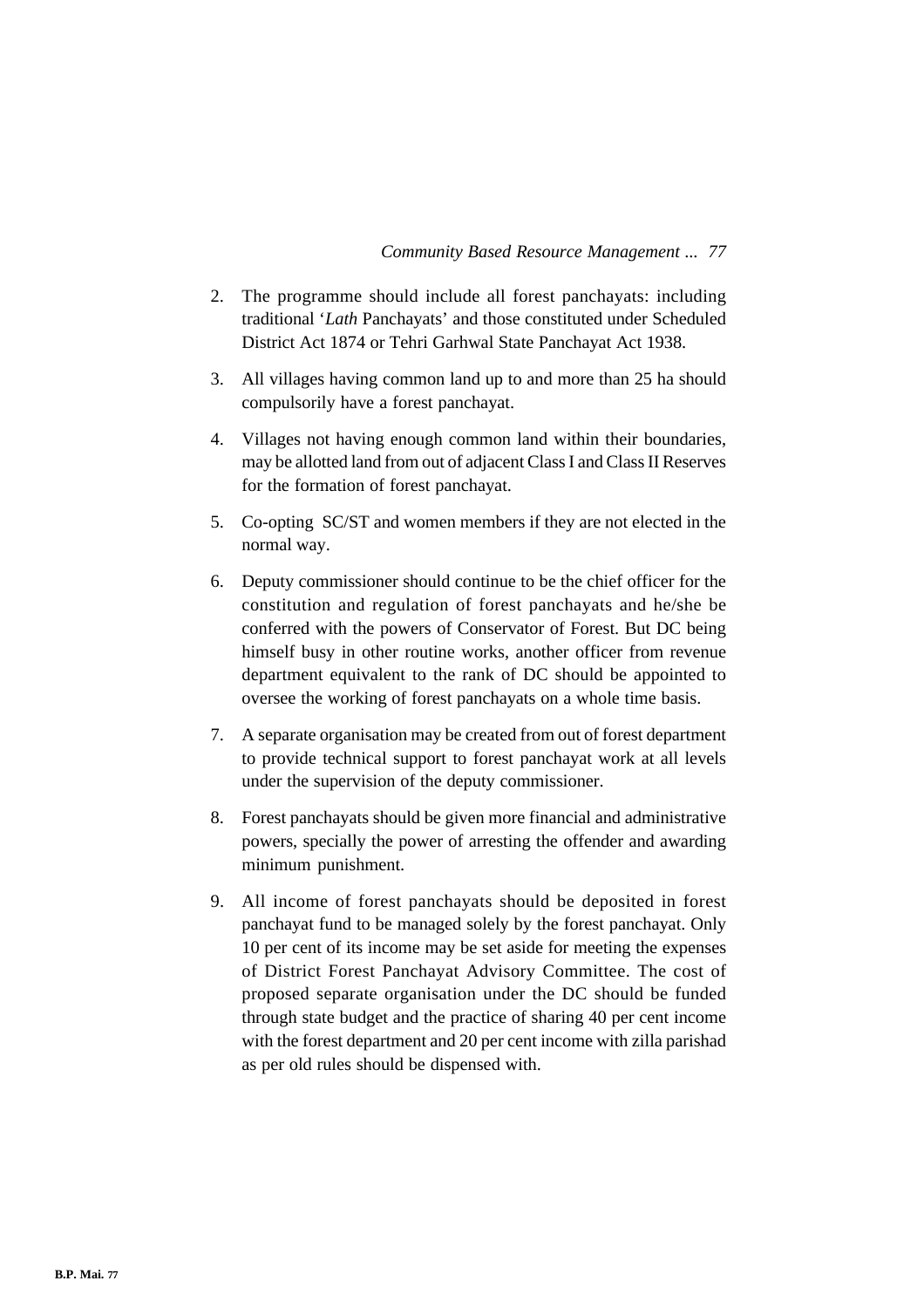- 10. In view of the limited applicability and enforcement powers of the Rules framed under Section 28 of Indian Forest Act 1927, forest panchayats should be constituted under a separate Act for which State Government should bring out an ordinance to save time.
- 11. Trial of forest offences should be brought under the jurisdiction of *Nyaya* Panchayats constituted under UP Panchayati Raj Act 1947 instead of munsif and sessions judges.
- 12. Forest panchayats should be represented in the three-tier panchayati raj system at all levels.
- 13. Administration of forest panchayats should be vested in the Chairman Revenue Board assisted by a special technical organisation.

The new forest panchayat rules notified in 2001 by the Government of Uttaranchal are patterned more on the draft Rules framed in 1989 but which could not be introduced then. However, these rules do include some of the recommendations of Bhandari Committee such as, forest panchayat scheme now stands extended to all the hill districts of Uttaranchal, formation of forest panchayats in all the revenue villages, ensuring adequate participation of SC/ST and women in the forest panchayats and linkages between forest panchayat and the three-tier panchayati raj system etc. But the crucial recommendations pertaining to enhancing the enforcement power and finances of forest panchayats, creation of a separate organisation at the State level with its own budget, etc., have not been considered. Some of the points have been incorporated but just in the opposite way. For instance, the Committee had recommended for the creation of a separate organisation from out of the forest department to provide technical assistance to forest panchayats under the control of the deputy commissioner. The new Rules provide for a District Forest Panchayat Officer, Deputy Forest Panchayat Officer, Assistant Forest Panchayat Officer, Panchayat Forest Ranger, Panchayat Forest Deputy Ranger and Panchayat Forester all from forest department without any special organisational arrangement. In fact the new Forest Panchayat Rules 2001 are more cumbersome than all previous Rules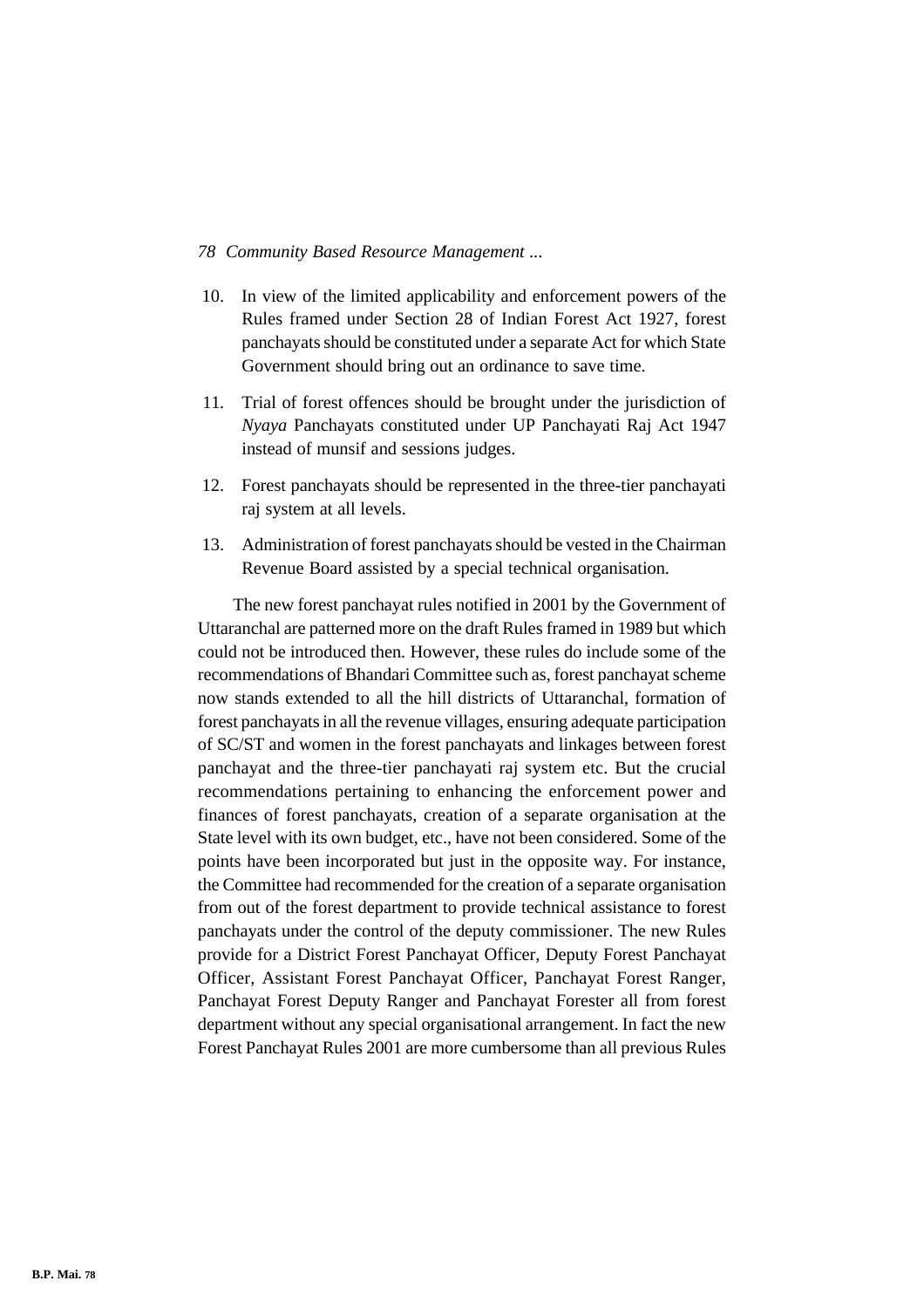and more complex than the draft Rules framed in 1989 mainly because it tries to combine the provisions of Joint Forest Management scheme with the forest panchayat scheme unique to Uttaranchal. This attempted welding of the two sets of rules has made the new rules more of a hotch potch which is difficult to operate on the ground. The full text of the Uttaranchal forest panchayat rules 2001 are placed as annexure – IV.

## **Forest Panchayats as VFPCs**

As stated earlier, forest panchayats of Uttaranchal acquired a sharper focus with the commencement of the World Bank aided U.P. Forestry Project in March 1998. This was because forest panchayats were adopted as village level Forest Protection Committees. But for this purpose, forest panchayats are required to sign a MoU with the forest department accepting the conditions for participating in the JFM as proposed in the World Bankforestry project. This has led to a new controversy with the critic blaming the forest department of back-door entry into the affairs of forest panchayats by alluring these bodies with the World Bank money. It is true that forest department started showing interest in forest panchayats after 60 years of their existence only when the World Bank funded forestry project was formulated. It is alleged that the forest department which hardly even evinced any interest in the fate of panchayat forests, has now become the administrative department responsible for effecting changes in the rules governing the functioning of forest panchayats (Tolia 1998). This has been described as takeover by forest department of an autonomous institution functioning under the revenue department (Sarin 2001).

The World Bank funded UP Forestry Project and its Village Forest Joint Management (VFJM) component has come under intense criticism from various quarters. It is argued that the design of the project is basically top down and leaves little scope for incorporating items which reflect the needs of the people. The minimum quorum of one-third in the JFM committee ensures that officials need not even call other non-official members before taking decisions which cannot be participatory in practice.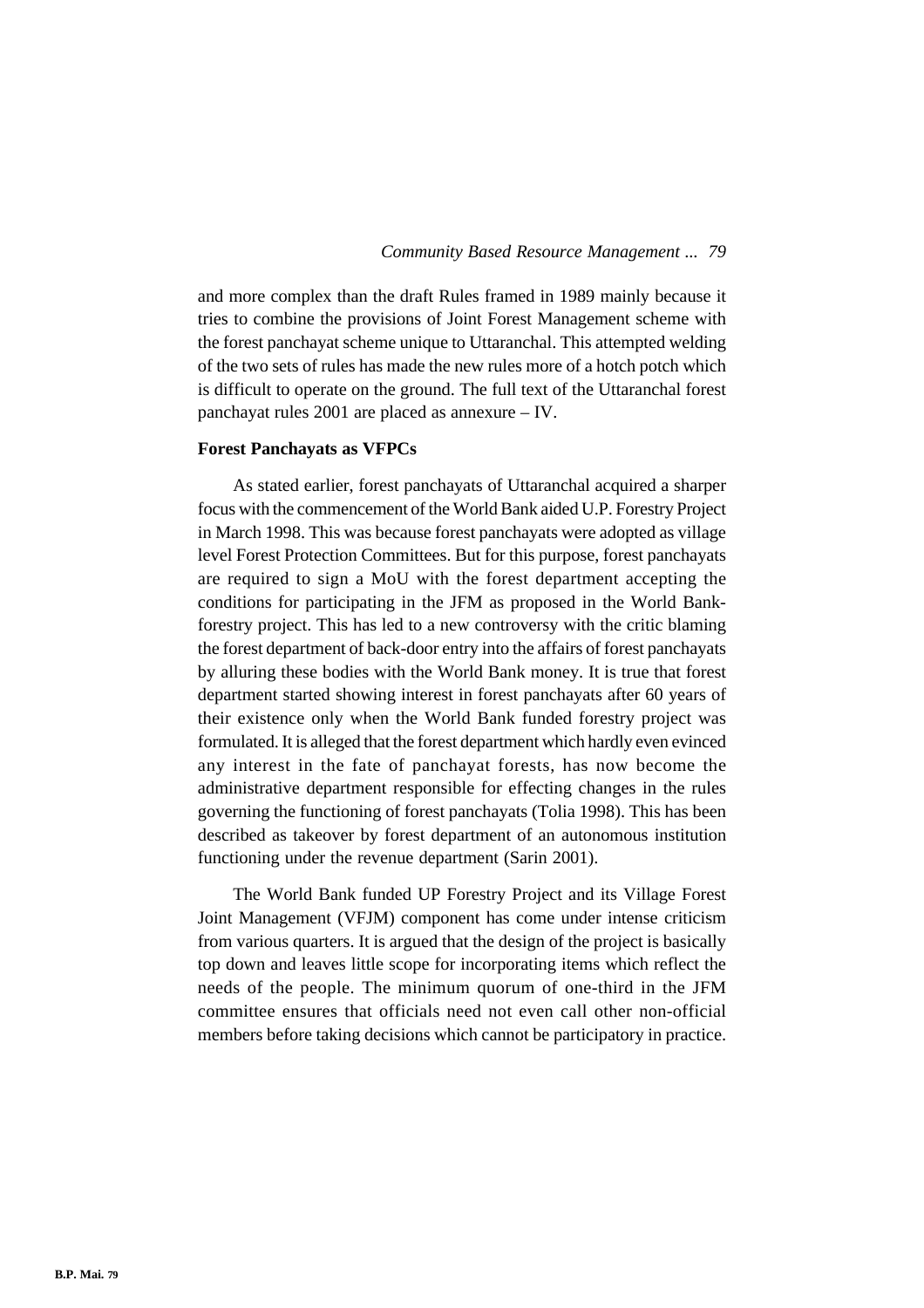Further, it is argued that while in most parts of the country JFM is implemented in degraded forest lands, in Uttaranchal JFM has been taken up in panchayat forests which have a long history of forest protection and regeneration. It is alleged that by doing this the forest department intends to take the credit of afforestation done by forest panchayats and show it to the World Bank as their achievement. The issue of heavy funding of the community forest management institution has also been raised. It is argued that the project has introduced liberal funding in village forest institutions that were earlier managing forests without any external assistance. It is apprehended that this could be the beginning of the end of the self-propelled forest panchayat movement in Uttaranchal. The main objection is that it has introduced more centralisation and bureaucratic interference in the working of forest panchayats which, in the long term, will hurt the interest of these institutions (SPWD 2000, Sarin 2001).

The forest panchayats created under section 28 of Indian Forest Act recognises the rights of all residents of the village or rights holders. On the other hand, the JFM notifications create rights for the limited village forest protection committee members only. In a situation when the rights over the forest resources are with all the residents of the village, the VFPC members cannot have the privileged position or power to appropriate forest resources (Singh 2000).

## **Alternative Formulations**

In a sharp rejoinder to the unilateral amendment and notification of 2001 forest panchayat rules, the sarpanches of the forest panchayats of Uttaranchal organised themselves in to a *'Van Panchayat Sangharsa Morcha'* (Forest Panchayat Resistance Front) to oppose the move of the Government to virtually handover the forest panchayats to forest department. The *'Morcha'* submitted a parallel amendment to 1976 rules which is radically different from the rules framed by the Government. The main points in the rules framed by the *'Van Panchayat Sangharsa Morcha'* are :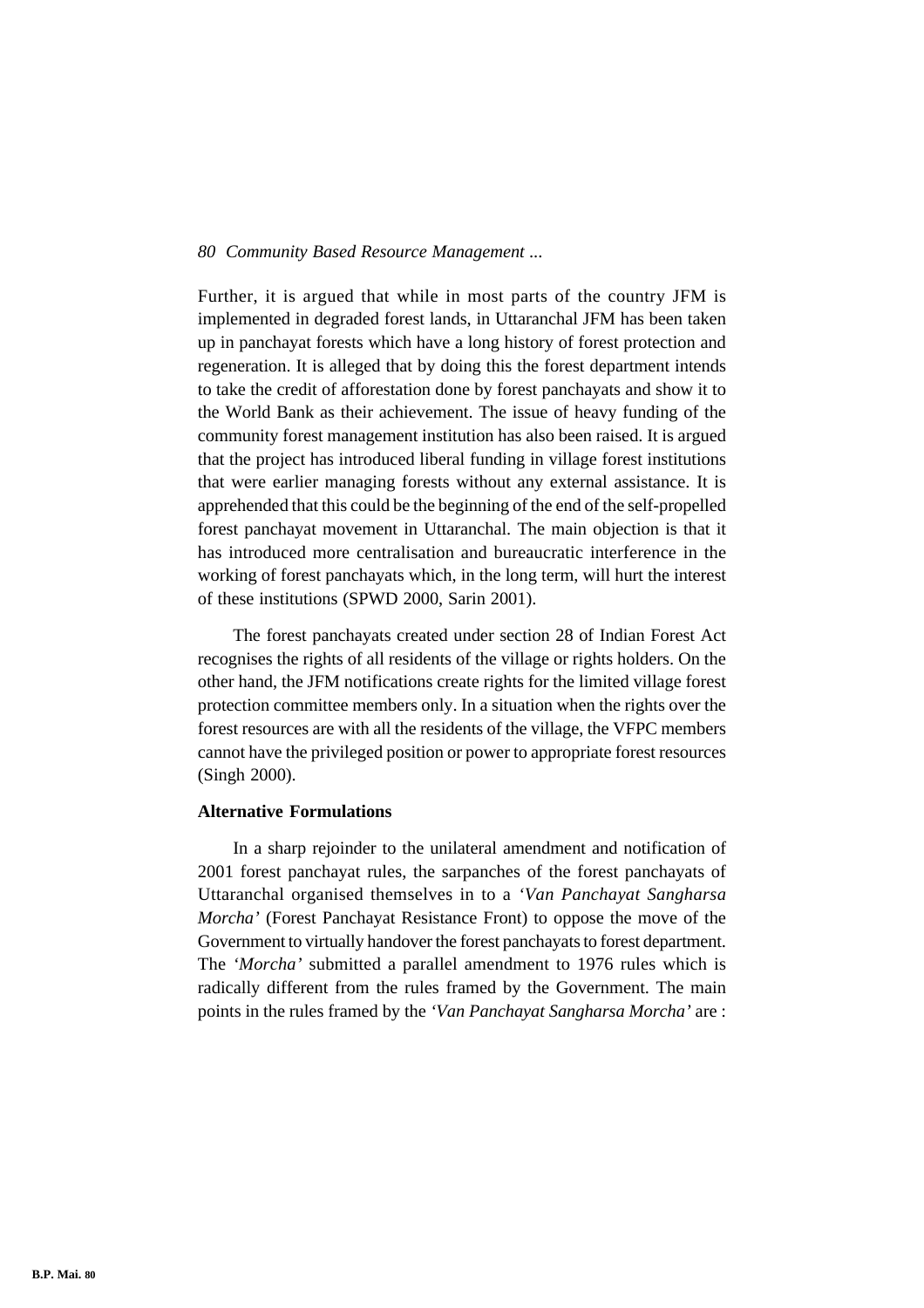- (1) Forest panchayat shall be created from 'Social Forests', implying all types of forests adjacent to village which are used by the villagers for their daily needs.
- (2) Three-tier systems of forest panchayats are suggested at Village Forest Panchayat (VFP), Block/Anchal level Forest Panchayat (AFP) and District/Zilla level Forest Panchayat (ZFP).
- (3) Village Forest Panchayat (VFP) will be constituted by the AFP following the same procedure which the DC or SDM was to adopt in 1931 and 1976 Rules.
- (4) VFP shall have the power to control crime, sale of all forest produce excepting resin and timber, and frame bye-laws which will be adopted in the general meeting of all rightholders.
- (5) A Panchayat Forest Trust shall be formed in each VFP in which income generated from all sources will be deposited in the name of VFP.
- (6) The Anchalik (area) Forest Panchayat (AFP) will comprise three male members, three female members and one member from SC/ST. These members will be elected by the sarpanches of the VFP of concerned block who will then elect a president from among themselves. The functions of AFP are more or less similar to that of forest panchayat inspector. ADO (Forest) to be its secretary.
- (7) The presidents of all the AFP Committees in a district would be the members of Zilla Forest Panchayat (ZFP). DM or his nominee and DFO will be other permanent members of the ZFP which is suggested to have the powers earlier enjoyed by the DC.

The alternative forest panchayat rules suggested by the *'Morcha'* reflect the sentiments of the intelligentsia and other civil society members about the need to decentralise and democratise the institution of forest panchayat.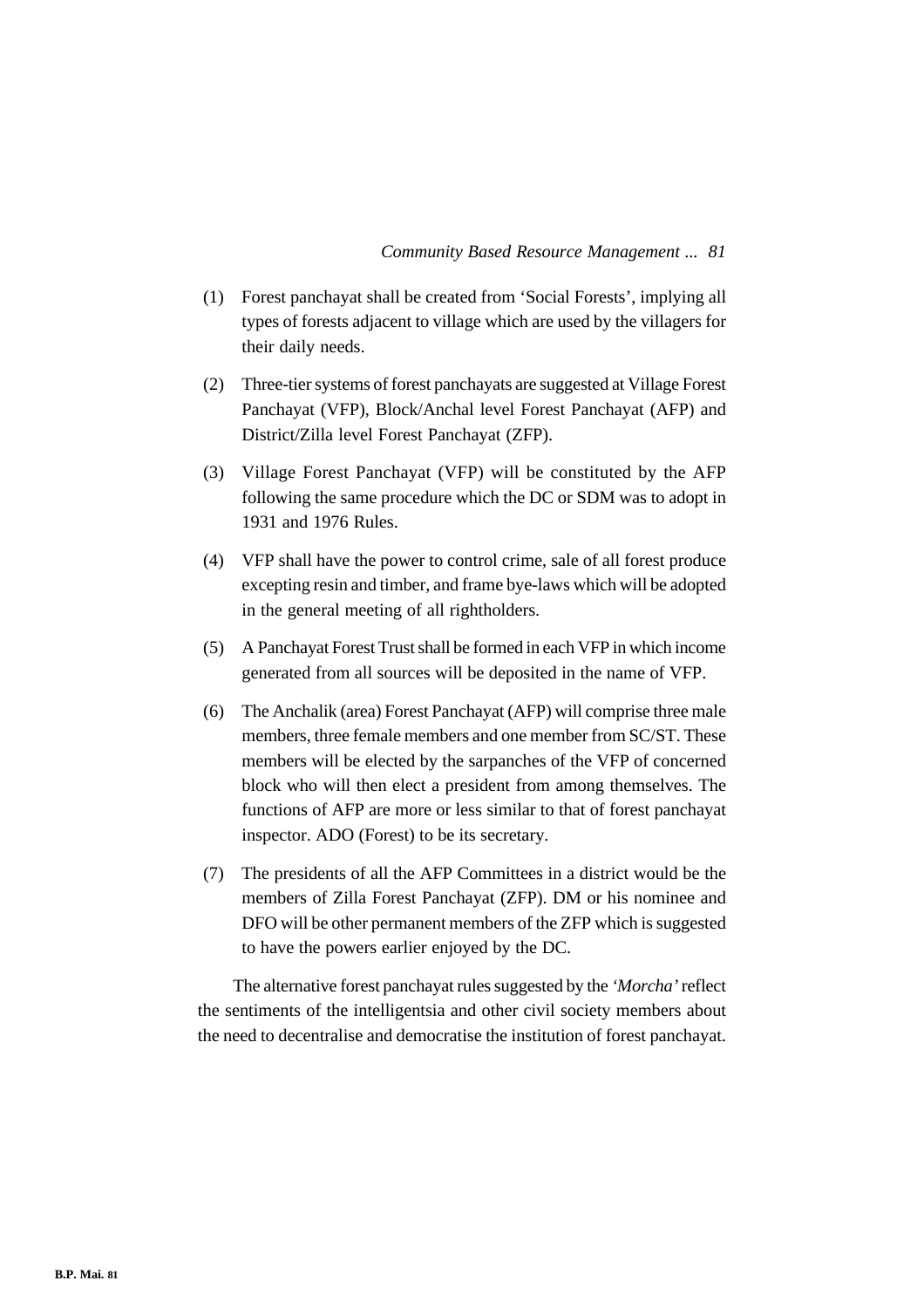Responding to the growing discontentment on the subject, the Forest Minister of the new Government of Uttaranchal constituted a committee of Congress Party members in 2002 to suggest suitable modifications in the 2001 amendment to forest panchayat rules. Though it was an informal committee constituted at the party level, being the party in power with commitment to restore the autonomy of forest panchayat\* the expectations were high. This committee took the thread from Kumaon Forest Grievances Committee report and after surveying the developments in various official formulations finally toed the line adopted by Bhandari Committee and made recommendations different from what was contained in the official rules 2001. The tone and tenor of this report will become evident from a glimpse of some of its observations and recommendations.

The report starts with an evocative statement – "Forest Panchayats are the symbol of the glorious history of Uttarakhand which have been earned by our elders after a long struggle against the British colonial rulers". The Committee traced the history of forest movement and said "In 1931, the UP Government issued a 22 point FP Rules. Under those Rules the forest panchayats were largely autonomous institutions. In 1976, the UP Government framed another 49 point Rules according to which "The forest department (FD) started making plans/projects for the FP areas with departmental funds. It became necessary that FPs should follow the instructions of the forest department which created scope for the interference of FD in an increasing manner. Instead, the villagers consider Revenue Department as their friend and well wisher. Because of the constant skirmishes with the FD, the villagers do not have respect for it and they did not like its control and frequent interference in the affairs of Forest Panchayat". "It is interesting to note that despite taking 40 per cent of the FPs income, the FD never fulfilled its responsibilities in respect of the FPs".

The 2001 forest panchayat rules were notified by the BJP Government which had formed the Government in Uttaranchal by virtue of their majority in the assembly after bifurcation of Uttaranchal. In the subsequent assembly elections in 2002, Congress party manifesto had promised amendment of 2001 forest panchayat rules. Thus, there was commitment made to the people by the Congress party.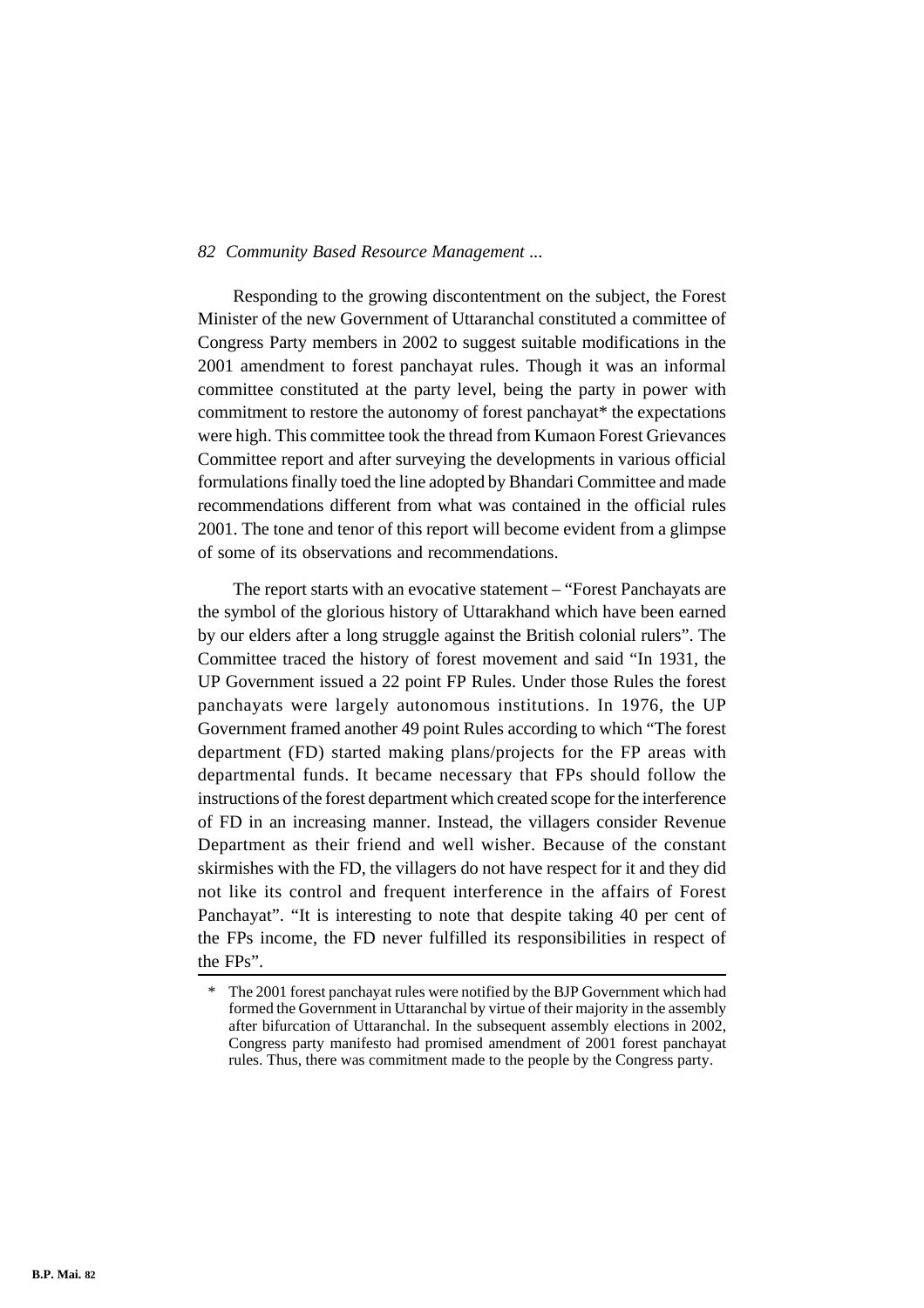The type of recommendations this committee made to amend the 2001 FP Rules was that "There should be a separate Directorate of Forest Panchayats at the State level under a full time Director…., Sarpanch should be elected through secret ballot by the general voters and 33 per cent posts should be reserved for women on rotational basis". And finally it says that Uttaranchal Panchayat Forest Rules 2001 should not become applicable till the time a Forest Panchayat Directorate was established and a separate institutional infrastructure was created with officers having full time posts and separated from forest department. The Committee also recommended that a forest panchayat legislation be brought in Uttaranchal and till the new arrangements were made, the FP 1976 Rules should continue to be in force.

What transpired afterwards is not clear as no legislation has been introduced on the subject in the Assembly of Uttaranchal till November, 2006. The committee had submitted its report in the middle of 2002. As the fresh Assembly elections are due in February, 2007, the forest panchayat issue has again started echoing the valleys and hills of Uttaranchal. This time it is going to be in the form of a campaign against the party in power about the promises not kept.This is likely to lead to some policy changes in respect of forest panchayats, may be before the elections.

## **Corrective Measures**

Some changes had been introduced after the report of the committee. In a significant development, the State Government issued a letter in March 2003 containing comprehensive guidelines for the formation of new forest panchayats and also to strengthen the existing ones. This letter dated 29-3- 2003 is issued by the Principal Secretary and Commissioner, Forest and Rural Development Department, Government of Uttaranchal. The full text of this circular may be seen at annexure – VI. The letter states 'interalia' :

(1) In every village of Uttaranchal, …. the formation of forest panchayats has to be completed by all the DMs and DFOs in the span of one year commencing from  $1<sup>st</sup>$  of April, 2003 ……..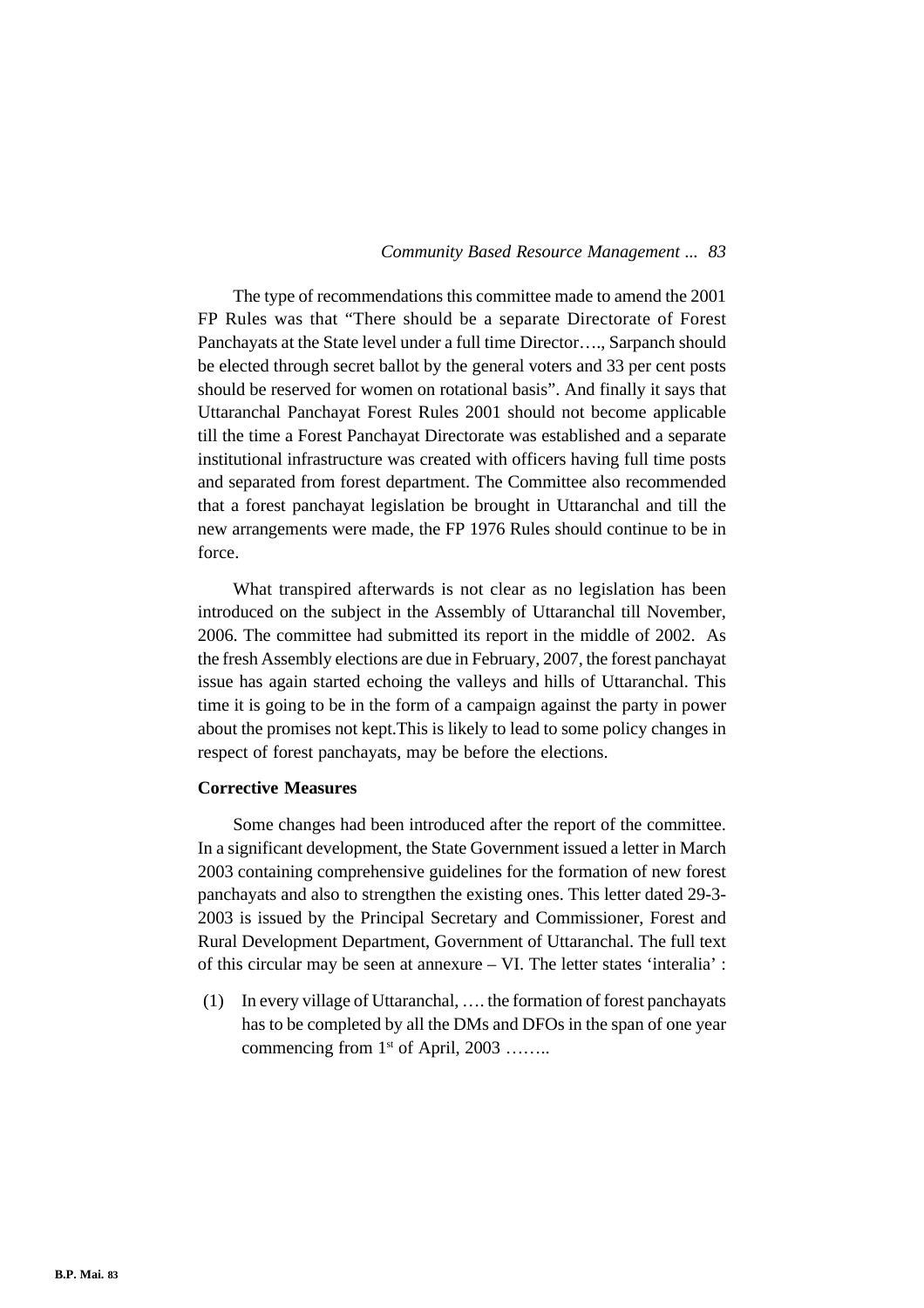- (2) The UA Government has given utmost importance for fulfilling the aims of this work plan. The CM expects all the districts to fulfil these objectives and the concerned DMs and DFOs to personally ensure its fulfillment as well as remove all hurdles locally….
- (3) Conservator of forest (forest panchayat) as nodal officer, will undertake detailed visits of all the districts and will hold joint meetings with the concerned officers .....
- (4) There can be instances where a village has small size of non-Zamidari Abolition (non-ZA) land and their requirement of fodder or fuel cannot be met from the newly formed or the proposed forest panchayat covering non-ZA land only. In such situations, the adjacent reserved forest can also be used for the formation of FP. The extent of the reserved forest to be included in the FP can be decided in the meeting of Gram Sabha ……
- (5) The main purpose of the formation of FP is to ensure that the requirement of fuel, fodder and other needs of the village population is met locally ….
- (6) Fuel and fodder compartments will be carved out of the reserved forests whose boundaries meet the boundaries of the adjacent revenue villages….
- (7) Considering the dominance of pine trees in the forests of the State, concerned DFOs will have to make special efforts to raise plants and grasses of fodder species in these nurseries.
- (8) Constitution of Forest Panchayat Fund christened as Village Development Fund with the purpose to support different afforestation works, micro-plan implementation and other forestry related activities of the forest panchayats….
- (9) The FP revolving fund would be constituted at the district level by drawing 10 per cent of forest panchayat income where the FP income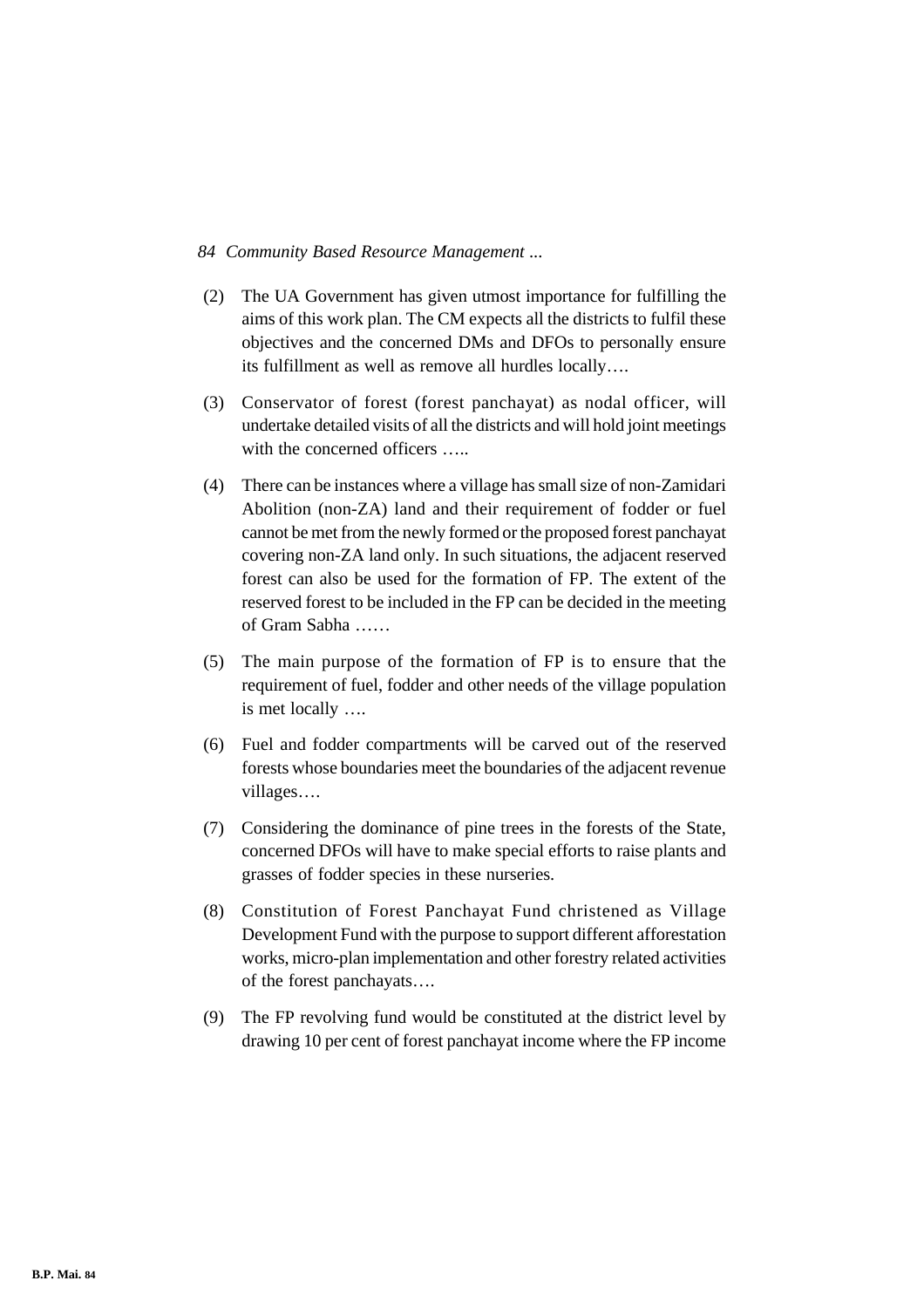is Rs. 1000 or more. FPs having less than Rs. 1000 in their account will not be required to contribute to the revolving fund....

- (10) The District FP revolving fund will be used for the constitution of new FPs or expansion of the old FPs only and not for any other purpose ….
- (11) All payments by Uttaranchal Forest Corporation made to FPs in future will be in the form of account payee cheques drawn in favour of the concerned FP….
- (12) The Department of Rural Development is carrying out a campaign called operation SHG in which all families below the poverty line are to be organised into SHGs…. there is need to integrate the work of SHG with the work of FP…. and
- (13) The Conservator of Forest (FP) will ensure formation of federation of Forest Panchayats at Block, District and State levels.

The Government order of 29th March, 2003 addresses some of the concerns of the committee constituted by the forest minister and *Van Panchayat Sangharsh Morcha.* However, it has moved only half way. Where as the forest panchayats now stand extended to all the hill districts of Uttaranchal, the manner the FPs have been formed raises more questions than responded. It will be seen from Table 4 that number of forest panchayats did increase rather exponentially during 2003-'05. The total number of forest panchayats till 2001 was only 6413 which increased to 12092 by the end of 2005 which amounts to nearly doubling (89 per cent) in four years. The forest area of the panchayats increased from 420779 ha in 2001 to 517788 ha. in 2003 which is an increase of only 97009 ha. or 23 per cent. This exposes the mindset of the forest department that it would not allow the forest land ceded to any other agency no matter even if it was legally constituted for forestry purpose only.

It may be mentioned that the March, 2003 notification while prescribing coverage of all revenue villages under the forest panchayat, has categorically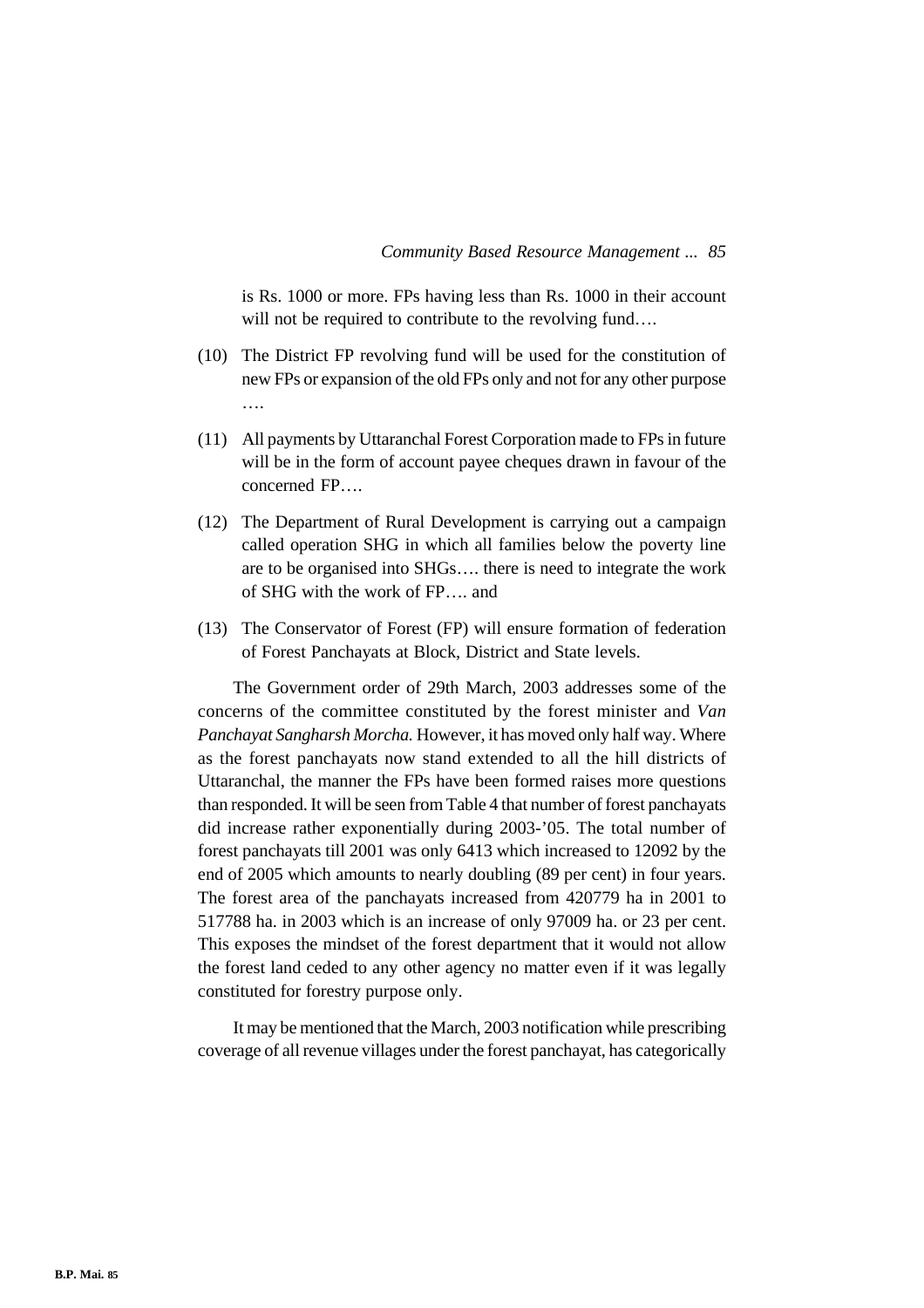stated that in villages where non-ZA land meaning civil/*soyam* forest land was not available in adequate measure in such situations, adjacent reserved forest land should be brought under the forest panchayats. In actual practice, the forest department which carried the campaign for formation of FPs did not even transfer the civil/*soyam* forest under its possession not to speak of releasing the reserved forest for the purpose. It may be repeated here that 300,000 ha of civil/*soyam* land was transferred from revenue department to forest department in 1964 whereas the additional forest land released by FD during 2002-'05 for new FPs is only 97009 ha.

Given the urgency expressed in the March 2003 letter, it is undoubtedly a direct and quick response to the developments on the forest panchayat front discussed above. This only confirms our observation that FP movement has now gained its own steam which is bound to keep it moving and gaining more ground, no matter whether it is forest or wasteland! What is significant is that FPs have moved from the margin to the center stage of public policy and debate in Uttaranchal. The Government seems to be now focused on the issue mobilising all its resources to make it people-friendly and acceptable to the cross section of public opinion. Forest department will have to yield to the popular pressure sooner or later. The real challenge however, lies in strengthening the institution of forest panchayat with necessary functional autonomy and flexibility of working in accordance with the requirements of specific local needs and situations.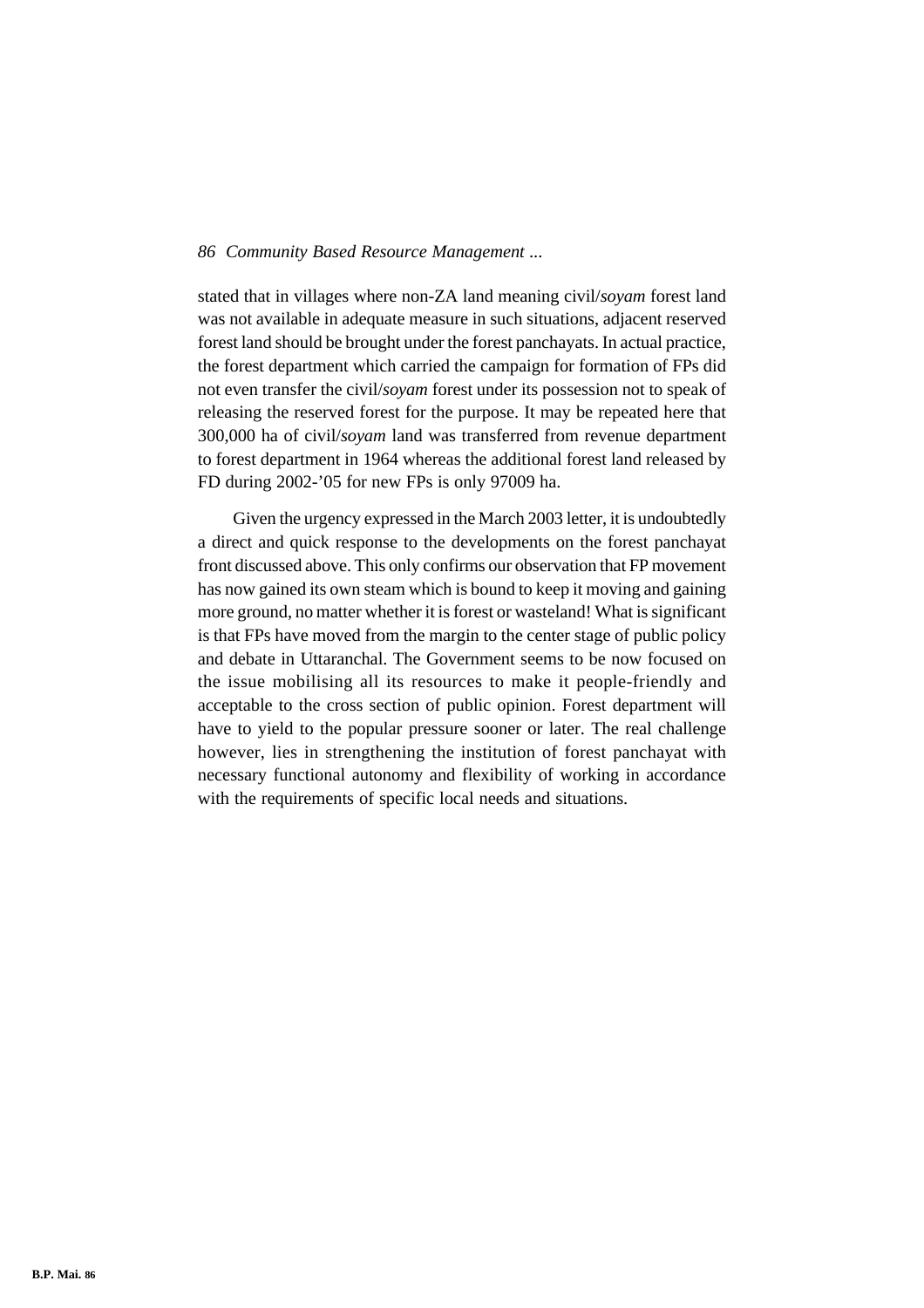# **TOWARDS SUSTAINABLE COMMUNITY FORESTRY IN UTTARANCHAL**

The foregoing account of the status of forest panchayats presents a mixed picture of both hope and despair. The source of hope emanates from its resilience and the capacity to withstand the onslaughts on its body by way of frequent tampering with the rules and regulations governing its functioning. It was also able to endure the pain of prolonged neglect and indifferent attitude of the very State agents whose job was to promote and support the cause of forest panchayats. It is thus, evident that, the forest panchayats have suffered badly from the inadequacy of official support and, therefore, if it has to play its assigned role and even more to meet the rising expectations of the people and wide ranging reform will have to be introduced in its structure, alignment and operative procedures. The fact that repeated attempts to reorganise and strengthen it from the antiquity did not bear fruits is the cause for despair.

The institution has not grown with the time to be in tune with the current trends in decentralisation and participative development processes as is witnessed in the mainstream panchayat raj system. This in spite of the fact that forest panchayat predates the new three-tier panchayati raj institutions. There is hardly any choice in Uttaranchal. The trend worldwide is to protect and promote common property resource institution for community based resource management. The advantage of CBRM if properly protected and nurtured is that it is more efficient than State managed system and more equitable than private property institutions. We need both efficiency and equity in the management of our natural resources. The real challenge in CBRM is rather the availability of common property institutions that could last over time, constrain users to safeguard the resources and produce fair outcomes. Forest panchayats in Uttaranchal, as would be evident from the preceding discussion, have passed through these tests and fulfill the requirements of a sustainable CBRM institution.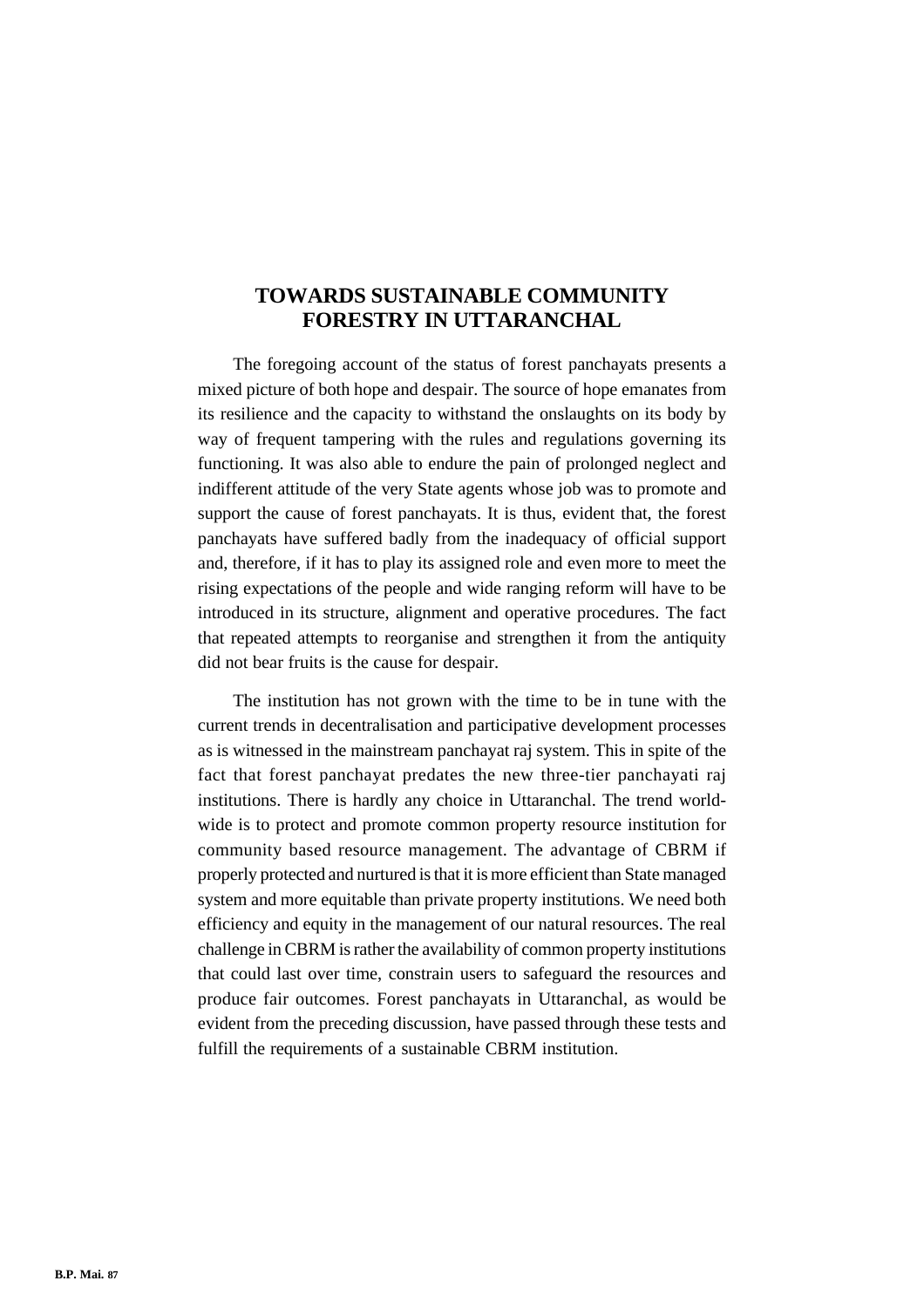#### **Subsistence or Sustainable Development**

Development always involves specific resources and people. The quality of life of the population is largely a factor of resource endowment and the manner in which those resources are utilised. The provision for basic needs has been the central concern in development thinking in our country. The new forest policy of 1988 is testimony to this concern. So the resource use pattern has to factor this requirement in the development plans and programmes. The integration of community development with forest management is necessary for the betterment of both people and forests.

There is now for instance a heightened interest in a clear understanding of the role of Community Based Resource Management (CBRM) as a welcome alternative to solving problems and distortions created by prolonged narrow focused, elite oriented policies of resource management. A pre-requisite for the success of the emerging alternative paradigm of participatory CBRM is the admission of the limitations and flaws of the conventional technocratic approach to resource management. One of the outcomes of this approach, which is widely understood, but admitted is that with this so called scientific forestry, are able to save forests nor help the social cause of removing poverty and deprivation of the masses who live around and depend on the resources of forests for their livelihood.

Community-based resource management can be looked at in various ways. It is a process through which the people themselves are given the opportunity or responsibility to manage their own resources, define their needs, goals and aspirations and make decisions affecting their well-being. As a strategy for achieving a people-centred development, CBRM has a decision-making focus in which the sustainable use of natural resources in a given area lies with the people in the local communities. As an approach, CBRM provides the opportunity and responsibility to local communities to manage their resources in a sustainable way. It is a tool, that facilitates the development of multiple and multi-level resource management skills vital to the realisation of the potential of the community. And finally CBRM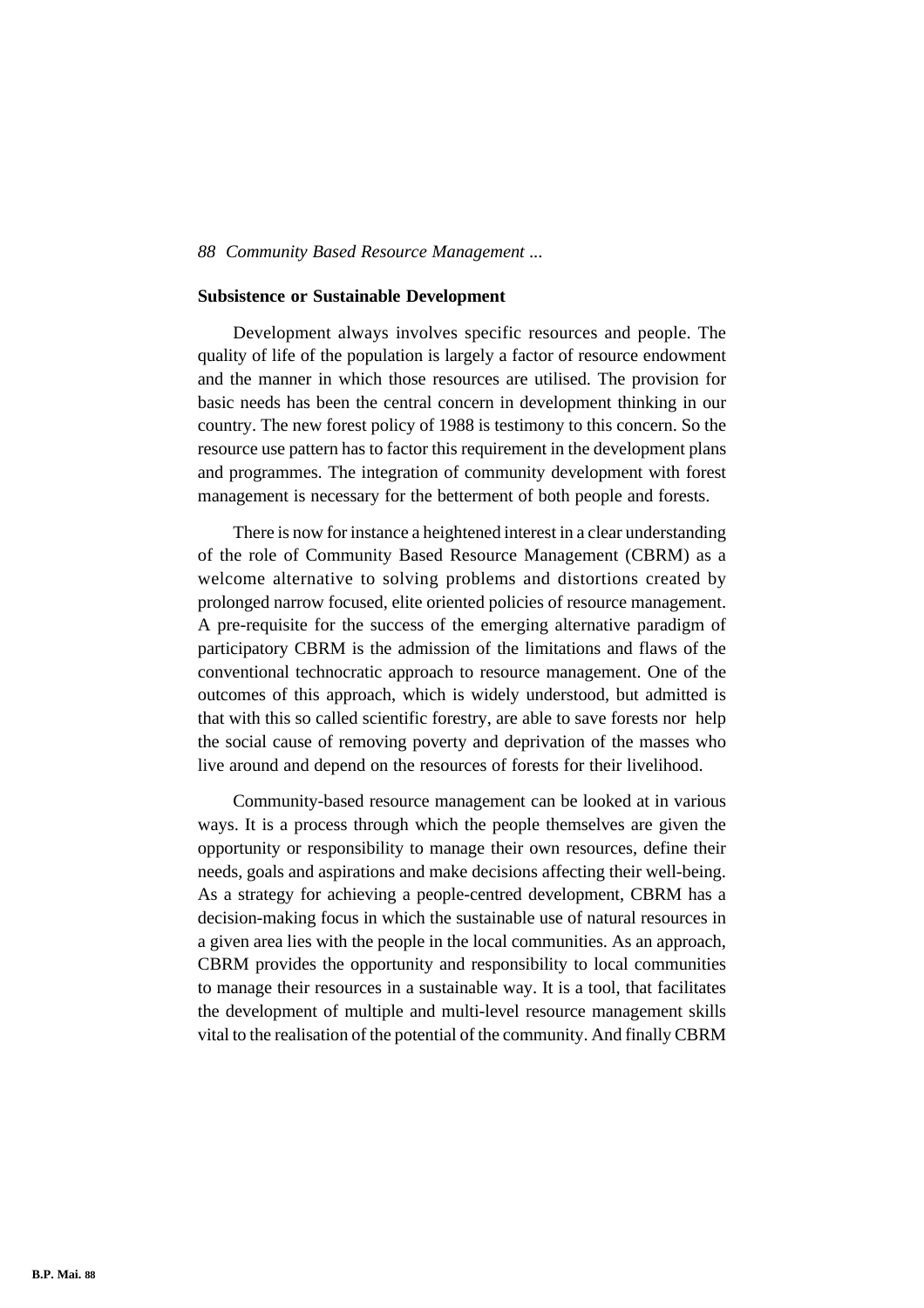stands for people empowerment for achieving equity and sustainability in the management of the given resources (Felliazar Jr. 1994).

We stand today on a threshold of a potential paradigm shift in the way our forest resources are managed. Development so far have witnessed a process of focusing on intensifying the extraction of forest (as also other natural) resources with large scale State intervention to benefit a narrow elite while passing on the cost of resource degradation to the people and the poor. As we have seen in the preceding section, the issue has now come under intense and critical public scrutiny and with the little democracy (forest panchayat) slowly asserting its role in forest management, these disempowered institutions are beginning to make their voice felt.

At the same time the cost of highly wasteful centralised bureaucratic management of forest resources in the name of scientific forestry can no longer be accepted. Specially after the ban on felling, there is substantially not much work left. The trend world-wide is for collaborative rather than custodial and policing approaches followed previously by the forest department. Fortunately, Uttaranchal has a vibrant civil society that has played a significant role in involving people in the education and prudent management of forest resources. The women of *'Chipko'* movement continue to be active in various eco-development and resource management activities. The strong NGO sector has the necessary urge and capacity to contribute substantially in the people-centered forestry programme.

Most discussions in the context of forest panchayats tend to over emphasise the point that the sole purpose was to meet the subsistence needs of fuelwood, fodder, leaf litter etc., rather than being a source of cash income (Sarin 2001). While it is true that these domestic needs are critical for sustaining local agro-pastoral livelihoods, at the same time it needs to be appreciated that living at subsistence level that too under the difficult conditions of hills cannot motivate the youth to stay back and be satisfied with adequate supply of fuel and fodder only. The moot question here is that the needs and aspiration of today's youth call for earning a stream of cash income to raise the level of welfare and cater to their health, education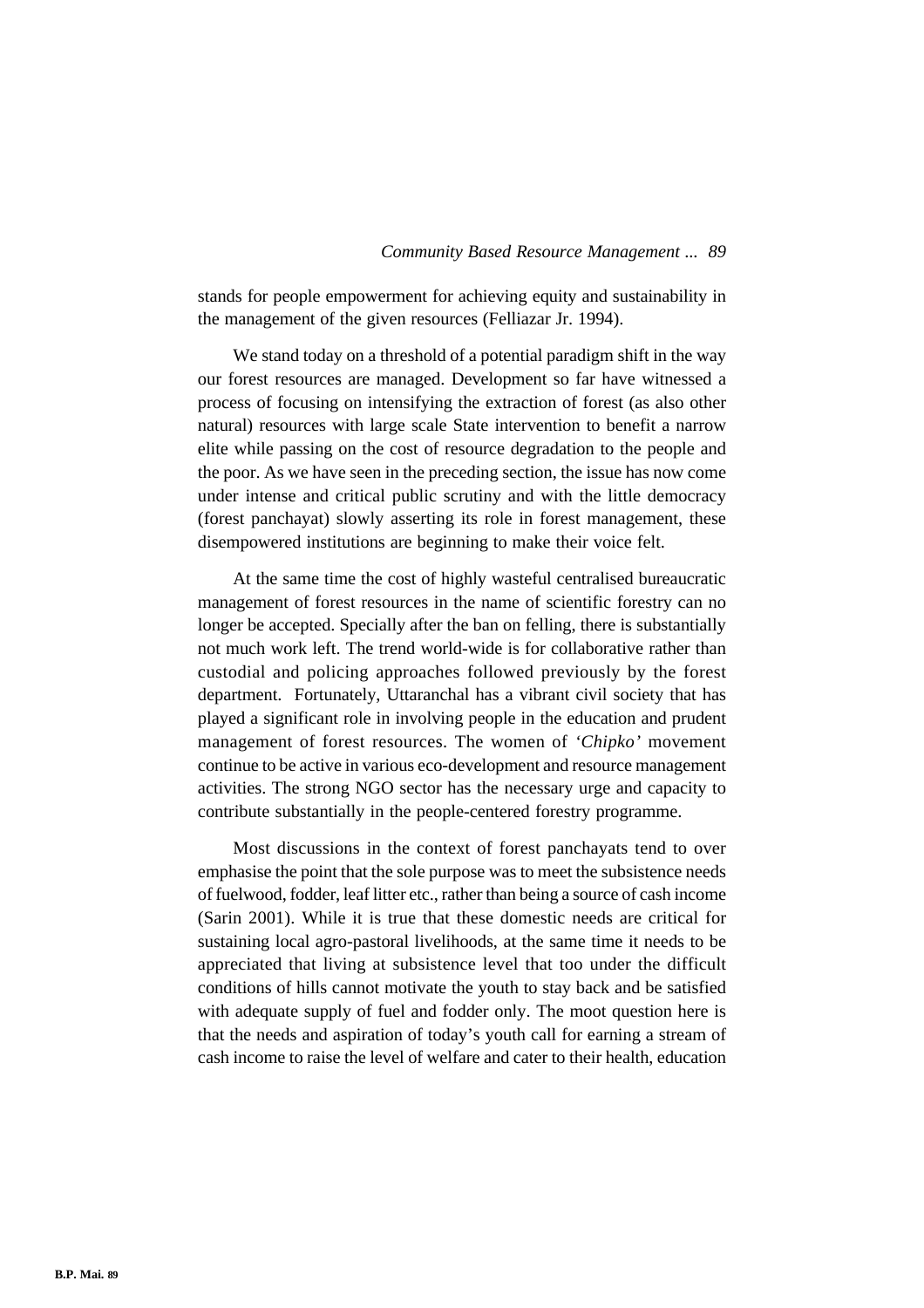and socialisation needs of living above subsistence level. How is this possible unless people's access to commercial products of forests is ensured through the development of forest lands for income generation? In the institutional framework where average agricultural holding size is around 1 acre (0.4 ha), the role of forest panchayat and the village forests to create that extra space for living above subsistence level, by adopting the extended agrihorti silvi-pastoral farming system assumes importance.

There are certain grey areas in the management of panchayat forests which emerged prominently during the course of this study. These are issues which are known but never analysed objectively to resolve them. The tendency is either to ignore or brush them aside lightly as inconsequential. But this attitude has not and will not help the cause of forest panchayats or for that matter that of forests themselves. It is, therefore, time to address them earlier than latter.

Forest panchayats lack viability because of their small size and limited access to commercial forest produce. Viability of forest panchayats could be raised by converting the remaining civil forest into panchayat or village forest and if required assigning additional land from adjacent reserved forests to panchayats. This is not a new proposal. It is provided in the Indian Forest Act 1927 and is mandated by March, 2003 notification of the State Government. Considering however, the confusion about how much of civil forest land is actually available with the Government, there is need for a comprehensive land settlement in the State. In any case land settlement is long overdue as the last settlement was undertaken during 1955-'65. The proposed new settlement should focus on promoting agro-forestry as desirable land use pattern in the hills and restoring the viability of forest panchayat as means for sustainable livelihoods. It may be stated here that 3 lakh ha of civil forest land meant to be converted into forest panchayat land was reverted back to forest department in 1964 because the revenue department could not perform its responsibility to constitute forest panchayats in the majority of the villages. Now that forest panchayats have been formed in all revenue villages and majority of them suffer from land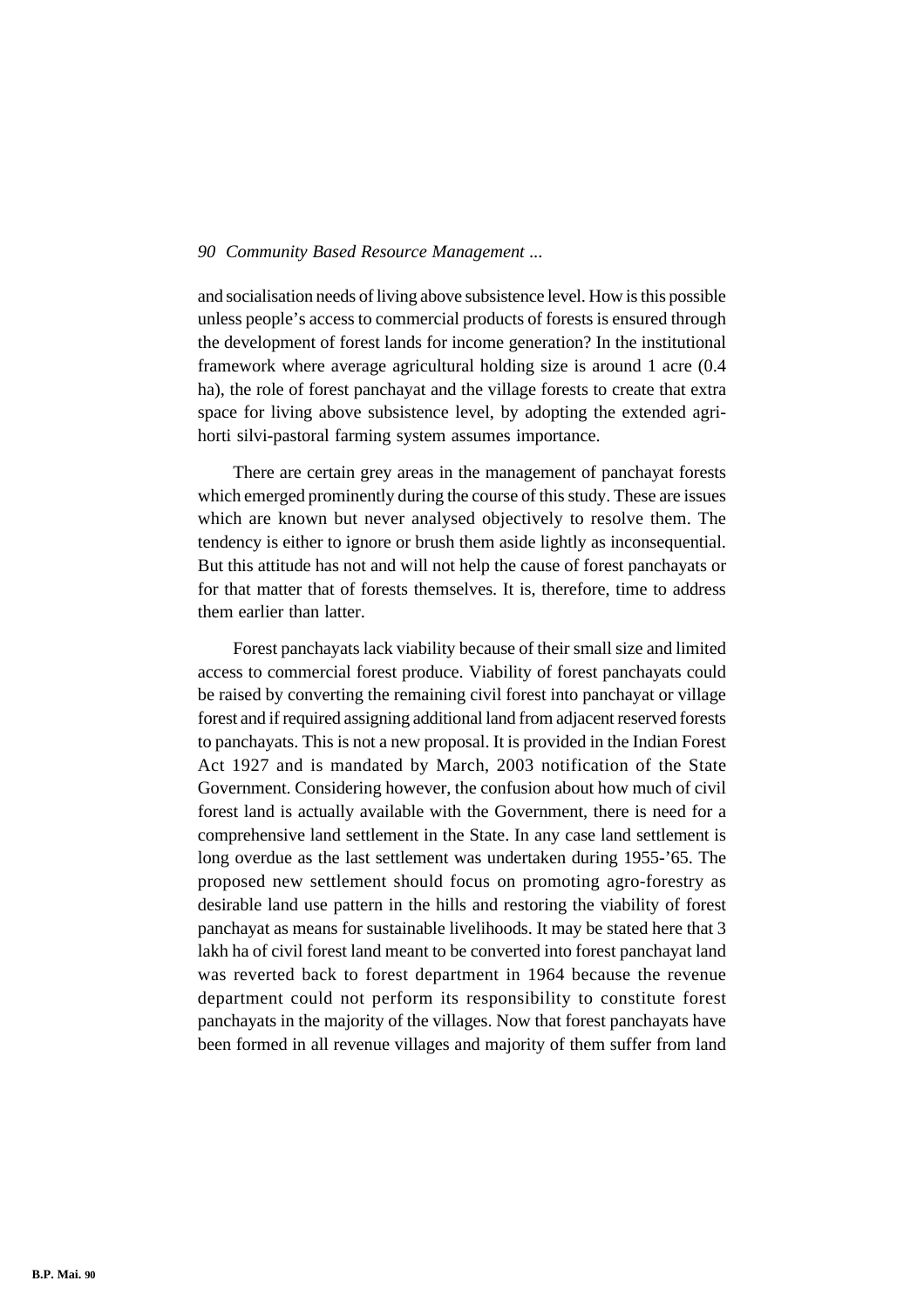constraint, the first thing required to be done is to revert the civil forest back to forest panchayat fold.

## **Enhancing the Powers of Forest Panchayat**

The main weakness of forest panchayats which got highlighted time and again was its total dependence on the unhelpful officials of revenue and forest department for whatever it does. Forest panchayats were initially constituted under Scheduled District Act 1874. Subsequently, when Scheduled District Act got repealed, forest panchayats got tied up with Section 28 of Indian Forest Act 1927. This appears to be the problem bedeviling the forest panchayats. Because when they were constituted, Class – I reserved forests were de-reserved and classified as civil forests which have conventionally been under the control of revenue department though the purpose was to ultimately convert them into community forests. So forest department was totally de-linked. However, the situation with the village forest under section 28 of Indian Forest Act is not the same. Here, there is no such thing that the village forests will be controlled by the revenue department. Instead, the Act under Clause (3) of the same section 28 says that "All provisions of this Act relating to reserved forests shall (so far as they are not inconsistent with the rules so made) apply to village forests". This could mean that the village forests will continue to be controlled by the forest department. The vagueness created by this dual arrangement has done great harm to forest panchayats because the forest department finding no role in their formation turned indifferent when they were supposed to provide technical support for their forestry programme. So, instead of facilitating, the forest department thought it proper to apply stringent regulating provisions stifling local initiative and autonomy. However, there is still scope for de-linking forest panchayat from the day-to-day interference of the revenue and forest departments.

### **Enhancing Regulatory Authority of Forest Panchayats**

Thus, torn between the two departments, forest panchayats lost the support of both and got paralised in the process. Although the rules said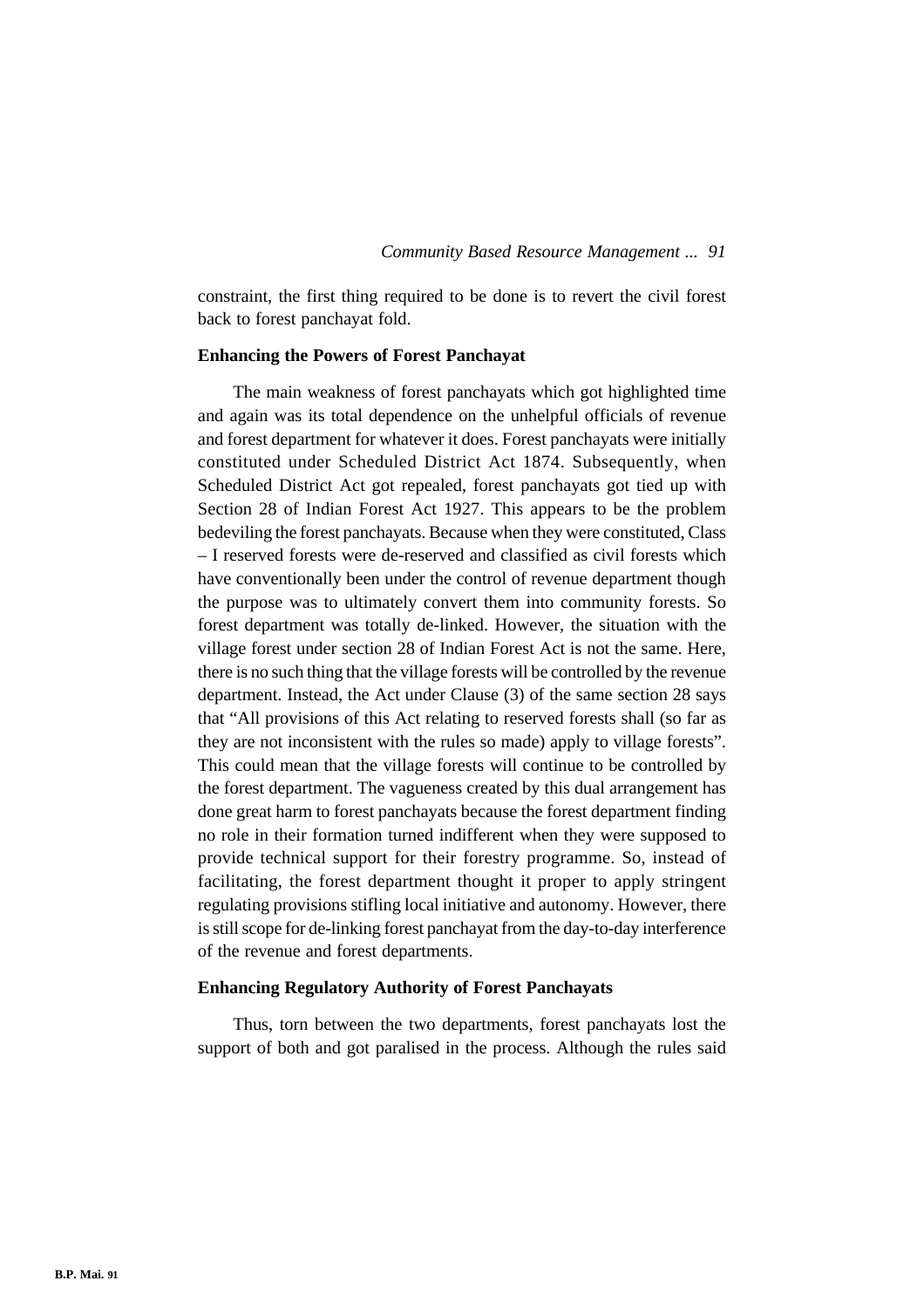that forest panchayats would be vested with the powers of a forest officer, these powers were never enjoyed by the FPs. Among other powers, a forest officer as per Section 72 of the Act shall have "(b) The power of a civil court to compel the attendance of witness and the production of documents and material", "(c) Power to issue a search warrant under the Code of Criminal Procedure", and "(d) Power to hold an inquiry into forest offences and in the course of such inquiry to receive and record evidence", and "Any evidence so recorded shall be admissible in any sub-sequential trial before a magistrate, provided that it has been taken in the presence of the accused person". If forest panchayats have the powers of the forest officers as mentioned above, then they would not be so ineffective in dealing with forest offences. Forest panchayat's power as forest officer was circumscribed by the subsidiary Rule in Section 76 which says "The State Government may make rules to prescribe and limit the powers and duties of any Forest Officer under this Act". It appears that the provision of this section was used specially for prescribing the limits of powers of the forest panchayat. If forest panchayats cannot be given full powers of enforcement as applicable to a forest officer, then the suggestion that forest offences should be brought within the jurisdiction of *'Nyaya'* Panchayats constituted under panchayati raj Act is worth considering. This simple reform will go a long way in enhancing the regulatory authority of forest panchayats. What is needed is to empower forest panchayats with sufficient punitive punch.

#### **Separate Organisation for Forest Panchayats**

There is also a suggestion to bring in legislation for reorganising forest panchayats by creating an autonomous board for their management. It is argued that limited applicability of enforcement power of rules framed under Section 28 of Indian Forest Act cannot empower forest panchayats. Suggestion, therefore, is to establish an independent agency through an Act of the State Government. There is some merit in this because then forest panchayats will not be dependent on revenue and forest departments. They will have their own fund, and professional support base to rely upon. That will certainly add to the autonomy and operational flexibility to work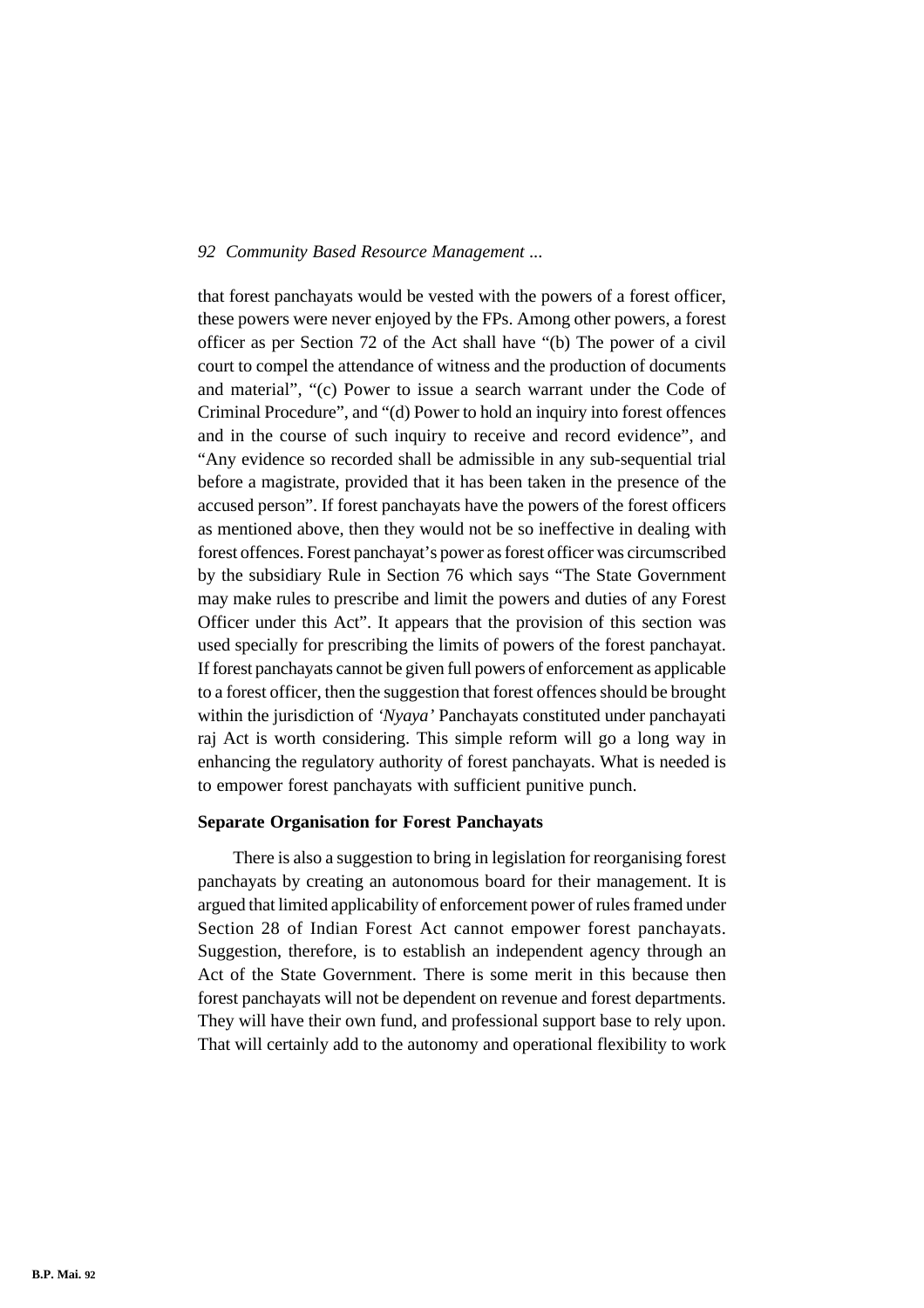according to their own rules. At present there is an under-current of suspicion and lack of trust in forest department. This strong opposition to forest department should be seen in the context of the history of forest movements in Uttaranchal. The forest movement of the twenties culminating in the formation of Kumaon Forest Grievances Committee, Tilari episode of thirties and *'Chipko'* movement of the seventies of the last century were all directed against the policies and functioning of forest department. Forest department's opposition to the idea of panchayat forests is also well documented. It is actually a fight for the control of forest resources that forest panchayat sees the forest department as a potential threat to its existence. They fear that growing interference of the forest department may lead to take over of panchayat forests by the department. Forest department has also not conducted itself in such a way that would dispel this fear. Therefore, there is suggestion to separate forest panchayat from the direct day-to-day interference of forest department. Separate organisation may have forestry professionals either as direct recruits or on deputation. In the present arrangement, DFOs doubling as *'Panchayat Van Vikas Adhikari'* will not serve the cause of community forestry. A condition should be created in which village community feels 'reassured about their rights over the resources of panchayat forests, consider these forests as their property and take responsibility to protect them'.

#### **Linkages with Panchayati Raj**

It is surprising that forest panchayats have no formal organic links with the statutory panchayati raj system. It is true that there was no panchayati raj when the forest panchayats were constituted during the twenties and thirties. UP Panchayati Raj Act became operative from 1948. Perhaps, because for a long time until 1992, panchayati raj institutions themselves were weak, like today's forest panchayats living on the mercy of the bureaucrats, the need to integrate forest panchayat with the mainstream panchayati raj system was not felt. But what is interesting is that even after 73rd Constitution amendment empowering the village and other panchayats with the backing of the Constitution, there has been no move to give the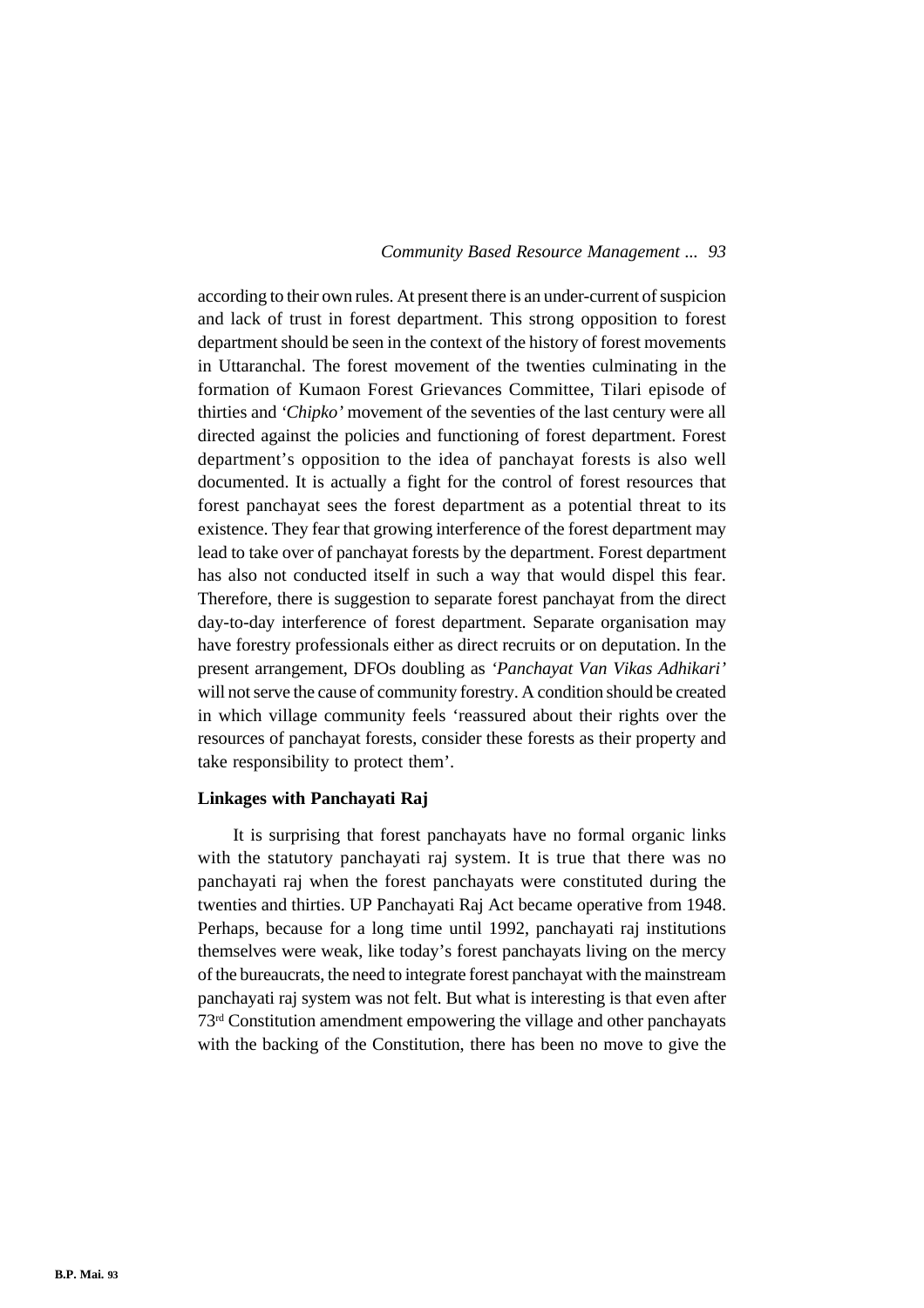same protection to forest panchayats also. In fact, there is vehement opposition to the idea of linking or attaching forest panchayats with the village panchayats and this opposition was more vociferous from the official quarters.

To a question whether forest panchayat should be converted into a sub-committee or empowered standing committee of village panchayat, the response from elected forest panchayat functionaries was muted, neither yes nor no. But, when the same question was put forth before the officials of revenue/ forest departments and also DRDAs, the opinion was uniform. Various unspecified reasons were mentioned: like, no, it will create more complications, no, because village panchayat is a political organisation, no, it should continue to be free etc. It was clear that village panchayat was perceived to be a democratically elected body asserting its authority and seeking accountability of the petty bureaucracy to it. If the forest panchayats also get linked to the village panchayat, not only the bureaucracy will lose the hold, but much of the fund for social forestry etc., will flow directly to forest panchayats as is the case with the village panchayat.

It is to be considered whether the forest panchayat can remain as it is or lose authority when there is so much happening in the other panchayat i.e. Gram Panchayat. The  $73<sup>rd</sup>$  amendment empowers the Gram Panchayats to directly receive and use development funds. Funds for forestry work at the village level need not go through the FD. Given the empowerment of panchayats as a legal entity capable of both receiving the forestry funds and regulating the benefits from the resources, the legal arrangements for the constitution of forest committee or forest panchayat now should emanate from the village panchayats and not from the revenue or forest departments (Saxena, 1995).

The general criticism of panchayats is that in the past they failed to manage CPRs effectively and are partly responsible for their decline by colliding with the vested interests. Moreover, as political organisations, panchayats find if difficult to enforce the discipline required for managing the commons. This then harms the interests of the poor people of the village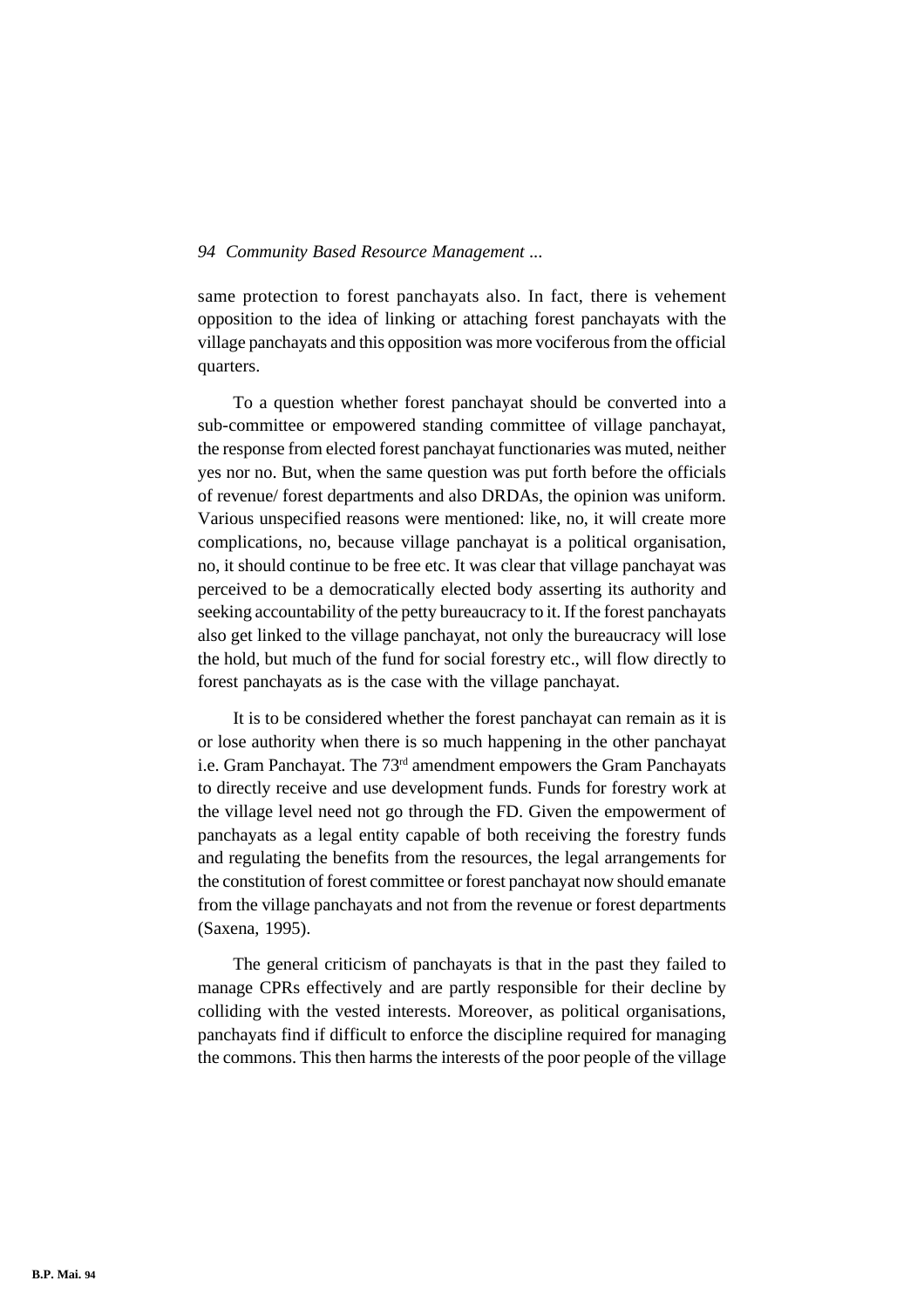who are dependent on the resources of forests. But it is also argued that in the past, panchayats were not so empowered as to be able to prevent CPR degradation of their own. The centralised system of resource management through departments led to the loss of a sense of ownership by local communities and consequent misuse of resources by vested interests. Another dimension of forest management by panchayats is to protect the interest of poor who subsist on them.

The high power committee of the Government of India (GOI, 2002) on the devolution of power and functions to panchayats have specified certain functions to be performed by village panchayats in respect of social forestry and farm forestry. It may be noted here that social forestry and farm forestry are among the 29 subjects mentioned in the 11<sup>th</sup> Schedule which have been devolved to PRIs. The functions identified by the working group are –

- 1) Identifying degraded and wastelands for social forestry and farm forestry and formulate projects with the support of Gram Sabha.
- 2) To execute social forestry projects through village people.
- 3) Lease land to the groups/individuals interested in social forestry on sharing basis.
- 4) Encourage private farmers for undertaking farm forestry and assist them distribute seedlings/saplings and participate in *Van Mahotsava.*
- 5) To ensure adequate production of fuel, fodder and timber for local use.

Under the head marketing of fuel, fodder and timber, the village panchayat has been assigned the task of collection, distribution and sale of fuel, fodder and timber (MORD, GOI, 2002). Given so much of emphasis on forestry by village panchayats it is anybody's guess when the question will be raised on the need for the existence of separate forest panchayats for the same purpose without any power and fund. Moreover, the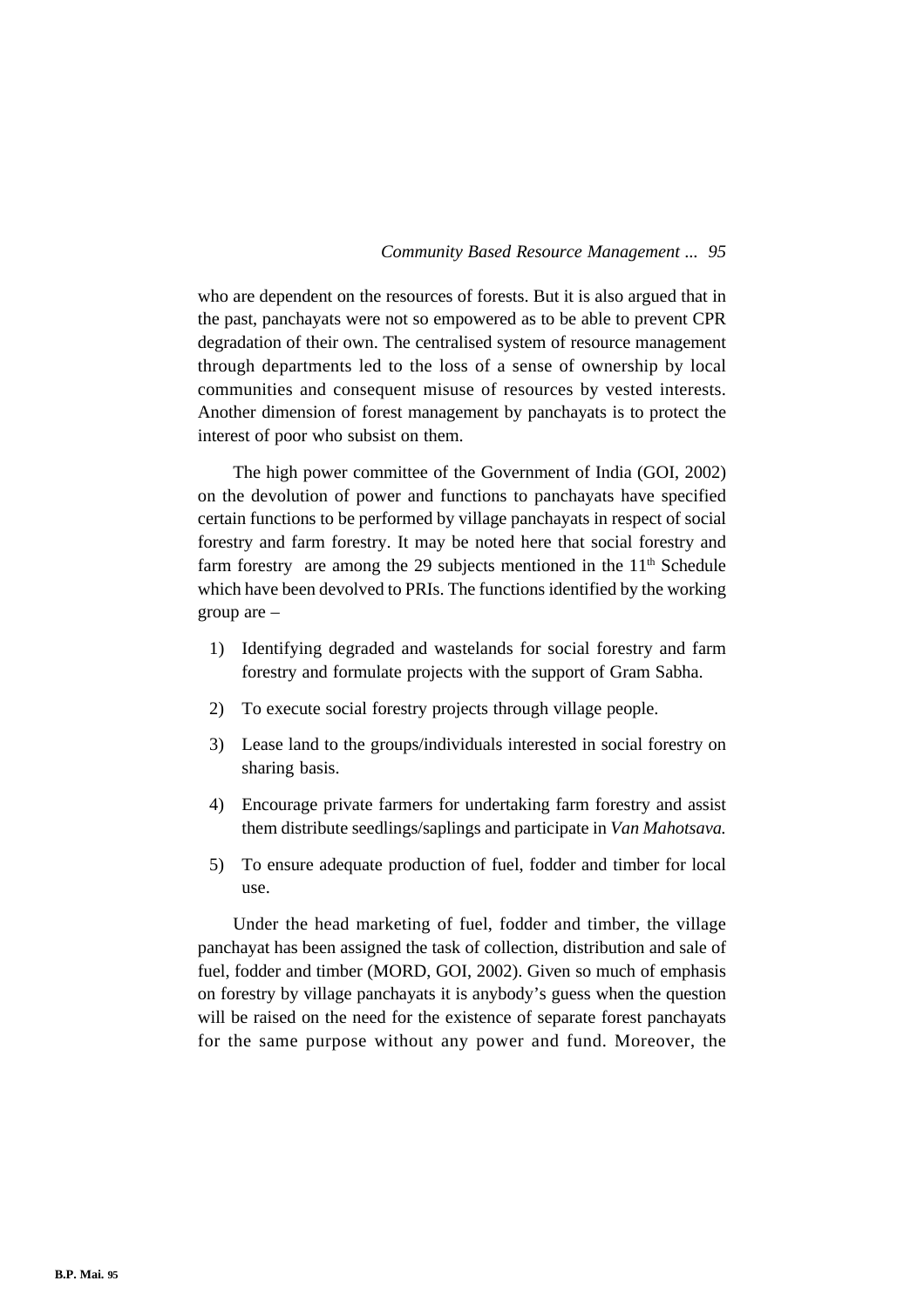Government of India have also issued clear instructions to all states stating that no separate organisations should exist at the village level independent of the village panchayats implying that all other formal, informal organisations should be working under the umbrella of the panchayats which is supposed to be institution of local-self government at the village level.

## **The Way Forward**

Given the option of choosing between forest and panchayati raj departments, the forest panchyats would prefer the latter option. But at the same time, forest panchayat would like to retain its separate existence and identity as a community based resource management institution. Moreover, FPs are not merely CBRM institutions like the VFMCs under the JFM of the forest department. FPs are themselves legally constituted bodies under section 28 of the Indian Forest Act. So when it is said that there should be no separate organisations at the village level independent of the village panchayat, in my perception, this instruction or recommendation does not refer to forest panchayats. Forest panchyats and cooperatives are the two organisations which are created under the Central Acts like panchayati raj institutions. So if cooperatives can co-exist with the village panchayat because of its specific and specialised function, forest panchayat can as well co-exist alongside the village panchayat on the same analogy.

Further, the section 28(1) as stated earlier, dose not only allow creation of village forests, it also says that the village community may be assigned the rights of the government over the village forest. This would imply that forest panchyats managing village forests under March 2003 notification of Uttaranchal Government can enjoy all the powers of the local selfgovernment institution for the limited purpose of village forest management. This would suggest that there is scope for both the agencies, forest panchayat and gram panchayat, to co-exist in complementary roles. The function identified by the working group of the government of India under the social and farm forestry programme included in the  $11<sup>th</sup>$  Schedule of the Constitution, can be assigned to forest panchayat which will also be guided by the decision of the Gram Sabha. In fact, the governing body of the village,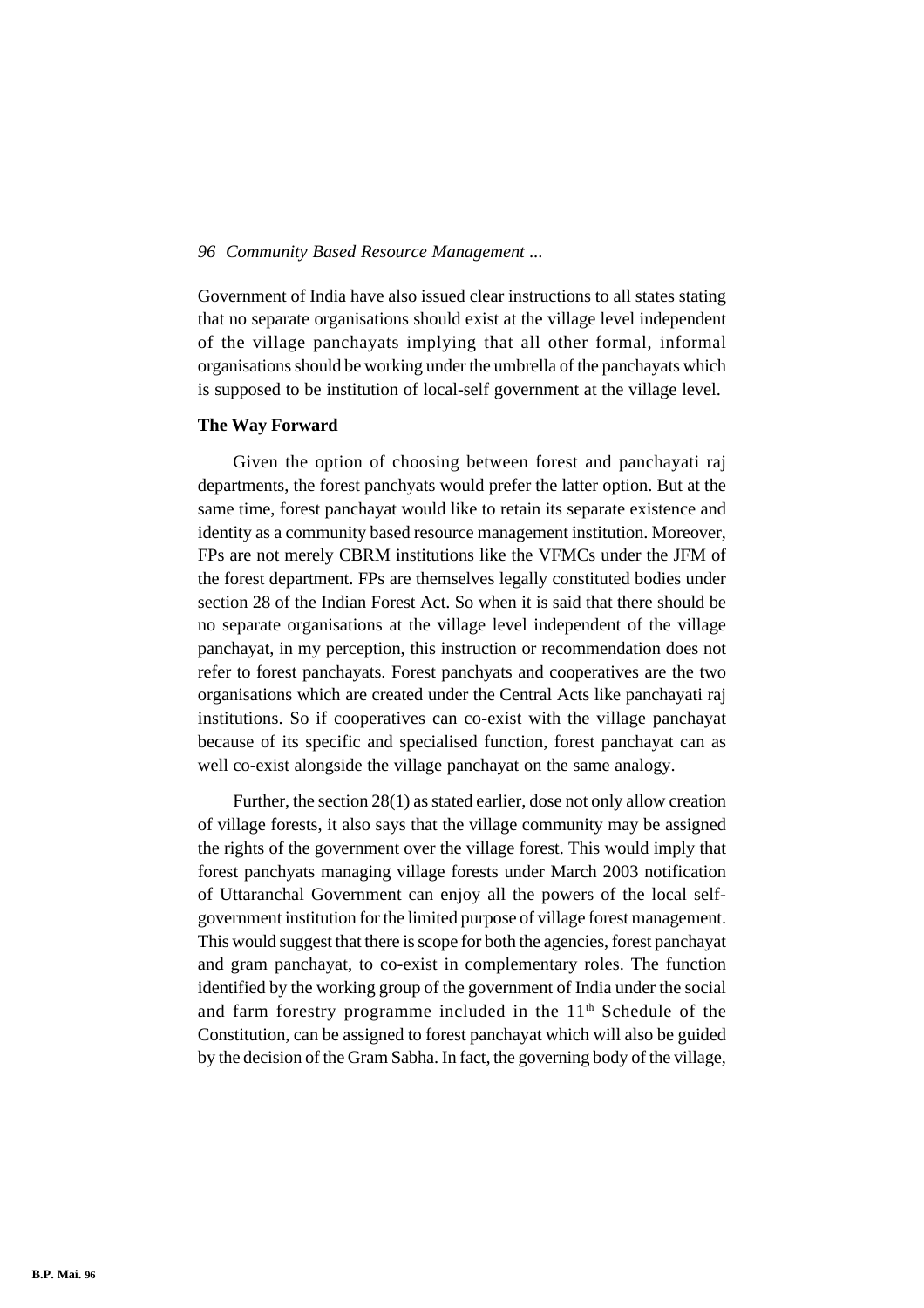forests under 2005 Rules is Gram Sabha only. The management committee i.e. forest panchayat is required to be controlled and guided by the governing body i.e. Gram Sabha.

Given this symmetry, it would be prudent to integrate FP with the GP in such a manner that autonomy of FP is maintained and its functions are made complementary to the functions assigned to the Gram Panchayat. Where Gram Panchayat has more revenue villages, this committee would comprise the surpanches of the constituent village forests. Where, the Gram Panchayat is co-terminus with the revenue village, the whole forest panchayat could constitute the empowered subject committee of the village panchayat for the management of the village forest. This arrangement however, can work only if the Panchayati Raj Act accommodates such provisions for the management of forest resources by panchayats. Fortunately, Uttaranchal does not yet have its Panchayati Raj Act and is being guided by the provisions of UP Panchayati Raj Act. It is, therefore, for consideration whether such an arrangement can be introduced by making special provisions when the Uttaranchal Panchayati Raj Act is formulated. This will require ascertaining of legal opinion. In case it is not feasible to retain forest panchayat as an empowered committee of the Gram Panchayat, then in that case there is no option other than making them one of the subject committees of the GP for managing the village forest transferred to forest panchayats under section 28 of Indian Forest Act. Panchayati Raj Act provide for the creations of such Committees and UP Panchayati Raj Act under which Uttaranchal Panchayats are functioning at present has already created several subject matter committees. This arrangement will obviate the need for a separate Act for the management of forest panchayats as suggested by Bhandari committee in 1983 and reiterated by Uttaranchal Forest Minister's Committee in 2002.

## **Anchoring Forest Panchayats with a Development Agency**

Once the forest panchayats are integrated with the statutory village panchayats as discussed above, there would still arise the need for restructuring of forest panchayat system at the block, district and state levels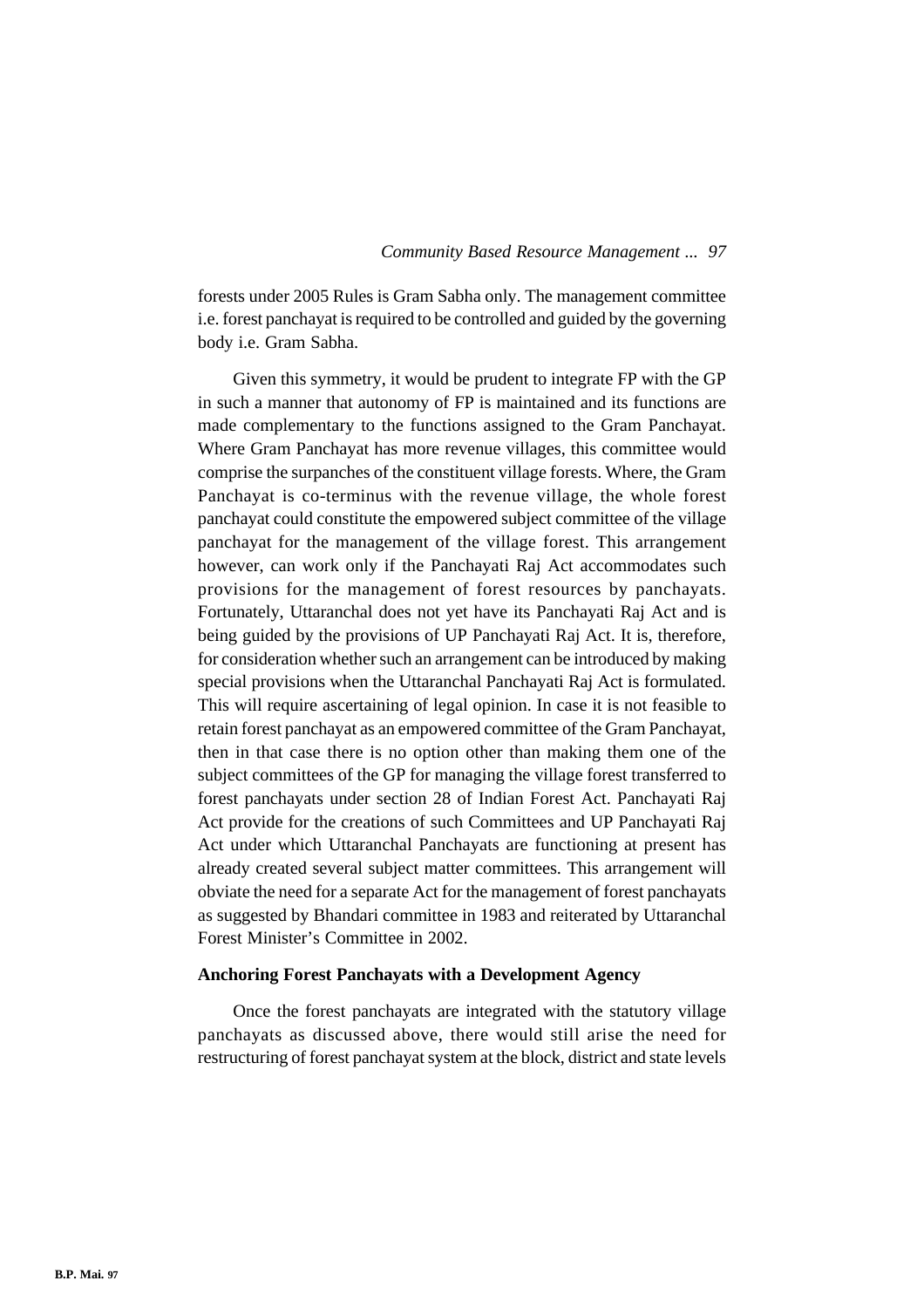also. One consequence of this arrangement would be that the forest panchayats would get out of the administrative control of the forest department. The alternatives could be either to create a separate directorate of panchayat or village forests or merge it with panchayati raj or rural development departments. The dominant view is to create a separate directorate of village forest by merging the civil/ *soyam* forest divisions and forest panchayats. In that case there will be two forest departments one for the reserved forests which occupy 69 per cent of the recorded forest area and other for village forests which will then logically cover the 31 per cent recorded forest area categorised as civil/*soyam* or protected forest. This arrangement will induce the forest department to transfer all of civil/ *soyam* forest to forest panchayat as was envisaged in the March, 2003 notification of the State Government but which could not be implemented because of the mindset problem.

In case, as a fallout of this integration with statutary panchayats, the forest panchayats are merged with the rural development department, then its administration at the State and district level would get transferred to RD which controls panchayati raj also at the State level and District Rural Development Agencies (DRDAs) at the district level. Thus, DRDAs could be made the nodal agency for the managements of forest panchayats.

Most of the problems of maladjustment could be solved if the forest panchayats are brought under DRDA umbrella. DRDAs are semiautonomous bodies registered under the Societies Act 1860. This imparts them with needed flexibility to plan and work according to the specific local needs and potentials. In the recommendations of all the Committees, a point has been repeatedly highlighted that forest panchayats should continue to be controlled by the deputy commissioners or the revenue department. For lack of understanding no one could conceive of a linkage with the development or rural development department. Perhaps the fear of getting hooked to panchayats prevented such a suggestion emanating from the concerned quarters. It is only because of the need for technical advice that forest department involved. Mostly, the deputy commissioner or an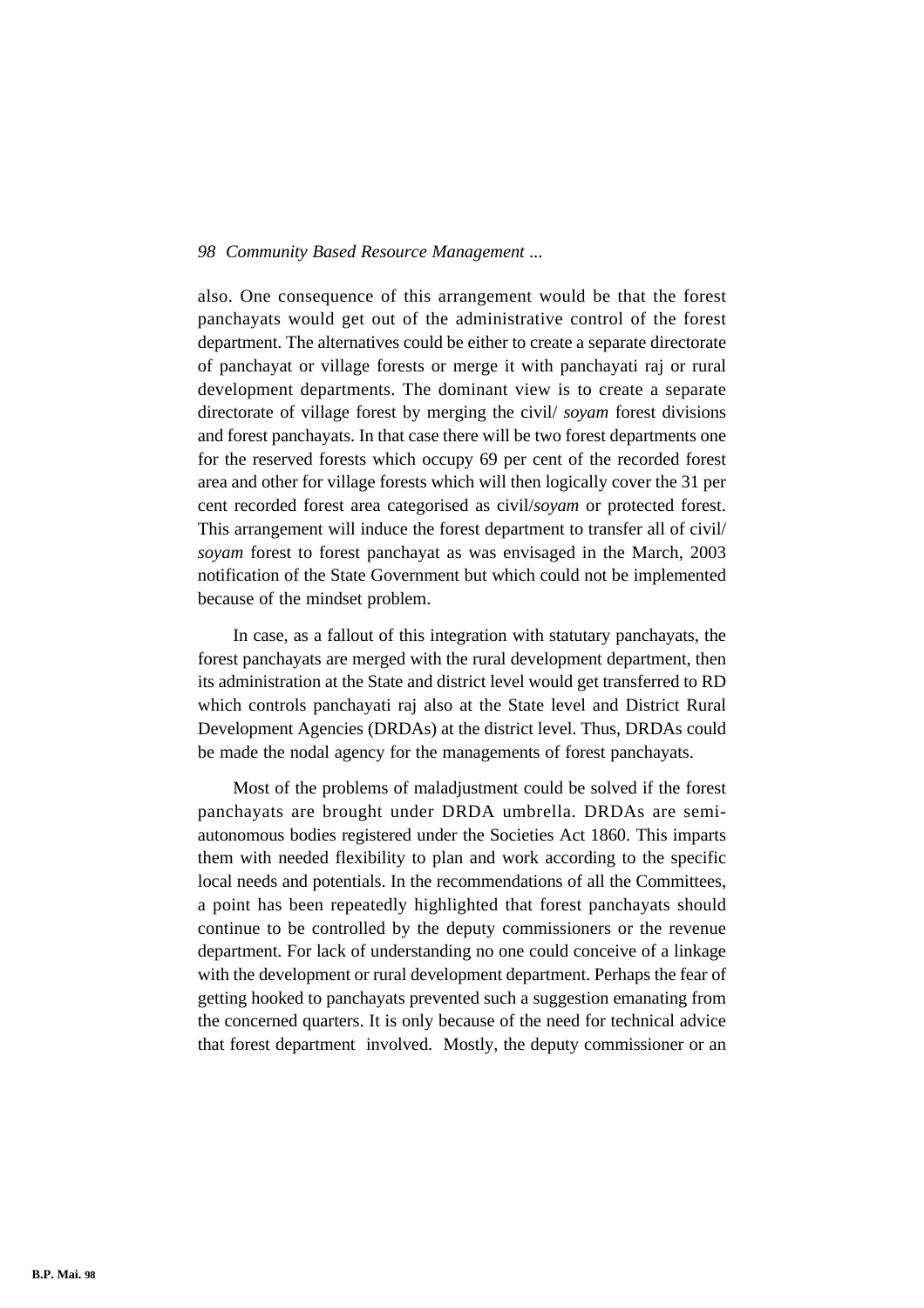officer of equivalent rank, CDO in Uttaranchal, happens to be the chief executive of DRDA. This way the forest panchayats can get the needed support and protection from the administration. For technical advice, DRDAs have the system of hiring or borrowing technical expertise on deputation or on contract basis. Depending upon the need, it can borrow professionals from forest and revenue etc., departments as many as required to work at different levels. That will take care of the psychological problem of working with the forest department. DRDAs having direct linkage with the PRIs will be an added advantage to organically involve the block/anchal panchayat and zilla panchayat in the forest panchayat scheme.

## **References**

- 1. Agrawal Arun; State Formation in Community Spaces? Decentralisation of Control over Forests in the Kumaon Himalaya, India, *The Journal of Asian Studies,* 60, No. 1 (February 2001) pp. 9-40.
- 2. Agrawal Arun and Clark C.Gibson; Enchantment and Disenchantment : Role of Community in Natural Resource Conservation, *World Development,* Vol. 27, No 4, 1999, pp 629-649.
- 3. Agrawal Arun : Common Property Institutions and Sustainable Governance of Resources, *World Development,* vol. 29, No 10, 2001, pp. 1649-1642.
- 4. Ashish M; et.al, Resource Management by the People for the People, *Journal of Land Management,* Board of Revenue, UP July – Sept., 1989 pp. 78-98.
- 5. Barfal B.S. and R.S. Bisht; A Monograph on the Uttaranchal Panchayati Forest Rules, 2001, Uttaranchal Forest Department, Dehradun, mimeo, 2002.
- 6. Dewan Nagarkoti : *Uttarakhand ki Lath Panchayaten,* Pahar, Nainital 1998, pp. 268 – 280.
- 7. Fellizar, Jr. P. Francisco; Achieving Sustainable Development through Community Based Resource Management, *Regional Development Dialogue,* Volume 15, No. 1, 1994.
- 8. Gadgil Madhav and Ramchandra Guha; This Fissured Land: An Ecological History of India, Oxford University Press, Delhi, 1993.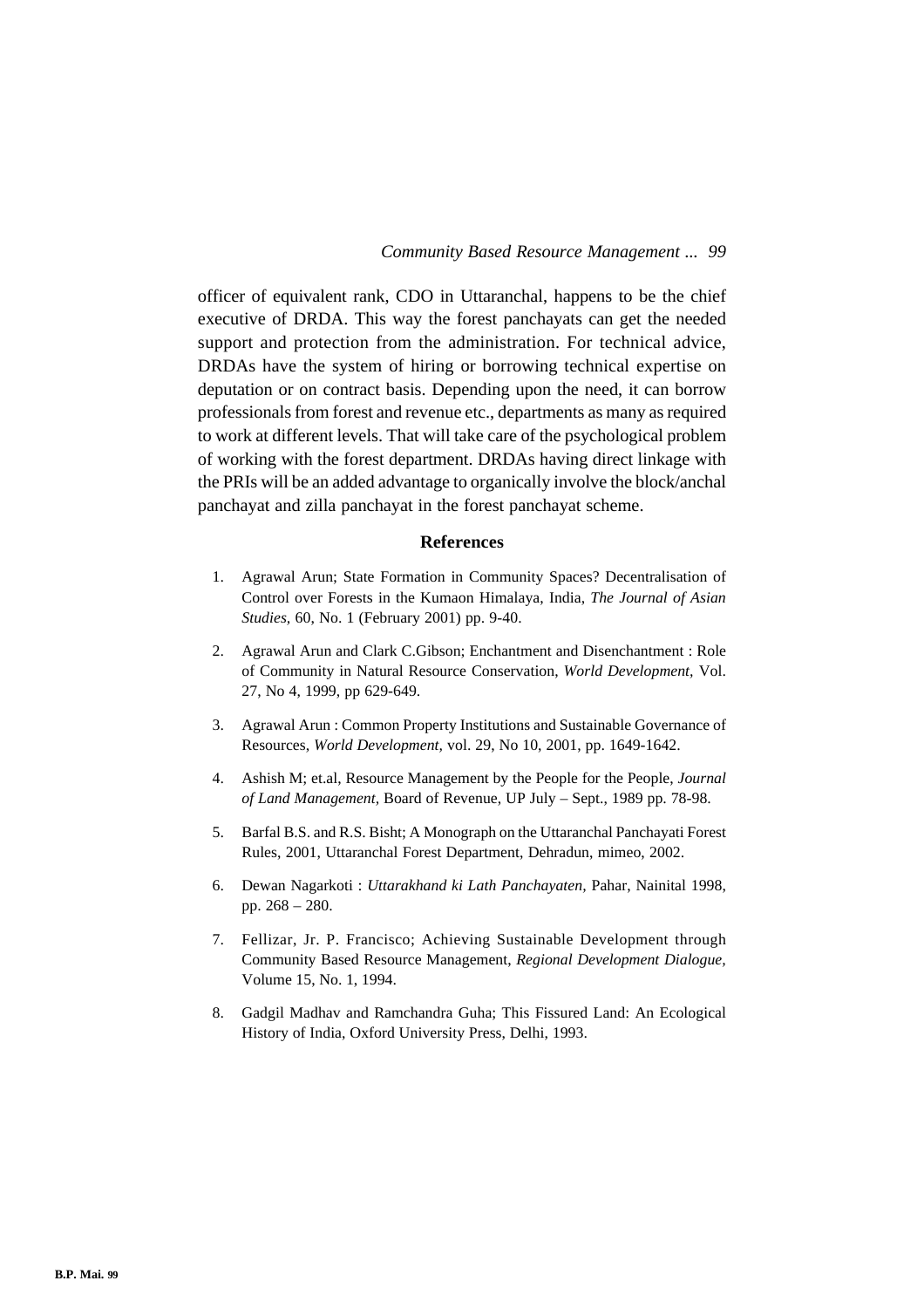- 9. GOI; Report of the Committee on Devolution of Powers and Functions to Panchayati Raj Institutions, MORD, New Delhi, 2001, (Mimeo).
- 10. GOI; Ministry of Environment and Forest, State of Forest Report, Forest Survey of India, 2003, Dehradun.
- 11. Government of Uttaranchal; Panchayati Van Niyamawali-2001, Forest Department, Government of Uttaranchal, 2001
- 12. Government of Uttaranchal; Uttaranchal Panchayati Van Niyamawali-2005, Forest Department 2005.
- 13. Government of Uttaranchal; Van Panchayat Atlas, Uttaranchal, 2001 Department of Forest, Dehradun, 2006.
- 14. Guha, Ramchandra; Democracy in the forest, Foreword to India's Forest Policy and Forest Laws by Chhatrapti Singh, Natraj Publishers, Dehradun, 2000.
- 15. Guha, Ramchandra; The Unquite Woods : Ecological Change and Peasant Resistance in the Himalaya, New Delhi, Oxford University Press, 1989.
- 16. Khanna Pradeep and RK Sama; People Panchayat and Forest, Indian Forester, December, 2001 pp 136-1332.
- 17. Li Tania Mrray; Engaging Simplifications; Community based Resource Management, Market Processes and State Agendas in Upland South East Asia, *World Development,* Vol. 30, N02, 2002, pp2t5-283.
- 18. Pandey Ramesh Krishak; Van Panchayat, Bhubneswari Mahila Ashram, Anjanisain, Tehri Garhwal, 1994.
- 19. Rao P.R. Seshgiri and Madhav Gadgil; Peoples Bill on Nature, Health and Education, *Economic and Political Weekly,* Oct, 7,1995, pp 2501 -2512.
- 20. Rawat Ajay Singh; Forestry in Central Himalaya, CDS, UP Academy of Administration, Nainital, 1998.
- 21. Sanwal Mukul; Lessons from the Forest Panchayats of Kumaon, *Journal of Land Management,* Board of Revenue, UP, July – Sept. 1989, pp. 21-34.
- 22. Sarin Madhu; Disempowerment in the Name of 'Participatory Forestry'? Village Forests Joint Management in Uttarakhand, Forest, Trees and People, News Letter, No UU, April 2001, pp. 26-35.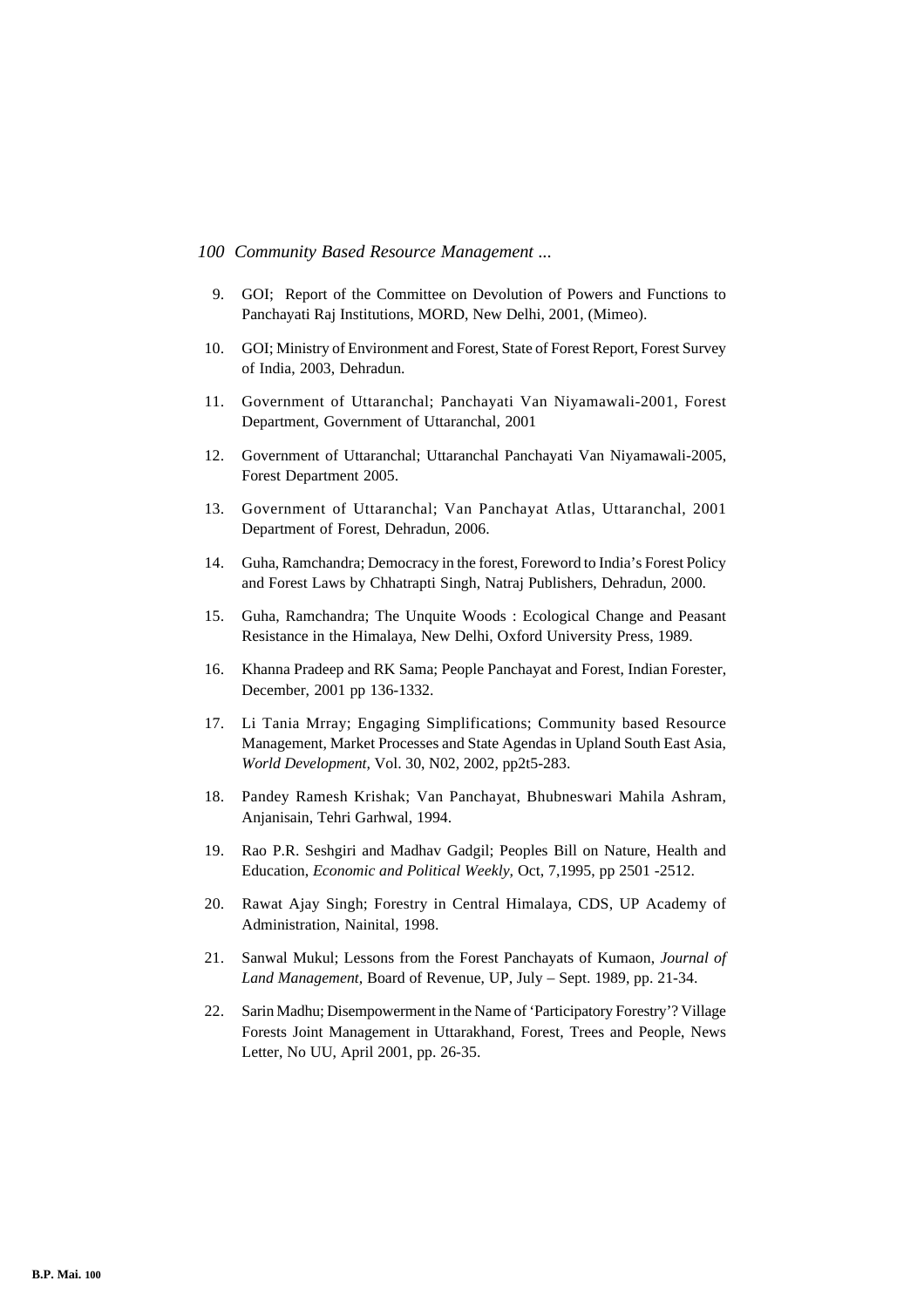- 23. Sarin Madhu : From Right Holders to Beneficiaries : Community Forest Management : Van Panchayats and Village Forest Joint Management in Uttarakhand, Mimeo, Jan. 24, 2001.
- 24. Saxena N.C.; Towards Sustainable Forestry in UP Hills, LBS Academy of Administration, Mussorie, 1996.
- 25. Saxena N.C; Forests, People and Profit : New Equation for Sustainability, Natraj Publishers, Dehradun, 1995.
- 26. Singh Chhatrapati; India's Forest Policy and Forest Laws, Natraj Publishers, Dehradun, 2000.
- 27. Singh K & Ballabh V; Peoples Participation in Forest Management, Experiences of Van Panchayats in UP Hills, *Wasteland News,* Aug – Oct, 1991.
- 28. Singh Satyajit; Collective Action for Forest Management in the UP Hills, mimeo, IDS, Sussex, Quoted by Madhu Sarin, 2001, From Right Holders to Beneficiaries, op. cit.
- 29. Singh Satyajit; Collective Dilemmas and Collective Pursuits : Community Management of Van Panchayats in UP Hills, *Wasteland News,* Vol. Xiv, No. 4, 1999 pp. 29-45.
- 30. Tolia, R.S; Land, Forests and Village Community, Centre for Development Studies, UP Academy of Administration, Nainital, Studies, Vol. 3, III, 1998.
- 31. Wood PJ : Forest, Democracy and the Forest Service, The Indian Forester, June 2001.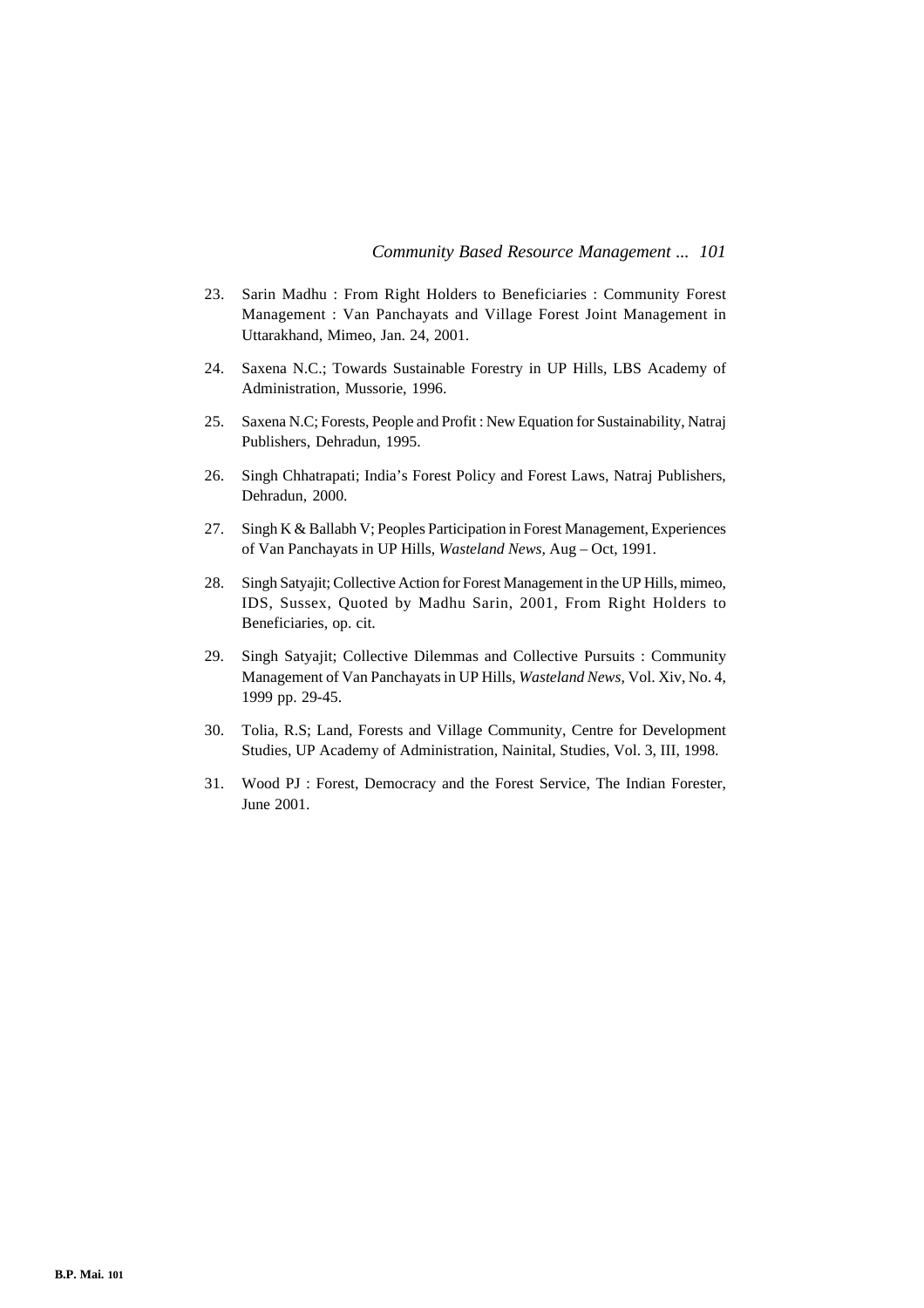## **Annexure - I**

## **REPORT OF THE FOREST GRIEVANCES COMMITTEE**

## **1. Directions**

This Committee was constituted under Forest Department resolution No. 712-C, dated the 13 April, 1921

Instructions were to

- (a) Enquire into the grievances of the residents of the Kumaun hill patties regarding the policy instituted in 1911 of reserving civil forests.
- (b) Report to Government on modifications of that policy or of rules or reservations made in accordance with that policy appear to be desirable.

## **2. Constitution of Committee**

The members of the Committee were:

- 1. The Commissioner, Kumaun, Chairman
- 2. Thakur Jodh Singh, B. Negi, MLC, Garhwal
- 3. Mr. R.G. Marriott of the Indian Forest Services
- 4. To this was added Pandit Lachmi Datt Pande, Chairman, Municipal Board, Almora, as a member to represent Almora. When the Government suggested that a member might be co-opted for Nainital by the three original members, Pandit Lachmi Datt was co-opted for that district also.

## **3. Meaning of Word "Kumaun"**

In this report where the word "Kumaun" is used it refers to the hill pattis of both Kumaun and Garhwal, i.e. of the Kumaun revenue division; it should not be taken in its locally restricted meaning of Almora and Nainital only.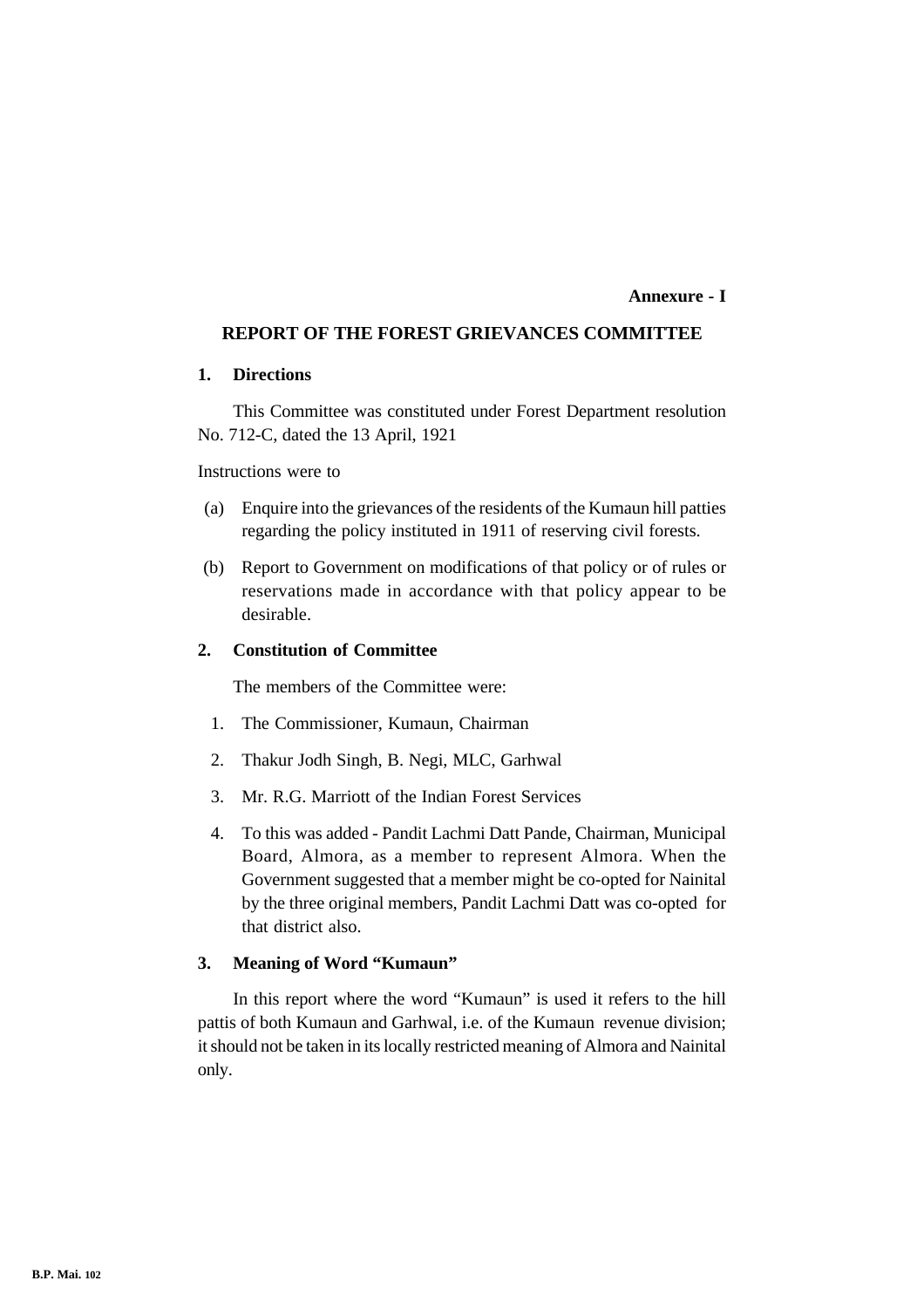## **4. Tour of the Committee**

The Committee toured in Almora from 16 to 27 May, 1921. In Garhwal from 28 May to 19 July, 1921. The Committee assembled in Nainital for eight days, toured in Nainital and Almora districts from 10 to 25 August, 1921, toured in Ranikhet and concluded the examination of witnesses and this report was written in Almora town.

| Garhwal  | 3430 |
|----------|------|
| Almora   | 1042 |
| Nainital | 568  |
| Total    | 5040 |

In all some 5040 witnesses were examined either in person or by representatives, all grades of society came forward to give their views; the Committee met with a very favourable reception when on tour. The Committee keep as an appendix to their office file a typed copy of all the evidence recorded.

The Committee confined themselves to recording the grievances alleged; they were quite unable to enter into and examine and report on individual grievances. The Government officials, both revenue and forests, were also invited to record their views and make suggestions.

The Committee wish to record the assistance they received from Deputy Commissioners and sub-divisional officers in the notifying of their dates to the general public.

The grievances recorded were often of the same nature and doubtless it would have been quite possible to have arrived at the conclusion given below, had fewer persons been examined. The Committee, however, felt that opportunity should be given to all classes of persons tell about their grievances.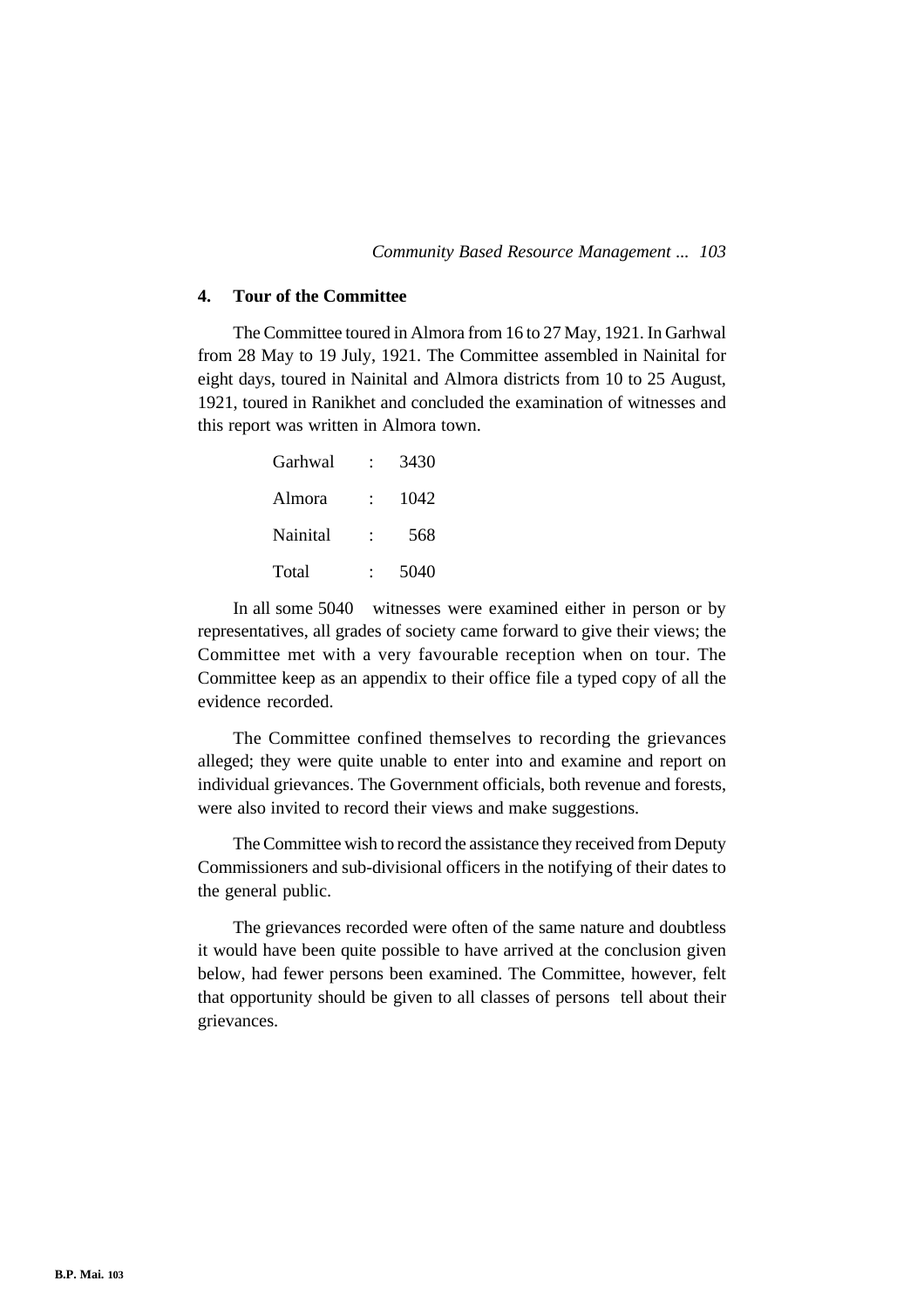## **5. History**

The history of this forest settlement is already well known to the Government and it is not necessary to enlarge on it, it will suffice to say that this forest settlement was imposed by Sir John Hewett's Government on Kumaun in order to conserve the water supply of the Kumaun hills which feed the large canals of the united provinces. It was distinctly promised by him that any profits which should accrue to the forest department in the administration of these tracts should be spent on the needs and development of Kumaun.

In 1908, Sir John Hewett affirmed in a speech delivered at a darbar in Barcilly, about adherence to the declared policy of Government. " The Government has no desire to make money out of the forest and intends to spend on them, for the benefit of the people of Kumaun, the amount by which the receipts exceed the expenses."

## **6. Result of 1911 to 1917 Settlement and Increase in Staff**

The result of this settlement which cost some Rs. 4,65,526 was that by various notifications the following areas were declared reserve forest:

|          | Sq.miles |  |  |
|----------|----------|--|--|
| Almora   | 969      |  |  |
| Garhwal  | 2125     |  |  |
| Nainital | 217      |  |  |

To administer this large area of forest, these tracts were divided into five forest divisions and ultimately into six which are known as:

- 1. North Garhwal division
- 2. South Garhwal division
- 3. Ranikhet division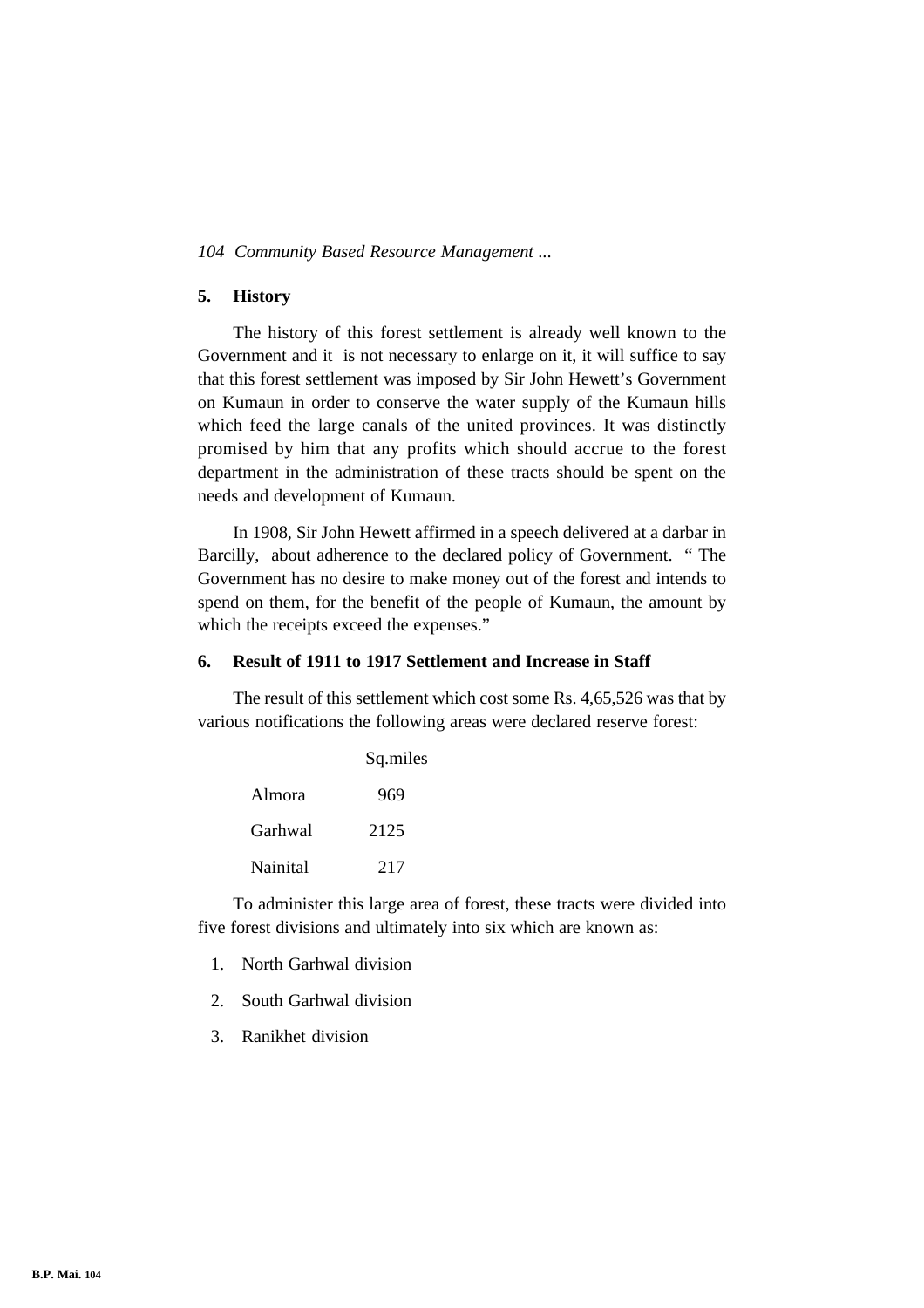- 4. Central Almora division
- 5. East Almora division
- 6. Nainital division

These divisions are included as parts of old reserves of Nainital and Almora districts and Airedeo forest. Such areas are not within the scope of this enquiry nor are they very large (170 sq. miles) compared with the area taken in by the 1911 to 1917 settlement.

The following staff would administer the tract :

1 Conservator, 10 Gazetted Officers, and 88 Subordinate (excluding forest guards).

A very large number of including two gazetted officers and 33 subordinates were entertained prior to 1911 to control civil forest.

As the gazetted officers and subordinate on this staff had to employ *utar* labour it can readily be recognised that their appointments to these hill patties was by no means a welcome burden. This question of *utar* is however, a thing of the past but it is no doubt one of the greatest grievances which the residents of Kumaun had against the forest settlement. It is mentioned here in order to record that this grievance has been looked into by the Government abolishing the *utar* system in March last.

## **7. Effect of the Settlement**

In the course of their enquiry, the Committee have been struck by the numerous sets of rules which have been issued from time to time to regulate the conduct of the residents of Kumaun in their exercise of forest rights, to place on record the fact that in many cases, e.g grazing rules and lopping rules, no attempt has ever been made to enforce them strictly. The Settlement Officers of 1911-17 started off with the hope that the residents of these hills would gradually become accustomed to the rules as gazetted and that control might be exercised as time goes by.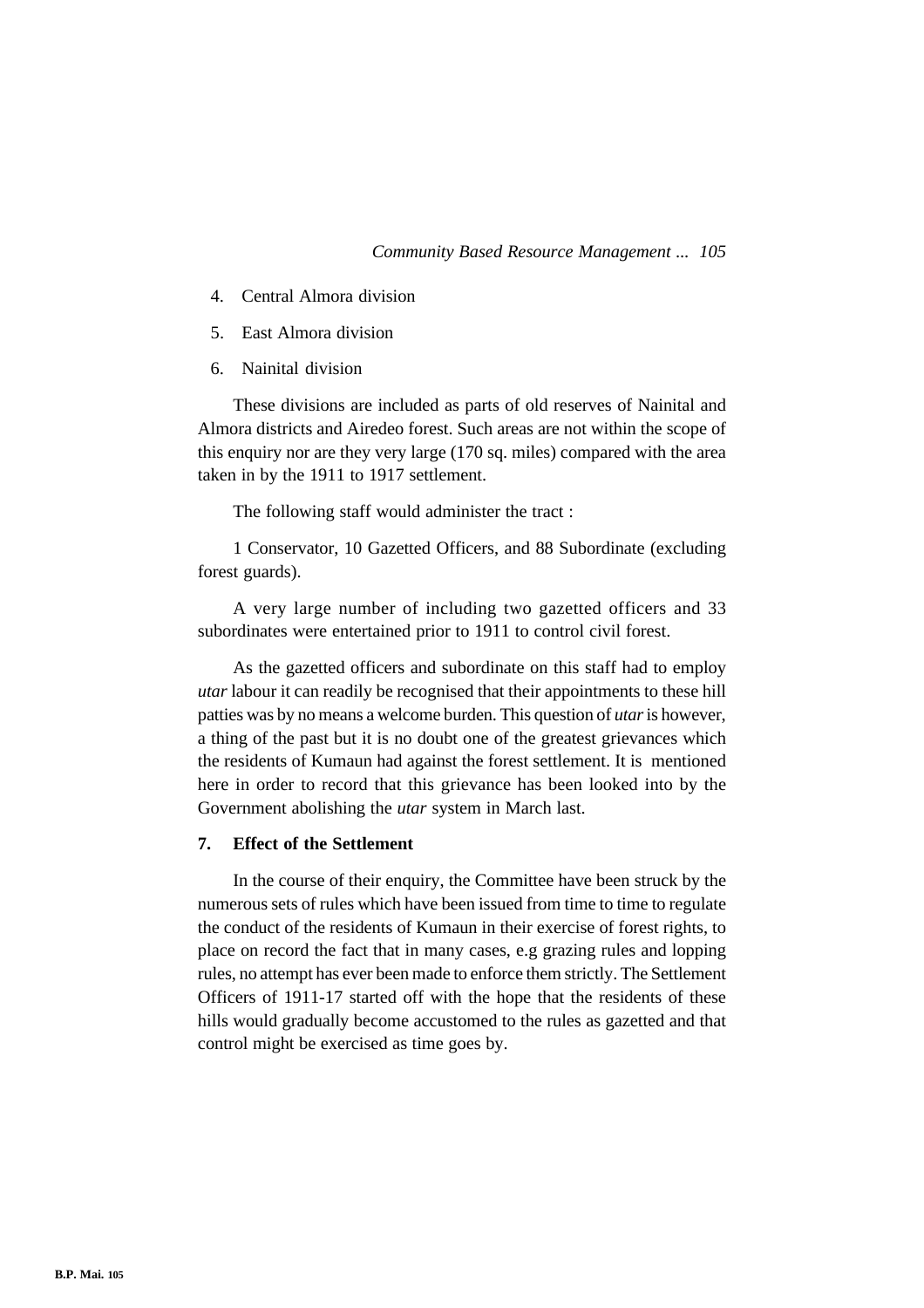It is clear to this Committee that these hill men have not properly understood the rules that were made and often had vague ideas of the entries within their rights lists; strict enforcement of these rules has never been attempted. Since the Armistice, the return of a large number of hill men (24000) from the front has made this quite impracticable.

These hills are administered by revenue staff only and there are no regular police. Their introduction would be most unpopular and it is quite obvious to this Committee that the intensive forest administration on the lines laid down by the forest settlement officers must now be dispensed with.

# **8. Civil Forest**

This Committee must record that while the effect of the 1911-1917 forest settlement was very burdensome in such areas as were reserved and handed over to the forest department, on the other hand, the control which the Deputy Commissioner as Conservator did exercise over the protected (civil) forests of 1893 was relaxed.

Previous notifications and rules were abolished and control only was maintained in the following ways by notifications as below.

No. 413 and 416/XIV-83, dated the 16 June, 1915.

No. 000/XIV-83, dated the 18 October, 1916.

- 1. All rights of user of forest produce for bonafide domestic or agricultural requirements were unrestricted except that deodar, tun, walnut and cypress trees and "all trees growing within 50 feet of the center line of any road managed by Government or by a District Board" were not to be cut without the Deputy Commissioner's permission. The Government right to all stones, states and other minerals was reserved.
- 2. No building was to be created on unmeasured (civil forest) land without the permission of the Deputy Commissioner.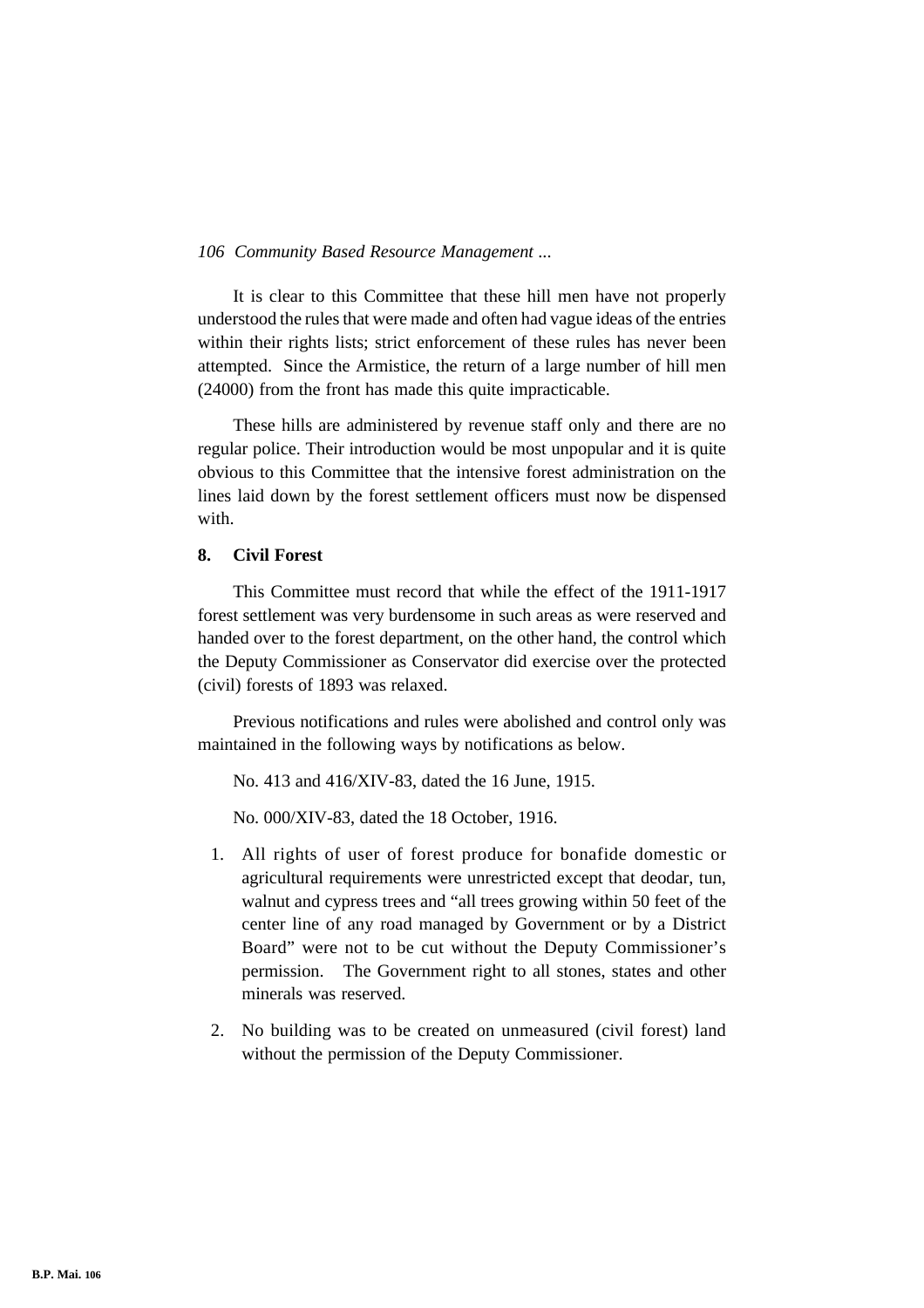- 3. All extension of cultivation by genuine terraces were freely permitted, but in cases of new cultivation *(alag chuks)* a *nayabad* application was still necessary.
- 4. In certain villages which have been scheduled, the old restriction on extension of cultivation was maintained and for extensions a *nayabad* application requiring the Commissioner's sanction was still necessary.

Such villages are those (A) in which the grazing grounds were few or (B) in which *katil* (i.e. unterraced) cultivation was considered injurious to the hill side.

The power to restrict was maintained in such scheduled villages by Sir John Campbell with the object of maintaining village grazing grounds generally or of preventing denudation along the Nayar in Garhwal.

As regards restriction No. 4 (scheduled villages), though these rules are not within the province of the Committee (they concern civil forests and rules of management which were in force before 1911), yet the Commissioner who is a member has been convinced in the course of this enquiry that these restrictions are often uncalled for and are felt as a grievance and that the list of scheduled villages should be largely reduced.

## **9. Developments Made by the Forest Department**

Against the long list of grievances, it was found that there is a general willingness on the part of witnesses to recognise the subject to the enjoyment of their rights the commercially valuable forests should be protected and exploited provided that the progress made by the forest department in developing the resin and timber industries during the past ten years has been remarkable and gives every reason for believing that they will become a most valuable source of income to Kumaun. Moreover, the forest department now spends about ten lakhs of rupees per annum in Kumaun most of which is on work in the new reserves. Indirectly the forest department provides employment to a large number of men who work for forest contractors. It is indeed a question whether the progress has not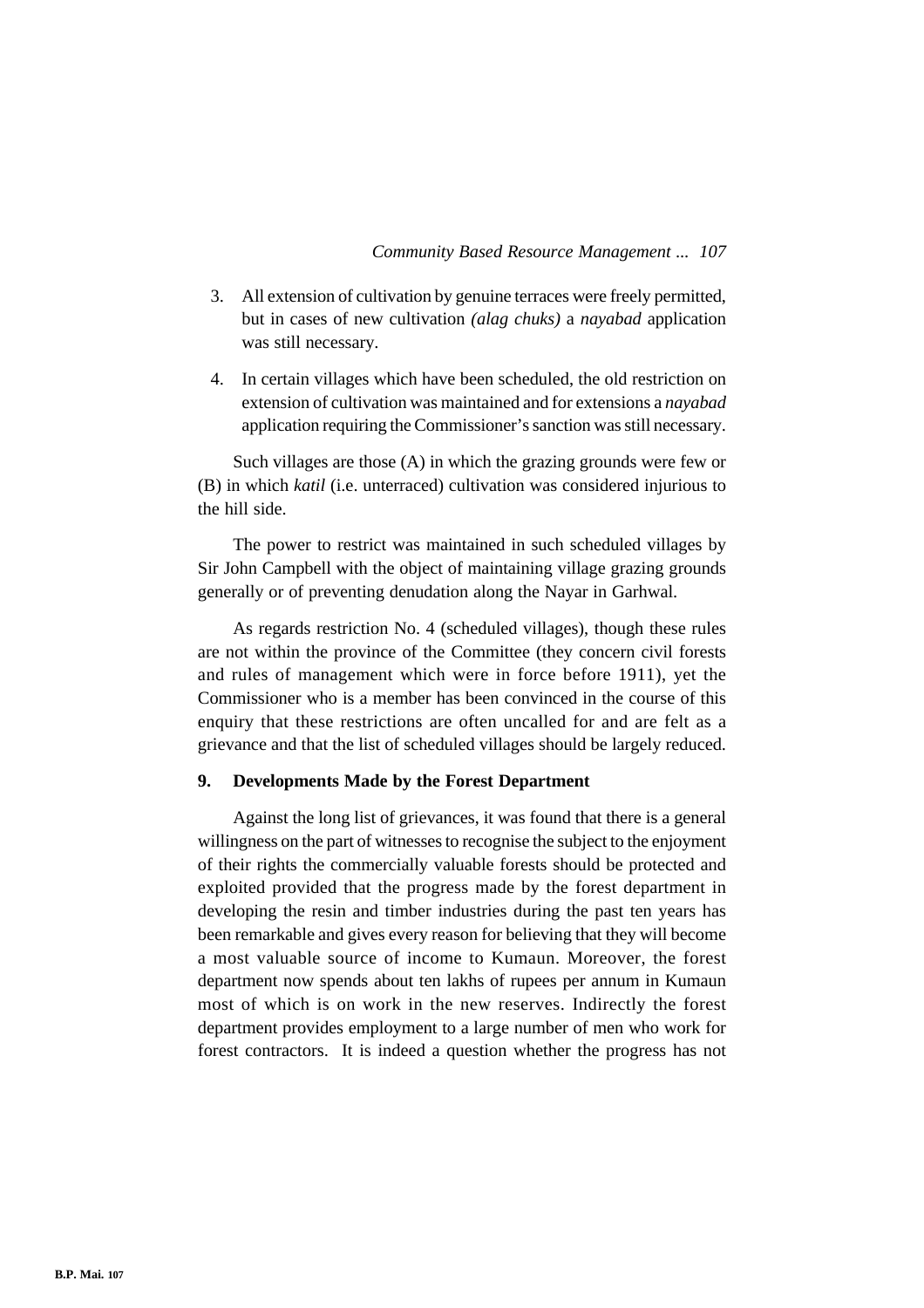been too rapid; for several witnesses have complained that labour has been unsettled, labourers drawn away from agriculture and wages unduly raised. But the great importance of the expanding source of employment cannot be ignored to a population which cannot be fed upon its own country's resources and that proposals involving the destruction or decay of the resin and timber industries would be opposed to the true interests of the people.

## **10. Forest Grievances**

The grievances which have been brought to the notice are as under:

- 1. Demarcation : Forest boundary pillars often come too close to cultivation or buildings.
- 2. Lopping restrictions
- 3. Restrictions on grazing
- 4. Exclusion of sheep and goats from the reserves
- 5. Employment of forest guards to enforce numerous rules and regulations and their constant interference with women and children, who under the customs in vogue in Kumaun are the chief people to exercise on behalf of the villagers such rights as lopping, collection of miner produce, grazing, etc.
- 6. Large number of forest cases which have either to be compounded or fought out in a criminal court.
- 7. Unsatisfactory methods of dealing with indents for timber.
- 8. Rules regarding fire protection.
- 9. Strict restriction on the exercise of minor rights to those which are formally recorded in the rights list.
- 10. Measured land was taken up within the reserves and in some cases inadequate compensation was given or none was given.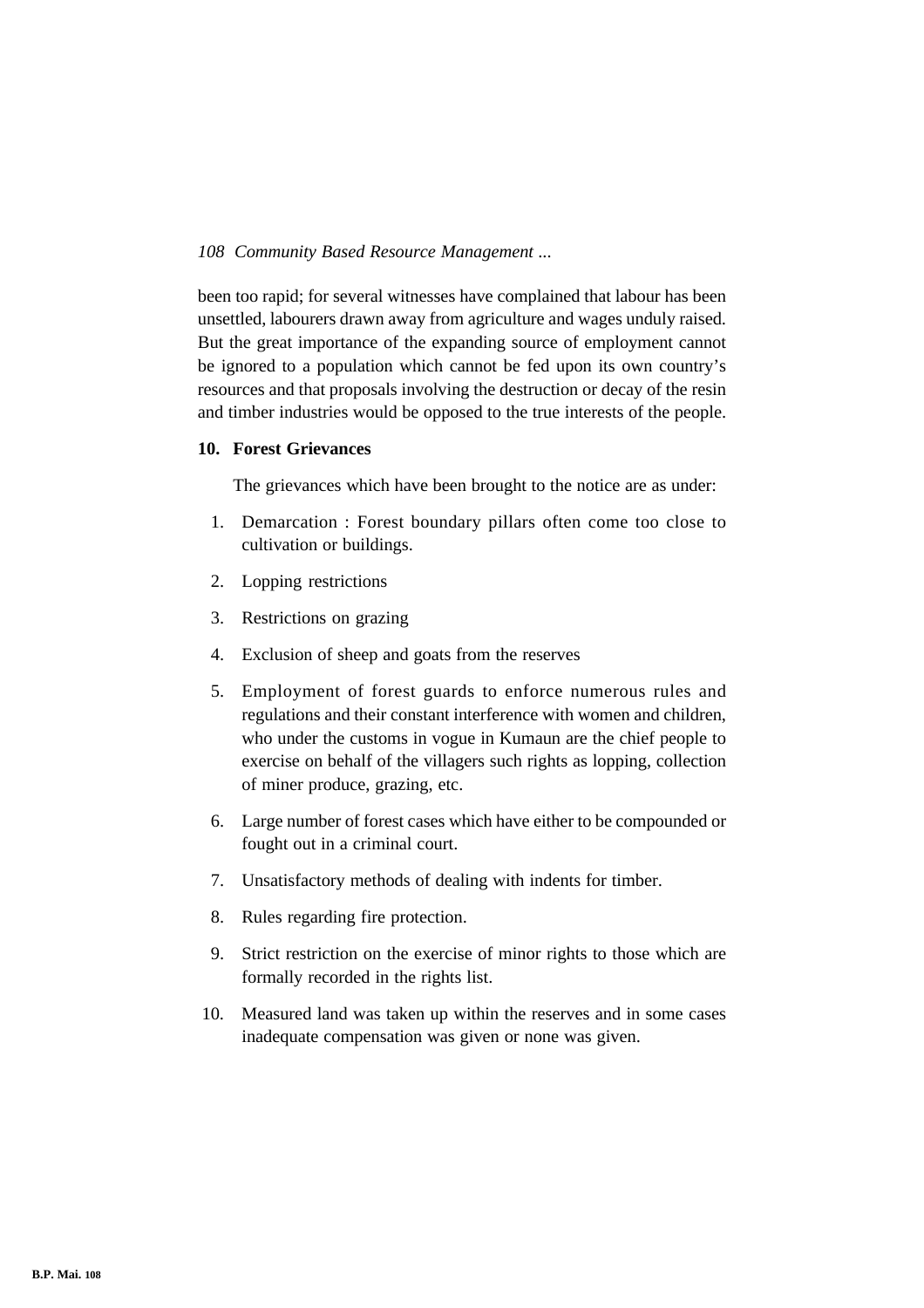- 11. Prohibition of all extensions of cultivation within the reserves. No pretence can be made to give any classification in order of importance which could be applied generally throughout these 1911-1917 reserves, but offer the following comments on the various grievances enumerated above and indicate remedies to meet them.
- 12. Demarcation : This grievance affects a much larger area in Garhwal than in Almora or Nainital.

The areas constituting new reserves being.

|          | Square miles |
|----------|--------------|
| Almora   | 969          |
| Garhwal  | 2,125        |
| Nainital | 217          |

It is a grievance, which is constantly mentioned throughout the three districts especially where boundary pillars and cultivation coincide, it is a real hardship which under existing rules could only be met by a general removal of pillars and redemarcation.

#### **13. Lopping Restrictions**

Lopping is practically forbidden in Almora, Nainital and in the South of Garhwal. In the North of Garhwal it is regulated by cumbersome rules difficult to follow or enforce.

These regulations give rise to 75 per cent of the cases, which constitute grievance No. (6), paragraph (10) and are a constant cause of friction between the forest guard and women and children who are the persons most affected by these rules.

These rules, in practice apply mainly to oak which is the principal fodder tree in all the central and northern forests of Kumaun; they are a very real hardship. In the high level forests when snow is on the ground,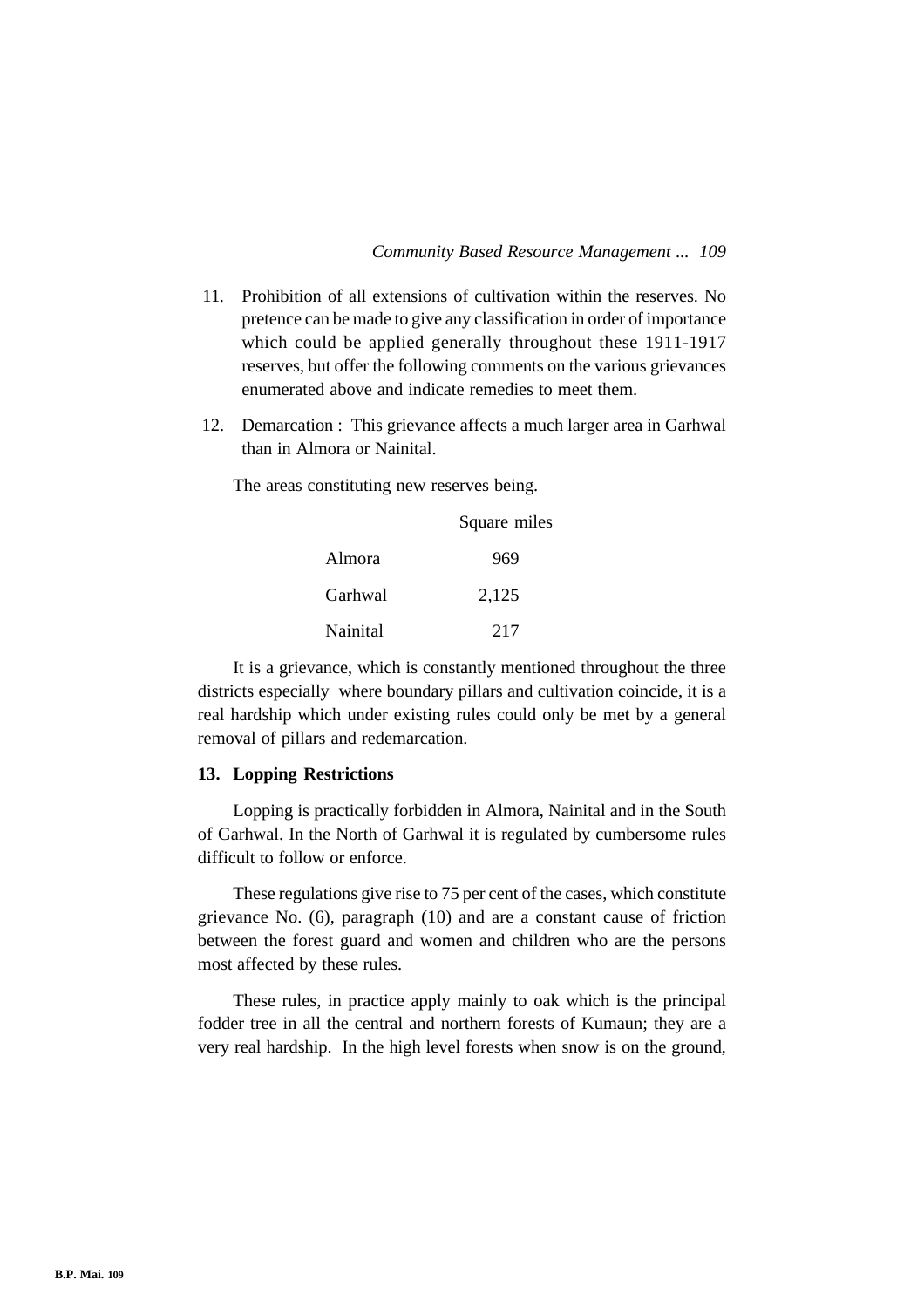villagers mist lop to get fodder for the cattle while throughout Kumaun in the months of April and May cattle are dependent on oak and kokat leaves where grass is scarce.

It is proposed to impose all restrictions on the lopping of oak and kokat tress should be removed throughout the 1911-1917 reserves except in the forest mentioned in paragraph (33), clause (3) regeneration areas etc. of class II forests.

# **14. Restrictions on Grazing**

In Garhwal, enumeration of cattle on kharaks (steading) has been made and fees charged for all buffaloes grazing in the high level forests above the numbers entered in the rights list; this is a source of little profit (some Rs. 2000), but causes great friction between the forest guard and the people. In Almora and Nainital, permits have been issued which are based on entries in the rights lists. In some forests, where the grazing is considered too heavy, an attempt has been made to restrict numbers to those so entered in the permit. This again necessitates a count and resultant friction. In other parts of Almora and Nainital, permits have been issued and no action has been taken. All this has led to the apprehension that action will be eventually taken, that the objectionable count by the forest guard will be introduced and cattle excluded or fees levied on excess.

The hills of Kumaun, except on the bugials, provide no rich and luscious grass like the Terai where herds of graziers may roam and a large income be made from ghi and cattle breeding. These hills cannot maintain their flocks for a full year. In the South, flocks migrate to the Terai and Bhaban, in the North they migrate to the bugials and high level forest. Had it been recognised that the first function of cattle in these hills is to produce and carry manure and that even old and decrepit animals perform this function and that numbers are more important than wellfed herds, it might have been realised that limitation of cattle to a definite number was a mistake.

We propose that there should be no counting of cattle, no levy of fees and no restrictions on number permitted to graze in these 1911-1917 reserves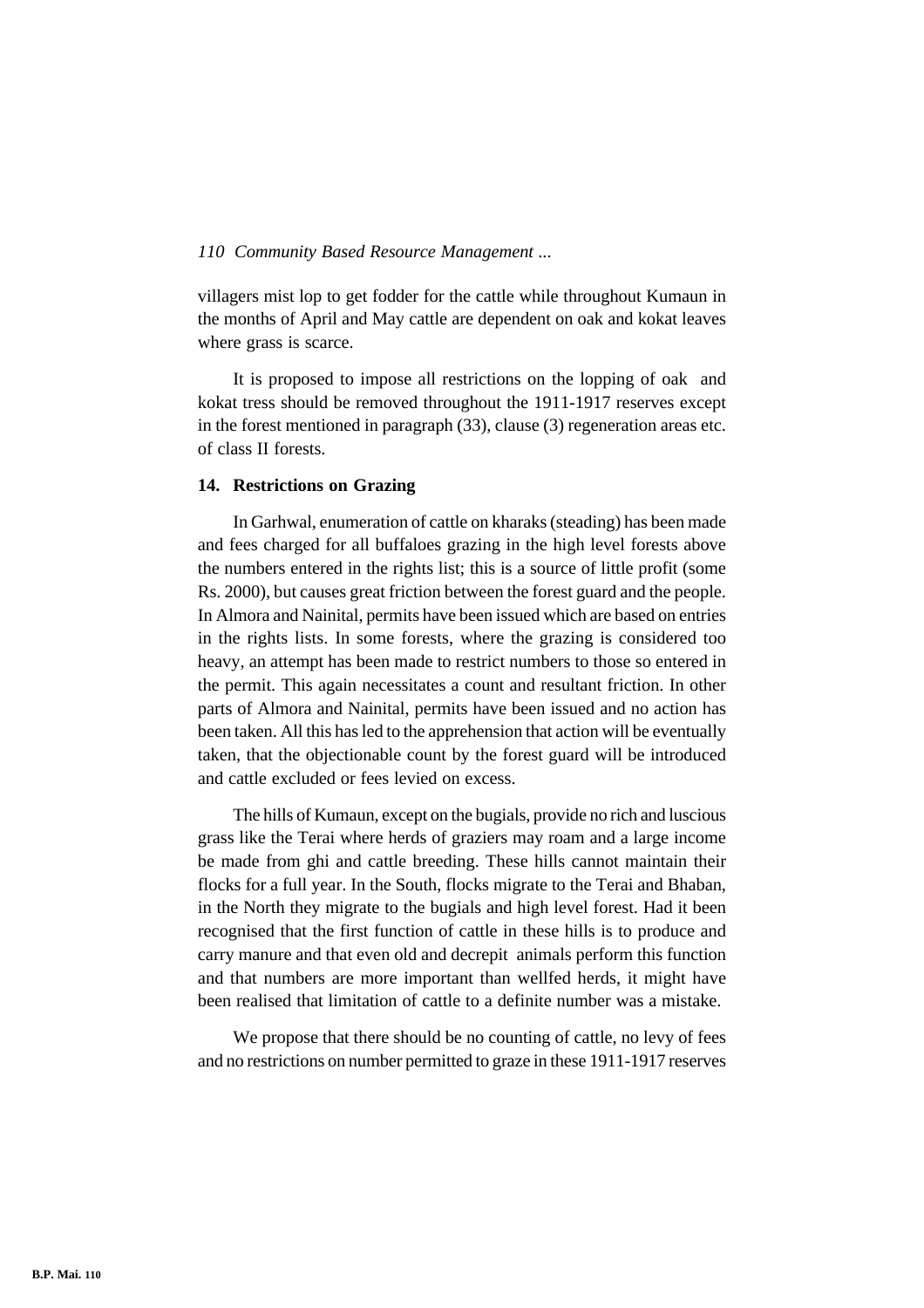except as limited in paragraph (33) clause (3) regeneration areas etc., class II forests.

#### **15. Exclusion of Sheep and Goats**

The forest settlement officer in Almora considered that goats and sheep were highly injurious to forest trees and these animals were excluded from Almora reserves outside the unadministered portions of the North, this exclusion was also imposed on South Garhwal.

Goat is the only meat which is available for the hill-man to eat and the supply of goats has been reduced, the same applies to sheep, but in a lesser degree. These animals are also like cattle, a great agricultural necessity for manuring fields and as in the case of cattle or sheep and goats should be given free access to the reserves.

#### **16. Forest Guards Enforcing Rules**

In these hills there has been no *purdah* system, women and children are constantly employed in the lighter tasks of agriculture. It is no more unusual to find the wives and daughters of hissedars, Pradhans and soldiers cutting grass, grazing cattle and performing other outdoor work than it is to find the wives and daughters of yeoman-proprietors working on their farms in the north of England, Ireland or Scottland. It is by women and children that the bulk of the forest offences are committed. The custom of the country will not permit them being summoned to court and the interference of the forest guard to his futile attempts to prevent them lopping or grass cutting contrary to rules and regulations has been a very bitter source of complaint.

The forest guard has to be removed so as to do away with this real grievance in all classes of forests where it can possibly be effected. This can be done throughout all reserve forests of class (1).

#### **17. Forest Cases**

There is a general complaint that forest cases are not enquired in detail. Forest officers under section 67 of the Forest Act often offer to accept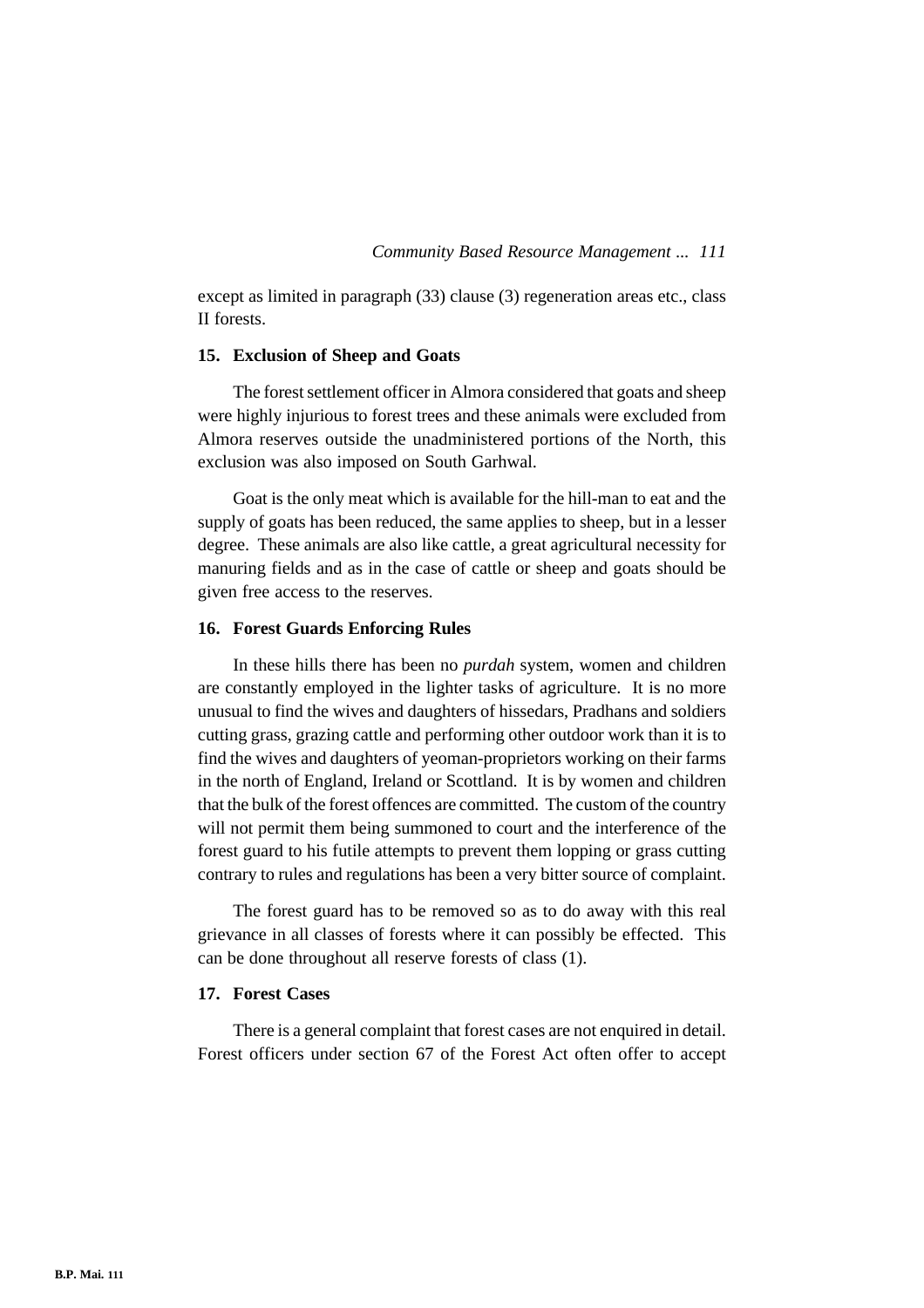compensation from suspected persons in lieu of prosecution after a less thorough enquiry than is made by criminal courts.

Distances are great and whether the case be true or false, as originated by the forest guard, the great majority are compounded by the accused and no attempt is made by them to resist and fight the case out in the criminal courts. The number of cases in these 1911-1917 reserves in the last year were as below:

| Illicit lopping and cutting for fodder | 622  |
|----------------------------------------|------|
| Felling timber trees                   | 160  |
| Fire cases                             | 83   |
| Miscellaneous                          | 163  |
| Total                                  | 1023 |

The bulk are due to lopping and more care should be given to the investigations of these cases by the ranger and divisional forest officer to recognise that matter to give them the attention they deserve.

The remedies suggested are :

- 1. To reduce the rules and restrictions to reduce the possibility of committing offences.
- 2. To give forest guards more work to do and less time to spend on the detection of minor infringements of rules.

These suggestions made will reduce the number of compounded cases by 80 per cent.

# **18. Timber Indents**

The present position is that expect in Nainital these indents are complied with not by the ranger but by the divisional forest officer. This means great delay.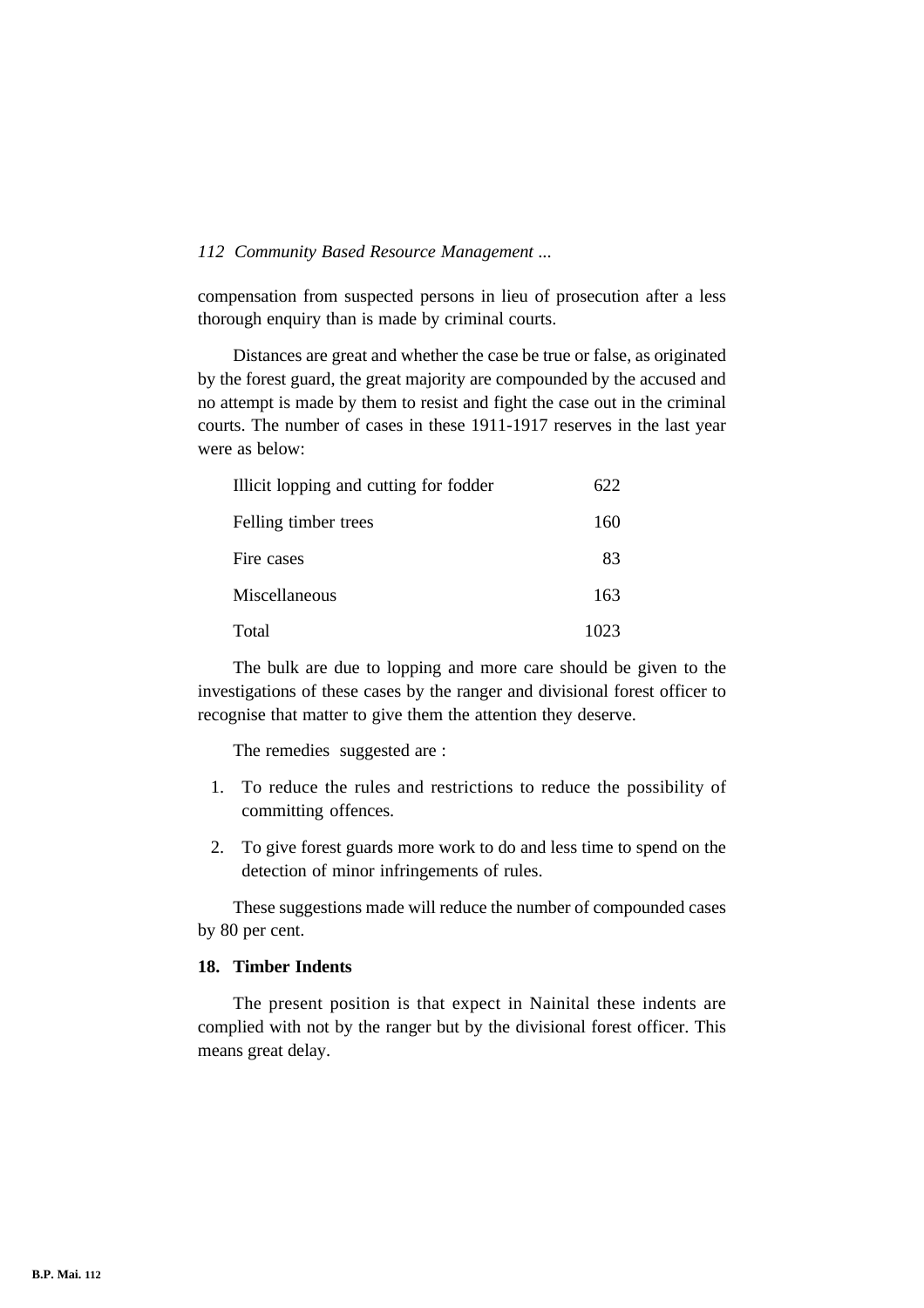Other grievances are that timber is given by the cubic foot and not by tress, that it is often given at a distance from the village and that subordinate officials give useless tress and reserve the good tress for sale.

We find on enquiry that villagers have not applied for anything like the full amount available under the rights list either because they made use of their civil or because the allowance was liberal or because the system was unpopular. However this may be, there are great complaints as to supply. These can be met by the withdrawal of all restrictions on the extraction of timber for agricultural implements, cowsheds and buildings throughout class I reserves, restricting the indent system to building timber only in class II reserves.

The following improvements on the system are suggested :

- 1. Rangers should comply with indents direct
- 2. Indents should be met at any time of the year except during the fire protection season (March to June)
- 3. Whole trees should be given and the cubic foot allotment used only by the department for their own guide.

Sound timber as near the village or building in question as is possible without doing harm to the forest should be issued and the system of meeting these demands from annual coupes should be abandoned.

#### **19. Rules Regarding Fire Protection**

The general impression was that firing produces better growth of grass and that an accumulation of pine needless (Paitu) retards it and is also dangerous to grazing on steep hill sides. People wish to fire the forest at their own convenience and not so early as the forest department generally do (February and March).

These grievances can be met by withdrawal of all fire protection over class I reserved forest, but for proper forest management, the forest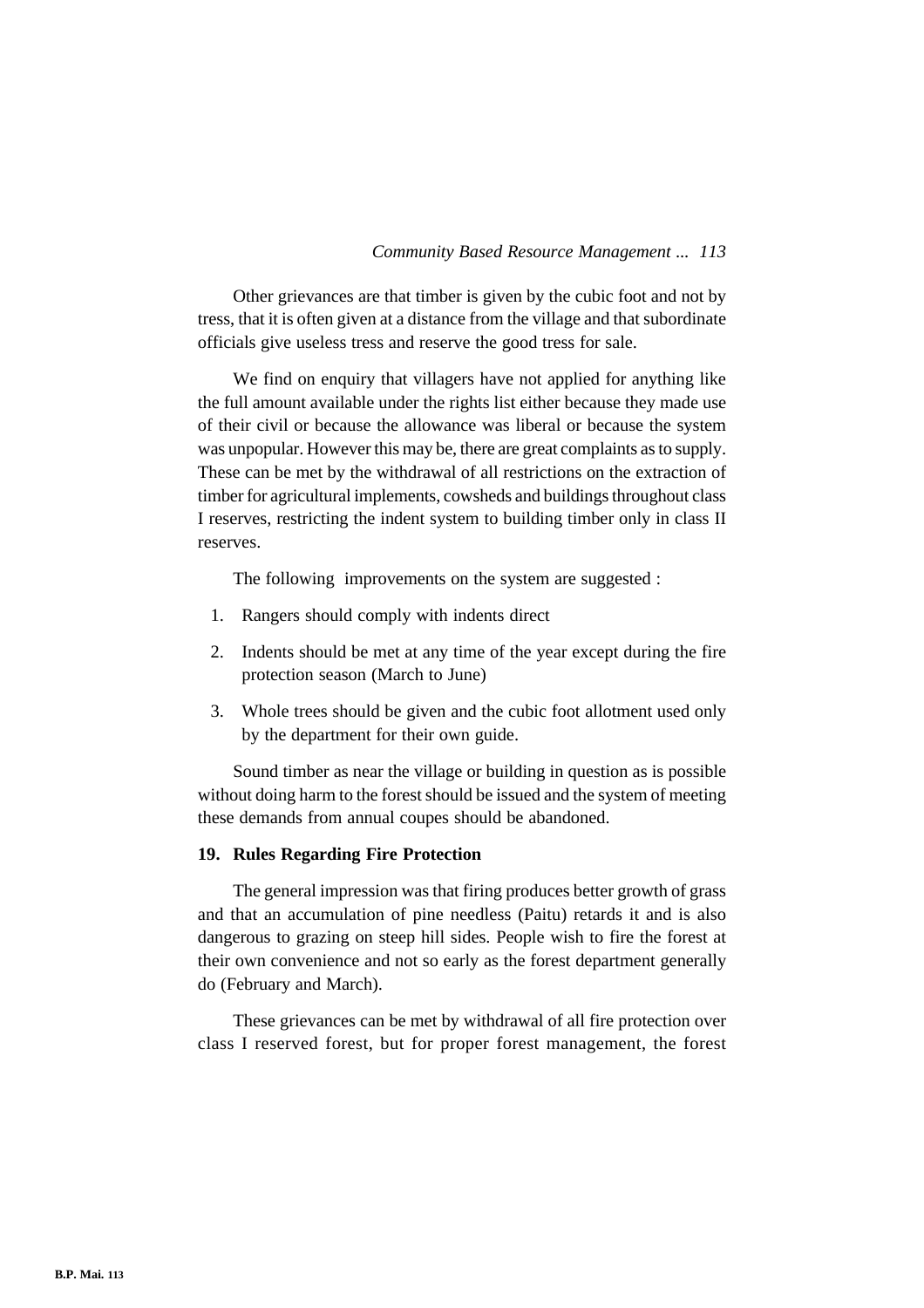department must be permitted to exercise fire control as is suggested below under class II reserved forest.

# **20. Strict restrictions on the Exercise of Minor and Miscellaneous Rights to those which are Formally Recorded in the Rights List**

Such rights are - stone for mills, bamboo and ringals, water channels for irrigation or mills, limestone, clay, slate, bark of creepers, babil, fruit and roots, dry leaves, thatching grass, fodder grass underwood and firewood from fallen wood.

People who do not adjoin the reserves complain as loudly as persons adjacent. Before reservation in 1911-1917, rights were claimed and sometimes acknowledged by villagers within one another's revenue boundaries (*san assi*). Such rights were however often questioned in the civil court as between villagers. Where the forests are still reserved no such question arises and no boundary dispute can occur.

The settlement officers were guided by distance in the award of more or few of these minor and miscellaneous rights.

In our classification of reserves the rights list need to be ignored and free exercise of user be given to villages both near and far.

Were this proposal made for a country where level roads exist and cart traffic is usual it would be open to objection, but in these hilly tracts the physical difficulties of the country are a very formidable restriction on excessive use.

The only exception to this ignoring of rights lists will be that indents for timber will be still allotted in class II forest according to the right list.

# **21. Measured Lands were taken up Within the Reserves and in some cases Inadequate Compensation was given or none was given**

This has been dealt with under paragraph (30).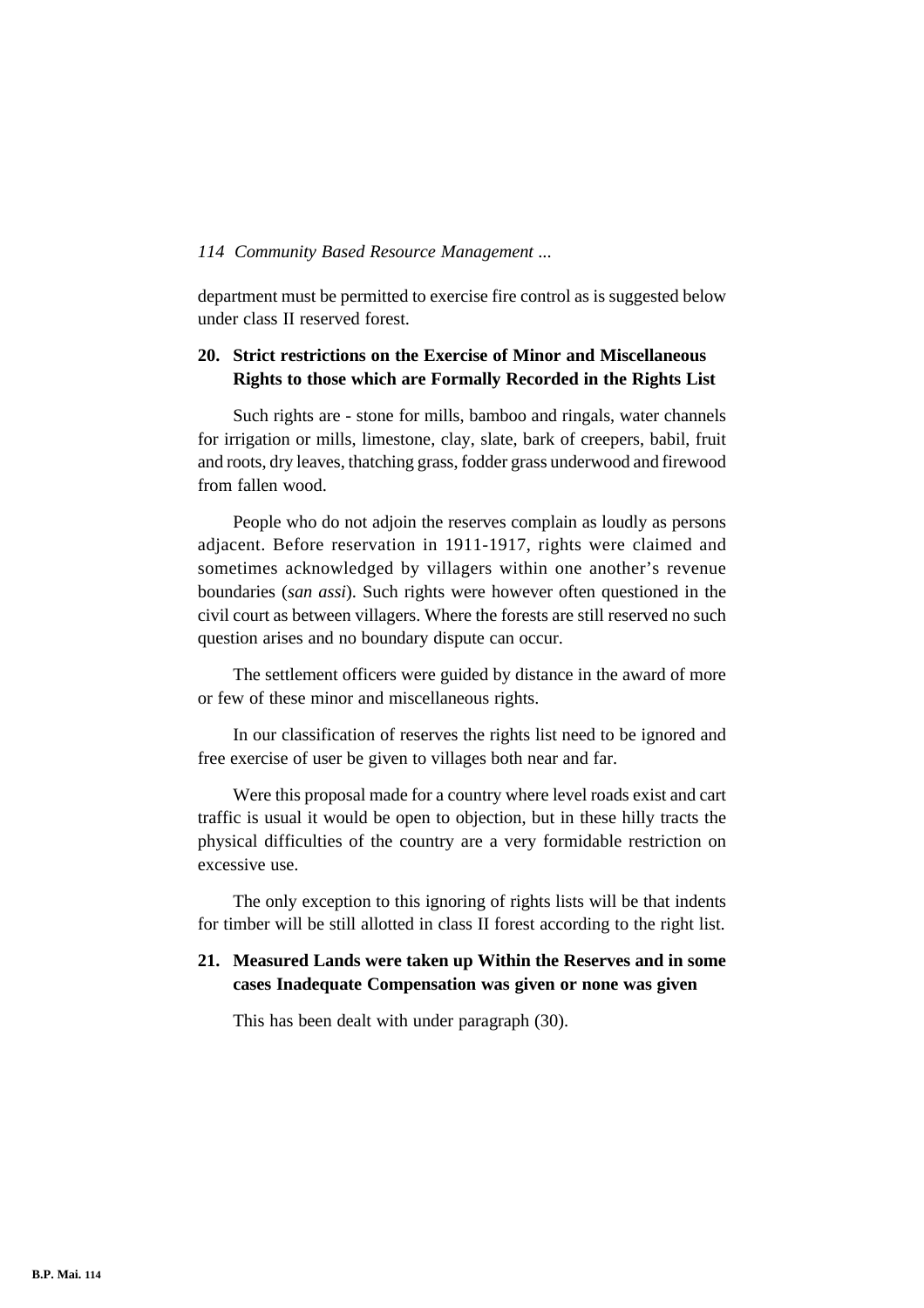# **22. Prohibition of all Extension of Cultivation within the Reserves**

This complaint is most general where isolated blocks exist and boundaries are too close. This has been dealt with in paragraph (29).

# **23. Remedies**

The above said detailed general grievances and remedies may be classified as below :

- 1. Isolated forests to be excluded from forest management and converted to civil and ultimately to become panchayati.
- 2. Revision of demarcation by the Deputy Commissioner as Forest Settlement Officer.
- 3. Enquiry by the Deputy Commissioner into complaints as to measured land having been included in reserves under Land Acquisition Act or by agreement, admitted or implied.
- 4. Removal of rules and regulations over reserves still maintained under forest department management where such rules and regulations can possibly be dispensed with.

# **24. Excluded Forest (Remedy 1)**

The classes of forests which should be excluded from forest management and from any risk of re-assumption by Government are as under:

- i. All isolated blocks of kokat and non-commercial sal.
- ii. All isolated blocks of oak
- iii. All isolated blocks of chir which are not workable for resin or sleeper purposes
- iv. Small isolated chir forests on which the demand for forest produce from surrounding villages is so intense that there is little prospect of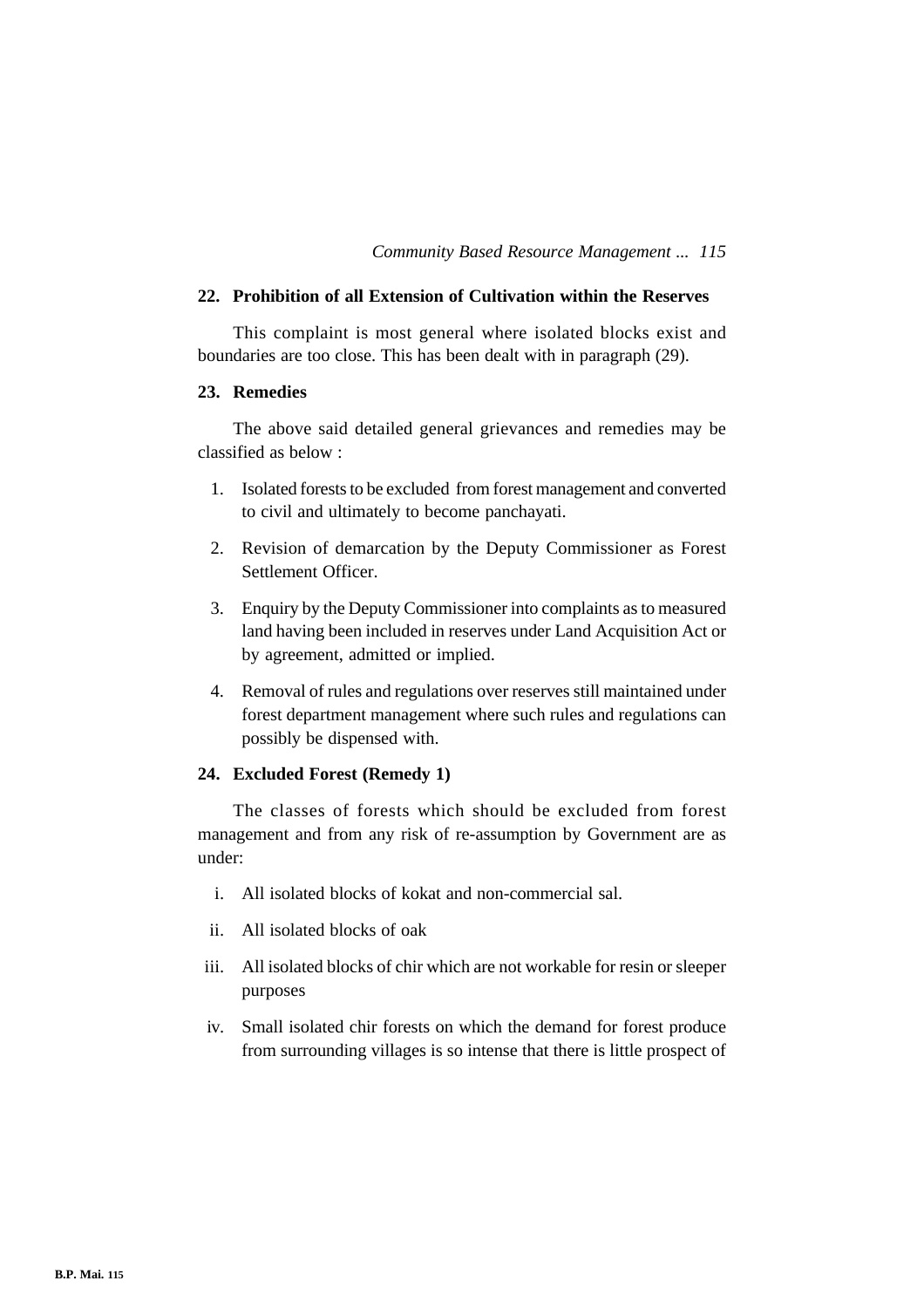being able to introduce the closure necessary for regeneration purposes without causing very great inconvenience to all the people who are accustomed to exercise rights of use in them

v. Blocks of chir or other forest added on by 1911-1971 settlement to old reserves (including additions to Airedeo forest) where any such additions are under two square miles.

By this exclusion of such entire non-commercial forest (i), (ii) and (iii) we will obviate, the necessity of any revision of demarcation in such excluded areas.

The desire for commercial chir-tapping areas should not be abandoned except where regeneration will be too inconvenient, hence the wording of (iv).

It is recognised that in classes (v) reducing the profits from resin of the forest department but on the other hand, there is a need to consider tacking on of additional reserves to the old reserves of Kumaun. Airedeo has been a very great grievance on the part of the people and has even led to accusations of bad faith.

In the suggestions made in paragraph (25), fuel and charcoal areas for Pauri and grass and fodder areas for trade routes, must be provided for and kept in class II reserve.

As regards plantations, the Committee can give no decided opinion Mr. Marriott advocates retaining them under forest management, other members were for disforesting. Reasons on the one side are that they have been established at some expenses by Government and will be destroyed if abandoned; on the other, there is the objection that most of them though small and isolated, need a forest guard and consequently will cause friction between him and the neighbouring villagers.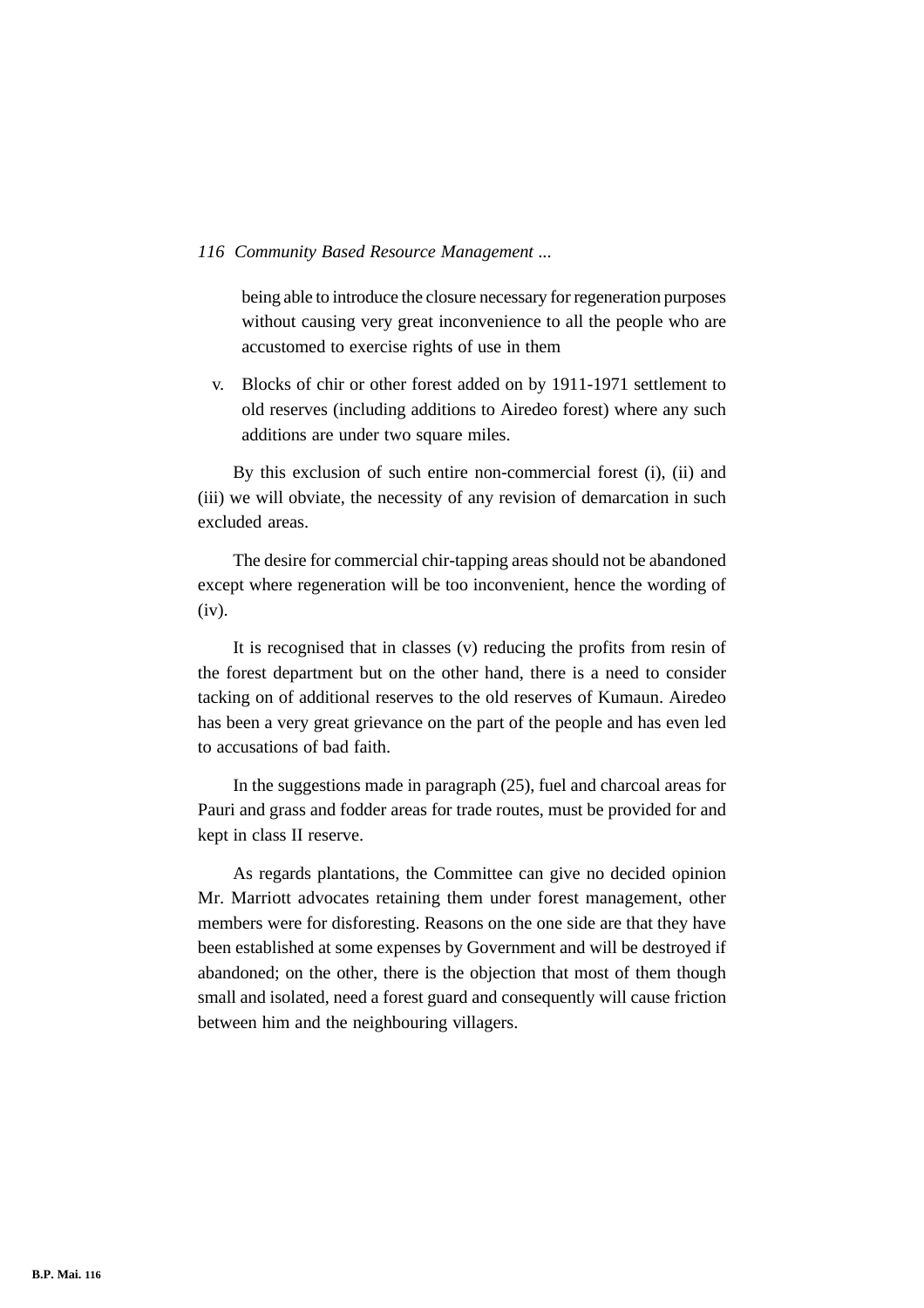# **25. Agency by which forests will be excluded from forest management and points to be considered**

The selection of these forests for exclusion from forest management should be done by the Deputy Commissioners as Forest Settlement Officers, we suggest that in doing so they should consider:

- i. The villagers' point of view
- ii. The forest point of view
- iii. The interests of the town are affected in fuel and charcoal area, Pauri is the only town. Almora, Nainital, Lansdowne and Ranikhet have old reserves dating before 1911-1917 settlement and should not want additional forests.
- iv. The need of dry and green fodder for transport animals and fuel for travellers on pack pony routes.

In deciding to include a fuel and charcoal area in forest reserves the Deputy Commissioner should chose blocks near Pauri.

#### **26. Resin Tapping in Excluded Forest**

We recognise that the extraction and export of resin throughout Kumaun must remain a Government monopoly to be worked under control of the forest department. In the excluded forests there will doubtless be various small chir areas very valuable from a resin point of view. In such areas, the forests should have the opinion of working resin under such terms as they think fit but could only undertake to do so on an application on the analogy of section 36, Forest Act by the village or villages adjacent to the block. These interested villagers might be induced to apply by giving them a percentage of the net profits on the resin collected. Some villagers may ask for their existing civil forests to be so leased and exploited by the forest department later.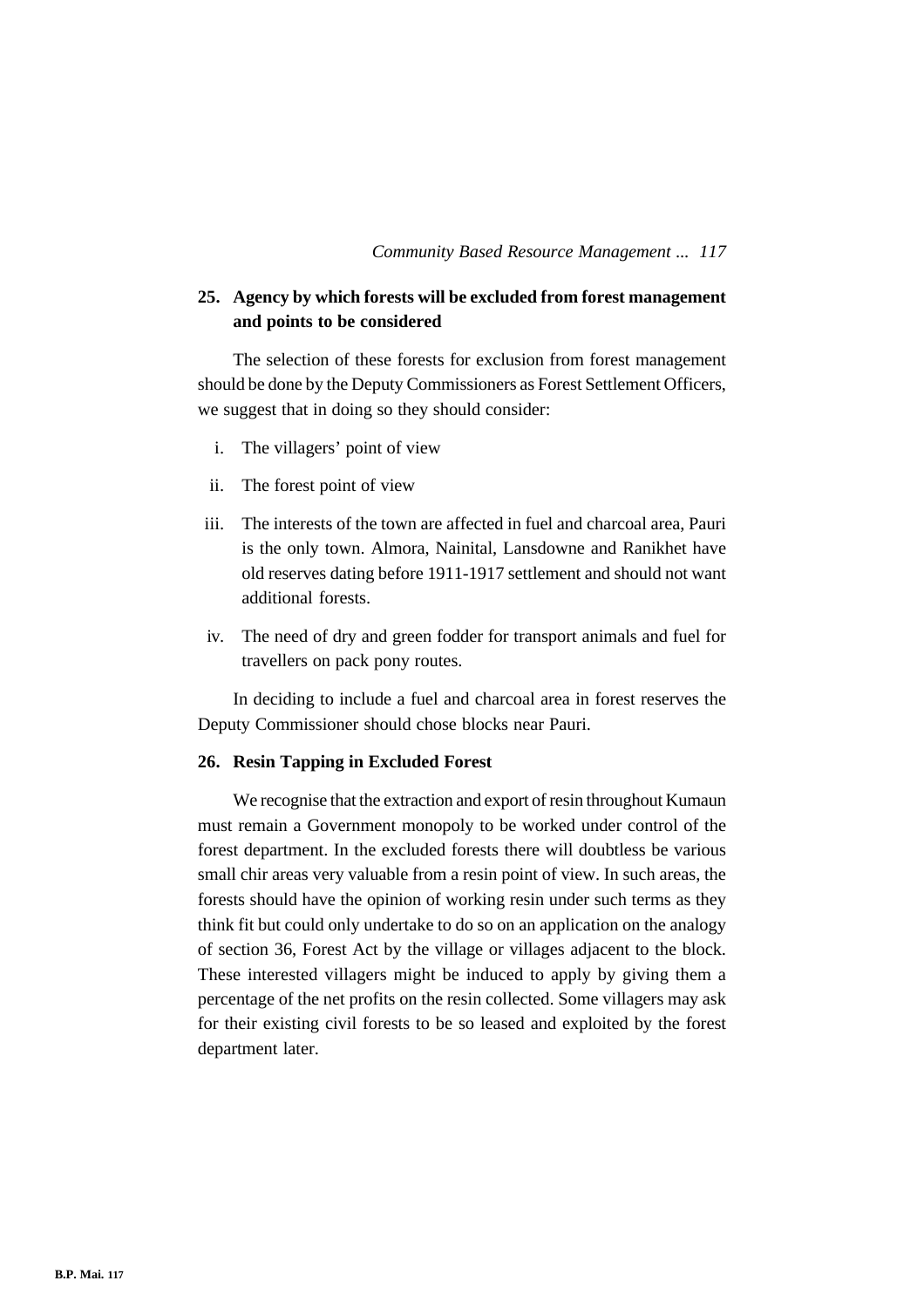The government monopoly mentioned above should not restrict the extraction of resin for local domestic or medicinal purposes.

#### **27. Procedure of Exclusion**

To reduce the areas to the status of civil forest (paragraph 8); cancellation can be done under section 26 of the Forest Act of the notification under section 19 which made such reserves. They then automatically return to the condition of the civil forest in the rest of Kumaun (see paragraph 8).

Section 21 of the Forest Act provides a five years period from the date of notification under which local government is empowered to act against any area however large while under section 72, Forest Manual Government has power after any lapse of time to disforest any area under ten sq. miles.

In cases where the area to be disforested is over ten sq miles in area and has also been notified as a reserve for a period of over five years, the formal sanction of the government of India will be required.

Until management by panchayat is evolved as suggested below, these forests will remain as civil forests and will be controlled by the Deputy Commissioner under the few rules of control which still exist (see paragraph 8).

Deputy Commissioner should however, be instructed by the Commissioner to refuse application for *nayabad* grants to any hissedars or outsiders in these cancelled reserve, unless the consent of the whole body of hissedars concerned be first obtained by the applicant. On the other hand, Deputy Commissioners should enquire into complaints for the restoration of old nap land within these cancelled reserves and satisfy them where possible by return of compensation and return of the land.

#### **28. Future Management of Forest when excluded**

These forests should be managed by a panchayat composed either of *panches* from adjacent villages or if each village so chose a separate village panchayat can manage for itself that portion of the blocks as defined by old revenue boundaries to be within its area of user.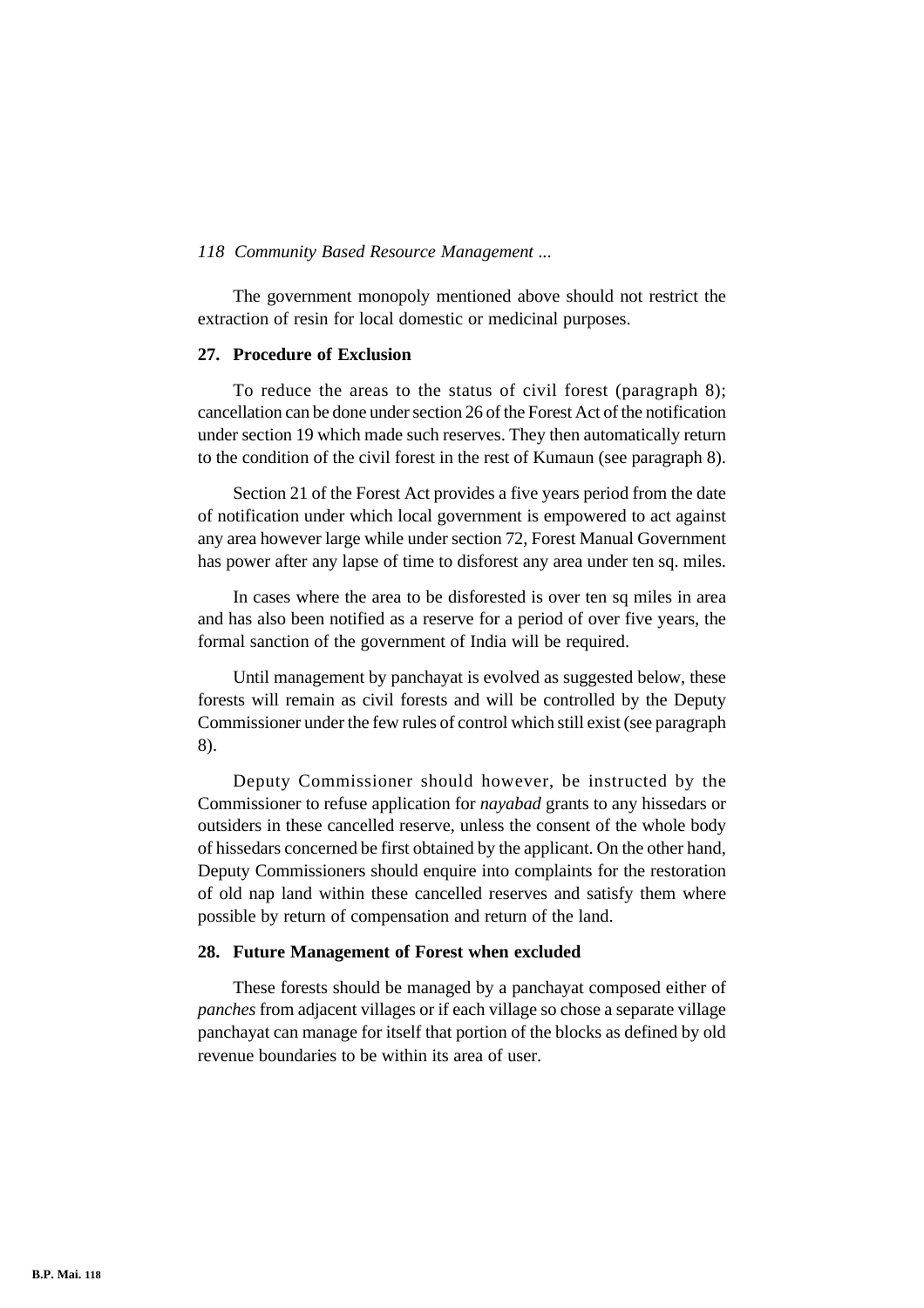Brief rules for management will have to be framed. Communal rules are under discussion but this Committee consider that they will require further consideration before they are applicable.

#### **29. Revision of Demarcation : (Remedy 2)**

The Deputy Commissioner should be empowered as a Forest Settlement Officer to remove the existing boundaries of the reserves where they are too close or where the population of the village demands extension of cultivation. The outcry against the forest pillars has been caused by a desire to get a freedom from the rules and restrictions which these pillars represent rather than by an existing need for more land. This outcry has been largely met by exclusion from reserves by use of section 26, Forest Act (Remedy 1) and by the liberal abolition of rules and restrictions (Remedy 4).

# **30. Enquiry into Land Acquisition Cases : (Remedy 3)**

In order to avoid small isolated patches of cultivation in reserved forest the settlement officers were constrained to acquire land by exchange for a *nayabad* grant in civil or by purchase or by land acquisition. We have been unable to go into the merits of individual cases, but we feel that persons who refused to compromise were in a difficult position when their only remedy was a civil suit and in some cases a real grievance is still in existence. In many cases this will have been met by our first or second remedy *viz.,* cancellation of reserve notification or demarcation, but it will be a graceful act to permit the Deputy Commissioner to go into and revise orders in any cases in which a real grievance still is found existing.

# **31. Removal of Rules and Regulations in Reserves still maintained under Forest Department Management where such Rules or Regulations can possible be dispensed with : (Remedy 4)**

To achieve this, these forests must now be separated into two classes:

*Class I :* Forests which although of little or no commercial value are of importance to help maintain the water supply in main rivers and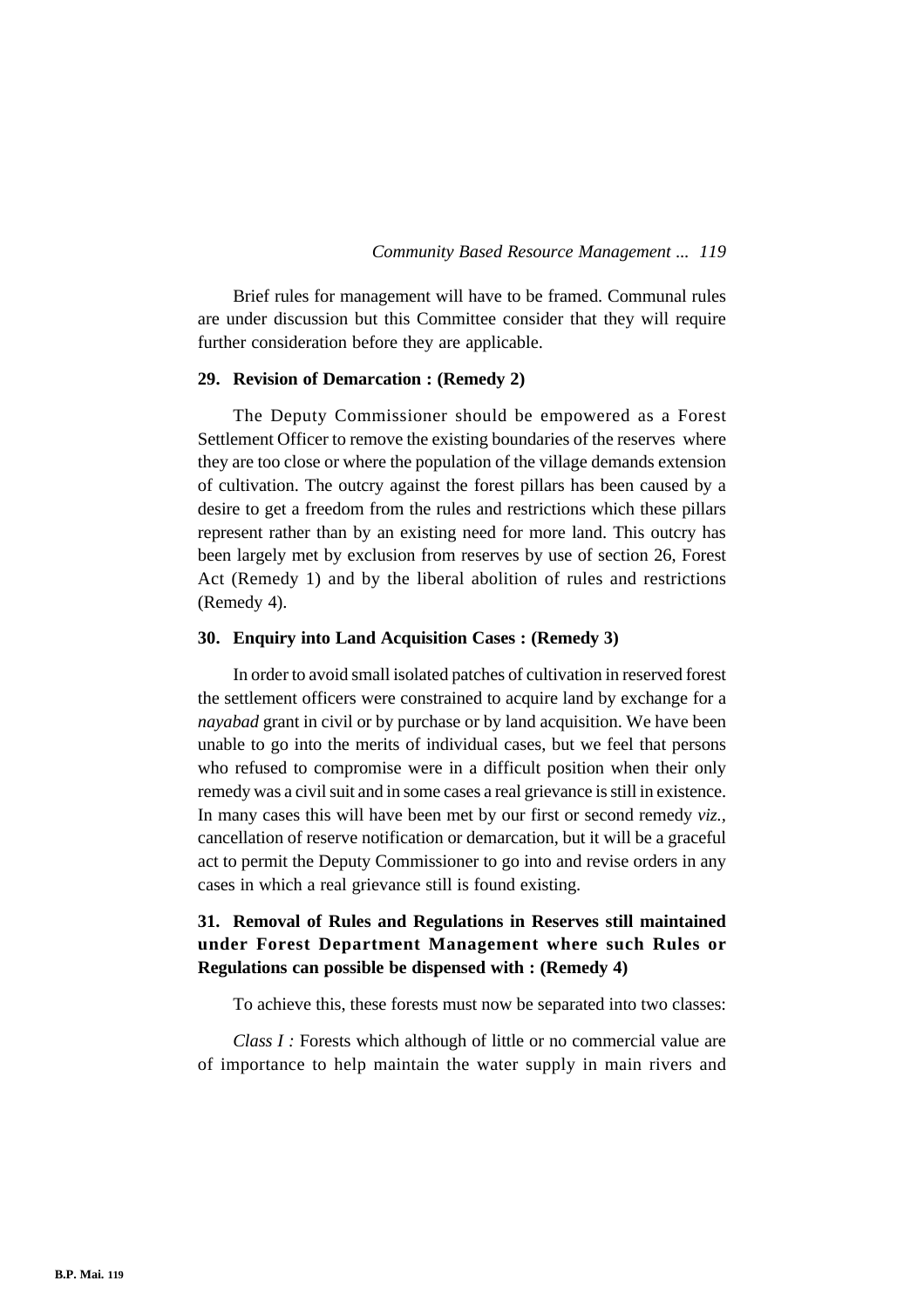catchments areas of the Himalayas. Instance of such forests are the Gaghar range of hills in Nainital, the oak forest of Bhakkot and Dudatoli and the northern oak forests of Almora and Garhwal.

*Class II :* All forests now stocked with chir, sal deodar, cypress, kail, spruce or sliver fir, which are commercially exploitable or are likely to become so in the near future together with fuel and grass reserves and deodar banis.

# **32. Reserved Forest, Class I**

In this class, management will be almost nominal and there should be no general restriction on the exercise of rights or concessions either by persons recorded in the rights lists or by outsiders so long as they are bonafide residents of Kumaun.

The only restriction which should remain are:

- i. No royal trees should be cut without permission.
- ii. Cultivation within boundary pillars should not be permitted except by disforestation under section 26 of the Forest Act and a *nayabad* grant under the rules.
- iii. No sale of forest produce should be permitted except by village artisans for local needs.
- iv. The export of hides, skin, stones, slates and other minerals should remain a government monopoly and it should not interface with the rights of villagers to quarry stones or slates for their domestic or village use.
- v. Restrictions on kharaks, see paragraph (36) below:

There will be no restrictions in these forests which are the major area of these reserved hill forests.

Forest guards are no longer required. It will only be necessary for a periodical inspection to be made by a forest officer not below the rank of a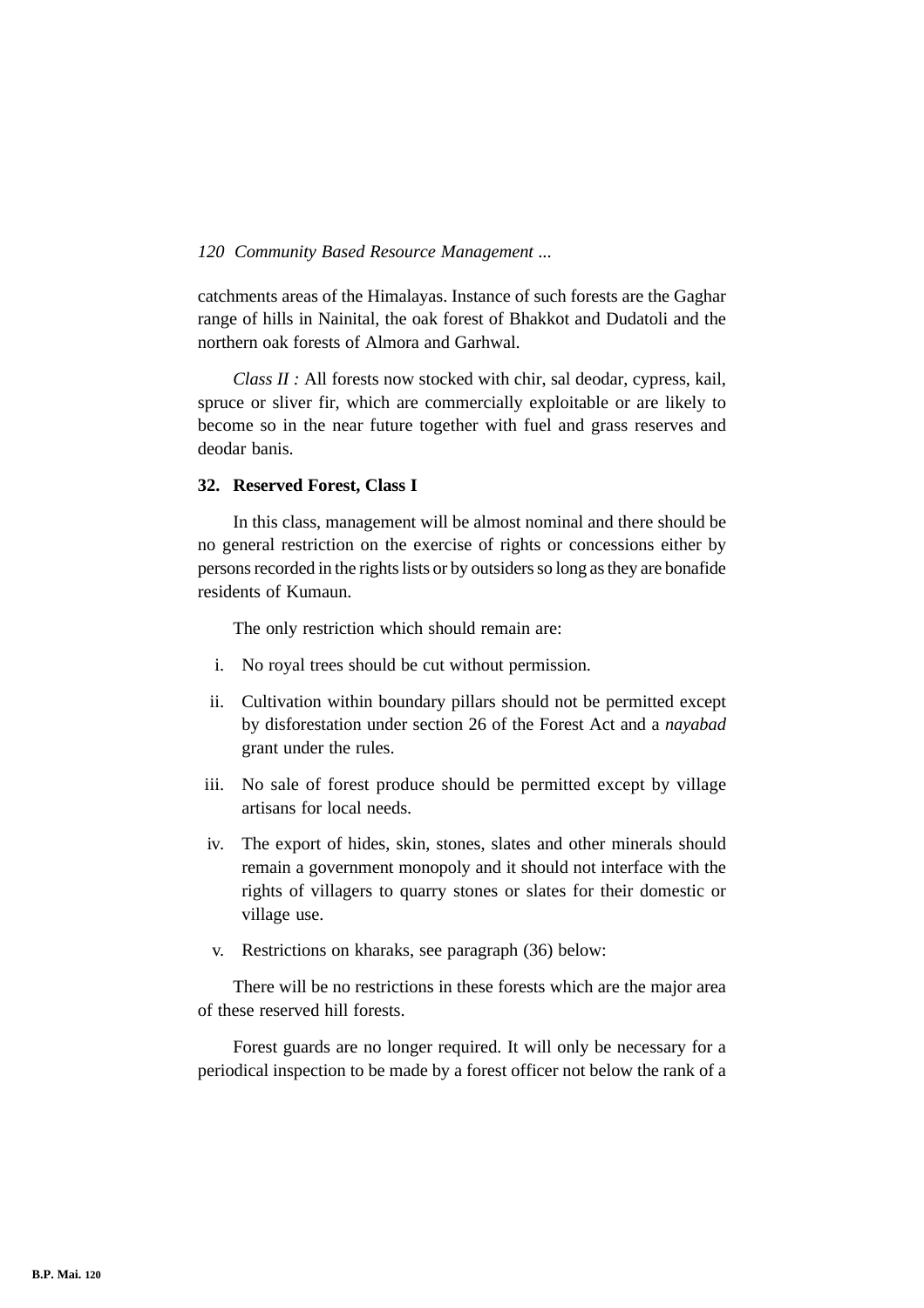range officer, this will be the only visible sign of control exercised by the forest department.

To ensure the relaxation of rules will not be abused, government in the forest department must reserve to itself the right to impose a forest staff and close any seriously damaged area to some or all rights of user for a necessary period for recuperation. This would be represented by the Divisional Forest Officer through the deputy commissioner and commissioner to the conservator and on to governments as is the practice now in Kumaun.

# **33. Reserved Forest Class II**

Throughout this area the forest department will require further power than those noted above and as detailed under :

- 1. Fire control : This will be necessary throughout the area, which will be exercised as under:
	- a. In resin, felling regeneration areas, fuel and grass preserves and deodar banis, complete fire protection will be insisted on
	- b. In other areas firing will be done under departmental control every year.
- 2. Preservation from damage of all tress of species which are exploitable on a commercial scale and control of their felling.

This will not be needed over other species and among species over which no control should be exercised are, all oaks, sandan, genthi, kokat including shrubs and creepers.

3. In regeneration areas fuel and grass preserves and deodar banis, the department must be permitted to exercise intensive control and be empowered to close all rights including the cutting of grass, grazing and lopping or felling any species of trees.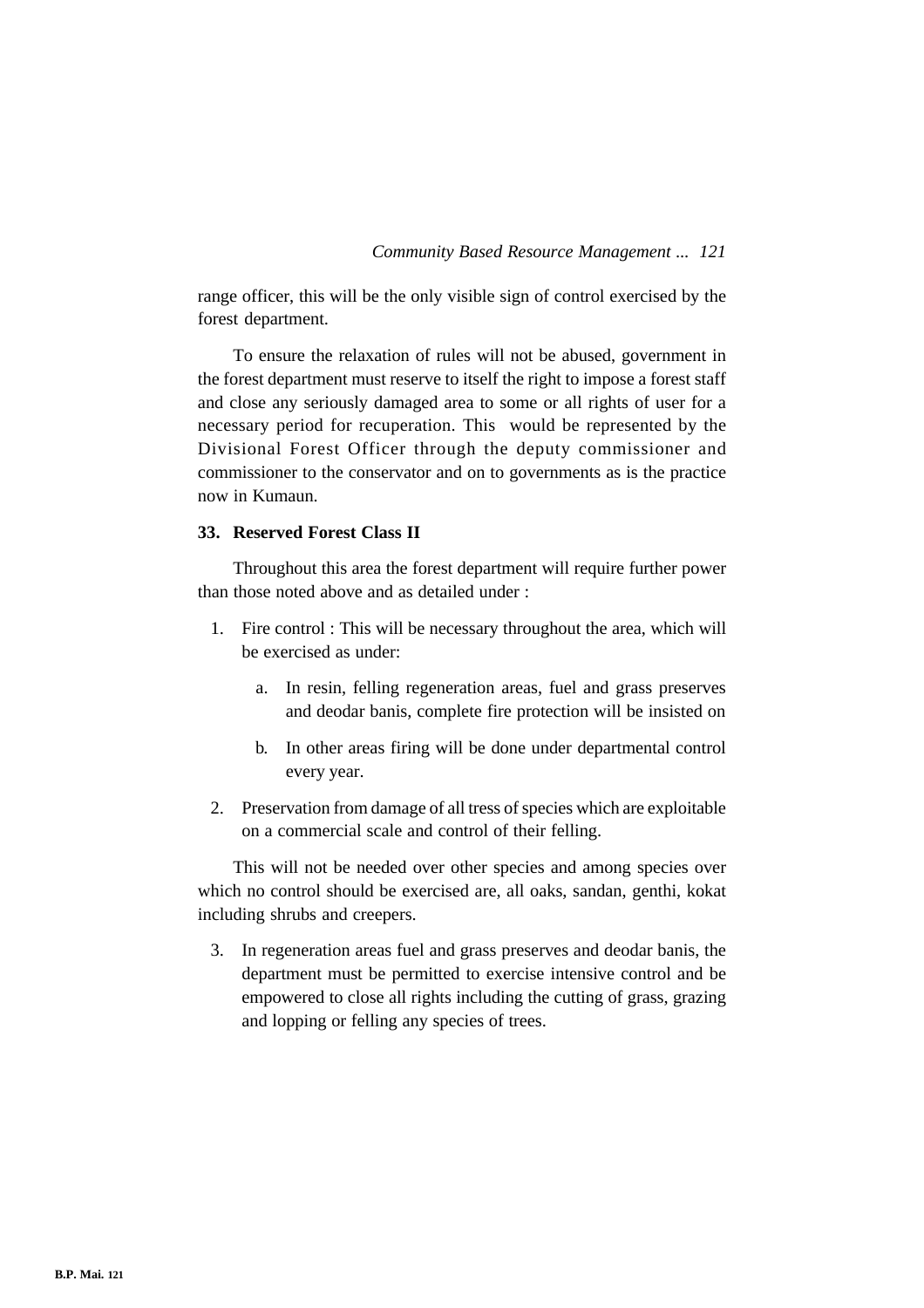The regeneration areas should not exceed 1/6 of the total area of the block under forest control at one time. Care must be taken in drawing up the working plan for closure of regeneration causing least inconvenience to the neighbouring villages that closure to grass cutting and grazing to be for such limited period as is necessary for successful forest management.

The selection of those class II areas must rest with the forest department; reference, however, should be made by the Deputy Conservator through the Deputy Commissioner and Conservator as is now the practice in Kumaun.

These proposals have been dealt with general grievances and their remedies. There are however, some other grievances which are not general or which cannot be met by a classification of forests and each require their own remedy. We catalogue below the grievances and then proceed to discuss them in separate paragraph and propose remedies.

Such grievances are :

- 1. Ignorance as to financial position
- 2. Cultivation in kharaks
- 3. Gun licences for protection of crops
- 4. Shooting and fishing in the reserves
- 5. Bhotia rules
- 6. Deodar banis
- 7. Banaons
- 8. Reserves for grass supply
- 9. Reserves for fuel cupply
- 10. Inconveniences caused by district and forest divisional boundaries overlapping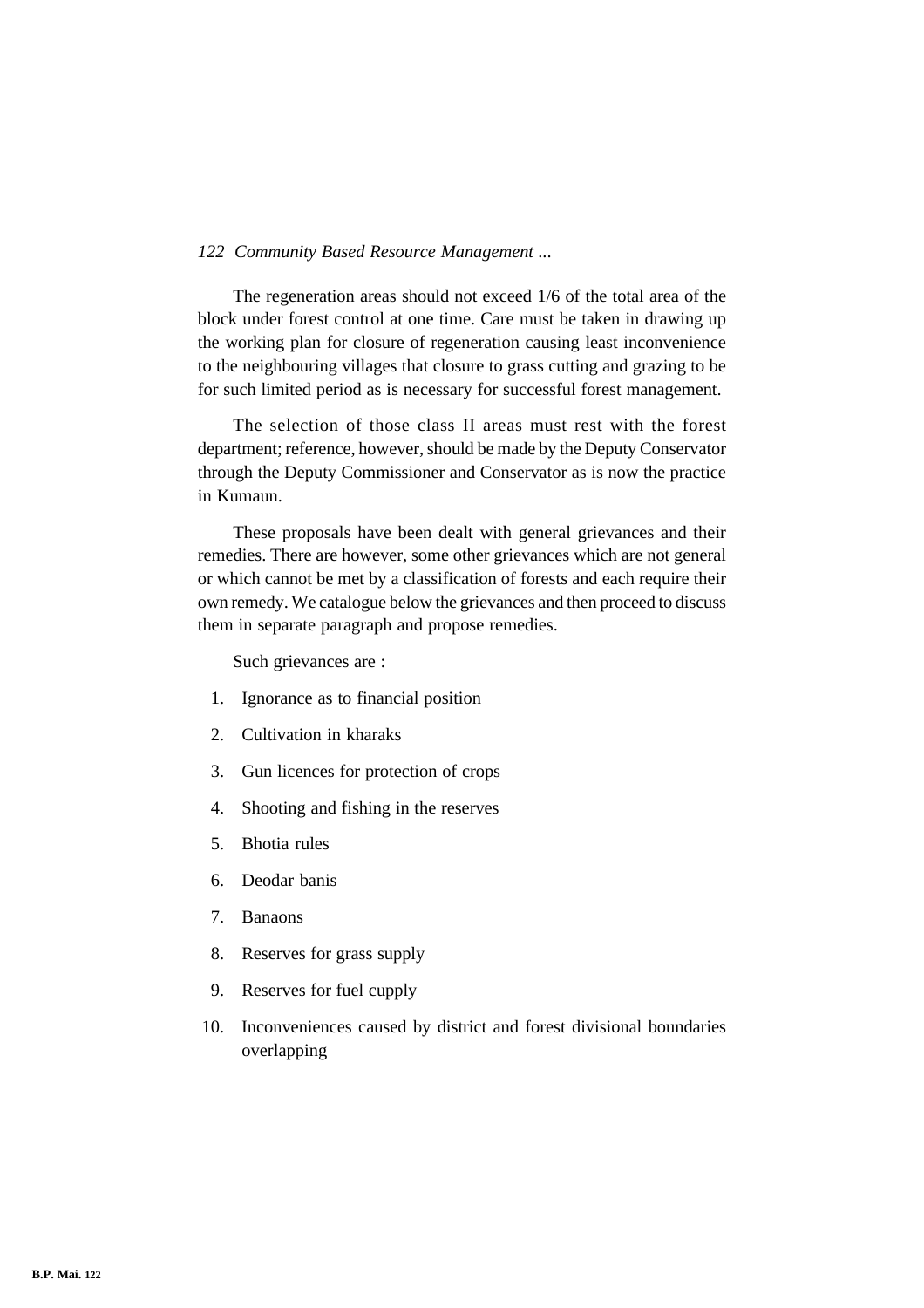- 11. Restrictions on collections of driftwood and leases thereof in Ganges at Srinagar and on the Nayar
- 12. Complaints against the summoning of women and children to attend as accused in summons cases under the Forest Act
- 13. Building on extension of nap land.

# **35. Ignorance as to Financial Position**

The intelligentsia of Kumuan have criticised before us the financial policy of Government in the distribution of the profits. They assert that the District Boards are not aware of the method in which the proforma account of income and expenditure is maintained and would like to be represented when the accounts are made up.

For instance, the saw mills under the utilisation circle were included in the accounts, and have been removed. The Resin division is still within the Kumaun Circle accounts (1919-1920), the settlement expenses may or may not be still debited to Kumuan while all profits from civil forests are still pooled in provincial revenue.

The following are the suggestions :

- 1. In view of our proposals in this report, the settlement expenses should certainly not be debited to Kumaun. The settlement was an experiment which the Provincial Government is responsible for
- 2. Utilisation Circle: All previous expenses by this circle should be cut out of the proforma account. This again was an experiment of the Provincial Government.
- 3. Resin Factory: The expenses of this institution should be provincial and Kumaun given a fair F.O factory rate for the resin it supplies.

Even from the proforma accounts before us it is obvious that these hills forests have of themselves paid good profits, Rs. 3.5 lakh in 1918-19, 2.2 lakh in 1917-18, while the financial return of the Kumaun circle for 1920-21 show a profit of Rs. 1.71 lakh.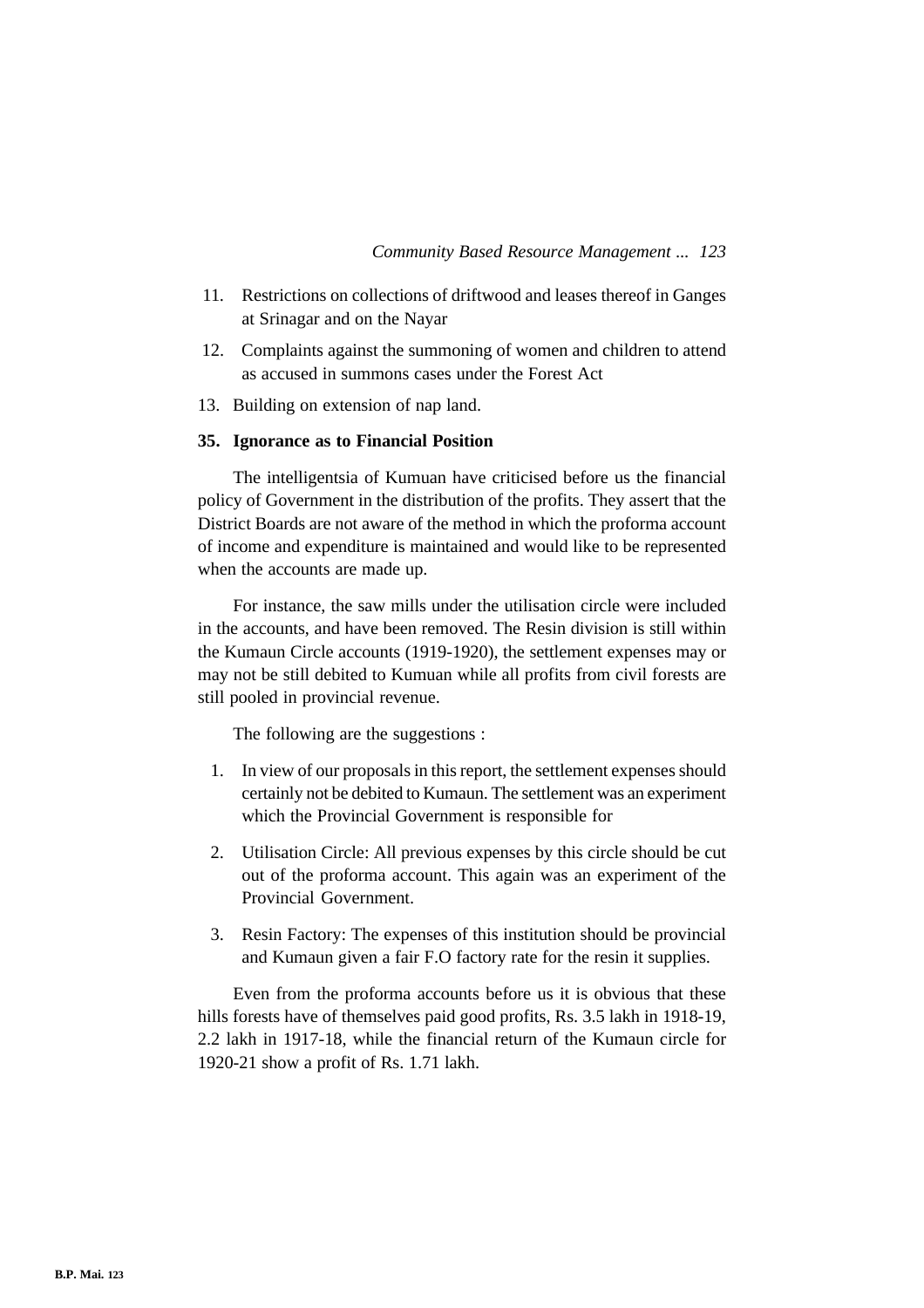All this indicates an examination of these proforma accounts by a financial expert who would deal equally with the claims of Government and the Kumaun division.

Another grievance is that though 2 lakh of rupees a year have been given to Kumaun, Kumaun has in the past been told that this grant weaken its claim to ordinary extra grants given to other districts e.g., for education. It is apprehended that this policy may be repeated.

This being a purely financial question, Mr. Marriott, the forest member, has not taken a part in the discussion.

### **36. Cultivation in Kharks**

Kharaks are "steading" or summer grazing stations to which the low level villages drive their cattle in the hot weather and rains and there build *kutch* chapper for shelter. Under the 1911-17 settlement, villagers have been confined generally to a right or concession of their cattle. No count as yet but it is apprehended. Cultivation of temporary rain crops round the shelters has been permitted in certain places on a permit, there have been few applications, but there is a general complaint that cultivation is closed.

We would recommend that in both class I and II forests, kharkas should be defined and marked on the ground and cattle allowed in unlimited numbers. Temporary cultivation up to the maximum limit of one acre may be allowed and in class II forests, the actual kharaks should be demarcated by the forest department.

#### **37. Gun Licenses for the Protection of Crops**

It is also a complaint which has been advanced in each district that sufficient gun licenses for this purposes have not been given. In Almora and Garhwal, extensive distribution have already been made and the Commissioner has assured that the same will be done in Nainital and there will be no difficulty in suitable cases in any part of the division.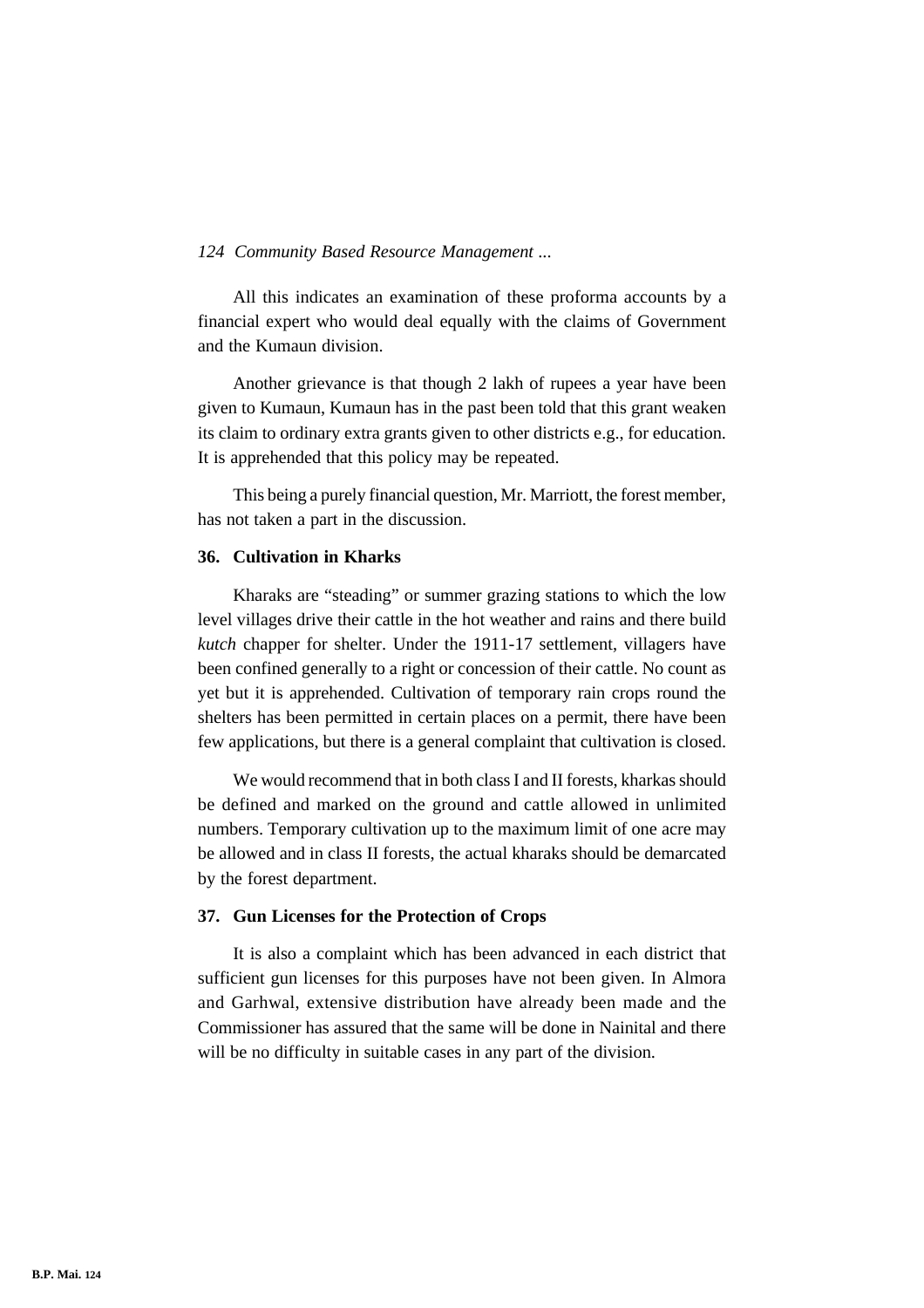#### **38. Shooting and Fishing in the Reserves**

Complaints were received that shooting and fishing have been stopped in the reserves and perhaps the forest guards have prevented people or people have been ignorant of the fact that the 1911-17 settlement avoided these two questions entirely.

The system of stationary "bands" in some of our hill streams has led to a large destruction of breeding fish which come up from the Ganges and its distributaries. It is for the fishery department to consider whether this interference with the migration of fish from the larger rivers to their breeding ground should not be restricted.

#### **39. Bhotia Rules**

The chief complaints are that in the Darma and Johar valleys that these trades are assessed to fees by the forest department on all their cattle whether they are used for trade or not; and this is due to a misreading of the rules and these people should be dealt with in the same way as "residents of Garwhal" and the rules should be as under:

"Bhotias of all classes

| Tibetans | During such times as the                         |
|----------|--------------------------------------------------|
| Danpuris | Cattle may be used as pack animals for residents |
|          | of Garhwal the purpose of carriage.              |

The rules lay down certain lines within which these persons have free grazing collecting stations for fees from traders should be brought further South.

Another grievance was that their camps are too apart and the distance should be fixed at six miles or under, and in cases of emergency e.g wet weather, sicknees, etc., the strict limits of halt should not be enforced. These objectives are reasonable and should be met.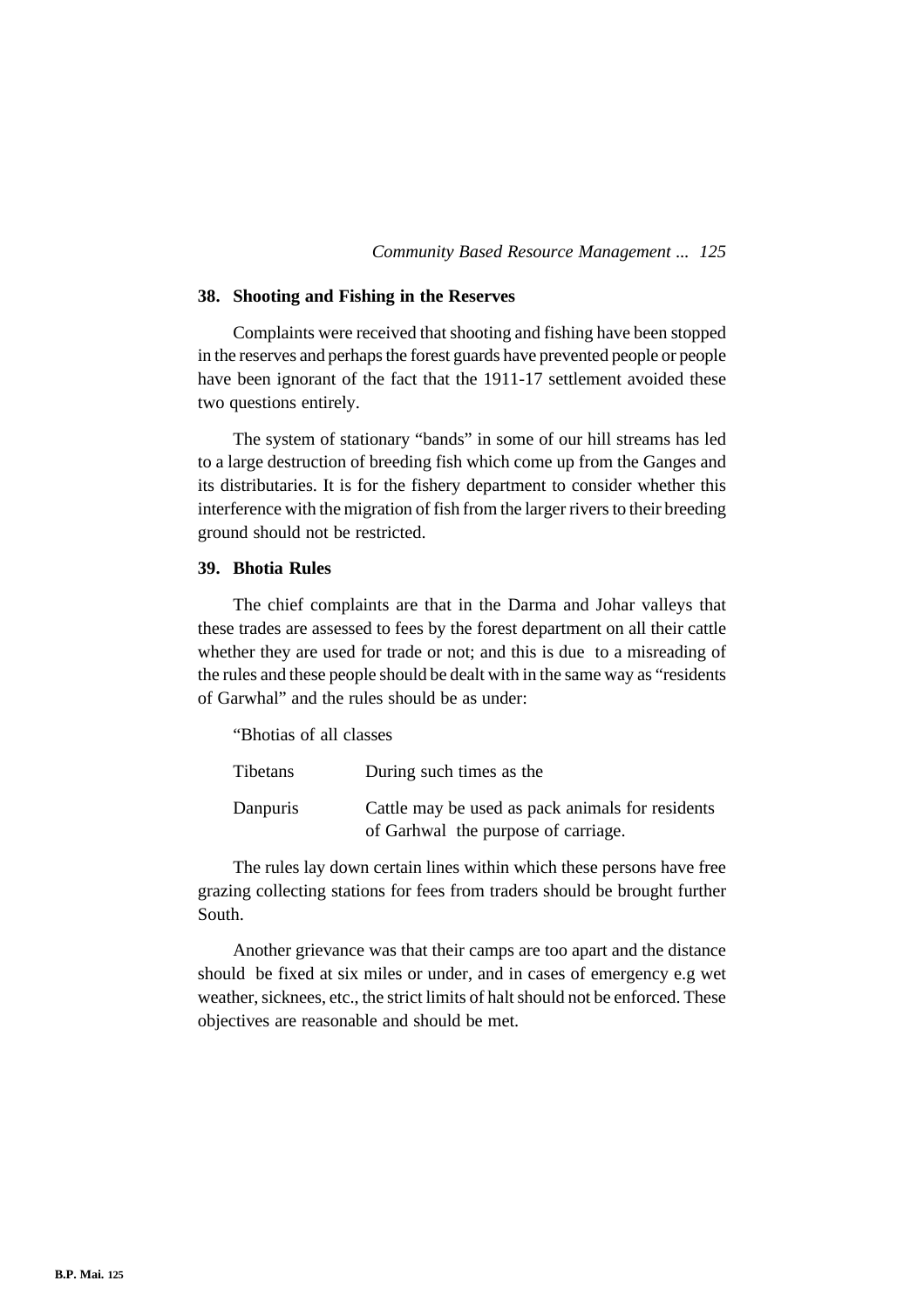The traders complain that they are not allowed to take sickles or axes in the forests and it is proposed to allow lopping for villagers, sickles may be allowed to these traders but certainly not axes.

#### **40. Dcodar Banis**

These exist in Kali Kumaun. These should be maintained by the forest department; they have been administered without rights and should so remain. Some are wired in; they vary from 4 to 30 acres. One of the chief objects of these plantations is now to provide wood for the sleeper room on the sadhan at Daramdeo. When wood is sold locally to villagers, it should be sold at favourable rates, when for bonafide domestic use and given free for temples and districts boards uses. These are included in class II of reserve forests.

#### **41. Banaons**

Temples trees and oak greens which villagers had conserved for their own use in pre-settlement times were taken into reserved forest. These complaints will be met by the Deputy Commissioner in his action under paragraph (24) by excluding under section 20, Forest Act from forest management or by revision of the boundary under paragraph (29).

# **42. Reserves for Grass Suppliers and Fuel Supply**

These should be limited strictly to necessary requirements. Intensive management given a better crop and make it possible to supply need from a limited area.

**43.** Inconvenience caused by district divisional boundaries overlapping: when rights lists were strictly adhered to, especially as regards minor rights and kharaks, villagers found this overlapping irksome. All these restrictions are to be withdrawn and it is expected that this inconvenience will be met. It is suggested that where convenient, forest divisional and revenue district boundaries should coincide, ultimately each district obtains its own forest revenue, then an adjustment of the accounts should be made by revenue districts and not by forest divisions.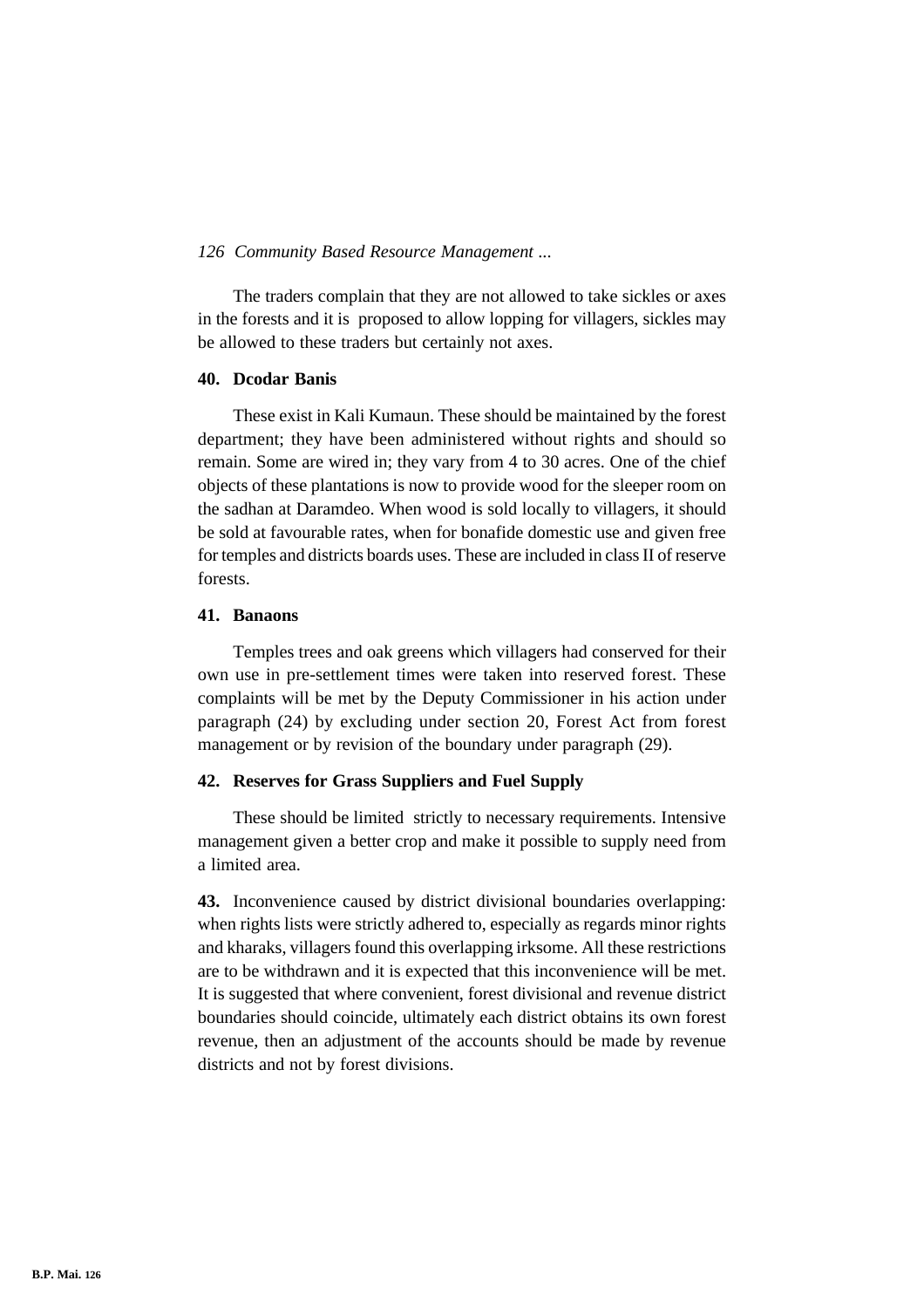# **44. Restrictions on Collection of Driftwood and Leases thereof on the Ganges at Srinagar and on the Nayar**

This is a common local complaint. The income is insignificant and collection of drift firewood should be unrestricted as in other parts of Kumuan.

# **45. Complaints against Summoning of Women and Children to Attendance as Accused in Summons Cases under Forest Act**

In the past many forests offences have been committed by women and children and no doubt the fear of having ultimately to go to court has included their relatives to compound whether the case was strong or weak. The Section 205, Criminal Procedure Code might be used by the Magistrates when trying such cases against women and children.

Under the customs of Kumaun it is this class of villagers who generally work in the forest and commit forest offences. The Kumauni and Garhwal bitterly resent this threat to hale their women and children before the courts.

# **46. Buildings on Extension of** *Nap* **Lands**

This is not a grievance concerning the reserved forests, but is rather an objection to a general rule which regulates building on unmeasured lands outside the reserves. This rule was introduced under G.O.No.600/XIV-83, of 18 October 1916 and runs as under.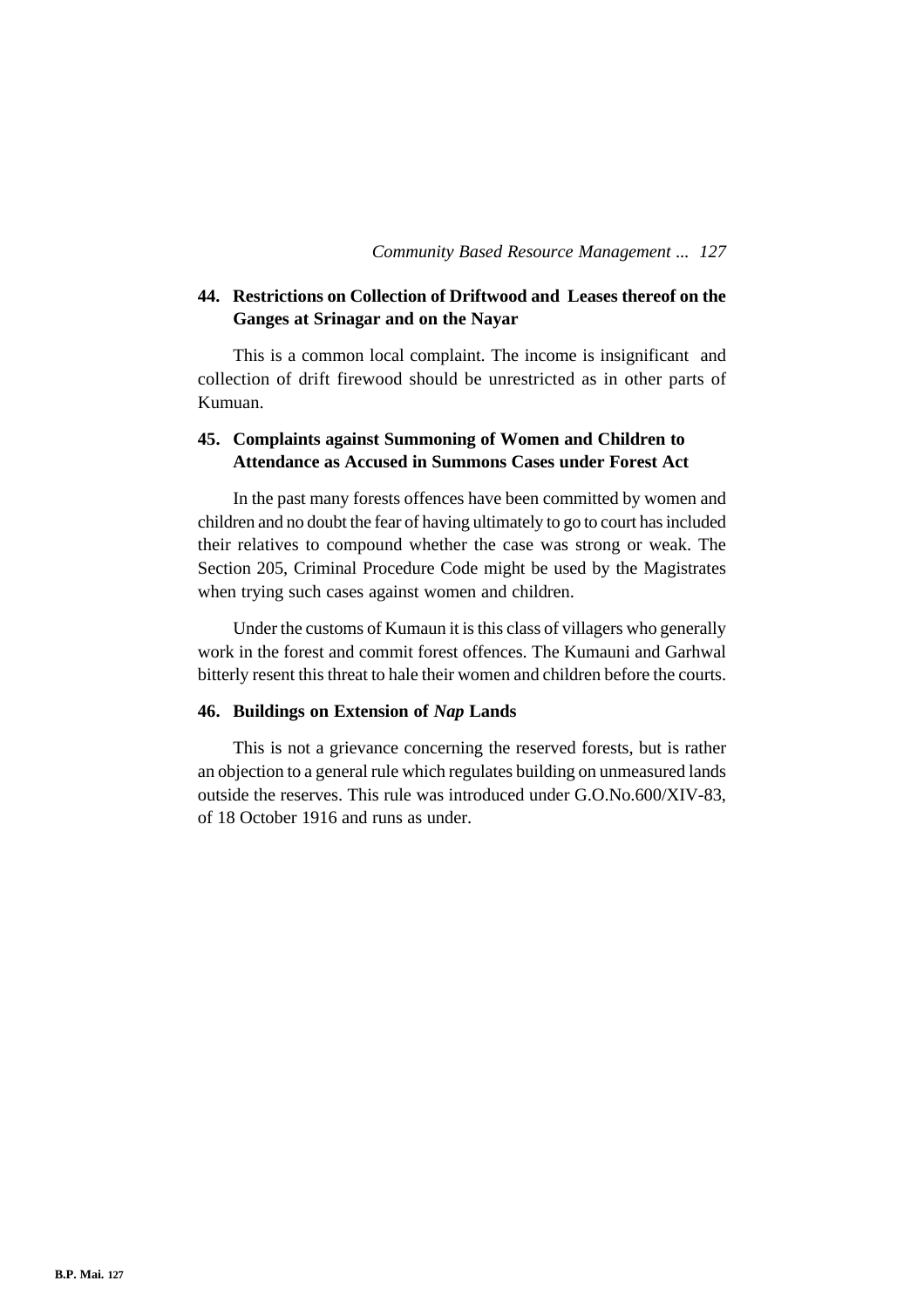# **MISCELLANEOUS Forest Department The 18th October 1916**

No.600/XIV-83, In exercise of the powers conferred by Section 81 of the Indian Forest Act, 1878 the Lieutenant Governor of the United Provinces is pleased to make the following rule as an addition to the rules issued under notification No. 416-XIV-83, dated the  $16<sup>th</sup>$  June 1915, for the areas to which the provisions of Chapter IV of the said Act were applied by notification No. 869-F638-44, dated the 17<sup>th</sup> October 1893.

No building shall be created on unmeasured land without the permission of the Deputy Commissioner.

> **R. Burn,** *Chief Secretary*

This rule was introduced to prevent the building of shops and residential houses without payment of ground rent and to prevent disputes which might arise regarding such sites. Applications to build are treated by the same procedures as applications for *nayabad* grants. It is however, unnecessary that such applications should be made for building for bonafide agriculture purpose on sites which are extensions of cultivation. This is a matter which concerns civil forest and not the forest department. It is hardly a subject for discussion by this Committee. The Commissioner, however, is prepared to get the rule altered.

#### **47. Action of Deputy Commissioner as Forest Settlement Officer**

To effect the remedies suggested no special staff will be required. The work can be done by the Deputy Commissioner as Forest Settlement Officer acting under the Commissioner as directed in the Forest Act. The immediate work to be done by him will be as under :

1. Selection of blocks for exclusion from reserves under section 26 of Forest Act.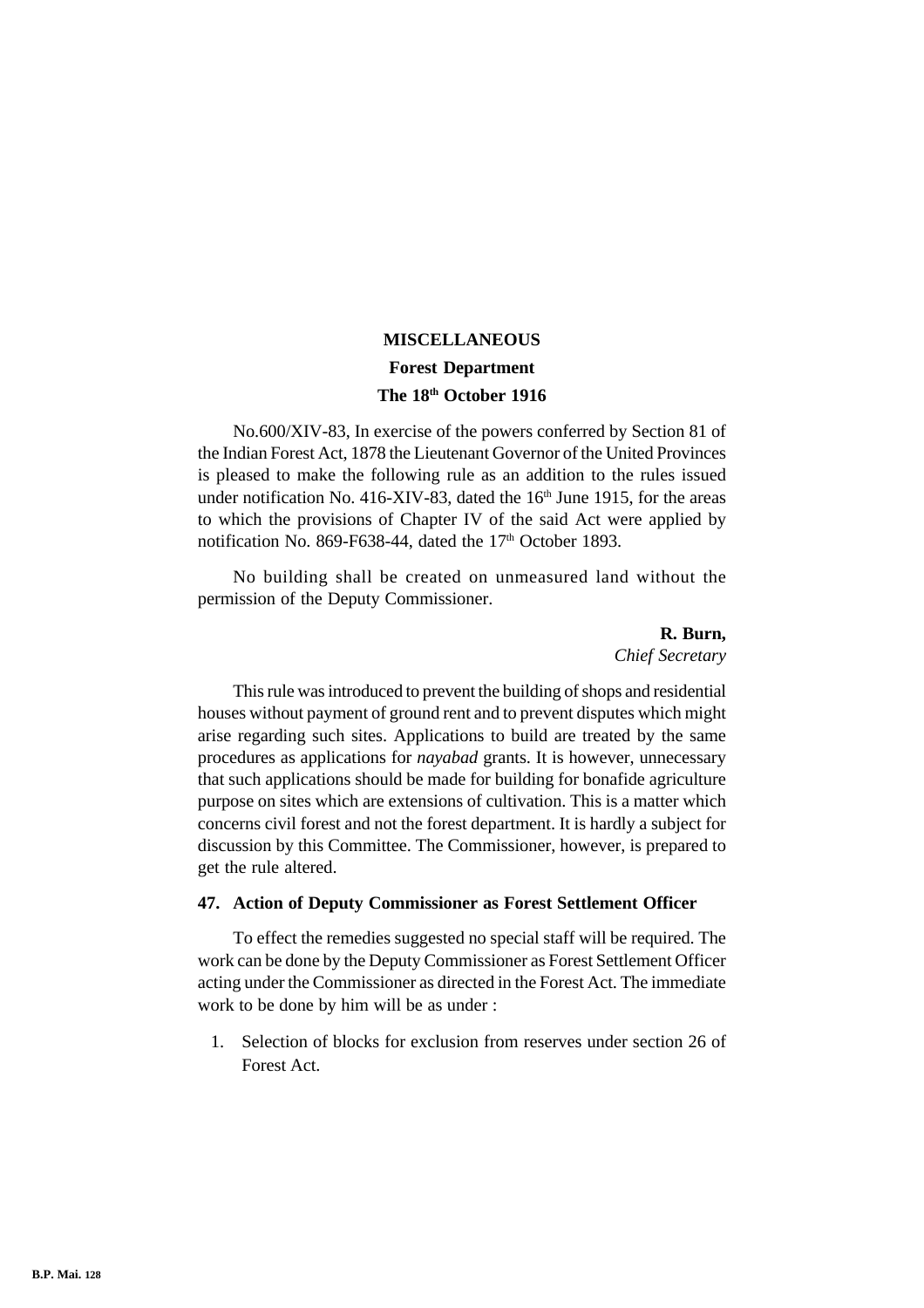- 2. Revision of demarcation where vicinity of cultivation demands it.
- 3. Enquiry and disposal of complaints where measures and land has been enclosed within reverses and which have not already been dealt with by action under (i) and (ii).

We consider that this work is urgent in the interest of the forest department who will have to revise working plans accordingly.

**48.** Action by the forest department in connection with the revision of the settlement rules will be: To select as soon as possible the forests which are required for inclusion in class II. Where they adjoin class I forests their boundaries are clearly demarcated (e.g. by roads, streams or bridges) should be indicated as a temporary measure by painting rings round standing trees or some other simple measure subsequently by cleared lines or roads.

To revise drastically the rule in G.O. No. 761-XIV-83, dated 8 October 1914, and G.O. No. 407-XIV - 1, dated the 14 June 1915.

**49.** If Government accepts the proposals all the serious grievances of the people will have been remedied and that the task of forest department developing the forests will be easier. It is hoped that the tracts to be excluded will be properly utilised and managed by the panchayats and people will gain experience and insight in the utility and value of the forests and realise that the few rules and restrictions which have been proposed to be retained for the management and control of the new reserves are left to the forest department.

In addition to the experience to be gained by the actual management and control of the forest to be now excluded, education be given in all the schools in the subjects and importance of forestry and the necessity for forest protection and that district officials and leading residents be asked to help in explaining forest policy to villagers.

> **P. Wyndham Jodh Singh Lakshmi Dut Pande**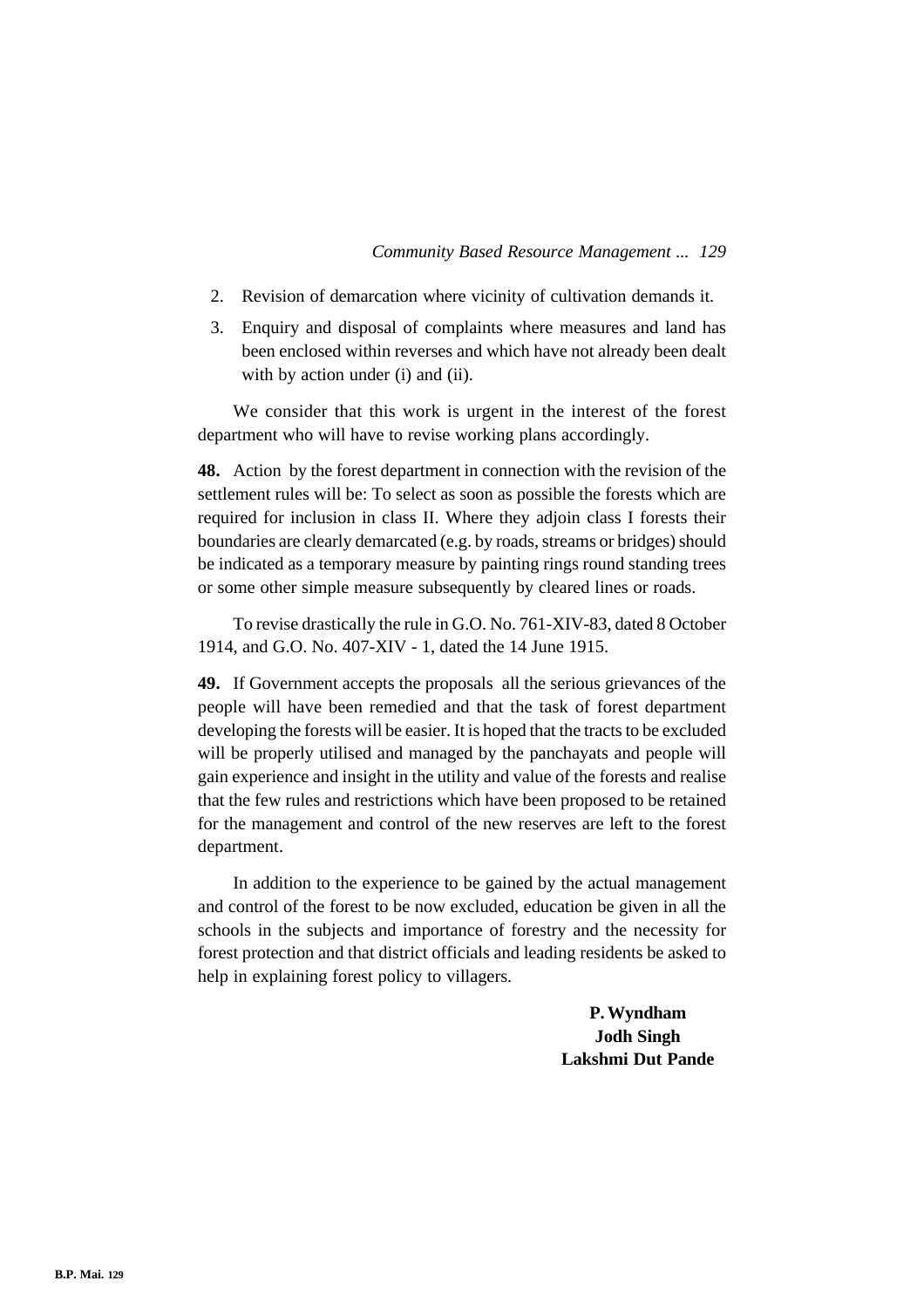#### **Annexure – II**

# **(Free English Rendering of the Forest Panchayat Rules Originally in Hindi) Kumaon Forest Panchayat Rules 1931**

In exercise of the powers under section of the Scheduled District Act 1874 (Act No. XIV of 1874), the Governor is pleased to make the following rules :

- 1. These rules will apply to the whole of Kumaon division and will be known as Forest Panchayat Rules.
- 2. Any land lying outside the boundaries of Municipalities and Cantonments for the management of which a plan is prepared under these rules will be treated as Panchayati Forest and these rules will apply to all such lands.
- 3. Any two or more title holders or tenants, farmers or artisans who have been either themselves or their family members living in the village for more than 12 years from the date of application for *Van* panchayat scheme can apply to the deputy commissioner for constitution of a forest panchayat within the boundaries of the village delineated in the year 1823 (Vikrami Samvat 1880). *Van* panchayats can also be formed in such villages, which were settled in the process of a land settlement or recognised as such by any decision of any court of law. However, if one-third or more families of the village oppose such a proposal, permission for establishment of the forest panchayat will not be granted.

The application should contain full information on the location of land with boundaries clearly demarcated.

*Special Provision :* In the villages riven with groupism and factionalism, separate forest panchayats can be established by each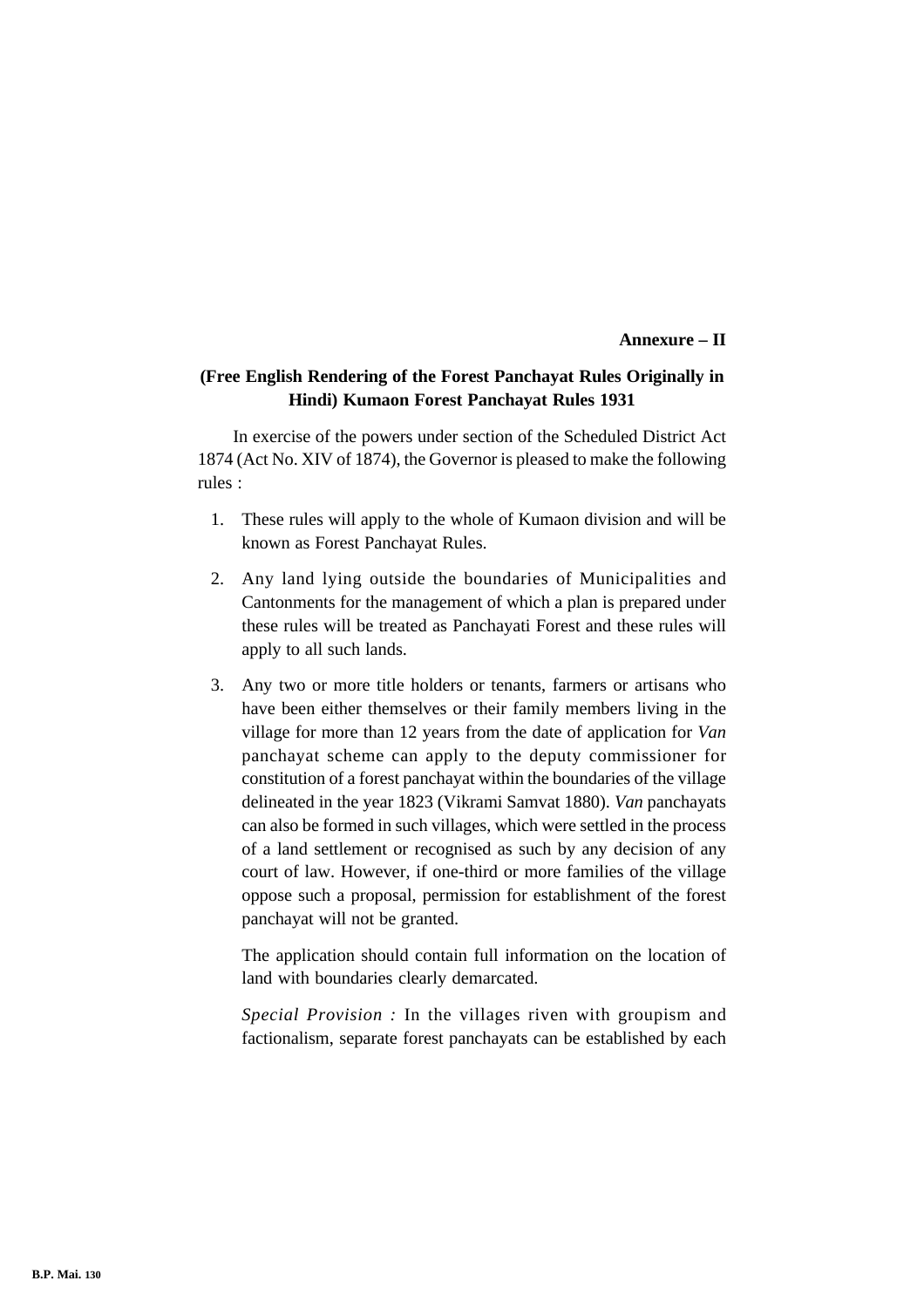group by dividing the waste and fallow land within the village boundaries between them.

Note : In uninhabited villages, forest panchayats can be constituted by the people who cultivate the land there or who claim a right on the forest of that village.

- 4. After receiving the application for the establishment of a forest panchayat under rule 3 above, the deputy commissiner will inform the Pradhan or all the Pradhans of adjoining villages about it with all the details of the land proposed to be covered under the forest panchayat. A date will be fixed by the deputy commissioner to hear objections if any.
- 5. On the appointed date the deputy commissioner will visit the site for, on the spot inspection of the land. After hearing claims and objections from the people he will give his decision. If there is any dispute about the boundaries of the village, the deputy commissioner will be free to decide the case without waiting for the final settlement of the dispute in the court of law which may later modify the order of the deputy commissioner. Deputy commissioner can either accept or reject the request of the village by giving his reasons for doing so and also specify the conditions if any in case of conditional approval.
- 5.(A) The forest panchayats to be created in the class I and class II Reserved Forests will be only of those people whose names are in the rights list or if they live within the village boundary demarcated in the "Vikrami Samvat" 1880.
	- 6. After that, the deputy commissioner will call all the right holders at a place and the time convenient to him to get the forest panchayat constituted in his presence. The panchayat should have minimum 3 and a maximum of 9 members. After that the members will elect a sarpanch from amongst them.
- 7. (A)The decisions taken by the deputy commissioner under rules 5, 5A and 6 above can be reconsidered by the commissioner.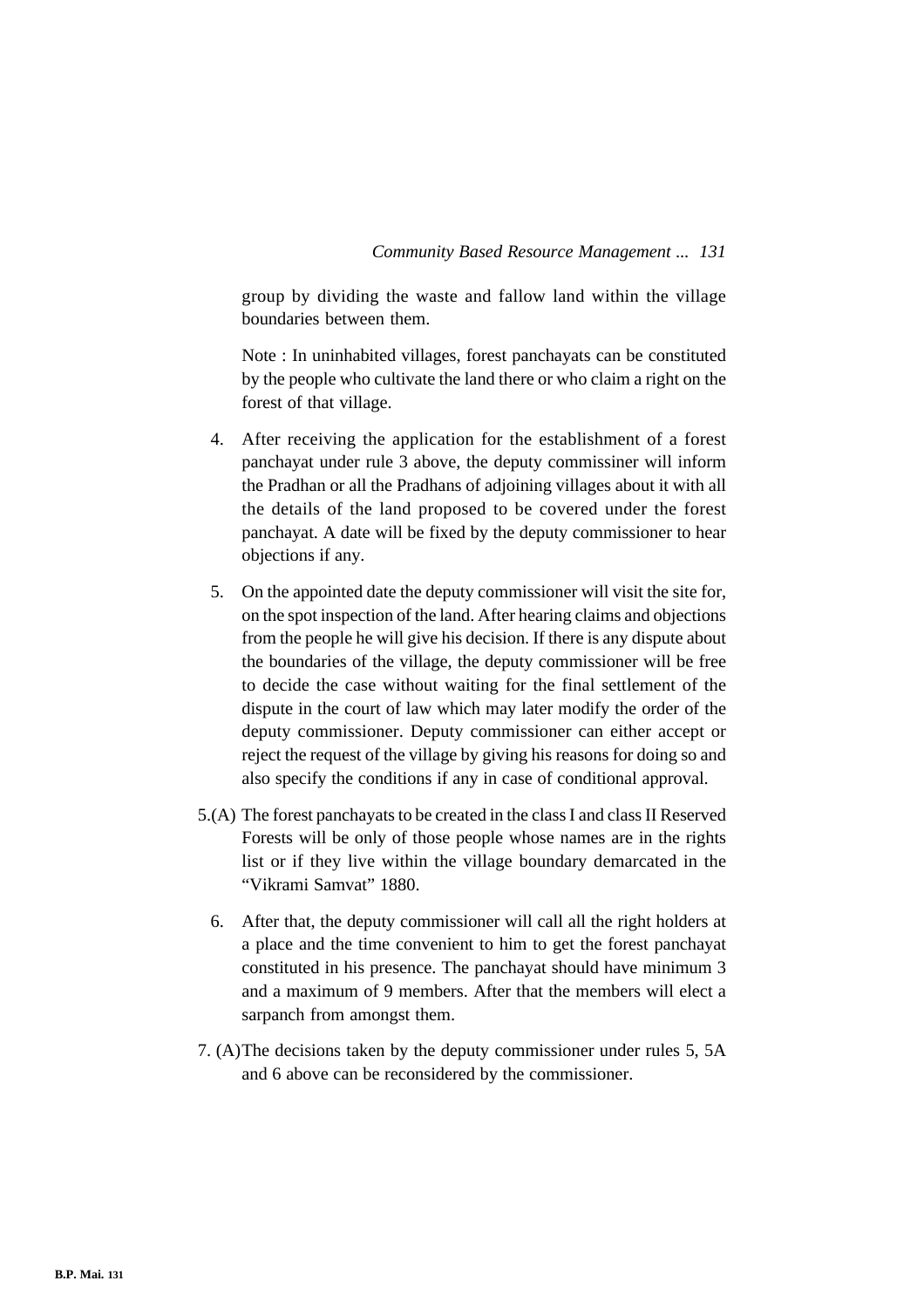- (B) The decisions of the special officer (appointed under rule 20) in respect of rules 4,5,5A and 6 will be subject to review by the deputy commissioner and the decisions of deputy commissioner can be reconsidered by the commissioner.
- (C) The decision of the commissioner on the matter concerning rules 4,5,5A and 6 will be final which will not be challenged in the court of law.
	- 8. After the constitution of forest panchayat under rule 6, the deputy commissioner will prepare a written memorandum of understanding for the management of the land allotted for the establishment of forest panchayat. The deputy commissioner while deciding the terms and conditions of the agreement, will keep the existing condition of the piece of land set aside for the purpose of forest panchayat and will refer the proposal to the commissioner for approval.
	- 9. While deciding the terms of agreement under rule 8 above, the deputy commissioner will mention the following :
		- a. The panchayat or its members will not be authorised to either divide or sell the land allotted for the purpose of forest panchayat.
		- b. The panchayat will use the produce of the panchayat forest only for the benefit of its members who are in the list of right holders.
		- c. Panchayat will prevent the loss of trees occurring due to negligence of the users.
		- d. Panchayat will not allow any members or user to use the panchayat land for agriculture purpose.
		- e. Panchayat will cause to erect the boundary pillars and protect them.
		- f. The panchayat will abide by the orders issued by the deputy commissioner from time to time for the protection and improvement of the panchayat forest.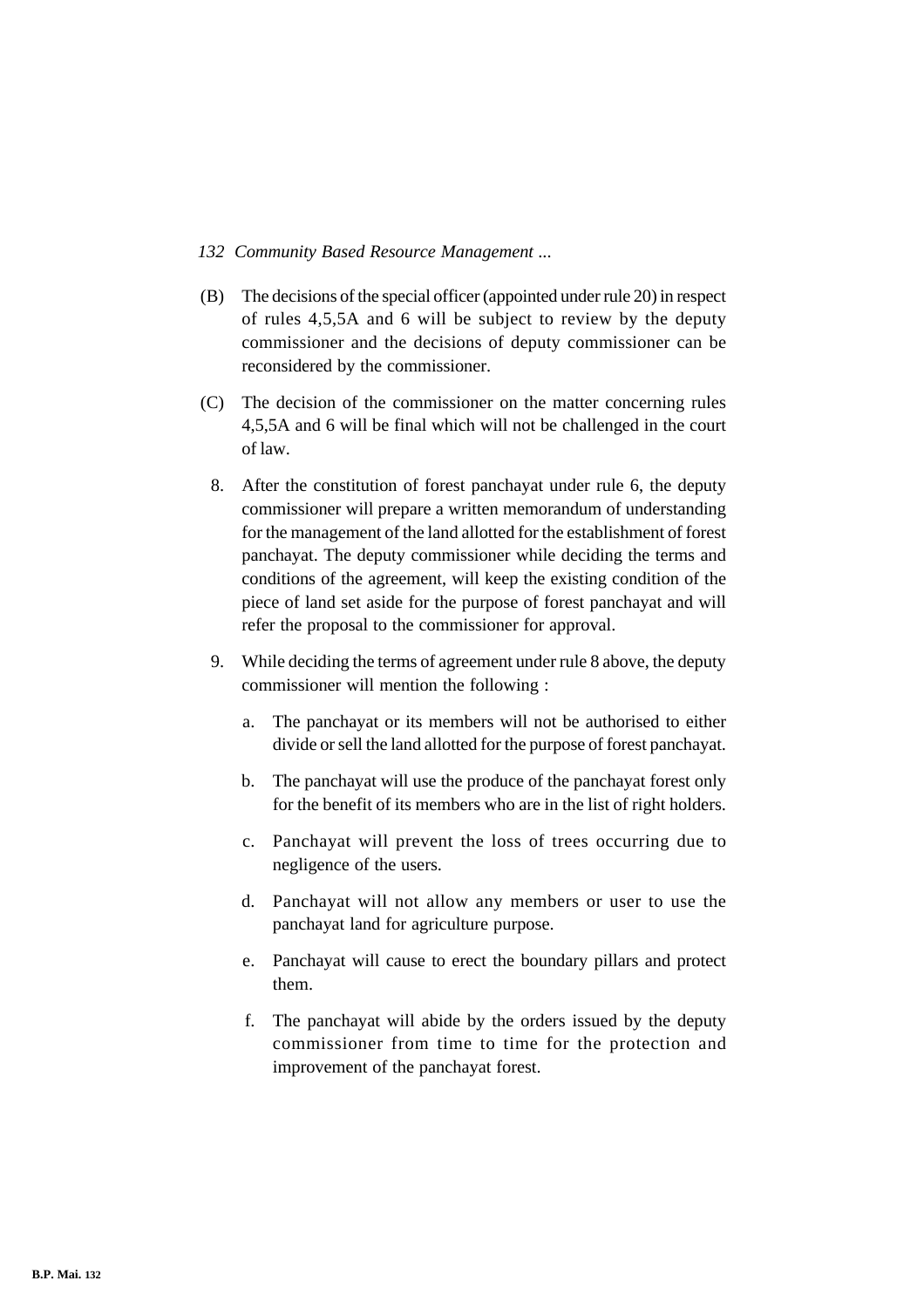- g. Non-compliance of the conditions stipulated in clauses 9A to 9F above may result in the cancellation of the allotment of land for *Van* panchayat.
- 10. The term of the members of forest panchayat will be 5 years and in case of a vacancy arising in the mid-course the panchayat will have the right to appoint new members for the remaining period but it will not have the power to fill the vacancy arising due to removal of a member under rule 11.
- 11. If the forest panchayat members desire to remove a member through the majority vote, the sarpanch will inform the deputy commissioner about it. The deputy commissioner will visit the village to witness the process of voting to remove the member. After the member has been removed, the deputy commissioner will see to it that a replacement is elected and thereby the members of forest panchayat.
- 12. The status of the panchayat members will be like that of a forest officer and the panchayat will exercise following powers within the jurisdiction of panchayat.
	- a. Imposing a penalty of Rs. 5 for any violation of the rules by any user. If this penalty is considered inadequate, initiating legal proceedings against the offender after reporting the matter to the higher authorities.
	- b. Presenting and arguing the case arising out of these petitions.
	- c. To issue passes after receiving fees, for the collection of grass, grazing, fuelwood, stones and slate etc.

But the panchayat will not be able to tap and sell resin from chir trees without the prior approval of the government for which the following provisions will prevail.

i. Tapping and sale of resin will be done by the forest department directly and the income earned from this will be distributed between panchayat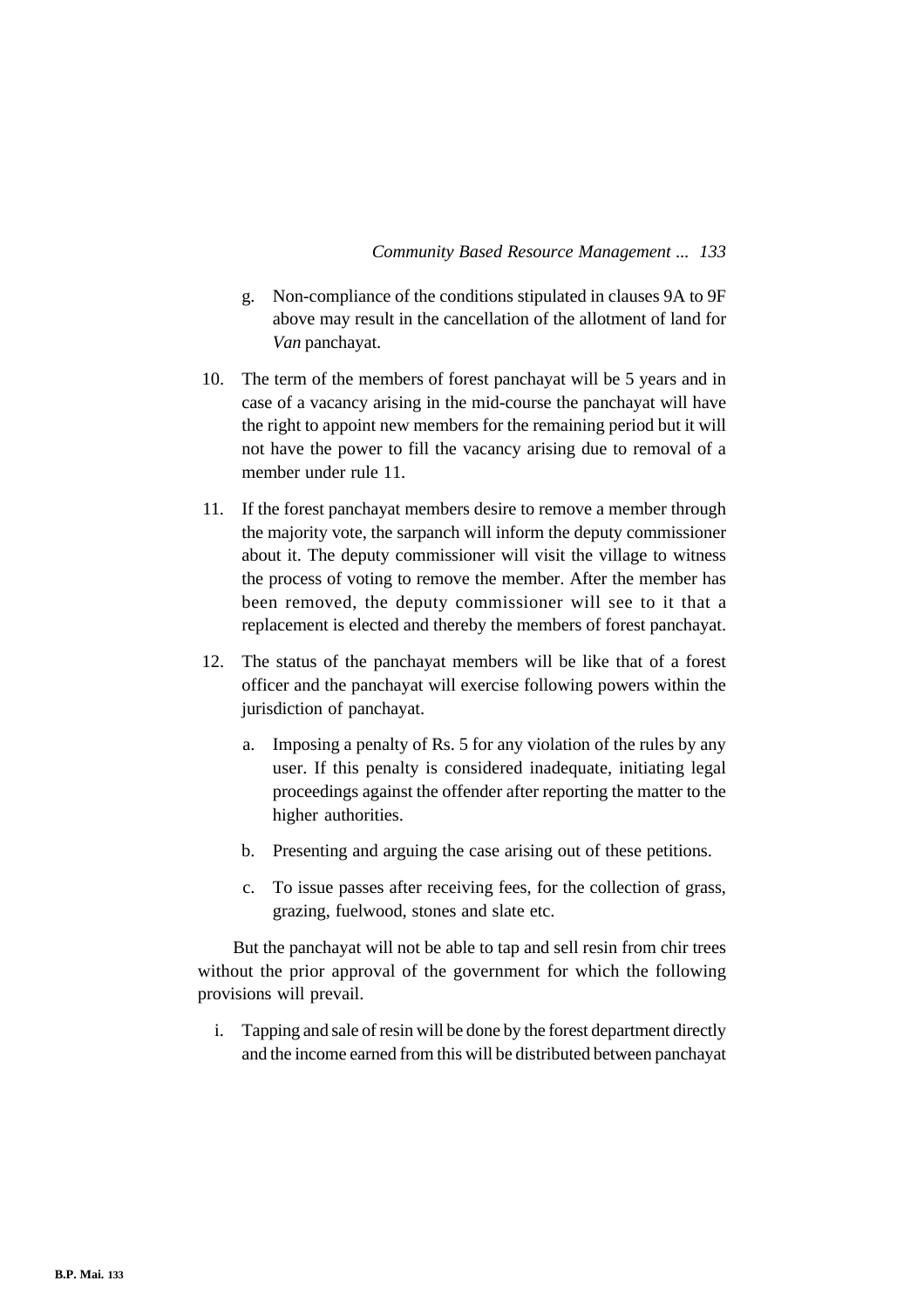and the forest department in the ratio to be decided by the conservator of forest, or

- ii. The panchayat could carry out the task of resin tapping on the following terms.
	- (a) That resin tapping work will be done only in accordance with the prevailing procedures laid by forest department and the forest department can make surprise checks to ensure whether or not the rules are being followed.
	- (b) That the entire collection (resin) will be sold either to the forest department or to the agency authorised by the conservator of forest.

*Special Provision :* If the conservator of forest feels that any particular forest panchayat is not competent to take up the task of resin tapping or if it is found that the panchayat is not following the laid terms and norms or if for some reasons, resin tapping is not considered proper, then the conservator or forest will have the power to stop resin tapping with the due permission of the deputy commissioner of the district. Provided however, that this rule will not apply if the resin is being tapped for domestic use or for medical purposes.

- d. Regulating the entry of cattle in the panchayat forest and controlling grazing.
- e. Confiscate the animals entering the panchayat forest without the permission of panchayat and keep them detained for 48 hours.
- f. In case any one from the village acts in contravention of the rules and orders of panchayat and in the process causes damage to the panchayat forest, such person(s) after ascertaining their complicity in the act should be deprived of few or all rights over the panchayat forest.
- g. Confiscate the tools and implements used in the offence committed in the panchayat forest.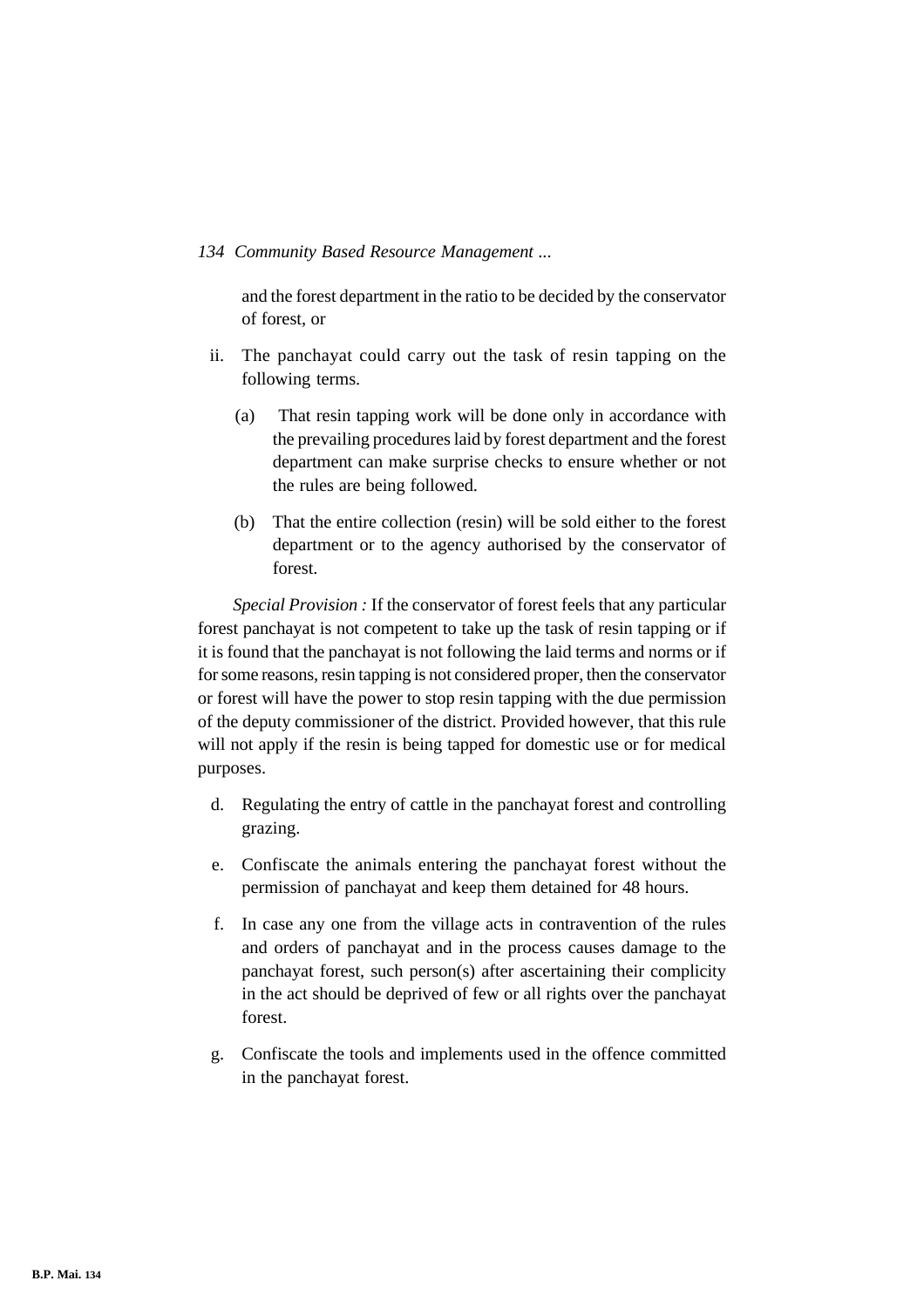- 13. Forest panchayat can frame bye-laws to distribute the products of forest and to regulate the use of forest like grazing, grass cutting, fuelwood collection among the right holders. And panchayat can appoint patrol or chowkidars to enforce the rules and bye-laws.
- 14. If the Provincial Government so desired, additional powers may be delegated for reaching agreements in the cases related to forest offences or give one or more powers under the clause 72 of Forest Act (1927) to the forest panchayat constituted under these rules. So long these powers are not granted to forest panchayat, they will remain vested in the deputy commissioner.
- 15. Decisions of the panchayats will be based on majority opinion and the minutes of meeting will be prepared. Two-thirds members of panchayat will constitute the quorum. In case of a tie, the sarpanch will exercise his right to vote for settling the case.
- 16. The deputy commissioner will make available to the forest panchayat appropriate registers and account books to keep their account. The register, accounts and the cash amount and other mobile property of the panchayat will be in the custody of its sarpanch.
- 17. The income from forest panchayat will be deposited in the forest panchayat fund. This amount will be first used in the development of panchayat forest and the remaining amount for other public services of the village.
- 18. The deputy commissioner will have the power to suspend or terminate the forest panchayat if in his assessment the panchayat was violating the rules and was unable to fulfill its responsibilities and constitution of the new forest panchayat after holding the meeting of the villagers. If the people of the village do not favour establishment of the new panchayat, the deputy commissioner will have the right to hand over the panchayat forest to another adjacent panchayat which is willing to shoulder the responsibilities.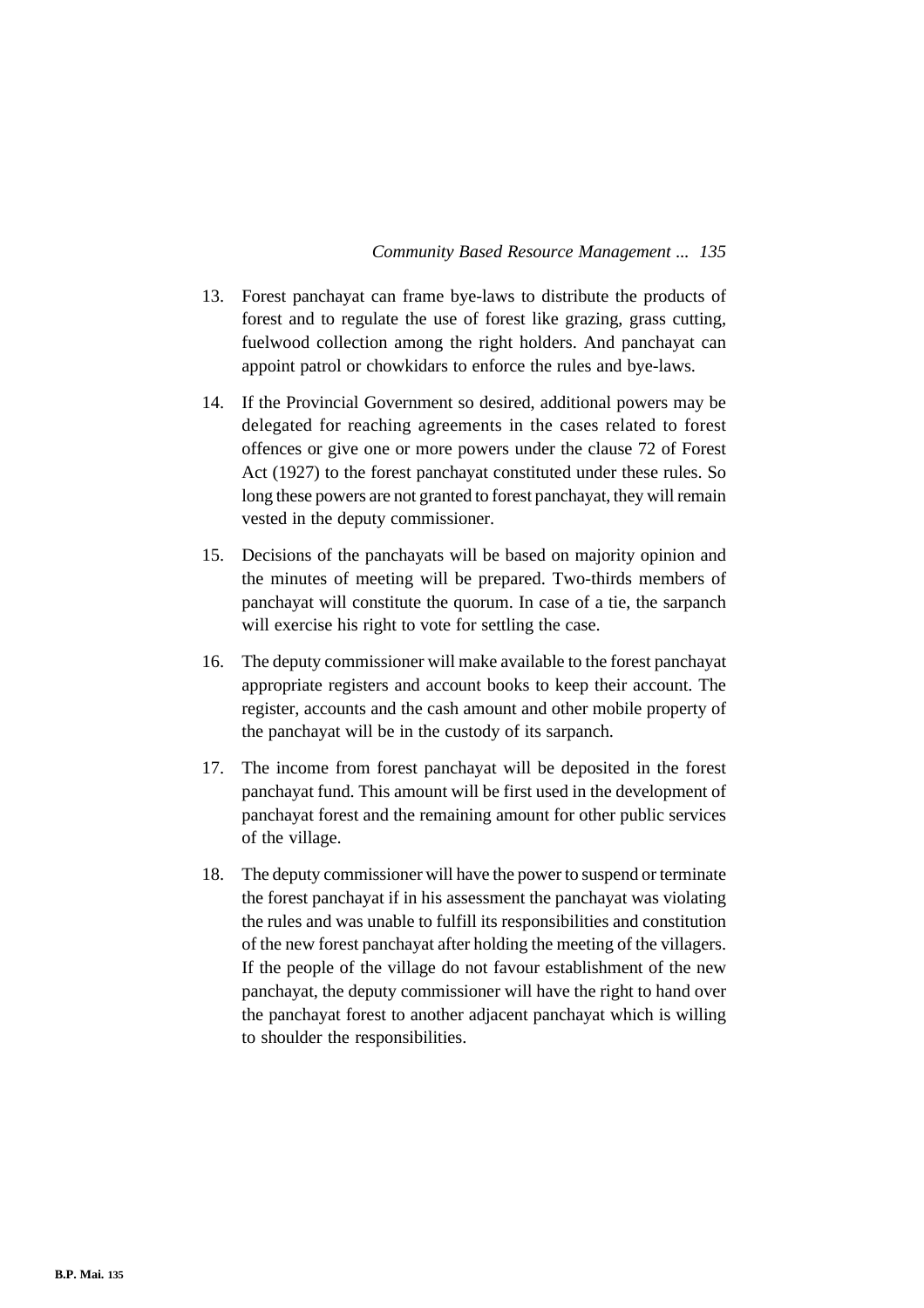Until a new panchayat comes into existence, the deputy commissioner may hand over the management to the officials of revenue or forest department and debit the expenditure on meetings patrol or forest guard etc., against the panchayat fund. Under such a situation the deputy commissioner will assume all the powers under Section 2 of forest panchayat rules 1931. If the new panchayat could not be formed because of some reasons, the panchayat will be dissolved and land will revert to the original position that existed before the establishment of forest panchayat.

- 19. The income earned under different heads and from various sources by the forest panchayat will be treated as public fund and will be recovered from the right holders or the members of village community under clause 82 of the Indian Forest Act as revenue arrears.
- 20. The Provincial Government, with the concurrence of Kumaon Forest Committee, may appoint one or more special officers for the inspection and reconstruction of the panchayat forests constituted under these rules. Each of these officers will work under the direction of the commissioner but as an assistant of the deputy commissioner in the district. These special officers will enjoy all those powers which are vested in the deputy commissioner. This will include the authority to forge agreements between contesting parties.
- 21. On the instruction of the deputy commissioner, the conservator of forest or divisional forest officer will inspect the accounts and other records of the forest panchayats within their divisions, call documents for inspection and report to the deputy commissioner about the working of panchayat forests.
- 22. Members of Kumaon Forest Grievances Committee will also have the right to inspect the forest panchayats within their areas. They should also send a copy of their inspection report to the deputy commissioner.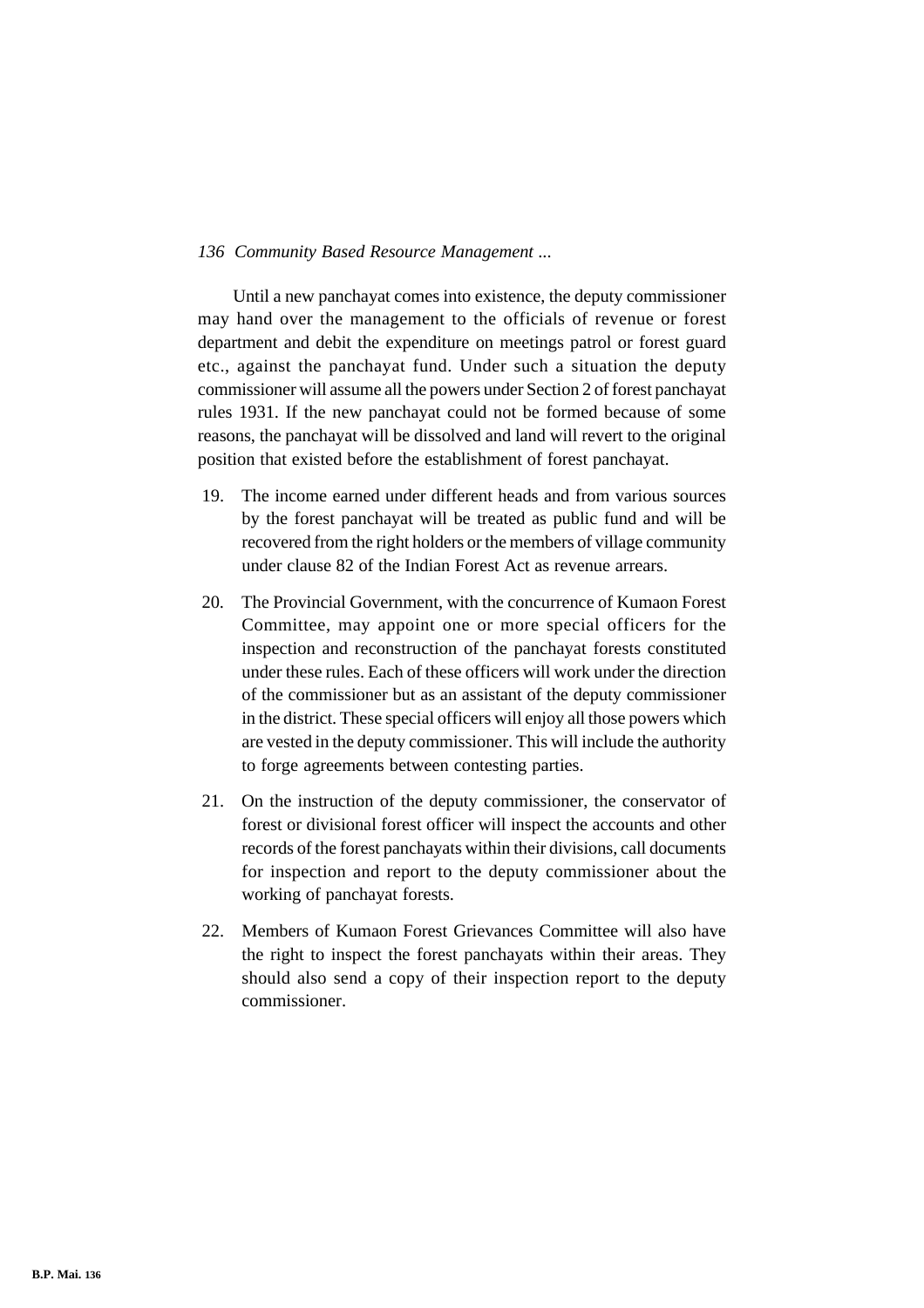### **Annexure – III**

# **THE PANCHAYATI FOREST RULES, 1972**

In exercise of the powers under Section 28 of the Indian Forest Act, 1927 (Act No. XVI of 1927) and all other powers enabling him on this behalf and in suppression of the existing rules on the subject the Governor is pleased to make the following rules :

- 1. These rules shall be called the Panchayati Forest Rules, 1972. They shall be applicable to Nainital, Almora, Pithoragarh, Garhwal and Chamoli districts and to such other areas as the State Government may from time to time notify.
- 2. The term "Panchayat Forest" includes any area (outside the Municipal or Cantonment limits) which has been duly constituted as such under Rules 5 to 11 hereinafter.

Provided that the formation of panchayati forest in any forest area under the administrative charge, of forest department shall be done in consultation with the forest department.

- 3. In these rules unless there is anything repugnant in the subject or context.
	- a. "Act" means Indian Forest Act, 1927 as amended in its application to Uttar Pradesh.
	- b. A "Forest Panchayat" means a committee constituted for the management of Panchayati Forest under these rules;
	- c. "Forest Officer :, "Forest Offence", "Forest Produce", "Cattle" and "Tree" shall have the same meaning as assigned to them under the Indian Forest.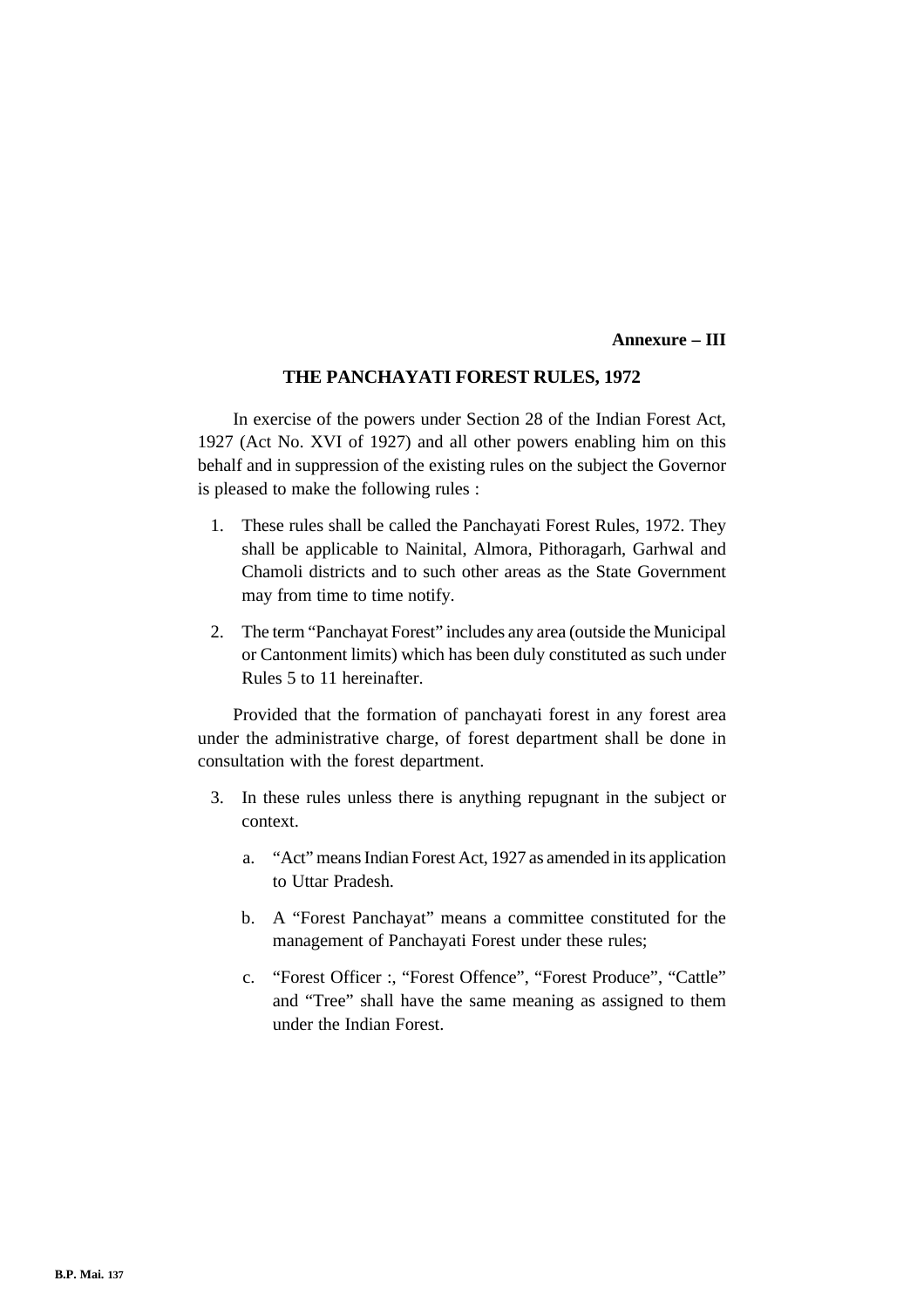- d. "Gaon Sabha" and "Prashan" shall have the same meaning as assigned to these terms in the UP Panchayat Raj Act, 1947 (UP Act No. XXVI of 1947).
- e. The terms Commissioner, Deputy Commissioner, Sub-Divisional Magistrate, Tahsildar, Patwari, Forest Panchayat Inspector, Conservator of Forest. Divisional or Sub-Divisional Forest Officer, Block Development Officer used in these rules mean a Commissioner, Deputy Commissioner, Sub-Divisional Magistrate, Tahsildar, Patwari, Forest Panchayat Inspector, Conservator of Forest, Divisional or Sub-Divisional Forest Officer, Block Development Officer under whose territorial jurisdiction the panchayat forest lie.
- 4. The State Government may appoint one or more officer, hereinafter called the Special Officer, to organise and supervise the working of the panchayati forest constituted under these rules. Each officer shall work under the control of the Commissioner but exercise all the powers vested in the Deputy Commissioner under these rules.
	- 1. Received the assent of the Governor Vide Noti. No. 3394/XIV-3, dated 18th May, 1972.
- 5. At least one-third of the adult residents who or whose family has resided for 12 years immediately preceding the date of application in the village within whose *sal assi* boundary the land applied for lies may apply to the deputy commissioner for the settlement of a scheme of management of any area not including any holding lying within the *sal assi* boundary of their village or villages within which their rights of user have been recognised by judicial decision or in a forest settlement :

Provided that no land shall be declared to be panchayat forest if onethird or more of the residents of the village or villagers, within which the area lies, enter objection to the scheme.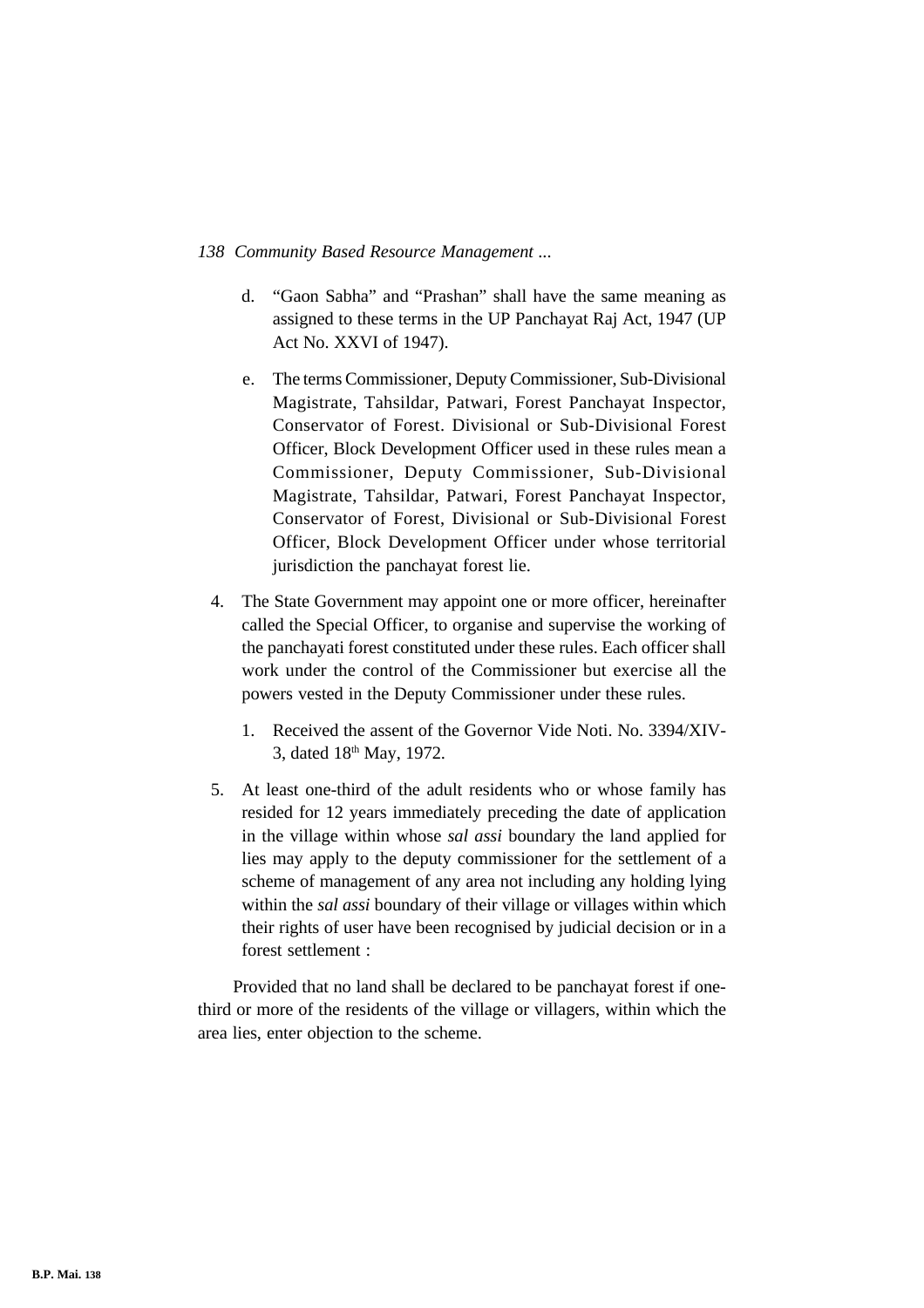- 6. On receipt of an application under rule 5, the deputy commissioner shall cause a notice to be served by personal service on the Pradhan of the Gaon Sabha concerned; and by affixation in the village or villagers, the residents of which apply, in the adjacent village, and in all villages recorded in a forest settlement as having rights or concessions in the area concerned. The notice shall specify the situation and limits of the area applied for and the purpose for which it is required, and shall indicate the date by which the claims and objections to the application, if any, should be filed as also the date when the said claims and objections shall be heard.
- 7. On the date so fixed or on any subsequent date to which the proceeding may be postponed, the deputy commissioner shall visit the locality and shall hear the claims and objections if any, on the spot and decide the same. If there is any dispute as to the *sal assi* boundary, he may decide the same in a summary manner, and proceed with the demarcation of the proposed panchayat forest on the basis of his own decision. He may accept the application in whole or part, and may prescribe conditions on which the same shall be accepted. In case he rejects the application in whole or in part, he shall record his reason thereof.
- 8. In panchayat forest constituted from classes I and II reserved forests, only those persons whose rights are recorded in the lists of rights within whose *sal assi* boundary such forests lie shall be allowed to exercise rights of user in such forest.
- 9. The deputy commissioner shall then call upon the *sal assi* residents aged twenty-one years or more of the area and others of the same age as above who will benefit thereby to assemble at a convenient place and time, and shall call on the persons so assembled to elect a forest panchayat in the presence of an officer nominated by the deputy commissioner. This shall consist of five to nine members as may be decided by the deputy commissioner, when the members have been duly elected they shall elect a sarpanch from among themselves by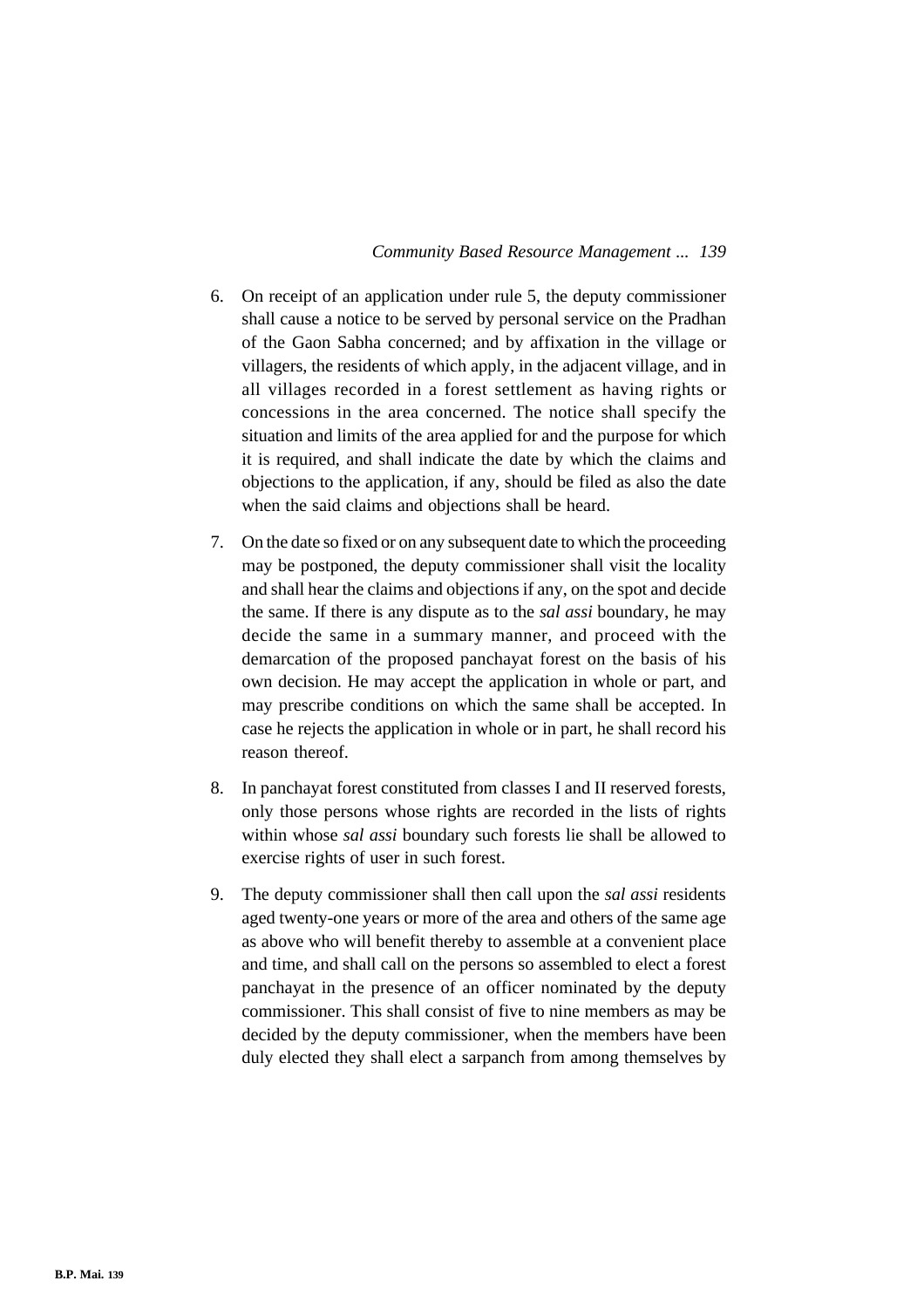majority voice vote. The sarpanch shall be responsible for the proper management of the panchayat forest. Any petition raising a dispute relating to the election of the sarpanch or any member may by and member of the forest panchayat or a resident respectively, be referred to the deputy commissioner for decision.

Provided that a Government servant or any employee of a local body or a person who is in arrears of panchayat forest dues and persons convicted on criminal offences involving mortal turpitude shall not be eligible for election as member or sarpanch.

Provided further that no sarpanch shall be eligible for elections as sarpanch consecutively for more than two terms.

- 10. Any order passed by the deputy commissioner under rules 7 and 9 above shall be subject to revision by the commissioner. The period of limitation for filling the revision shall be thirty days from the date of passing of the Order by the deputy commissioner.
- 11. When a forest panchayat has been duly constituted under Rule 9, the deputy commissioner shall take from it an agreement in writing to manage and work in the area to be granted or assigned to it according to working plan. The deputy commissioner shall submit the proceedings to the commissioner for sanction.
- 12. The deputy commissioner may, where he consider it necessary nominate not more than two persons as member of forest panchayat from among the residents of panchayat forest area. If no scheduled caste member is elected to the forest panchayat at least one nominee of the deputy commissioner shall be of the scheduled caste.
- 13. After the constitution of panchayat forest and the forest panchayat under rules 7 to 12 above, the deputy commissioner shall send intimation about their constitution to the conservator of forest and the divisional forest officer concerned.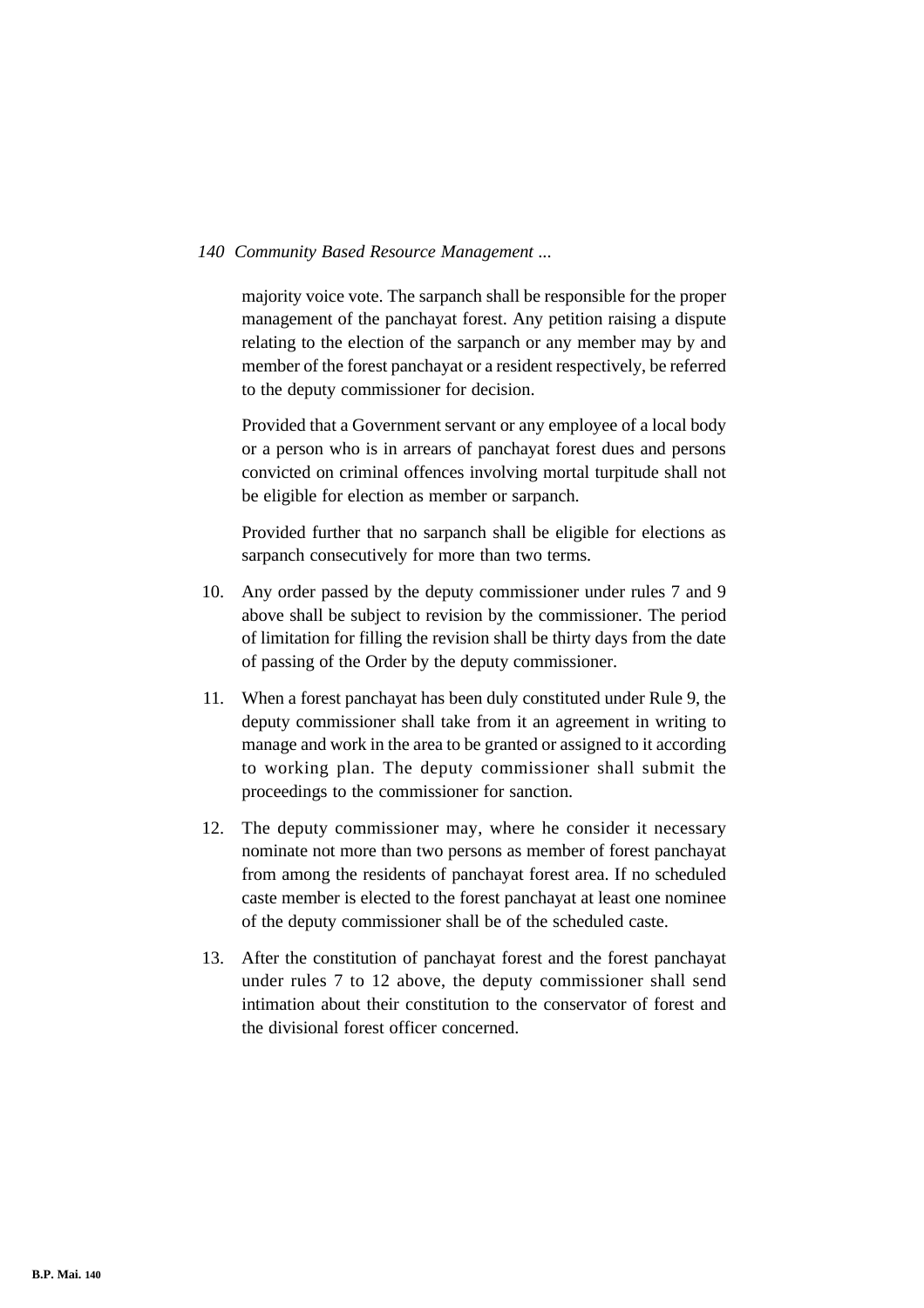- 14. The term of the office of the members of a forest panchayat shall be five years and the forest panchayat shall have power to fill casual vacancies for the unexpired portion of the said period except in case of a vacancy caused by the removal of member which will not be filled by the forest panchayat. The State Government would have the authority to extend the term of any or all forestry panchayat if it so deemed necessary.
- 15. If a majority of the forest panchayat members consider it necessary to remove an individual member, the sarpanch shall report the fact to the deputy commissioner. The deputy commissioner shall proceed to the village and shall ascertain the wishes of the persons entitled to vote and shall act accordingly. If the member is removed, the deputy commissioner shall immediately call on the voters assembled to elect new member for the unexpired portion of the term of the member so removed.
- 16. (1) A forest panchayat shall hold a meeting at least once every three months. The proceedings of the meeting shall be recorded in a register in Hindi and a copy thereof shall be sent to the deputy commissioner within seven days of the meetings :

Provided that an emergent meeting may be convened by the sarpanch either himself or at the requisition of at least half the strength of the forest panchayat at any time after giving at least three days prior notice.

- (2) All decisions of forest panchayat shall be taken by two-thirds majority vote.
- (3) The quorum of forest panchayat shall be two-thirds of the total members including the sarpanch or his nominee.
- (4) The Patwari, village level worker, panchayat secretary and a nominee of the divisional forest officer may attend a meeting of the forest panchayat but shall not have any right to vote.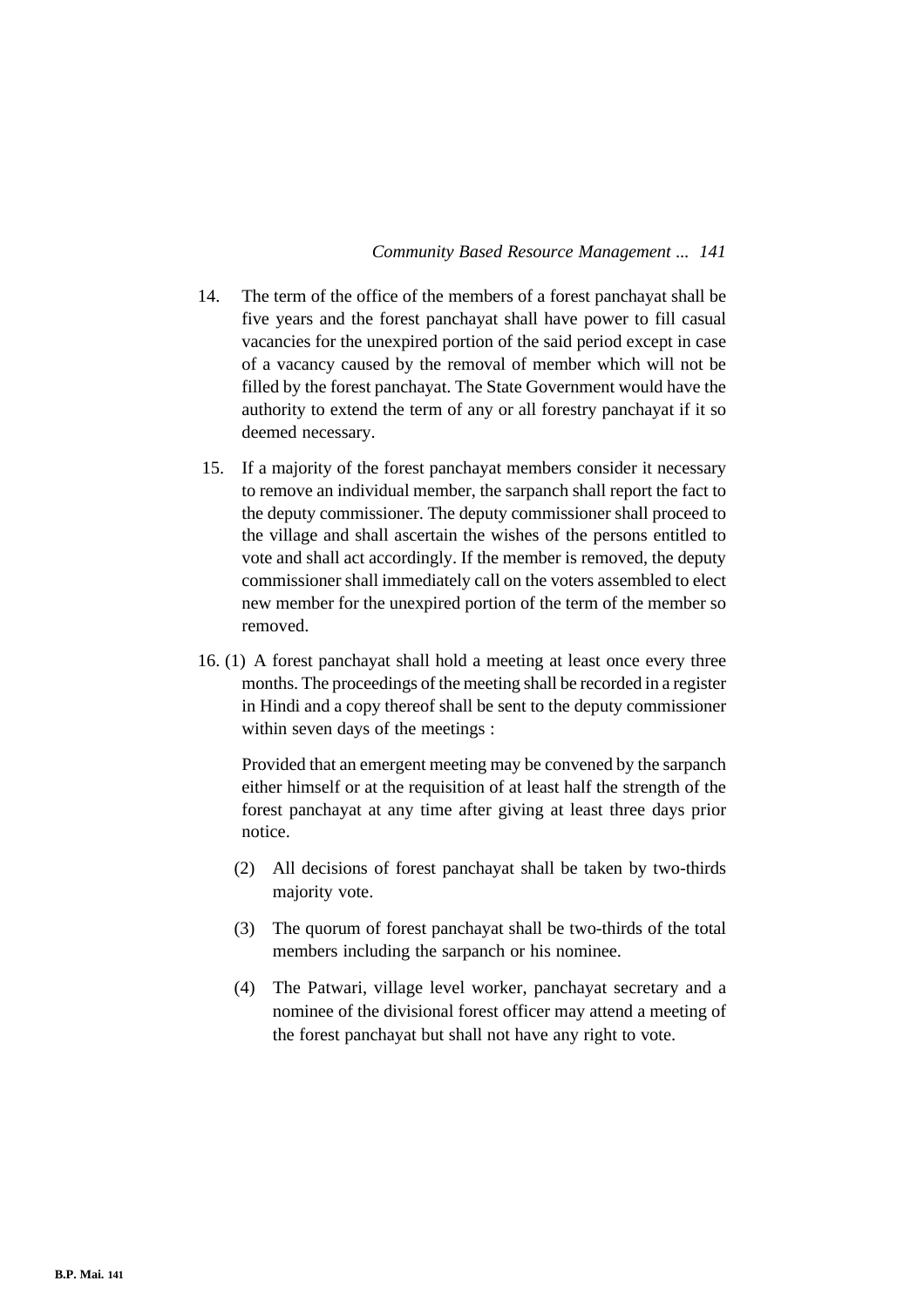- 17. A forest panchayat may appoint, subject to the availability of funds and previous approval of the deputy commissioner such paid staff as may be necessary.
- 18. It shall be the duty of every forest panchayat to make reasonable provisions within its jurisdiction.
	- (a) To prevent reckless destruction of trees and for felling only those trees that have been marked silviculturally by forest department as fit for exploitation.
	- (b) To ensure that no encroachment of any kind takes place and no land is broken for cultivation in contravention of the rule made under Kumaon Nayabad and Wastelands Act, 1948.
	- (c) To erect and maintain boundary pillars.
	- (d) To carry out the directions and execute the orders given to it by the deputy commissioner to maintain, improve and exploit the forest. Such orders will be issued by the deputy commissioner on the advice of the conservator of forest or divisional forest officers.
	- (e) To utilise the produce of panchayat forest, to the best advantage of the village community and of the right holders, recognised by established custom or permitted by the commissioner consistent with silvicultural availability.
	- (f) To close at least 20 per cent of the area for grazing unless otherwise permitted by the authority to be specified by the commissioner for the purpose; and
	- (g) To protect the forest from illicit felling, lopping and other kind of damage and fire.
- 19. (1) The forest panchayat shall have the status of a forest officer and shall exercise the following powers for the area entrusted to it :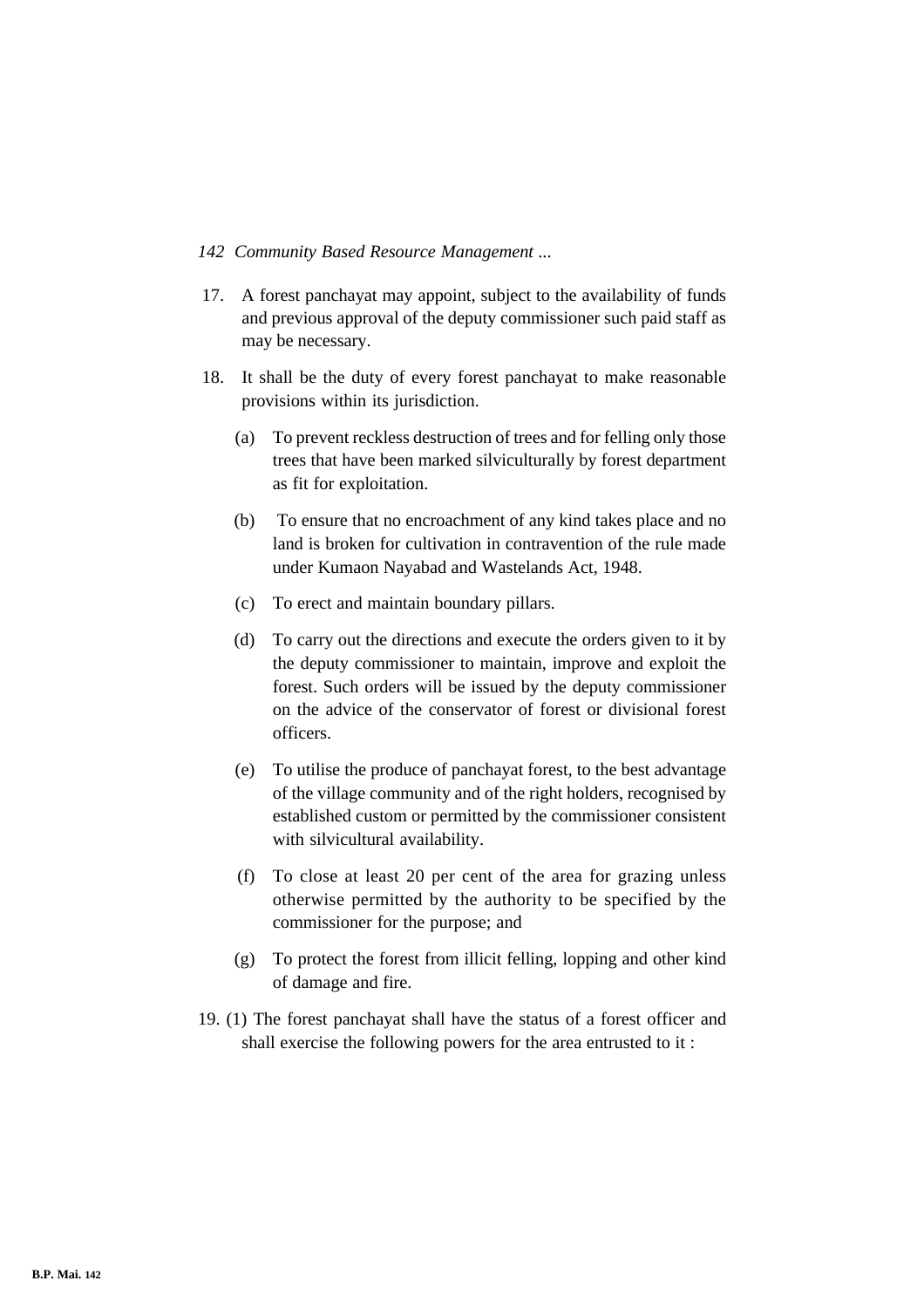(a) To compound forest offences committed within its forest for an amount up to the limit of Rs. 50 for each individual offences by way of compensation according to the nature of offences and up to a limit of Rs. 500 after obtaining previous approval of the divisional forest officer concerned.

Provided that, if the offender is prepared to compound the case, the forest panchayat shall realise the full market-value of the property involved in the offence assessed by an officer not below the rank of a divisional forest officer, in addition to the compensation referred to in this rule;

- (b) To institute and defend suits and proceedings in respect of claims arising under these rules;
- (c) To make local sale of forest produce including slate and stones without detriment to the forest and to issue permits and charge fees for grazing or cutting grass or collection of fallen fuel if considered necessary; provided such an exploitation has the prior approval of the divisional forest officer and is made for the bonafide domestic use of right holders. The permission of the divisional forest officer would not be necessary for allowing grazing or cutting grass or collection of fallen fuel. If the forest panchayat feels that it has exploitable trees or other forest produce for commercial sale within its forest, it shall apply to the deputy commissioner who shall forward the same with his comments and recommendations to the divisional forest officer who in turn shall forward the same with his recommendation to the conservator of forest concerned for order on receipt of which further action to mark and sell the trees or other forest produce shall be taken by the divisional forest officer.
- (d) To regulate grazing and the admission of cattle into panchayat forest;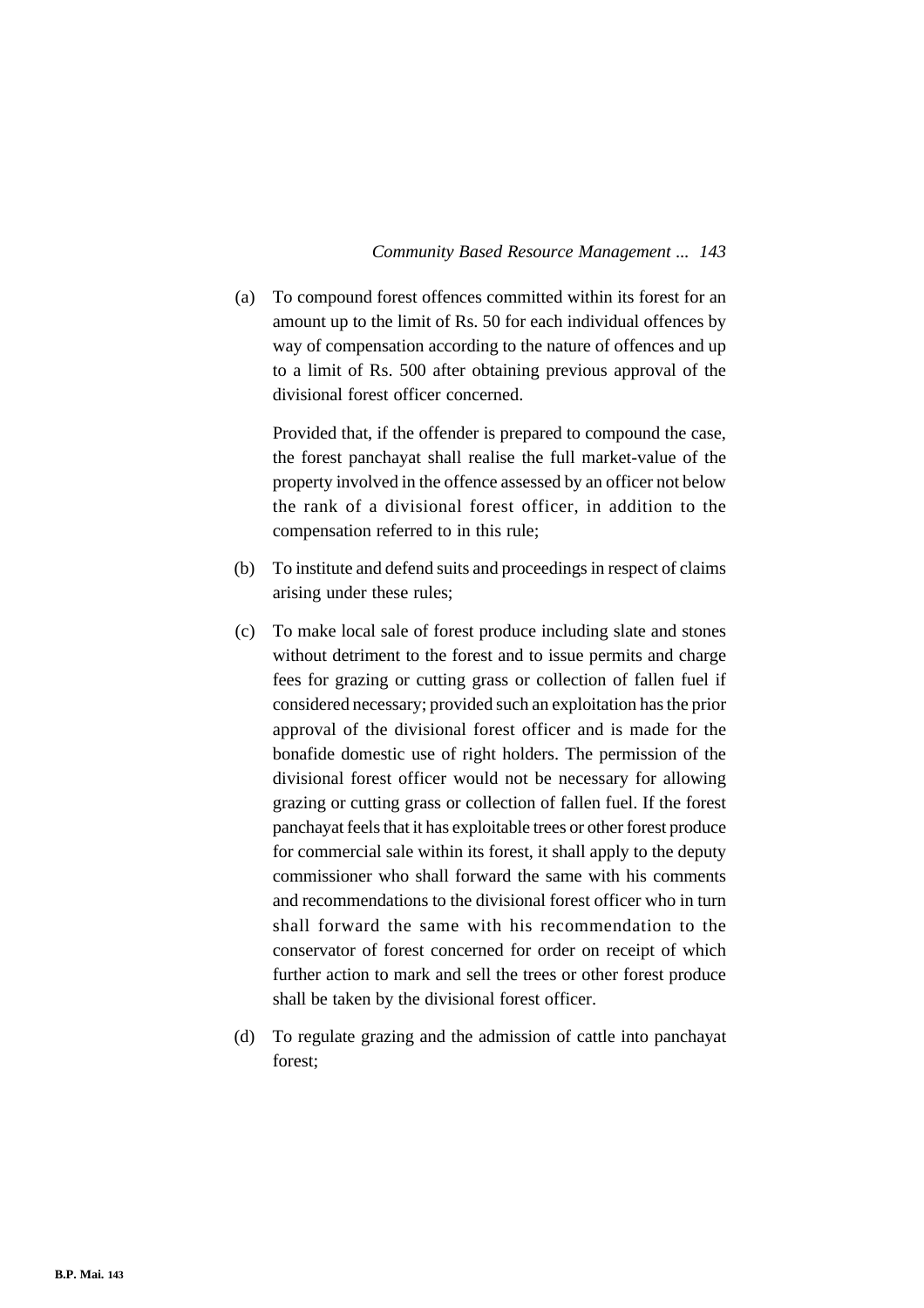- (e) To impound cattle entering into the panchayat forest and to detain them up to 48 hours if such cattle are not covered under permits issued by the panchayat;
- (f) To exclude from any or all privileged in the panchayat forest any person whom the panchayati may, with good reason, consider responsible for any fire or damage to the area or who disobeys orders issued by the panchayati in exercise of the powers conferred on it.
- (g) To exercise such other powers as may be notified by the State Government from time to time.
- (h) To seize all tools or weapons used in committing forest offences within the area.

Any order passed under clause (f) or clause (h) shall be appealable to the deputy commissioner. Such appeal shall be made within a period of thirty days from the date of the Order of forest panchayat.

- (2) Unless special permission of the State Government has been obtained, no resin from Chir trees may be extracted and sold except with the approval of the conservator of forests. Such order of approval my *inter-alia* pursue :
	- i. That any such extraction sale of resin shall be done by the forest department itself.
	- ii. That the trees must be trapped and resin must be extracted and sale of resin subject to the provisions :
	- a. That the trees must be tapped and resin must be extracted in accordance with the rule in force in the forest department for such tapping and extraction and that the work may at any time be inspected by the forest department officials to ensure that such rules are being observed; and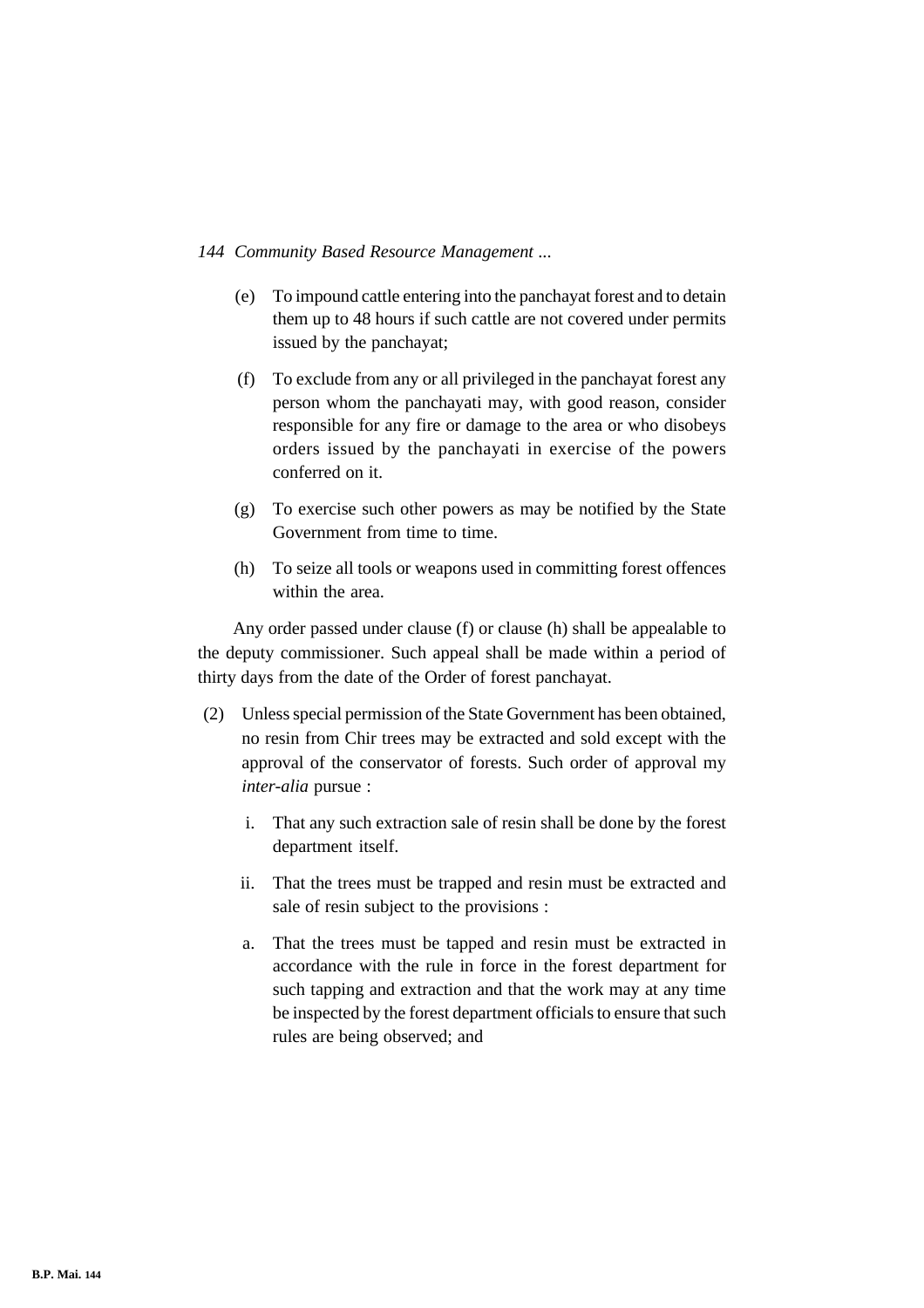b. That all outturn of resin be sold in accordance with the directions of the conservator of forests;

Provided that, it he consider that any forest is not suitable for reason tapping, or that such orders are not being carried out or that for any other reason resin tapping operations are not desirable he shall in consultation with the divisional forest officer, prohibit such extraction of resin altogether.

Provided further that nothing in the last preceding provision shall empower him to prohibit the extraction of resin for local, domestic or medical purpose.

- 20. The forest panchayat may frame bye-laws for the distribution of forest produce among persons entitled thereto, for regulating, grazing, cutting of grass and collection of fuel and for any other purpose consistent with these Rules. The bye-laws shall come into force after they have been approved by the commissioner.
- 21. It shall be obligatory on the part of forest department to have working plans or schemes for all panchayat forest prepared and to bear the entire cost of preparation of all such working plans or schemes. The conservator concerned shall get the working plan or scheme prepared. The working plan or scheme shall be approved by the chief conservator of forest before it is brought into force. Once approved by the chief conservator of forest it shall be the duty of forest panchayat to strictly adhere to the prescription of the working plan or scheme and not be deviate from it without prior approval in writing of the chief conservator of forest.
- 22. The exploitation of timber firewood and minor forest produce [excluding resin for which Rule (2) above may be seen], slates, stones, gravel, grass for commercial purpose shall be done strictly according to the prescription of the working plan or scheme of any, in force or if no such scheme is in force after obtaining the consent of the divisional forest officer concerned. The forest produce so exploited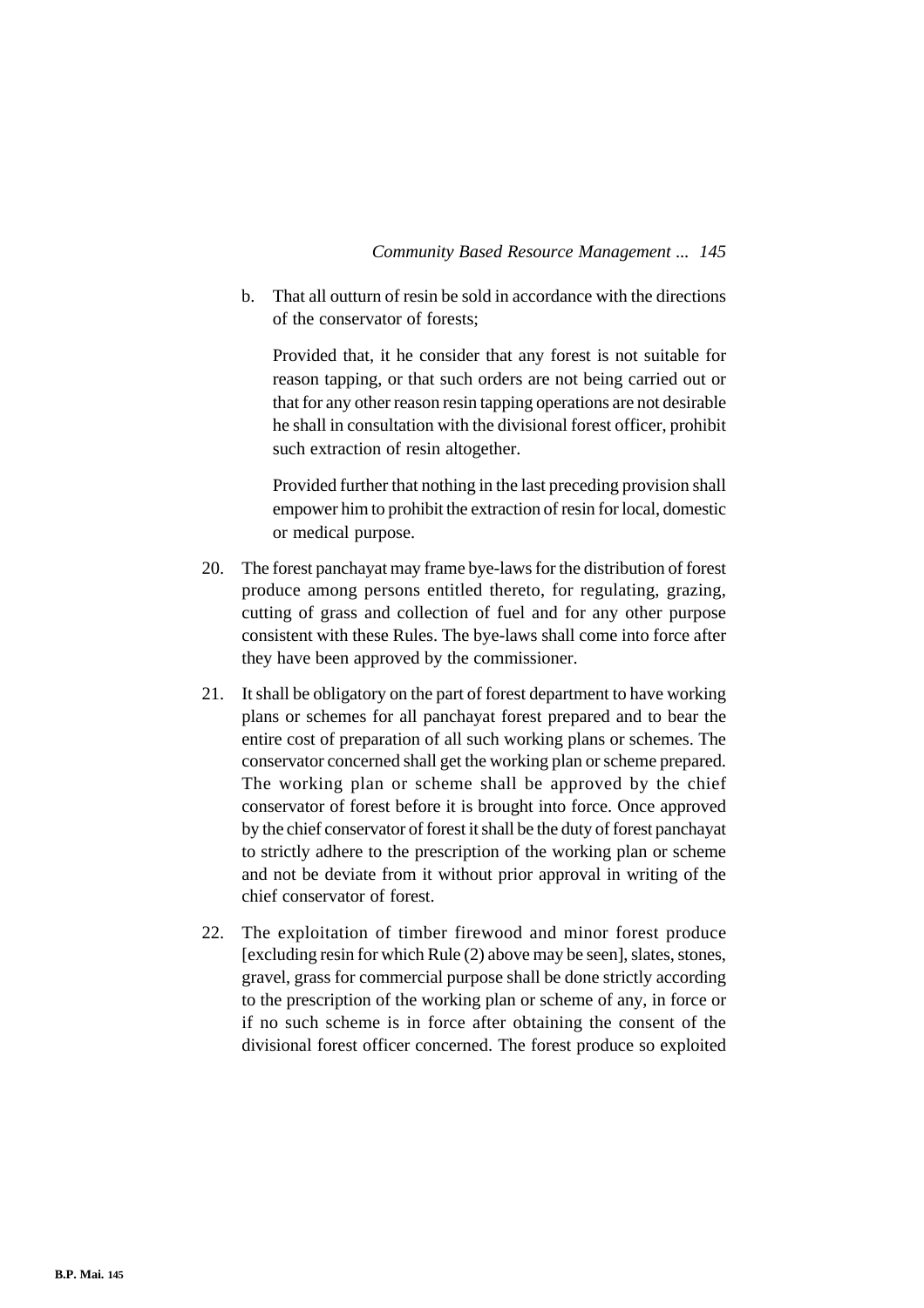shall be sold by public auction in accordance with the orders issued by the deputy commissioner in consultation with the conservator of forest, divisional forest officer from time to time.

- 23. (a) The net figure of income from the sale proceeds of resin and other forest produce shall be determined as follows :
	- (i) Forest department shall charge its actual cost of extraction of resin plus such overheads as may be determined by the State Government from time to time.
	- (ii) As regards the other forest produce, forest department shall charge 10 per cent of the sale proceeds as administrative charges.
- (b) The net income as may be determined in the manner indicated above on account of sale of resin and other forest produce together with the income accruing from other items, such as compensation money and fee etc., shall be credited to the panchayat forest fund and shall be distributed and utilised as follows :
	- (i) 20 per cent to zilla parishad for development purposes, i.e. for carrying out projects of local public utility.
	- (ii) 40 per cent to forest panchayats for development purposes, i.e. for carrying out projects of local public utility; and
	- (iii) 40 per cent to the forest department which shall be kept separate by the department and not merged in its general revenues and shall be spent by them on maintenance and development of panchayat forest. The approval of the commissioner to the proposals of the forest department for utilisation of the income will have to be obtained and utilisation certificates will also be furnished to him by the forest department.
- 24. Every forest panchayat shall prepare and pass an annual estimate of its income and expenditure hereinafter referred to as "annual budget" for financial year commencing from 1 April and allocate funds out of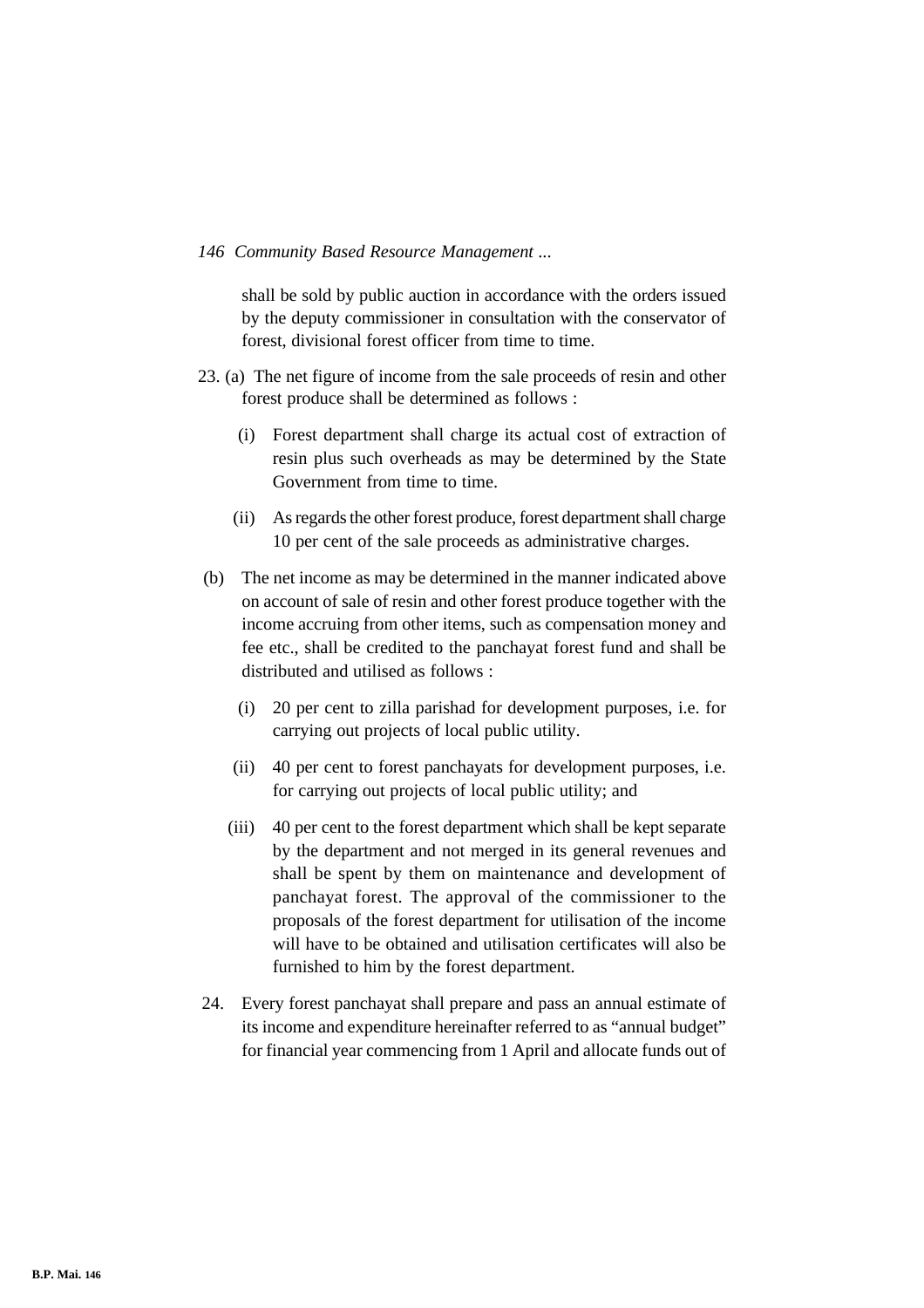its annual income to discharge its obligations under Rule 18. A copy of this annual budget shall be sent to the deputy commissioner for sanction who may in consultation with the divisional forest officer, make such alternation therein for reasons to be recorded in writing as he thinks fit.

- 25. A forest panchayat may at any time after the annual budget takes effect make any modifications or changes therein by adopting a resolution in this behalf. The sarpanch shall forward a copy of this resolution to the deputy commissioner who shall make modifications and changes in its annual budget in consultation with the divisional forest officer, if deemed proper.
- 26. (1) The administration of panchayat forest fund shall be in the hands of the forest panchayat subject to the general control of the deputy commissioner or an official appointed on his behalf.
	- (2) All money transactions to which any member of the forest panchayat or any officer or a servant of forest panchayat is in his official capacity a party shall without any reservation be brought to account and all the money shall be credited in full to panchayat forest fund with the exception of authorised advances.
	- (3) Money due to forest panchayat shall be collected either by payment at the office of the forest panchayat or by outdoor collection or by both the methods as the deputy commissioner may direct. Receipts for all money received shall be issued by the sarpanch of the forest panchayat or by the persons authorised to receive money on his behalf.
	- (4) A proper account of all income and expenditure of the panchayat forest fund shall be maintained by the sarpanch. The accounts shall be closed and balanced at the end of every month and shall be examined and passed by the forest panchayat at a meeting in the following month.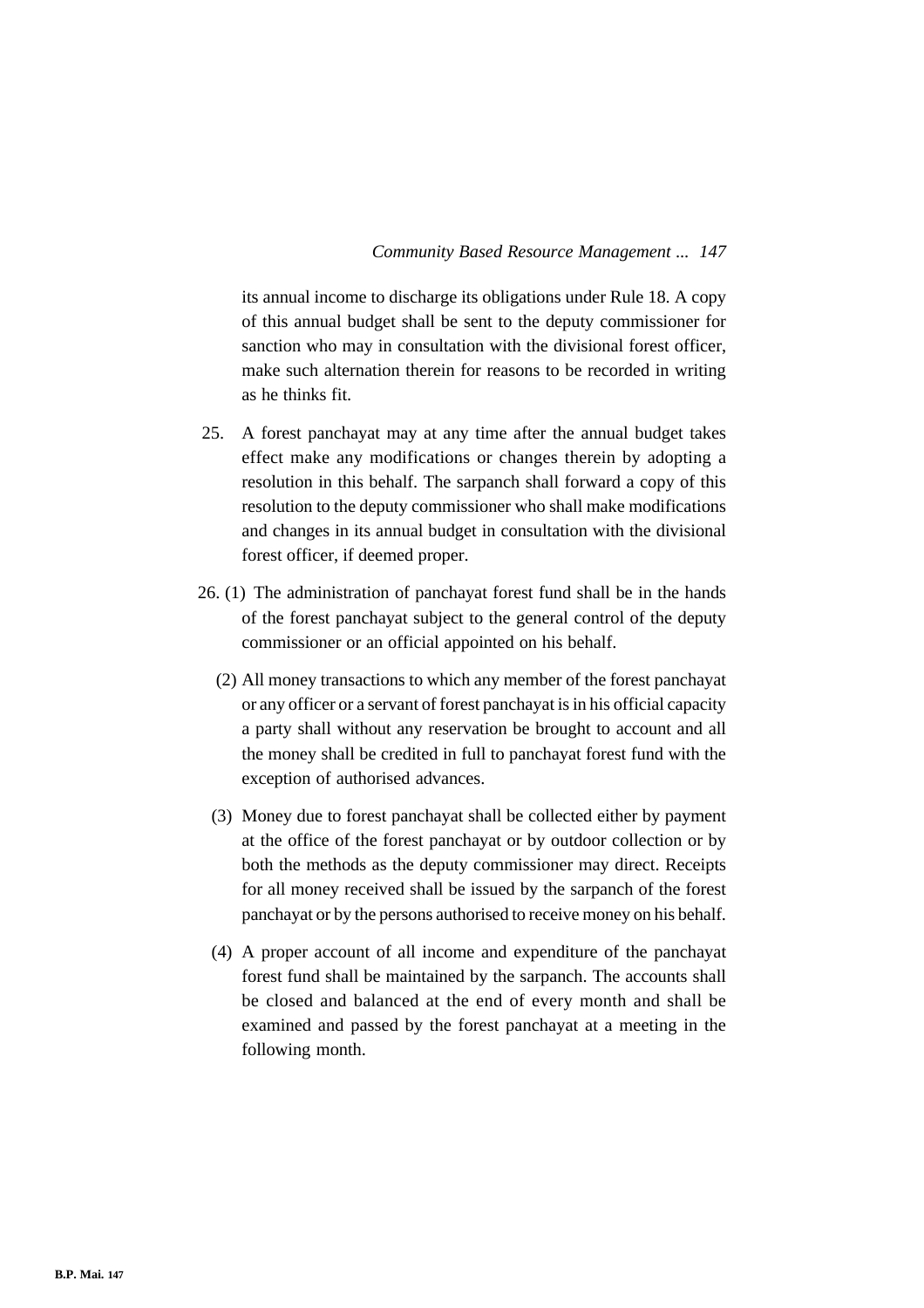- 27. (1) Unless prevented by a reasonable cause, it shall be the duty of the sarpanch
	- a. To convene and preside over all meetings of the forest panchayat;
	- b. To control and transact business and preserve order;
	- c. To watch the finances and superintend the administration of the forest panchayat and bring to its notice and defects therein;
	- d. To superintend and control the staff and establishment maintained by the forest panchayat;
	- e. To carry out the resolutions of the forest panchayat;
	- f. To arrange for the maintenance of various registers prescribed under the rules and to carry out all correspondence on behalf of the forest panchayat;
	- g. To file civil suits and launch prosecutions on behalf of forest panchayat;
	- h. To nominate in writing a member of the forest panchayat for the purpose of discharging the function of the sarpanch in his absence; and
	- i. To perform such other duties as are required of or imposed on him by or under the rules or any other law.
- (2) The member nominated by the sarpanch under clause (h) of sub-rule (1) shall during such absence, exercise all the powers and perform all the duties of the sarpanch conferred on or assigned to him under these rules. If the sarpanch fails to make any such nomination the members of the forest panchayat may elect any one of the members present at the time of the meeting as sarpanch to conduct the proceedings of the meeting.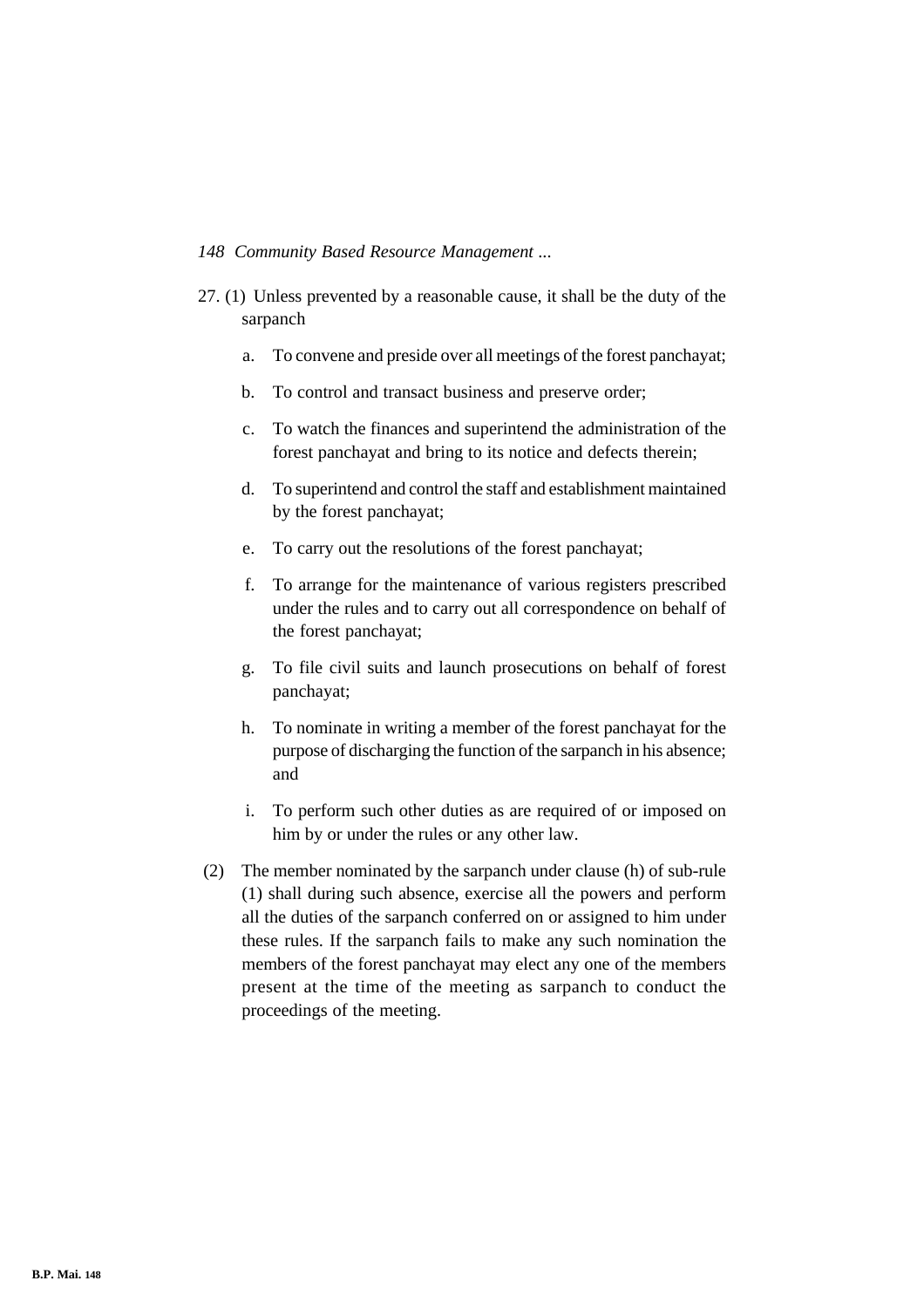- 28. The sarpanch of a forest panchayat may be removed from office if a vote of no confidence is moved, under prior intimation in writing to the deputy commissioner by at least one-third of the members of the forest panchayat and passed by two-thirds of majority votes at subsequent meeting of the forest panchayat.
- 29. A sarpanch of the forest panchayat wishing to resign his office, may do so, either by presenting to the deputy commissioner in person, or by sending to his address by registered post, his written resignation signed by himself and attested by the local revenue officials and his office shall become vacant on the acceptance of the resignation.
- 30. A list of records, funds and property shall be prepared wherever the charge is handed over and the person handing and taking over charge shall sign the list in token of its being correct. The copies of this list duly signed by both the persons shall be given to forest panchayat inspector by the person taking over charge. A copy of this list duly signed shall also be given to the person handing over charge. In case of any dispute about any record, funds or property, both the persons shall be entitled to make their observations of affixing a note at the foot of the charge list.
- 31. A forest panchayat shall maintain such registers, books and records for such periods as may be prescribed by the State Government or the deputy commissioner.
- 32. The forest panchayat shall submit to the deputy commissioner with a copy to the divisional forest officer concerned before the  $10<sup>th</sup>$  day of April of each year an annual report of their working during the previous financial year, the report shall contain the following information :
	- a. A statement showing the utilisation of their funds;
	- b. A statement showing the demand and realisation;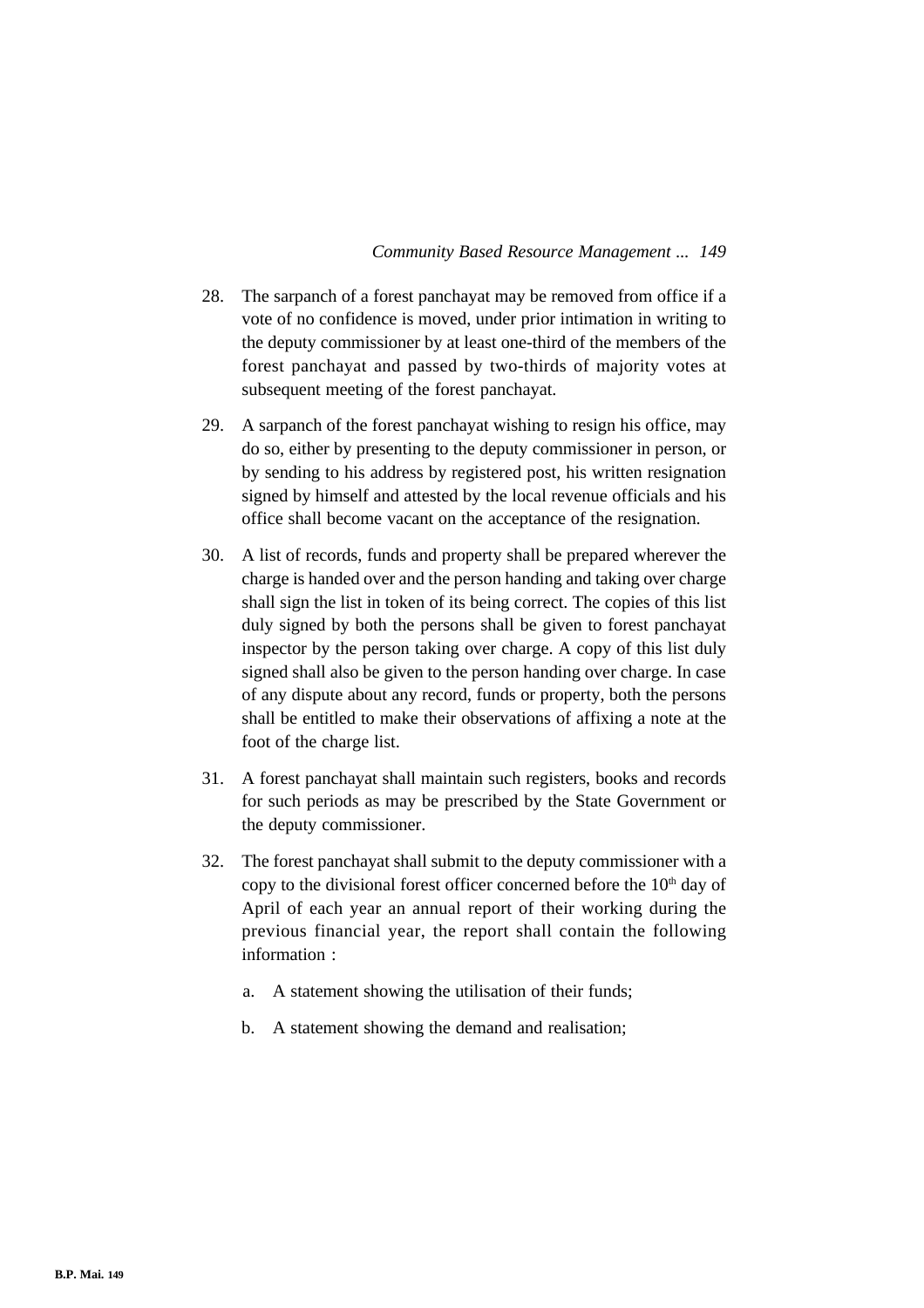- c. Steps taken by forest panchayat during the year under report to carry out the purpose mentioned in Rule 18;
- d. Income and expenditure incurred;
- e. A statement showing the exploitation, feeling (whether for commercial purposes or for bonafide domestic use of the rightholders and local villagers), silvicultural and other regeneration and recuperative works carried out during the year. If any working plan or working scheme is in force for the panchayat forest concerned, the statement should in particular show what prescription were prescribed to be carried out by the said working plan or scheme and what was actually done against these prescriptions;
- f. Any other matter of impotance.
- 33. Working of all forest panchayats within their jurisdiction shall be inspected at least once in three years by officers specified for the purpose by the conservator of forest who will submit his report to the chief conservator of forest forwarding a copy thereof to the commissioner and the deputy commissioner concerned. Inspection shall be made during a year by the following officers also, of the forest panchayats within their respective territorial jurisdiction according to the standard prescribed below :

| 1. Commissioner                                                 | : 5 inspections per district          |
|-----------------------------------------------------------------|---------------------------------------|
| 2. Deputy Commissioner                                          | : Not less than 15 in their districts |
| 3. Forest Panchayat Officers/ : 25<br>Sub-Divisional Magistrate |                                       |
| 4. Tahsildar                                                    | : 15                                  |
| 5. Block Development Officer : 10                               |                                       |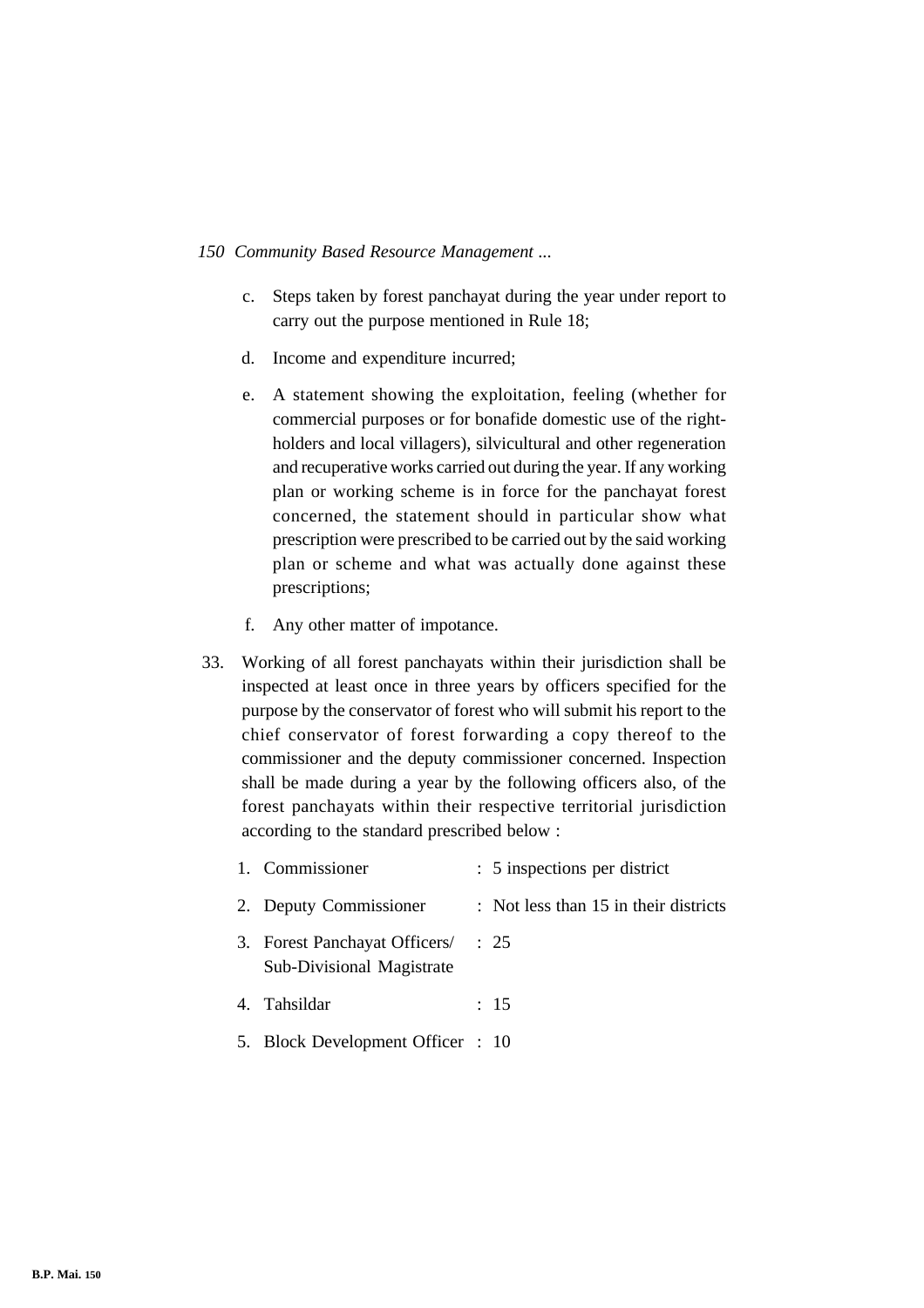These inspections shall be in addition to those made by officers specified for the purpose by the conservator of forest.

- 34. All money payable to forest panchayat on account of the expenses incurred on the panchayat forests for the price of any forest produce sold under these rules or any other dues legally chargeable under these rules from a villagers or right-holder or any person shall be deemed to be money payable to Government and shall be recoverable arrear of land revenue under Section 82 of the Indian Forest Act 1927.
- 35. Money shall not be paid from the panchayat forest fund except on requisition of withdrawal signed by the sarpanch.
- 36. The audit of the accounts of every forest panchayat shall be done under the Orders of the Chief Audit to Government, Cooperative Societies and Panchayats, UP at such intervals and in such manner as the State Government may direct. The deputy commissioner shall be responsible for production of the records of the forest panchayats for audit.
- 37. The audit objections shall be discussed at a special meeting of the forest panchayat convened by the sarpanch within a month of receipt of the same and the action to be taken in regard to them shall be decided. The action decided to be taken shall be indicated on an interleaved copy of the margin of this audit note and the annotated copy shall be sent to the deputy commissioner as soon as possible and in any case within three months of the receipt of the objections. Another copy shall be kept and produced for information of the inspecting officers.
- 38. Wherever any embezzlement of money belonging to the panchayat forest fund is discovered by the sarpanch or any other officials the facts of such embezzlement shall be immediately brought to the notice of the deputy commissioner who will then inform the Accountant General, UP and the Commissioner.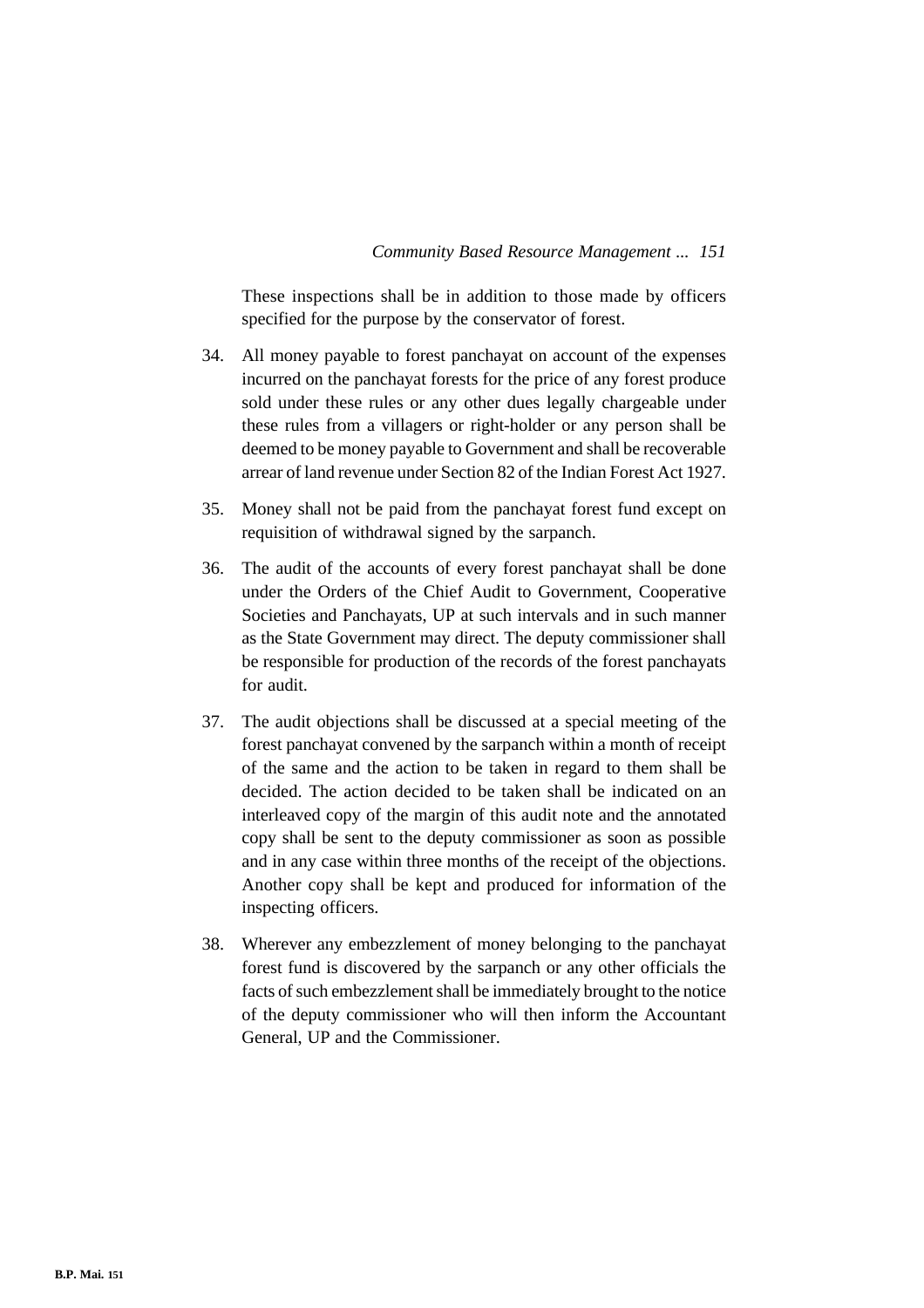- 39. The deputy commissioner on receiving the report under Rule 38 shall institute an inquiry into the embezzlement.
- 40. The deputy commissioner may during the course of an inquiry suspend a member of a forest panchayat or a sarpanch of forest panchayat and debar him from taking part in any act or proceedings of the said body and order him to hand over records, money or any property of the said body to the person authorised on his behalf.

Provided that an appeal shall lie against an Order passed under this rule to the commissioner such appeal shall be made within a period of 30 days from the date of Order.

- 41. Any person vacating an office of the sarpanch by resignation, removal or any persons suspended shall handover the charge of his office to a member of the forest panchayat nominated by the deputy commissioner.
- 42. The deputy commissioner either of his own or on receipt of a complaint may, after such enquiry as he may be deem fit to make either himself or through an officer not below that rank of a subdivisional magistrate at any time remove a member of sarpanch of forest panchayat, if he
	- 1. Remains absent without sufficient cause for more than three consecutive meetings;
	- 2. Refuses to act or become incapable of acting for any reasons whatsoever, or if he is convicted of any offence involving moral turpitude.
	- 3. Has abused his position or has persistently failed to perform the duties imposed by these rules or his continuance as such is nor desirable in public interest.
	- 4. Misbehaves or indulges in physical violence at a meeting of the forest panchayat;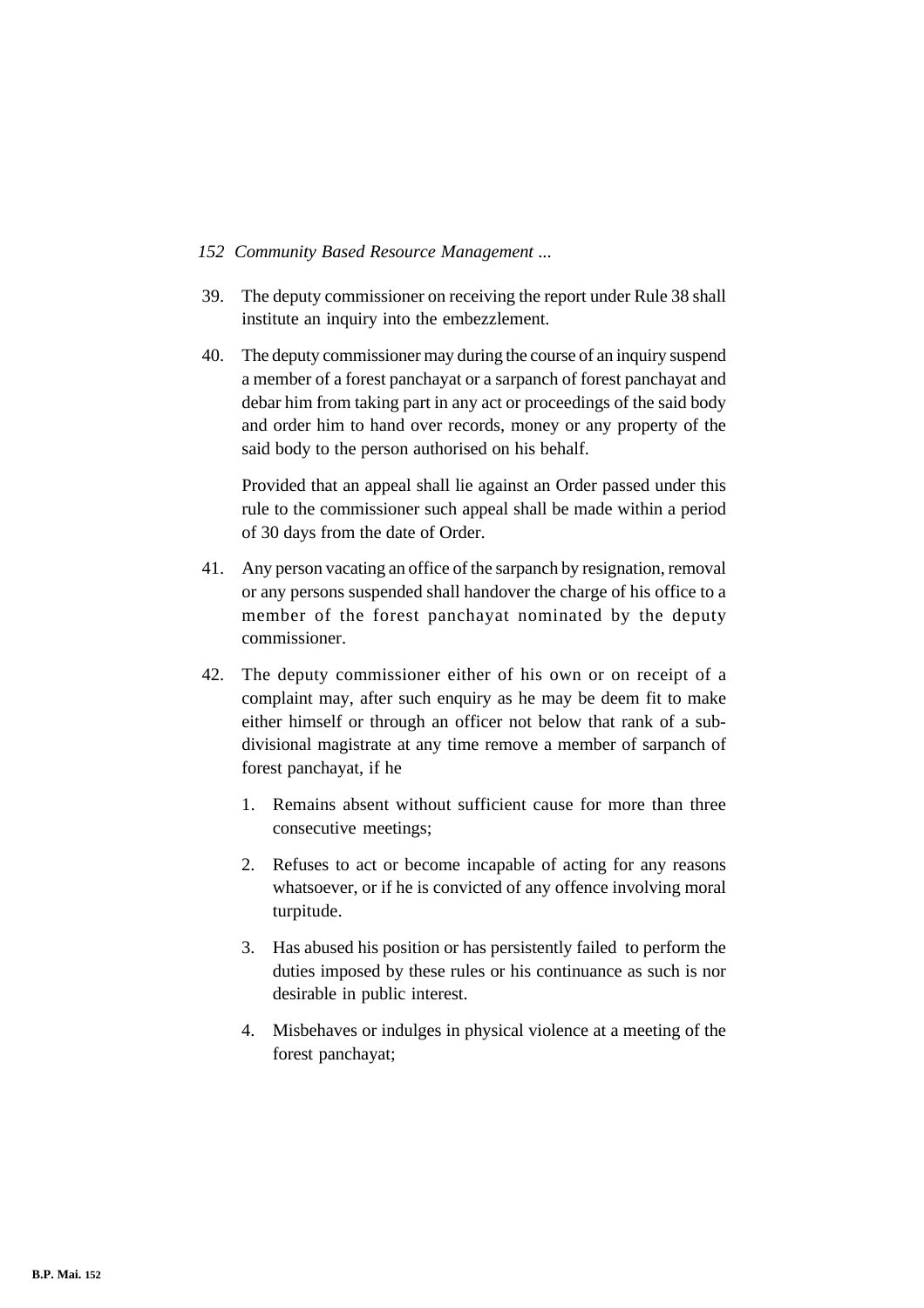5. Acquires any of the disabilities mentioned in the first proviso to rule 9.

Provided that no member or sarpanch of forest panchayat shall be removed unless he has been given an opportunity to show cause why he should be removed from his office.

An appeal against an Order passed, under sub-rule (1) shall lie to the commissioner. Such appeal shall be made within a period of 50 days from the date of the Order.

43. The deputy commissioner may suspend, supersede or dissolve any forest panchayat if in his opinion such forest panchayat abuses its position or is found negligent in the discharge of duties imposed upon under these rules or if its continuance is not considered desirable in public interest.

When a forest panchayat is thus dissolved, suspended or superseded, the deputy commissioner may nominate a forest panchayat for the temporary management of the panchayat forest which shall hold office for the remaining un-expired term of the forest panchayat.

The Orders passed by the deputy commissioner under this rule, shall be subject to revision by the commissioner. The period of limitation for filing the revision shall be 30 days from the date of the passing of the Order by the deputy commissioner.

- 44. Where the sarpanch of forest panchayat is suspended, the deputy commissioner may nominate in writing member of the forest panchayat as temporary sarpanch of the forest panchayat to exercise all the powers and perform all the duties of the sarpanch until such date as either he is reinstated or if he is removed from the office until such date as a new sarpanch is elected.
- 45. The deputy commissioner may by Order in writing prohibit, rescind, modify or confirm the execution of a resolution, direction or Order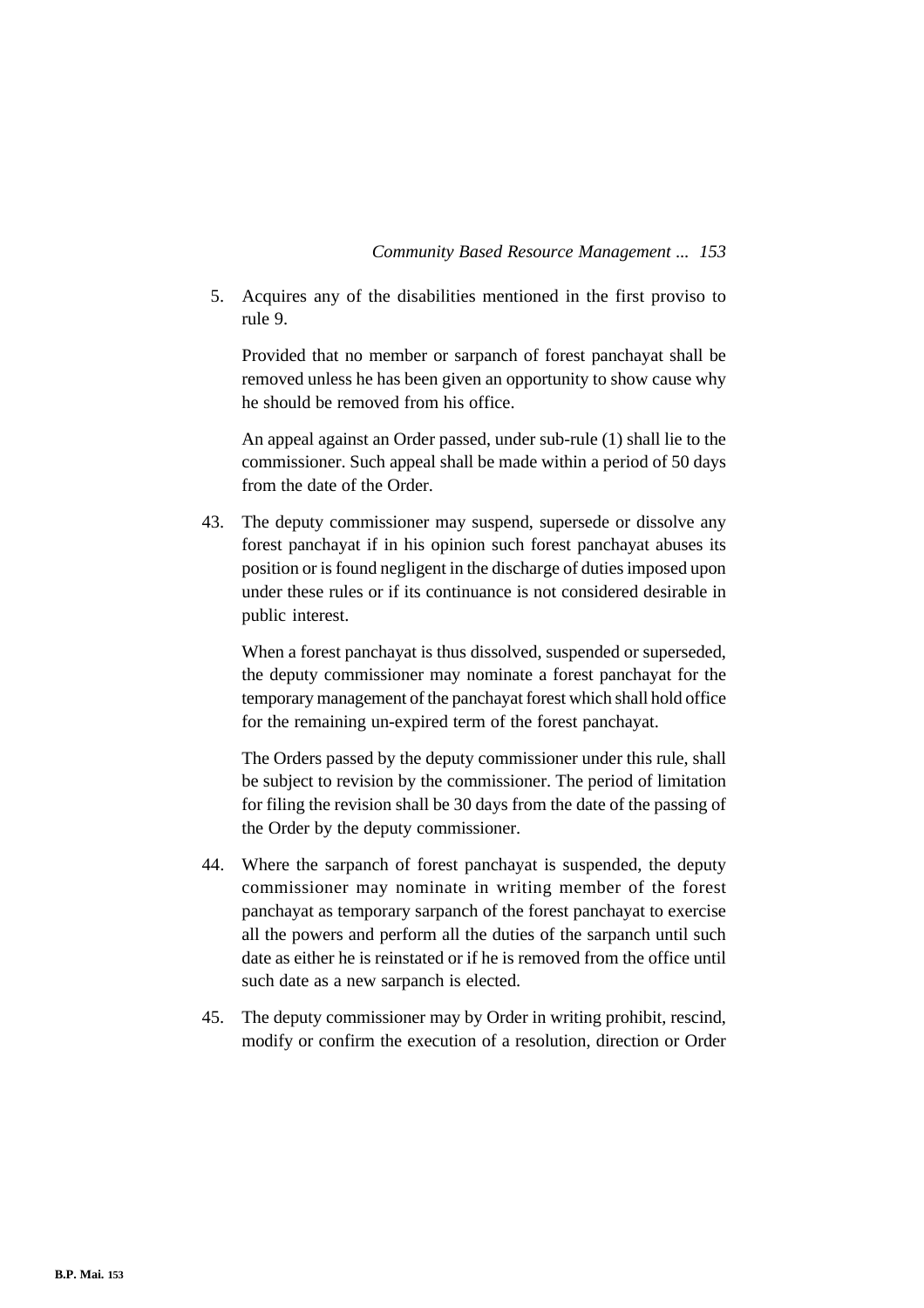passed by a forest panchayat or by any of its officers if in his opinion such resolution, direction or order is of a nature as to cause obstruction, annoyance or injury to public or public interest or is against the provisions of these rules.

- 46. Subject to such instructions as may be issued from time to time by the deputy commissioner, two or more forest panchayats may combine their representatives for the purpose of transaction of any business in which they are jointly interested.
- 47. The members of the Legislature, Adhyaksha, Zilla Parishad and other elected representatives shall be entitled to inspect any panchayat and its forests within the area they represent.
- 48. In case forest panchayat does not carry out the forest development work prescribed by the working plan, if any in force or any other works connected with the development of the forests considered necessary by the divisional forest/conservator of forest, the same may be got done by the divisional forest officer/conservator of forest at the cost of forest panchayat.
- 49. All the existing panchayat forests/ panchayats which, prior to the commencement of these Rules, which were constituted under the Kumaon panchayat forest rules framed under the Scheduled District Act 1874, shall be deemed to have been duly constituted and working under the rules with effect from the date of enforcement of these rules.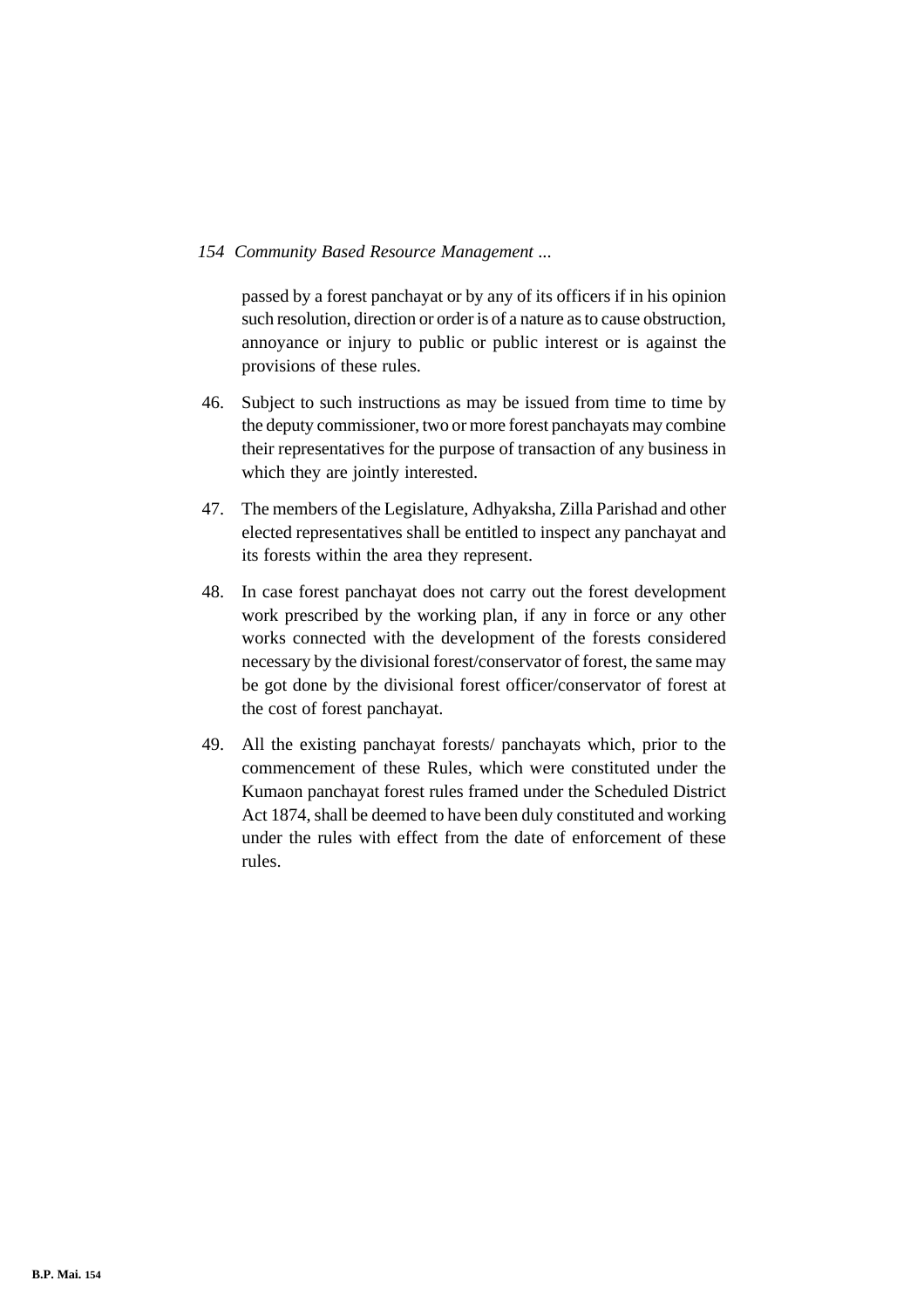**Annexure - IV**

# **GOVERNMENT OF UTTARANCHAL Forest and Environment Section No. 3155/I-Va.Vi./2001-8(15)/2001 Dehradun : Dated 3 July, 2001**

(Free English rendering of the Uttaranchal Panchayati Forest Rules 2001 originally in Hindi).

# **NOTIFICATION**

In exercise of the powers under sub-section (2) of section 28 and under section 76 of the Indian Forest Act, 1927 (Act. No. XVI of 1927) and all other powers enabling him on his behalf and in suppression of the Panchayat Forest Rules, 1976 published with U.P. Government Notification No. 6589/ XVI-2-302-64, dated July 19, 1976, the Governor is pleased to make the following rules:

#### **THE UTTARANCHAL PANCHAYATI FOREST RULES, 2001**

- 1. Short title, extent and commencement
- (1) These rules shall be called the Uttaranchal Panchayati Forest Rules, 2001.
- (2) They shall be applicable to the districts of Almora, Bageshwar, Champawat, Pithoragarh, Chamoli, Rudraprayag, Uttrakashi, Tehri Garhwal, Pauri Garhwal and Nainital Tehsil of district Nainital, Hill area of Dehradun Tehsil and Chakrata Tehsil of district Dehradun and to such other areas as the State Government may from time to time notify.
- (3) They shall come into force with effect from the date of their publication in official Gazette.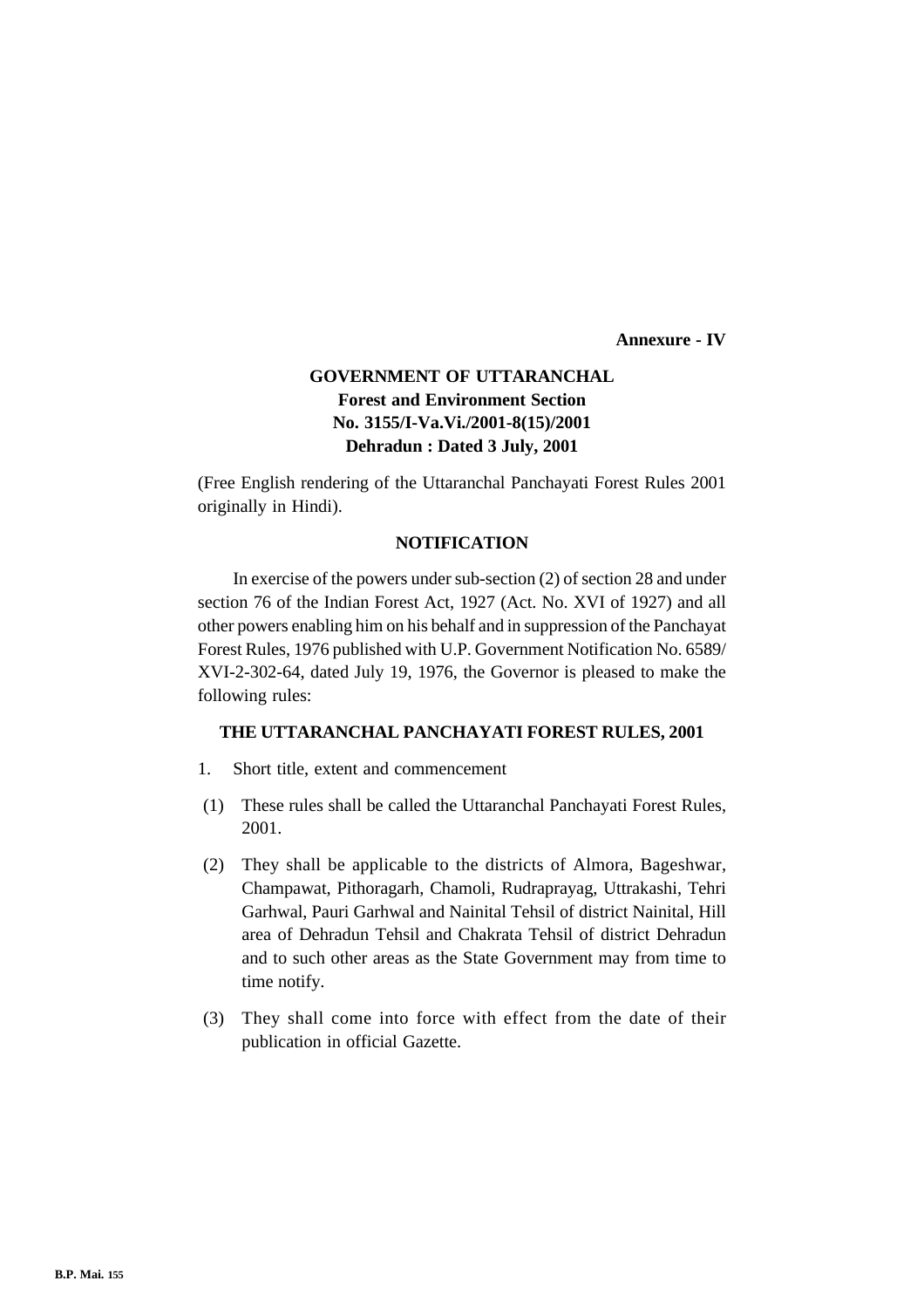### 2. Definitions

In these rules unless the context otherwise requires :-

- (a) *'Act'* means the Indian Forest Act, 1927 (Act. No. XVI of 1927) as amended in it's application to Uttaranchal;
- (b) *'Collector'* means the Collector of a district, and includes any other officer appointed in this behalf by the State Government to work under the overall charge of the Collector of district.
- (c) *'Commissioner'*, 'Conservator of Forest', 'Divisional Forest Officer', 'Sub-Divisional Magistrate', 'Forest Range Officer', 'Patwari', '*Van* Panchayat Inspector', *'Gram Vikas Adhikari',* 'Sarpanch' and 'Member of Forest Panchayat' shall mean respectively, a 'Commissioner', a Conservator of Forest, a Divisional Forest Officer, a Sub-Divisional Magistrate, a Forest Range Officer, a Patwari, a *Van* Panchayat Inspector, a *Gram Vikas Adhikari,* a Sarpanch and a Member of Forest Panchayat having territorial jurisdiction of a Panchayati Forest;
- (d) *'Composite Management Plan'* means the management plan made for all the panchayat forests situated within the jurisdiction of a *Panchayat Van Vikas Adhikari* for a period of five years, in accordance with the silvicultural principles and sustainable development. The plan will be in the shape of a one single document. With two or more volumes and will consist of general description of panchayat forests and the guiding principles for the preparation of micro plans for the protection and management of individual panchayat forests.
- (e) *'Forest Officer', 'Forest Offence', 'Forest produce', 'Cattle'* and *'Tree'* shall have the meanings respectively, assigned to them in the Indian Forest Act 1927.
- (f) *'Forest Panchayat'* means a committee constituted for the management of a panchayat forest, under these rules and includes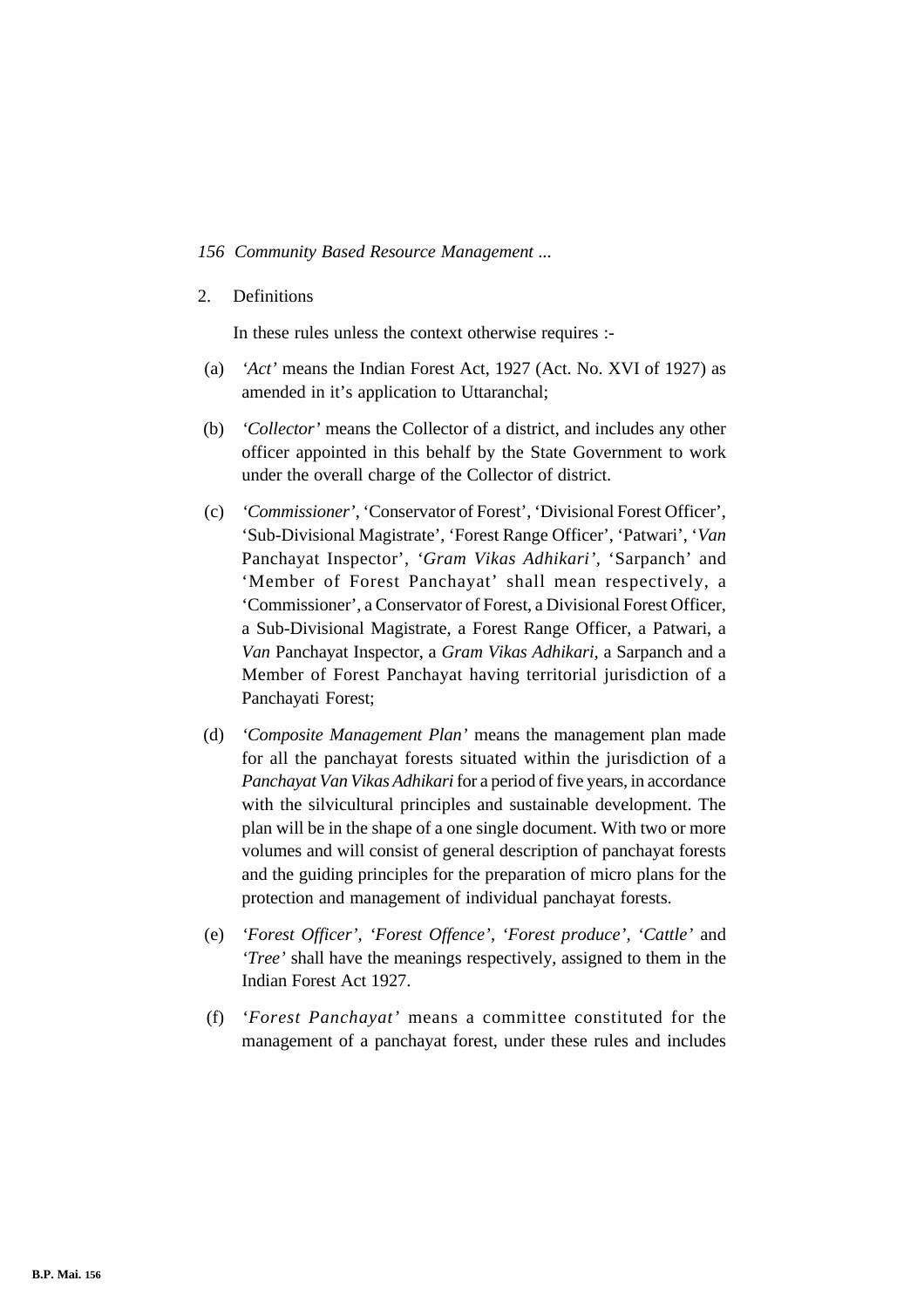the forest panchayats existing on the date of commencement of these rules, under any rules;

- (g) *'Gram Sabha'* and *'Pradhan'* shall have the meanings assigned to them in the U.P. Panchayati Raj, 1947 (U.P. Act No. 26 of 1947);
- (h) *'Micro Plan'* means the scheme of management of all individual forest panchayats made for five years and "Annual Implementation Plan" means a plan of execution made for one year in accordance with the "Micro Plan" of the forest panchayat.
- (i) *'Panchayati Forest'* means the existing area of a panchayat forest on the date of commencement of these rules and includes any area (outside the municipal or cantonment limits) which has been duly constituted as such under these rules and shall have the same meaning as has been assigned to the phrase 'Village Forest' in the sub-section (1) of section 28 of the Act;
- (j) *'Panchayat Van Vikas Adhikari', 'Up Panchayat Van Vikas Adhikari', 'Sahayak Panchayat Van Vikas Adhikari', 'Panchayat Van Up-Van Rajik'* and *'Panchayat Vanvid'* shall mean respectively, a Divisional Forest Officer, an Assistant Conservator of Forests, a Forest Ranger, a Deputy Forest Ranger and a Forester specially deputed by the State Government, by order for performance of duties assigned to them in these rules';
- (k) *'Right Holder'* means a person, who is *'Bhumidhar'* of the village where a panchayat forest has been constituted, or a lessee or a person who has been given right to graze cattle, collect fodder, fuel and timber in the panchayat forest under law or any Order of the court. Such landless persons, who have been residing in that village for long, where Panchayat *Van* has been constituted are also included here;
- (l) *'State Government'* means the State Government of Uttaranchal;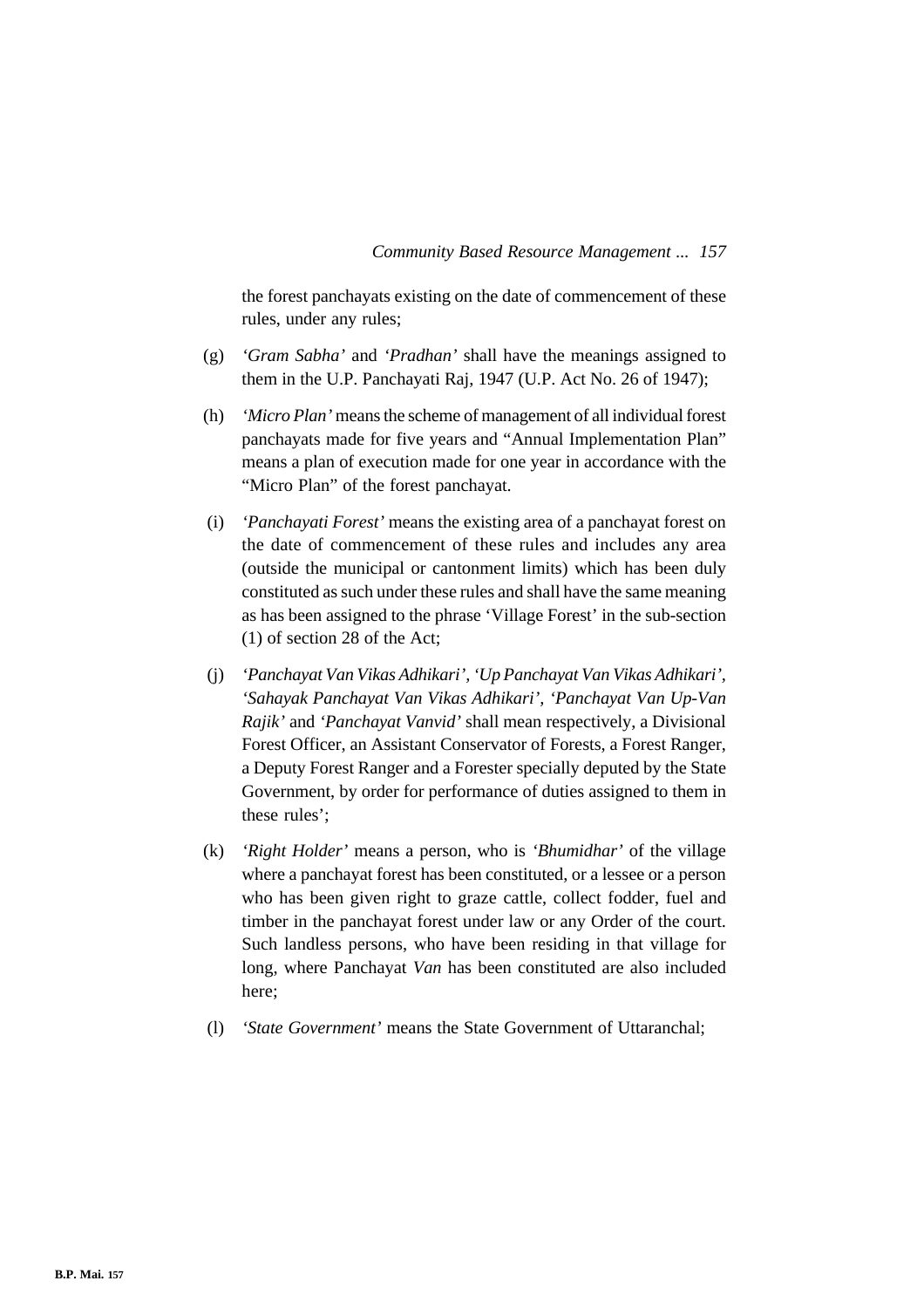- (m) *'Village Forest'* means a village forest referred to in section 28 of the Act.
- (n) *'Village'* means any village shown in the list of villages maintained under section 31 of the U.P. Land Revenue Act, 1901 and includes any village whose boundaries have been demarcated under a revenue settlement carried out in accordance with the said Act.
- 3. Procedure to apply for demarcation of panchayat forest

On the application made by at least one-fifth of the adult residents who or whose families have resided for ten years immediately preceding the date of application in the revenue village within whose settlement boundary the land applied for lies, including any land which has been constituted as reserved forest or declared a protected forest or is a forest belonging to the Government, bordering the village, or on the resolution passed in the meeting of the concerned Kshetra Panchayat, the sub-divisional magistrate concerned shall start the proceeding for demarcation of panchayat forest.

Provided that no land shall be declared to be panchayat forest if onethird or more of the residents of the villages within which the area lies, enter objections to the scheme. The application shall specify, as nearly as possible, the situation and the limits of the area applied for.

4. Issue of notice regarding the area applied for and hearing of claims and objectives

On receipt of the application or on the passing of the resolution under rule–3, the sub-divisional magistrate shall cause service of a notice in person on the concerned Pradhan and shall also issue a copy of the notice to be affixed to some conspicuous place in the concerned villages, and in the adjacent villages, and in all the villages recorded in a forest settlement as having rights or concessions in the area concerned. The notice shall specify the situation and limits of the area applied for and the purpose for which it is required, and shall indicate the date by which the claims and objections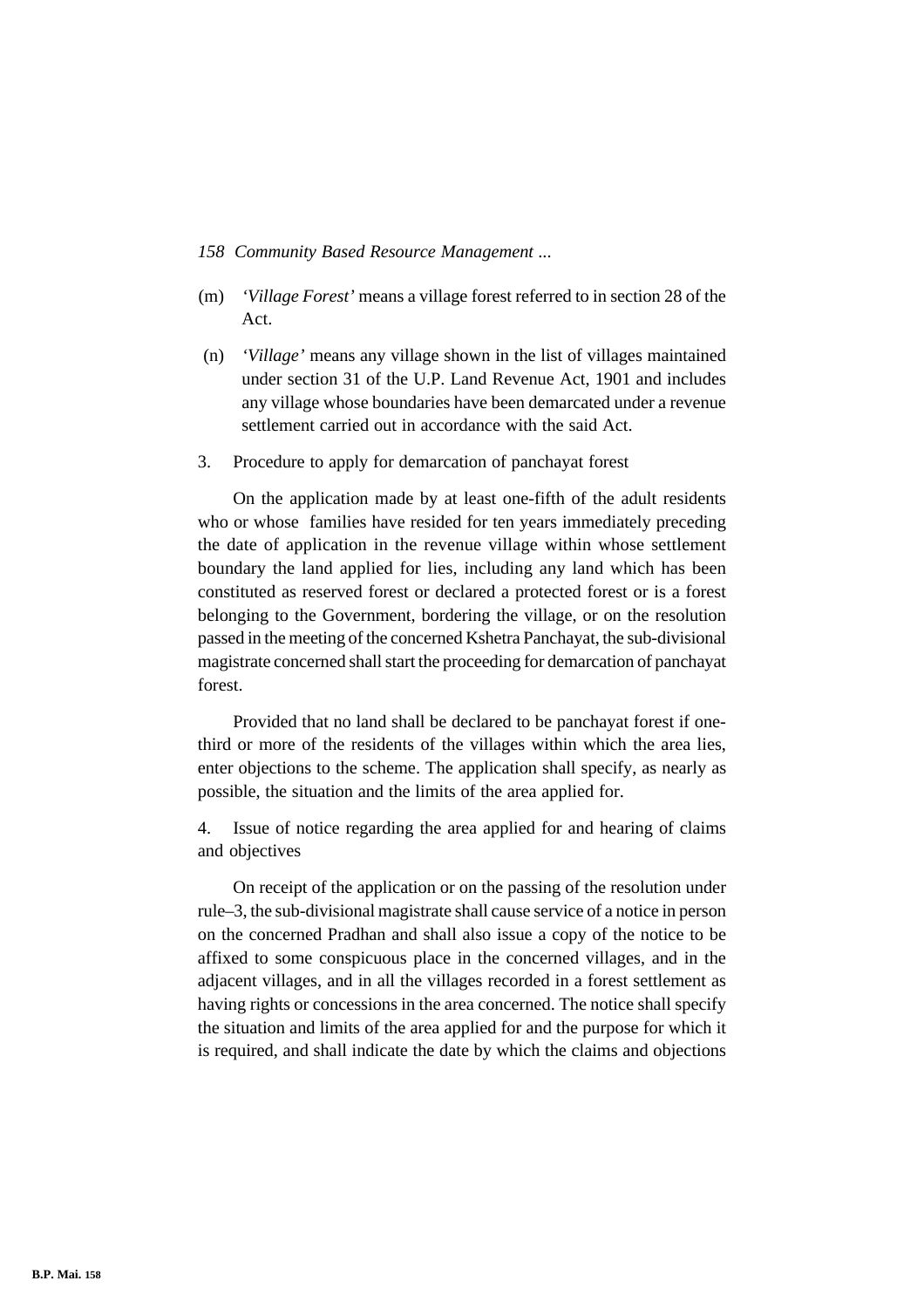to the application, if any, should be filed as also the date when the said claims and objections shall be heard. A copy of the said notice will also be compulsorily served on the divisional forest officers and forest range officers having the jurisdiction on the area.

5. Decision on claims and objections, demarcation of panchayat forest and appeal

- (1) On the date so fixed or on any subsequent date to which the proceedings may be adjourned, the sub-divisional magistrate shall hear the claims and objections, if any, and decide the same. If there is any dispute as to the boundaries, he may decide the same and proceed with the demarcation of the proposed panchayat forest on the basis of his own decision. He may accept the applications in whole or in part and may prescribe conditions on which the same shall be accepted. In case he rejects the application in whole or in part, he shall record his reasons thereof. In the case of reserved forests the application will not be accepted without the approval of the State Government.
- (2) Any person aggrieved by the decision under sub-rule (1) may prefer and appeal to the collector within thirty days from the date of decision and the collector shall bear and decide the appeal expeditiously.
- 6. Rights of users

In panchayat forest constituted from reserved forests, only those persons whose rights are recorded in the list of rights within whose settlement boundary such forests lie shall be allowed to exercise rights of users in such forests. These rights will also be exercised by landless people who have been residing in that village for long, where panchayat forests have been constituted.

- 7. Constitution of forest panchayat
- (1) When the panchayat forest is demarcated under rule 4 and 5 the subdivisional magistrate shall call upon the adult residents of the village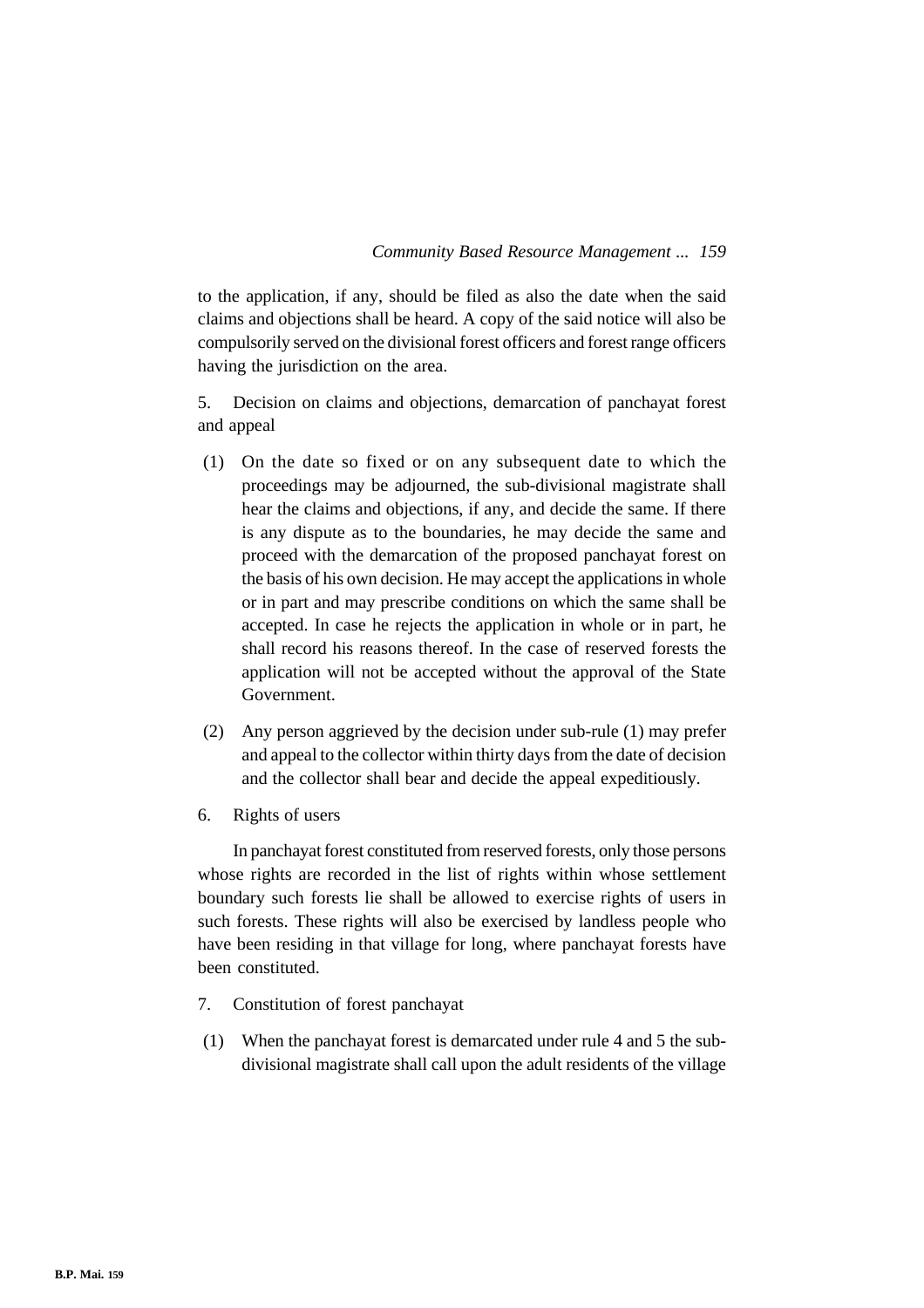to assemble at a convenient place and time, shall call upon the persons assembled to elect a forest panchayat in the presence of an officer nominated by him, and a notice in writing of this shall also be served upon the concerned Patwari and Pradhan of the concerned Gram Sabha. The forest panchayat shall consist of nine members. Four seats including one for the member of scheduled castes or scheduled tribes shall be reserved for women. One out of five seat shall be reserved for the male members of the scheduled castes and the scheduled tribes. If member of the scheduled castes or the scheduled tribes does not reside in the villages concerned then the aforesaid seat shall be treated as unreserved.

(2) When the members have been duly elected they shall choose a sarpanch from amongst themselves. On completion of the election proceedings, it shall be deemed necessary for the sub-divisional magistrate to enter the names of the elected members and the sarpanch in the forest panchayat register and obtain their signatures on the said register.

Provided that any government servant or any employee of the local authority or any employee of the forest panchayat or any person who is in arrears of panchayat forest dues and any person convicted for an offence involving moral turpitude shall not be eligible for election as a member or a sarpanch.

Provided further that no sarpanch shall be eligible for election as sarpanch for more than two consecutive terms.

(3) In any forest panchayat, if seats reserved for the members of the scheduled castes or the scheduled tribes or women, remain vacant in election, then the forest panchayat may co-opt such members from amongst the right holders of the concerned village by a resolution passed by the forest panchayat.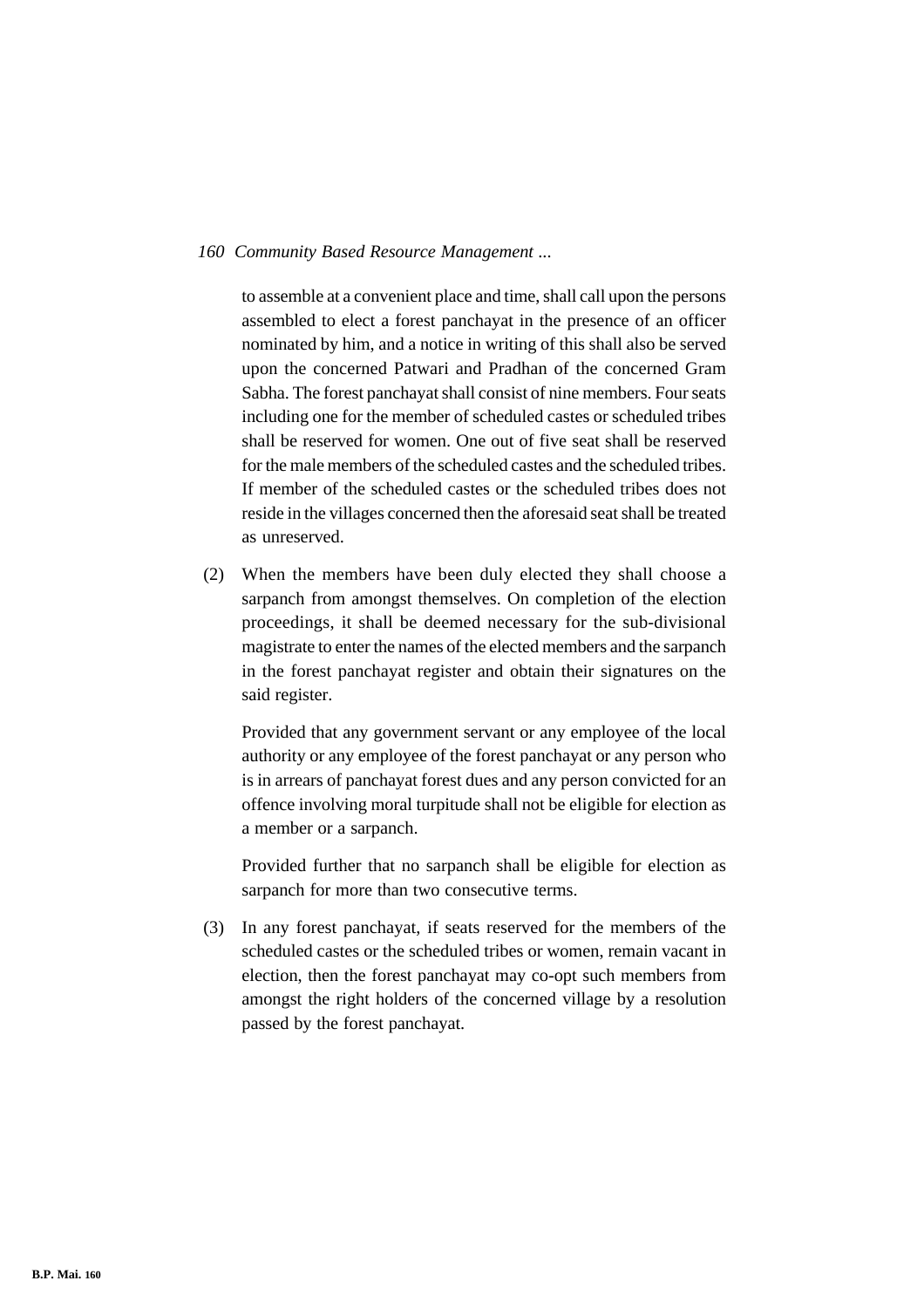- 8. Election petition and appeal
- (1) Any right holder residing in the village who is aggrieved with the election of any member or any member who is dissatisfied with the election of sarpanch may present an application to the sub-divisional magistrate along with the grounds within thirty days from the date of election. The sub-divisional magistrate shall dispose of such application within thirty days as far as possible.
- (2) Any party aggrieved by an Order under sub-rule(1) may within thirty days from the date of Order prefer appeals to the collector and the collector shall dispose of such within thirty days as far as possible.
- 9. Declaration of constitution of *Van* panchayat.

Sub-divisional magistrate, will finally declare the *Van* panchayat having formally constituted and declaration will consist the names of sarpanch and members of the constituted *Van* panchayat.

10. Intimation about constitution of panchayat forest and forest panchayat

After the constitution of panchayat forest and the forest panchayat under these rules, the sub-divisional magistrate shall send intimation about their constitution to the commissioner, the conservator of forests, the collector and the divisional forest officer concerned.

11. Composite management plan

Panchayat *Van Vikas Adhikari* shall prepare a Composite Management Plan for all the panchayat forests under his control for a period of five years and submit it to the conservator of forests for approval with or without modification within sixty days.

12. Micro plan

It shall be obligatory on the part of a forest panchayat to prepare a micro plan on the basis of guiding principles given in the Composite Management Plan for the management and protection of panchayat forests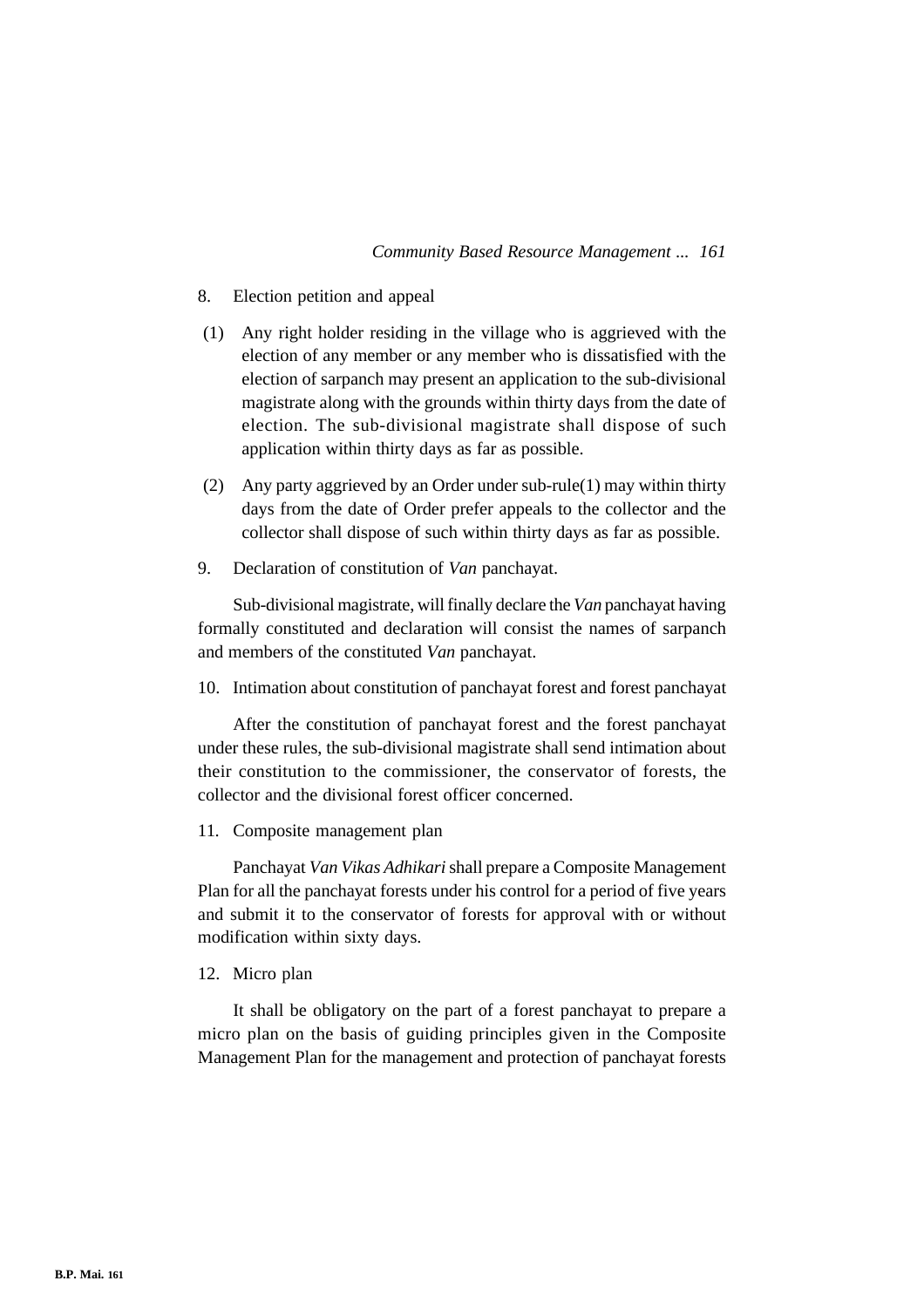for a period of five years with the assistance of the *Sahayak Panchayat Van Vikas Adhikari,* giving due consideration to the requirement of the right holders and ensuring the ecological balance of the region. The micro plan will be placed before the general meeting of all the right holders for its approval before it is finally sanctioned by the Panchayat *Van Vikas Adhikari.* It shall be the duty of forest panchayat to follow strictly the prescriptions of the micro plan.

# 13. Annual implementation plan

Every year, *Van* panchayat will prepare, an Annual Implementation Plan, for the management and development of panchayat forests with the help of panchayat *Vanvid,* on the basis of sanctioned micro plan, and will get it approval by *Sahayak Panchayat Vikas Adhikari* by first of September. When this is done, the prescription of such annual implementation plan will be made operative.

#### 14. Functioning of forest panchayat

The *Van* panchayat shall start functioning after the annual implementation plan has been approved by the *Sahayak Panchayat Van Vikas Adhikari.*

- 15. Terms of the sarpanch and member of forest panchayat
- (1) The term of the sarpanch and members of a forest panchayat shall be five years and forest panchayat shall have the power to fill up casual vacancies for the rest of the term thereof in accordance with the procedure laid down in rules 7 to 9.
- (2) Preparation for the election to the forest panchayat shall be initiated by the sub-divisional magistrate at least six months before the expiry of the term of existing forest panchayat, under intimation to the collector and panchayat *Van Vikas Adhikari.*
- (3) In case the term of forest panchayat expires and election for constituting new forest panchayat could not be held for some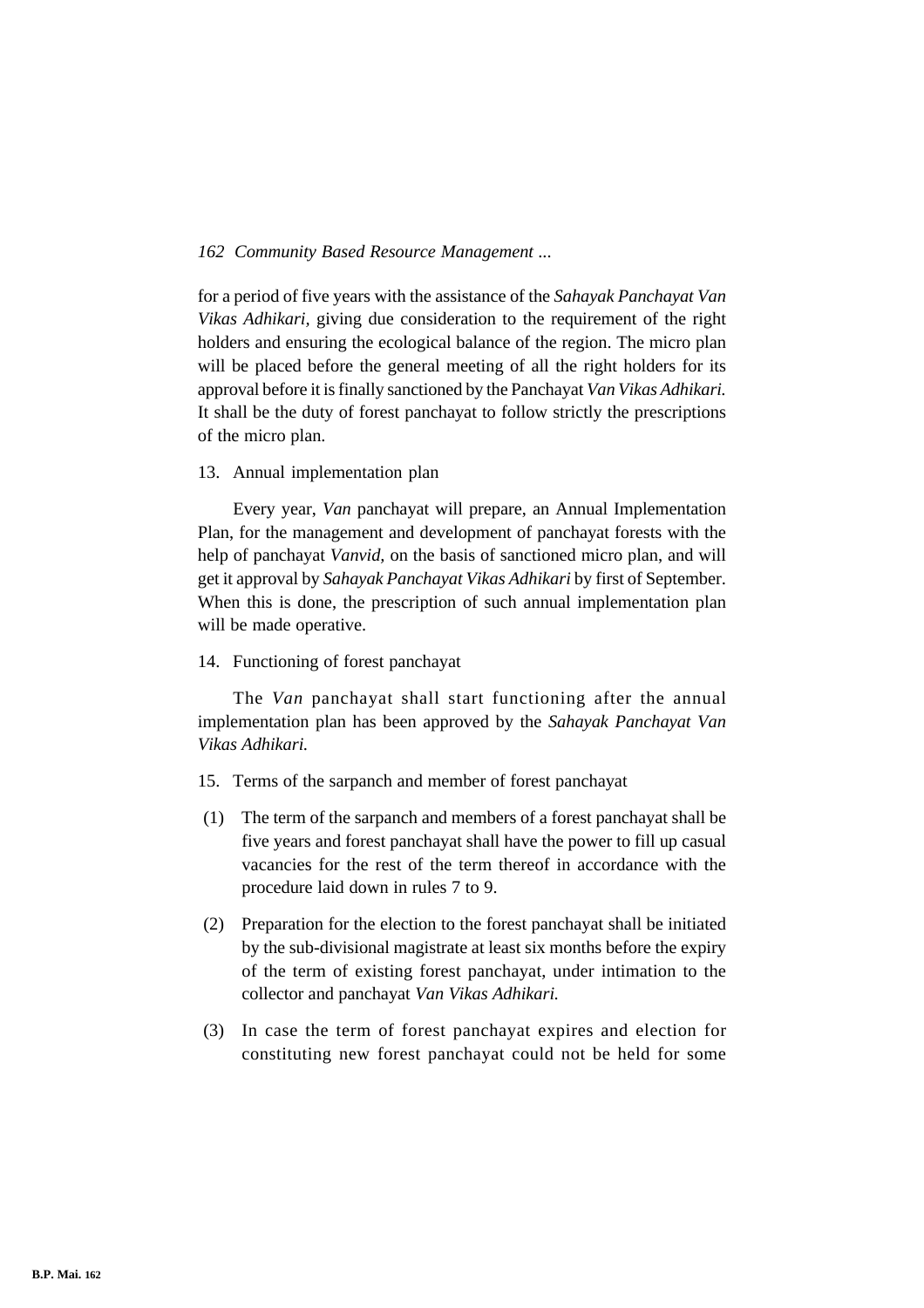unavoidable reason, then collector shall have the power to extend the term of forest panchayat for a period six months and during this extended term he shall ensure that election to the forest panchayat is held.

- 16. Meeting of the forest panchayat and its proceeding
- (1) Forest panchayat shall hold its meeting at least once in every two months after giving seven days notice. The proceeding of the meeting shall be recorded, in Hindi in a register and a copy thereof shall be sent to the *Sahayak Panchayat Van Vikas Adhikari* just after the meeting.

Provided that an emergency meeting may be convened by the sarpanch either by himself or at the written request of not less than one-half of members of the forest panchayat at any time after giving at least one day notice.

- (2) All decisions of the forest panchayat shall be taken by majority vote of the members present and voting
- (3) The quorum of forest panchayat shall be five members including sarpanch or his nominee.
- (4) Patwari, *Van* Panchayat Inspector, *Gram Vikas Adhikari,* Panchayat *Van Up-Van Rajik* and Panchayat *Vanvid* may attend forest panchayat meeting but they will not be entitled to vote.
- (5) Panchayat *Van Up-Van Rajik* or the Panchayat *Vanvid,* as the case may be, shall be the secretary of the forest panchayat and any right holder of the panchayat forest who has been selected after a resolution passed in the meeting of forest panchayat shall be additional secretary of the forest panchayat, to assist the secretary in the discharge of his duties.
- (6) It shall be the duty of the sarpanch of a forest panchayat to convene a general meeting of all the right holders of the forest panchayat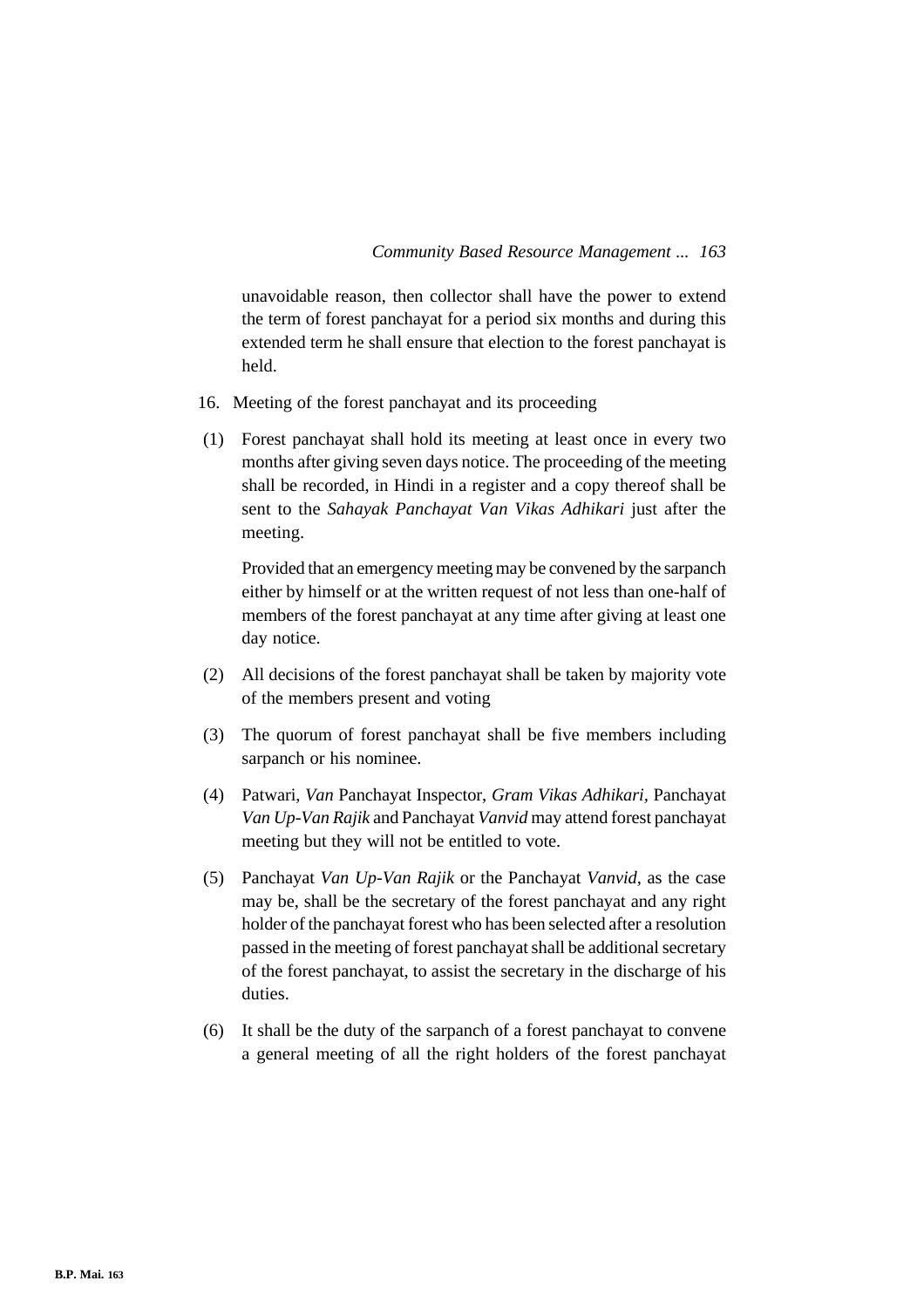once in a year, preferably in December or January where sarpanch will appraise them about the development work of the panchayat forest, expenditure and revenue thereof and shall invite discussion. The proceeding of this meeting shall be sent to the Panchayat *Van Vikas Adhikari.* The right holders will be required to intimate their respective demand of fuelwood for the whole of year in the annual general meeting and will also give their suggestions regarding development of panchayat forest, if any.

- 17. Removal of sarpanch or member by vote of no-confidence
- (1) The sarpanch of a forest panchayat may be removed from office if a vote of no-confidence is moved, under prior intimation in writing to the sub-divisional magistrate by not less then one-third of the total members of the forest panchayat and passed by a majority of not less than two-thirds of the total members of the forest panchayat.
- (2) If majority of the forest panchayat members consider it necessary to remove an individual member, the sarpanch shall report the fact to the sub-divisional magistrate. The sub-divisional magistrate shall proceed to the village and shall ascertain the wishes of persons entitled to vote and shall act accordingly. If a member is removed, the subdivisional magistrate shall immediately call on the voters assembled to elect a new member for the unexpired portion of the term of the member so removed.
- 18. Exploitation and utilisation of forest produce
- (1) The extent of exploitation of any forest produce from the panchayat forests shall be as provided in the micro plan and no forest produce shall be exploited unless the ecological requirements of the area are ensured by forest panchayat.
- (2) All customary rights of the rights holders such as collection of fallen fuelwood, lopping of branches of trees, cutting of grass, shall continue to be governed under the provisions of micro plan.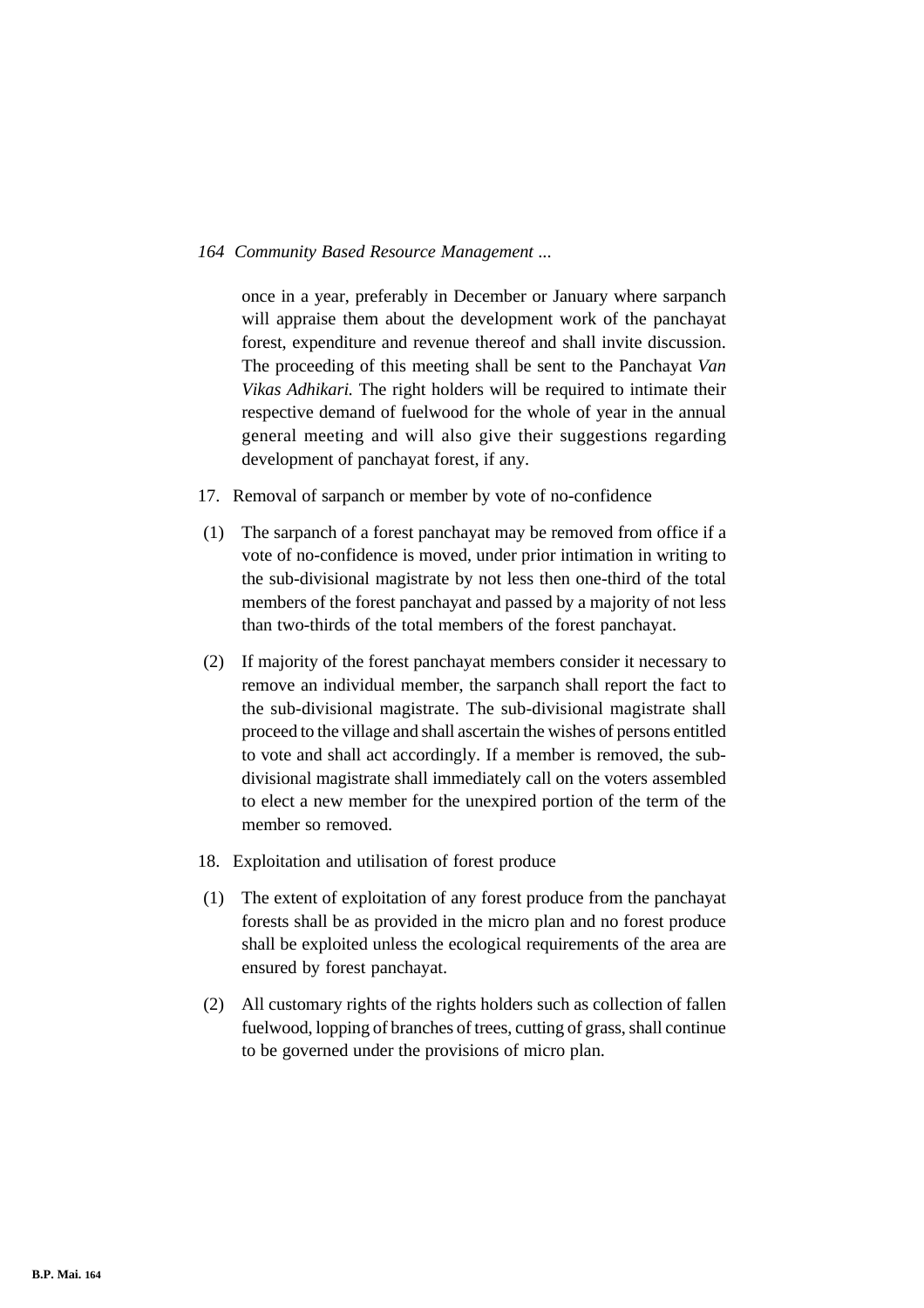- (3) After fulfilling the requirement under sub-rules(1) and (2) the forest panchayat may, on a resolution passed by it and with prior approval of Panchayat *Van Vikas Adhikari,* dispose of forest produce for the bonafide domestic use of right holders or the local cottage industries or the village industries or for the work of public utility.
- (4) After fulfilling the requirements, as provided under sub-rules(1) and (2) if the forest panchayat feels that it has exploitable trees or other forest produce for commercial sale within its forests, it shall apply to *Sahayak Panchayat Van Vikas Adhikari* who shall forward the application after preparing an estimate of its value with his comments and recommendations to the Panchayat *Van Vikas Adhikari* for orders, on receipt of which further action to mark and sell the tree or other forest produce shall be taken by the *Up Panchayat Van Vikas Adhikari* to sell it by a public auction.
- (5) Subject to the provision of sub-rule(1), in special circumstances sarpanch may sanction the sale of one tree at scheduled rate issued by the conservator of forests to only right holders to meet their requirement for urgent bonafide domestic use;

Provided that :

- (i) A resolution of sanction is passed in the meeting of forest panchayat or consent of more than half of the forest panchayat members is obtained in writing prior to sale; and
- (ii) It will be compulsory for the sarpanch to mark such tree with his stump marker prior to its felling.
- 19. Duties of forest panchayat

The duties of forest panchayat within its jurisdiction shall be :

(a) To prepare a five-year micro plan and annual implementation plan for the panchayat forest and submit it to Panchayat *Van Vikas Adhikari*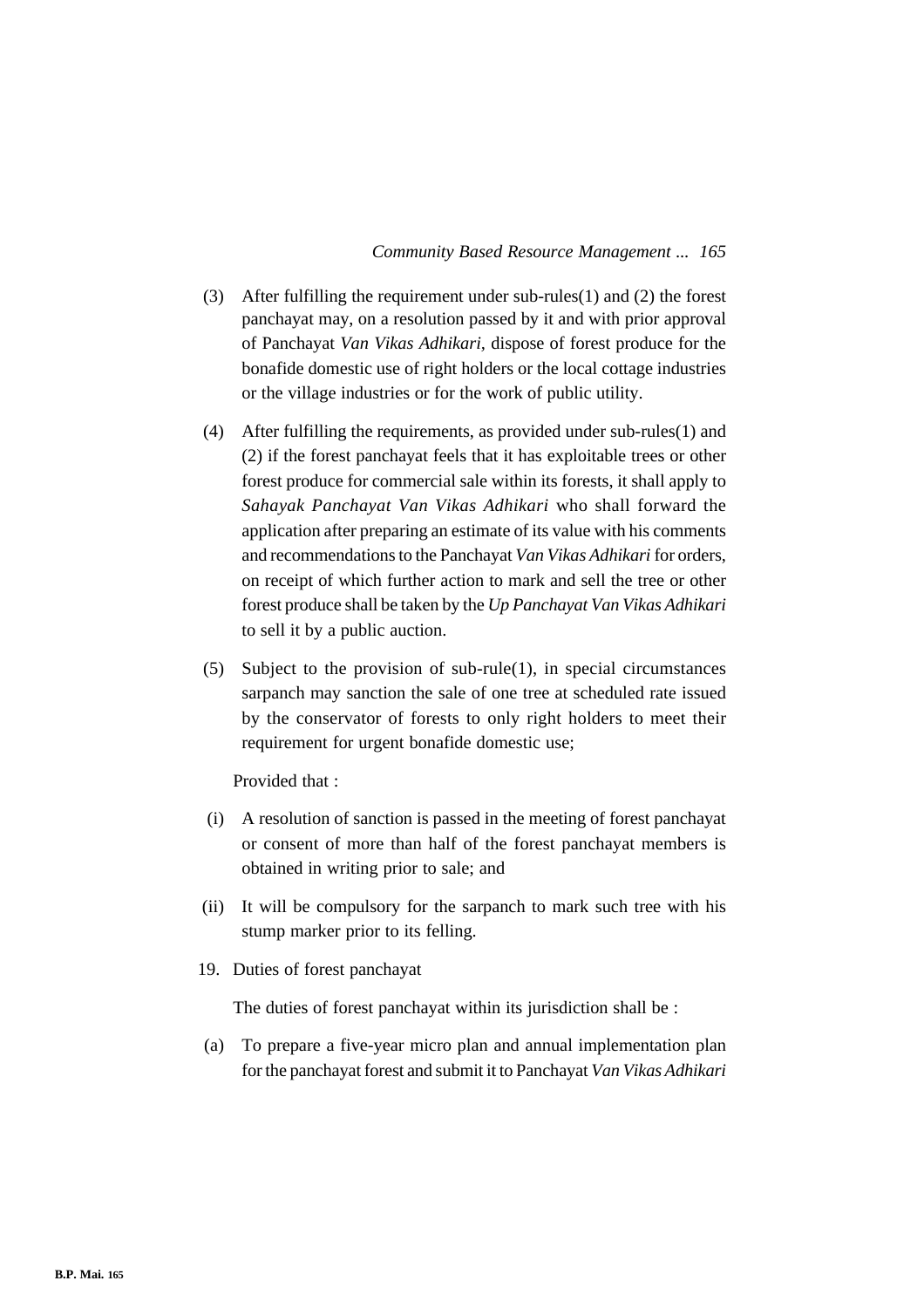and *Sahayak Panchayat Van Vikas Adhikari* for sanction and approval, respectively.

- (b) To protect the trees from damage and to use only those trees, which have been marked silviculturally for felling by the official nominated by the Panchayat *Van Vikas Adhikari;*
- (c) To ensure that no land of panchayat forest area is encroached upon;
- (d) To fix boundary pillars, to make boundary walls and to protect it;
- (e) To abide by the directions and execute orders passed by the Panchayat *Van Vikas Adhikari* regarding conservation and improvement of forests;
- (f) To utilise the forest produce, to the best advantage of the right holders, keeping in view the silvicultural health and sustainable resource management of the panchayat forest.
- (g) To protect the forests from illicit felling of trees, lopping, fire and other damages and conserve them;
- (h) To ensure that catchment areas of water sources are well wooded with appropriate tree and vegetation species to maximise rainwater conservation.
- (i) To promote natural regeneration through management of forest fires, controlled grazing by excluding from grazing one-fifth of panchayat forest annually by rotation and to promote three-tier appropriate vegetation on degraded land;
- (j) To ensure preservation of wild life.
- 20. Powers of forest panchayat

The forest panchayat shall have the status of a forest officer and shall exercise the following powers for the area entrusted to it: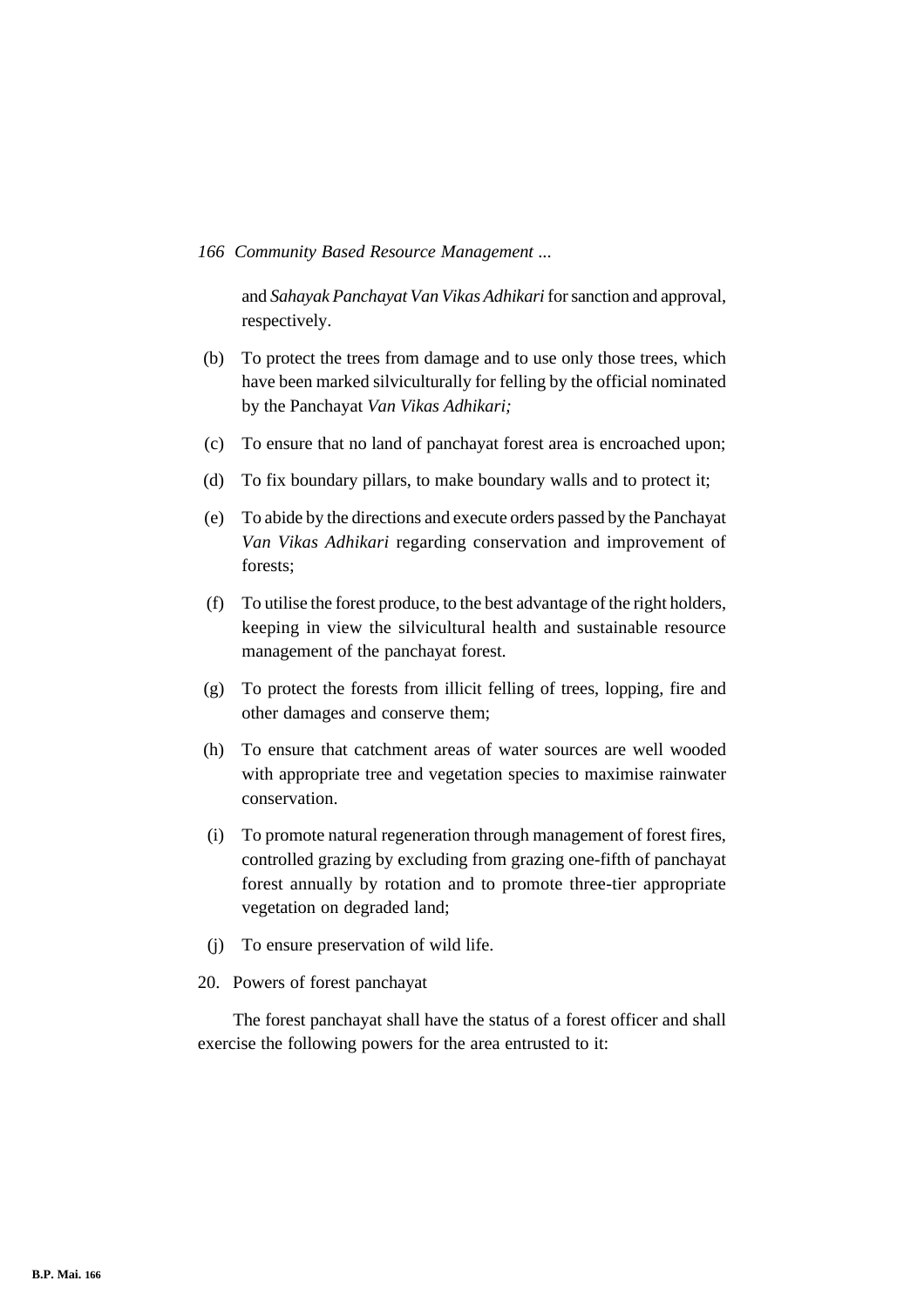(a) To compound forest offence committed within the panchayat forest for a sum of money up to the limit of rupees five hundered for each offence by way of compensation according to the nature of offence.

Provided that if the offender is prepared to compound the case the forest panchayat shall realise the full market value of the property involved in the offence, as assessed by an officer, not below the rank of Panchayat *Van Vikas Adhikari,* at the prescribed scheduled rate in addition to the compensation referred to in this rule.

- (b) To institute and defend suits and proceedings in respect of claims arising under these rules;
- (c) To regulate grazing and admission of the cattle into the panchayat forest;
- (d) To impound cattle, trespassing into the panchayat forest in accordance with the Cattle Trespass Act, 1871;
- (e) To exclude, from any or all privileges in the panchayat forest, any person, whom the forest panchayat may, for sufficient grounds consider to be responsible for any fire or damage to the panchayat forest area or who does not obey Order issued by the forest panchayat in exercise of the powers conferred on it;
- (f) To seize all tools or weapons used in committing forest offences within the area of forest panchayat;
- (g) To make local sale of forest produce without determent to forest and to issue permits and charge fees for grazing or cutting grass or collection of fallen fuel if considered necessary; provided such an exploitation has the prior approval of the Panchayat *Van Vikas Adhikari,* and made for the bonafide use of the right holders; Provided further that the permission of the Panchayat *Van Vikas Adhikari* would not be necessary for allowing grazing, or cutting of grass or collection of fallen fuel;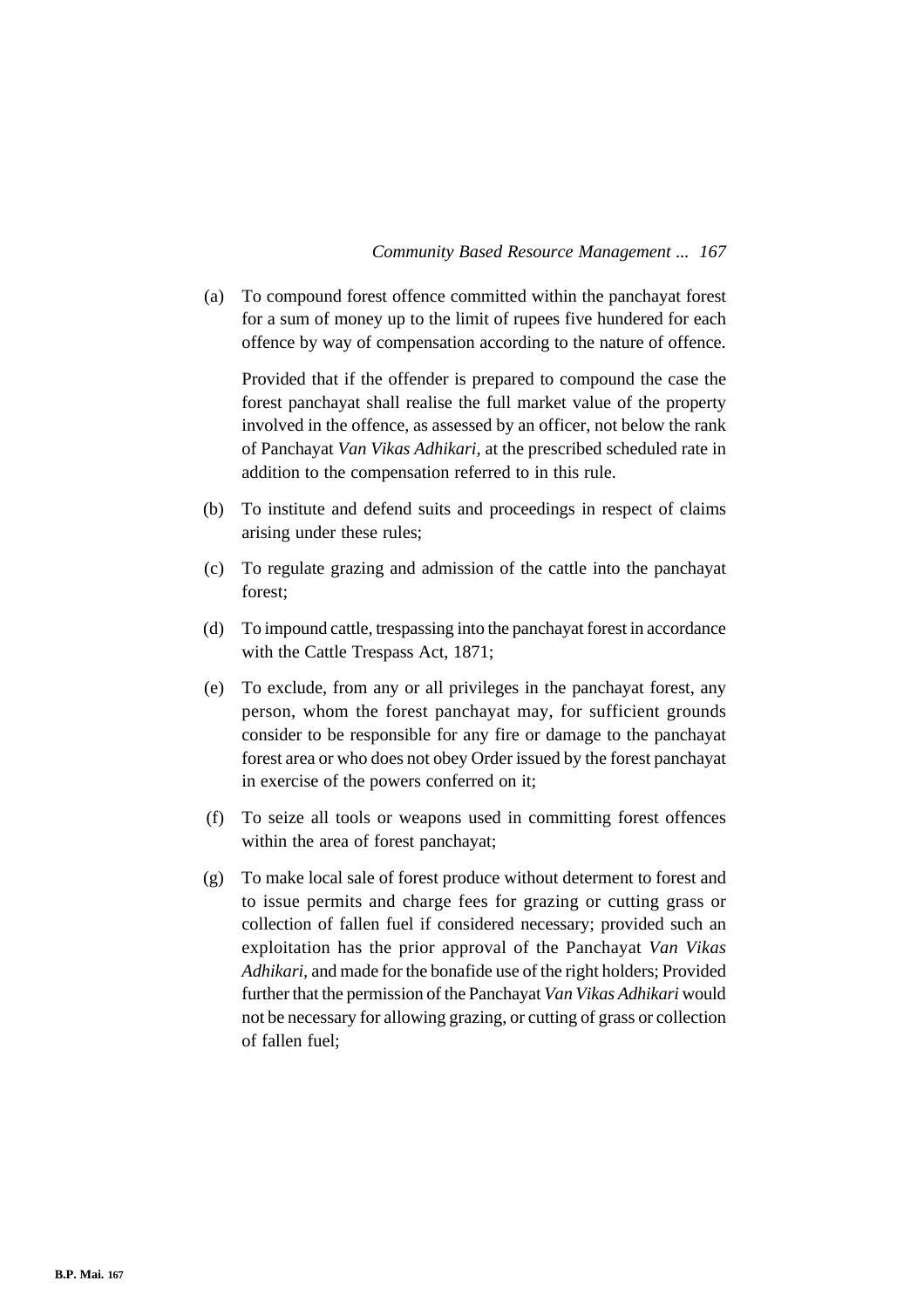- (h) to extract and sell resin in accordance with the provisions of the Uttar Pradesh Resin and other Forest Produce (Regulation of Trade Act 1976).
- 21. Power to frame bye-laws

The forest panchayat may frame bye-laws for the distribution of forest produce among persons entitled thereof, for regulating grazing, cutting of grass and collection of fuel, to levy fee to meet its administrative expenditure and for any other purpose consistent with these rules. The bye-laws shall come into force after they have been approved by the Panchayat *Van Vikas Adhikari.*

22. Appointment of staff

Subject to the availability of funds, forest panchayat may appoint such number of paid personnel as may be considered necessary.

23. Maintenance of registers and records

Every forest panchayat shall maintain such registers, book and records for such period as may be prescribed by the State Government or the collector or the Panchayat *Van Vikas Adhikari* or the micro plan/project.

24. Annual report of the working of forest panchayat

The forest panchayat shall submit to the Panchayat *Van Vikas Adhikari* before  $15<sup>th</sup>$  day of April each year, an annual report of the working during the previous financial year, who will submit a compiled report of his division to the collector. The annual report for the forest panchayat shall be compiled by the secretary of the forest panchayat, Panchayat *Van Up-Van Rajik* or the Panchayat *Vanvid,* as the case may be and shall contain the following information:-

- (a) A statement showing the utilisation of the panchayat forest fund.
- (b) A statement showing the demand and realisation;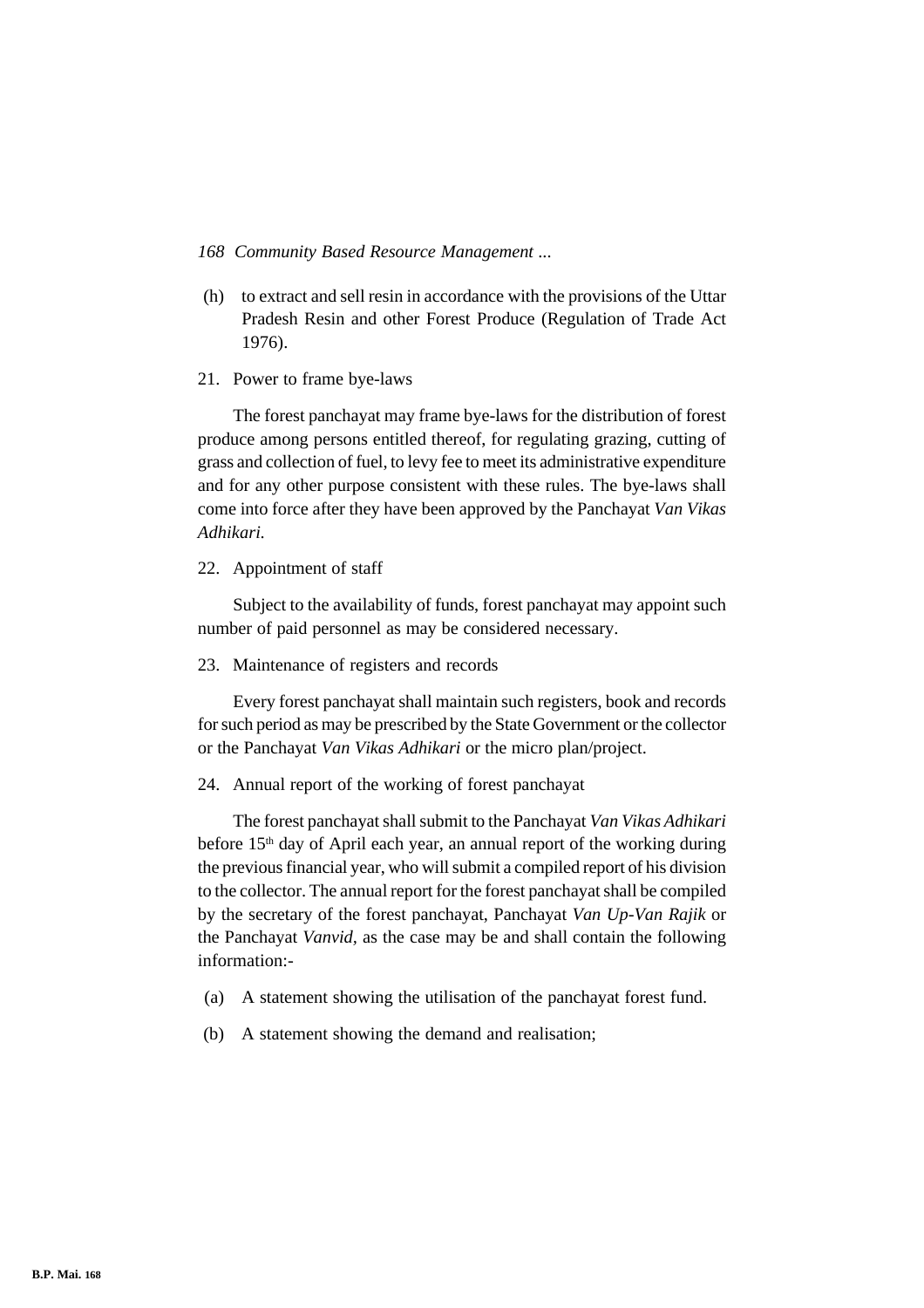- (c) A statement of income and expenditure;
- (d) A statement showing the utilisation, fellings (whether for commercial purpose or for bonafide domestic use of the right holders and local villagers), silvicultural and other regeneration and recuperative work carried out during the year. The statement should in particular show what measures were setdown in the micro plan and what was actually done to execute them; and
- (e) any other matter of importance.
- 25. Duties of sarpanch
- (1) Unless prevented by a reasonable cause it shall be the duty of a sarpanch:
	- (a) To convene and preside over all meetings of forest panchayat;
	- (b) To control and transact business and preserve order;
	- (c) To watch the finances, and to supervise its administration and to bring any irregularity to the notice of the forest panchayat;
	- (d) to supervise and control the staff and establishment maintained by the forest panchayat;
	- (e) To carry out the resolutions of the forest panchayat;
	- (f) To arrange for the maintenance of the various registers and to carry out all correspondence on behalf of the forest panchayat;
	- (g) To institute civil suits and launch prosecutions on behalf of the forest panchayat;
	- (h) To nominate in writing a member of the forest panchayat for the functions of sarpanch in his absence.
- (2) The sarpanch shall use the seal of sarpanch inscribed with the name of the forest panchayat only in the presence of two other members of the forest panchayat who shall also sign to mark their presence.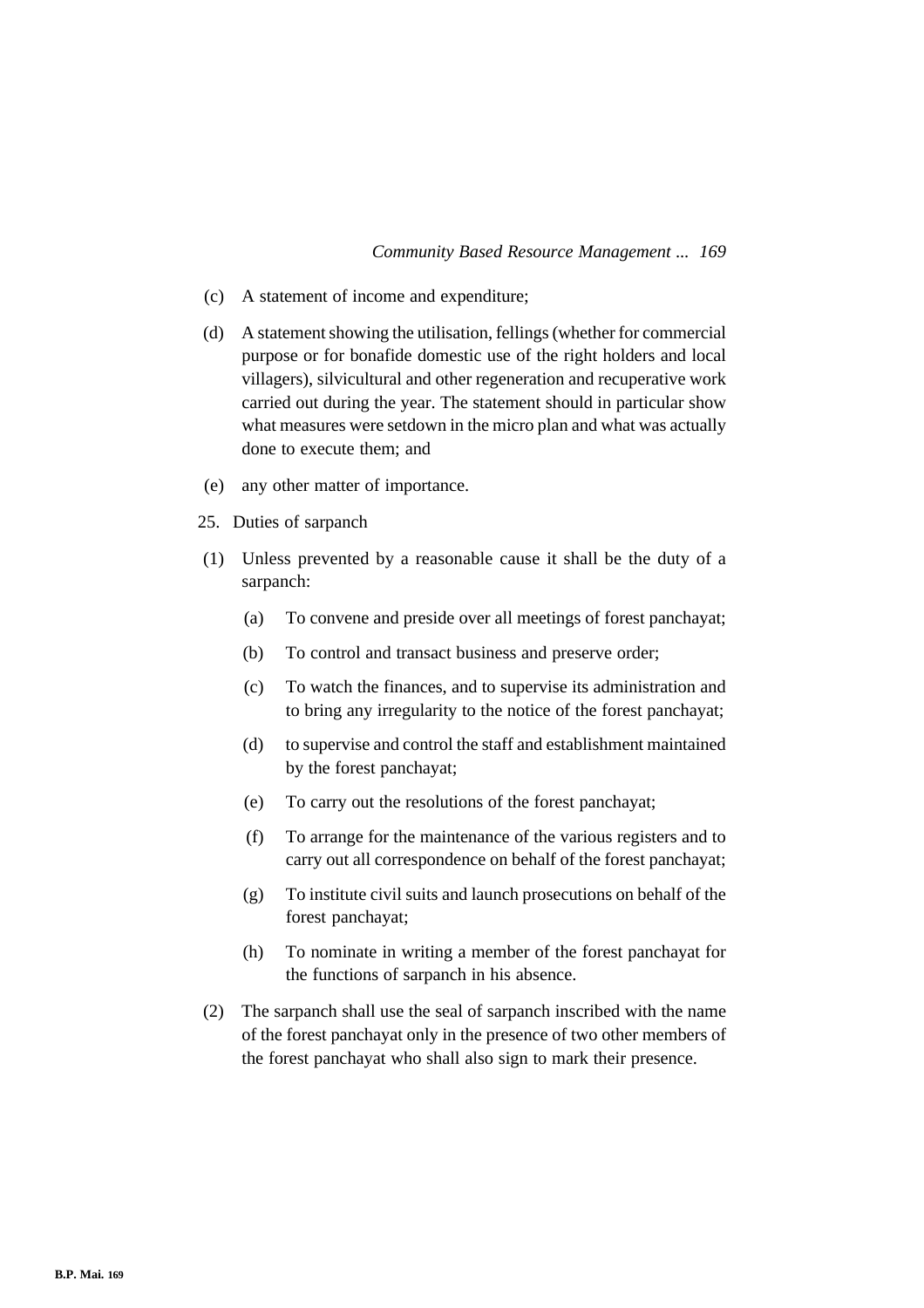- (3) The member nominated by the sarpanch under clause (h) of subrule(1) shall during the absence of the sarpanch exercise all the powers, and perform all the duties of the sarpanch conferred on or assigned to him under these rules. If the sarpanch fails to make any such nomination, the members of the forest panchayat may elect any one of the members present at the time of the meeting as the acting sarpanch to conduct the meeting.
- (4) The sarpanch will have the power to incur expenditure up to one thousand rupees and to draw an advance up to this limit from the panchayati forest fund in anticipation of sanction of the forest panchayat for performing his duties under these rules.
- 26. Resignation of sarpanch

The sarpanch of a forest panchayat may resign his office by a written letter addressed to the sub-divisional magistrate and signed by him and attested by a local revenue officer. Such a letter shall be given to the subdivisional magistrate in person or be sent to him by registered post and his office shall become vacant on the acceptance of the resignation.

27. Transfer of charge of sarpanch

A list of all records, funds and property shall be prepared whenever the charge of sarpanch is handed over and the persons handing and taking over charge shall sign the list in token of it being correct. The copies of this list signed by both the persons shall be given to the *Sahayak Panchayat Van Vikas Adhikari* by the person taking over charges. In case of any dispute about any record, fund or property, both the persons shall be entitled to note down their observations at the end of the aforesaid list.

- 28. Panchayat forest fund
- (1) A Panchayat Forest fund shall be created for every forest panchayat and the income from the following sources shall be deposited in it :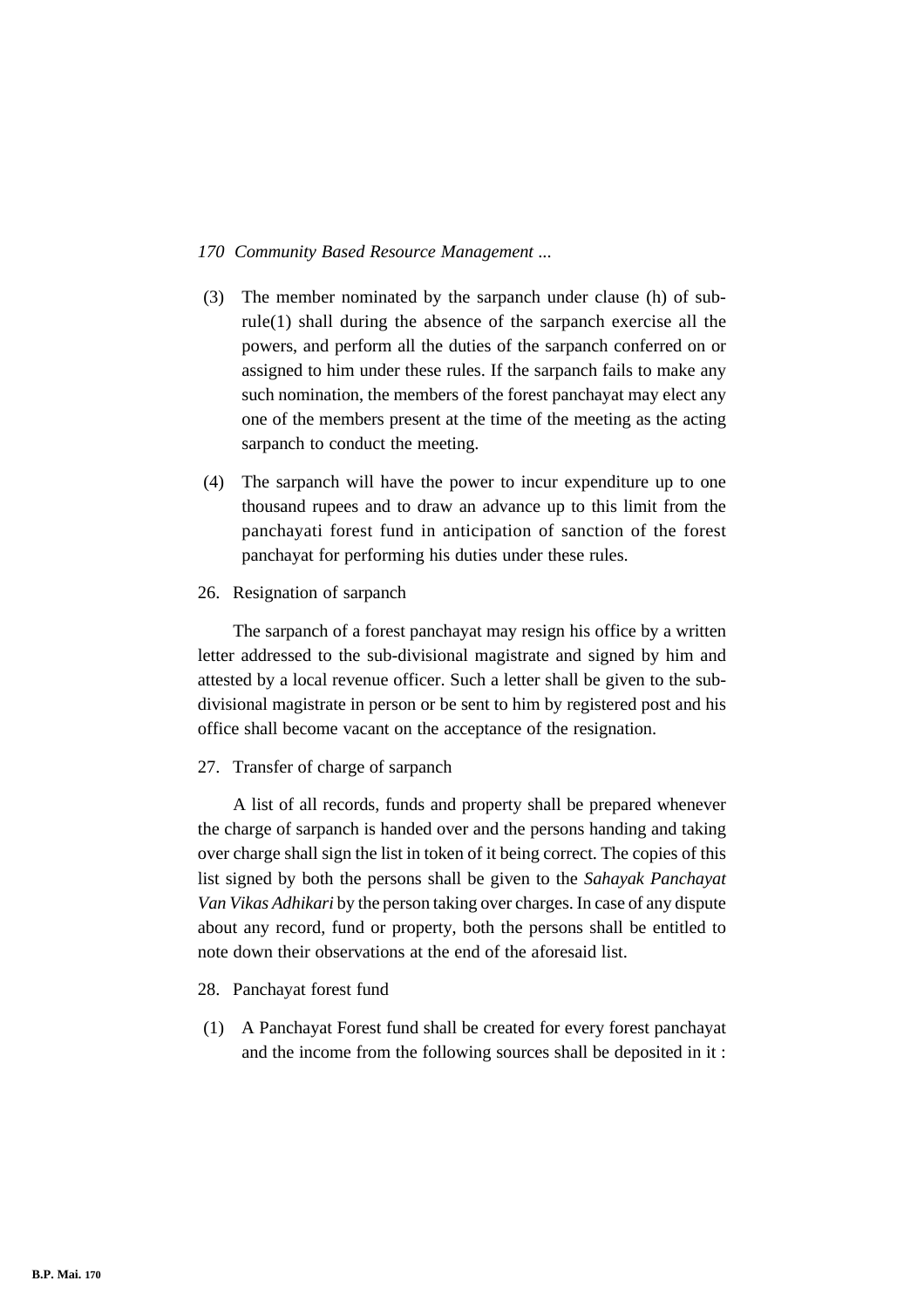- (a) The sale proceeds of forest produce.
- (b) Government grants;
- (c) Any other source of revenue.
- (d) Share of *Van* panchayat lying unutilised with the collectors under sub-rule(2) (Kha) of rule 23 of panchayat forest rule, 1976.
- (2) All money received under sub-rule(1) shall be deposited without unreasonable delay in the savings bank account opened in the name of the forest panchayat in a post office, a Nationalised Bank, Scheduled Bank, Cooperative Bank and shall be operated jointly by the sarpanch and secretary of the *Van* panchayat.
- (3) All withdrawals from the bank shall be made with the prior approval of *Van* panchayat and details of the amount withdrawn and expenditure incurred shall be placed before the general meeting of all the right holders in their next meeting.
- (4) The procedure for incurring expenditure and its accounting shall be in accordance with the orders issued by the State Government from time to time.
- 29. Management of panchayat forest fund
- (1) The panchayat forest fund shall be managed by the forest panchayat under the overall control of the *Panchayat Van Vikas Adhikari.*
- (2) Money due to a forest panchayat shall be paid to the sarpanch or the secretary or a member authorised by the sarpanch on his behalf and receipt for the money received shall be issued by the person receiving it in Form No. 2.
- (3) An account with cheque facilities shall be opened by the sarpanch in the name of forest panchayat in the nearest post office, nationalised bank, scheduled bank, cooperative bank. The account shall be operated by the sarpanch. All the withdrawals shall be by cheque which shall be countersigned by the secretary of the forest panchayat.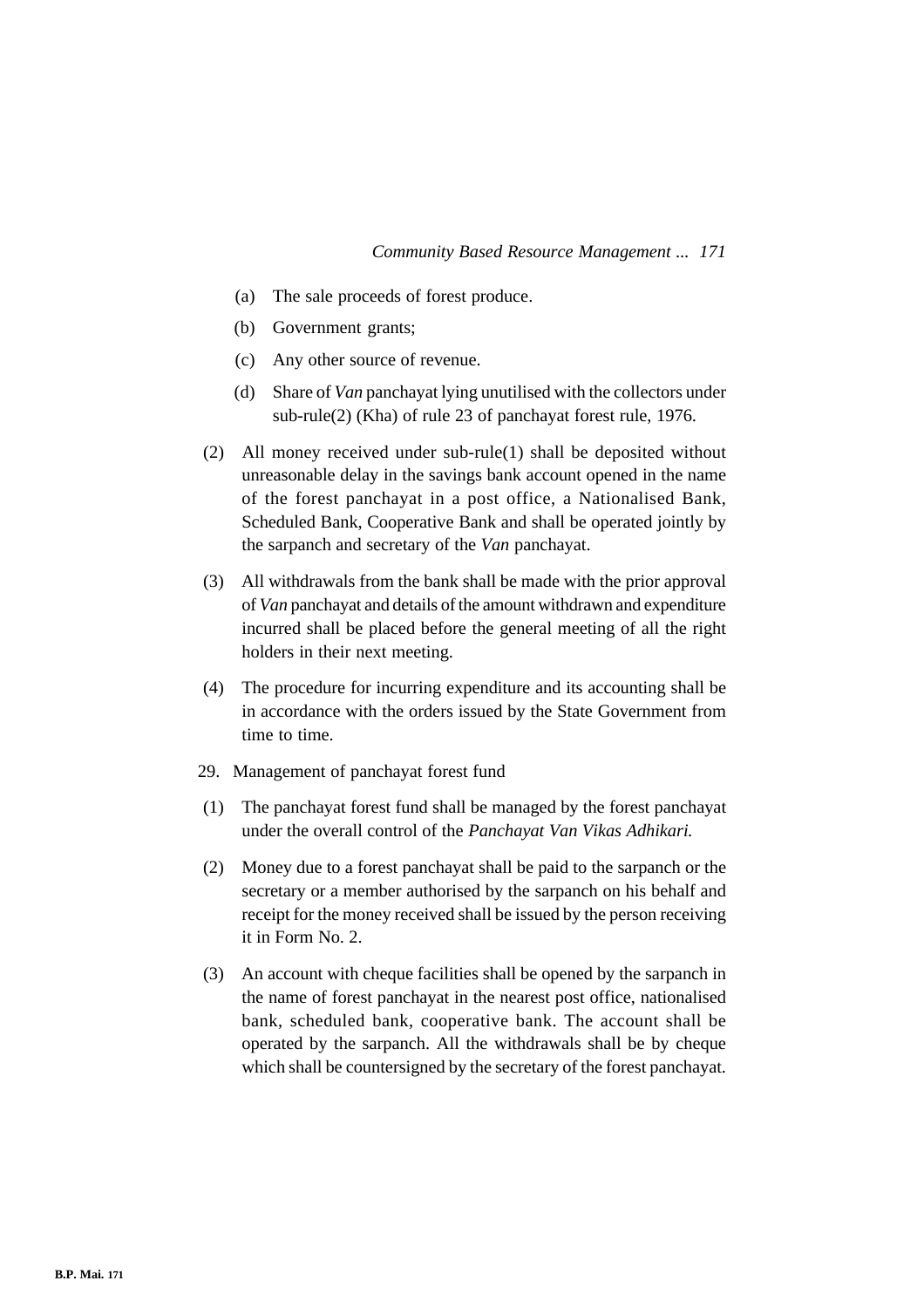30. Determination of net income from forest produce and distribution and utilisation thereof

- (1) The net income from the sale of resin and other forest produce shall be determined as follows :
	- (a) The forest department shall take all actual expenditure incurred in resin tapping and such overhead as may be determined from time to time by the State Government.
	- (b) As regards the other forest produce, the forest department shall charge ten per cent of sale proceeds as administrative expenditure.
- (2) Net income, which is determined from the sale of resin and other forest produce and obtained from compensation amount and fees shall be deposited in panchayat forest fund and its distribution and utilisation shall be done in the following manner :
	- (a) Twenty per cent to the zilla panchayat for implementation to development projects of public utility.
	- (b) Utilisation of balance eighty per cent of amount shall be done for implementation to development purposes, like projects of public utility, maintenance and development of panchayat forest in the following manner :
		- (i) Not less than fifty per cent of the amount shall be incurred for maintenance and development of panchayat forest by forest panchayat;
		- (ii) Not more than fifty per cent of the amount shall be incurred on implementation of projects of local utility by forest panchayat. The proposal of this expenditure shall be passed in annual general meeting by forest panchayat by making annual plan.
- (3) All payments exceeding rupees five hundred shall be made through cheques, jointly signed by sarpanch and secretary of forest panchayat.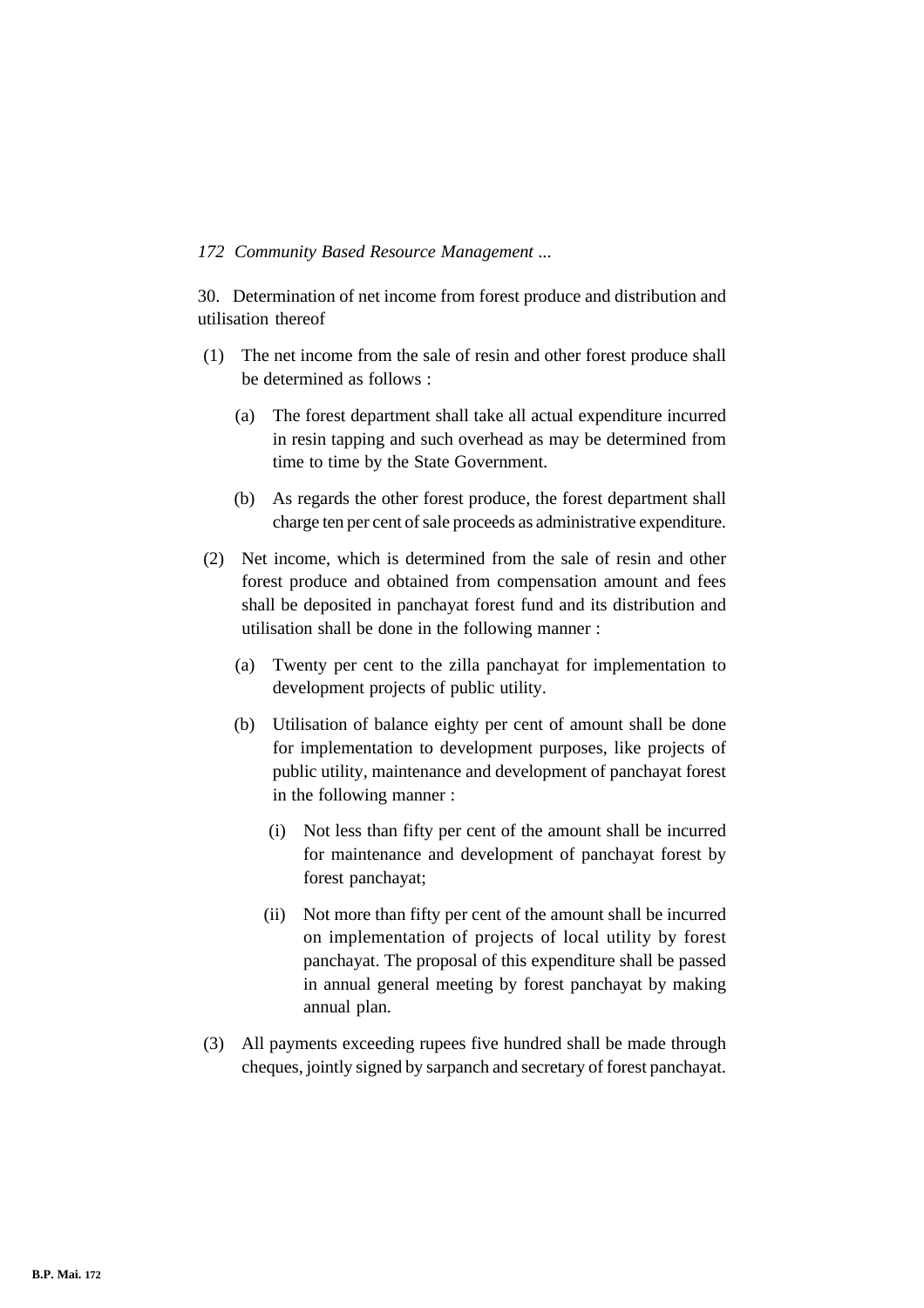#### **Budget, Accounts and Audit**

# 31. Annual budget

Every forest panchayat shall prepare and pass annual estimate of its income and expenditure, hereinafter referred to as the annual budget, for the financial year commencing from 1 April and allocate funds out of its income to discharge its duties under these rules. A copy of the annual budget shall be sent to the *Panchayat Van Vikas Adhikari* for sanction who may make such alterations therein, for reasons to be recorded in writing as deemed fit. The annual budget shall be submitted by the 31 December of the preceding year and the *Panchayat Van Vikas Adhikari* shall accord sanction by the following 31 March.

32. Modification and changes in annual budget

A forest panchayat may, at any time after the annual budget take effect, can suggest any modification or changes therein by adopting a resolution on his behalf. The sarpanch shall forward a copy of this resolution to the *Panchayat Van Vikas Adhikari* who may make modifications and changes in the annual budget.

#### 33. Accounts

A proper account of all income and expenditure of the panchayat forest fund shall be maintained by the sarpanch. The accounts shall be closed and balance at the end of every month shall be examined by the forest panchayat at a meeting in the next month.

- 34. Audit of accounts
- (1) The audit of the accounts of every forest panchayat shall be done under the Orders of the Chief Audit Officer to Government Cooperative Societies and Panchayat, Uttaranchal at such intervals and in such manner as the State Government may direct. The sarpanch shall be responsible for production of the records of forest panchayat for audit.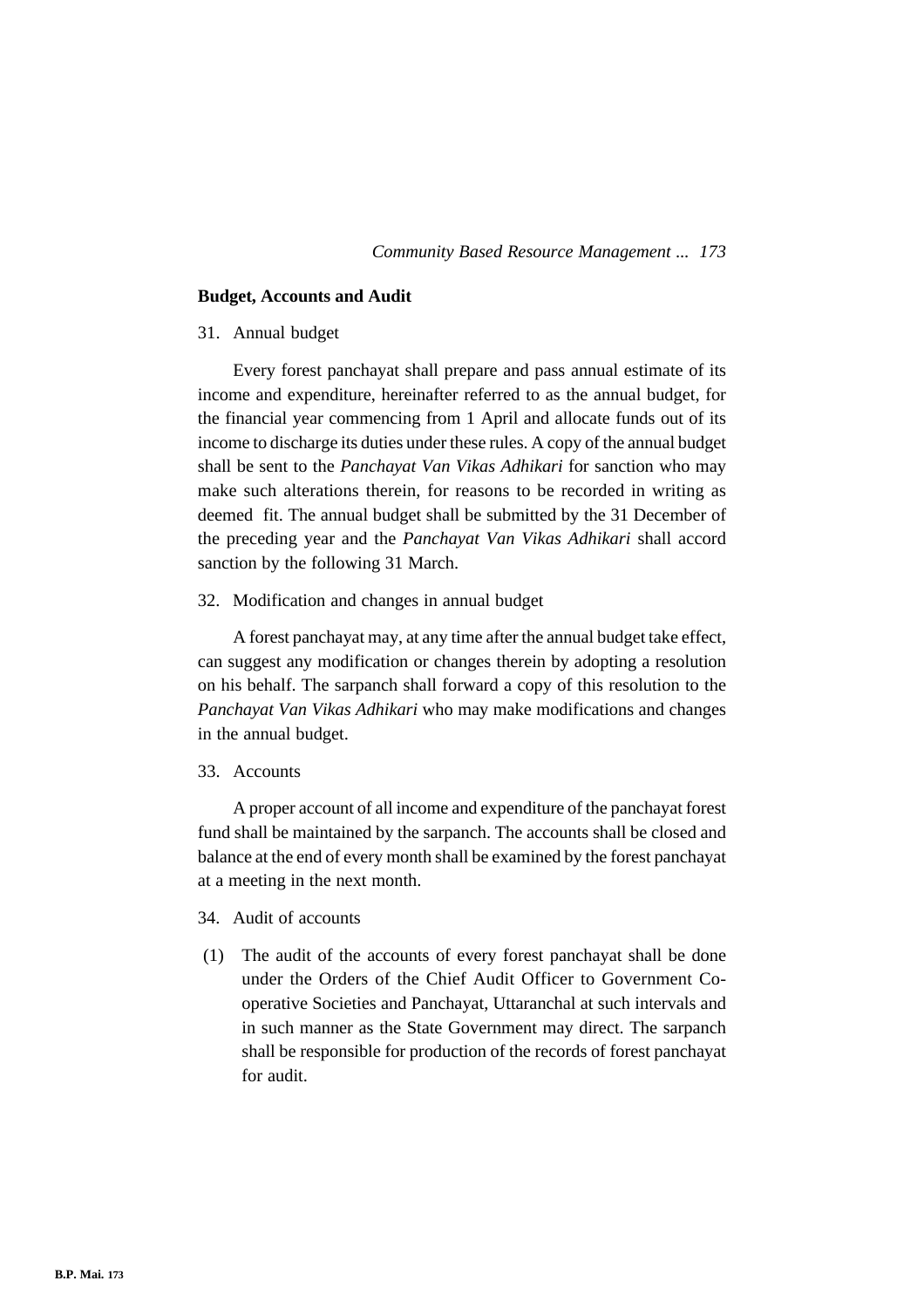- (2) *Up-Panchayat Van Vikas Adhikari* will nominate three right holders to carry out summary interval audit every financial year and such audit reports shall be put up to the *Panchayat Van Vikas Adhikari* for perusal.
- 35. Disposal of audit objections

The audit objections, if any, shall be discussed at a special meeting of the forest panchayat convened by the sarpanch within a month of receipt of the same and the action to be taken in regard to them shall be decided. The action decided to be taken shall be communicated and detailed reply to the audit objections shall be submitted to the *Panchayat Van Vikas Adhikari* as soon as possible and a copy shall be kept and produced for the inspecting officers.

#### 36. Report of embezzlement

Whenever any embezzlement of money belonging to the panchayat forest fund is discovered by the sarpanch or any other official, the facts of such embezzlement shall be immediately brought to the notice of the forest panchayat and the *Panchayat Van Vikas Adhikari* who shall immediately inform the collector.

# 37. Inquiry about embezzlement of money

The collector shall on receiving a report under rule 36, institute an inquiry forthwith.

# 38. Suspension of member or sarpanch

Where an enquiry is contemplated or is pending against a member or a sarpanch of a forest panchayat, collector may suspend such member or sarpanch and order him to hand over records, money or any other property of the panchayat to the person authorised by him on his behalf.

#### 39. Removal of member or sarpanch

The collector either of his own or on receipt of complaint may, after enquiry made by him or through an officer not below the rank of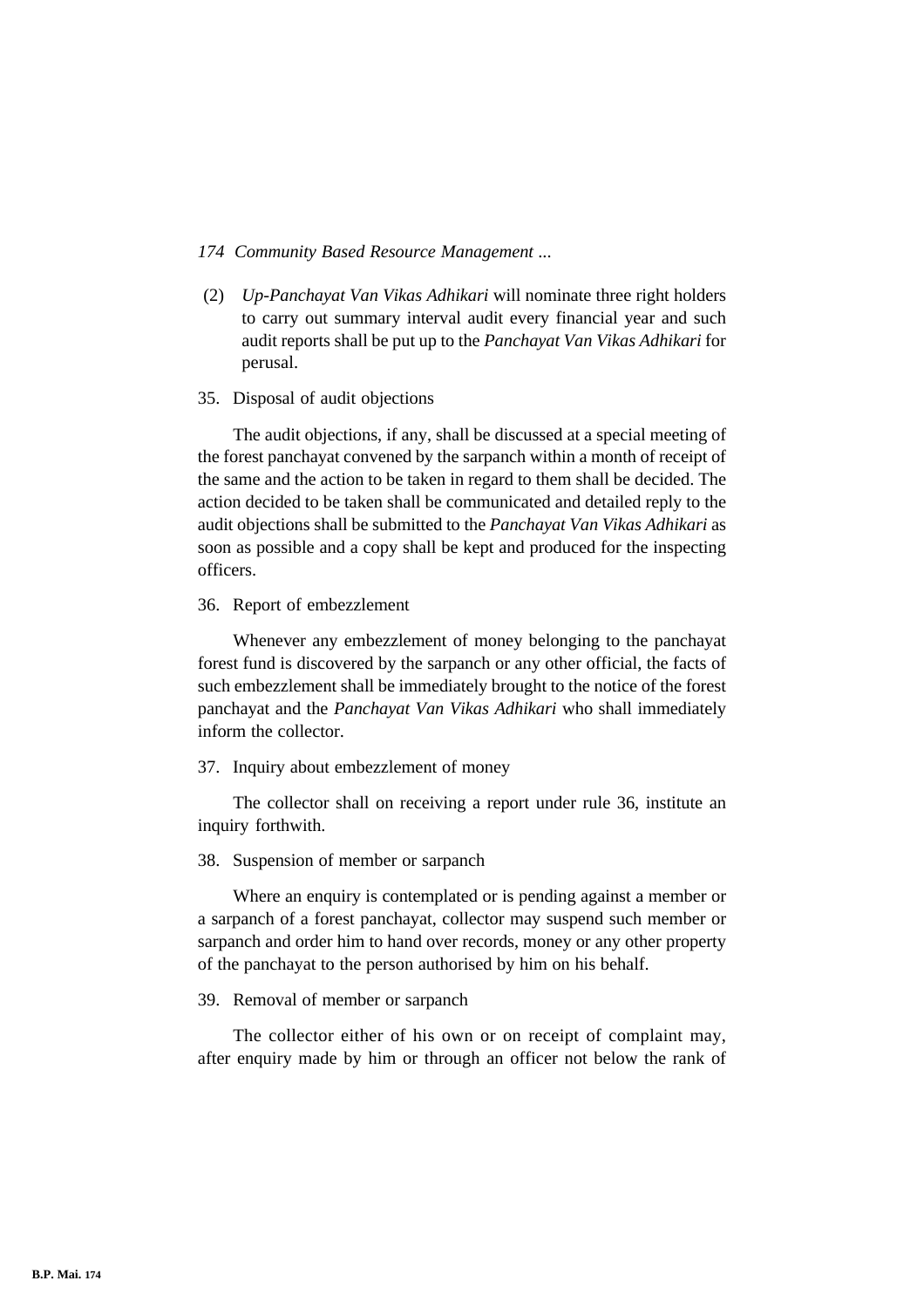sub-divisional magistrate, remove such member or sarpanch of a forest panchayat if he :

- (i) Refuses to act, or becomes incapable of acting due to some reasons or is convicted of any offence involving moral turpitude;
- (ii) Has abused his position or has persistently failed to perform the duties imposed by these rules;
- (iii) Misbehaves or indulges in physical violence in any meeting of the forest panchayat;
- (iv) Acquires any of the disabilities under these rules;
- (v) Remains absent without any valid reason in three consecutive meetings of the forest panchayat;

Provided that a member or sarpanch of a forest panchayat shall not be removed unless he has been given an opportunity to show cause why he should not be removed from his office.

40. Appeal against order passed under rule 38 or rule 39

Any person aggrieved by an order under rule 38 or rule 39 may appeal to the commissioner within thirty days of the Order.

41. Handing over charge of office of sarpanch

Any person vacating an office of the sarpanch on account of resignation, removal or passing of no-confidence motion or suspension, shall handover the charge of his office to a member of the forest panchayat nominated by the collector on his behalf.

42. Nomination of temporary sarpanch

Where the sarpanch of a forest panchayat is suspended or the office of the sarpanch has otherwise become vacant, the collector may nominate in writing a member of the forest panchayat as a temporary sarpanch of the *Van* panchayat to exercise all the powers and perform all the duties of the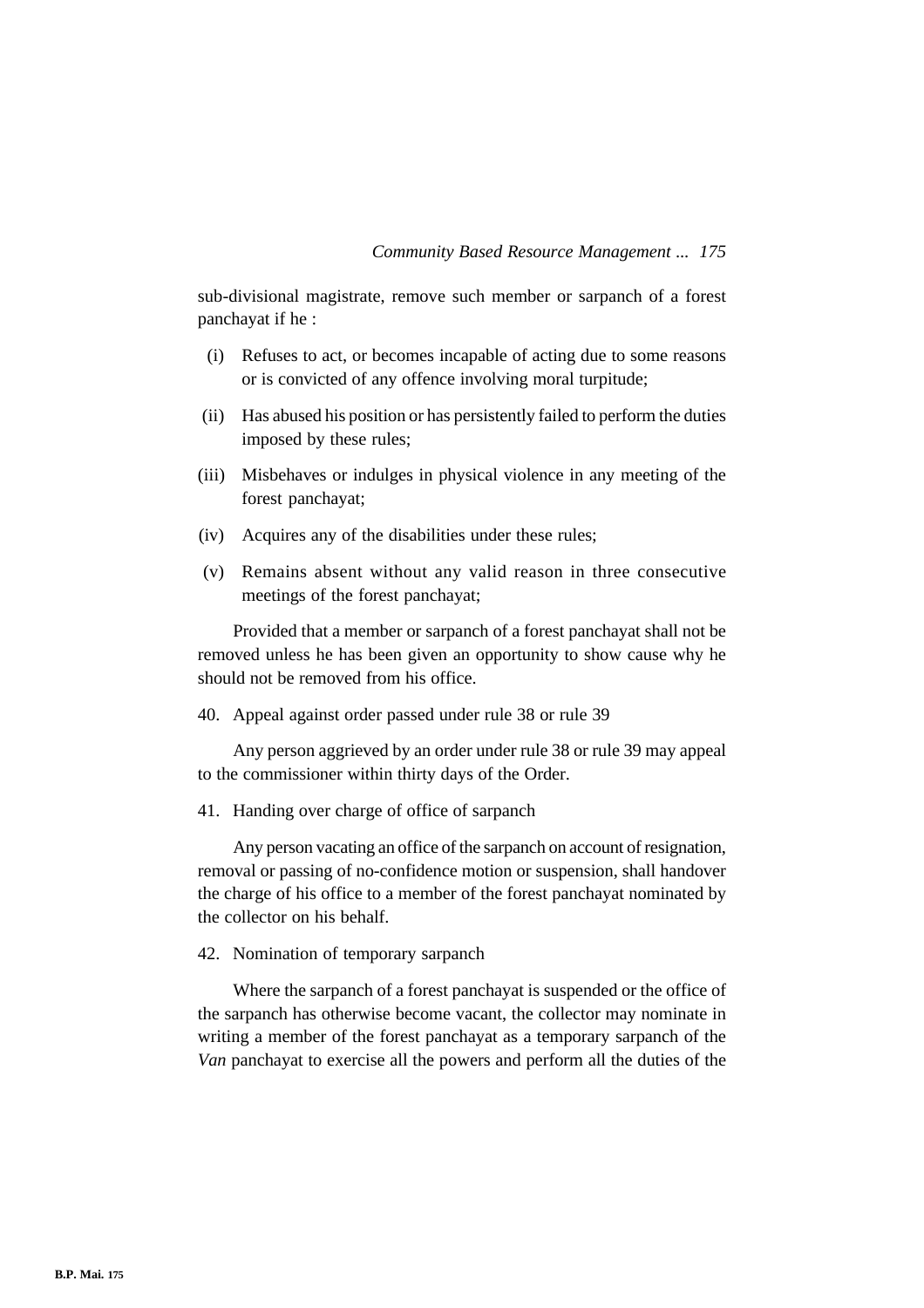sarpanch until he is reinstated or, as the case may be, a new sarpanch is elected. The new sarpanch shall be elected within six months of the office of the sarpanch becoming vacant.

#### 43. Suspension, supersession or dissolution of forest panchayat

The collector may suspend, supersede or dissolve any forest panchayat if in his opinion such forest panchayat, its position or is found negligent in the discharge of duties imposed upon it under these rules or if its continuance is not considered desirable in public interest.

### 44. Appeal against orders passed under rule 43

The orders passed by the collector under rule 43 shall be subject to the orders passed on the revision filed if any by the commissioner. The period of limitation for filing the revision shall be thirty days from the date of the passing of the order by the collector.

#### 45. Temporary management of panchayat forest

When a forest panchayat is dissolved, suspended or superseded, the collector may depute an officer now below the rank of *Van* panchayat inspector or *Sahayak Panchayat Van Vikas Adhikari* for the temporary management of the panchayat forest till a new forest panchayat is reconstituted.

#### 46. Re-constitution of forest panchayat

It shall be obligatory on the part of collector to reconstitute new forest panchayat within a period of six months from the date of supersession or dissolution of a forest panchayat under rule 43.

#### 47. Recovery of forest panchayat dues

All money due to a forest panchayat may be recovered as arrears of land revenue under section 82 of the Act.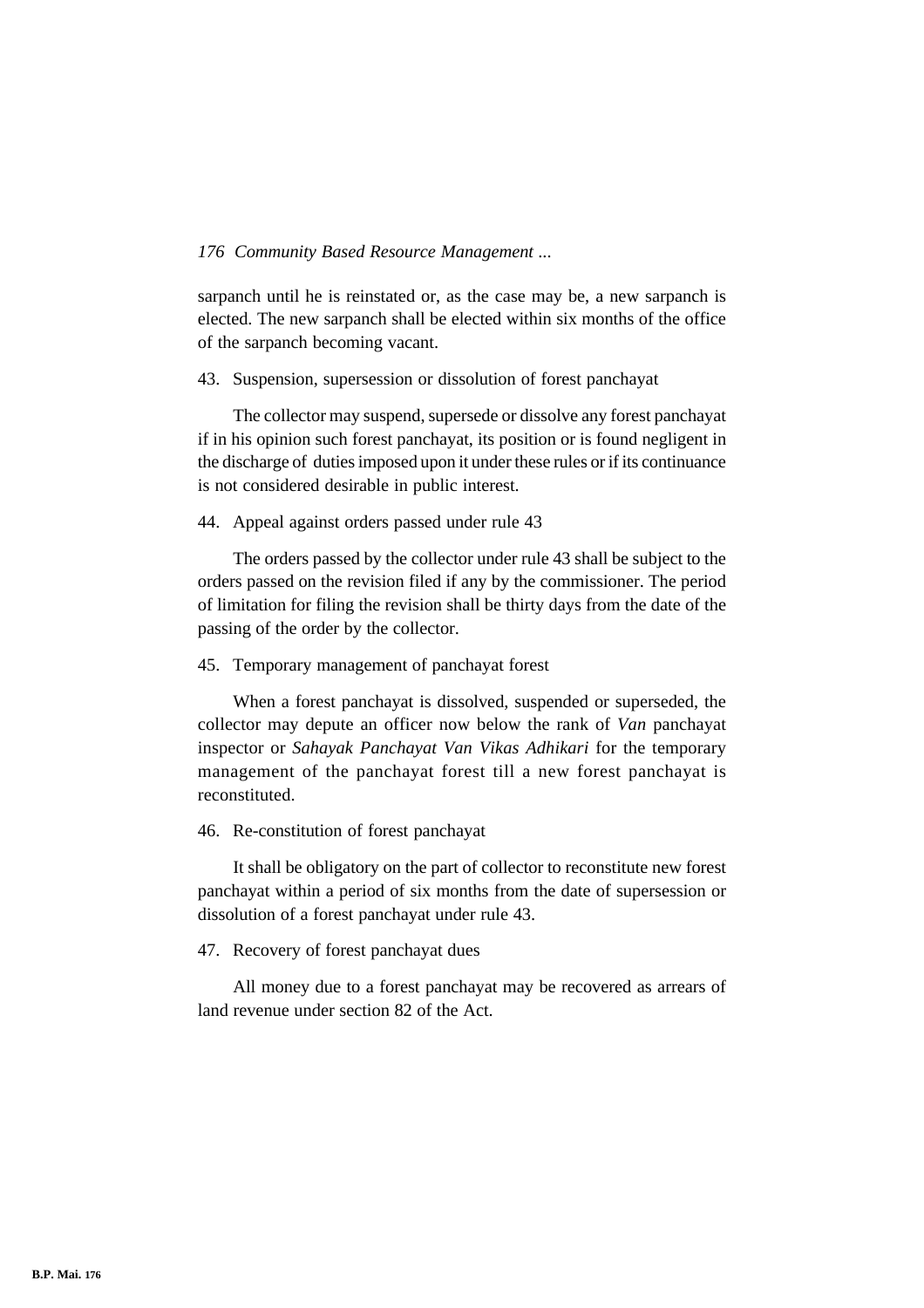48. Execution of forest development work by forest department at the cost of forest panchayat

In case a forest panchayat having the necessary funds does not carry out the forest development work prescribed by the composite plan in force, then such forest development works may be carried out by *Panchayat Van Vikas Adhikari* at the expense of the forest panchayat.

49. Power to prohibit, rescind, modify or confirm the execution of resolution, direction or order passed by forest panchayat

The *Panchayat Van Vikas Adhikari* may by order in writing prohibit, rescind, modify or confirm the execution of a resolution, direction or order passed by a forest panchayat or by any of its officers is in his opinion such resolution, direction or order is of a nature as to cause obstruction, annoyance or injury to public or public interest or is against the provisions of these rules.

50. Inspection of working of forest panchayat by official

- (1) Collector, sub-divisional magistrate, *Panchayat Van Vikas Adhikari, UP-Panchayat Van Vikas Adhikari, Sahayak Panchayat Van Vikas Adhikari* and *Van* panchayat inspector will inspect panchayat forests under their jurisdiction and review its working from time to time.
- (2) Copy of such inspection reports shall be forwarded to *Panchayat Van Vikas Adhikari* who will take appropriate steps as he deems proper.
- 51. Inspection of forest panchayat and its forest by legislatures etc.

The members of the Legislative Assembly, *Adhyakshas* of Zilla Panchayat and *Pramukh of Kshetra Panchayat* shall be entitled to inspect any panchayat and its forests within the area they represent.

52. Constitution of *Paramarsh Datri Samiti* / constitution of zilla panchayat *Van Paramarsh Datri Samiti*

In every district where panchayat forest and forest panchayat under rules 3 to 9 have been constituted, a *Zilla Panchayat Van Paramarsh Datri*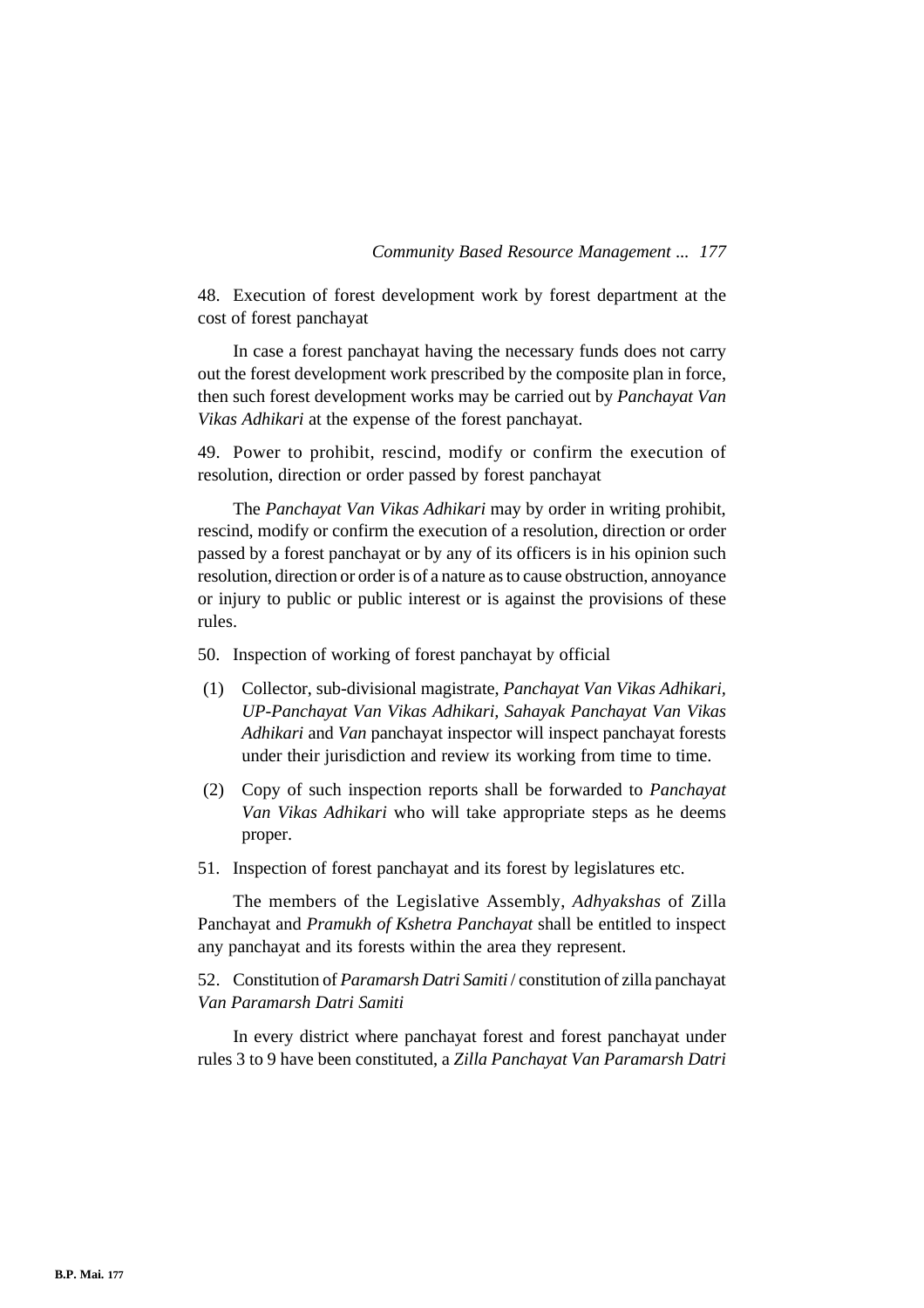*Samiti,* shall be constituted which shall be hereinafter called *Paramarsh Datri Samiti.* The *Paramarsh Datri Samiti* shall consist of the following members :-

- 1. *Adhyaksh* Zilla Panchayat *Adhyaksh*
- 2. *Panchayat Van Vikas Adhikari* of the district *Sachiva*

| 3. | One male sarpanch nominated by the collector | Member |
|----|----------------------------------------------|--------|
|    |                                              |        |

- 4. One female sarpanch nominated by the collector Member
- 5. Divisional forest officers posted in the district Member
- 6. District panchayat raj officer Member
- 7. Block *Pramukh* nominated by district magistrate Member (not more than two)

All the Hon'ble members of State Legislative Assembly of the district will be special invitees to the samiti meeting.

53. Meeting of *Paramarsh Datri Samiti*

The meeting of the *Paramarsh Datri Samiti* shall be held atleast once in a year.

Duties of the *Paramarsh Datri Samiti* will be as under :-

- (a) To review the working of forest panchayats;
- (b) To issue guidelines regarding improvement in panchayat forests.
- (c) To help forest panchayats to arrange funds from various sources.
- (d) To assist forest panchayats in discharging their duties.

<sup>54.</sup> Duties of the *Paramarsh Datri Samiti*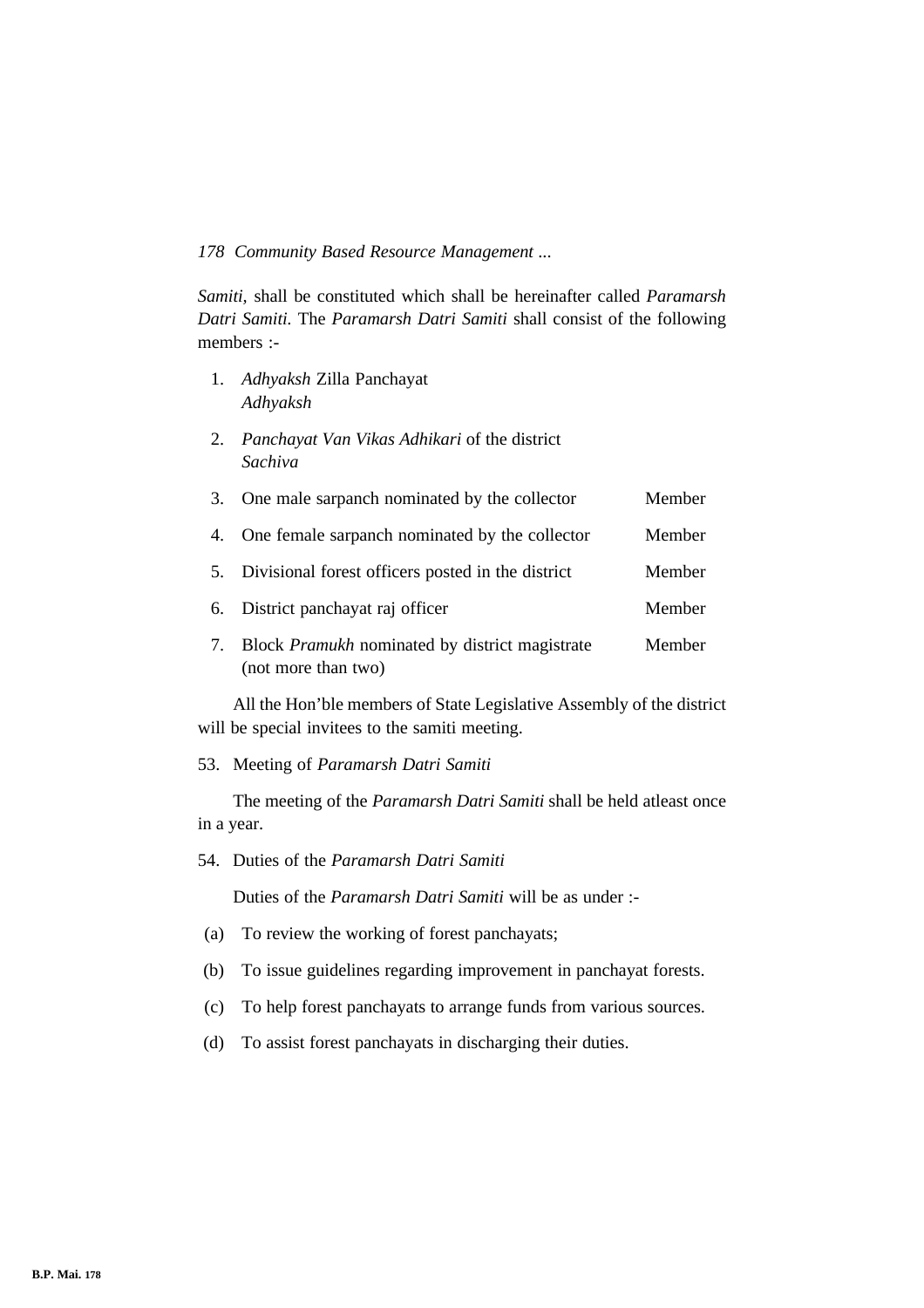# 55. Joint forest management

If a forest panchayat by resolution, decides that panchayat forest under its management, be managed in accordance with Uttar Pradesh Joint Forest Management 1997 rules, the panchayat forest, in such situation, shall, subject to the supervision, direction, control and concurrence of the divisional forest officer, be managed jointly by the forest panchayat and such officers of the forest department as are nominated on this behalf by the divisional forest officer, on terms and conditions specified in form-I and the provisions of the Uttar Pradesh panchayat forest rules, 1976 shall cease to apply in respect thereof.

# 56. Saving in respect of existing panchayat forests/forest panchayat

All the existing panchayat forests/forest panchayats which, prior to the commencement of these rules, were constituted under the Kumaon panchayat forest rules framed under the 'Scheduled District Act, 1974, or were constituted under Tehri Garhwal Rajya Prat Panchayat Vidhan No. 1, 1938 shall be deemed to have been duly constituted and working under these rules with effect from the date of enforcement of these rules.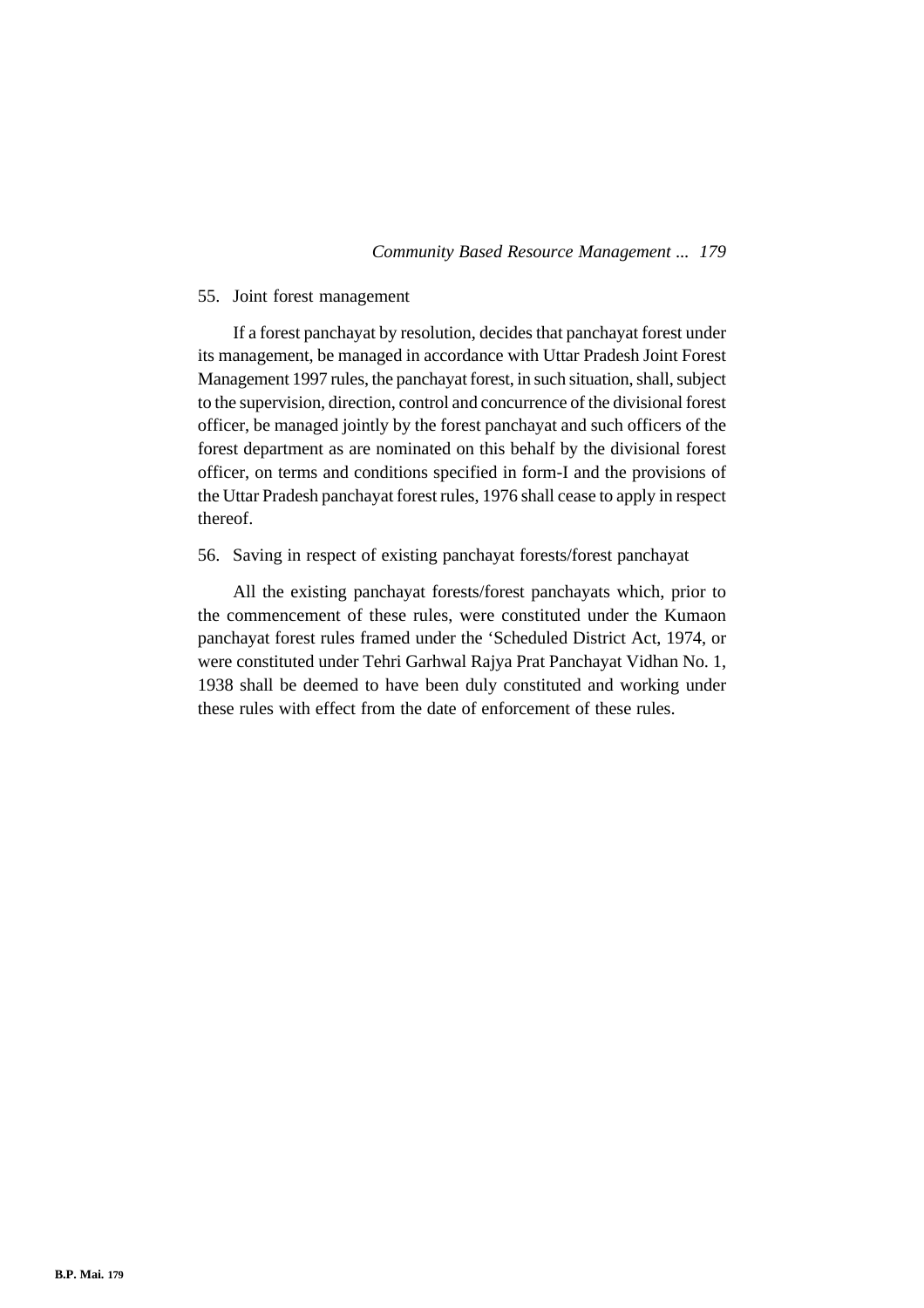#### **Annexure - V**

# **THE UTTARANCHAL PANCHAYATI FOREST RULES, 2005**

- 1. Short Title, Extent and Commencement
- (a) These rules may be called the Uttaranchal panchayati forest rules, 2005.
- (b) These rules shall be applicable to the entire State of Uttaranchal.
- (c) They shall come into force with effect from the date of their publication in the official Gazette.
- 2. Definitions

In these rules unless the context otherwise requires:

- (a) 'Act' means the Indian Forest Act, 1927 (Act No. XVI of 1927) (as amended from time to time) in its application to Uttaranchal;
- (b) 'Collector' means the collector of a district, and includes any other officer appointed on his behalf by the State Government to work under the overall charge of the collector of district;
- (c) 'Commissioner', 'Collector', 'Sub-Divisional Magistrate' 'Patwari', 'Conservator of Forests', 'Divisional Forest Officer', 'Sub-Divisional Forest officer',' / 'Assistant Conservator of Forests', 'Forest Range Officer',' Deputy Range Officer', *'Van Daroga'* ('Forester'), *'Van Arakshi'* ('Forest Guard'), 'Sarpanch', and 'Member of Forest Panchayat Management Committee' shall mean respectively, an office holder having territorial jurisdiction of a village forest/panchayat forest.
- (d) 'Sarpanch' means the chairperson elected by the management committee constituted at the village level;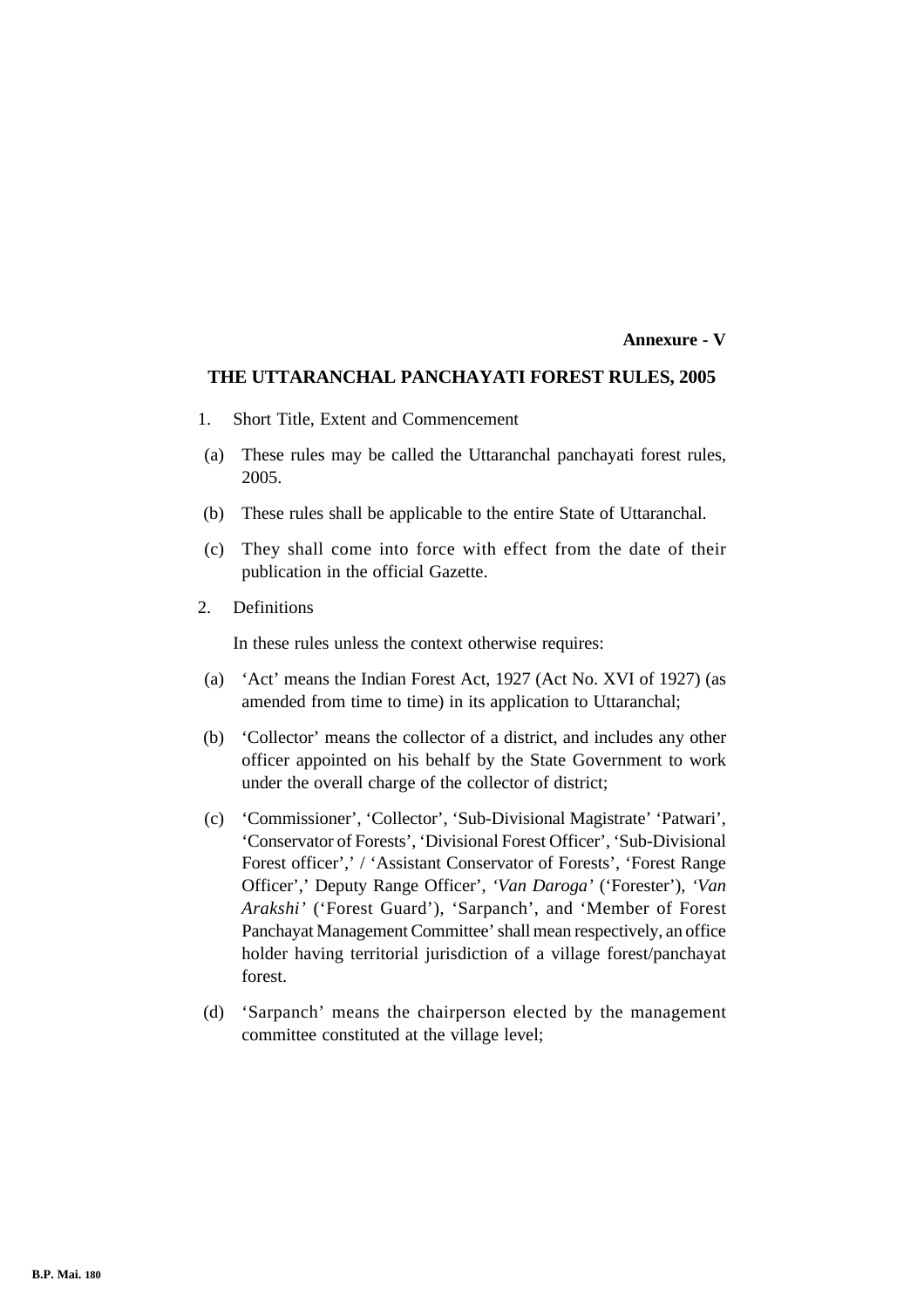- (e) 'Regional Coordinator' and 'District Coordinator' means person elected at the regional level by the sarpanch of the management committees of the region, and at the district level by the Regional Coordinatiors of the District Advisory Committee;
- (f) 'Composite Management Plan' means the management plan made made for all the village forests/panchayat forests situated within the jurisdiction of divisional forest officer for a period of five years, in accordance with the silvicultural principles and sustainable development. The plan will be in the shape of a single document with two or more volumes and will consist of general description of village forests/panchayat forests and the guiding principles for the preparation of micro plans for the protection and management of individual village forests/panchayat forests;
- (g) 'Forest Officer', ' Forest Offence', 'Forest Produce', 'Cattle' and 'Tree' shall have the same meanings respectively, as assigned to them in the Indian Forest Act 1927;
- (h) 'Panchayati forest (Village forest) Management Committee' or 'Forest Panchayat', which has been termed as Management Committee, means a management committee constituted for the management of village forest/panchayat forest, under these rules and includes the village forests/panchayat forests constituted prior to the date of the commencement of these rules under Panchayati Forest Rules 1931, Panchayati Forest Rules 1976 or Uttaranchal Panchayati Forest Rules 2001 or to be constituted in future;
- (i) "Micro Plan" means the scheme of management of an individual village forest/panchayat forest made for five years;
- (j) 'Annual Implementaion Plan' means a plan of execution made for one year in accordance with the "Micro Plan" of the village forest/ panchayat forest;
- (k) 'Panchayati Forest' means the existing area of a panchayat forest on the date of commencement of these rules and includes any area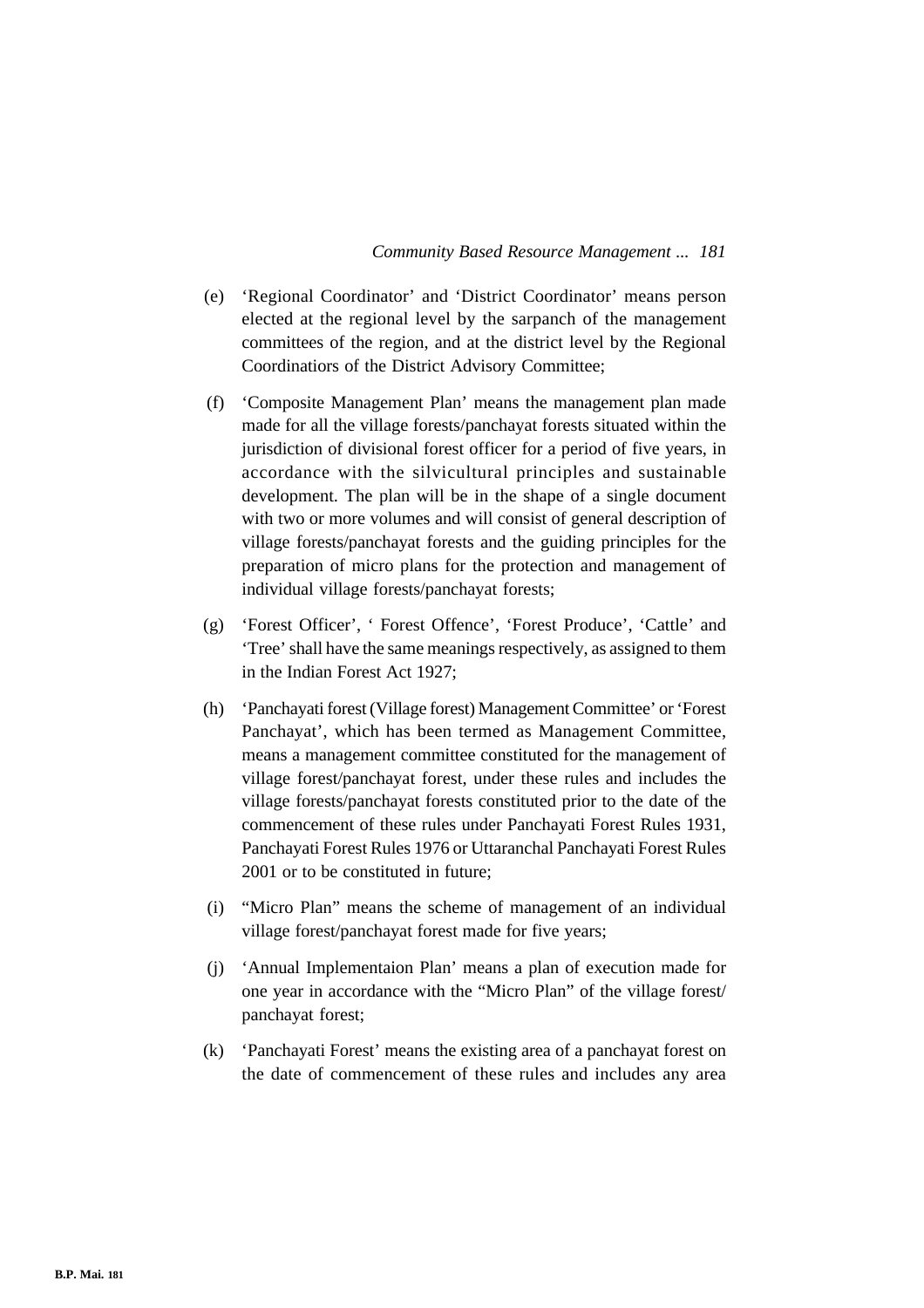(outside the municipal or cantonment limits) which has been duly constituted as such under these rules and shall have the same meaning as has been assigned to the phrase 'Village Forest' in the sub-section (1) of section 28 of the Act, which has been called village forest/ panchayat forest in these rules;

- (l) 'Right Holder' means such person, who is *'Bhumidhar'* of the village where a village forest/panchayat forest has been constituted, or a person who has been given right to graze cattle, collect fodder, fuel and timber in the village forest/panchayat forest under law or any order of the court. Such landless persons, who have been residing in that village continuously for ten years, where such village forest/ panchayat *Van* has been constituted are also included here;
- (m) 'State Government' means the State Government of Uttaranchal;
- (n) 'Village' means any village shown in the list of villages maintained unde Section 31 of the U.P. Land Revenue Act, 1901 (as applicable to Uttaranchal) and includes any village whose boundaries have been demarcated under a revenue settlement carried out in accordance with the said Act;
- (o) 'General body' means the group of adults of a village assembled in a convenient place as per the instructions of the sub-divisional magistrate after the demarcation of the village forest/panchayat forest has been done as per rule (4) and (5);
- (p) 'Self-Help Group' / 'Forest Users' Group' means the members of the general body, who are jointly interested in the management and development of forests and are dependent on the forest produce of the panchayat forest for their livelihood. Not more than one member from a family shall be included in this group.
- (q) 'Adult' means a person of eighteen years or more in age;
- (r) 'Family' means the names of the members entered in the records of the gram panchayat;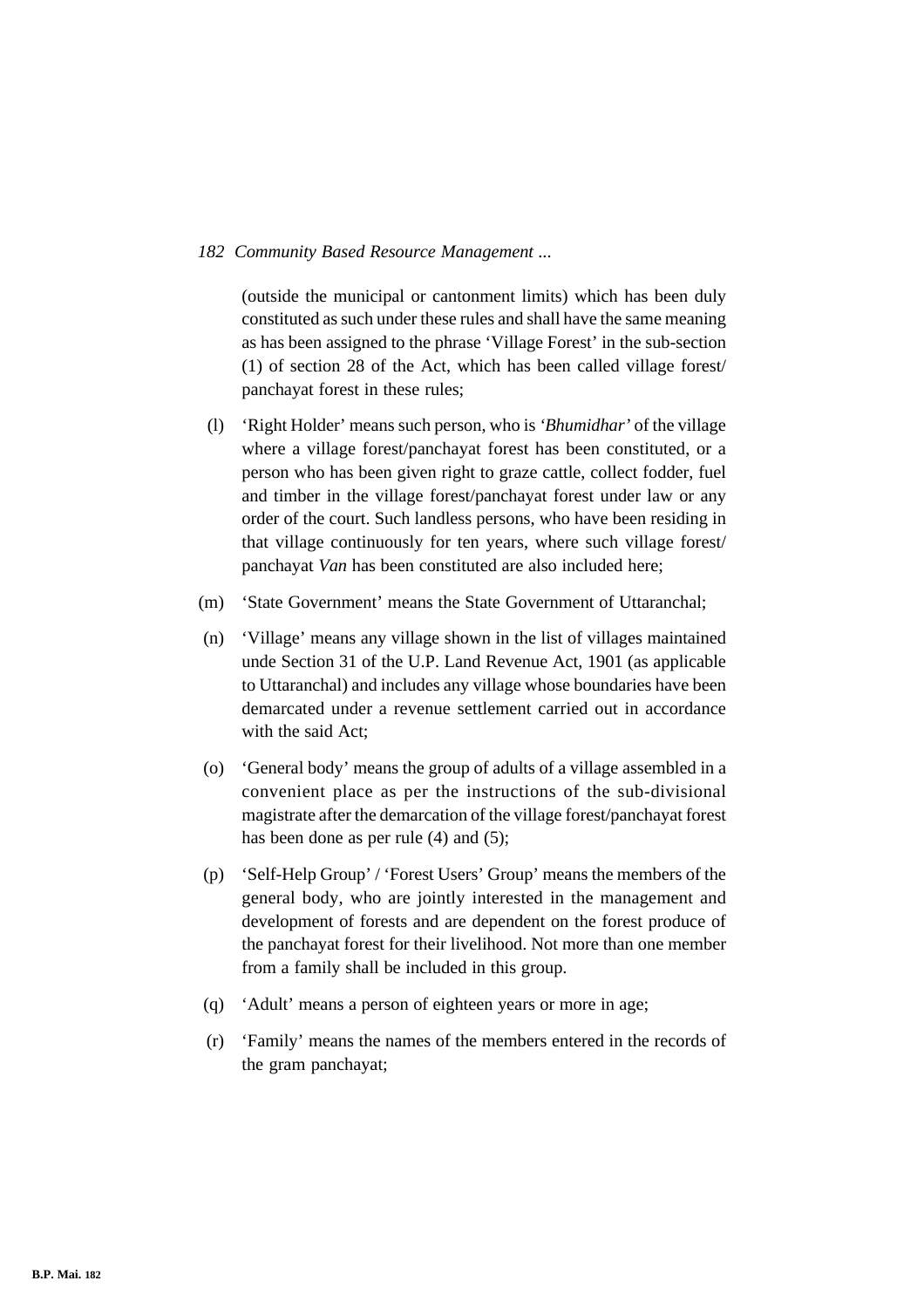- (s) 'Village Forest Fund'/ 'Panchayati Forest Fund' means the income received by Management Committee from different sources under rule 28;
- (t) 'Gram Sabha' shall have the same meaning as assigned to it in the U.P. Panchayati Raj Act, 1947 (as applicable to Uttaranchal)
- 3. Constitution of Village Forest (Panchayat Forest)

Procedure to apply for demarcation of village forest (panchayat forest)

On the application made by at least one-fifth of the adult residents who have resided in the revenue village, including any land bordering the village, which has been constituted as Reserve Forest or declared a Protected Forest or is a forest belonging to the government, or a resolution passed in the meeting of the concerned gram sabha, the sub-divisional magistrate concerned shall state the proceeding in this regard on the recommendation of the forest department.

Provided that no land shall be declared to be village forest/panchayat forest if half or more of the residents of the village or villages within which the area lies, enter objections to the schemes.

The application form shall specify, as nearly as possible, the situation and the limits of the area applied for.

4. Issue of Notice Regarding the Area Applied for and Hearing of Claims and Objections

On receipt of the application under rules-3, the sub-divisional magistrate shall issue service of a notice in the concerned village, and for wider publicity make public announcements, and shall also issue a copy of the notice to be affixed to some public place in the concerned villages, and in the adjacent village, and in all the villages recorded in a forest settlement as having rights or concessions in the area concerned. The notice shall specify the situation and limits of the area applied for and the purpose for which it is required, and shall indicate the date by which the claims and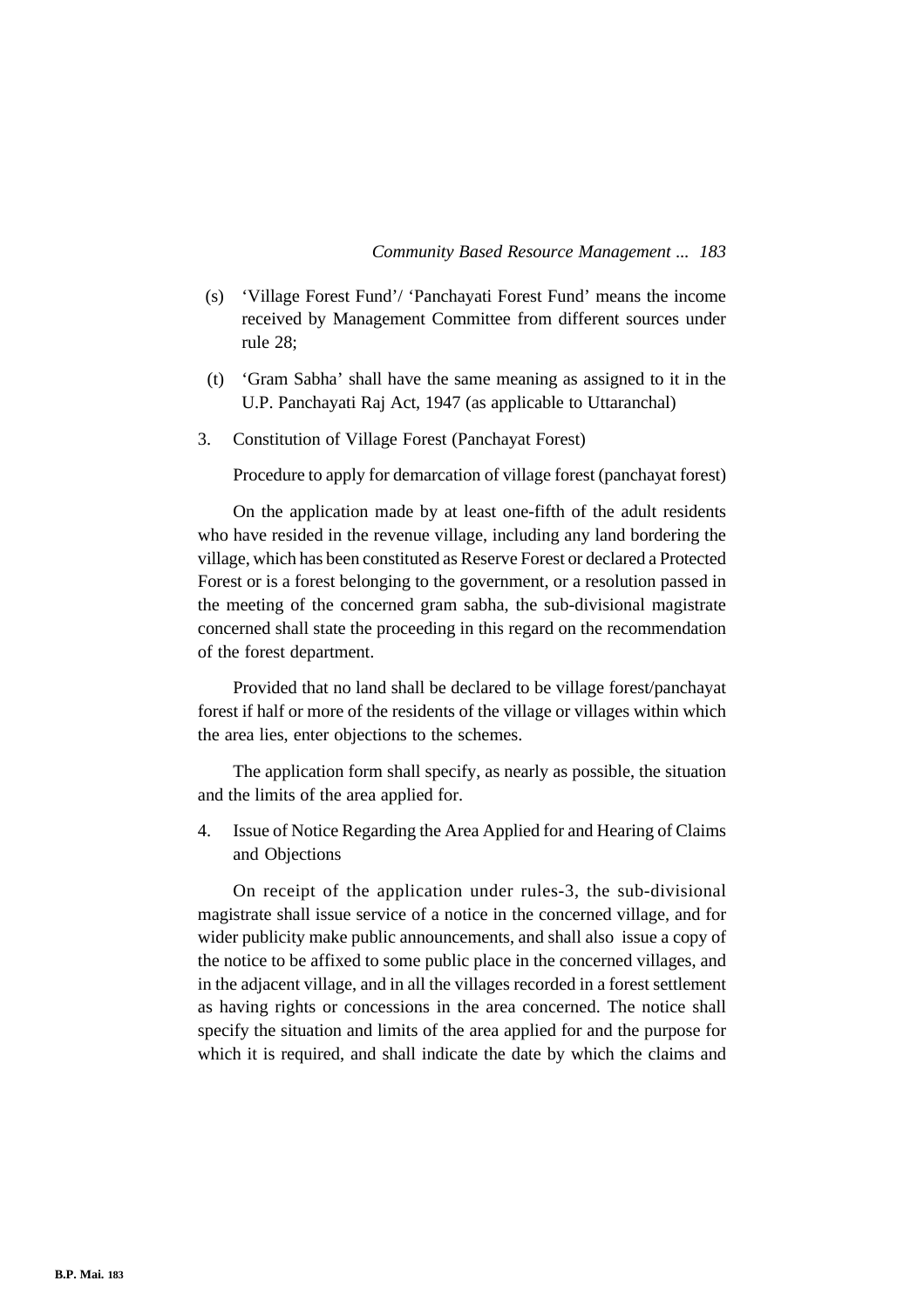objections to the application, if any, should be filed as also the date when he also claims and objections shall be heard.

- 5. Decision of Claims / Objections, Demarcation of Village Forest/ Panchayati Forest and Appeal Against the Decision
- (a) On the date so fixed or on any subsequent date to which the proceedings may be adjourned, the sub-divisional magistrate shall hear the claims and objection, if any, and decide the same. if there is any dispute as to the boundaries he may decide the same and proceed with the demarcation of the proposed village forest/panchayat forest on the basis of his own decision. He may accept the applications in whole or in part and may prescribe conditions on which the same shall be accepted. In case he refers the application in whole original part, he shall record his reasons thereof. In the case of reserved forests the application will not be accepted without the approval of the State Government.
- (b) Any person aggrieved by the decision under sub-rule (a) of Rule 5 may prefer an appeal to the collector within thirty days from the date of decision and the collector shall hear and decide the appeal expeditiously.

### 6. (a) Rights of Users

In village forests/panchayat forests constituted from reserved forests only those persons whose rights are recorded in the list of rights shall be allowed to exercise rights of users in such forests. These rights will also be exercised by landless people who have been residing in that village continuously for ten years, where such village forests/panchayat forests have been constituted.

#### 6 (b)Duties of Users

The users who are entitled for the rights as per rule 6(a) will have the following duties :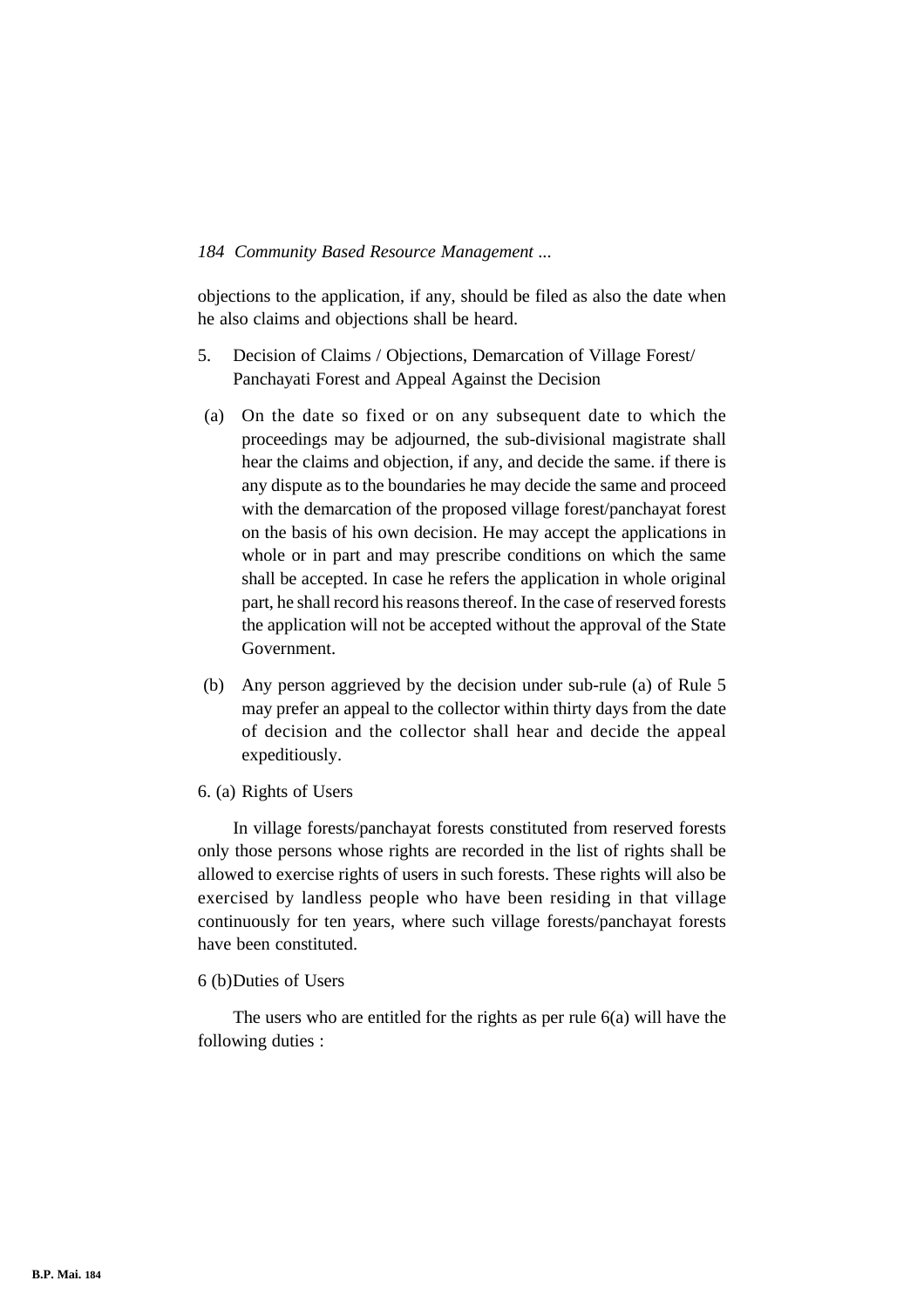- (1) Provide help in forest fire control in case of incidence of forest fire in the concerned village forest.
- (2) In case of any forest offence such as encroachment, illicit grazing or illicit felling, its incrimation shall be immediately given to the Management Committee.
- (3) Provide support for protection of old plantations established earlier or plantations carried out by the Management Committee.
- 7. Constitution of General Body and Management Committee
- (1)(a) When the village forest/ panchayat forest is demarcated under rules 4 and 5, the sub-divisional magistrate shall call upon the adult residents of the village to assemble at a convenient place and such assembly of people will be called General Body. The General Body shall act as a self-help group (forest users). The General Body shall constitute a Management Committee in the presence of an officer nominated by the sub-divisional magistrate.

A notice in writing in this regard shall also be served upon the concerned *Patwari* and *Pradhan* of the concerned gram sabha. The committee shall consist of nine members. Only one member from one family shall be eligible for it. Four seats shall be reserved for women out of which one shall be from scheduled caste or scheduled tribe. One seat out of the remaining five seats shall be reserved for the male members of the scheduled castes or the scheduled tribes. If any member of the scheduled castes or the scheduled tribes does not reside in the villages concerned then the aforesaid seats shall be treated as unreserved. As far as possible, the Management Committee shall be consistituted unanimously. If it is not possible, then it will be done by majority vote by raising hands in the presence of a designated officer.

(b) When the Management Committee has been duly constituted they shall elect a sarpanch from amongst themselves by majority vote. On completion of the proceedings, the sub-divisional magistrate shall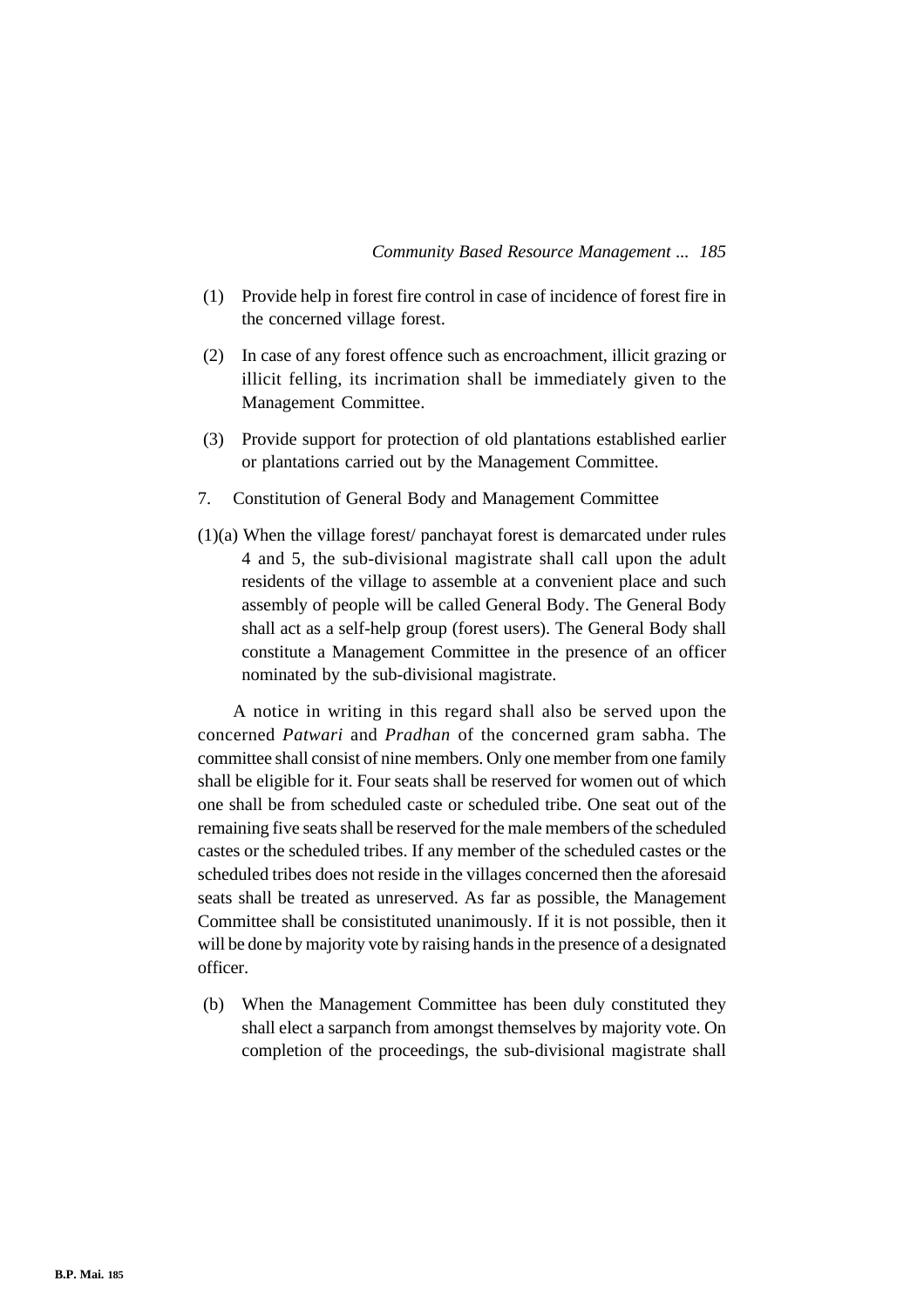enter the names of the member and the sarpanch in the forest panchayat register and obtain their signatures on the said register.

- (c) Any government servant or any employee of a local body/panchayat raj / Management Committee or any person who is in arrears of village forest/ panchayat forest dues and any person convicted for an offence involving moral turpitude or booked for any offence under any Forest Act or Wildlife Act shall not be eligible for election as a member of the committee or as a sarpanch.
- (d) No sarpanch shall be eligible for election as sarpanch for more than two consecutive terms at a time.
- 8. Election Review and Appeal
- (a) Any right holder residing in the village who is aggrieved with the election of any member or any member who is dissatisfied with the election of sarpanch may present an application to the sub-divisional magistrate along with the grounds within thirty days from the date of election. The sub-divisional magistrate shall dispose of such application within thirty days as far as possible.
- (b) Any person aggrieved by an Order under sub-rule (a) may within thirty days from the date of Order prefer appeal to the collector and the collector shall dispose of such appeal within thirty days as far as possible.
- 9. Declaration of Constitution of Management Committee

Sub-divisional magistrate will finally declare the Committee having formally constituted and declaration will consist of the names of persons of General Body, sarpanch and members of the Management Committee.

10. Intimation about constitution of village forest (panchayat forest) and Management Committee

The sub-divisional magistrate shall send intimation about the Constitution of General Body, village forest / panchayat forest and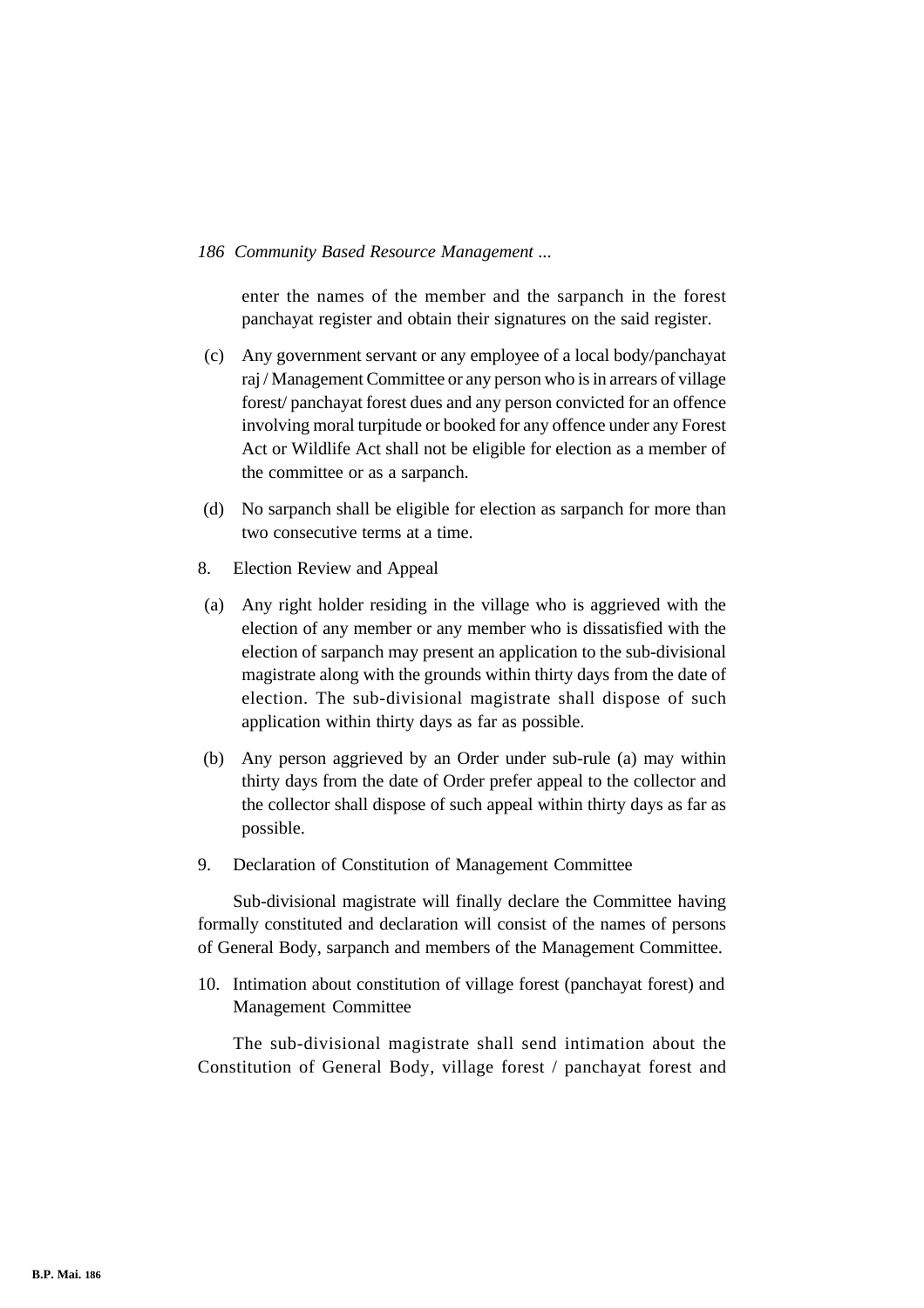Management Committee under these rules to the commissioner, the conservator of forests, the collector and the divisional forest officer concerned.

## 11. Composite Management Plan

The divisional forest officer shall prepare a Composite Management Plan for all the village forests/ panchayat forests within his/her control for a period of five years and submit it to the conservator of forests for approval and he/she shall accord his/ her approval with or without modifications within sixty days.

## 12. Micro Plan

It shall be obligatory on the part of a Management Committee to prepare a micro plan on the basis of guiding principles given in the Composite Management Plan for the management and protection of village forest/ panchayat forest for a period of five years with the assistance of the concerned deputy ranger/forester or forest guard as may be convenient from administrative point of view, giving due consideration to the requirement of the right holders and ensuring the ecological balance of region. The micro plan will be placed before the General Body of all the right holders/ self-help groups by the concerned forest range officer for its approval before it is finally sanctioned by the concerned sub-divisional forest officer. It shall be the duty of the Committee to strictly follow the prescriptions of the finally approved micro plan.

#### 13. Annual Implementation Plan

Every year, Management Committee will prepare an annual implementation plan, for the management and development of village forests/panchayat forests with the help of forester/forest guard on the basis of sanctioned micro plan, and will get it approved by forest range officer by first of September so that annual implementation plan will be operative.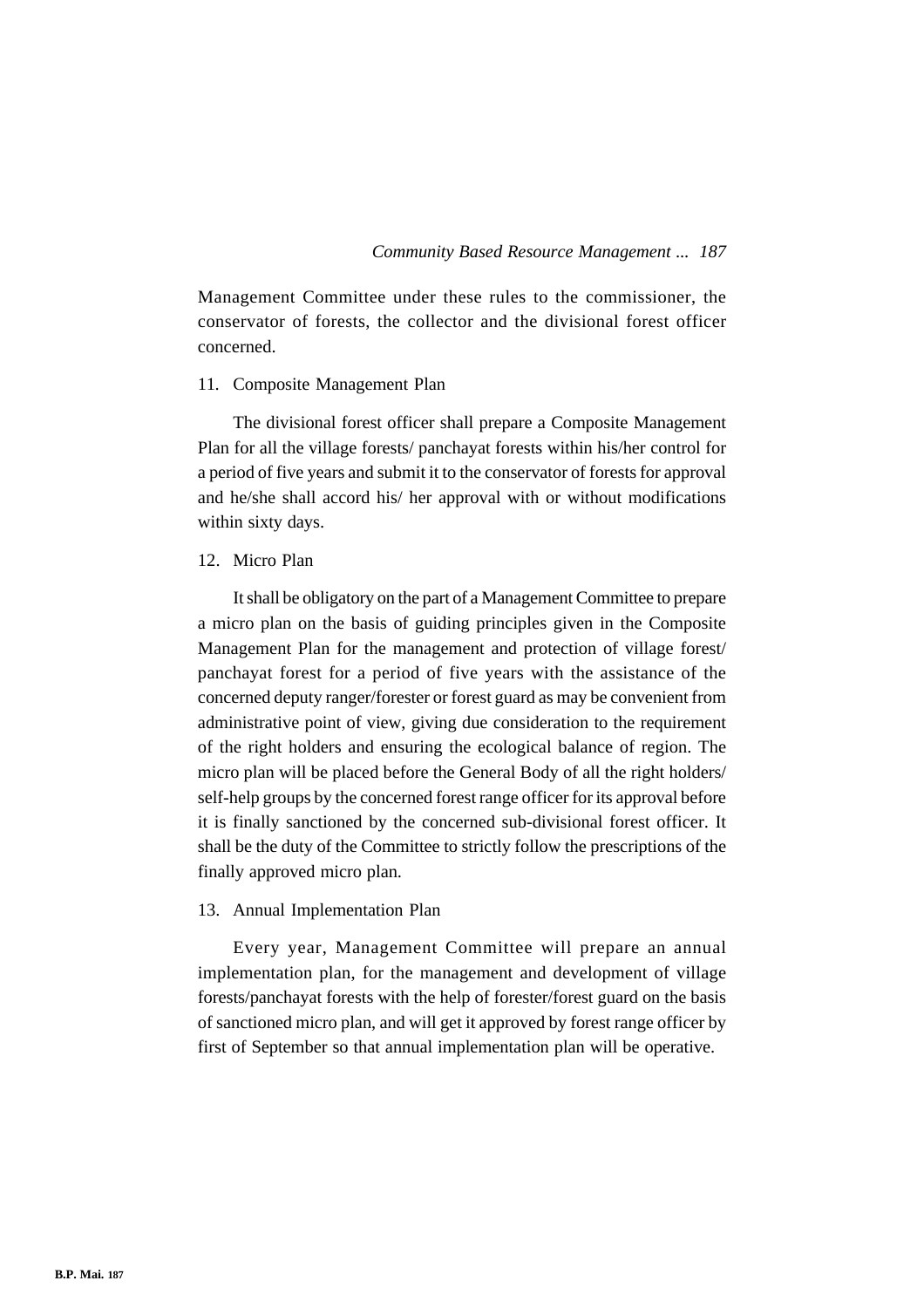14. Functioning of Management Committee

The Committee shall start functioning after the annual implementation plan has been approved by the forest range officer.

- 15. Terms of the sarpanch and member of the Management Committee
- (a) The terms of the sarpanch and members shall be five years and Management Committee shall have the power to fill up casual vacancies for the rest of the term thereof in accordance with the procedure laid down in rules 7 and 9.
- (b) Preparation for the election to the Management Committee shall be initiated by the sub-divisional magistrate at least six months before the expiry of the term of existing forest panchayat constituted under the earlier arrangement and Management Committee constituted under these rules, as the case may be, under intimation to the collector and divisional forest officer.
- (c) In case the term of Management Committee expires and election for constituting new Management Committee cannot be held for some unavoidable reasons, the collector shall have the power to extend the term of Management Committee for a period of six months and during the extended term he shall ensure the election of the Management Committee.
- 16. Meeting of the Management Committee and its Proceedings
- (a) The Management Committee shall hold its meeting every month on a fixed date. The proceedings of the meeting shall be recorded in Hindi in a register and a copy shall be given to the forest range officer just after the meeting provided that an emergent meting may be convened by the sarpanch either himself or at the written requisition of not less than one-half of members of the Management Committee at any time after giving at least one day notice.
- (b) All decisions of the Management Committee shall be taken by majority vote of the members present and voting.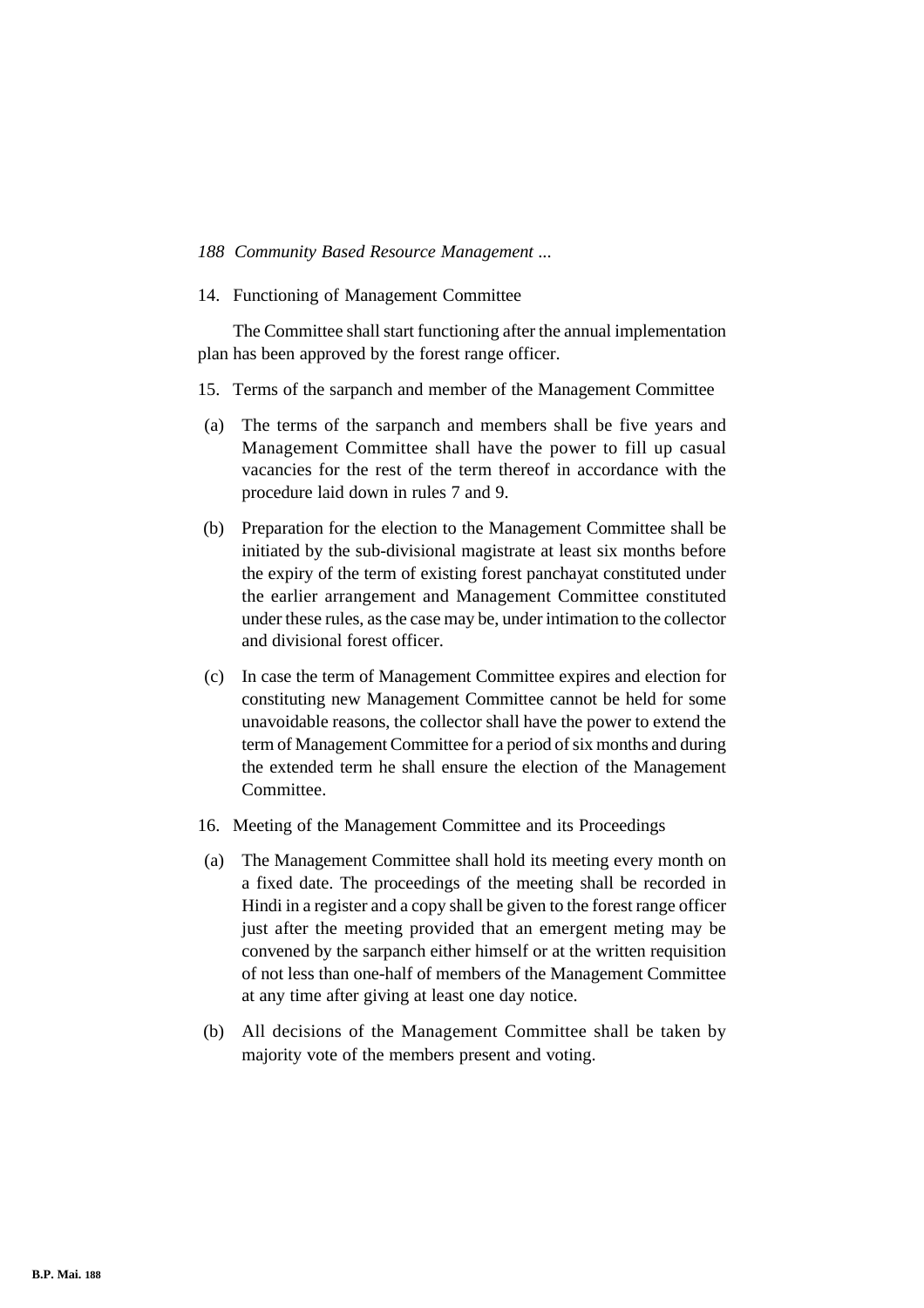- (c) The quorum of Management Committee shall be five members including sarpanch or his nominee.
- (d) Deputy ranger, forester or/and forest guard may attend Management Committee meeting but they will not be entitled to vote.
- (e) Forest guard/forester/ deputy ranger shall be the secretary of the Management Committee and any right holder of the village forest/ panchayat forest who has been selected after a resolution passed in meeting of Management Committee shall be additional secretary of the Management Committee, to assist the secretary in th discharge of his duties.
- (f) It shall be the duty of the sarpanch to convene a meeting of the General Body twice in a year especially in April and October where sarpanch will apprise about the development work of the village forest/ panchayat forest, expenditure and revenue thereof and shall invite discussion. the proceeding of his meeting shall be sent to the forest range officer. The right holders will be required to intimate their suggestions and problems in the General Body meeting and will also give their suggestions regarding development of village forest/ panchayat forest, if any.
- 17. Removal of Sarpanch or Members by Vote of No-Confidence
- (a) The sarpanch of a Management Committee may be removed from office if a vote of no-confidence is moved, under prior intimation in writing to the sub-divisional magistrate by not less than one-third of the total members of the Management Committee and passed by a majority of not less than two-thirds of the total members of the Management Committee.
- (b) If majority of the Management Committee members consider it necessary to remove any individual member, the sarpanch shall report the fact to the sub-divisional magistrate. An officer nominated by the sub-divisional magistrate shall proceed to the village and shall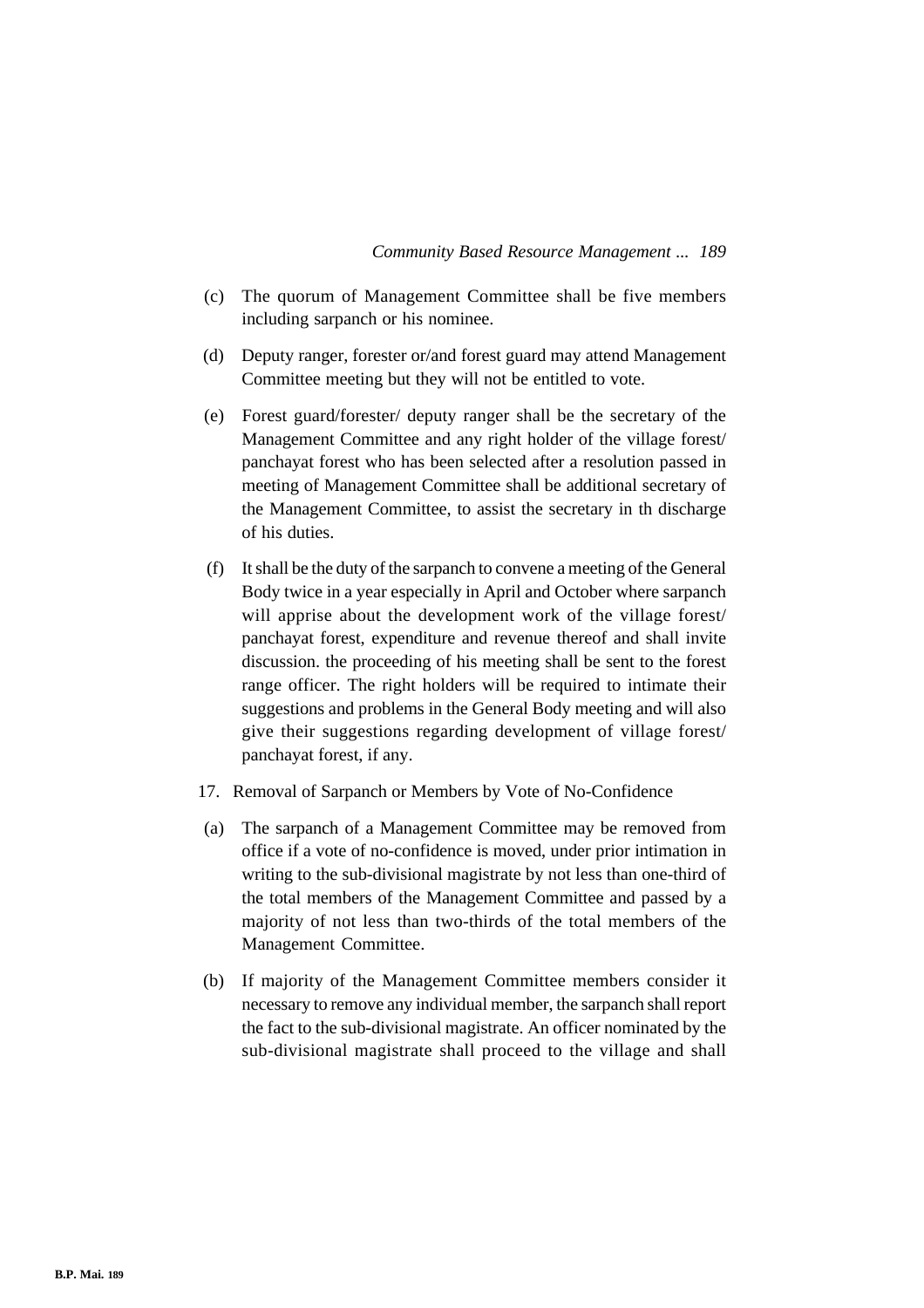ascertain the wishes of persons entitled to vote and shall act accordingly. If a member is removed, the officer nominated by the sub-divisional magistrate shall immediately call on the voters assembled to elect a new member for the unexpired portion of the term of the member so removed and send intimation to the subdivisional magistrate for approval.

- (c) The General Body may bring a proposal of no-confidence against sarpanch or any member of the Management Committee after passing a resolution with majority vote. A written information of such proposal, signed by not less than one-fifth of the members of General Body, will be given to the sub-divisional magistrate at least 15 days before the meeting of General Body. The sub-divisional magistrate or an officer nominated by him shall proceed to the village and shall ascertain the wishes of persons entitled to vote and shall act accordingly. If sarpanch/member is removed, the sub-divisional magistrate shall act according to the provisions of rule 17(b) for the unexpired portion of the term of the sarpanch/member so removed.
- 18. Exploitation and Utilisation of Forest Produce
- (a) The extent of exploitation of any forest produces from the village forests/panchayat forests shall be as provided in the micro plan and no forest produce shall be exploited unless the ecological requirements of the area are ensured by village forest/panchayat forest.
- (b) All customary rights of the holders such as collection of fallen fuelwood, lopping of branches of trees, cutting of grass shall continue to be governed under the provisions of micro plan.
- (c) After fulfilling the requirement under sub-rules (a) and (b), the Management Committee may, on a resolution passed by it and with prior approval of divisional forest officer, may dispose of forest produce for the bonafide domestic use of right holders or the local cottage industries or the village industries or for the work of public utility.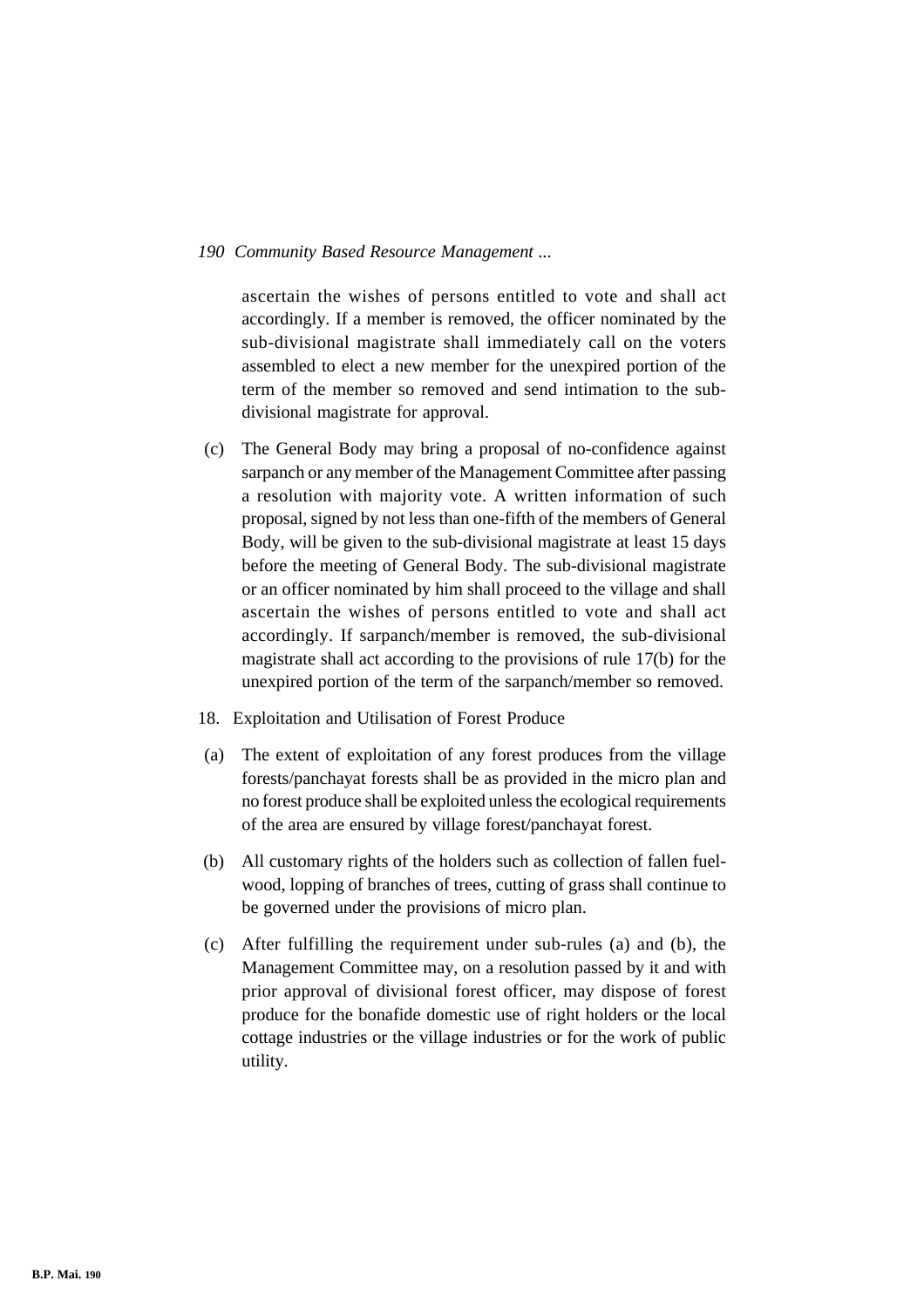- (d) After fulfilling the requirements, as provided under sub-rules (a), (b) and (c), if the Management Committee feels that it has exploitable trees or other forest produce for commercial sale within its forests, it shall apply to forest range officr who shall forward the application after preparing an estimate of its value with his comments and recommendations to the divisional forest officer for orders, on receipt of which further action for exploitation and selling by auction of the trees or other forest produce shall be taken by the assistant conservator of forest/sub-divisional forest officer under appropriate rules.
- (e) Subject to the provisions of sub-rule (d), in special circumstances sarpanch may sanction the sale of one tree at scheduled rate issued by the conservator of forest to only right holders to meet their requirement for their emergent and urgent bonafide community or domestic use.

Provided that :

- (1) A resolution of sanction is passed in the meeting of Management Committee and consent of more than half of the Management Committee members is obtained in writing prior to sale.
- (2) It will be compulsory for the sarpanch to mark such tree with the stump marker of the Management Committee prior to its felling.
- 19. Duties of Management Committee

The duties of a Management Committee within its jurisdiction shall be :

- (a) To prepare a five-year micro plan and annual implementation plan for the village forest / panchayat forest and submit it to forest range officer and sub-divisional forest officer for approval and sanction, respectively.
- (b) To protect the trees from damage and to use only those trees, which have been marked silviculturaly for felling by the official nominated by the divisional forest officer.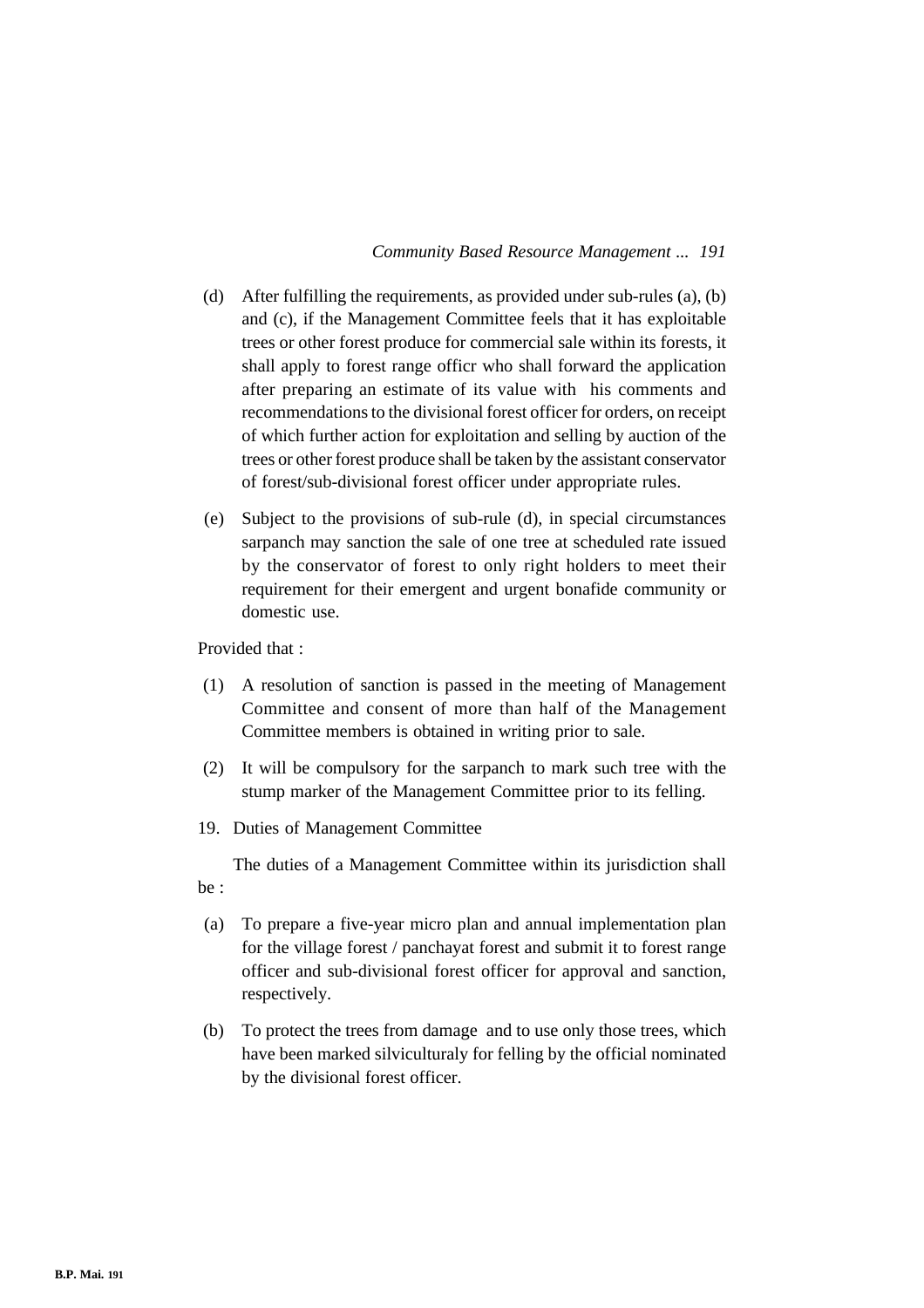- (c) To ensure that no land of village forest/panchayat forest area is encroached upon;
- (d) To fix boundary pillars, to make boundary walls and to protect it ;
- (e) To abide by the directions and executive orders passed by the divisional forest officer regarding conservation and improvement of forests;
- (f) To utilise the forest produce, to the best advantage of the right holders, keeping in view the silvicultural health and sustainable resource management of the village forest/panchayat forest.
- (g) To protect the forests from illicit felling of trees, lopping, fire and other damages and conserve them;
- (h) To ensure that catchments areas of water sources are adequately wooded with appropriate tree and vegetation to maximise rainwater conservation.
- (i) To promote nature through management of forest fires and controlled grazing by excluding at least one-fifth area annually by rotation;
- (j) To ensure conservation of wild life.
- 20. Powers of Management Committee

Management Committee shall have the status of a forest officer and shall exercise the following powers for the area entrusted to it;

(a) to compound forest offence committed within the village forest/ panchayat forest for sum of money up to the limit of rupees five hundred, for each offence by way of compensation according to the nature of offence;

Provided that if the offender is prepared to compound the case, the Management Committee shall realise the full market value of the property involved in the offence, as assessed by an officer, not below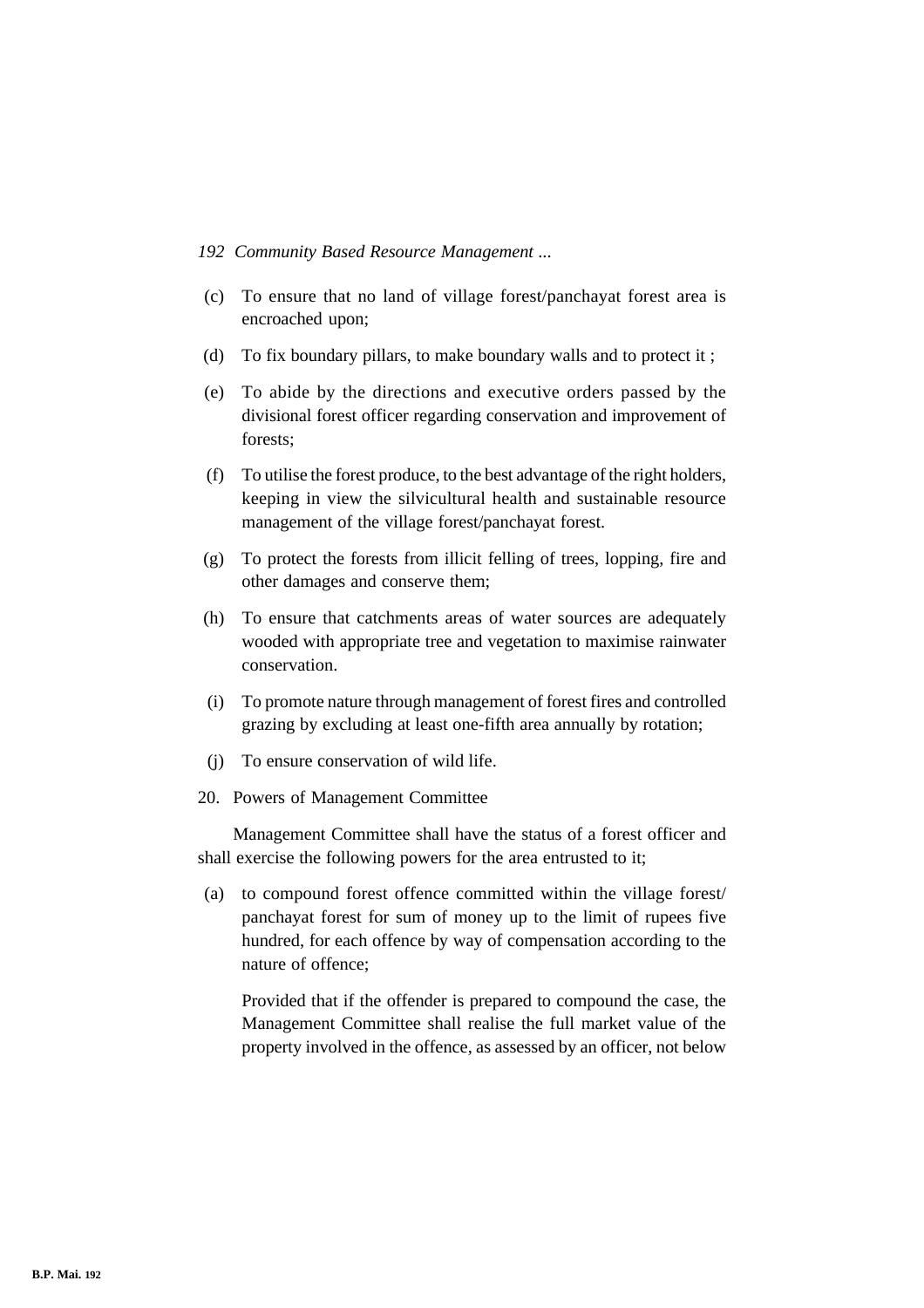the rank of a divisional forest officer / conservator of forests concerned at the prescribed scheduled rate in addition to the compensation referred to in this rule;

- (b) To institute and defend suits and proceedings in respect of claims arising under these rules;
- (c) To regulate grazing and admission of the cattle into the village forest/ panchayat forest.
- (d) To impound cattle, trespassing into the village forest /panchayat forest in accordance with the Cattle Trespass Act, 1871;
- (e) To exclude, from any or all privileges in the village forest / panchayat forest, any person, whom the Management Committee may for sufficient grounds consider to be responsible for any fire or damage to the village forest/panchayat forest area or who does not obey Order issued by the Management Committee in exercise of the powers conferred on it;
- (f) To seize all tools or weapons used in committing forest offences within the area of village forest / panchayat forest;
- (g) To make local sale of forest produce without detriment to forest and to issue permits and charge fees for grazing or cutting grass or collection of fallen fuelwood, with prior approval of the divisional forest officer if considered necessary, and made for the bonafide use of the right holders; provided further that the permission of the divisional forest officer would not be necessary for allowing grazing or cutting of grass or collection of fallen fuelwood;
- (h) To extract and sell resin in accordance with the provisions of the Uttar Pradesh Resin and other Forest Produce (Regulation of Trade) Act, 1976 (as applicable to the Uttaranchal).
- (i) Management Committee after getting approval from the General Body, may enter into contract with self-help group or a member as a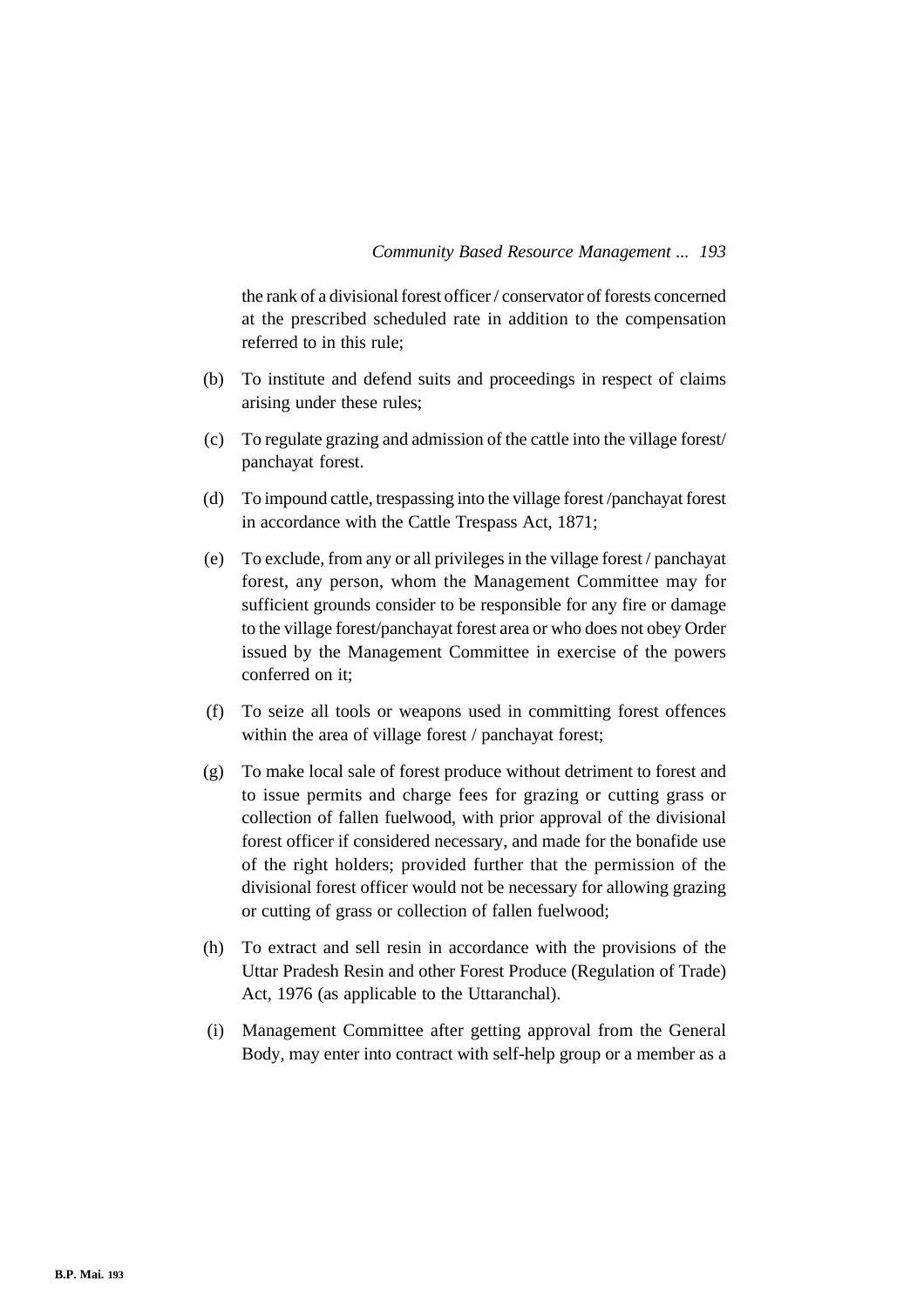group or individual member (as the case may be) for proper management, improvement, protection and development of the Village forest/panchayat forest in its jurisdiction.

#### 21. Power to Frame Bye-laws

The Management Committee may frame bye-laws for the distribution of forest produce among persons entitled thereof, for regulating grazing, cutting of grass and collection of fuelwood, to levy fee to meet its administrative expenditure and for any other purpose consistent with these rules. The bye-laws shall come into force after consent of general assembly and shall be approved by the divisional forest officer.

## 22. Appointment of Staff

Management committee/forest panchayat may appoint such number of paid personnel on contract basis as may be considered necessary provided funds are continuously available for payment to such personnel with the village forest / panchayat forest. The power to remove such personnel shall also vest with the forest panchayat / Management Committee.

# 23. Maintenance of Registers and Records

Every Management Committee shall maintain such registers, books and records for such period as may be prescribed by the State Government or the collector or the divisional forest officer or the micro plan/project.

- 24. Annual Report of the Working of the Management Committee
- (1) The Managemnent Committee shall submit to the divisional forest officer before 15th day of April each year, an annual report of the working during the previous financial year who will submit a compiled report of his area to the collector. The annual report for the Management Committee shall be compiled by the deputy forest ranger or forester as the case may be, and shall contain the following information.
	- (i) A statement showing the utilisation of the village forest / panchayat forest fund.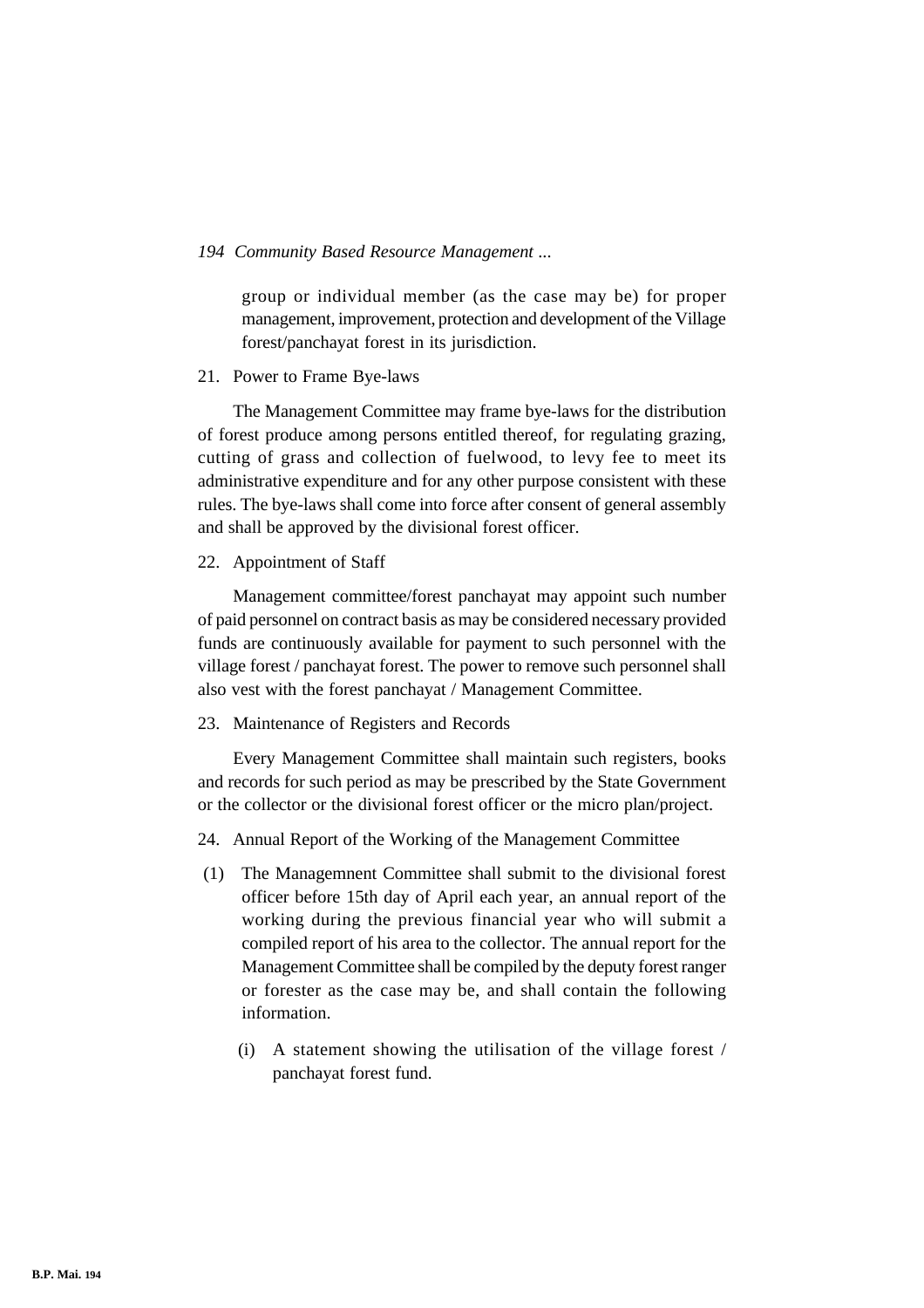- (ii) A statement showing the demand and realisation;
- (iii) A statement of income and expenditure;
- (iv) A statement showing the utilisation, felling (whether for commercial purpose or for bonafide domenstic use of the right holders and local villagers), silvicultural and other regeneration and recuperative work carried out during the year. The statement should in particular show what measures were set down in the micro plan and what was actually done to execute them.
- (v) Any other matter of importance.
- (2) The Management Committee will submit an annual report of the working before the open assembly of the respective gram panchayat.
- 25. Duties of Sarpanch
- (1) Unless prevented by a reasonable cause it shall be the duty of sarpanch.
	- (a) To convene and preside over all meetings of Management Committee.
	- (b) To control and transact business and preserve order.
	- (c) To watch the finances and to supervise its administration and to bring any irregularity to the notice of the Management Committee.
	- (d) To supervise and control the staff and establishment maintained by the Management Committee.
	- (e) To carry out the resolutions of the Management Committee;
	- (f) To arrange for the maintenance of the various registers and to carry out all correspondence on behalf of the Management Committee;
	- (g) To institute civil suits and launch prosecution on behalf of the Management Committee.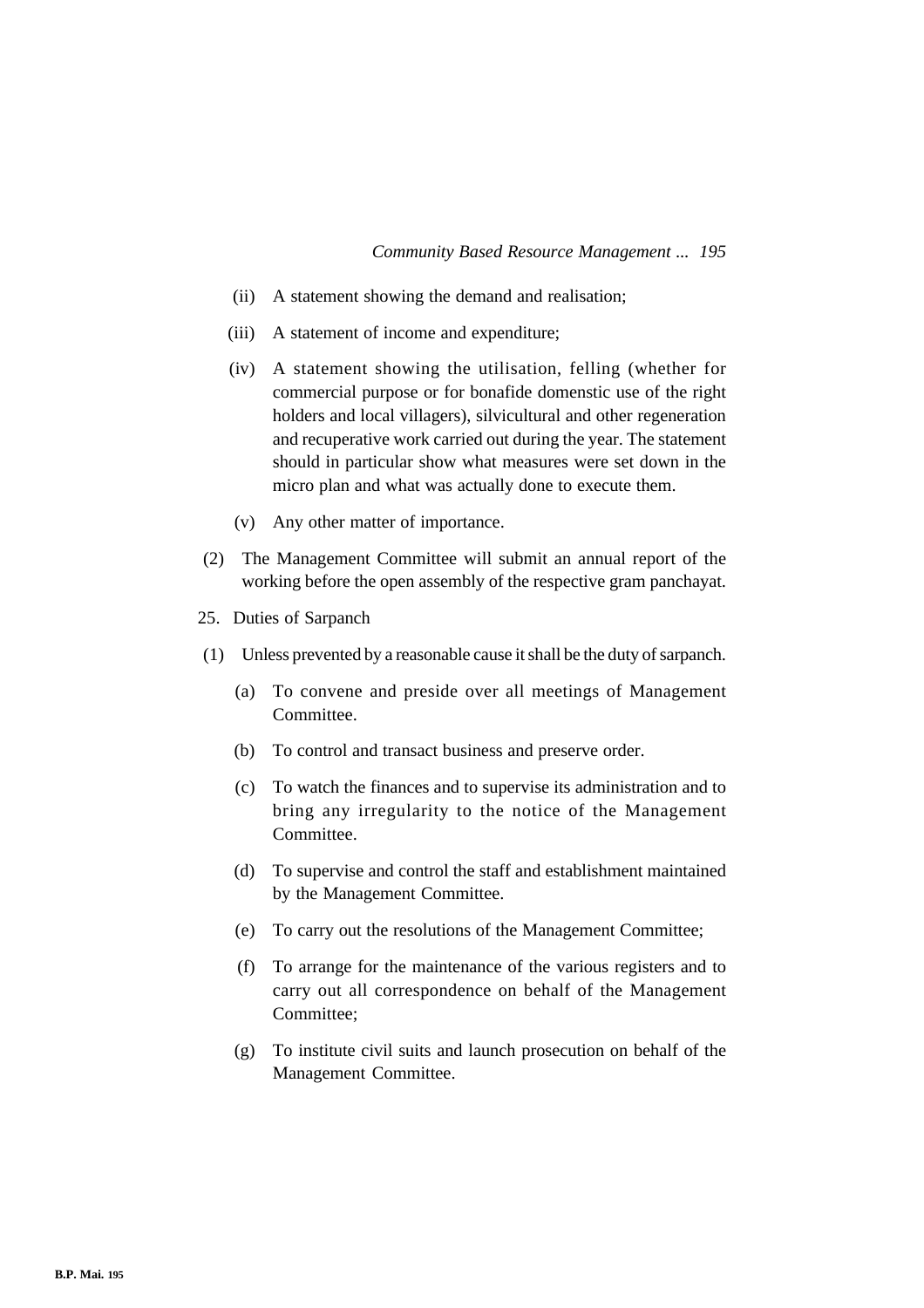- (h) to nominate in writing a member of the Management Committee for the functions of sarpanch in his absence.
- (2) The sarpanch shall use the seal of sarpanch inscribed with the name of the Management Committee only in the presence of two other members of the Management Committee who shall also sign to mark their presence.
- (3) The member nominated by the sarpanch under clause (h) of sub-rule (1) shall during the absence of the sarpanch exercise all the powers, and perform all the duties, of the sarpanch conferred on or assigned to him under these rules. If the sarpanch fails to make any such nomination, the members of the Management Committee may elect anyone of the members present at the time of the meeting as the acting sarpanch to conduct the meeting.
- (4) The sarpanch will have the power to incur expenditure up to one thousand rupees and to draw an advance up to its limit from the village forest/ panchayat forest fund in anticipation of sanction of the forest panchayat for performing his duties under these rules.

#### 26. Resignation of Sarpanch

The sarpanch of a Management Committee may resign his office by a written letter addressed to the sub-divisional magistrate and signed by him and attested by a local revenue office. Such a letter shall be given to the sub-divisional magistrate in person or be sent to him by registered post, and his office shall become vacant on the acceptance of the resignation.

#### 27. Transfer of Charge of Sarpanch

A list of all records, funds and property shall be prepared whenever the charge of Sarpanch is handed over and the persons handing and taking over charge shall sign the list in token of it being correct. The copies of this list signed by both the persons shall be given to the sub-divisional forest officer by the person taking over charge. In case of any dispute about any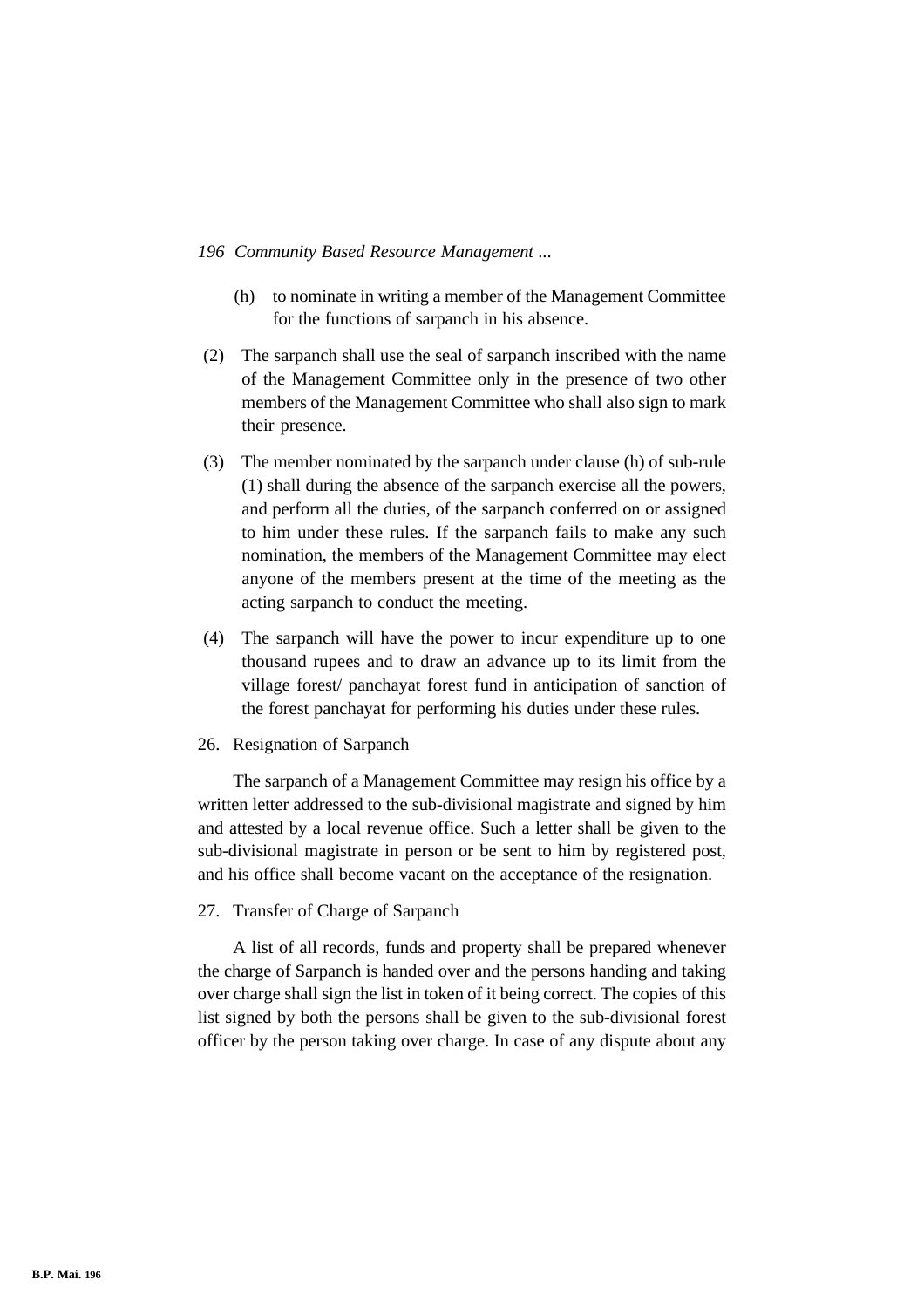record, fund or property, both the persons shall be entitled to note down their observations at the end of the aforesaid list.

# **Revenue and Expenditure**

- 28. Village Forest/Panchayat Forest Fund
- (1) A village forest/panchayat forest fund shall be created for every Management Committee and the imcome from the following sources shall be deposited in it;
	- 1. The sale proceeds of forest produce;
	- 2. Government grants;
	- 3. Any other source of revenue.

Money lying unutilised with the collectors shall be deposited without unreasonable delay in the saving bank account opened in the name of the Management Committee in a post office, a nationalised bank, scheduled bank, cooperative bank and shall be operated jointly by the sarpanch and the secretary of the village forest/panchayat forest.

- (2) All withdrawals from the bank shall be made with the prior approval of Management Committee and details of the amount withdrawn and expenditure incurred shall be placed before the General Body meeting of all the right holders in their next meeting.
- (3) The procedure for incurring expenditure and its accounting shall be in accordance with the orders issued by the State Government from time to time.
- 29. Management of Village Forest / Panchayat Forest Fund
- (1) The Panchayat Forest Fund shall be managed by the Management Committee under the overall direction of the divisional forest officer.
- (2) Money due to a Management Committee shall be paid to a member authorised by the sarpanch or the secretary on his behalf and receipt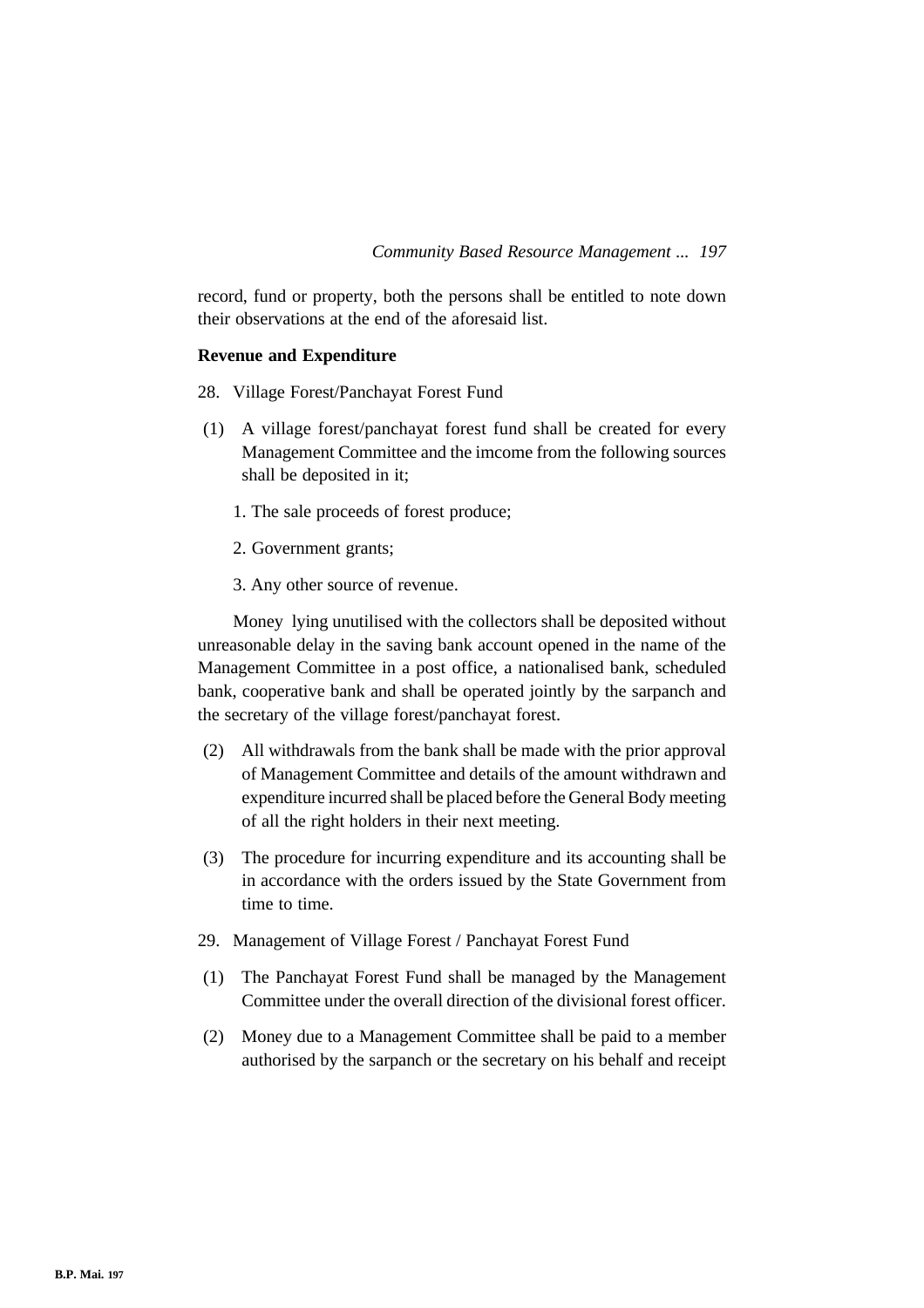for the money received shall be issued by the person receiving it in Form No. 2.

- (3) An account with cheque facilities shall be opened by the sarpanch in the name of he Management Committee in the nearest post office, nationalised bank, scheduled bank, or cooperative bank. The account shall be operated by the sarpanch. All the withdrawals shall be by cheque which shall be jointly signed by sarpanch and the secretary of the Management Committee.
- 30. Determination of Net Income from Forest Produce and Distribution and Utilisation Thereof.
- (1) The net income from the sale of resin and other forest produce shall be determined as follows.
	- (a) The forest department shall take the actual expenditure incurred in resin tapping and such overhead as may be determined from time to time by the State Government;
	- (b) As regards the other forest produce, forest department shall charge the per cent of sale proceeds as administrative expenditure.
- (2) Net income, which is determined from the sale of resin and other forest produce is obtained from other sources such as compensation amount and fees etc., shall be deposited in village forest / panchayat forest fund and its distribution and utilisation shall be done in the following manner;
	- (a) Thirty per cent to the gram panchayat for development purpose, i.e. for implementation of projects of public utility.
	- (b) Forty per cent for development and maintenance of village forest by the Management Committee.
	- (c) Thirty per cent for projects of local utility and their maintenance by the Management Committee.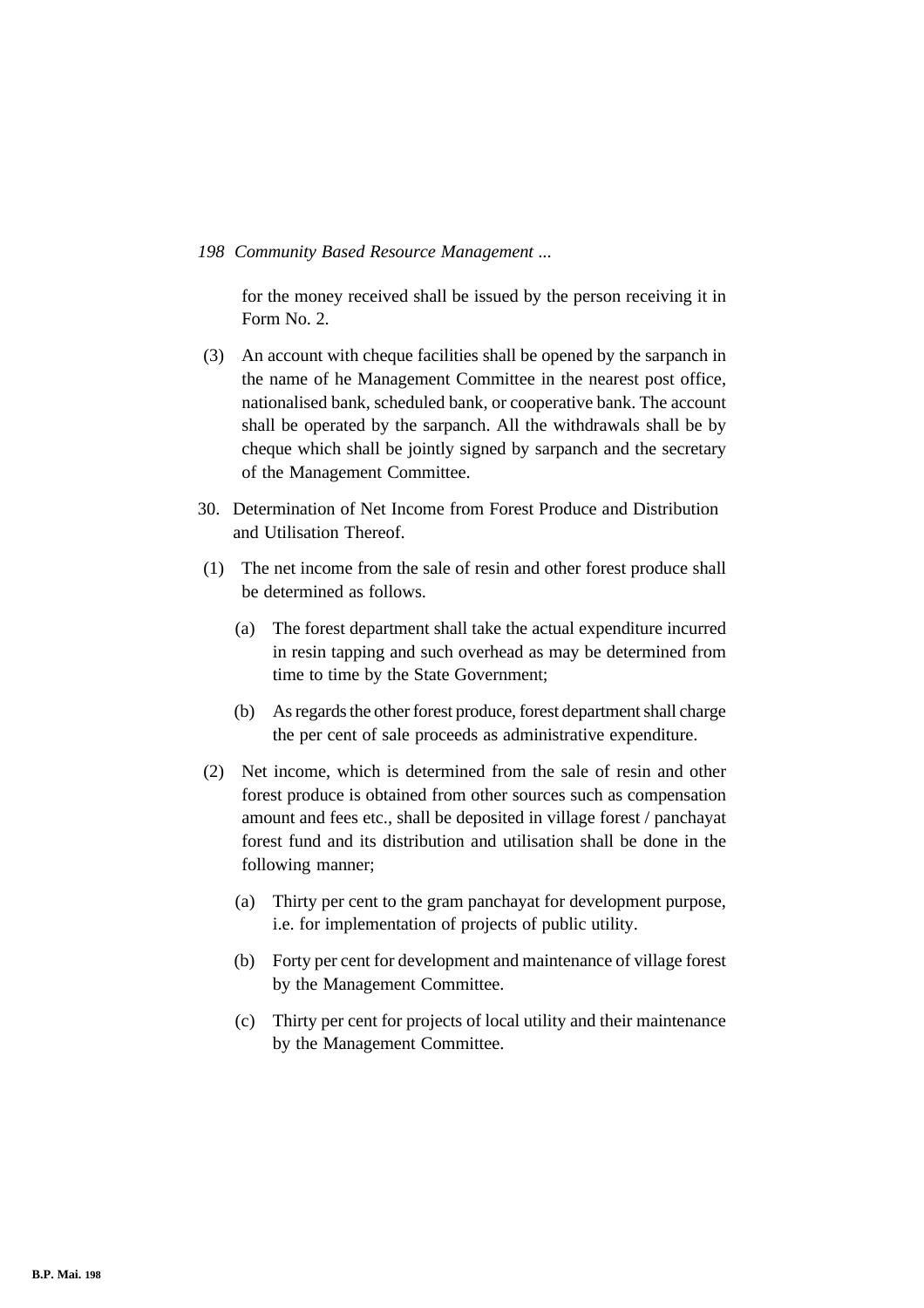The proposals for these expenditures shall be passed in the annual meeting of the general body in the form of a project.

- (4) All payments exceeding rupees five hundred shall be made through cheques, jointly signed by sarpanch and secretary of forest panchayat.
- 30. Distribution and Utilisation of Income under Plantation Employment Scheme (Plant, Maintain and Earn)

In case of entering into contract with self-help group or a member as a group or individual as per the powers given to the Management Committee under rule 20(i) the distribution of income shall be in the following manner:

- (a) 15 per cent of the income from the forest produce will go to the gram panchayat
- (b) 15 per cent of the income from the forest produce will be deposited in the village forest fund for development of village forest.
- (c) Seventy per cent of the income from the forest produce will go to members of the group or the member, as mentioned in the agreement.

In case where there are more than one revenue villages / gram panchayats in one village forest / panchayat forest, the 15 per cent amount will be distributed in equal proportion.

#### **Budget, Account and Audit**

31. Annual Budget

Every Management Committee shall prepare and pass an annual estimate of its income and expenditure, (hereinafter referred to as the annual budget), for the financial year commencing from 1 April and allocate funds out of its income to discharge its duties under these rules. A copy of the annual budget shall be sent to the divisional forest office for sanction who may make such alternations therein, for reasons to be recorded in writing as he thinks fit. The annual budget shall be submitted by the 31 December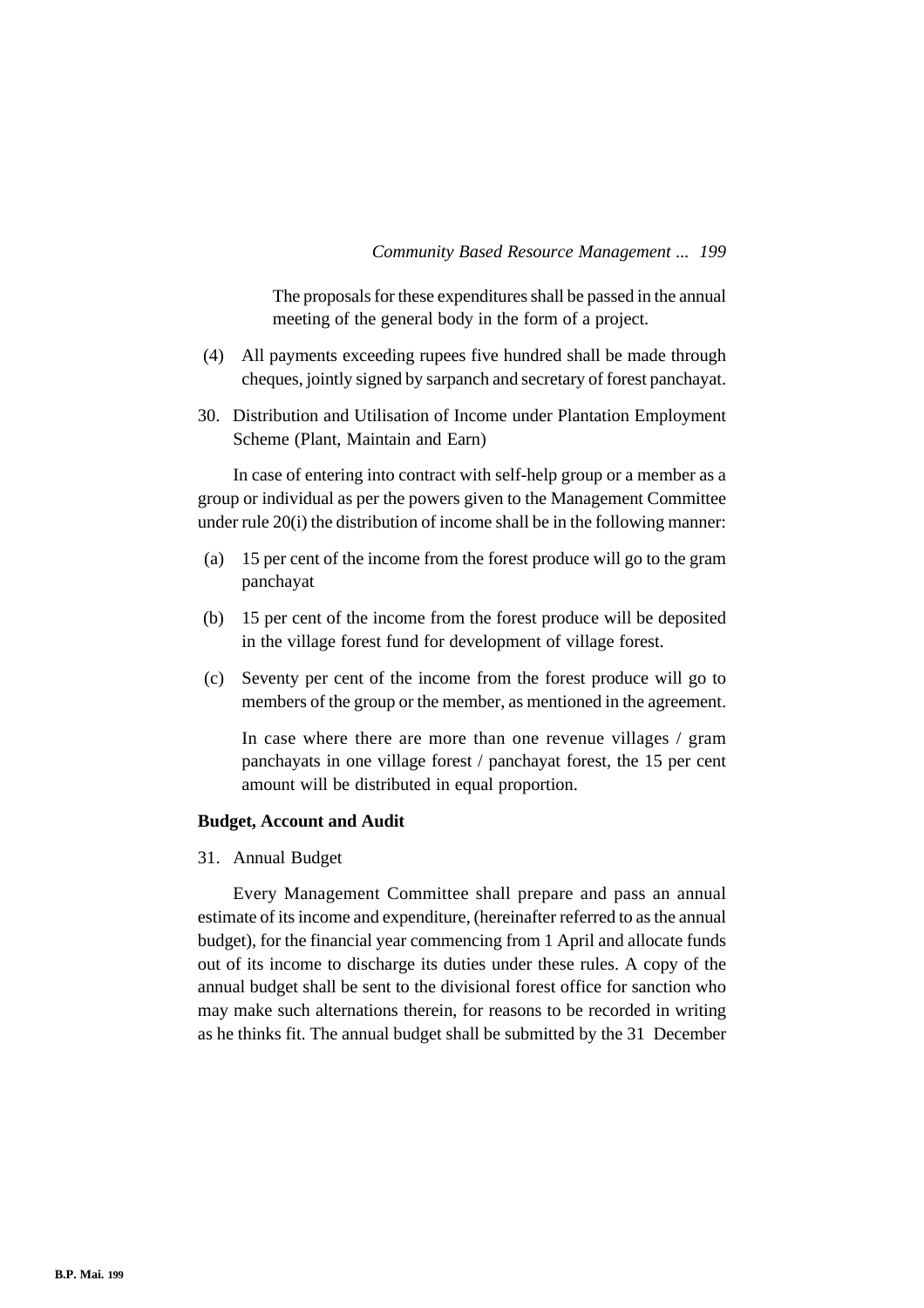of the preceeding year and the divisional forest officer shall accord his sanction by the following 31st March.

## 32. Modification and Changes in Annual Budget

A Management Committee may, at any time after the annual budget takes effect, can suggest any modification or changes therein by adopting a resolution on its behalf. The sarpanch shall forward a copy of this resolution to the divisional forest officer who may make modifications and changes in the annual budget.

33. A proper account of all income and expenditure of the Management Committee shall be maintained by the sarpanch. The accounts shall be closed and balanced at the end of every month and shall be examined by the Management Committee at a meeting in the next month and passed.

- 34. Audit of Accounts
- (1) The audit of the accounts of every Management Committee shall be done under the orders of the Chief Audit Officer to Government Cooperative Societies and Panchayats, Uttaranchal at such intervals and in such manner as the State government may direct. The sarpanch shall be responsible for production of the records of Management Committee for audit.
- (2) The sub-divisional forest officer will nominate three right holders to carry out internal audit for every financial year and such audit reports shall be put up to the divisional forest officer for perusals.
- 35. Disposal of Audit Objections

The audit objections shall be discussed at a special meeting of the Management Committee convened by the sarpanch within a month of receipt of the same and the action to be taken in this regard shall be decided. The action decided to be taken shall be communicated and detailed reply to the audit objections shall be submitted to the divisional forest officer as soon as possible and a copy shall be kept and produced for the inspecting officer.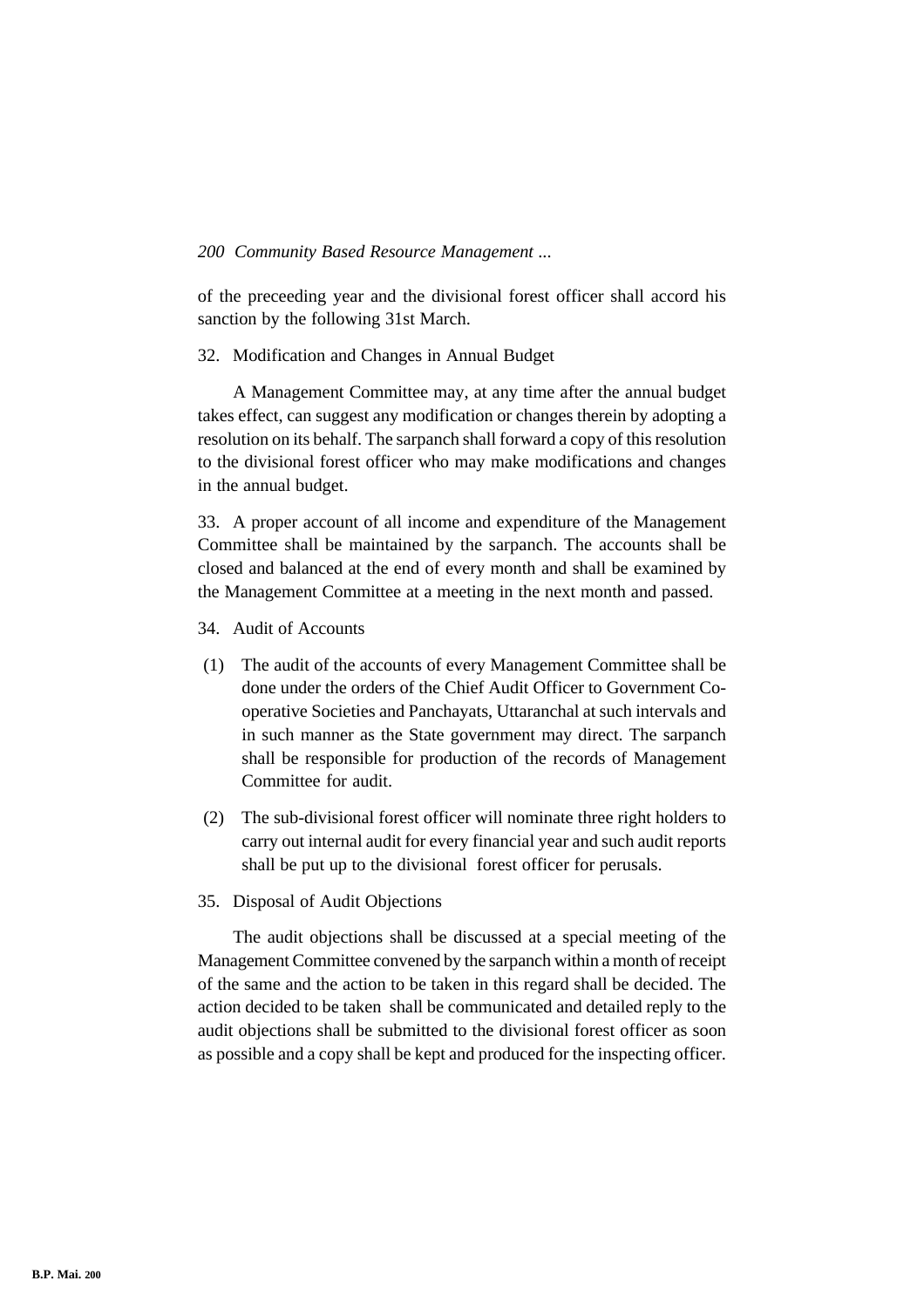## 36. Report of Embezzlement

Whenever any embezzlement of money belonging to the village forest fund is discovered by the sarpanch or any other official, the facts of such embezzlement shall be immediately brought to the notice of the Management Committee and the divisional forest officer who shall immediately inform the same to the collector.

#### 37. Inquiry About Embezzlement of Money

The collector shall, on receiving a report under rule 36 institute an enquiry forthwith.

38. Suspension of Member or Sarpanch

Where an enquiry is contemplated or is pending against a member or a sarpanch of a Management Committee, collector may suspend such member or sarpanch and order him to hand over the records, money or any other property of the Committee to the person authorised by him in this behalf.

# 39. Removal of Member of Management Committee or Sarpanch

The collector either on his own or on receipt of complaint may, after enquiry made by him or through an officer not below the rank of subdivisional magistrate, remove such member or sarpanch of a Management Committee if he;

- (i) refuses to act, or becomes incapable of acting due to some resons or is convicted of any offence involving moral turpitude;
- (ii) has abused his position or has persistently failed to perform the duties imposed by these rules;
- (iii) is found guilty of a forest offence;
- (iv) misbehaves or indulges in physical violence in any meeting of the Management Committee;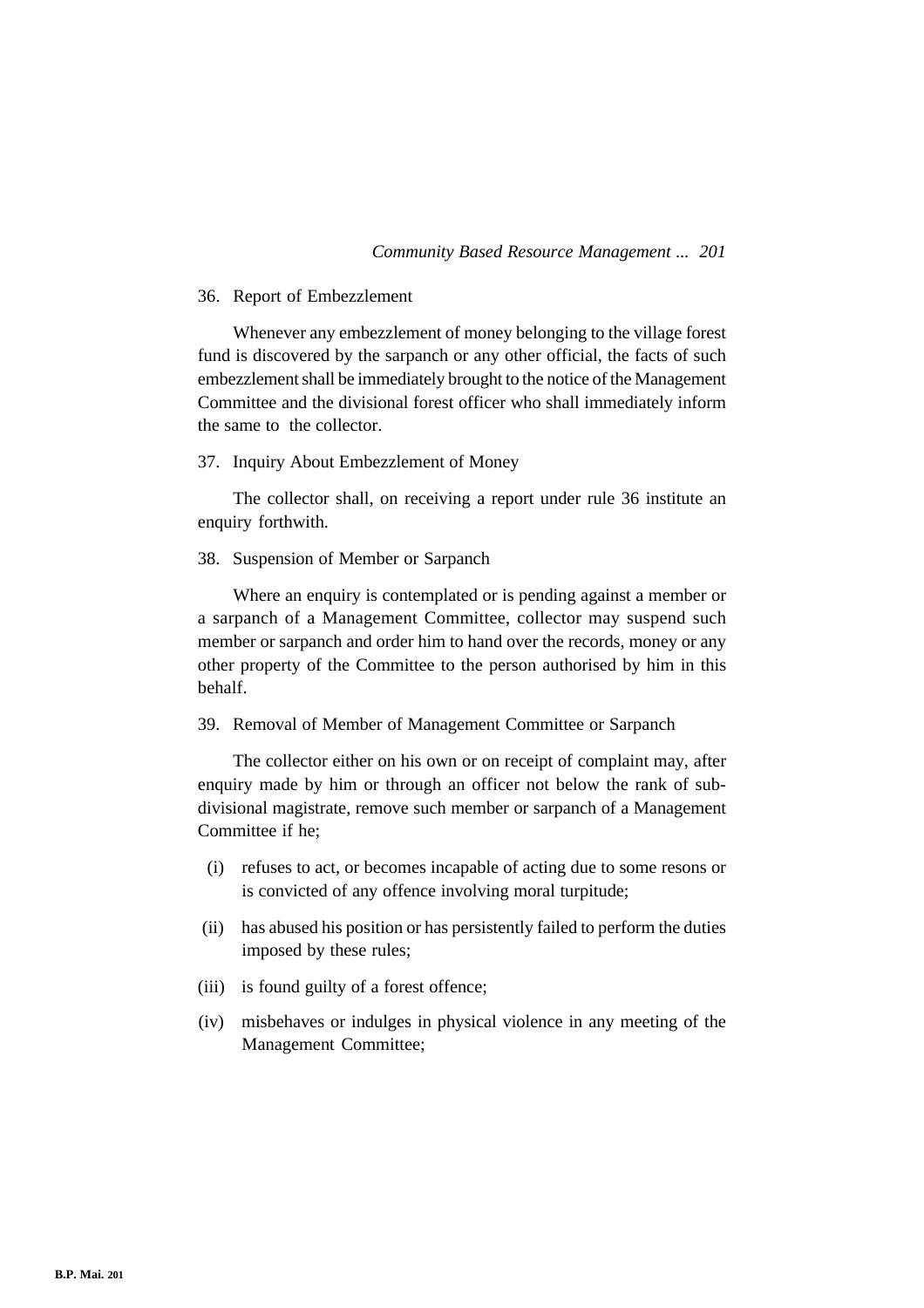- (v) acquires any of the disabilities under these rules;
- (vi) remains absent without any valid reason in three consecutive meetings of the Management Committee;

Provided that a member or sarpanch of a Management Committee shall not be removed unless he has been given an opportunity to show cause why he should not be removed from his office.

40. Appeal Against Order Passed Under Rule 38 and Rule 39

Any person aggrieved by an Order under rule 38 and rule 39 may appeal to the commissioner within thirty days of the Order.

41. Handing over Charge of Office of Sarpanch

Any person vacating an office of the Sarpanch on account of resignation, removal or passing of no-confidence motion or suspension, shall forthwith handover the charge of his office to a member of the Management Committee nominated by the collector on his behalf.

42. Nomination of Temporary Sarpanch

Where the sarpanch of a Management Committee is suspended or the office of the sarpanch has otherwise become vacant, the collector may nominate in writing a member of the Management Committee as a temporary sarpanch and he will exercise all the powers and perform all the duties of the sarpanch until he is reinstated, or ; as the case may be, a new sarpanch is elected. The new sarpanch shall be elected within sex months of the office of the sarpanch becoming vacant.

43. Suspension, Supersession or Dissolution of Management Committtee

The collector may suspend, supersede or dissolve any Management Committee if in his opinion such Management Committee abuses its position or is found negligent in the discharge of duties imposed upon it under these rules or if its continuance is not considered desirable in public interest.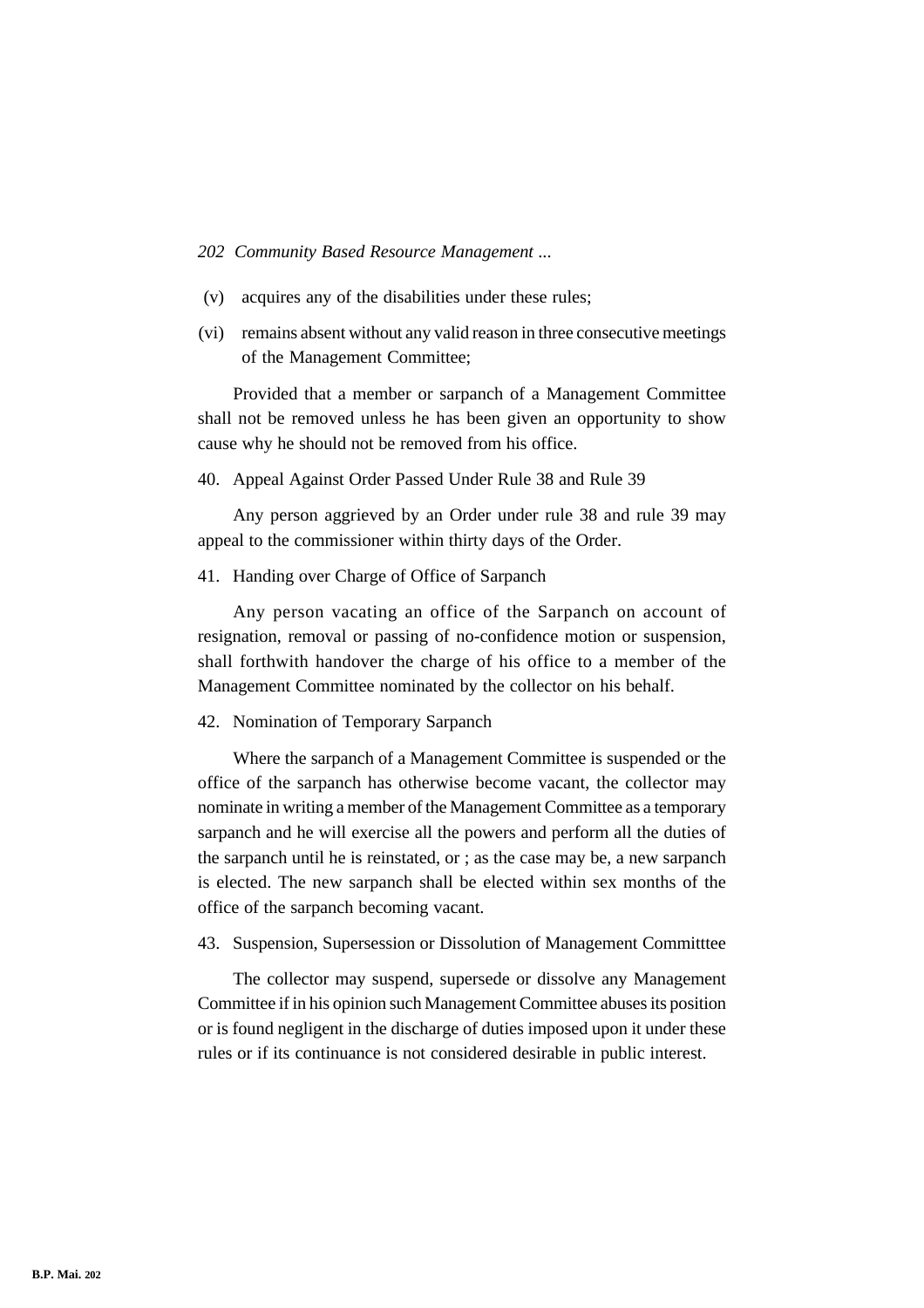## 44. Appeal Against Orders Passed Under Rule 43

The Orders passed by the collector under rule 43 shall be subject to the orders passed on the revision filed if any by the Commissioner. The period of limitation for filing the revison shall be thirty days from the date of the passing of the Order by the collector.

#### 45. Temporary Management of Management Committee

When a Management Committee is dissolved, suspended or susperseded, the collector may depute an officer not below the rank of subdivisional forest officer for the temporary management of the Management Committee till a new Management Committee is reconstituted.

#### 46. Re-constitution of Management Committee

It shall be obligatory on the part of collector to reconstitute new Management Committee within a period of six months from the date of supersession or dissolution of a Management Committee under rule 43.

## 47. Recovery of Management Committee Dues

All money due to a Management Committee may be recovered as arrears of land revenue under section 82 of the Act.

48. Execution of Forest Development Work by Forest Department at the Cost of Management Committee

In case a Management Committee having the necessary funds does not carry out the forest development work prescribed by the composite plan in force, then such forest development works may be carried out by divisional forest officer at the expense of the Management Committee.

49. Power to Prohibit, Rescind or Modify the Execution of Resolution, Direction or Order Passed by Management Committee

The divisional forest officer may by Order prohibit, rescind or modify the execution of a resolution, direction or Order passed by a Management Committee or by any of its officers if in his opinion such resolution, direction or Order is of a nature as to cause obstruction, annoyance or injury to public or public interest or is against the provisions of these rules.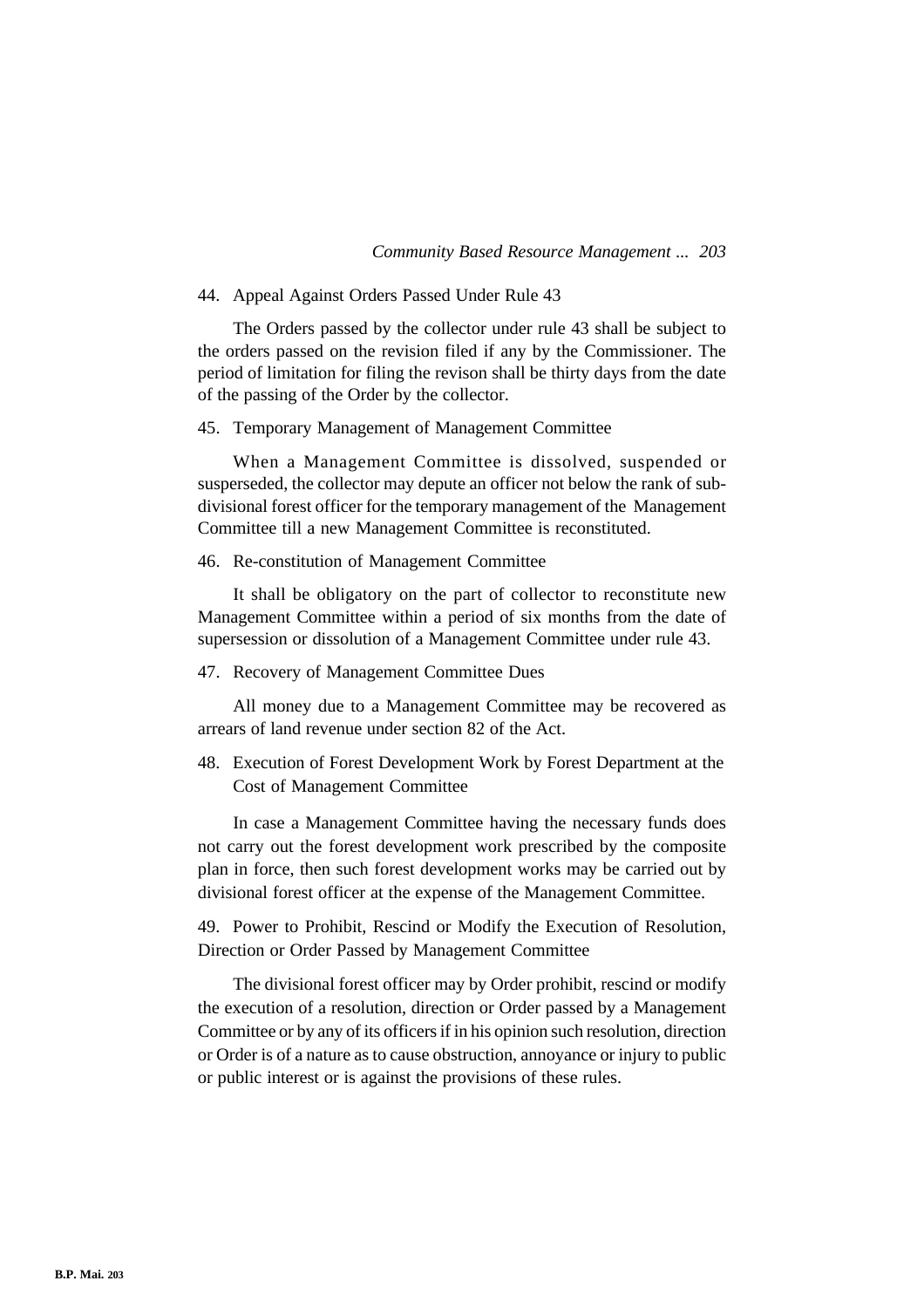- 50. Inspection of Working of Management Committee by Official
- (1) Collector, sub-divisional magistrate, divisional forest officer, subdivisional forest officer, and forest range officer will inspect village forests and the functioning of Management Committees under their jurisdiction and review its working from time to time.
- (2) Copy of such inspection reports shall be forwarded to the divisional forest officer who will take appropriate steps as he deems proper.

51. Inspection of Village Forests and Functioning of Management Committees by Members of Parliament, Legislatures etc.

The Members of Parliament, Members of the Legislative Assembly and *Adhyaksha* of Zilla Panchayat shall be entitled to inspect any panchayat forest (village forest) or working of Management Committee within the area they represent.

# 52. Constitution of *Kshetriya Paramarshdatri Samiti*

There will be 13 members of the *Kshetriya Paramashdatri Samiti.* The constitution of this Samiti will be as under;

| (1) | <b>Regional Coordinator</b>                                                                                    | Adhyaksha            | One        |
|-----|----------------------------------------------------------------------------------------------------------------|----------------------|------------|
| (2) | Sarpanch elected from the region                                                                               | Member               | <b>Six</b> |
| (3) | Sarpanch Nominated by the<br><b>Sub-Divisional Magistrate</b>                                                  | Member               | Four       |
| (4) | Officer Nominated by the<br>Sub-divisional Magistrate (not-<br>below the rank of Block<br>Development Officer) | Member               | One        |
| (5) | Forest Range Officer nominated<br>by the Divisional Forest officer                                             | Member Secretary One |            |

The sarpanch of the Management Committee of the region shall elect seven members from amongst themselves for *Kshetriya Paramarshdatri*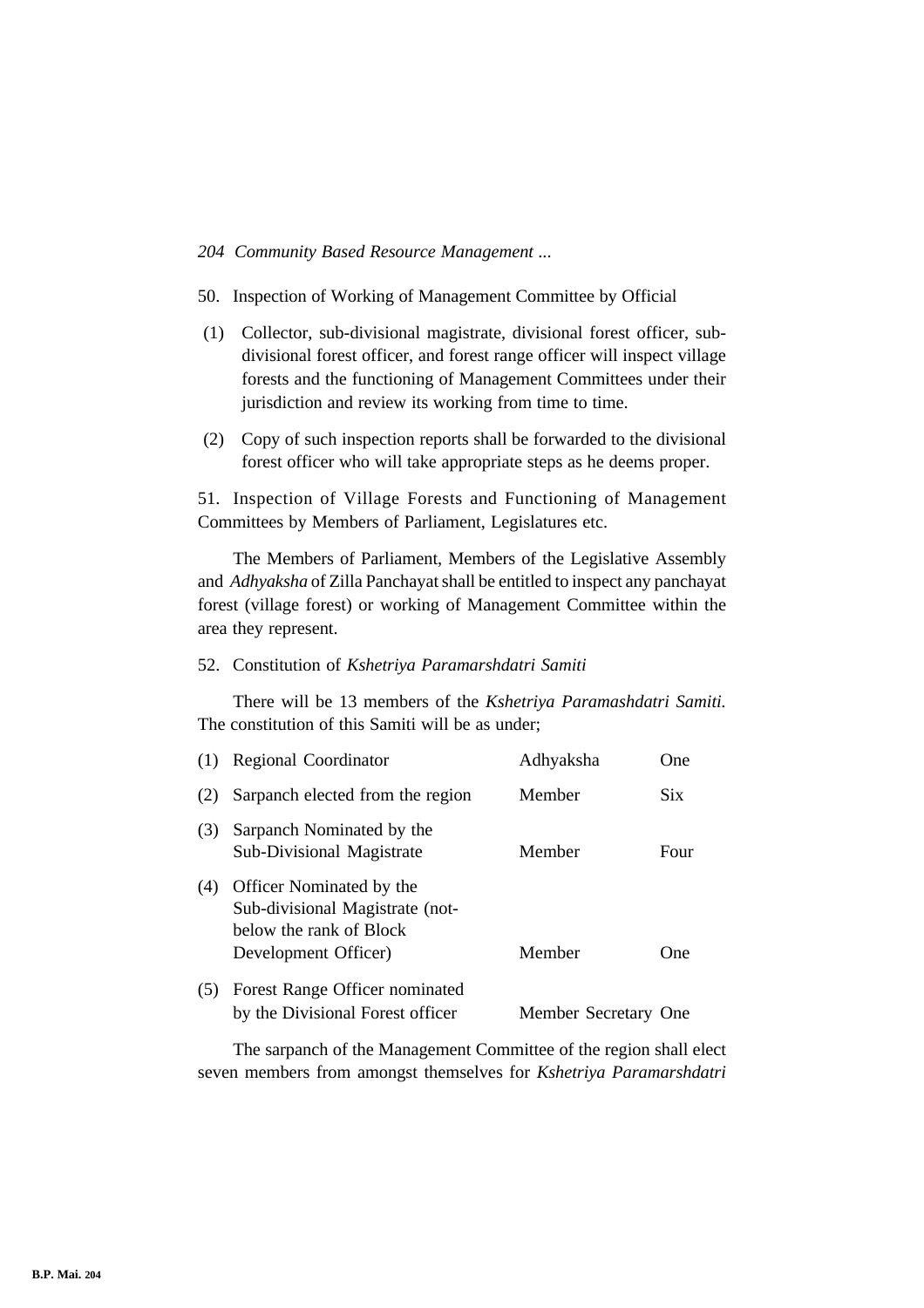*Samiti.* For this purpose, sub-divisional magistrate shall nominate some Gazetted Officer and look into the completion of procedures of election by holding a meeting of all the sarpanch of the Management Committees of the region.

Four members will be nominated by the sub-divisional magistrate out of whom two sarpanches will be male and two female. Out of these four nominated members, one will be a male and another a female sarpanch belonging to scheduled caste/tribe. If female sarpanches are not available in the Management Committees, nomination may be made from the members of the Management Committees.

The nominated and elected 11 members will elect Regional Coordinator (*Adhyaksha*) from amongst themselves under the supervision of a Gazetted Officer nominated by the sub-divisional magistrate. The officer nominated by the sub-divisional magistrate and the divisional forest officer as member of the *Kshetriya Paramarshdatri Samiti* shall not have the voting right to elect the *Adhyaksh* of the *Kshetriya Paramarshdatri Samiti.*

The constitution of *Kshetriya Paramarshdatri Samiti* shall be done only after the village forests and Management Committees hve been formed in more than half villages in the region.

The meeting of the *Kshetriya Paramarshdatri Samiti* shall be held once in three months.

# 53. Constitution of *Zilla Paramarshdatri Samiti*

In every district where village forest and Management Committee under rules 3 to 9 have been constituted, a Zilla Village Forest *Paramarshdatri Samiti,* shall be constituted which hereinafter is called *Paramarshdatri Samiti.* The *Paramarshdatri Samiti* shall consist of the following members;

| (1) District Coordinator                      | Adhyaksh       |
|-----------------------------------------------|----------------|
| (2) All Regional Coordinators of the District | <b>Members</b> |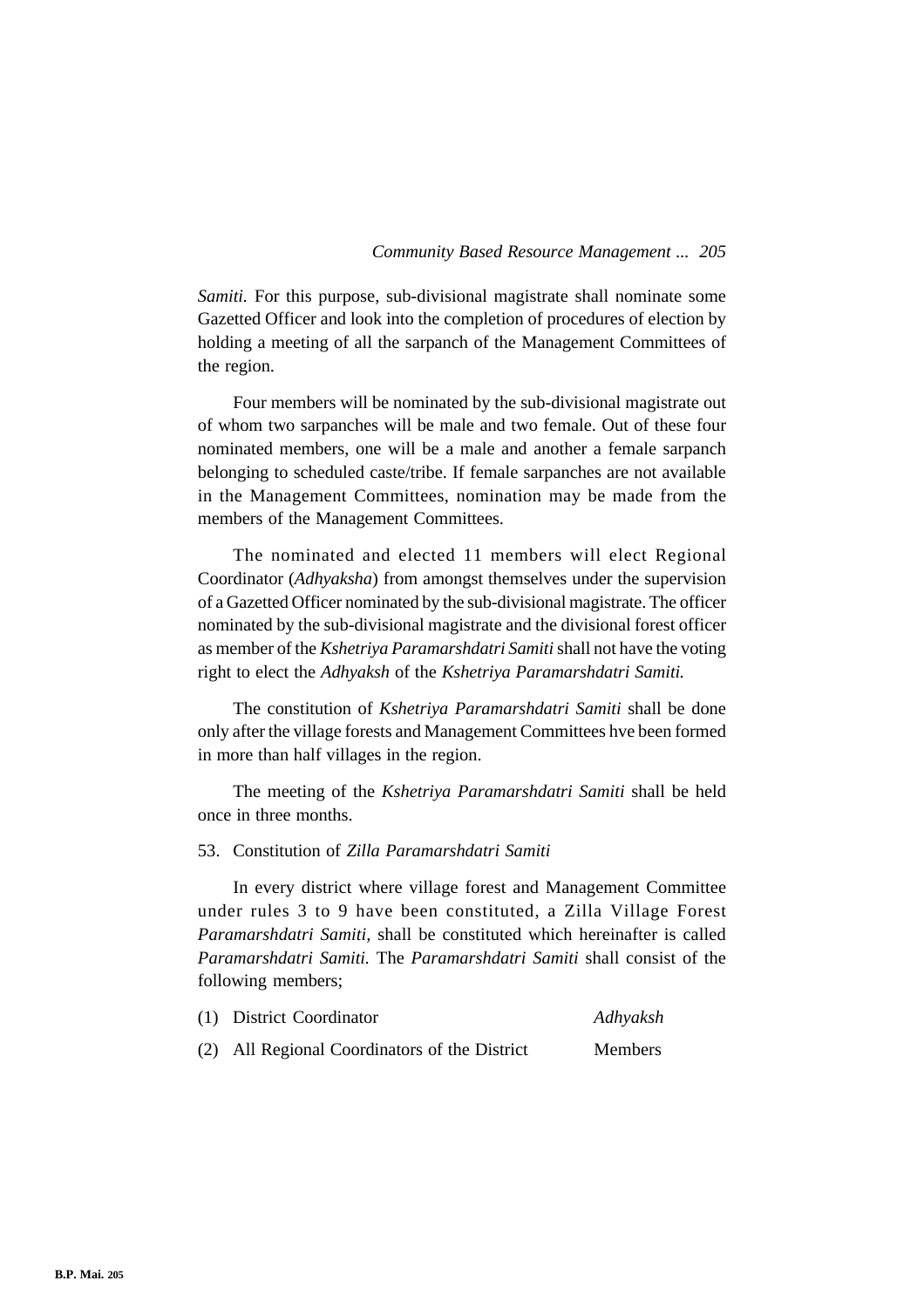(3) Officer Nominated by the Collector (not below the rank of Additional District Magistrate) Member

(4) Divisional Forest Officer nominated by the Conservator of Forest from amongst the Divisional Forest Officers of the district Member Secretary

Regional Coordinators shall elect from amongst themselves *Adhyaksha District Paramarshdatri Samiti* or District Coordinator. The election will be held under the supervision of the officer nominated by the collector in the manner as is provided under Rules 3 to 9 for the election of sarpanch at the village level.

Meeting of District *Paramarshdatri Samiti* shall be held minimum twice in a year.

54. State-level *Paramarshdatri Samiti*

At the State level, for the review of the management of village forests and for deciding policy, State *Paramarshdatri Samiti* shall be constituted as under :

| (1) | <b>Forest Minister</b>                                                                 | Chairperson |
|-----|----------------------------------------------------------------------------------------|-------------|
| (2) | All District Coordinators of the District<br>Coordinating Committees                   | Members     |
| (3) | Secretary, Rural Development,<br>Government of Uttaranchal                             | Member      |
| (4) | Secretary, Forests, Government of Uttaranchal                                          | Member      |
| (5) | Secretary, Revenue, Government of Uttaranchal                                          | Member      |
| (6) | <b>Additional Principal Chief Conservator</b><br>of Forest (Village Forests) Secretary | Member      |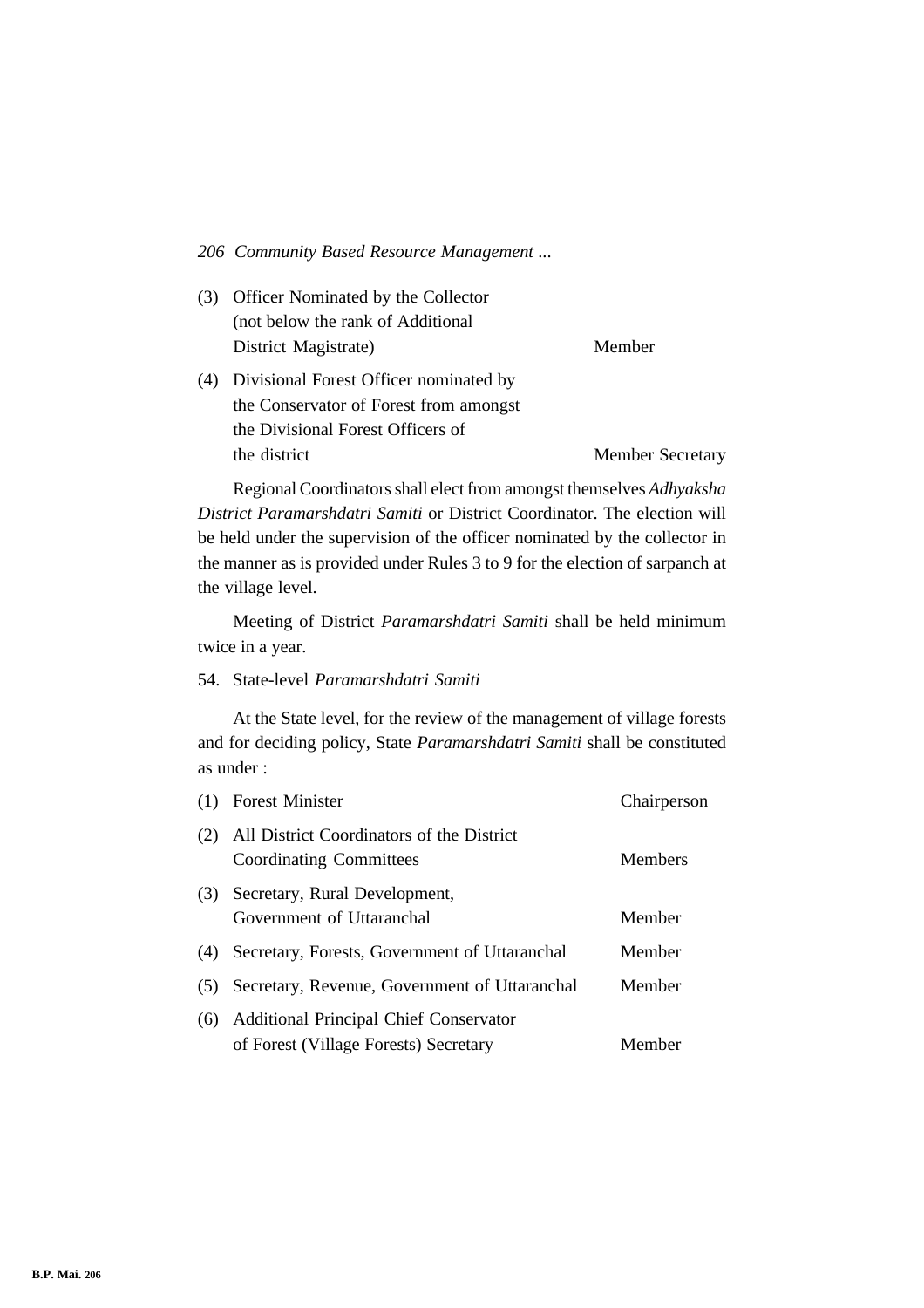The meeting of this Committee shall be held at least once in a year, as far as possible in May or June in which all the points related to management of village forests and policy issues shall be discussed.

55. The term of District Coordinator, Regional Coordiantor and nominated female and male sarpanch / Management Committee members mentioned in the State Level *Paramarshdatri Samiti,* district *Paramarshdatri Samiti* and Regional *Paramarshdatri Samiti* will be for a period for which the General Body of the village have elected them as Coordinator/ Member of the Management Committee.

56. Removal of Regional Coordinator / District Coordinator Through No-Confidence Motion

If sarpanch / Regional Coordinator want to bring no-confidence motion against the concerned regional / district *Paramarshdatri Samiti,* the motion can be brought by one-third of sarpanch/Regional Coordinators, as the case may be, by giving advance notice to the collector / sub-divisional magistrate. After getting such a notice, sub-divisional magistrate / collector shall remove the Regional Coordinator / District Coordinator only when the no-confidence motion is passed with at least two-thirds majority vote.

57. Duties of the District *Paramarshdatri Samiti* and Regional *Paramarshdatri Samiti* in their respective jurisdiction will be as under :

- (a) To review the working of Management Committees;
- (b) To issue guideline regarding improvement in village forests.
- (c) To help Management Committees in arranging funds from various sources.
- (d) To assist Management Committees in discharging their duties.

58. All the existing panchayat forests / forest panchayats which prior to the commencement of these rules, were constituted under the Kumaon Panchayat Forest Rules framed under the 'Scheduled District Act, 1874, or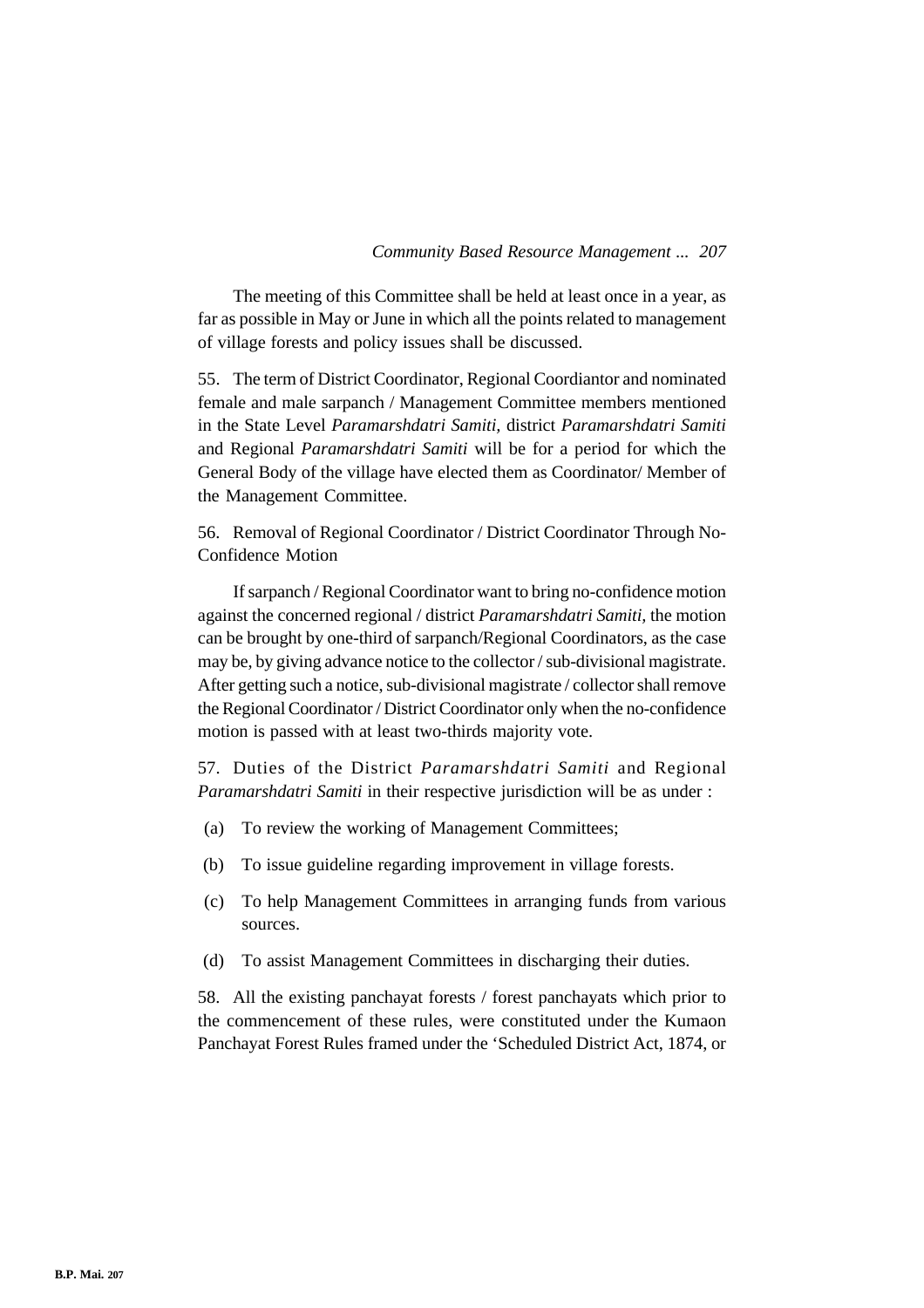were constituted under Tehri Garhwal Rajya Prant Panchayat Vidhan No. 1, 1938, or Panchayati Forest Rules 2001, shall be deemed to have been duly constituted and working under these rules with effect from the date of enforcement of these rules.

> *By Order Principal Secretary*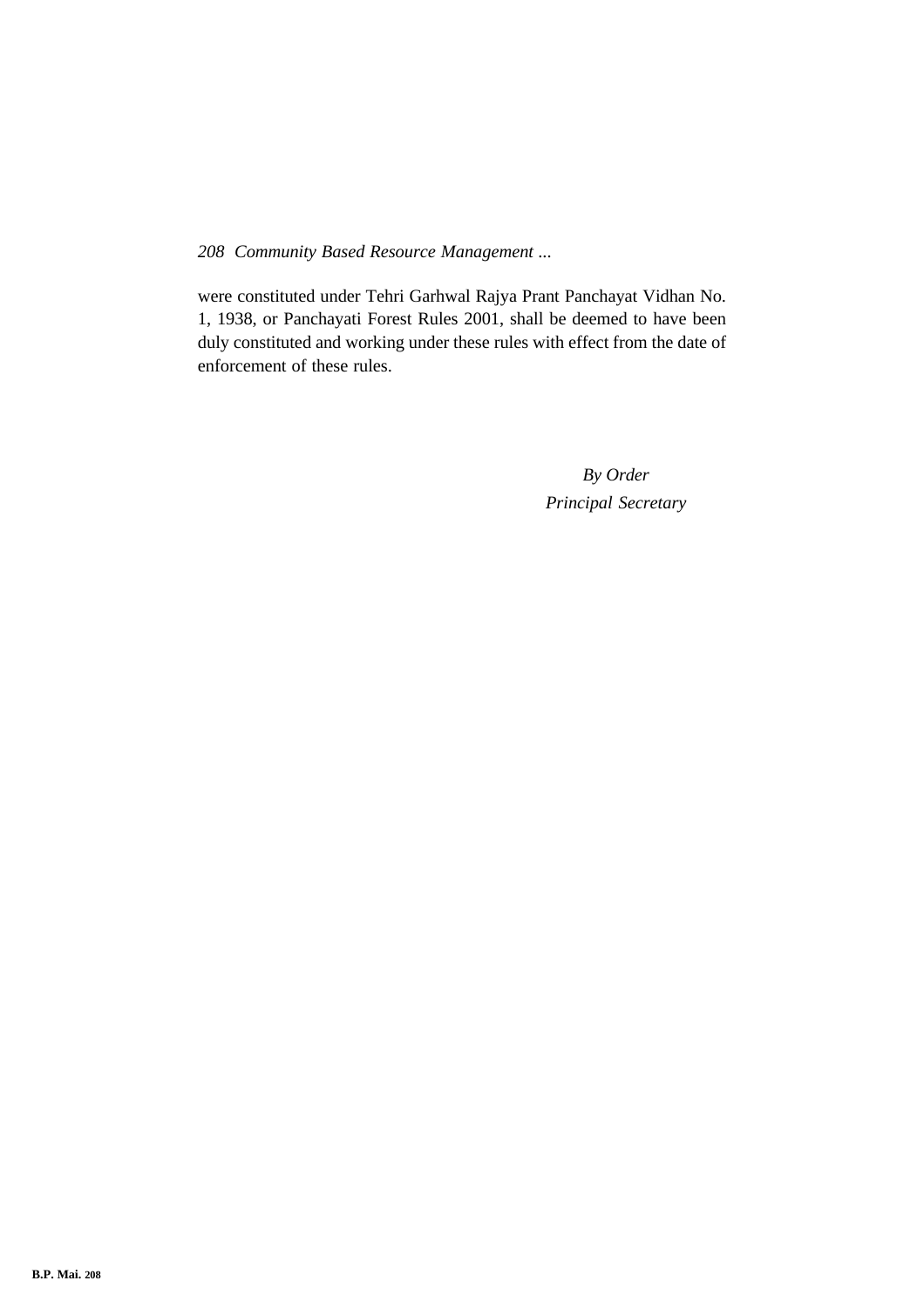**Annexure - VI**

**Dr. R.S. Tolia Principal Secretary and Commissioner Forest and Rural Development Department Uttaranchal Government Dehradun**

# **Free English Rendering of Letter No. 1300/PS/Commissioner F&RD Dated 29/03/2003, originally in Hindi.**

Subject : Work Plan for Formation of Forest Panchayat (FP), Area Expansion, Timely Election, Micro Planning and Financial and Human Resource Management (2003-2004).

In every revenue village of Uttaranchal where non-ZA land is available (since the last land settlement, there is no unmeasured land available in UA) and also in those villages which are in the vicinity of reserved forest areas (reserved forest areas can also be brought under Joint Forest Management of which forest panchayat itself is an example) but do not have non-ZA land or have it in small size, the formation of FPs has to be completed by all the DM's and DFO's in the span of one year, commencing from 1 April, 2003. As per the work plan (2003-2004), which has been explained in the succeeding paras, various works have to be implemented soon after the completion of the Panchayati Raj elections. The UA Government has given utmost importance for fulfilling the aims of this work plan. The CM expects all the districts to fulfill these objectives and the concerned DM's and DFO's to personally ensure its fulfillment as well as remove all hurdles locally. Shri J.C. Suhag, Forest Conservator, FP, will carry out detailed visits of all the districts and will hold joint meetings with the concerned officers. The progress on the work plan will be forwarded to the administration after each of these meetings.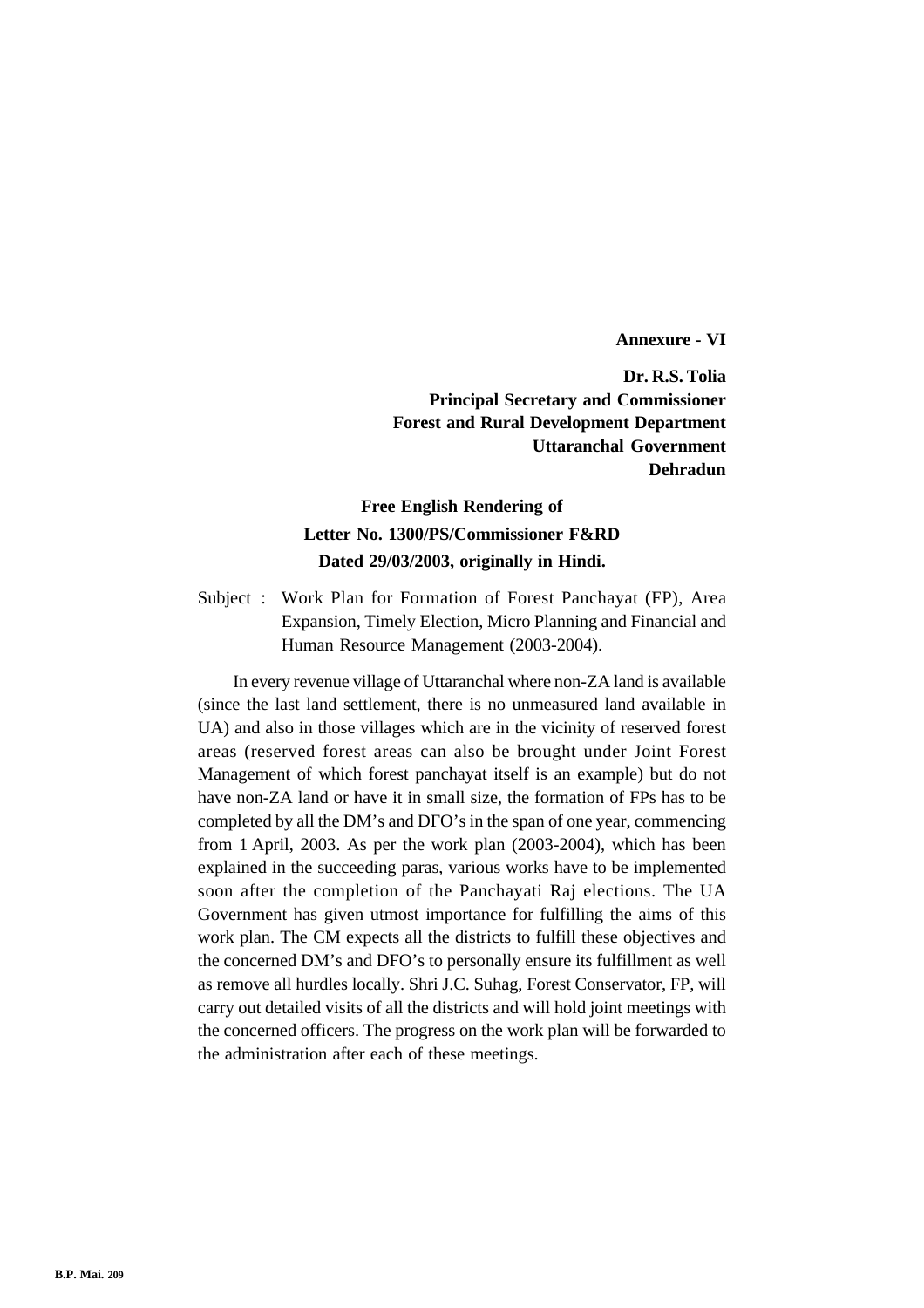Formation of FP and Area Expansion

2. First and foremost it has to be ascertained as to how many revenue villages are there where FPs have been formed, how many revenue villages have enough non-ZA land where FPs can be expanded and how many revenue villages are there which are in the vicinity of reserved forest areas but do not have non-ZA land or have it in small size and need land for the formation of the FP and its expansion. In the 3 Forest Conservator's Conference held on 12 March 2003, the present situation is stated as following –

| S.No. | District                  | The No. of<br>FPs formed till<br>$31 - 12 - 02$ | No. of FPs | Proposal till<br>31-01-03 |
|-------|---------------------------|-------------------------------------------------|------------|---------------------------|
| 1.    | Pauri Garhwal             | 1640                                            | 1650       | 19                        |
| 2.    | Rudraprayag               | 250                                             | 250        | 14                        |
| 3.    | Chamoli                   | 570                                             | 577        | 26                        |
| 4.    | Almora                    | 1473                                            | 1482       | 7                         |
| 5.    | Bageshwar                 | 478                                             | 517        | 2                         |
| 6.    | Champawat                 | 616                                             | 616        | 32                        |
| 7.    | Pithoragarh               | 1051                                            | 1051       | 11                        |
| 8.    | Tehri Garhwal             | 70                                              | 70         | 148                       |
| 9.    | Uttarkashi                | 36                                              | 140        | 41                        |
| 10.   | Dehradun                  | 159                                             | 159        | 51                        |
| 11.   | Nainital                  | 496                                             | 496        | $\overline{\phantom{a}}$  |
| 12.   | <b>Uddham Singh Nagar</b> | NA                                              | NA         | NA.                       |
| 13.   | Haridwar                  | NA                                              | NA         | NA.                       |

3. Forest Conservator, FP, has informed that in all the revenue villages of 4 districts where non-ZA land was available, at least 1 FP has been formed. As per this definition, the following districts – Nainital (496),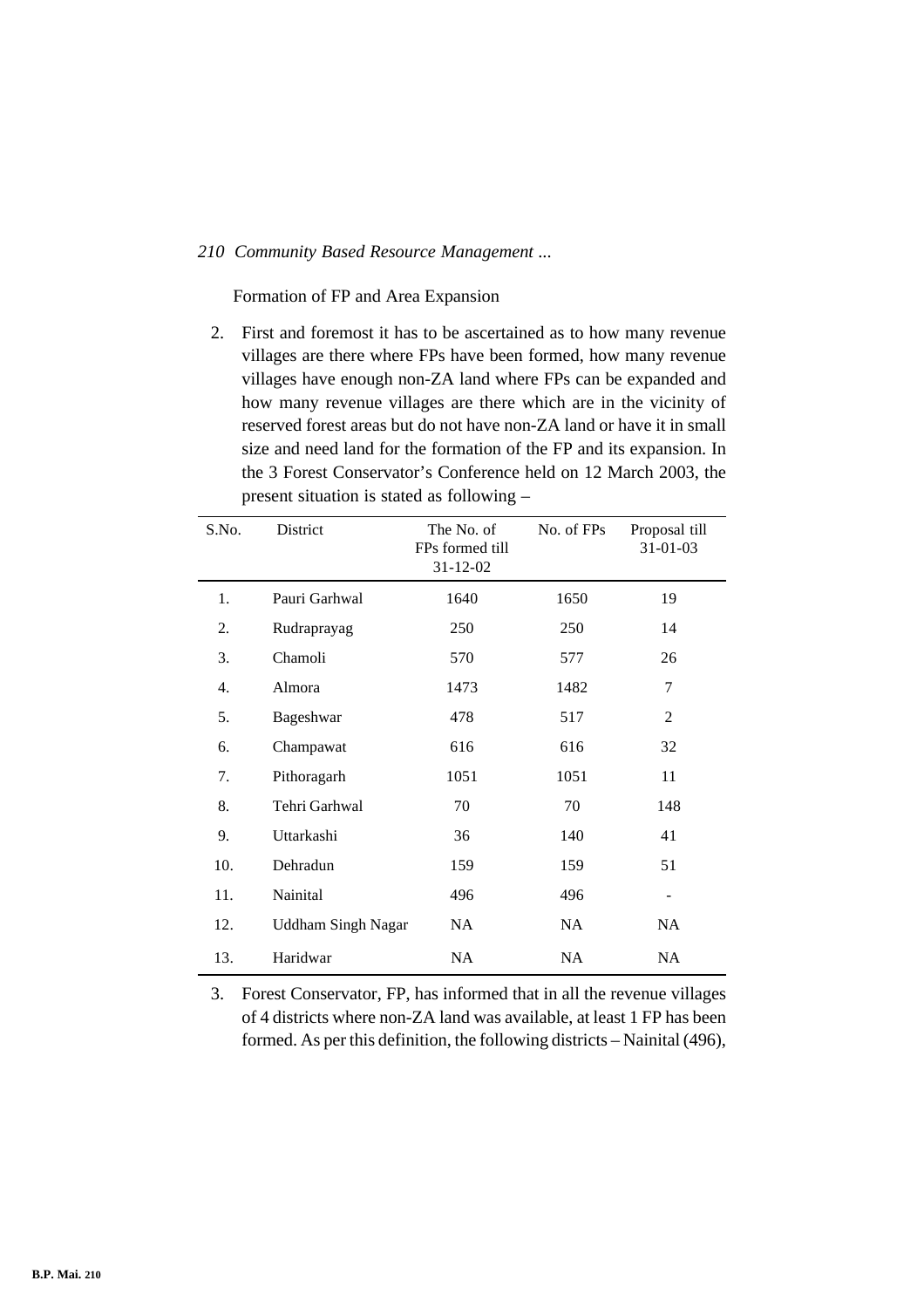Champawati (616), Pithoragarh (1051), and Bageshwar (517) have saturated their revenue villages. These four districts have to do the following :

3.1. It has to be ascertained that FPs have been formed in all the revenue villages and as per the Orders of the Commissioner (Old FP Rules) or the SDM (New FP Rules), their entry has been made in the 'Khatonis'

One copy of this order has to provided to the concerned FP to be placed along with the basic documents. DM should initiate action for maintaining property register where copies of map and order of implementation should be kept and this has to be testified by the SDM/ Tehsildar during their annual inspection. If the format of the property register has not been finalised then Orders for the same have to be passed by the forest department or adequate amendments have to be made in the byelaws.

- 3.2. It has to be assessed whether the villagers want to expand the area of FPs and if additional non-ZA land is available, then after a meeting of the entire Gram Sabha action should be taken for the same.
- 3.3. If there is no non-ZA land available within a village and if there are more than 50 adults in the village according to the 1991 census who own cattle, then the compartments of the neighbouring reserved forests can be formed as FPs. These compartments of the reserved forests have to be delineated on the maps and all the other related documents have to be prepared by the range officer of the concerned forest division. Since the reserved forest area has also to be used for the constitution of FPs and documented accordingly, its implementation has to be done by the DFO who is a competent authority for this purpose. It is to be noted that even after the formation of FP, the reserved forest will retain its existing legal status (Indian Forest Act vide Rule 28) and this too is a forest activity for which no prior sanction of Government of India is required. This procedure has been adopted earlier in Udham Singh Nagar and Pilibhit districts.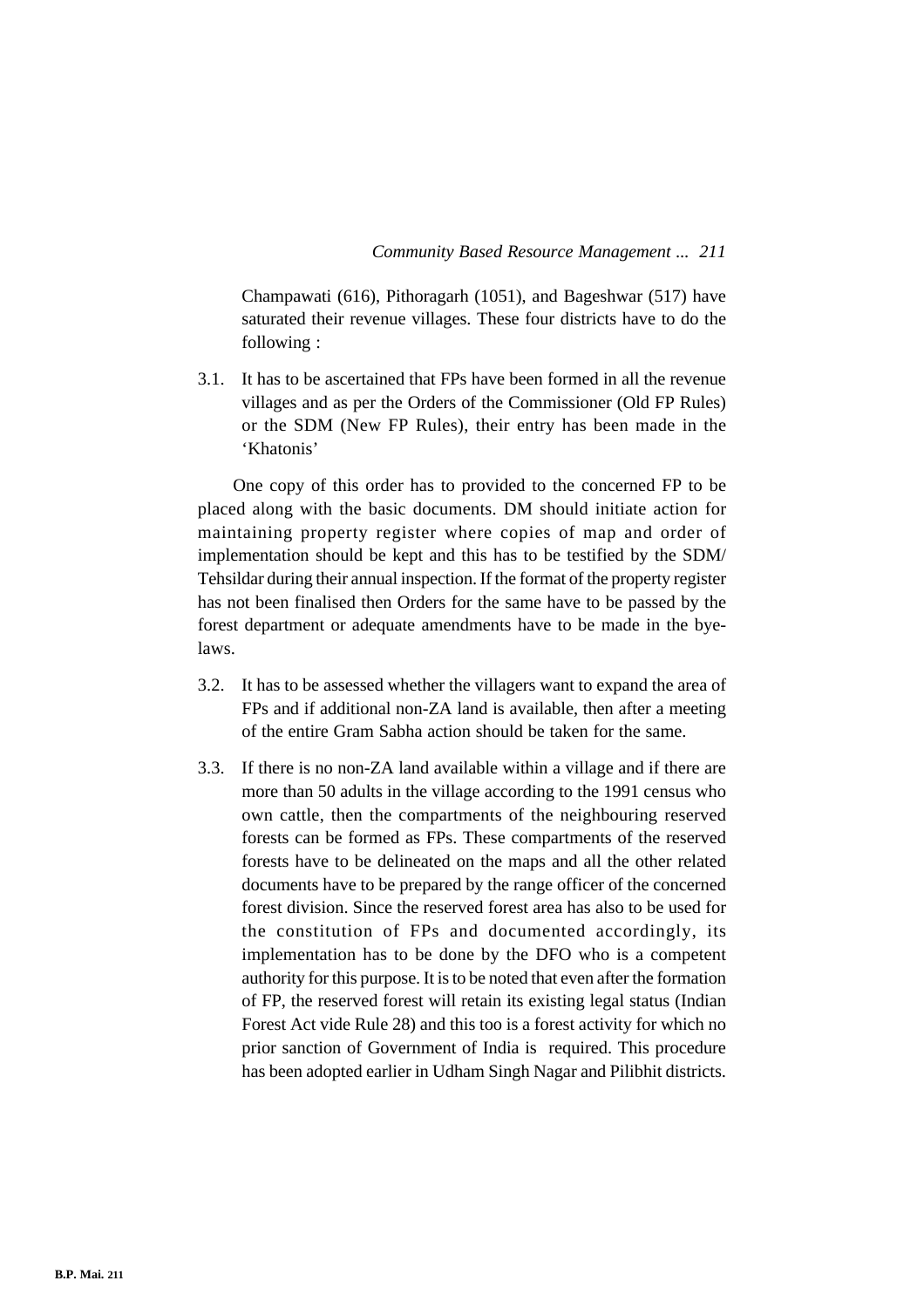- 3.4. There can be instances where a village has small size of non-ZA land but their requirement of fodder or fuel cannot be met from the newly formed or the proposed FP within the non-ZA area. In such situations the adjacent reserved forest can also be used for the formation of FP. The extent of the reserved forest to be included in the FP can be decided in the meeting of gram sabha. Such meeting can be organised by the concerned forest range officer with the help of the Tehsildars.
- 3.5. The main purpose of the formation of FP is to ensure that the requirement of fuel, fodder and other needs of the village population is met locally. The rights and entitlements mentioned in the 1915 forest settlement have now become inadequate because of the phenomenal increase in the human and animal population. In the same way there has been drastic decline in the distribution of minor timber for petty domestic needs of the people. Therefore, these basic needs can be met from out of the village forests raised under rule 28 of 1927 Indian Forest Act. This assessment of minimum requirement and the requisite size of village forest need to be done in the meeting of the gram sabhas called for the constitution of FP in the village. The divisional forest officer (DFO) and the sub-divisional magistrate (SDM) together will state the reasons for the inclusion of the requisite support area from out of the Reserved Forest and the non-Zamidari Abolition land (Civil/*Soyam* Forest).
- 3.6. Fuel and fodder compartments will be carved out of the reserved forest whose boundaries meet the boundaries of the adjacent revenue villages. In such compartments, plantation of fuel, fodder and grass species etc., will commence from 2003-2004. As far as possible, a fodder and grass nursery will be raised in these villages with the help and cooperation of the existing or proposed forest panchayat. All DFOs, will review the conditions of the revenue villages located adjacent to the reserved forests. While submitting their assessment regarding the fuel and fodder supply they will also suggest which forest compartments could be allotted to which forest panchayat. For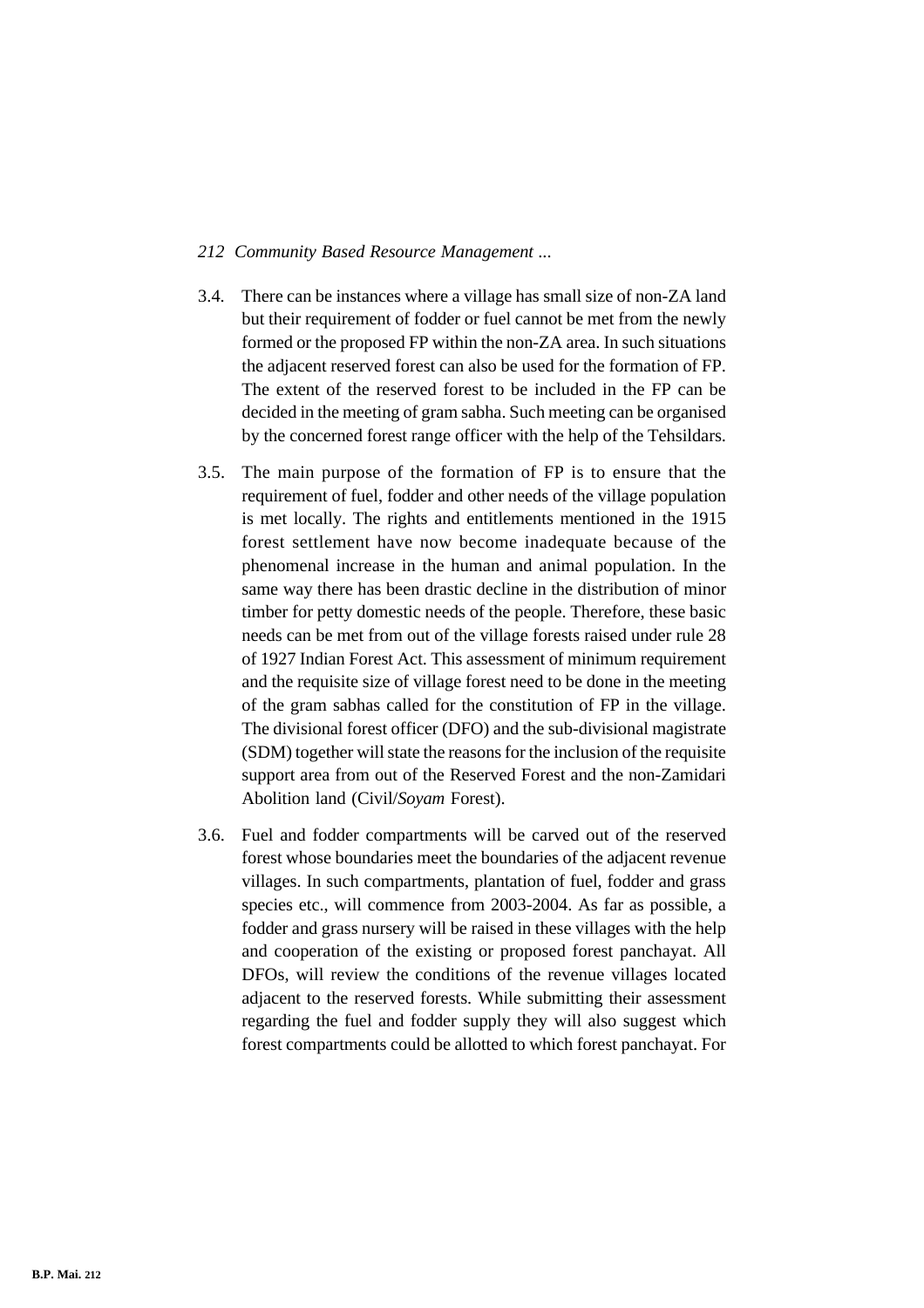this purpose, necessary amendments should be made in the annual working plans. If there is any doubt about the size and shape of the support area of any forest panchayat, then the DM along with the DFO will make an assessment of the size of such an area based on the human and animal population of the concerned village in consultation with the district veterinary officer. It is clarified to all DMs and DFOs that supply of adequate fuel and fodder to the villagers is an important responsibility from the point of view of agriculture development, milk production and employment generation. All DFOs will ensure that atleast 50 per cent area of the nurseries will be devoted to raising of grass and trees species used for fodder purpose. Such nurseries should be shifted to places which are nearest to the adjacent villages so that the rural people could benefit from them. This work of shifting of existing nurseries and location of new nurseries nearer to revenue villages should be completed within the year 2003-2004.

- 3.7. Considering the dominance of pine trees in the forests of the State, concerned DFOs will have to make special efforts to raise plants and grasses of fodder species in these nurseries. For this purpose, they should make use of the planting material available with Bhaisoda Farm Almora. They should also take the help of research branch of the forest department. Shri Jagat Singh Choudhury "Jangli' has successfully demonstrated the planting of different fodder and grass species together in Rudraprayag district. Concerned forest conservators may consult him also on this.
- 3.7.1 Forest conservator, forest panchayat, should adopt the format for the dissemination of information in the following way and the concerned DFOs and DMs should also review the progress accordingly.

|  | S.No. District | No. of<br>revenue<br>villages | Villages<br>covered<br>under FPs | Difference | No. of<br>proposed covered<br><b>FPs</b> | <b>Not</b> |
|--|----------------|-------------------------------|----------------------------------|------------|------------------------------------------|------------|
|  |                |                               |                                  |            |                                          |            |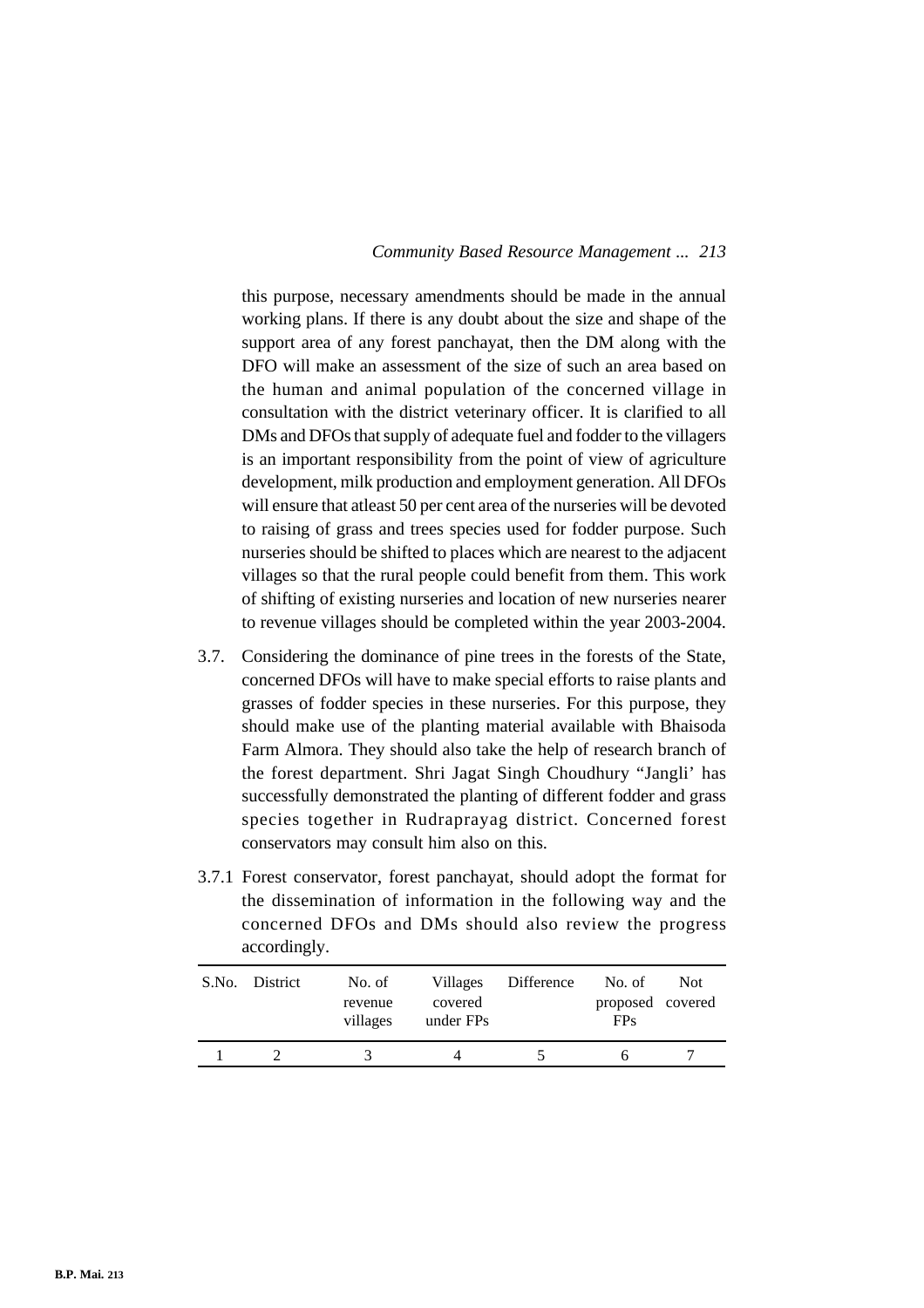- 3.8. To achieve these objectives, action should be taken as follows :
- 3.8.1 Formation of FPs mentioned in column 4 above should be formalised with a compliance order and it should be ensured that a copy of this order is made available to the concerned FP for record in the register of property.
- 3.8.2 For the revenue villages mentioned in column 6 above, Orders for the formation of forest panchayat should be issued by the competent authorities and a copy of that Order should be marked to the village panchayat.
- 3.8.3 A date should be fixed for the meeting of the gram sabhas of all the revenue villages mentioned in column 7 above. If the number of uncovered villages is more than the number of 'Patwaris' (village revenue official), Village Development Officer, Panchayati Raj Officer, Assistant Development Officer (Forest) and FP Inspecctors, then accordingly, two or more dates should be fixed for the whole district. All these officials will be responsible to call and hold the meeting of the gram sabhas. For this purpose, a special meeting should be held at the district headquarters to give necessary direction to these officials so that the gram sabha meetings called by them are held in a meaningful manner.
- 3.8.4 After this meeting, Patwari of the concerned area should be made responsible to follow up the constitution of forest panchayat by collecting written resolutions from the villagers along with the copy of the cadastral maps of the delineated area with positions of boundary pillars etc. If necessary, retired revenue 'Amins' or Patwaris may be engaged for this work.
- 3.8.5 In such villages where there is no Civil/*Soyam* forest (non-ZA land) and the FP has to be carved out of the compartments of adjacent reserved forest, local forest officer like forest guard or petrol should also be invited to the gram sabha meetings to complete all formalities with the help of the maps drawn from the range forest officer.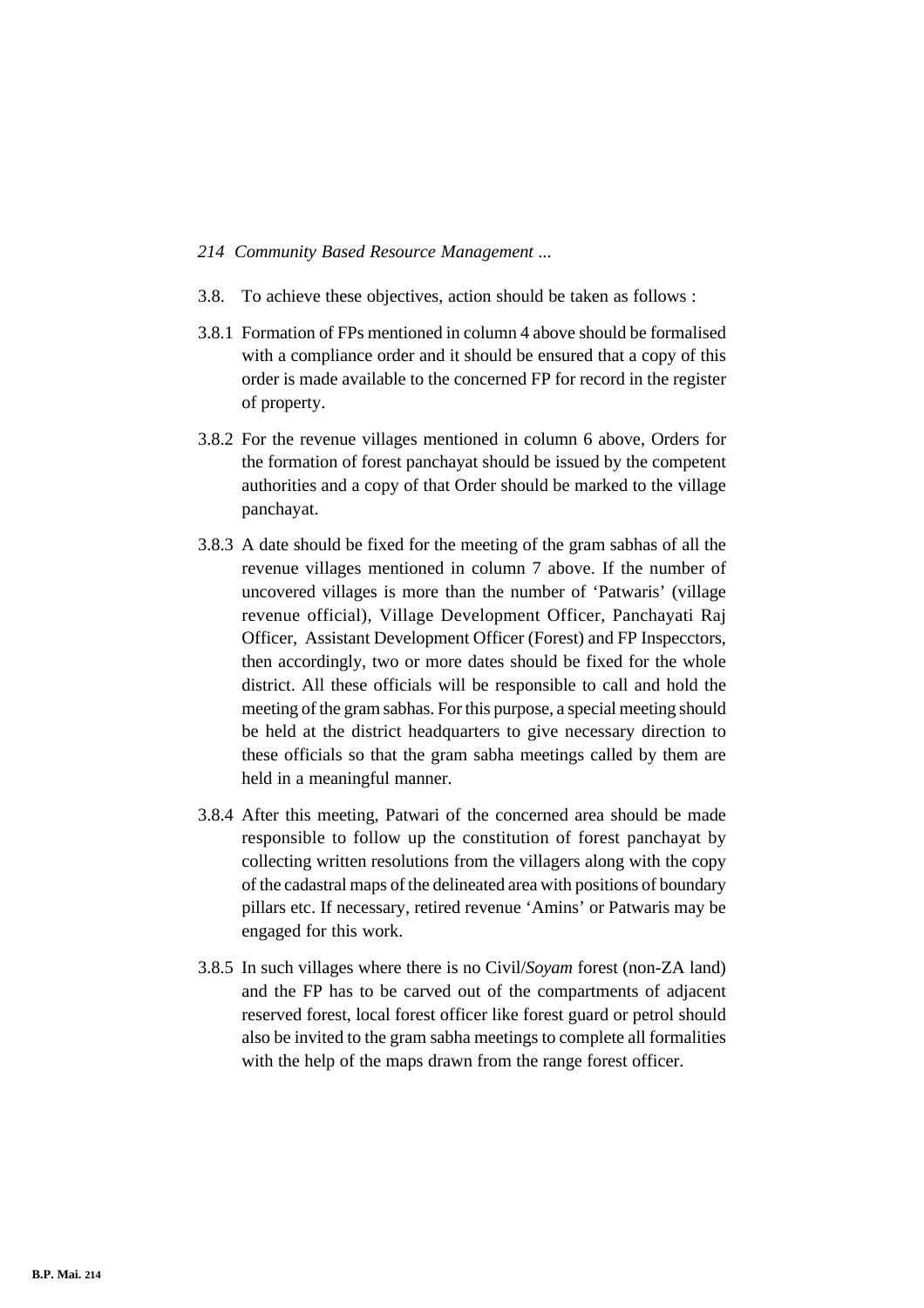- 3.8.6 For the extension of the area of forest panchayat, by allotting forest land from non-ZA areas or reserved forest, the issue should be dealt with in the meetings as per the procedure laid in 3.8.2 and 3.8.5 above or by holding separate meetings for this purpose.
- 3.8.7 All such meetings should be completed by April and May and formalities for the formation of new forest panchayats or extension of the area of old FPs may be completed latest by July, 2003.
- 3.8.8 The task of micro-planning in FP forest land should be carried out by the divisional forest officer by August-September with the help of range officers, Dy. Rangers, ADO (Forest) and FP inspectors.

# **Constitution of Forest Panchayat Fund Christened as Village Development Fund or Revolving Fund and its Use :**

- 4. The purpose of forest panchayat fund is to support different afforestation works, micro-plan implementation and other forestry related activities of the forest panchayats. Many FPs implementing JFM programme keep project related fund in their bank accounts. The DMs will ensure that such FPs will not keep their funds in any other account. Otherwise it will be treated violation of the JFM rules. Transfer of such funds to any other place including district headquarters would amount to violation of the rule even if it is kept in the FP account.
- 5. It has been brought to the notice of the Government that the DMs have deposited FP fund in various small saving instruments in the form of fixed deposits or other long-term investments schemes and the practice has continued and the funds meant for the benefit of forest panchayats have been misused. All DMs and DFOs will ensure the following action in respect of FP fund.
- 5.1 A FP revolving fund should be constituted at the district level by drawing 10 per cent of FP fund where the FP fund is Rs. 1000 or more. FPs having less than Rs. 1000 in their account will not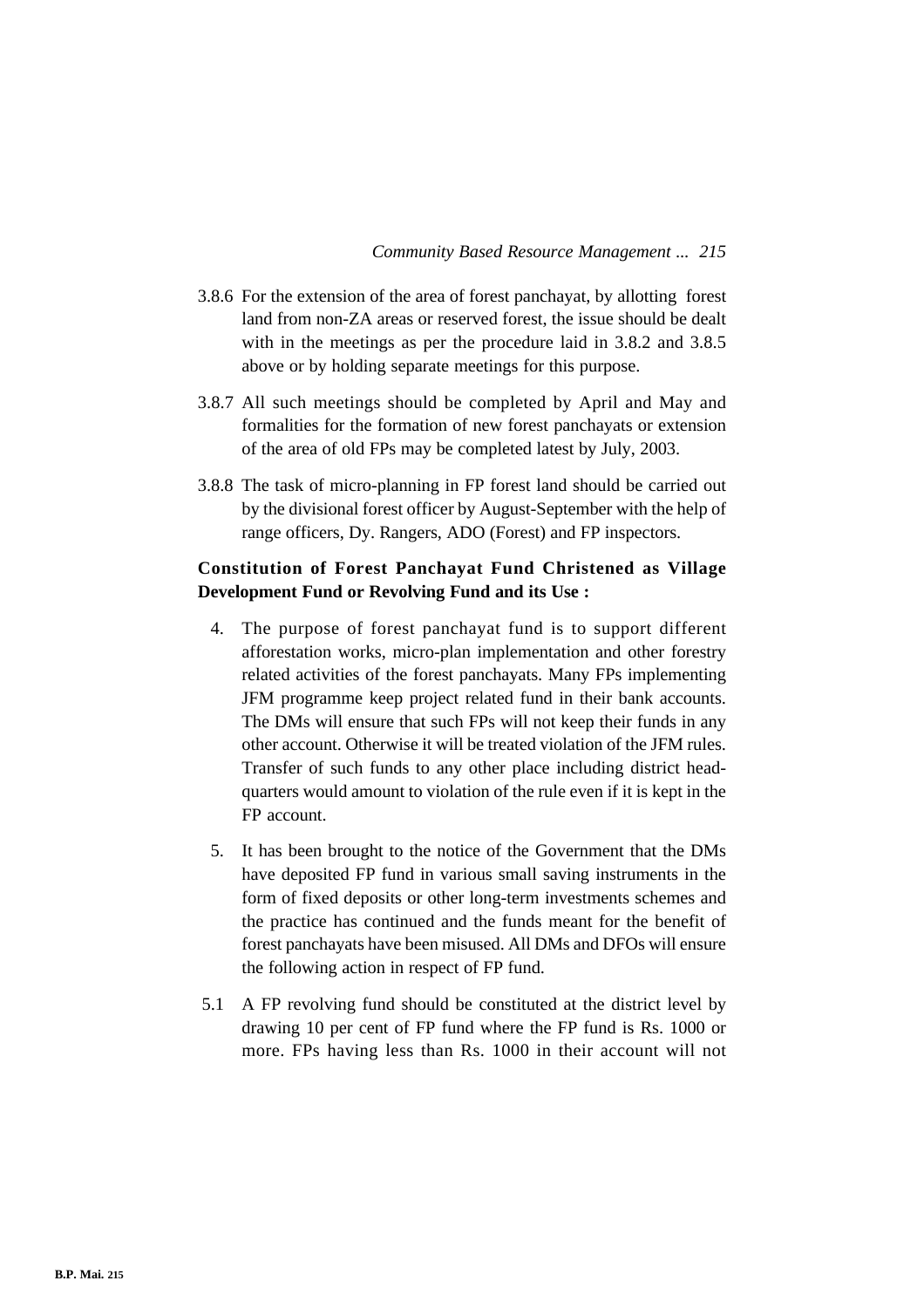contribute to the revolving fund. Any amount of fund of the FPs deposited in any long-term deposit scheme should be immediately released to FP's village development fund and in future, district administration will not use FP's fund for placing in any long-term fixed deposits or saving accounts.

- 5.2 In addition to the above mentioned forest panchayat revolving fund, no amount of FP's fund will be kept in any form at the district headquarters. The above mentioned district forest panchayat revolving fund will be operated jointly by the DM and the DFO based in the headquarters.
- 5.3 All payments by Uttaranchal forest corporations made to Forest panchayats in future will be in the form of account payee cheques drawn in favour of the concerned FP. The total dues if amounting to Rs. 1000 or more will be paid in two slabs i.e. 10 per cent to district forest panchayat revolving fund and the remaining 90 per cent to the FP. The payment will be made to DFO based at district headquarters who will ensure that all the cheques have been deposited in the accounts of the concerned FPs and the district FP revolving fund.
- 5.4 All payments due to the FPs by Uttaranchal forest development corporation shall be released to FP as per the arrangement worked out in para 5.3 above.
- 5.5 Forest conservator, forest panchayat will see to it that all payments due to the FPs are being made in accordance with the above scheme and any deviation in this will be informed to the Government for necessary action. Any deviation of these orders will be treated as non-compliance of Government rules.
- 5.6 The district forest panchayat revolving fund will be used for the constitution of new FPs or expansion of the old FPs only. A separate Government order will be issued for the use of the revolving fund by the forest department, or any other department dealing with the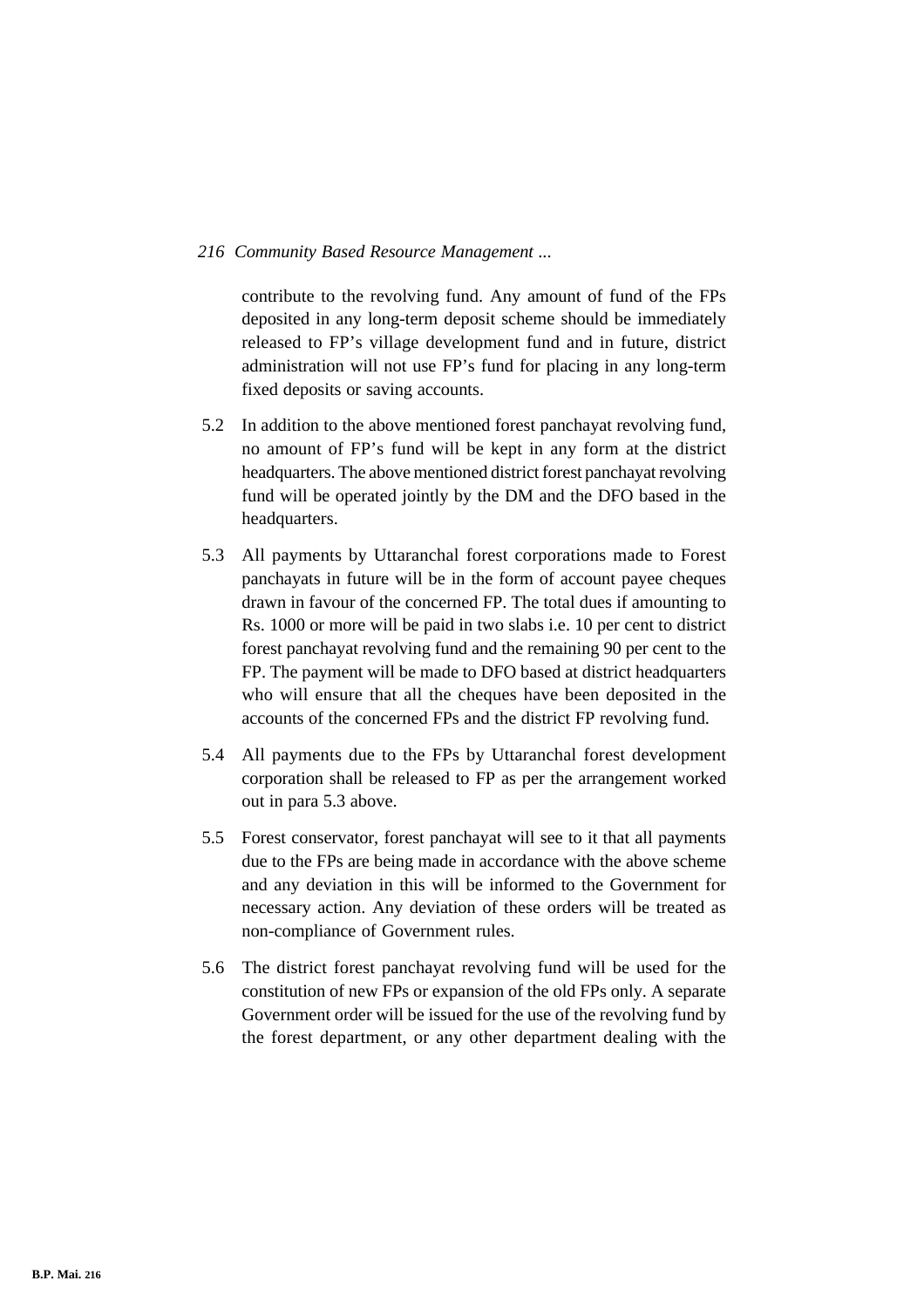management of FPs or village forest constituted under rule 28 of Indian Forest Act. The fund available with different FPs will be used and controlled in accordance with the provisions made in the FP regulations notified by the Government.

#### **Forest Panchayat Elections and Preparation of Micro Plans**

- 6. It is the responsibility of the district administration to conduct timely elections of all FPs in the same manner as they conduct elections of Panchayati Raj and cooperative institutions. DM while assigning this responsibility to the Dy. Collector in his establishment, should ensure that FP system is reformed and as in case of other elections and elections are also held within the stipulated time.
- 7. Forest conservator and the divisional forest officer will ensure that micro plans of forest panchayat forests are made part of the annual action plans of FPs. Here, forest panchayat includes JFM committees also. The pattern adopted for forest panchayat will also apply to JFM committees too.

#### **Human Resources Management in Forest Panchayats**

8. There are many officials connected with the work of forest panchayats whose performance and responsibilities have to be reviewed. Forest conservator (forest panchayat) will ensure that the review work of ADO (Forest) is done at the departmental level by the divisional forest officer regularly. ADO (Forest) posts had been created earlier in all the border districts and in some other districts also. Planning of the above mentioned human resources should be done by the DFO and the DM in the following format.

| <b>District</b> | <b>Assistant Development</b><br>Officer (Forest) |                    | Forest Panchayat<br>Inspector |                    | No. of Forest<br>Panchayats |  |
|-----------------|--------------------------------------------------|--------------------|-------------------------------|--------------------|-----------------------------|--|
|                 | Sanctioned<br>posts                              | Filled in<br>posts | Sanctioned<br>posts           | Filled in<br>posts | Covered                     |  |
| (1)             | (2)                                              | 3)                 | (4)                           | (C)                | (6)                         |  |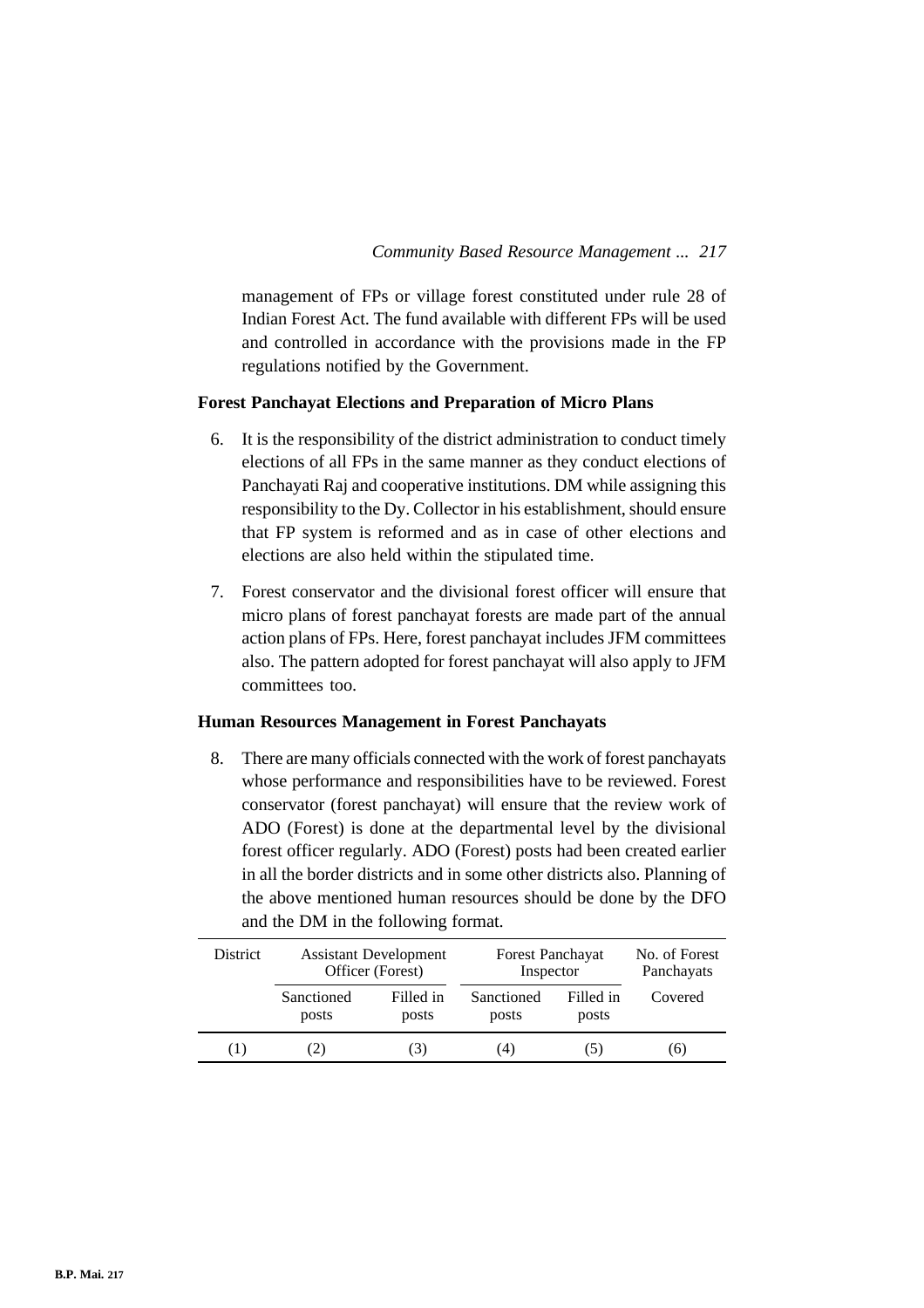- 9. All DFOs should prepare the above statement for their districts. The nodal divisional forest officer will send the statement of filled in ADO (Forest) posts to his forest conservator and to forest conservator (FP) who in turn while preparing the list of ADO (Forest) district and block-wise, will ensure that the vacant posts of ADO (Forest) are filled with staff from forest department on deputation basis. These posts have been created block-wise and they work under the administrative control of the block development officer and draw their salary through them. List of forest panchayats of all the blocks will be prepared separately and communicated to all blocks by the nodal DFO. He will also ensure that all the activities mentioned in this Circular including constitution of new forest panchayats and extension of the area of the existing forest panchayats will be carried out through the concerned ADOs (Forest). Where ADO (Forest) posts have been created, the concerned ADO (Forest) will ensure that different rural development schemes like organisation of SHGs comprising BPL families of forest panchayat, villages, plantation of medicinal herbs etc. are taken up with the help of SHGs. The DFOs will intimate the targets for the constitution of forest panchayat, implementation of micro-plan etc. to the ADOs (Forest) through their controlling officer i.e. BDOs. Conservator of Forest (FP) will ensure that the sanctioned posts of ADO (Forest) remain filled, for this purpose a list of foresters and forest guards should be kept ready so that they could be posted quickly on deputation in these posts. Conservator of Forest (FP) will prepare a joint gradation list of ADO (Forest), which is approved by the chief conservator of forest.
- 10. In the same way, commissioners of both Garhwal and Kumaon divisions will get the list prepared of forest inspectors prepared regions-wise. A list of senior *patwaris* who are fit for promotion to the post of supervisor Kanongo and are willing to join as forest inspectors on deputation should be maintained so that in the event of any vacancy arising, the post could be filled immediately. A statement showing district, block and tahsil-wise posts of forest inspectors,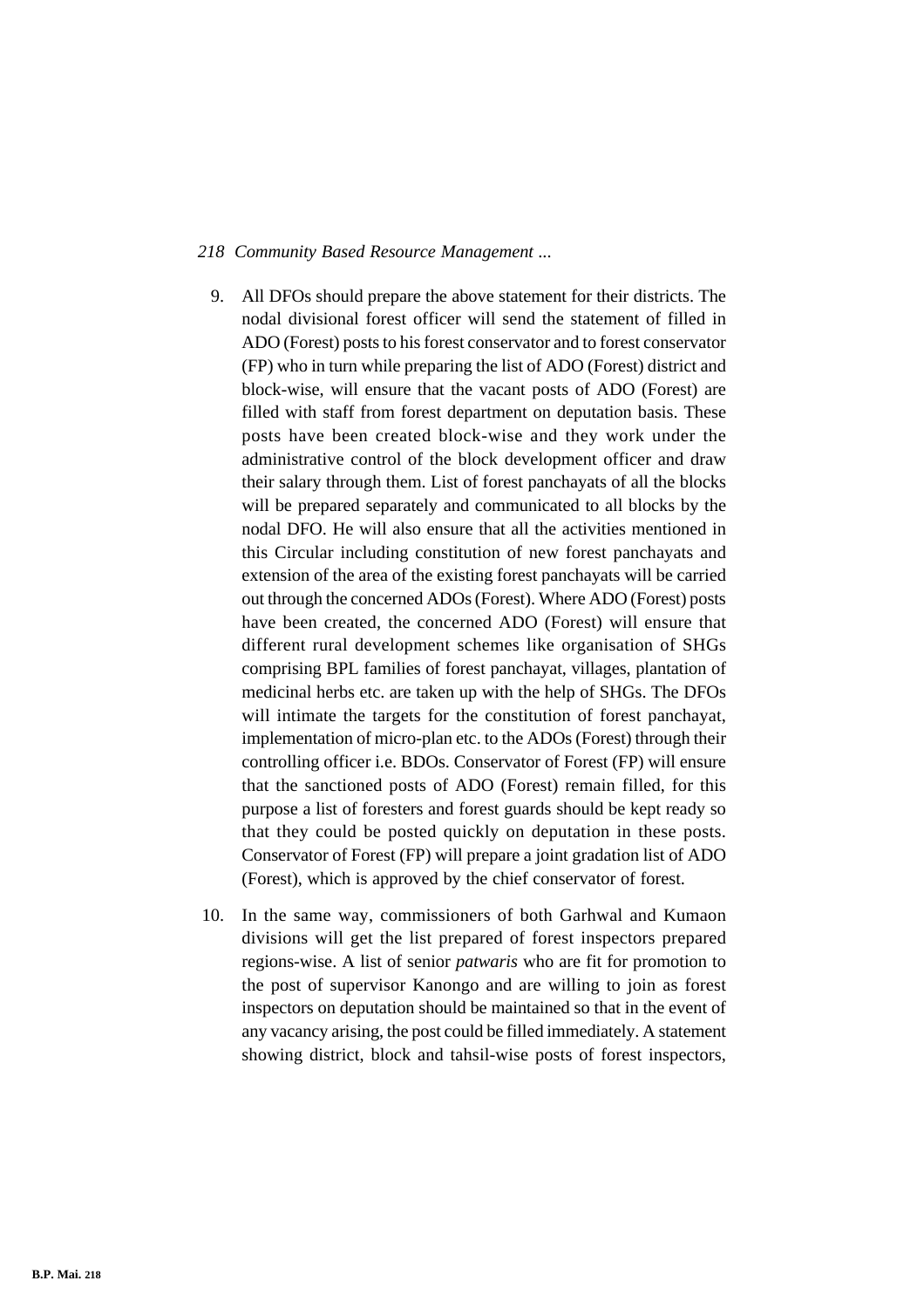whether filled or vacant, should be made available to the conservator of forest for monitoring. In this connection, if any clarification is required by the conservator, the same could be sought from the Principal Secretary revenue by endorsing a copy of the letter to the Principal Secretary and Commissioner-Forest and Rural Development. The Additional Secretary of Forest will get both the lists prepared – sanctioned ADO (Forest) posts block and districtwise and sanctioned FP inspectors posts, tahsil and district-wise prepared through the revenue and forest departments. At the state level, a forest panchayat personnel review committee will be constituted for human resources planning for ADO (Forest) and FP inspectors. This committee will keep track of the vacancies and the matters connected with the process of filling them on monthly basis. The committee will also oversee the distribution of work among the staff as stated above. The Conservator of Forest (FP), through the secretary and addl. secretary, forest department will issue a monthly progress report in such a manner that it is available by first monday of the month. Copies of the monthly progress report should also be distributed in the monthly workshop of conservators and other senior officials. The copies should be made available to DMs and divisional commissioners by the Forest Conservator (FP).

11. It is clarified that all the posts of ADO (F) are to be filled in by the staff of forest department who are one rank below that of ADO. Similarly, the posts of forest inspectors in the districts are also to be filled by functionaries of revenue department who are one rank below the ADO. It is clear that with the increase in the number of FPs and growing importance of community forestry works, there is a need for more posts of ADO(F). It would be better if these posts are created in each block according to the number of FPs in each block. There are 95 community development blocks in the State and the difference between the existing number of ADO(F) and forest inspectors could be divided in the same ratio between the two categories and the new posts are filled from the personnel from forest and revenue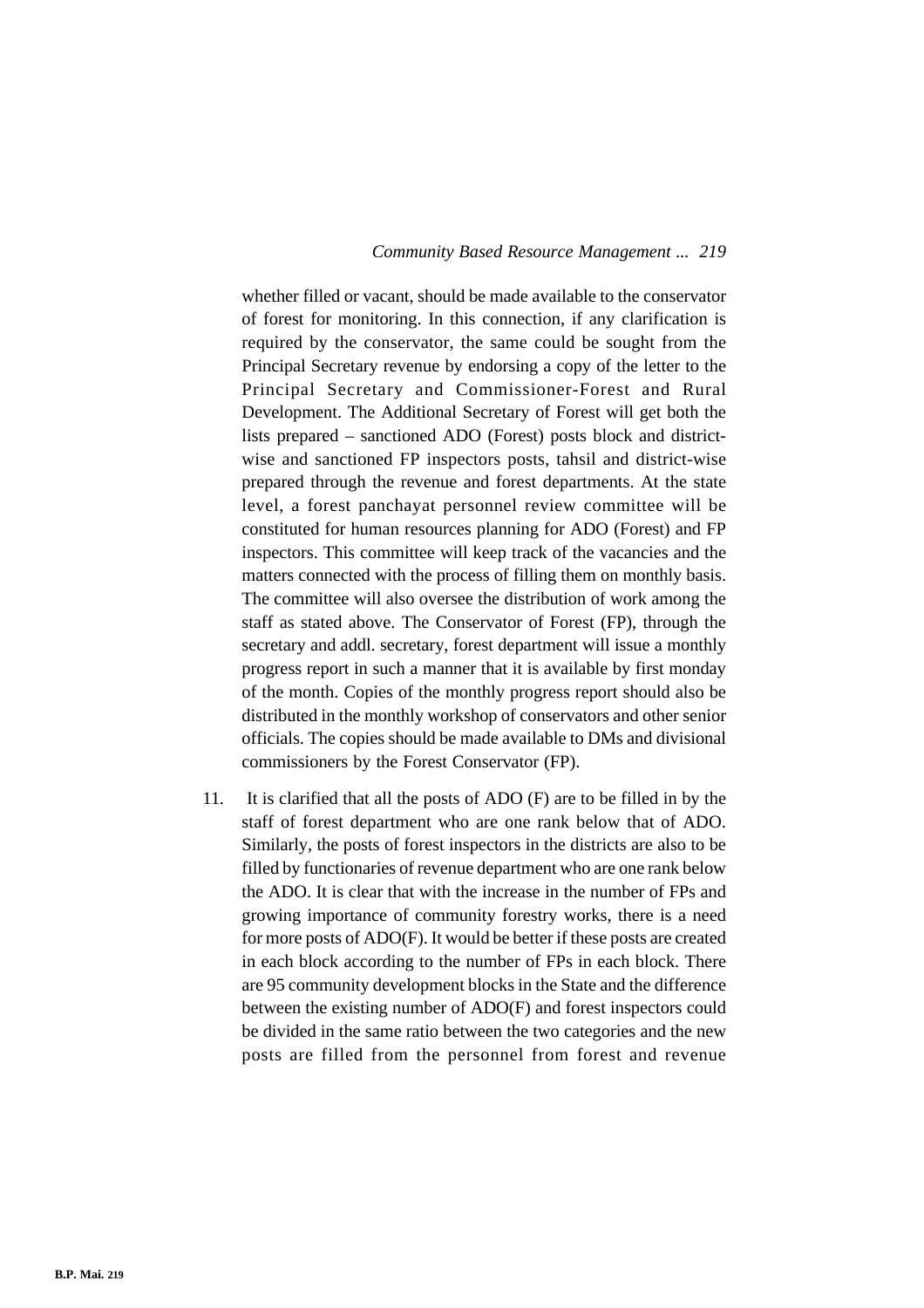departments as stated above. These additional posts are to be created on three-year basis and are proposed to be filled from the concerned feeder groups by reducing the lower ranking staff in these departments. This will cause least dissatisfaction among the personnel of the two departments. Every panchayat inspector's jurisdiction should coincide with the area of the Community Development Block.

### **Integration of Forestry and Development Work through Forest Panchayat**

- 12. Forest panchayats are constituted under rule 28 of Indian Forest Act 1927 as village forest. Therefore, the responsibility of the integrated development vests in the forest department and forest department officials at different levels are responsible for their planned development. Conservator of forest along with DFO, while on tour will review the working of FPs in their areas specially in respect of forestry related works. They will also keep a watch on election processes etc. and any shortcoming noticed will intimate to the district magistrate in writing so as to rectify the mistakes. The FPs should also get the benefit of activities carried out by the forest department such as plantation of bamboo, cane and fodder species, bio-compost, eco-tourism etc. The programmes of rural development and other development departments should also be implemented in FP areas through the forest department. The Nodal Conservator (FP) will see to it that the benefit of schemes of National Afforestation and Eco-Development Board, Government of India reach the people in FP areas also.
- 13. The Department of Rural Development is carrying out a campaign called *operation SHG* in which all families below the poverty line are to be organised into SHGs. So, far more than 20,000 SHGs have been constituted in inhabited villages. After this campaign by the forest department, there will also be atleast one FP in each revenue village and there is need to integrate the work of SHG with the work of FP. The forest panchayat consists of all the adult members of that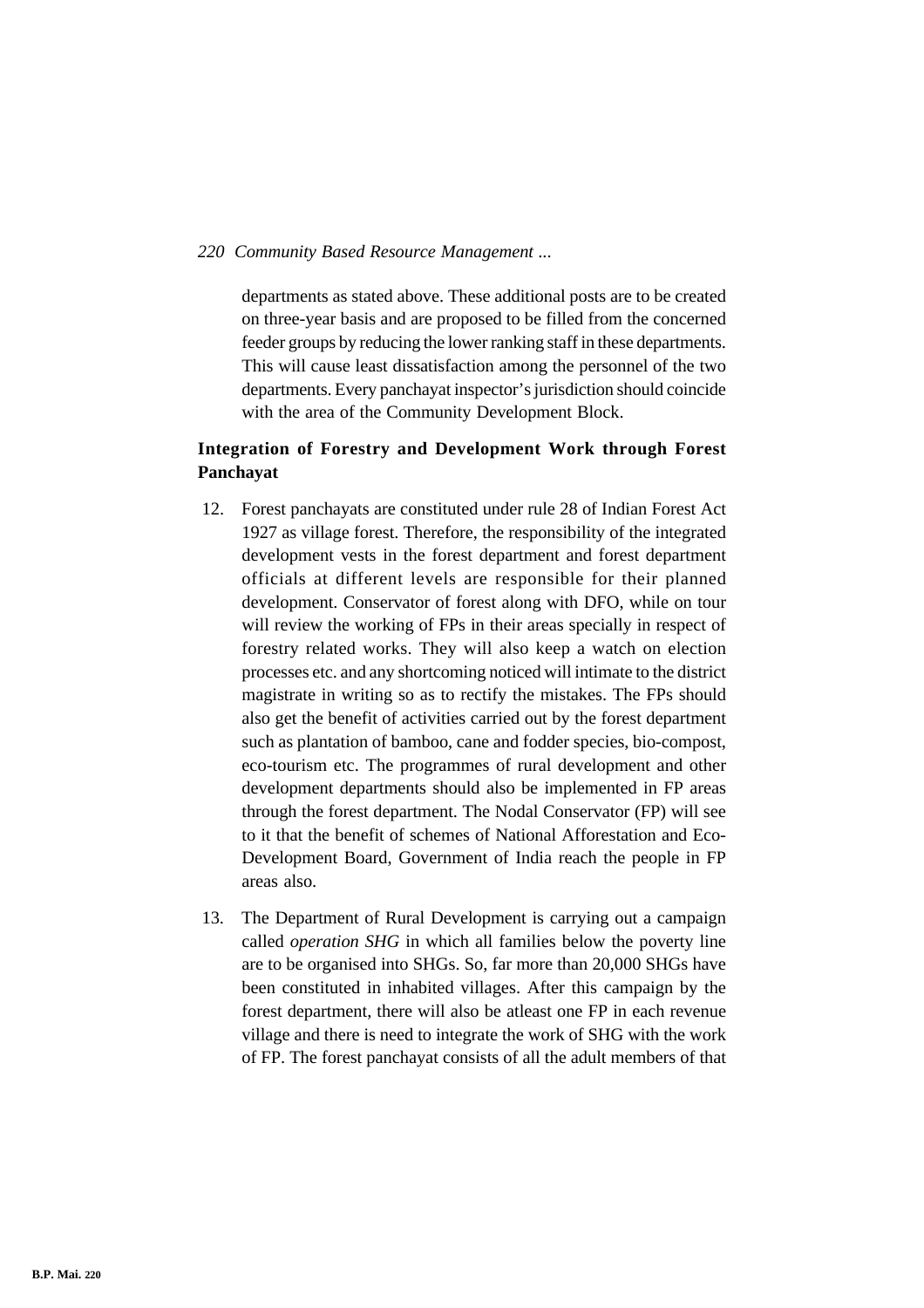village while the SHG comprises only the persons below the poverty line. This way, these SHGs will be able to contribute substantially to help those whose livelihoods are linked with the protection and conservation of the forests. The DFO can involve these SHGs in various forestry activities such as nursery, afforestation, microplanning, collection of medicinal plants etc. For example, the FP can engage the village SHG(s) in various activities like maintenance of plant nurseries, water conservation works, works related to watershed management, forest protection etc. As and when the SHGs are strengthened, they will become entitled to assistance from SGSY of the rural development department and after that from the commercial banks. For this purpose, forestry related works are most appropriate and therefore, it should be ensured that all wage related activities of forest panchayats are carried out through the SHGs so that the SHGs are benefitted.

14. It should therefore, be given top priority that all the works of forest panchayat are implemented through the SHGs. If there is no SHG in any FP, then efforts should be made first to organise SHGs in those villages to carry out forestry related activities. By this way, it will ensure that wage payment under afforestation works which constitutes about 75 per cent of its total cost are made to the local residents of the village. This will lead to greater local participation in forestry works and a sense of ownership of the assets created. In future, all land based and forestry activities involving payment of wages will be carried out with the help of local villagers possibly through the SHGs. Divisional project officers may collect the necessary circular regarding formation of SHGs from the Chief Development Officers (CDO). To ensure people's participation in the forestry activities, care should be taken to check the convenience of villagers, members of SHGs, specially women members and see that the forestry and land based activities are planned in such a way that they do not clash with the agriculture related activities of the people. With good planning and close consultation with the people in the villages,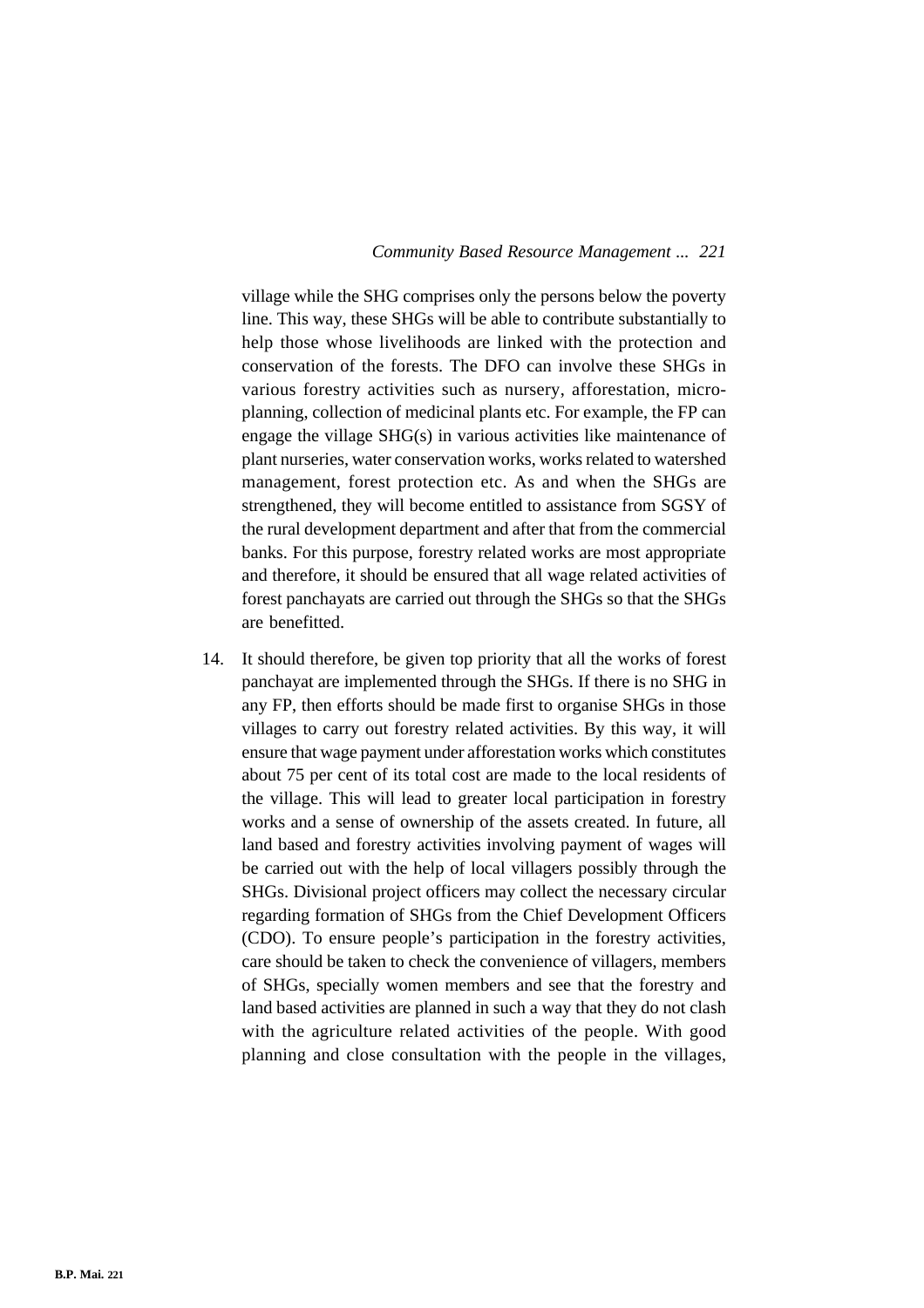specially the women, this objective can be easily achieved. Otherwise also the main purpose of rural micro-planning is to bring about this integration between the time and resources of the people. When the process of micro-planning will be implemented commonly, such problems will get automatically solved. Even without any formal micro planning, it should be ensured that local villagers are engaged in these activities.

#### **Monthly Progress Statement Despatch and Annual Report**

15. Conservator of forest (forest panchayat) will ensure that the above orders are implemented in their totality. For this purpose, they can arrange issuance of Government order and review at the government level. He will get in touch with the DFOs and other conservators of forest as required either directly or through the good offices of the CCF. He will visit different districts and hold meetings with the divisional commissioners, district magistrates/divisional forest officers to ensure compliance of these guidelines. He will also participate in some of the training programmes organised by the foresty training institute for FP members.

Haldwani Conservator of Forest (FP) will collect necessary information, prepare a monthly progress report on each point mentioned in these guidelines and make it available to the divisional commissioners, district magistrate, divisional forest officers, conservators of forest and others. He will also prepare an annual report for presentation to the forest department.

16. Conservator of Forest (FP) will ensure formation of federation of forest panchayats at the block, district and State levels. He will also prepare the progress reports of the activities of JFM committees which will be included with monthly progress and annual report of the forest panchayat.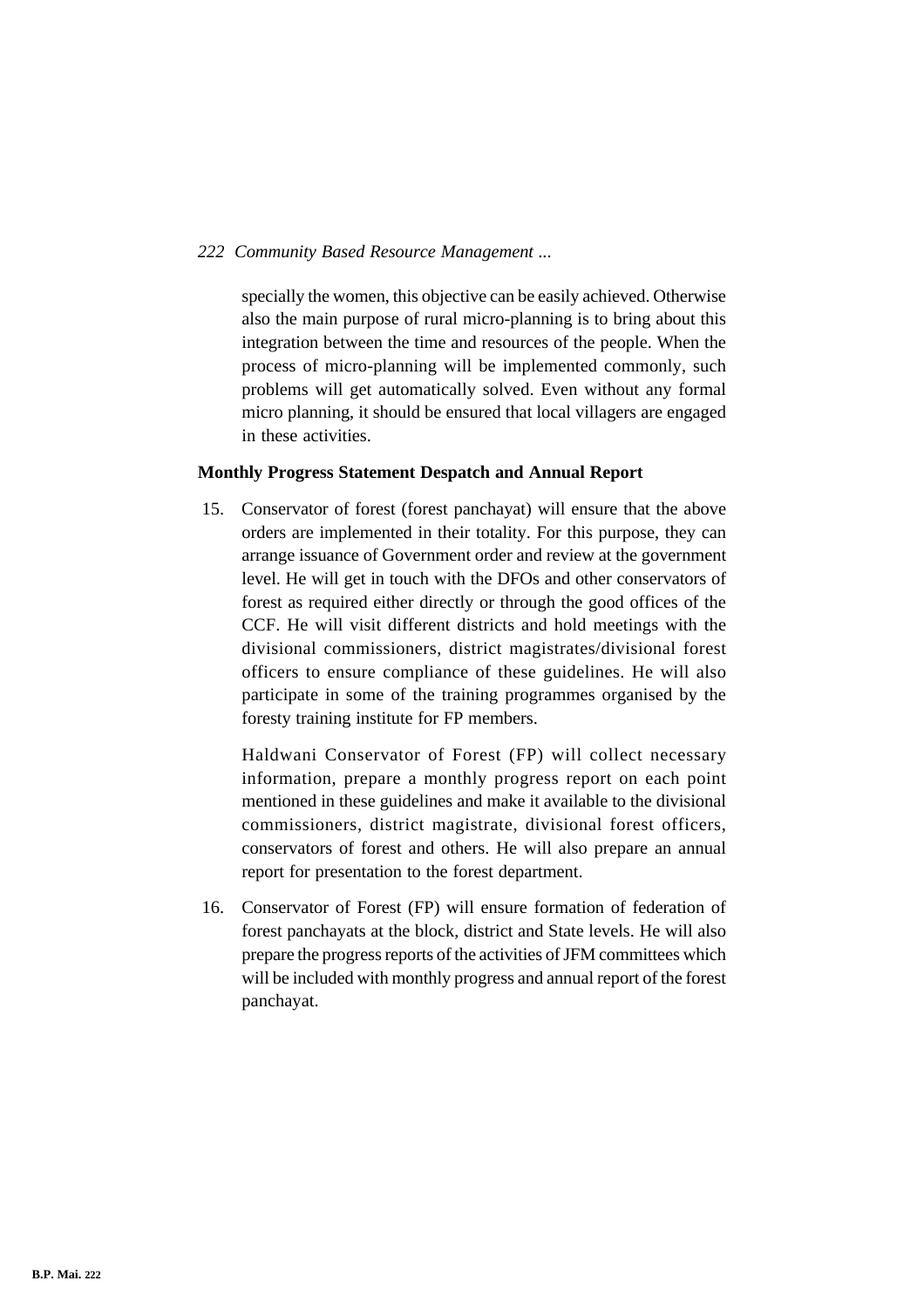#### **Publication, PMU, Forest Department & CFD**

- 17. There will be close coordination between Project Management Unit (PMU), forest department and CFD, Uttaranchal Forestry Research Institute Haldwani. The above proposals will be presented by the FDA for the strengthening of forest panchayats through the Project Management Unit. All publications of forest panchayats will be done through CFD only.
- 18. The recommendations of the International workshop on 'A Decade of JFM – Restropect and Introspection' held in New Delhi on 19-20, 2000 and National Workshop on 'Technological Innovations and Research for Applications in JFM' held in ICFRE, Dehradun on 3-4, February, 2003 should be collated and field tested. The Conservator of Forest (FP) will ensure action on the recommendations through various agencies. Conservator of Forest (FP) will also make efforts to strengthen the forest panchayats of Uttaranchal in various democratic, legal, economic and administrative aspects. For this purpose, good practices followed in other States and countries in benefit sharing, gender equity etc. dimensions will be adopted in our State. Annual conferences will also be organised of FP functionaries at block, district, division and State level in which discussion should be focused on present status and future direction with a work plan for the next year.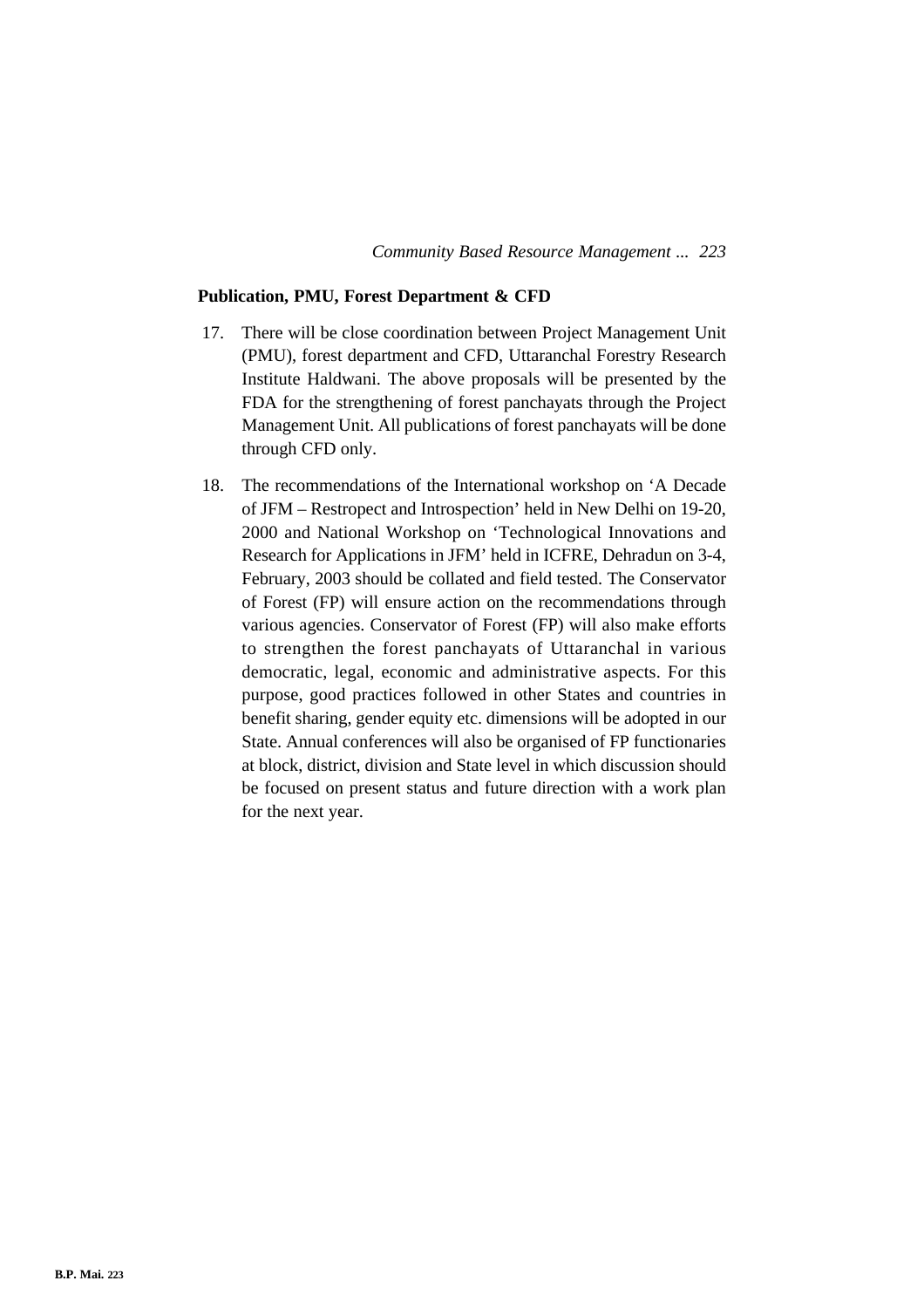### **ACKNOWLEDGEMENT**

Uttaranchal has one of the oldest known Community Based Resource Management Institution called Forest Panchayats. These Bodies have an illustrious history of having been born out of a successful popular protest against the takeover of the village forest by the colonial State during the early twentieth century. I had an opportunity to study the status of these Forest Panchayats under the individual research scheme of NIRD in 2003. This report is the outcome of that endeavour. This was a quick study based on documentary research and structured discussion with some knowledgeable persons. Subsequently the then DG, NIRD, Shri Lalit Mathur found the report interesting and wanted it to be published with some additions and modifications. The present report has been revised and updated accordingly.

I feel happy to express my sincere gratitude to the Director General and Dy. Director General, NIRD for their constant support in the course of this study. My sincere thanks are also due to Dr. R.S. Tolia, the then Principal Secretary and Commissioner, Forest and Rural Development Departments, Government of Uttaranchal for sharing his rich knowledge and experience on Forest Panchayats during my field visit. I also thank Dr. B.M. Harbola, Joint Director, Uttaranchl Academy of Administration, Nainital for the logistic help during the field work. Special thanks are due to Shri. A.R. Sinha, Director, F&VPTRI, Haldwani for sharing his views and providing reference material on the subject.

Shri Anand Sahi, Secretary, PRAYAS, Bhowali has helped in the field work for which I should thank him. Mjr. Atul Maithani of Garhwal Scouts and his wife Mrs. Salonee Priya deserve mention for not only making my stay in the field comfortable but also helping in the difficult task of translating some documents from Hindi.

Last but not the least, I would like to thank Dr. S Rajakutty, the then Prof. & Head (CMRD), NIRD, for his persistence but for which this task would not have been completed. Shri Anoop Mamgain, deserves appreciation for the secretarial support in the completion of this report.

Dehradun **B.P. Maithani** Prof. & Head (Retd.) CIBT, NIRD, Hyderabad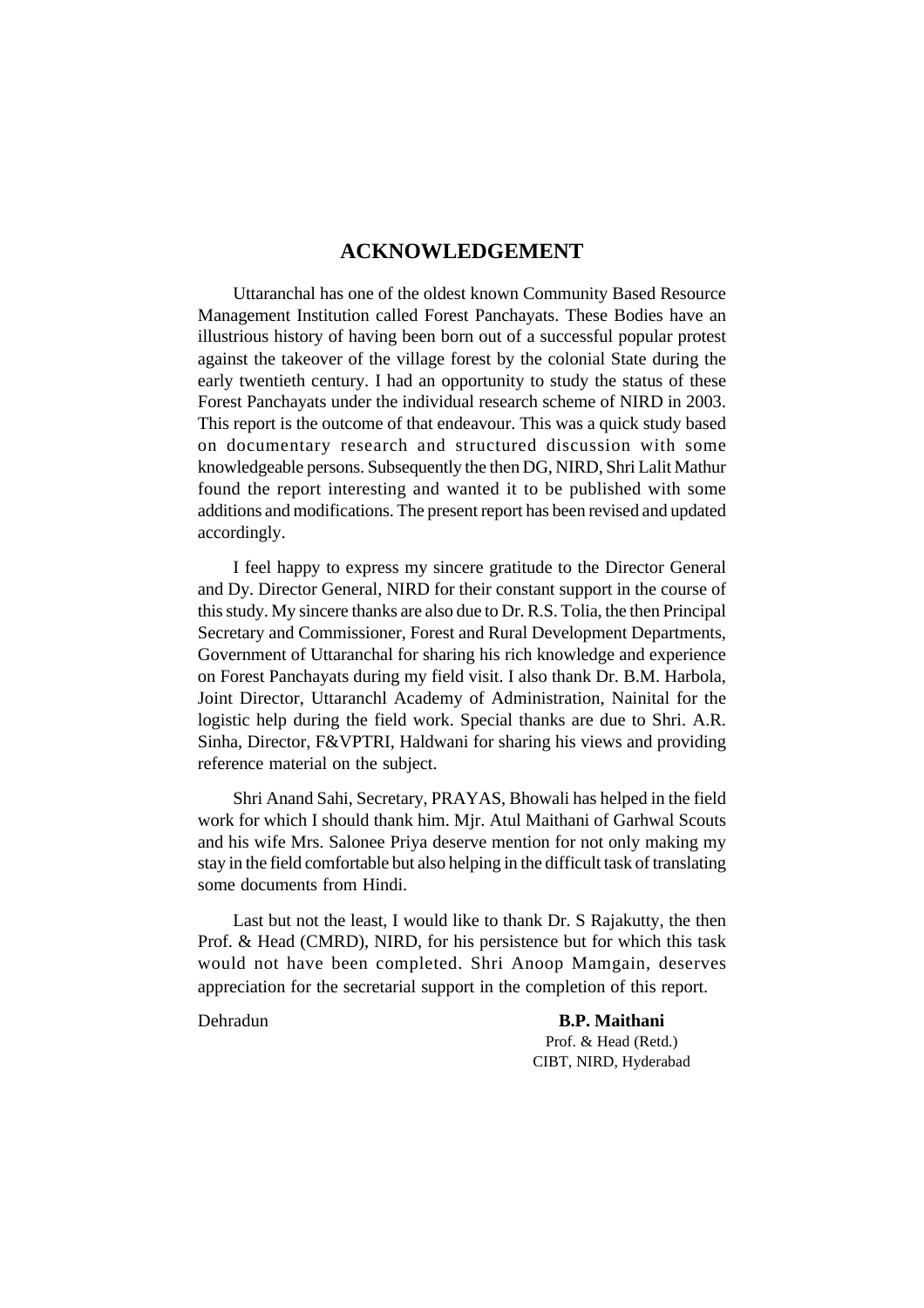c National Institute of Rural Development

October, 2008

Published by : **National Institute of Rural Development,** Rajendranagar, Hyderabad - 500 030. Telefax : 24008473 E-mail : ciec@nird.gov.in Website : www.nird.ap.nic.in Printed at : Vaishnavi Laser Graphics, Hyderabad. Ph. 040 27552178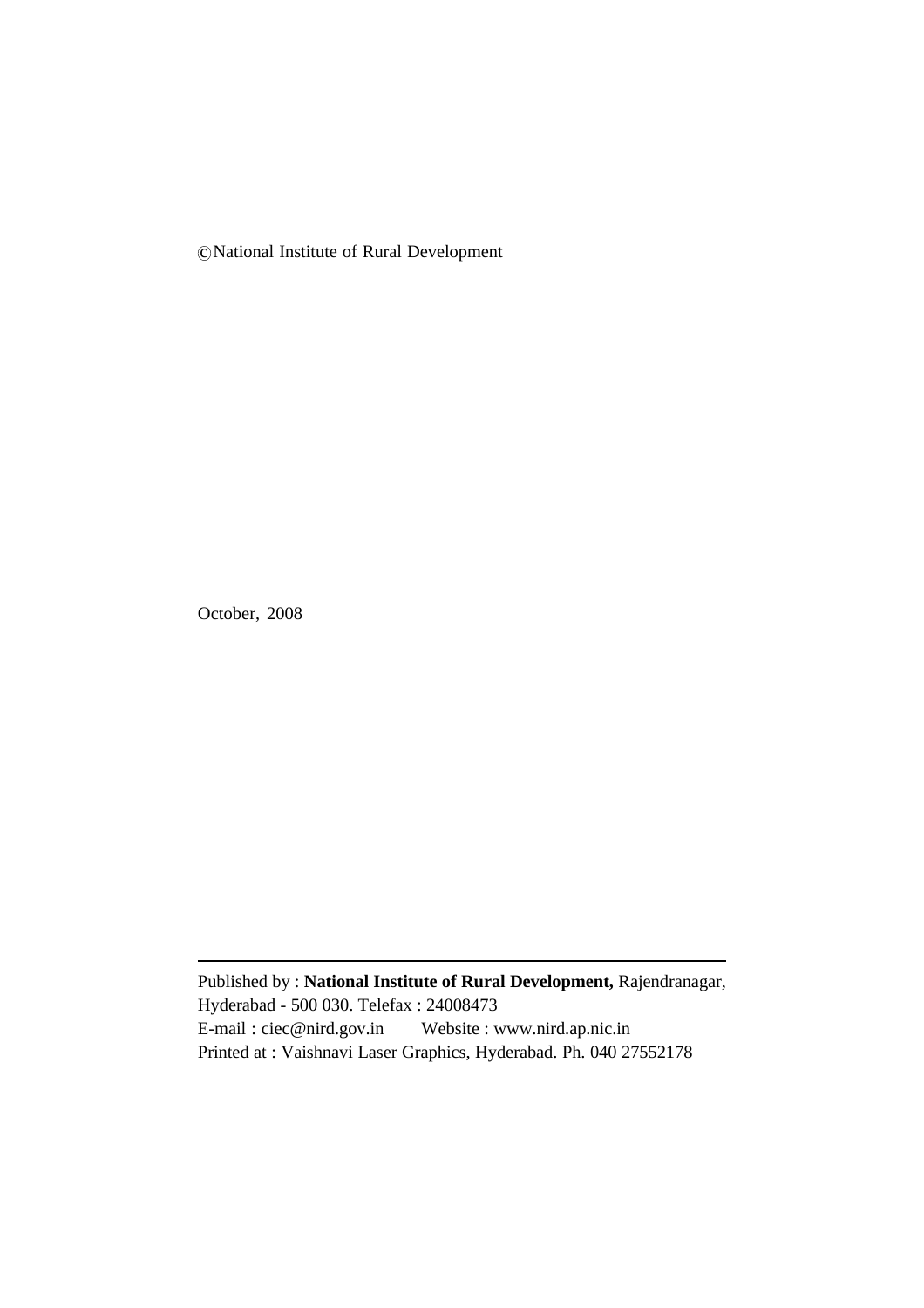# **CONTENTS**

## Acknowledgement

|             | Introduction                                                    |       |
|-------------|-----------------------------------------------------------------|-------|
| $2^{\circ}$ | Land and Forest Issue in Uttaranchal                            | <br>9 |
| 3.          | <b>Evolution of Forest Panchayat</b>                            | 26    |
| 4.          | Constraints in the Management of<br><b>Panchayat Forests</b>    | 43    |
| 5.          | <b>Tenacity of Forest Panchayats</b>                            | 73    |
| 6.          | <b>Towards Sustainable Community</b><br>Forestry in Uttaranchal | 87    |

## **ANNEXURES**

| 1. | Annexure - I      | 102          |
|----|-------------------|--------------|
|    | 2. Annexure - II  | $\dots$ 130  |
|    | 3. Annexure - III | $\ldots$ 137 |
|    | 4. Annexure - IV  | $\dots$ 155  |
|    | 5. Annexure - V   | - 180        |
| 6. | Annexure - VI     |              |